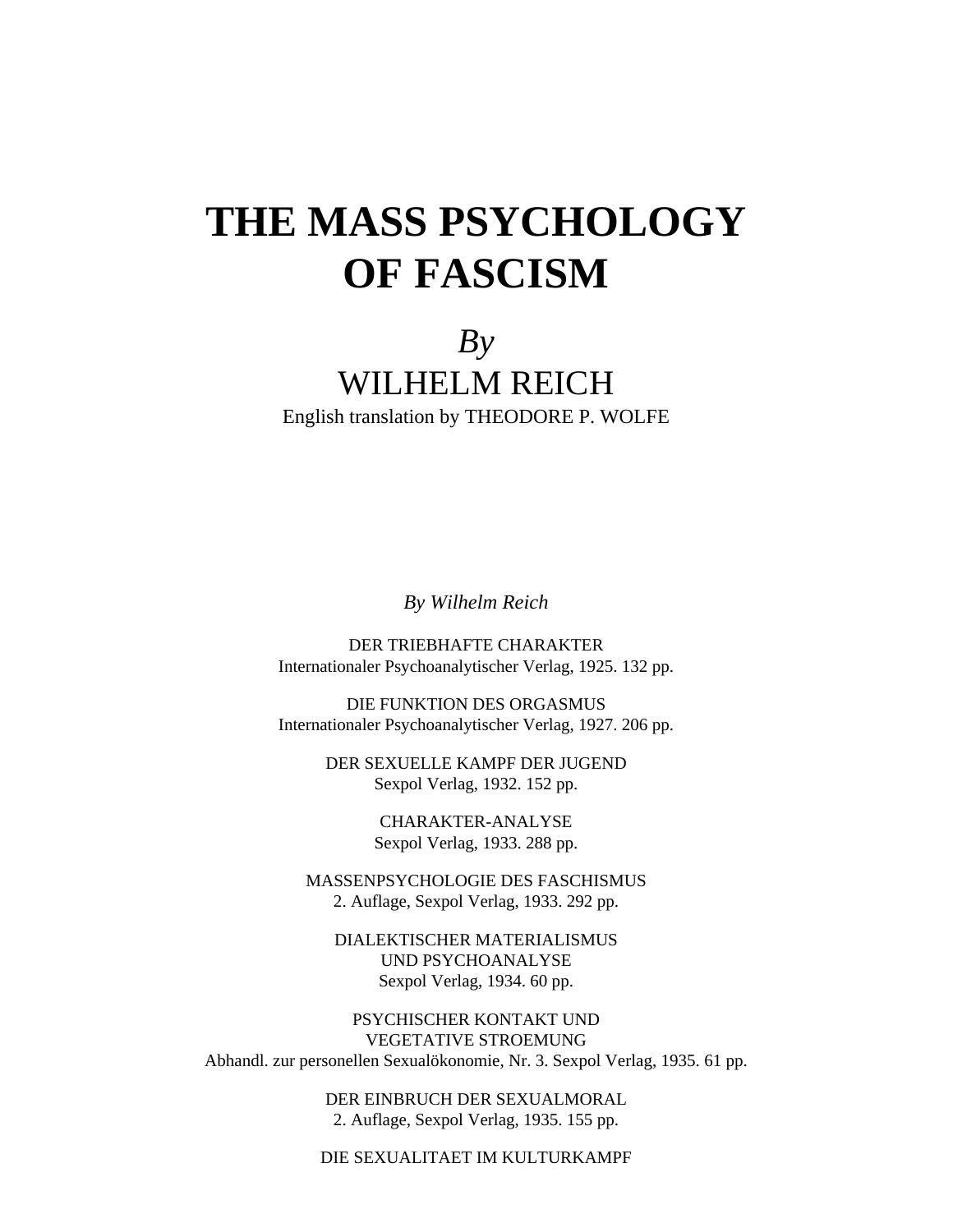2. Auflage, Sexpol Verlag, 1936. 250 pp.

EXPERIMENTELLE ERGEBNISSE UEBER DIE ELEKTRISCHE FUNKTION VON SEXUALITAET UND ANGST Abhandl. zur personellen Sexualökonomie, Nr. 4. Sexpol Verlag, 1937. 55 pp.

ORGASMUSREFLEX, MUSKELHALTUNG UND KOERPERAUSDRUCK Abhandl. zur personellen Sexualökonomie, Nr. 5. Sexpol Verlag. 1937. 50 pp.

DIE BIONE Klinische und experimentelle Berichte, Nr. 6. Sexpol Verlag, 1938. 205 pp.

BION EXPERIMENTS ON THE CANCER PROBLEM. DREI VERSUCHE AM STATISCHEN ELEKTROSKOP. Klinische und experimentelle Berichte, Nr. 7. Sexpol Verlag, 1939. 30 pp.

> THE FUNCTION OF THE ORGASM Orgone Institute Press, 1942. xxxvi + 368 pp.

CHARACTER-ANALYSIS Orgone Institute Press, 1945. xxii + 328 pp.

THE SEXUAL REVOLUTION Orgone Institute Press, 1945. xxvii + 273 pp.

# **THE MASS PSYCHOLOGY OF FASCISM**

# *By* WILHELM REICH

*Third, revised and enlarged edition Translated from the German Manuscript*

> *By* THEODORE P. WOLFE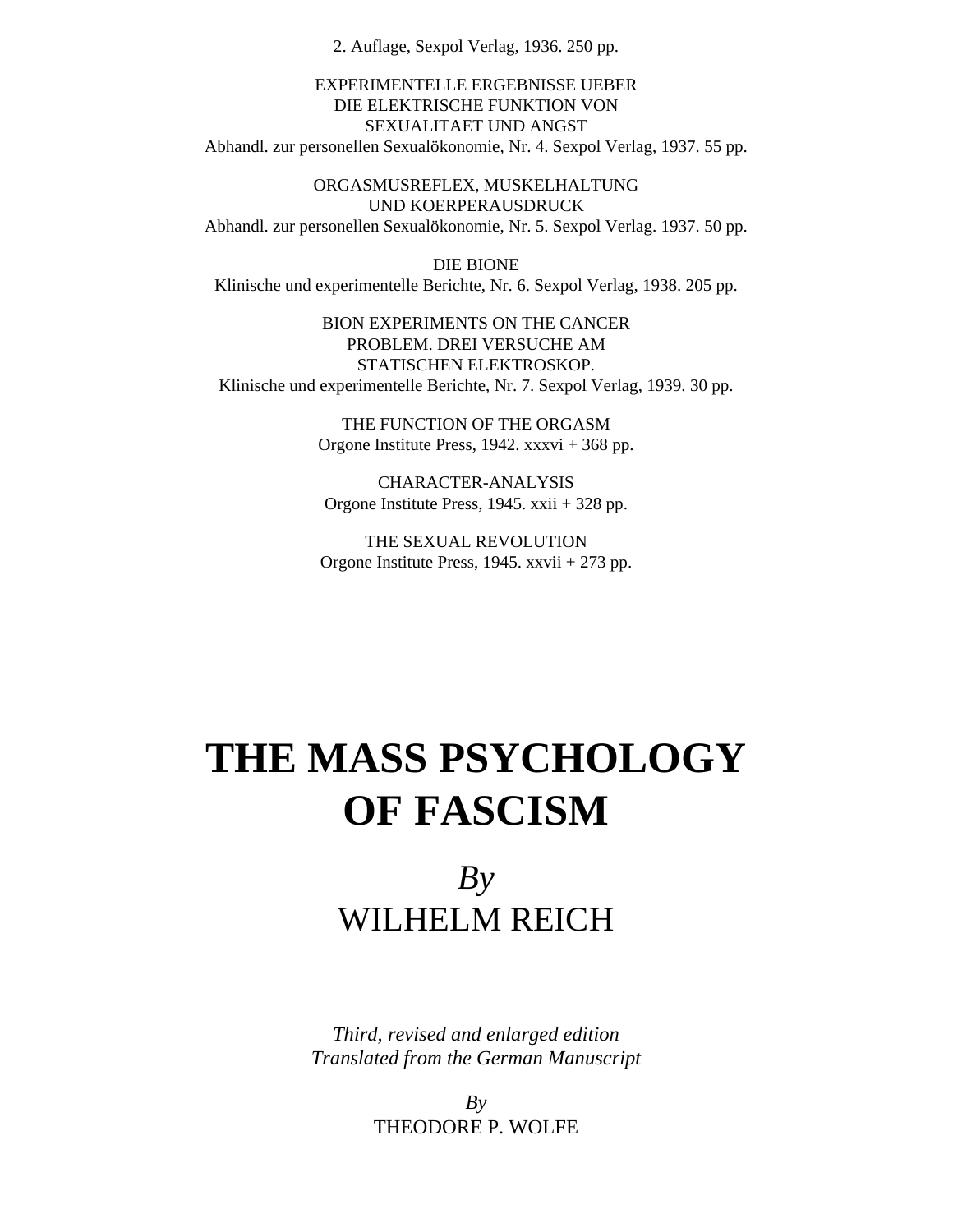

# ORGONE INSTITUTE PRESS

NEW YORK . 1946

COPYRIGHT, 1946

#### ORGONE INSTITUTE PRESS, INC.

157 CHRISTOPHER STREET, NEW YORK 14, N. Y.

DIE MASSENPSYCHOLOGIE DES FASCHISMUS

First Edition, 1933 Second Edition, 1934

*First English Edition, 1946*

TRANSLATED FROM THE MANUSCRIPT OF THE REVISED AND ENLARGED THIRD EDITION

#### PRINTED IN THE UNITED STATES OF AMERICA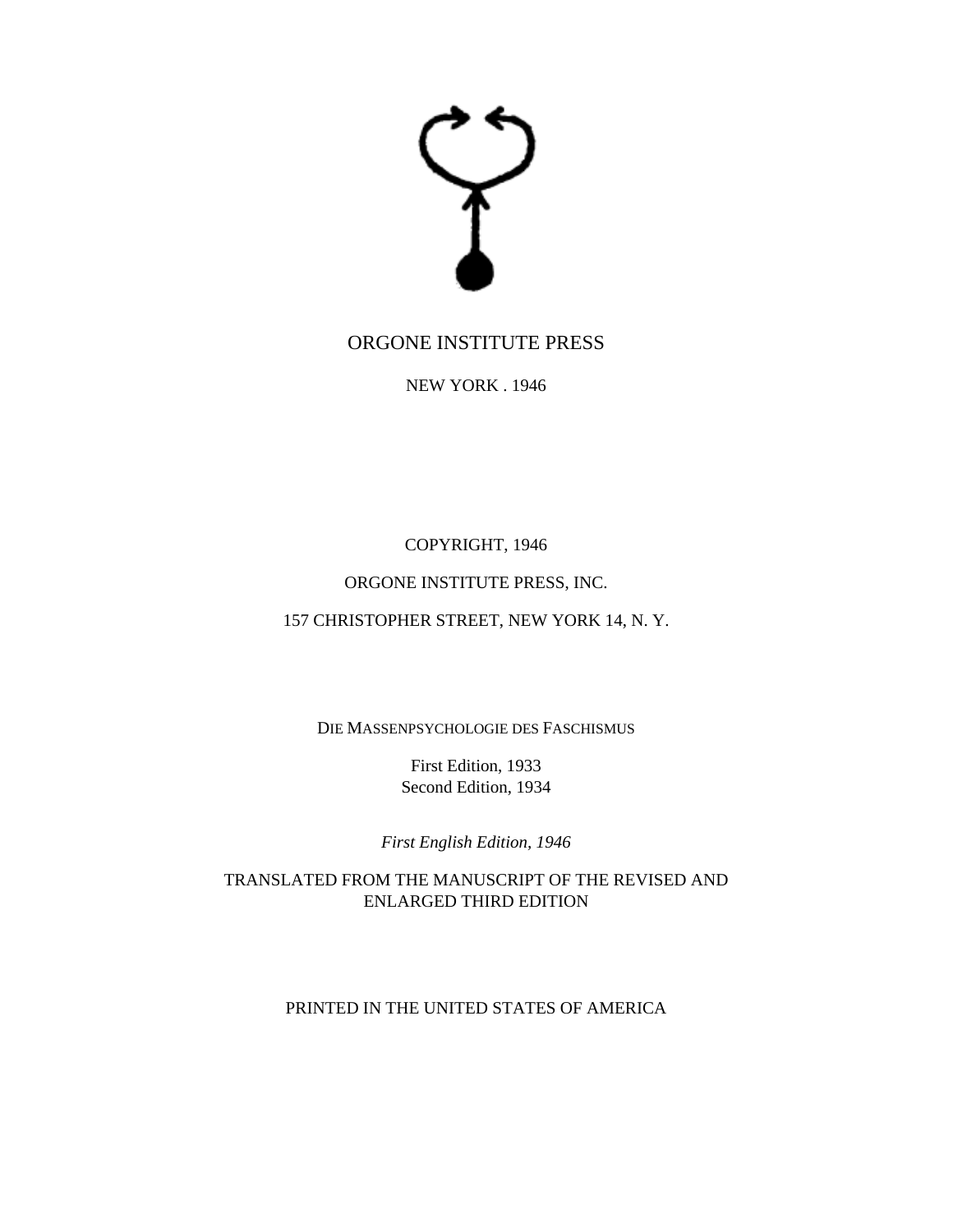# **CONTENTS**

|                | PREFACE TO THE THIRD EDITION                                                                                         |                                                                     | vii              |
|----------------|----------------------------------------------------------------------------------------------------------------------|---------------------------------------------------------------------|------------------|
| $\mathbf{I}$ . | <b>IDEOLOGY AS MATERIAL POWER</b>                                                                                    |                                                                     |                  |
|                | 1. The divergence of ideology and economic situation                                                                 |                                                                     |                  |
|                | $\overline{1}$<br>2. Economic and ideological structure of German society between 1928 and<br>$\overline{1}$<br>1933 |                                                                     |                  |
|                | 3. The problem of mass psychology                                                                                    |                                                                     | <u>14</u>        |
|                | 4. The social function of sexual suppression                                                                         |                                                                     | <u>19</u>        |
| II.            | AUTHORITARIAN FAMILY IDEOLOGY AND THE MASS<br>PSYCHOLOGY OF FASCISM                                                  |                                                                     | $\underline{28}$ |
|                | 1. Führer and mass structure                                                                                         |                                                                     | $\underline{28}$ |
|                | 2. Hitler's origin                                                                                                   |                                                                     | $\frac{30}{5}$   |
|                |                                                                                                                      | 3. On the mass psychology of the lower middle classes               | $\overline{33}$  |
|                | 4. Family Fixation and nationalistic feeling                                                                         |                                                                     | $\overline{40}$  |
|                | 5. Nationalistic self-confidence                                                                                     |                                                                     | 52               |
|                |                                                                                                                      | 6. The middle-class adaptation of the industrial workers            | $\underline{60}$ |
|                | III.                                                                                                                 | THE RACE THEORY                                                     | $\underline{63}$ |
|                |                                                                                                                      | 1. Its content                                                      | 63               |
|                |                                                                                                                      | 2. The objective and subjective functions of ideology <sup>67</sup> |                  |
|                |                                                                                                                      | 3. Racial purity, blood poisoning, and mysticism                    | 68               |
|                | IV.                                                                                                                  | THE SYMBOLISM OF THE SWASTIKA83                                     |                  |
| V.             |                                                                                                                      | THE SEX-ECONOMIC BASIS OF THE AUTHORITARIAN FAMILY88                |                  |
| VI.            | <b>ORGANIZATION</b>                                                                                                  | ORGANIZED MYSTICISM: THE INTERNATIONAL ANTISEXUAL                   | 97               |
|                | 1. The interest in the church                                                                                        |                                                                     | <u>97</u>        |
|                | 2. The fight against "Kulturbolschewismus"                                                                           |                                                                     | 102              |
|                | 3. The appeal to mystical feeling                                                                                    |                                                                     | <u> 109</u>      |
|                | <u>118</u><br>4. The goal of the cultural revolution in the light of the fascist reaction                            |                                                                     |                  |
|                | VII.                                                                                                                 | SEX-ECONOMY IN THE FIGHT AGAINST MYSTICISM122                       |                  |
|                |                                                                                                                      | 1. The three basic elements of religious feeling                    | <u> 123</u>      |
|                |                                                                                                                      | 2. The anchoring of religion through sexual anxiety                 | <u>130</u>       |
|                |                                                                                                                      | 3. Healthy and neurotic self-confidence                             | 143              |
| VIII.          |                                                                                                                      | SOME PROBLEMS OF SEX-POLITICAL PRACTICE145                          |                  |

[vi]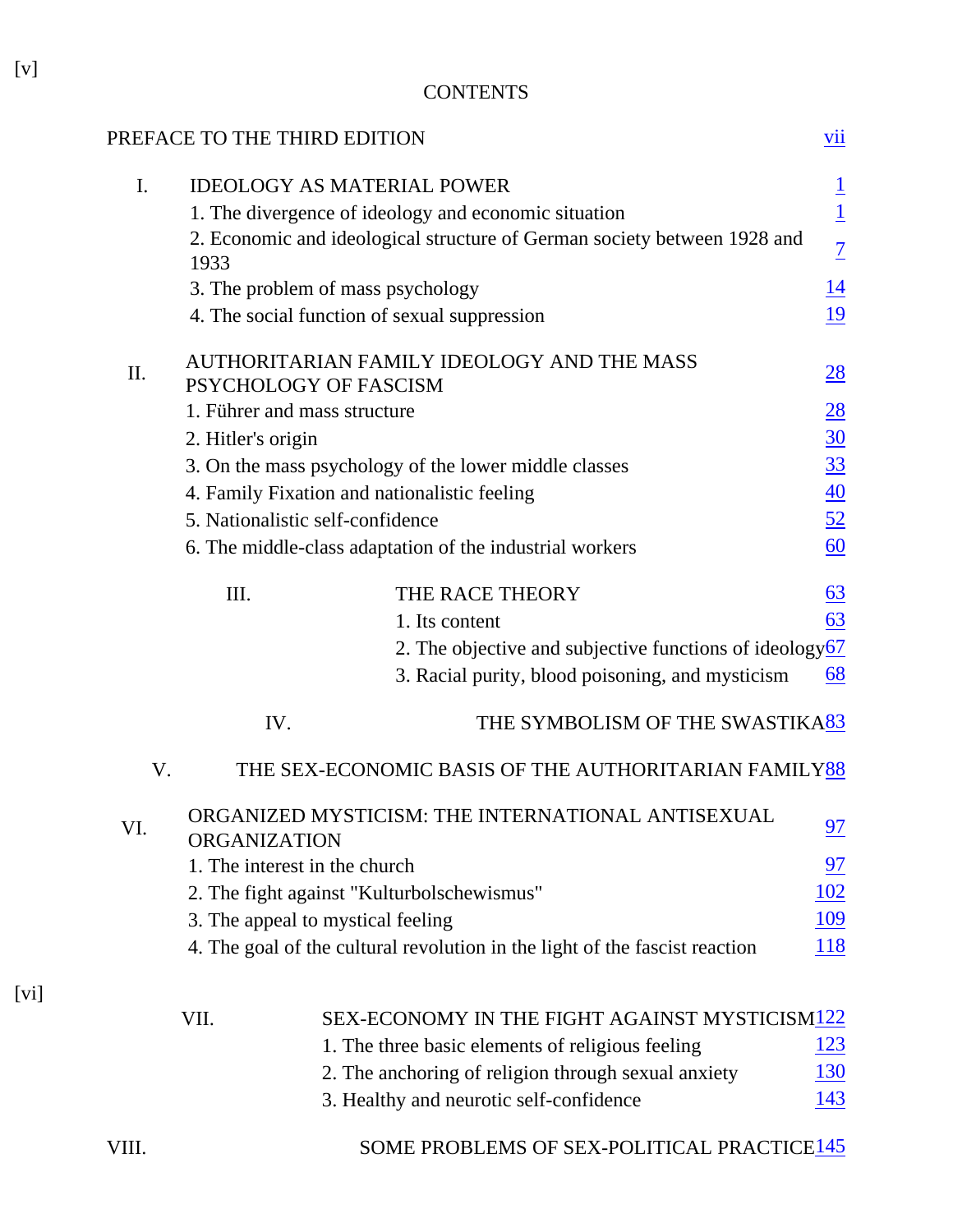|     | 1. Theory and practice                                                                                  | <u>145</u>  |
|-----|---------------------------------------------------------------------------------------------------------|-------------|
|     | 2. The fight against mysticism to date                                                                  | <u>146</u>  |
|     | 3. Sexual happiness versus mysticism                                                                    | 151         |
|     | 4. The individual eradication of the mystical feeling                                                   | <u>153</u>  |
|     | 5. Objections to sex-economic practice                                                                  | 157         |
|     | 6. The unpolitical individual                                                                           | <u> 172</u> |
| IX. | THE MASSES AND THE STATE                                                                                | 175         |
|     | 1. What goes on in the masses of people?                                                                | <u>185</u>  |
|     | 2. The "socialist longing"                                                                              | <u> 192</u> |
|     | 3. The "withering away of the state"                                                                    | 203         |
|     | 4. The program of the Communist Party of the Soviet Union, 1919                                         | 213         |
|     | 5. "The introduction of Soviet democracy"                                                               | 218         |
|     | 6. The development of the authoritarian state apparatus from rational social<br>interrelationships      | 229         |
|     | 7. The social function of state capitalism                                                              | 237         |
|     | 8. The biosocial functions of work. The problem of "voluntary work"<br>discipline"                      | 243         |
| X.  | <b>WORK DEMOCRACY</b>                                                                                   | <u>264</u>  |
|     | 1. Give responsibility to vitally necessary work!                                                       | 264         |
|     | 2. The biological miscalculation in the human struggle for freedom                                      | <u>269</u>  |
|     | 3. Work democracy versus politics. The natural social forces for the mastery<br>of the emotional plague | 310         |
|     | <b>INDEX</b>                                                                                            | 341         |

<span id="page-4-0"></span>[vii]

# **PREFACE TO THE THIRD EDITION**

 Extensive and conscientious therapeutic work on the human character has taught me that, in judging human reactions, we have to take into account three different layers of the biopsychic structure. As I have shown in my book, CHARACTER-ANALYSIS, these layers are autonomously functioning representations of social development. In the superficial layer, the average individual is restrained, polite, compassionate and conscientious. There would be no social tragedy of the animal, man, if this superficial layer were in immediate contact with his deep natural core. His tragedy is that such is not the case. The superficial layer of social cooperation is not in contact with the biological core of the person, but separated from it by a second, intermediary character layer consisting of cruel, sadistic, lascivious, predatory and envious impulses. This is the Freudian "unconscious" or "repressed"; in sexeconomic language, it is the sum total of the "secondary impulses." Orgone biophysics has shown that the Freudian unconscious, *the antisocial element in the human structure, is a secondary result of the repression of primary biological impulses.* If one penetrates through this second, perverse and antisocial layer, one arrives regularly at a third, the deepest layer, which we call the *biological core.* In this deepest layer, man, under favorable social conditions, is an honest, industrious, cooperative animal capable of love and also of rational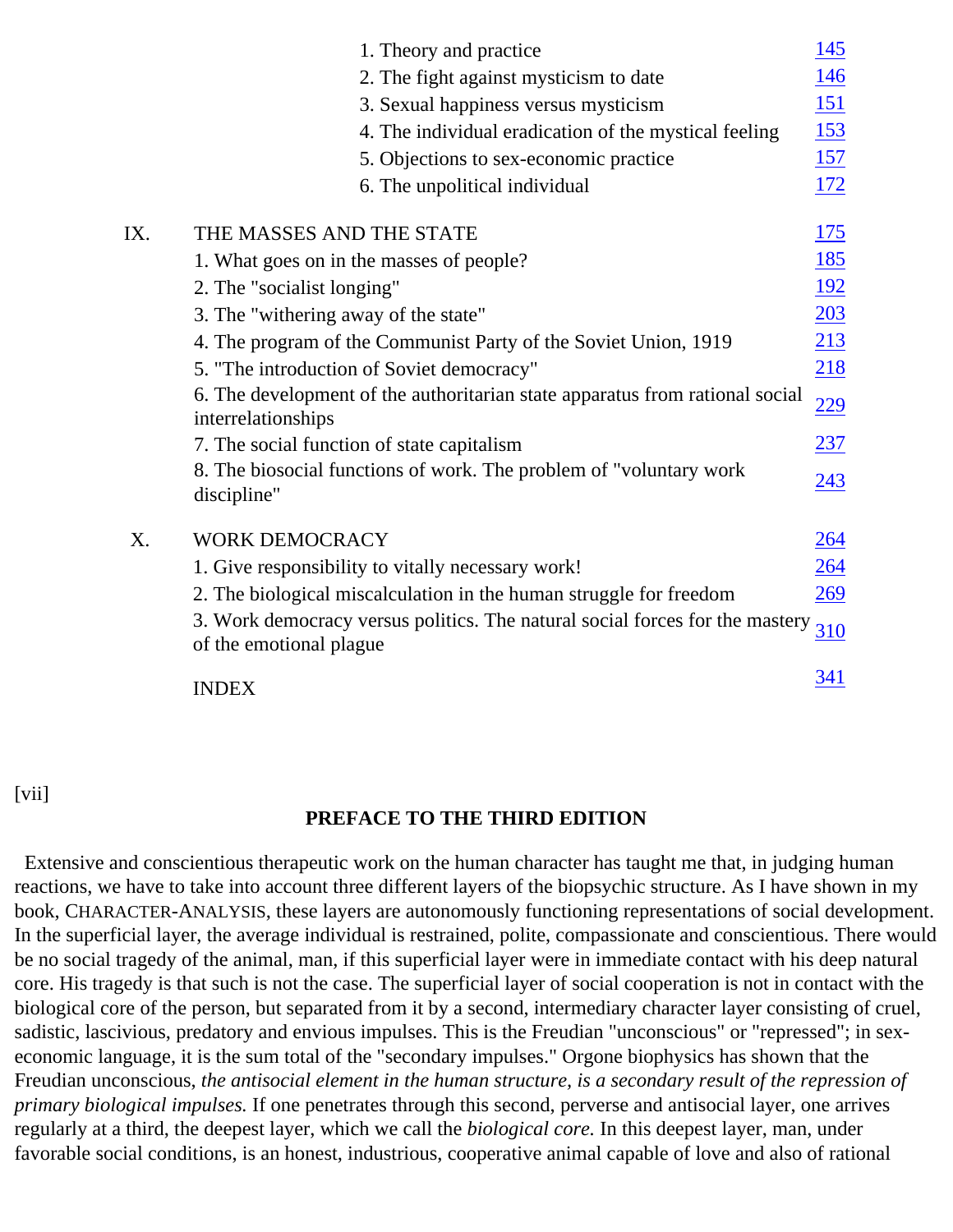hatred. In character-analytic work, one cannot penetrate to this deep, promising layer without first eliminating the false, sham-social surface. What makes its appearance when this cultivated mask falls away, however, is not natural sociality, but the perverse antisocial layer of the character.

 As a result of this unfortunate structure, every natural social or libidinous impulse from the biological core must, on its way to action, pass the layer of the perverse secondary impulses where it becomes deflected. This deflection changes the originally social [viii] character of the natural impulse into a perverse impulse and thus inhibits any natural life manifestation.

We can now apply our insights into human structure to the social and political field. It is not difficult to see that the diverse political and ideological groups in human society correspond to the various layers of human character structure. We do, of course, not follow idealistic philosophy in its belief that this human structure is eternal and unalterable. *After social conditions and changes have formed the original biological needs into the character structure, the latter, in the form of ideologies, reproduces the social structure.*

 Since the decline of the primitive work-democratic organization, the biological core of man has remained without social representation. That which is "natural" in man, which makes him one with the cosmos, has found its genuine expression only in the arts, particularly in music and painting. Until now, however, it has remained without any essential influence upon the form of human society, if by society is meant not the culture of a small rich upper crust but the community of all people.

 In the ethical and social ideals of liberalism we recognize the representation of the superficial layer of the character, of self-control and tolerance. The ethics of this liberalism serve to keep down "the beast" in man, the second layer, our "secondary impulses," the Freudian "unconscious." The natural sociality of the deepest, nuclear layer is alien to the liberal. He deplores the perversion of human character and fights it with ethical norms, but the social catastrophes of this century show the inadequacy of this approach.

 All that which is *genuinely* revolutionary, all genuine art and science stems from the natural biological nucleus. Neither the genuine revolutionary nor the artist or scientist has been able thus far to win over and lead masses or, if so, to keep them in the realm of the life interests.

 In contradistinction to liberalism, which represents the superficial character layer, and to genuine revolution, which repre-[ix]sents the deepest layer, fascism represents essentially the second character layer, that of the secondary impulses.

 At the time when this book was originally written, fascism was generally regarded a "political party" which, like any other "social group," was an organized representation of a "political idea." According to this concept, the fascist party "introduced" fascism by force or by "political manoeuvre."

 Contrary to this concept, my medical experience with individuals from all kinds of social strata, races, nationalities and religions showed me that "fascism" is only the politically organized expression of the average human character structure, a character structure which has nothing to do with this or that race, nation or party but which is general and international. In this characterological sense, *"fascism" is the basic emotional attitude of man in authoritarian society, with its machine civilization and its mechanistic-mystical view of life.*

 *It is the mechanistic-mystical character of man in our times which creates fascist parties, and not vice versa.* Even today, as a result of fallacious political thinking, fascism is still being considered a specific national characteristic of the Germans or the Japanese. The stubborn persistence of this fallacy is due to the fear of recognizing the truth: fascism is an *international* phenomenon which permeates all organizations of human society in all nations. This conclusion is confirmed by the international events of the past 15 years.

 From this first fallacy all other misinterpretations follow logically. To the detriment of genuine endeavors for freedom, fascism is still regarded as the dictatorship of a small reactionary clique. My character-analytic experience, however, shows that there is today not a single individual who does not have the elements of fascist feeling and thinking in his structure. Fascism as a political movement differs from other reactionary parties in that it is *supported and championed by masses of people.* I am fully conscious of the responsibility involved in such statements. I could only wish, in the interest of this battered world, that the [x] working masses had an equal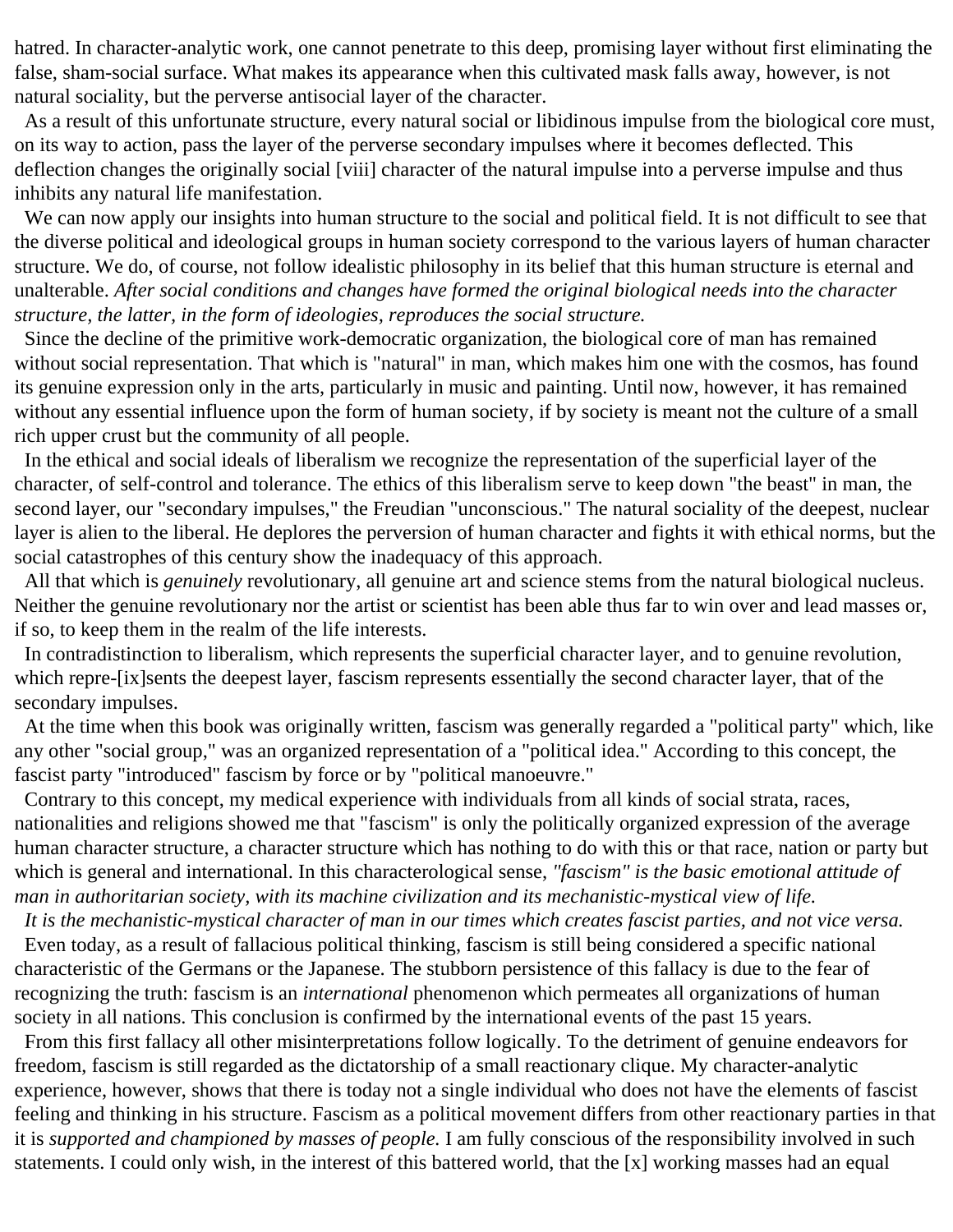realization of their responsibility for fascism.

 One has to distinguish ordinary militarism from fascism. Germany under the Kaiser was militaristic, but not fascist.

 Since fascism, always and everywhere, appears as a movement which is supported by the masses of people, it also displays all the traits and contradictions present in the average character structure: Fascism is not, as is generally believed, a purely reactionary movement; rather, it is a mixture of *rebellious* emotions and *reactionary*  social ideas.

 If, by being revolutionary, one means rational rebellion against intolerable social conditions, if, by being radical, one means "going to the root of things," the rational will to improve them, then fascism is *never* revolutionary. True, it may have the aspect of revolutionary emotions. But one would not call that physician revolutionary who proceeds against a disease with violent cursing but the other who quietly, courageously and conscientiously studies and fights the causes of the disease. Fascist rebelliousness always occurs where fear of the truth turns a revolutionary emotion into illusions.

 In its pure form, fascism is the sum total of all *irrational* reactions of the average human character. To the narrow-minded sociologist who lacks the courage to recognize the enormous role played by the irrational in human history, the fascist race theory appears as nothing but an imperialistic interest or even a mere "prejudice." The violence and the ubiquity of these "race prejudices" show their origin from the irrational part of the human character. The race theory is not a creation of fascism. No: fascism is a creation of race hatred and its politically organized expression. Correspondingly, there is a German, Italian, Spanish, Anglo-Saxon, Jewish and Arabian fascism. *The race ideology is a true biopathic character symptom of the orgastically impotent individual.*

 The sadistic perverse character of the race ideology is also seen in the attitude toward religion. Fascism, we are told, is the [xi] arch-enemy of religion, and a regression to paganism. On the contrary, fascism is the extreme expression of religious mysticism. As such it appears in a specific social form. Fascism is based on that religiosity which stems from sexual perversion; it changes the masochistic character of the old patriarchal religions into a sadistic religion. It takes religion out of the other-world philosophy of suffering and places it in the sadistic murder in this world.

 Fascist mentality is the mentality of the subjugated "little man" who craves authority and rebels against it at the same time. It is not by accident that all fascist dictators stem from the milieu of the little reactionary man. The captains of industry and the feudal militarist make use of this social fact for their own purposes. A mechanistic authoritarian civilization only reaps, in the form of fascism, from the little, suppressed man what for hundreds of years it has sown in the masses of little, suppressed individuals in the form of mysticism, top-sergeant mentality and automatism. This little man has only too well learned the way of the big man and now gives it back, enlarged and distorted. The Fascist is the top-sergeant type in the vast army of our sick civilization. One cannot with impunity beat the tom-tom of high politics before the little man. The little top-sergeant has outdone the imperialistic general in *everything:* in martial music, in goose-stepping, in giving orders and obeying them, in the deadly fear of thinking, in diplomacy, strategy and tactics, in uniformed strutting and in medals. In all these things a Kaiser Wilhelm appears as a poor bungler compared with Hitler. When a "proletarian" general covers his chest with medals, on *both* sides, and from the shoulders to the belt, he demonstrates the little man trying to outdo the "real" great general.

 One must have thoroughly studied the character of the suppressed little man and must have learned to see things as they take place behind the facade, if one is to understand the forces on which fascism is based.

 In the rebellion of the masses of abused people against the *empty* niceties of a *false* liberalism (I do not mean genuine lib-[xii]eralism and genuine tolerance) the character layer of the secondary impulses was expressed.

 One cannot make the Fascist harmless if, according to the politics of the day, one looks for him only in the German or Italian, or the American or the Chinese; if one does not look for him *in oneself;* if one does not know the social institutions which hatch him every day. One can beat fascism only if one meets it *objectively* and *practically,* with a well-grounded knowledge of the life processes. One cannot equal it in politics, in diplomacy or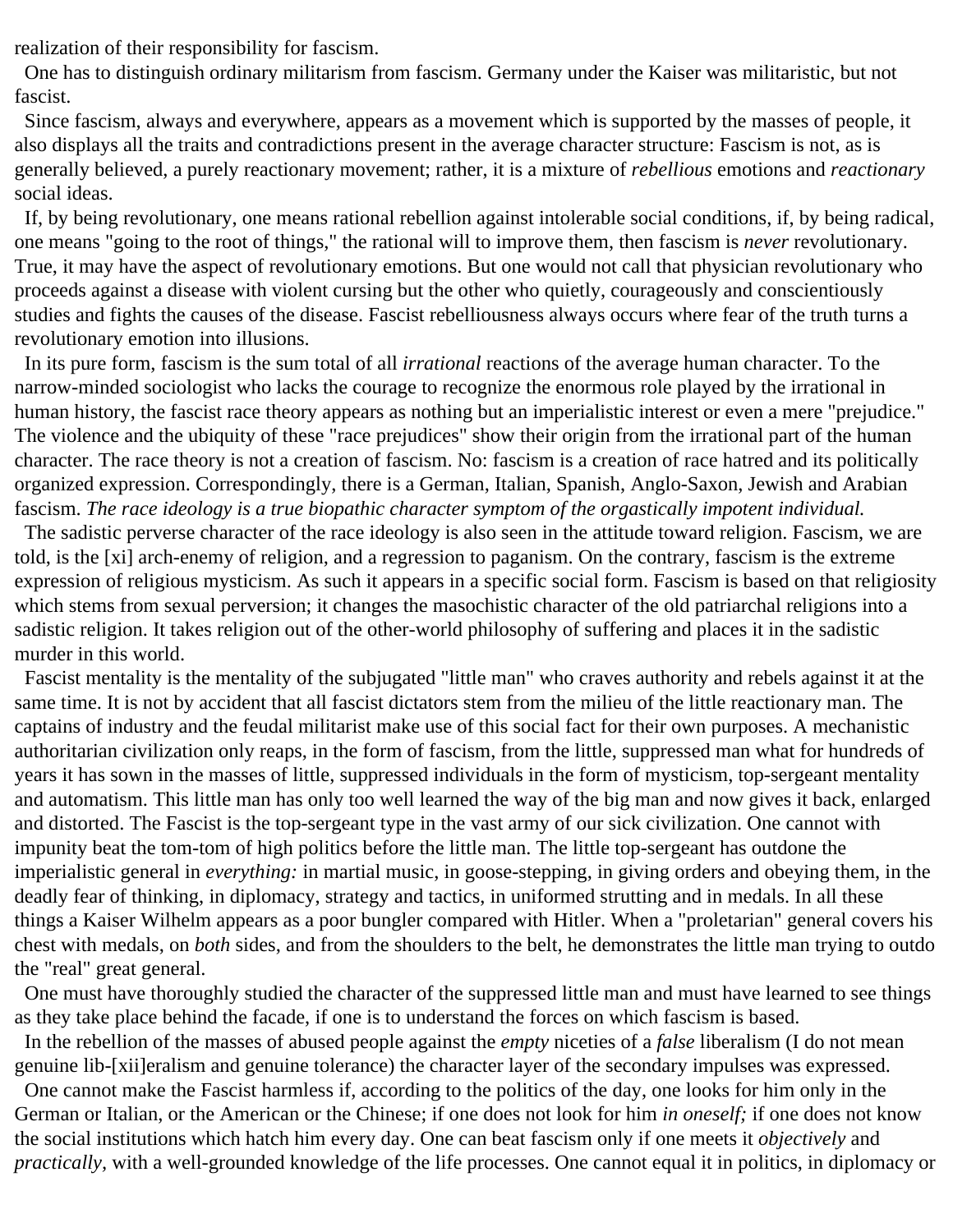strutting. But it has no answer to *practical* questions of living, for it sees everything only in the mirror of ideology or in the form of the state uniform. When one hears a fascist character of whatever hue preach about the "honor of the nation" (instead of the honor of man) or about the "salvation of the sacred family and the race" (instead of the society of working individuals), if he lets out a stream of empty slogans, one only has to ask him this:

 "What are you doing to feed the nation, without plundering or killing other nations? What do you, as a physician, do against the chronic diseases, or as an educator for the happiness of children, or as an economist for the elimination of poverty, or as a social worker for the mothers of too many children, or as a builder for more hygienic living conditions? Give us a concrete, practical answer or shut up!"

 Clearly, international fascism will never be vanquished by political manoeuvres. It can only be vanquished by the natural organization of work, love and knowledge on an international scale.

 As yet, work, love and knowledge have not the power to determine human existence. More than that, these great forces of the positive life principle are not even conscious of their strength, their indispensability and their decisive role in the determination of human existence. For this reason, human society, even after the military defeat of party fascism, continues to hover at the brink of the abyss. The downfall of our civilization is inevitable if those who work, and the natural scientists in all branches of life (not death), and those who give and receive natural love, do [xiii] not become conscious, in time, of their gigantic responsibility.

Will human and social freedom, will self-regulation of our lives and that of our children come about peacefully or by force? Nobody can tell. But those who know the living function in the animal, in the newborn or in the true worker, be he a mechanic, a researcher or an artist, cease to think in those terms created by party systems. The living function cannot "seize power by force," for it would not know what to do with power. Does that mean that life will forever be at the mercy of political gangsterdom, that the politicians will forever suck its blood? No, it would be wrong to draw this conclusion.

 As a physician, I have to treat diseases, as a researcher I have to disclose unknown facts in nature. If, now, a political wind-bag were to try to force me to leave my patients and my microscope, I would not let myself be disturbed but would, if necessary, throw him out. Whether or not I have to use force in order to protect my work on the living function against intruders does not depend on me or my work but on the intruders' degree of impertinence. Let us assume that all those who do work on the living function were able to recognize the political wind-bag *in time.* They would act in the same way. Perhaps this over-simplified example gives a partial answer to the question as to how the living function, sooner or later, will defend itself against its intruders and destroyers.

 $\overline{\phantom{a}}$ 

 The MASSENPSYCHOLOGIE DES FASCHISMUS took shape during the years of the German crisis of 1930 to 1933. It was written in 1933. The first edition appeared in September 1933 and the second in April 1934 in Denmark.

 Over ten years have passed since. The elucidation of the nature of the fascist ideology met with much approval, an approval which only too often was merely enthusiastic because neither did it spring from knowledge nor did it lead to action. The book was smuggled across the German border in great numbers, often under disguise, and was enthusiastically received by the illegal [xiv] revolutionary movement in Germany. The Fascists banned it in 1935, together with all our publications on political psychology.1 Parts of it were reprinted in France, America, Czechoslovakia, Scandinavia, and other countries, and it was extensively reviewed and discussed. It was only the economistic party Socialists and the paid party officials who never were able to make anything of it. The Communist parties in Denmark and Norway, for example, fought it violently and branded it as "counterrevolutionary." On the other hand, it was characteristic that youths with a revolutionary feeling, though members of fascist organizations, understood and appreciated the sex-economic elucidation of the irrational race theory.

 In 1942, the suggestion came from England to translate the book into English. Thus I was confronted with the task of examining the book, ten years after its publication, as to its validity. The result of this examination reflects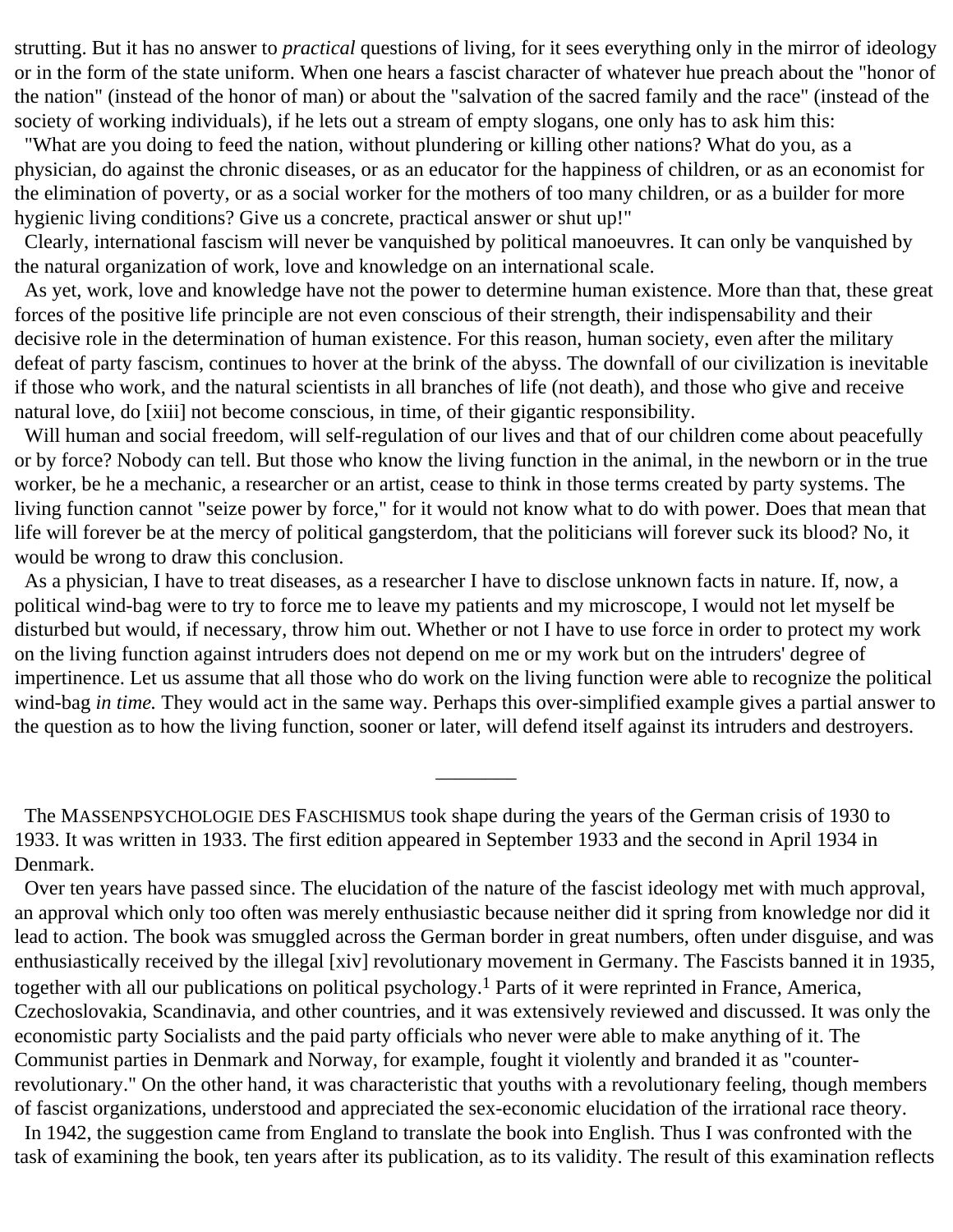the tremendous changes in thought which have taken place during the past decade. It was also the touchstone for the correctness of sex-economic sociology and its applicability to the social revolutions of our century. Thus, when I started out to correct and expand the book which I had not looked at for years, I experienced vividly the errors in thinking of fifteen years ago, the revolutions in thinking which

1 The following decrees were published in the *Deutsches Reichsgesetzblatt:* No. 213 13.April 1935

 Auf Grund der VO vom 4.2.33 werden die Druckschriften "Was ist Klassenbewusstsein" von Ernst Parell, "Dialektischer Materialismus und Psychoanalyse" von Wilhelm Reich, Nr. 1 und 2 der politisch-psychologischen Schriftenreihe des Verlages für Sexualpolitik, Kopenhagen-Prag-Zürich, sowie alle übrigen in der gleichen Schriftenreihe noch erscheinenden Druckschriften für Preussen polizeilich beschlagnahmt und eingezogen, da sie geeignet sind, die öffentliche Sicherheit und Ordnung zu gefährden.

> 41230/35 II 2 B 1. Berlin, 9.4.35 Gestapo

#### No. 2146 7.Mai 1935

\_\_\_\_\_\_\_\_

 Auf Grund der VO des Reichspräsidenten vom 28.2.33 wurde die Verbreitung aller ausländischen Druckschriften der politisch-psychologischen Schriftenreihe der Sex.Pol. (Verlag für Sexualpolitik, Kopenhagen, Dänemark, auch Prag. Tschechoslowakei. und Zürich, Schweiz) im Inland bis auf weiteres verboten.

III P 3952/53 Berlin, 6.5.35 R.M.d.I.

[xv] had taken place since then, and the magnitude of the tasks with which science is confronted in overcoming fascism.

 To begin with, I had good reason to be gratified. The sex-economic analysis of fascist ideology not only stood the test of time, but, more than that, the past ten years confirmed it in all essential points. It survived the decline of the economistic concepts with which the German Marxist parties had tried to master fascism. It means something that, ten years after its publication, there is a new demand for the book. This is more than any Marxist publication of ten years ago, whose authors had condemned sex-economy, can say for itself.

 The revolutions in thinking which had taken place since the publication of the second edition in 1934 expressed themselves as follows:

 Around 1930 I had not even an inkling yet of the *natural work-democratic relationships* between working people. The then young sex-economic insights into human structure formation were put into the framework of the thinking of the Marxist parties. At that time I was working in liberal, Socialist, and Communist cultural organizations, and in my presentation of sex-economy I was forced to use the current Marxist sociological slogans. The tremendous gap between sex-economic sociology and vulgar economism made itself felt even then in many painful disputes with various party officials. But since I still believed in the basically scientific nature of the Marxist parties, there was one thing I could not understand: why the party people fought the social effects of my medical work particularly violently just when masses of employees, industrial workers, small businessmen, students, etc., were coming with a thirst for knowledge about life to the organizations with a sex-economic orientation. I shall never forget the "Red Professor" who in 1928 was sent from Moscow to one of my addresses to students, in order to defend the "party line" against me. This man declared, among other things, that "the Oedipus complex is nonsense," that there isn't any such thing. Fourteen years later, his Russian comrades were being killed by the hordes of Führer-subservient machine men.

 [xvi] Really one would have expected that parties which pretended to be fighting for human freedom would have welcomed my political-psychological work. As the archives of our Institute prove abundantly, the exact opposite was the case. The greater the social effects of the mass-psychological work, the more violent were the counter-measures of the party politicians. As early as 1932, the Socialist as well as the Communist organizations, over the vigorous protest of their own members, prohibited the distribution of the works published by the *Verlag für Sexualpolitik,* then in Berlin. I was threatened with execution as soon as Marxism should gain power in Germany. In 1932, against the explicit wish of their members, the Communist organizations in Germany banned sex-economic physicians from their meetings, as the Social Democrats in Austria had done as early as 1929 and 1930. I was expelled from both organizations because I introduced sexology into sociology and pointed out its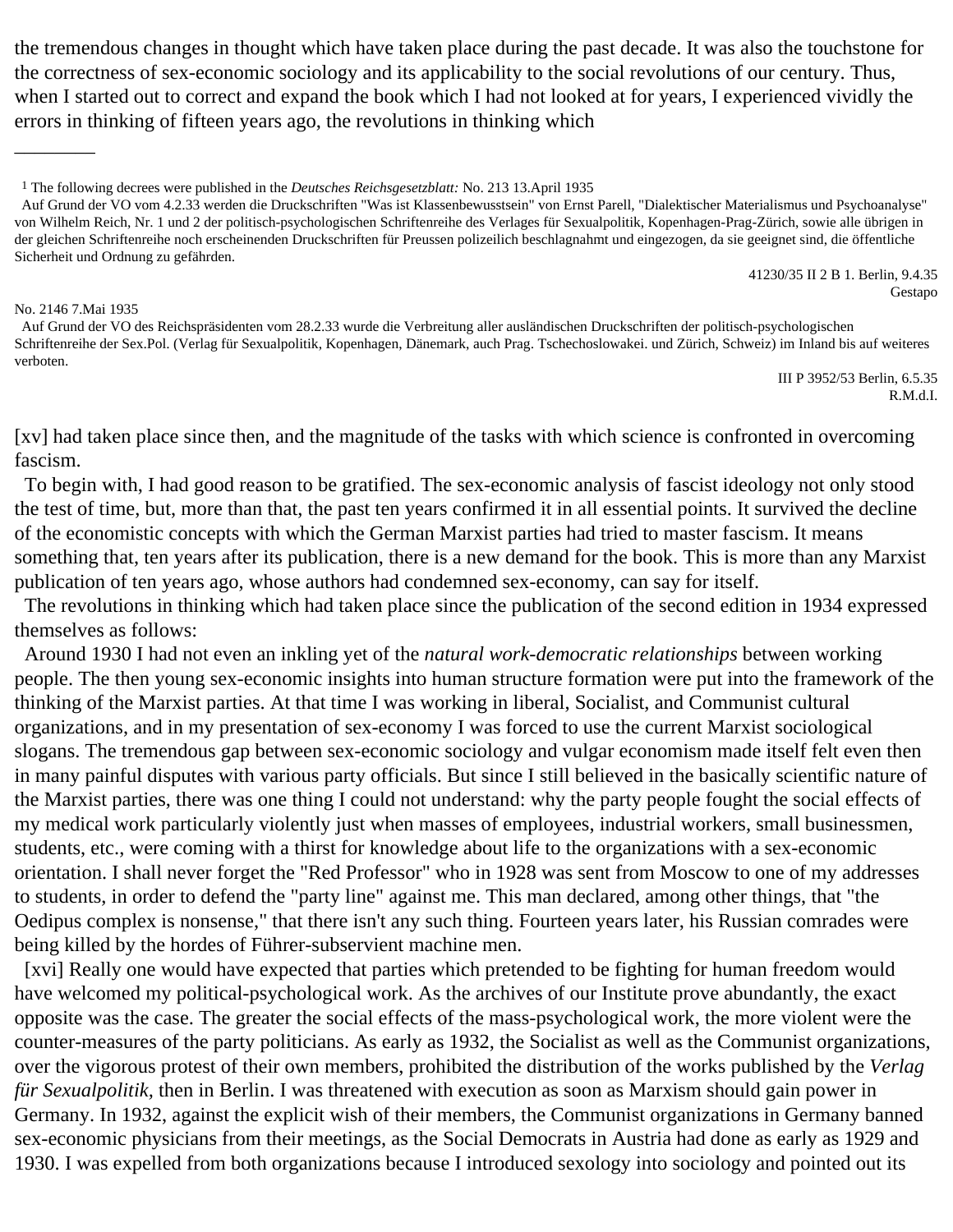implications for human structure formation. Between 1934 and 1937, it was again and again the officials of the Communist parties who reminded the fascist circles in Europe of the "dangerousness" of sex-economy. The sexeconomic publications were turned back at the Soviet Russian border as were the masses of fugitives who tried to escape German fascism. These are facts which cannot be countered by any argument.

 These happenings, which at the time of their occurrence seemed absolutely senseless, became entirely understandable when, recently, I revised this book. The sex-economic psychological and biological findings had been put into the terminology of vulgar Marxism like a square peg into a round hole. When, in 1938, I revised my book, DER SEXUELLE KAMPF DER JUGEND, I had found that every word pertaining to sex-economy was as valid as eight years previously, while every party slogan which had found its way into the book had become meaningless. The same is true of the present book.

 Today it has become absolutely clear that fascism is not the deed of a Hitler or Mussolini, but the expression of *the irrational structure of the mass individual.* Today it is clearer than ten years [xvii] ago that the race theory is biological mysticism. Today, one is closer to an understanding of the orgastic longing as a mass phenomenon than ten years ago; there is more of a general inkling of the fact that *fascist mysticism is orgastic longing under the conditions of mystification and inhibition of natural sexuality.* The sex-economic statements in the book showed themselves to be as true as ten years ago, and to be further confirmed by the experiences of the past ten years. The Marxist party slogans in the book, on the other hand, were all shown to be erroneous; they all had to be replaced.

 Does that mean that the economic theory of Marxism is fundamentally wrong? I should like to clarify this question by an illustration. Is the microscope of Pasteur's time, or Leonardo da Vinci's water pump "wrong"? Marxism is a scientific economic theory which stems from the social conditions of the early 19th century. However, the social process did not stand still, but developed into the fundamentally different process of the 20th century. In this *new* social process, it is true, we find all the basic elements of the 19th century, just as in the modern microscope we find the basic structure of that of Pasteur, and in the modern plumbing system the basic principle of Leonardo's pump. But one like the other would be of no use to us today. They have been surpassed by fundamentally new processes and functions which correspond to fundamentally new concepts and techniques. The Marxist parties in Europe failed and declined because they tried to comprehend fascism of the 20th century, a fundamentally new phenomenon, with concepts belonging to the 19th century. They declined as social organizations because they failed to keep alive the developmental possibilities inherent in any scientific theory. I do not regret my many years' work as a physician in Marxist organizations. I owe my sociological knowledge not to books, but primarily to the practical experience of the struggles on the part of the masses for a decent, free existence. The best sex-economic insights, in fact, were gained as a result of the *errors* in thinking on the part of the masses, the errors which brought them the fascist pestilence. To me as a physician, the working individual with his [xviii] everyday concerns was accessible in a way he never is to a party politician. The party politician saw only the "worker's class" which he was going to "fill with class consciousness." I saw the living being, man, as he was living under social conditions of the worst kind, conditions which he had created himself, which, characterologically anchored, he carried within him and from which he tried in vain to free himself. The chasm between economistic and bio-sociological conception became unbridgeable. The theory of the "class individual" became replaced by the knowledge of the *irrational* nature of the society formed by the animal, man.

 Today everyone knows that the economic concepts of Marx have permeated modern thinking, even though a great many economists and sociologists are not aware of the origin of their views. Such concepts as "class," "profit," "exploitation," "class struggle," "commodity," "surplus value," etc., have become common property. On the other hand, there does not exist today any party which could claim to be the heir and the true advocate of the scientific achievements of Marx when it comes to facts of social development instead of mere slogans which are no longer in keeping with the facts.

 Between 1937 and 1939 there developed among the workers in the field of sex-economy in Scandinavia and Holland the new concept of *work democracy.* The present edition contains a presentation of the essence of this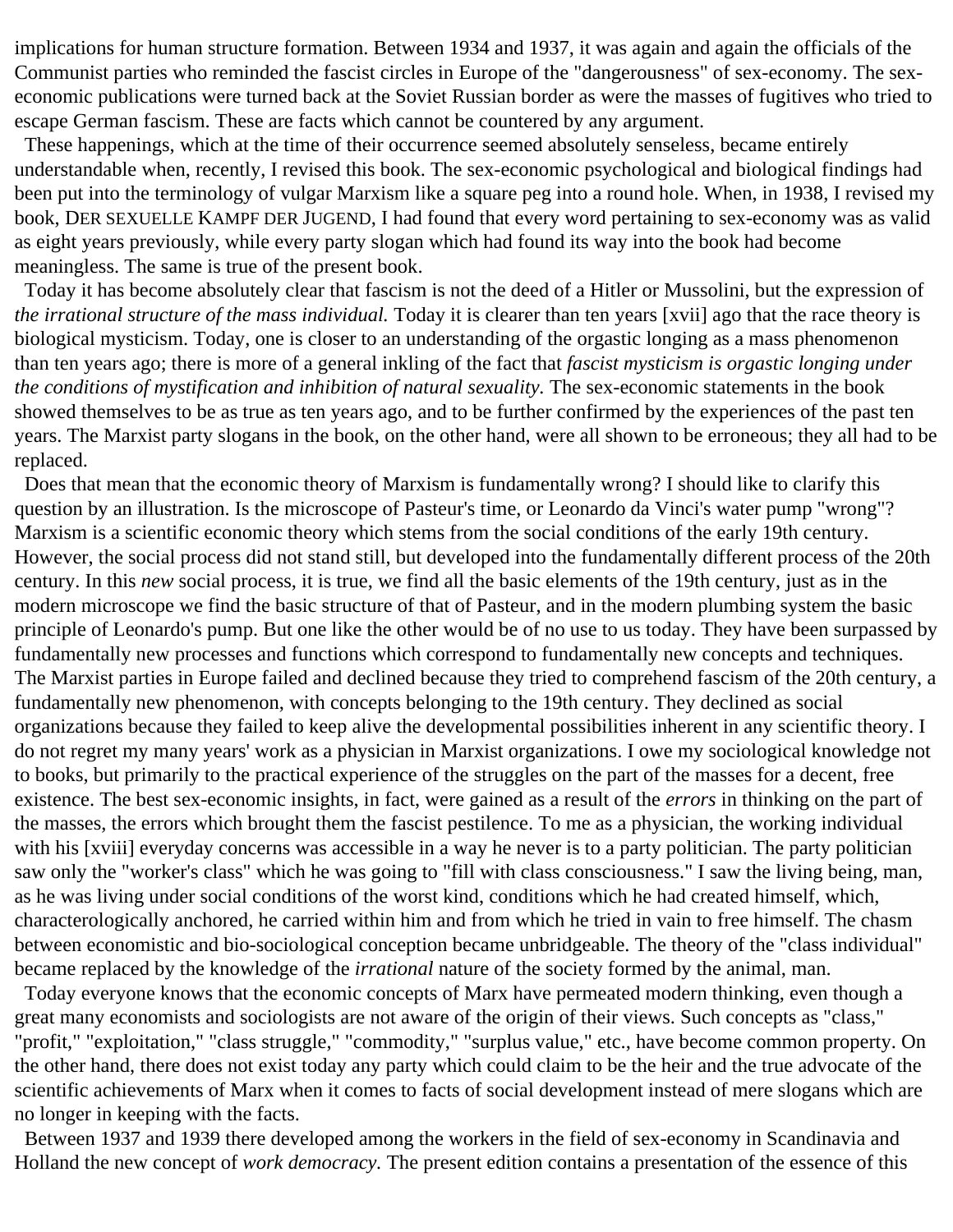new sociological concept. It comprises the best and still valid sociological findings of Marxism. At the same time, it takes into account the social changes which the "worker" has undergone during the past hundred years. I know from experience that it will be exactly the "legitimate representatives of the workers," the past and the coming "leaders of the international proletariat" who will fight this extension of the concept of the worker, by calling it "fascist," "Trotskyist," "counter-revolutionary," etc. But organizations of workers which, for example, discriminate against or exclude Negroes and thus practice Hitlerism, have no claim to be considered organizations fighting for a better and freer society. Hitlerism is not confined to Germany; it permeates workers' organizations and all kinds of [xix] liberal and democratic circles. Fascism is not a political party but a specific Weltanschauung and a specific attitude toward people, toward love and work. The politics of the prewar Marxist parties has no future. Just as the concept of the sexual energy perished within the psychoanalytic organization and arose anew, young and vigorous, from the discovery of the orgone, so did the concept of the international worker perish in the Marxist party doings and arise anew in the framework of sex-economic sociology. For the activities of the sexeconomist are possible only in the framework of all other *socially necessary* work, and not in the framework of a reactionary, mystical and non-working life.

 Sex-economic sociology was born out of the attempts to harmonize the depth psychology of Freud with the economic theory of Marx.1 Human existence is determined by instinctual *and* socio-economic processes. But we must refute any eclectic attempts at an arbitrary combination of "instinct" and "economy." Sex-economic sociology dissolves that fateful contradiction which made psychoanalysis forget the social factor and made Marxism forget the animal origin of man. As I once put it, psychoanalysis is the father and sociology the mother of sex-economy. But a child is more than the sum of its parents. It is a new, independent being with a future of its own.

 In accord with the new, sex-economic concept of "work," the following changes in terminology were made in the process of revising this book. The concepts "communistic," "socialistic," "class-conscious" were replaced by such sociologically and psychologically unequivocal terms as "revolutionary" and "scientific." What they mean is "radically changing things," "rationally active," "going to the roots of things."

 The change in terminology takes into account an important fact: today it is no longer the Communist and Socialist parties but, in opposition to them, many *unpolitical* people and groups of people of all shades of political opinion who are developing more and more a revolutionary attitude, who, in other words, are

1 *Cf.* Reich, Wilhelm: "The 'living productive power, working power' of Karl Marx." *Internat. J. of Sex-economy and Orgone-Research* 3, 1944, 151 ff.

 $\overline{\phantom{a}}$ 

[xx] striving for a basically new, rational social order. There is a rather general awareness of the fact that the world, in its fight against the fascist pestilence, has entered a phase of a gigantic international *revolution.* The concept "proletarian" was coined more than a hundred years ago to connote a stratum of society which was deprived of all rights. True, there are still such groups, but the great-grandchildren of the proletarians of the 19th century have developed into specialized, technically trained industrial workers who are socially responsible and conscious of their skills. The term "class consciousness" has to be replaced by "*work consciousness*" or "*social responsibility.*"

 In the Marxism of the 19th century, "class consciousness" was limited to the *manual* workers. The other working people in vitally necessary professions, without which society could not function, were distinguished from this "proletariat" as "intellectuals" and "petit-bourgeois." This schematic and obsolete distinction was a major contributing factor in the victory of fascism in Germany. The concept of "class consciousness" is not only too narrow; it does not even correspond to the structure of the class of manual workers. "Industrial work" and "proletarian" are, therefore, replaced by the concepts of "*vitally necessary work*" and the "*working individual*" These two concepts comprise all who do *socially vital work,* that is, in addition to the industrial workers, the physicians, teachers, technicians, laboratory workers, writers, social administrators, farmers, scientific workers, etc. This eliminates a chasm which has done much to disrupt working human society and thus has contributed to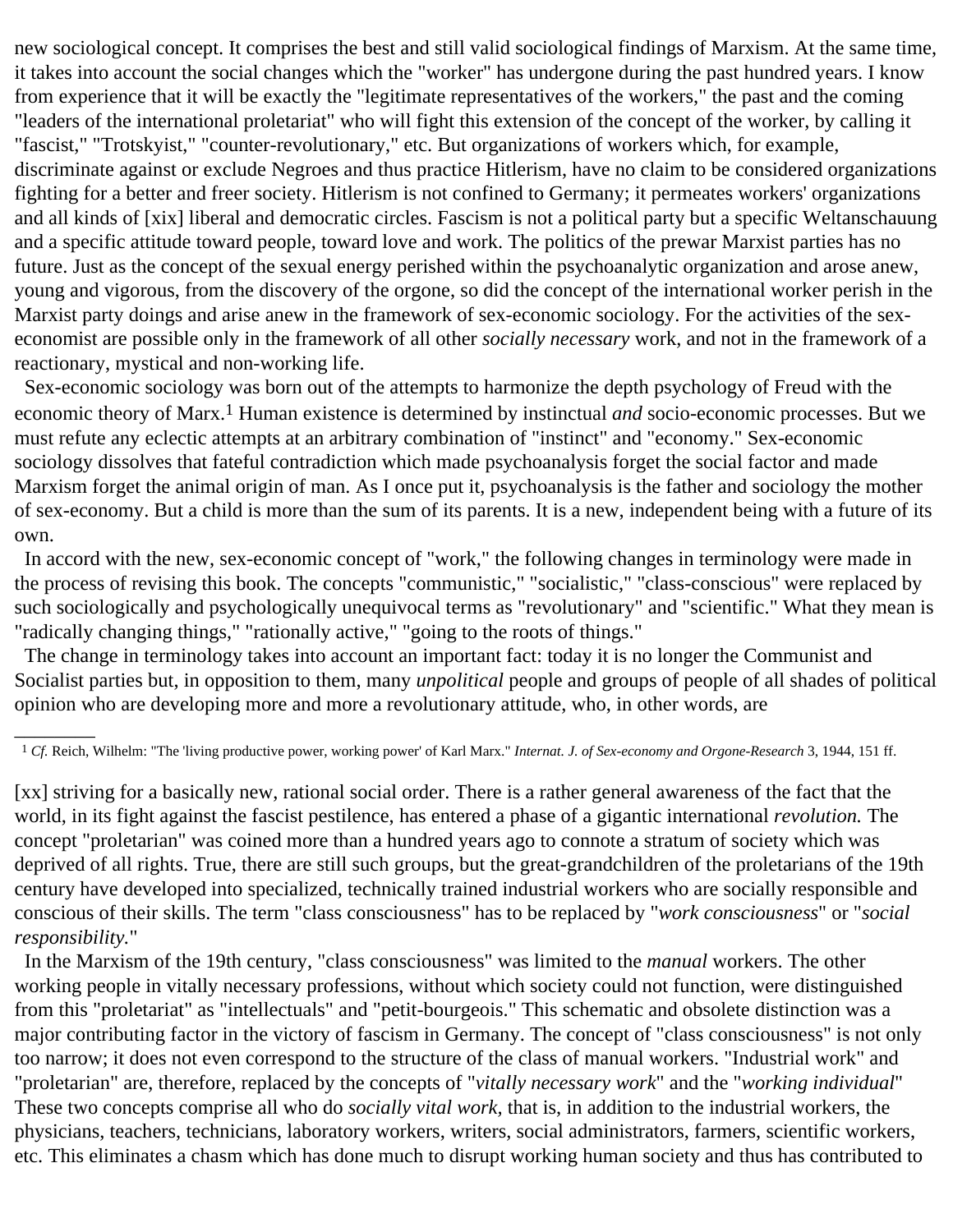fascism, be it the black or the red variety.

 Marxist sociology, out of its ignorance of mass psychology, contrasted the "bourgeois" with the "proletarian." This is erroneous. A certain character structure is not limited to the capitalist, but pervades the working people in all professions. There are revolutionary capitalists and reactionary workers. *There are no characterological class distinctions in the biophysical depth of human structure.* The fascist pestilence makes it clear that the [xxi] economistic concepts of "bourgeoisie" and "proletariat" have to be replaced by the characterological concepts of "*reactionary*" and "*revolutionary*"

 Dialectic materialism as outlined by Engels in his ANTI-DÜHRING developed into *biophysical functionalism.*  This development was made possible by the discovery of the biological energy, the orgone (1936-1939). Sociology and psychology were put on a solid biological foundation. Such a development cannot remain without influence on thought. As thinking develops, old concepts change and new concepts take the place of obsolete ones. The Marxist "consciousness" was replaced by "*dynamic structure,*" "needs" by "orgonotic instinctual processes," "tradition" by "biological and characterological rigidity," etc.

 The vulgar-Marxist concept of "private enterprise" was irrationally misinterpreted to mean that the revolutionary development of society would bring about the abolition of *all* private property. Of course, the political reaction made capital of this misinterpretation. As a matter of fact, the development of social and individual freedom has nothing to do with the so-called "abolition of private property." The Marxist concept of private property did not pertain to people's shirts, pants, typewriters, toilet paper, books, beds, savings, residences or plots of land. It referred, exclusively, to the private possession of the *social* means of production which determine the social process, such as railroads, power plants, mines, etc. The "socialization of the means of production" became a bogey because it was confused with the "expropriation of private property" such as chickens, shirts, books, residences, etc. During the past hundred years, socialization of the means of production has reduced their private ownership in all capitalistic countries, in varying degrees.

 Because the structure and the incapacity for freedom of the working people made them unable to adapt to the tremendous development of the social organizations, it came to pass that the "*state*" exercised functions which properly would have been those of the "society" of the working people. In Soviet Russia, the [xxii] alleged acropolis of Marxism, there is no trace of a "socialization of the means of production." The Marxist parties had failed to distinguish "socialization" from "*nationalization.*" The present war has shown that the American government, e.g., has the right and the means to nationalize poorly functioning industrial plants. A *socialization*  of the means of production, their transfer from the private ownership of individuals to society is a much less frightening concept if one begins to realize that today, as a result of the war, there are in the capitalist countries only few independent private owners left while there are a great many collective owners responsible to the government; and if one further realizes that in Soviet Russia the state factories are in no way at the disposal of the workers, but of groups of government officials. *The socialization of the means of production will not be possible until the masses of the working people become structurally capable of administering it,* that is, not until they are conscious of their responsibility. Today, this is not true of the majority of them. Furthermore, a socialization of large enterprises in the sense that the administration would be entirely in the hands of the manual workers, with the exclusion of the technicians, engineers, managers, etc., would be sociologically and economically senseless. Today, not even the manual workers themselves would entertain such an idea. If that were not so, the Marxist parties would have long since come into power everywhere.

 This is the main sociological reason why the private economy of the 19th century changes everywhere to an increasing degree into a state-capitalistic economy. In the strictly Marxist sense, there is not even in Soviet Russia a state socialism but a *state capitalism.* According to Marx, the social condition "capitalism" does not consist in the existence of individual capitalists, but in the existence of the specific "capitalist mode of production," that is, in the production of *exchange values* instead of *use values,* in wage work of the masses and in the production of *surplus value,* which is appropriated by the state or the private owners, and not by the society of the working people. In this strictly Marxist [xxiii] sense, the capitalistic system continues to exist in Russia. And it will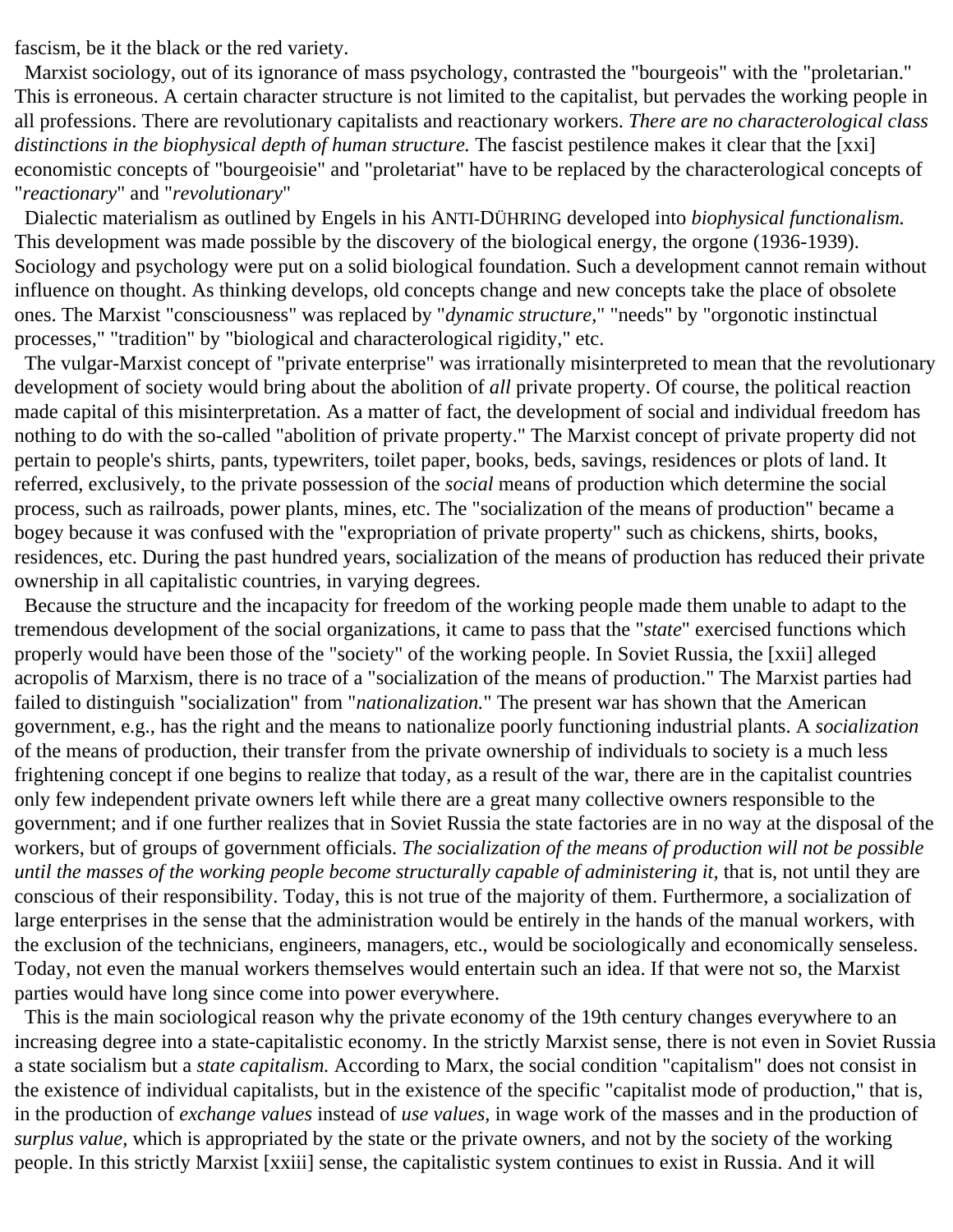continue to exist as long as the masses of people continue to lack responsibility and to crave authority.

 Sex-economic structural psychology adds the characterological and biological to the purely economic comprehension of society. The elimination of individual capitalists and the replacement of private capitalism by state capitalism in Russia *has not in the least altered the typical helpless and authoritarian character structure of the masses of people.*

 Furthermore, the political ideology of the European Marxist parties operated with purely economic conditions characteristic of a span of about two hundred years of mechanical development from the end of the 17th to the 19th century. Fascism of the 20th century, on the other hand, threw into focus the basic questions of the *human character, of mysticism and the craving for authority,* problems pertaining to a span of *4-6000 years.* Here also, vulgar Marxism tried to put a square peg into a round hole. Sex-economic sociology deals with a human structure which did not develop during the past two hundred years, but which reflects a patriarchal-authoritarian civilization of thousands of years' standing. More than that, it asserts that the excesses of the capitalist era of the past three hundred years (predatory imperialism, exploitation of workers, racial suppression, etc.) would not have been possible at all without that typical structure of the masses which is expressed in their longing for authority, their mysticism and their incapacity for freedom. The fact that this structure is not naturally given but produced by social and educational factors does not change its effects but points to the possibility that it can be *changed.*  Thus, the standpoint of sex-economic biophysics is, in the best and strictest sense of the word, infinitely more radical than that of the vulgar Marxists, if by being radical one means "going to the root of things."

 From all this it is obvious that the fascist mass pestilence, with its background of thousands of years, cannot be mastered with social measures corresponding to the past three hundred years.

 [xxiv] *The discovery of the natural biological work democracy in international human intercourse is the answer to fascism.* This will be no less true even if not one of the living sex-economists, orgone biophysicists or work democrats should live to see its general functioning and its victory over the irrationalism in social life.

August 1945

<span id="page-12-0"></span>[1]

# **CHAPTER I**

#### **IDEOLOGY AS MATERIAL POWER**

#### **1. THE DIVERGENCE OF IDEOLOGY AND ECONOMIC SITUATION**

 The German revolutionary movement before Hitler was based on the economic and social theory of Karl Marx; an understanding of German fascism, therefore, presupposes an understanding of Marxism.

 Shortly after National Socialism came to power in Germany, doubts about the correctness of the Marxist concepts of the social process were voiced even by people who for many years had actively proved their revolutionary convictions. These doubts were caused by a fact which, though at first unintelligible, was nonetheless beyond doubt: fascism, the most extreme exponent of political and economic reaction, had become an international phenomenon and in many countries had clearly gained the upper-hand over the socialist revolutionary movement. The problem was accentuated by the fact that this phenomenon was most pronounced in the highly industrialized countries. The international growth of nationalism was accompanied by a failure of the workers' movement; this during a phase of modern history which the Marxists called "economically ready for an overthrow of the capitalist mode of production." In addition to this failure, there was the burning memory of the failure of the Workers' International at the beginning of the first world war and of the revolutionary movement outside of Russia between 1918 and 1923. Thus the doubts about the correctness of the Marxian theories seemed

W.R.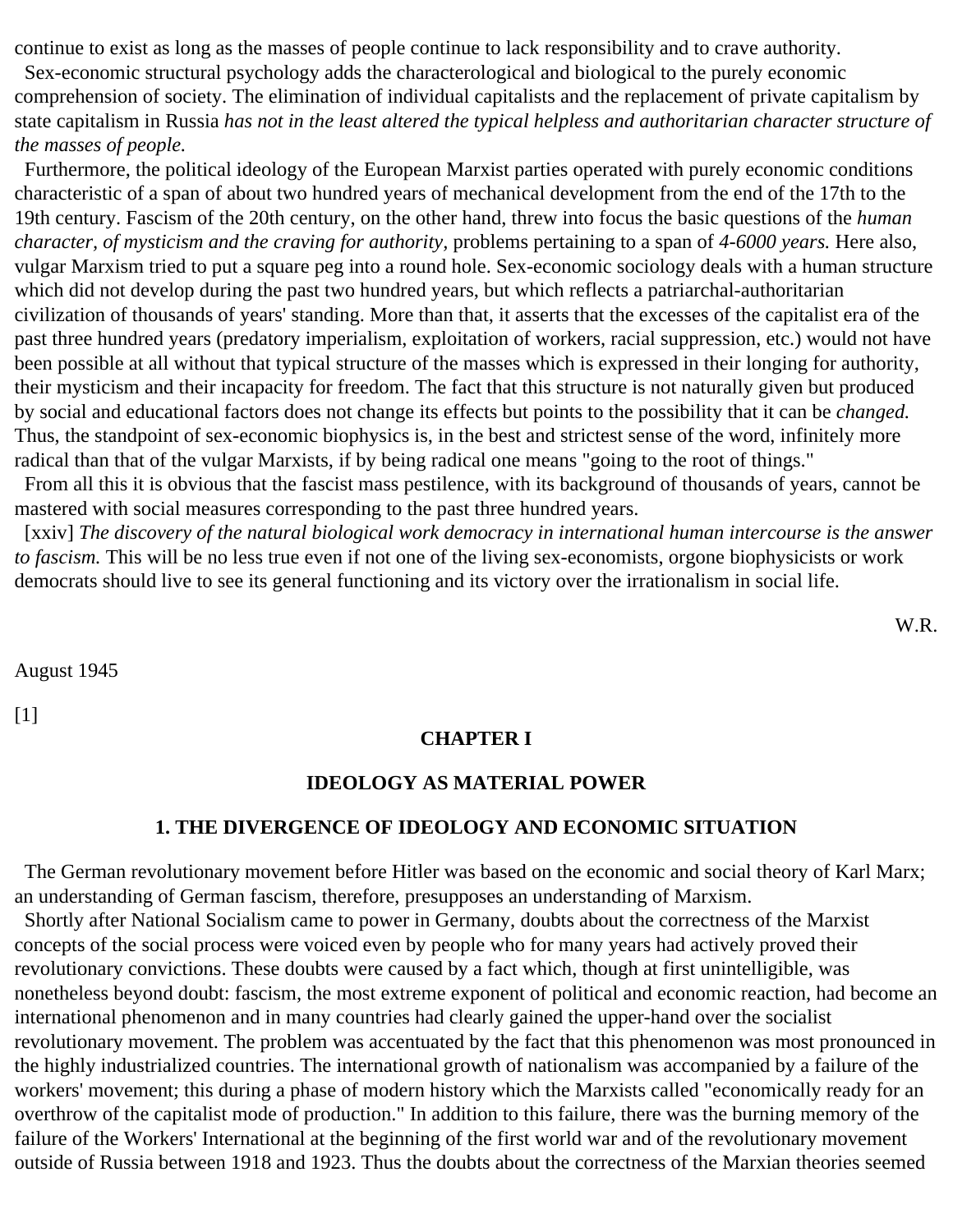to be supported by weighty facts. Now, if the basic Marxian concepts were indeed erroneous, then the workers' movement needed a thorough reorientation. If, on the other hand, these doubts were unfounded, if the *basic*  Marxian concepts of sociology were correct, then, a thorough analysis of the continuous failures of the [2] workers' movement was needed, and, even more than that, an elucidation of the new mass movement of fascism. Only this could lead to a new revolutionary policy.

 Certainly, no change for the better could be expected unless this were done. It was perfectly clear that neither appeals to a "revolutionary class consciousness" nor the then fashionable method of denying failures and of camouflaging important facts with illusions could lead anywhere. One could not be content with the fact that the workers' movement also "progressed" here and there. For the decisive factor is not that progress is being made, but how much progress is being made in relation to the international progress of political reaction.

 The young movement of work-democratic sex-economy is interested in a thorough clarification of these questions not only because it is a part of the fight for social freedom in general, but chiefly because the attainment of its goals is inextricably linked with the attainment of the economic goal of natural work democracy. We shall, therefore, use the workers' movement as an illustration of the interlacing of the special sex-economic problems with the general social problems.

 In many German meetings around 1930 revolutionaries, such as Otto Strasser, who were intelligent and honest though their thinking was somewhat nationalistic and mystical, would say to the Marxists: "You Marxists always point to the theories of Marx. Marx taught that theory is confirmed only in practice. But you always come up with explanations for the defeats of the Workers' International. Your Marxism has failed. The defeat in 1914 you explain with the 'defection of the Social Democrats,' that of 1918 with their politics of betrayal.' And now you have new 'explanations' for the fact that in the present world crisis the masses turn to the right instead of the left. But your explanations do not alter the fact of these defeats! Where, in the past eighty years, has there been any confirmation of the social revolution by practical action? Your basic error is that you deny or ridicule the mind which moves everything, instead of comprehending it." These were the arguments of many revolutionaries, and the Marxists [3] had no answer to them. It became increasingly clear that their political mass propaganda did not reach anybody except those who already belonged to the left front, simply because this propaganda referred to nothing but the *objective* socio-economic processes (capitalist production, economic anarchy, etc.). The elaboration of material needs, of hunger alone, was not sufficient, for that was done by *every* political party, even the church. Thus, when the economic crisis was most acute, the mysticism of National Socialism defeated the economic theories of Socialism. It was evident that there was a wide gap in the propaganda and in the total conception of socialism, a gap which was responsible for its "political mistakes." It was a defect in the Marxist comprehension of political reality. True, the method of dialectic materialism had provided the means for correcting this defect, but they had not been utilized. In brief, *Marxist politics had not included in its political practice the character structure of the masses and the social significance of mysticism.*

 If one followed and actually experienced the theory and practice of Marxism on the revolutionary left front between 1917 and 1933, one found that it was limited to the *objective* economic processes and to state politics. The so-called "subjective factor" in history, the ideology of the masses, its development and contradictions, were not even considered, let alone understood. The Marxists failed to apply their own method of dialectic materialism, to keep it alive, and to use it to comprehend every *new* social phenomenon.

 That is, the method of dialectic materialism was not applied to *new* historical phenomena. But fascism was such a phenomena, a phenomenon which was still completely unknown to Marx and Engels and of which Lenin was aware only in its very beginning. The reactionary comprehension of reality by-passes its contradictions and actual conditions; reactionary politics automatically makes use of those social forces which are against development; it can do that only as long as science does not uncover *all* the revolutionary forces which *of necessity* must overcome the reactionary forces. As we shall see later, the mass basis of [4] fascism, the rebelling lower middle classes, contained not only reactionary but also powerful progressive social forces. This contradiction was overlooked; more than that, the role of the lower middle classes, up to the time of Hitler's coming into power,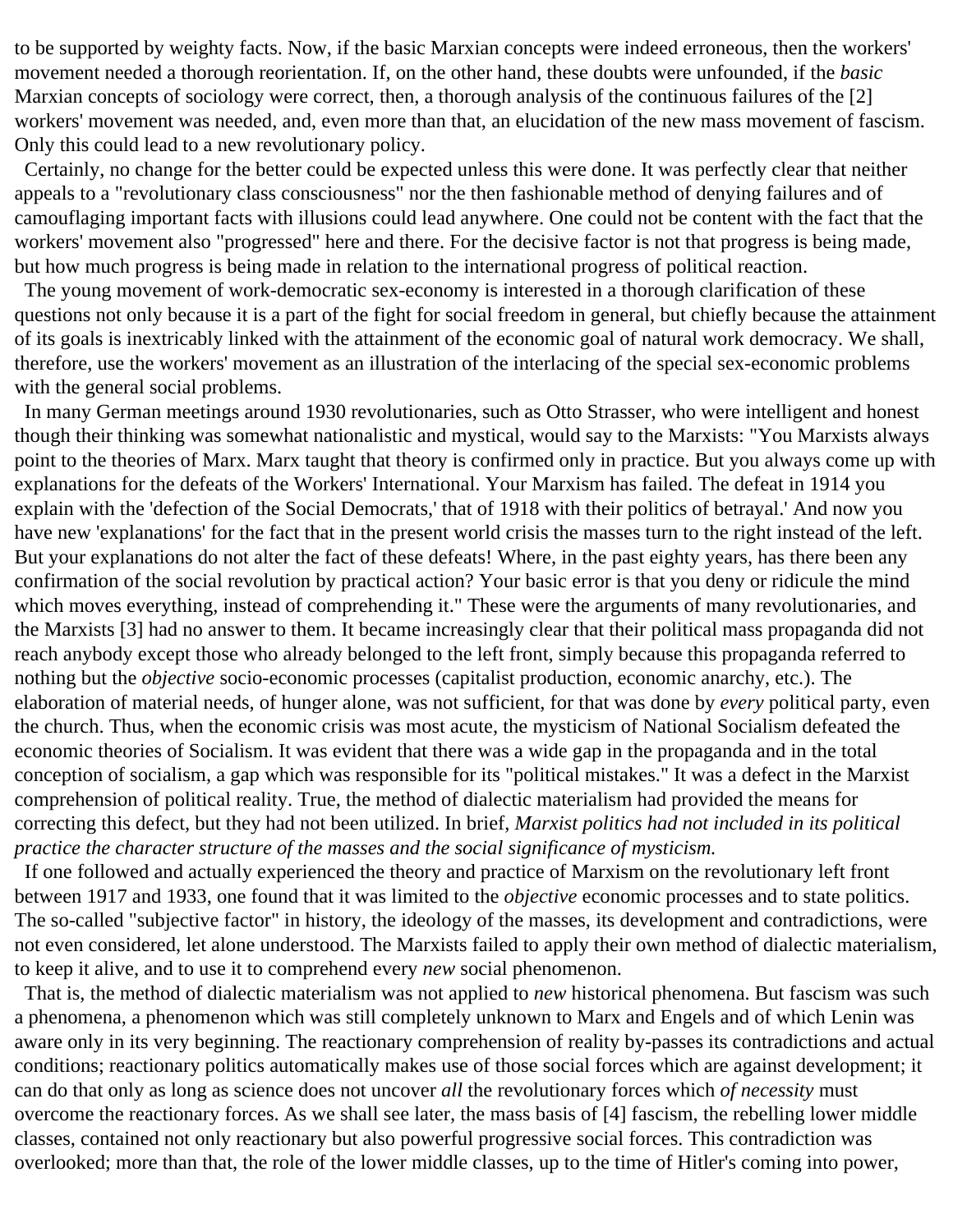remained entirely in the background.

 Revolutionary practice in any field of human existence develops by itself if one comprehends the contradictions in every new process; it consists in siding with those forces which act in the direction of *progressive*  development. To be radical, according to Marx, means "going to the root of things." If one goes to the root of things, if one understands their contradictory character, the means of mastering the reaction become plain. If one does not understand them, one lands inevitably in mechanism, economism or metaphysics. Any criticism, therefore, is justified and of practical value only if it can demonstrate what contradictions in social reality are *overlooked.* The revolutionary achievement of Marx did not consist in writing proclamations or pointing to revolutionary goals, but in recognizing the industrial productive powers as the progressive social force, and in realistically describing the contradictions in capitalist economy. The failure of the workers' movement can mean only that those forces which hinder social development are still incompletely comprehended.

 Like the works of many great thinkers, Marx's ideas were debased to empty slogans; they lost, in the hands of the Marxist politicians, their scientific revolutionary content. The politicians were so engrossed in everyday political struggles that they were unable to develop the principles of a live concept of social functioning as handed down by Marx and Engels. One has only to compare the books of, say, Sauerland, Salkind or Pieck with any of Marx or Engels to realize that functional methods turned into formulae, scientific research into rigid schemata. The "proletariat" of Marx's time had developed, in the meantime, into a gigantic industrial workers' class, the small tradespeople of the middle classes into masses of industrial and government employees. Scientific Marxism degenerated into "vulgar Marxism." This is the [5] term which many excellent Marxist politicians applied to economism, that concept which reduced all human existence to the problem of unemployment and wage rates.

 This vulgar Marxism contended that an economic crisis of the magnitude of that between 1929 and 1933 must *of necessity* lead to the development of a Leftist ideology in the masses. Even after the defeat in January 1933 its representatives continued to talk of a "revolutionary upsurge." In reality, the economic crisis had—contrary to their expectations—led to an extreme development of a reactionary ideology in the masses. There was a *divergence between the development of the economic base, which was pressing to the Left, and the development of the ideology of the masses, which was to the Right. This divergence was overlooked.* Thus, no one even raised the question of how it was possible that the masses, at a time of pauperization, could become nationalistic. No slogans such as "chauvinism," "psychosis," "result of Versailles" comprehend this tendency of the middle classes to turn reactionary at such times. In addition, it was not only the middle classes, but large numbers of the industrial workers who turned to the Right. The fact was overlooked that the bourgeoisie, warned by the success of the Russian revolution, took new preventive measures (such as the New Deal); measures which were not understood and which the workers were unable to analyze. The further fact was overlooked that early fascism was directed against big business and could not be done away with as "*only* a vanguard of the money magnates"; if for no other reason, because it was a mass movement.

Wherein lay the problem?

 Marx comprehended the exploitation of the commodity "working power" and the concentration of capital in a few hands, phenomena which go hand in hand with the increasing misery of the majority of working humanity. From this, Marx inferred the inevitability of the "expropriation of the expropriators." According to this concept, the social forces of production in capitalist society burst asunder the framework of production. The conflict between [6] *social* production and *private* appropriation of the products by capital can be solved only by an adaptation of the ways of production to the productive powers. *Social production must be supplemented by social appropriation of the products.* The first act of this adaptation is the social revolution; this is the basic economic principle of Marxism. This adaptation, it was said, can take place only through the "dictatorship of the proletariat"; the pauperized majority of the working people has to assume power over the minority of the owners of the means of production which are to be taken away from them.

The *economic* prerequisites of the social revolution were given, as laid down in the theory of Marx: capital was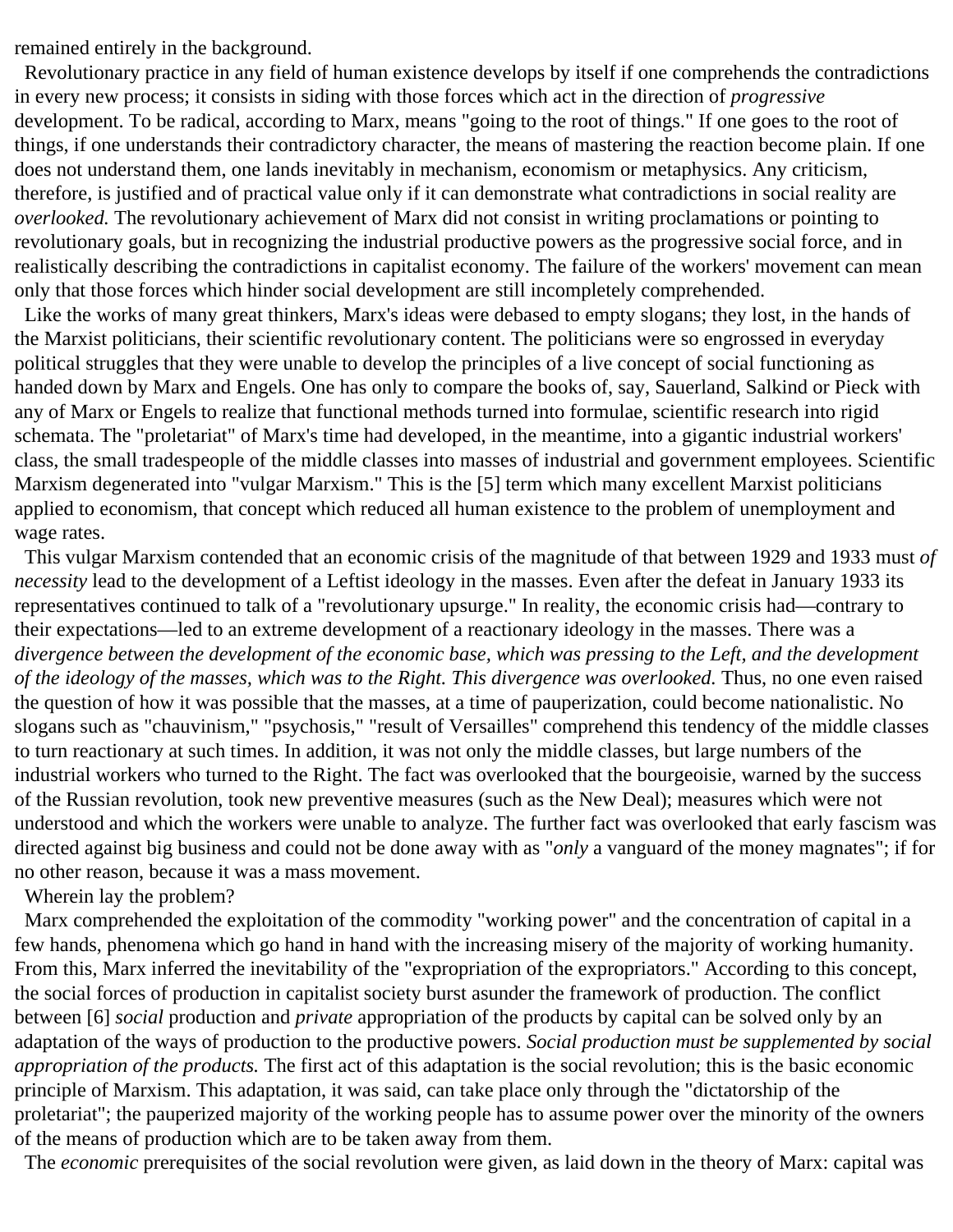concentrated in the hands of a few. The development of a world economy was sharply contradicted by the tariff system of national states; capitalist economy attained hardly half of production capacity and it had clearly shown its anarchic character. The majority of the working population of highly industrialized countries lived in misery; about fifty million people were unemployed in Europe alone; hundreds of millions of working individuals lived on a starvation level. But the "expropriation of the expropriators" failed to materialize and, contrary to expectations, at the crossroads between "socialism and barbarism," the development was in the direction of barbarism. That is, there was an international growth of fascism and a corresponding weakening of the workers' movement. Those who still hoped that the coming second world war would, with certainty, have a revolutionary outcome, those who, in other words, depended on the masses to turn the weapons they were going to get against the inner enemy, had not followed the development of the new war techniques. It did not seem unlikely that in the next war an arming of the masses would not take place, and that military measures would be taken against the unarmed masses in the large industrial centers, executed by a few selected and dependable war technicians. Therefore, a re-orientation in thinking was a necessary prerequisite for a new revolutionary practice. The second world war confirmed these expectations.

<span id="page-15-0"></span>[7]

# **2. ECONOMIC AND IDEOLOGICAL STRUCTURE OF GERMAN SOCIETY BETWEEN 1928 AND 1933**

 From a rational point of view, one would expect the pauperized masses of workers to develop a sharp consciousness of their social situation, to develop a will to eliminate their social misery. Similarly, one should expect the working individual to rebel against his social misery; one would expect him to say to himself: "I am a responsible worker. It is on me and people like myself that the weal and woe of society depend. I assume myself the responsibility for the work." In that case, the thinking (the "consciousness") of the worker would be consistent with his social situation. The Marxists called this "class consciousness." We shall call it "professional consciousness" or "consciousness of social responsibility." The *divergence* between the social position of the working masses on the one hand and their consciousness of it on the other hand means that the working masses, instead of improving their social situation, worsen it. It was exactly the pauperized masses who carried fascism, the ultimate in political reaction, to power.

 The problem here is that of the role of ideology, the emotional attitude of the masses as a historical factor, the "*retroaction of the ideology on the economic base.*" If the economic misery of broad masses of people did not lead to revolutionary tendencies in the sense of the social revolution; if, on the contrary, the economic crisis led to ideologies which were contrary to rational revolutionary thinking; then, in Marxist terms, the ideological development of the masses in these critical years inhibited the "unfolding of the forces of production" and blocked the "revolutionary solution of the conflict between the productive forces of monopolistic capitalism and its methods of production."

The class structure in Germany reveals the following picture:<sup>1</sup>

[8]

 $\overline{\phantom{a}}$ 

| Earning<br>population<br>(in | With family<br>members<br>( <i>in millions</i> ) |
|------------------------------|--------------------------------------------------|
|                              | 40.7                                             |
| 6,157                        | 10.7                                             |
|                              | <i>thousands</i> )<br>21,789                     |

1 According to Kunik: "Versuch einer Feststellung der sozialen Gliederung der deutschen Bevölkerung," *Die Internationale* 1928, compiled by Lenz: "Proletarische Politik," Internationaler Arbeiterverlag, 1931.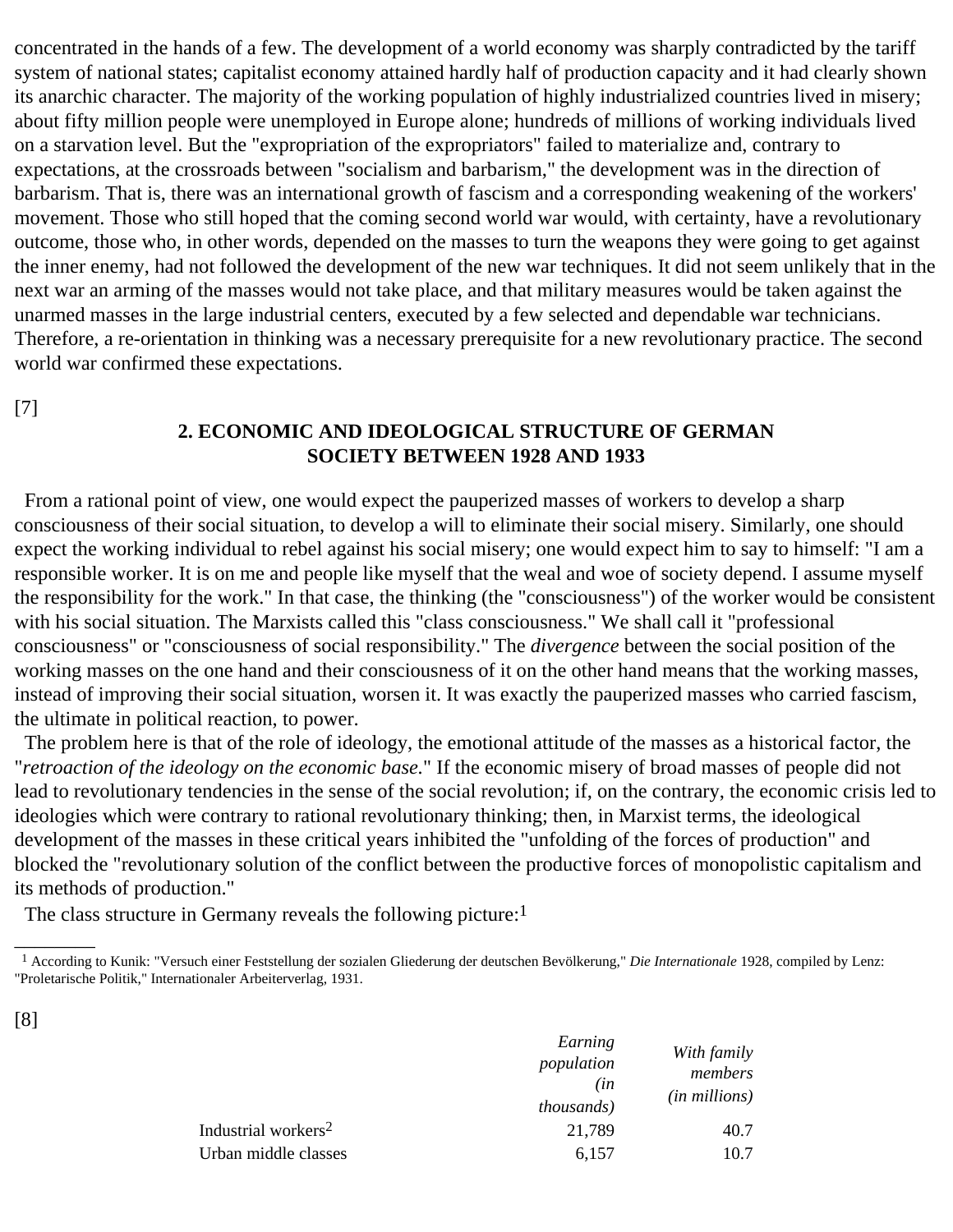| Small farmers                                       | 6,598  | 9.0          |
|-----------------------------------------------------|--------|--------------|
| Bourgeoisie (including land                         |        |              |
| owners and large farm-                              |        |              |
| ers)                                                | 718    | 2.0          |
|                                                     | 34,762 | 62.4         |
| Strata of the urban middle classes:                 |        | in thousands |
| Lower strata of persons in small enterprises (home  |        |              |
| industries, tenant farms, workshops with less than  |        |              |
| 3 employees)                                        |        | 1,916        |
| Employees in small industries with 3 or more em-    |        |              |
| ployees                                             |        | 1,403        |
| Higher employees and officials                      |        | 1,763        |
| Professional people and students                    |        | 431          |
| Small investors                                     |        | 644          |
|                                                     |        | 6,157        |
| Workers' strata:                                    |        |              |
| Workers in industry, transportation, business, etc. |        | 11,826       |
| Agricultural workers                                |        | 2,607        |
| Home workers                                        |        | 138          |
| Domestic servants                                   |        | 1,326        |
| Recipients of social security benefits              |        | 1,717        |
| Employees (earning less than 250 marks per month)   |        | 2,775        |
| Minor officials (including pensioners)              |        | 1,400        |
|                                                     |        | 21,789       |
| Middle strata in agriculture:                       |        |              |
| Small farmers and tenants (with less than 12 acres  |        |              |
| of land)                                            |        | 2,366        |
| Farmers with 12 to 120 acres                        |        | 4,232        |
|                                                     |        | 6,598        |

These figures are taken from the German census of 1925. It has

2 Called "Proletarians" by the Marxists.

 $\overline{\phantom{a}}$ 

[9] to be remembered that they reflect the socio-economic and not the ideological strata, which were quite different. *Socio-economically,* then, Germany in 1925 comprised:

|                | Earning    | With family   |
|----------------|------------|---------------|
|                | population | members       |
|                | 21.789     |               |
| <b>Workers</b> | millions   | 40.7 millions |
|                | 12.755     |               |
| Middle classes | millions   | 19.7 millions |

The *ideological* structure, however, was, according to a rough calculation, the following:

| <i>Workers</i> (in industry, business, |          |
|----------------------------------------|----------|
| transportation, agri-                  | 14.433   |
| culture, etc.)                         | millions |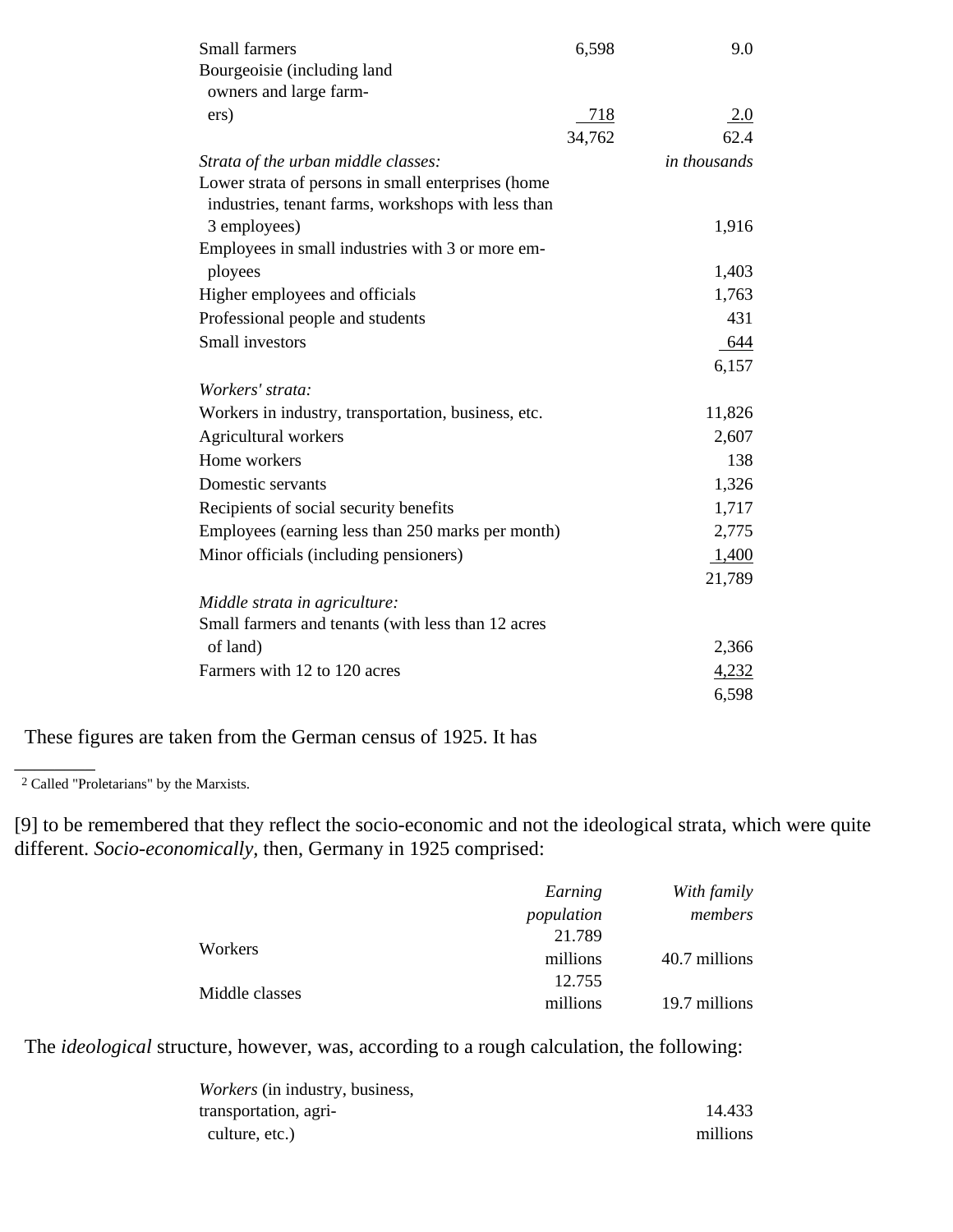*Middle classes*

 Despite middle class votes for Leftist parties and workers' votes for Rightist parties, it is striking that *the election returns of 1932 correspond to the ideological stratification of 1925:* Communists and Social Democrats together had between twelve and thirteen million votes, the NSDAP and the German Nationalists together between nineteen and twenty million. This means that in terms of practical politics, *not the economic but the ideological stratification was the decisive factor.* The political role of the lower middle classes was much more important than had been assumed.

 It was during the rapid decline of German economy between 1929 and 1932 that the NSDAP gained by leaps and bounds: from 800,000 votes in 1928 to 6,400,000 in the fall of 1930; 13,000,-000 in the summer of 1932; and 17,000,000 in January 1933. According to Jäger (*Roter Aufbau,* October 1930) the 6,400,000 National Socialist votes in 1930 already contained the votes of about 3,000,000 working people; of these, about sixty to seventy per cent were employees and thirty to forty per cent industrial workers.

 The problem expressed in this sociological process was, as far as I know, most clearly comprehended by Karl Radek, who wrote after the first upsurge of the NSDAP (*Roter Aufbau,* October 1930):

 Nothing like it is known in the history of politics, particularly in a country with age-old political differentiations where every new party [10] must put up a hard struggle to exist alongside the old established ones. Nothing is more significant than the fact that nothing was said, in the conservative as well as the Socialist literature, about this party which now occupies the next but first place in German political life. It is a party without a history which arises suddenly in German political life as an island suddenly appears in the middle of the ocean due to volcanic forces.

We cannot doubt the fact that this island has its history and inner logic.

 The outcome of the Marxist alternative, "Sinking back into barbarism" or "Advance to socialism" is determined by whether the ideological structure of the ruled masses coincides with their economic position or diverges from it; be it in the form of passive submission to exploitation as in the Asiatic societies or in the form of a contrary development of the ideology of the suppressed and their economic position as is the case in the Germany of today.

 The basic problem then is, *what causes this divergence between economic position and psychological mass structure?* We have to comprehend the essence of the mass-psychological structure and its relation to the economic base from which it derived. In order to do this, we have to rid ourselves, first of all, of those concepts of vulgar Marxism which bar the way to a comprehension of fascism. They are, essentially, the following:

 Vulgar Marxism schematically separates economic existence from social existence as a whole and contends that human "ideology" and "consciousness" are *immediately* and *exclusively* determined by the economic conditions. In doing so, it arrives at a mechanistic antithesis of economy and ideology, of "base" and "superstructure." It considers ideology dependent, schematically and one-sidedly, on economic conditions, and overlooks the dependence of economic development on ideology. For this reason, the problem of the "retroaction of the ideology on the economic base" remains inaccessible to vulgar Marxism. True, it speaks of the "lag of the subjective factor" in the sense of Lenin, but it cannot do anything about it practically, for the following reason: it explains this lag one-sidedly from the standpoint of the [11] economic situation, without looking to ideology for the explanation of contradictions in the economy, and without comprehending ideology as a historical force.

 In fact, vulgar Marxism militates against a comprehension of the structure and the dynamics of ideology, by brushing it aside as "psychology" which is called "non-Marxist." It leaves the problem of the subjective factor in history, the so-called "psychic life," to the metaphysical idealism of political reaction, to a Gentile and a Rosenberg, the people who claim that the "spirit" and the "soul" *alone* make history and who have the greatest success with their claims.

 The neglect of *this* aspect of sociology was pointed out by Marx himself in his criticism of 18th century materialism. The vulgar Marxist considers psychology in itself as a metaphysical system. He neglects to separate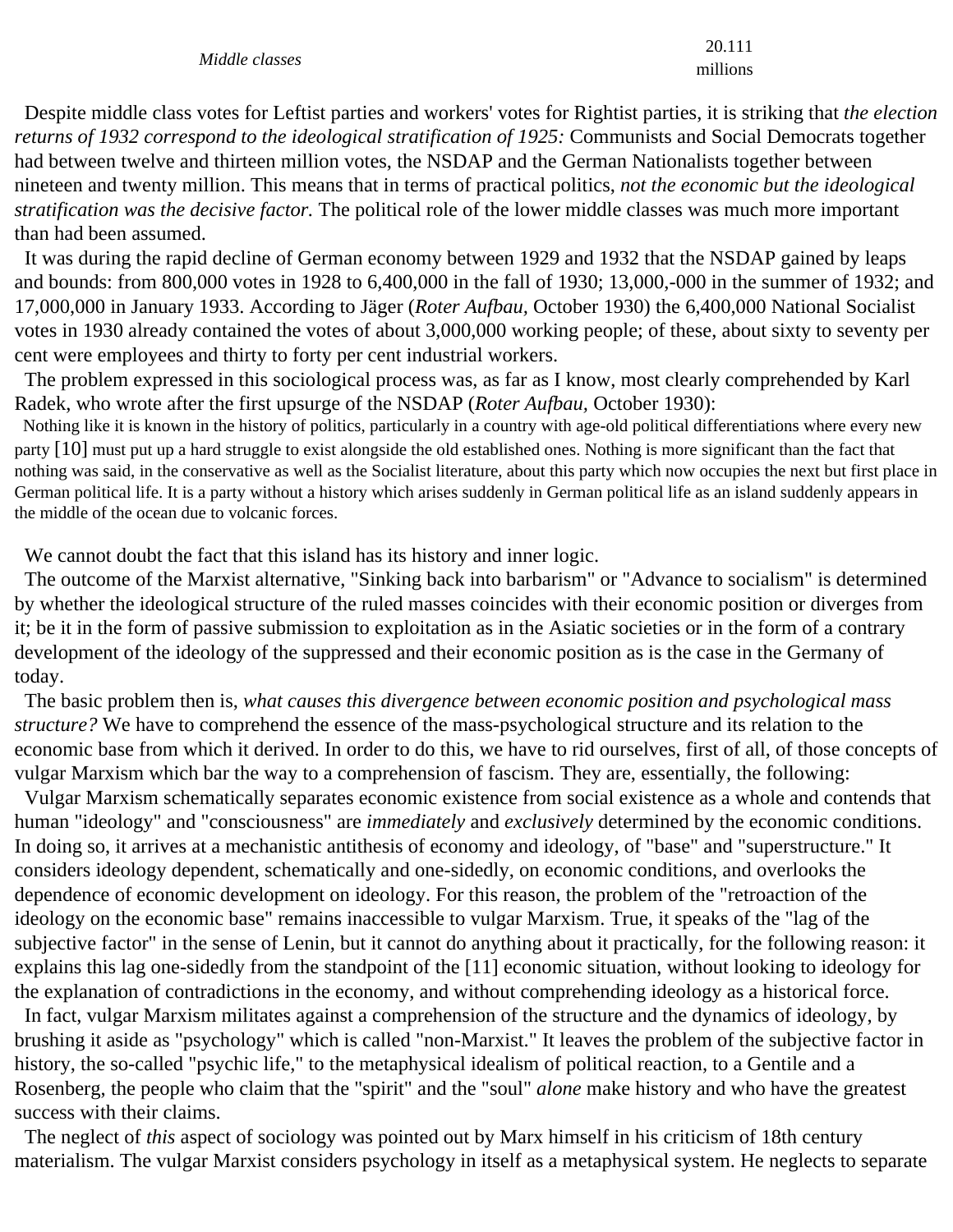the metaphysical character of reactionary psychology from its basic elements which were disclosed by a revolutionary psychological search and which have to be developed. Instead of criticising productively, he simply repudiates; he considers himself as a "materialist" when he throws out as "idealistic" such facts as "instinct," "need" or "psychological process." In doing so, he gets himself into the greatest difficulties and achieves only failure, for his political practice forces him constantly to use practical psychology; he cannot avoid talking about "human needs," "revolutionary consciousness," the "will to strike," etc. The more he repudiates psychology, the more he himself practises metaphysical psychologism and worse, empty Couéism: he will explain a historical situation by a "Hitler psychosis" or will tell the masses they should trust in him, that things are going ahead in spite of everything, that the revolution cannot be beaten, etc. Finally he becomes a dispenser of illusory encouragement without even saying anything factual about existing conditions and without comprehending what has happened. He will never understand such facts as that political reaction does not know a hopeless situation or that an economic crisis may lead to barbarism as well as to social freedom. Instead of deriving theory [12] and action from social reality, he changes reality, in his phantasy, to conform with his wishes.

 Our political psychology can be nothing but the investigation of this "subjective factor of history," of the character structure of the people of a given epoch, and of the ideological structure of their society. Unlike reactionary psychology and psychologistic economism, it does not set itself against Marxist sociology but fits into it in a specific place.

 The Marxist dictum that economic conditions transform themselves into ideology, and not vice versa, ignores two questions: First, *how* this takes place, what happens in the "human brain" in this process; and second, what is the retroactive effect of this "consciousness" (we shall speak of *psychological structure*) on the economic process? This gap is bridged by character-analytic psychology which uncovers that process in psychic life which is determined by the conditions of economic existence. It comprehends the "subjective factor" which the Marxist does not understand. Political psychology thus has a strictly circumscribed task. It cannot explain, say, the development of class society or the capitalist mode of production. (If it tries, the result is always reactionary nonsense, such as the explanation that capitalism is caused by human greed). But political psychology alone—not social economics—can make us understand the human character structure of a given epoch, how the individual thinks and acts, how he reacts to the conflicts of his existence and how he tries to manage them. True, it investigates the individual only. But if it specializes in the study of those psychological processes which any given groups, classes or professions have in *common* and which are characteristic of them, eliminating the individual differences between them, it becomes *mass psychology.*

In so doing, it takes its starting point from Marx himself:

 Our starting point is not arbitrary assumption or dogma, but reality . . . It is the *actual individuals, their actions and their material living conditions,* the pre-existing as well as those brought about by their actions.

(DEUTSCHE IDEOLOGIE, I)

[13] *Man is himself the basis of his material production as well as of any other.* Thus, all conditions which affect man, the subject of production, also modify, more or less, all his functions and activities as the creator of material wealth, of commodities. It can be shown, in fact, *that all human conditions and functions whatsoever influence material* production more or less decisively.<sup>3</sup> (THEORIEN ÜBER DEN MEHRWERT, 1905, I, p. 388f.)

 Thus, we say nothing new, nor are we "revising Marx" as we have been so frequently accused of doing. "*All*  human conditions"—that includes the conditions of the work process as well as the most personal and most private achievements of human thinking and emotional life. That is, it also includes *the sexual life of the women, adolescents and children, the sociological investigation of those conditions and its application to new sociological problems.* Hitler was able to make history with a certain kind of those "human conditions," history which cannot be laughed off. Marx was not able to develop a sexual sociology because at his time there was no sexology. It is a matter now of incorporating not only economic but also sex-economic conditions in the structure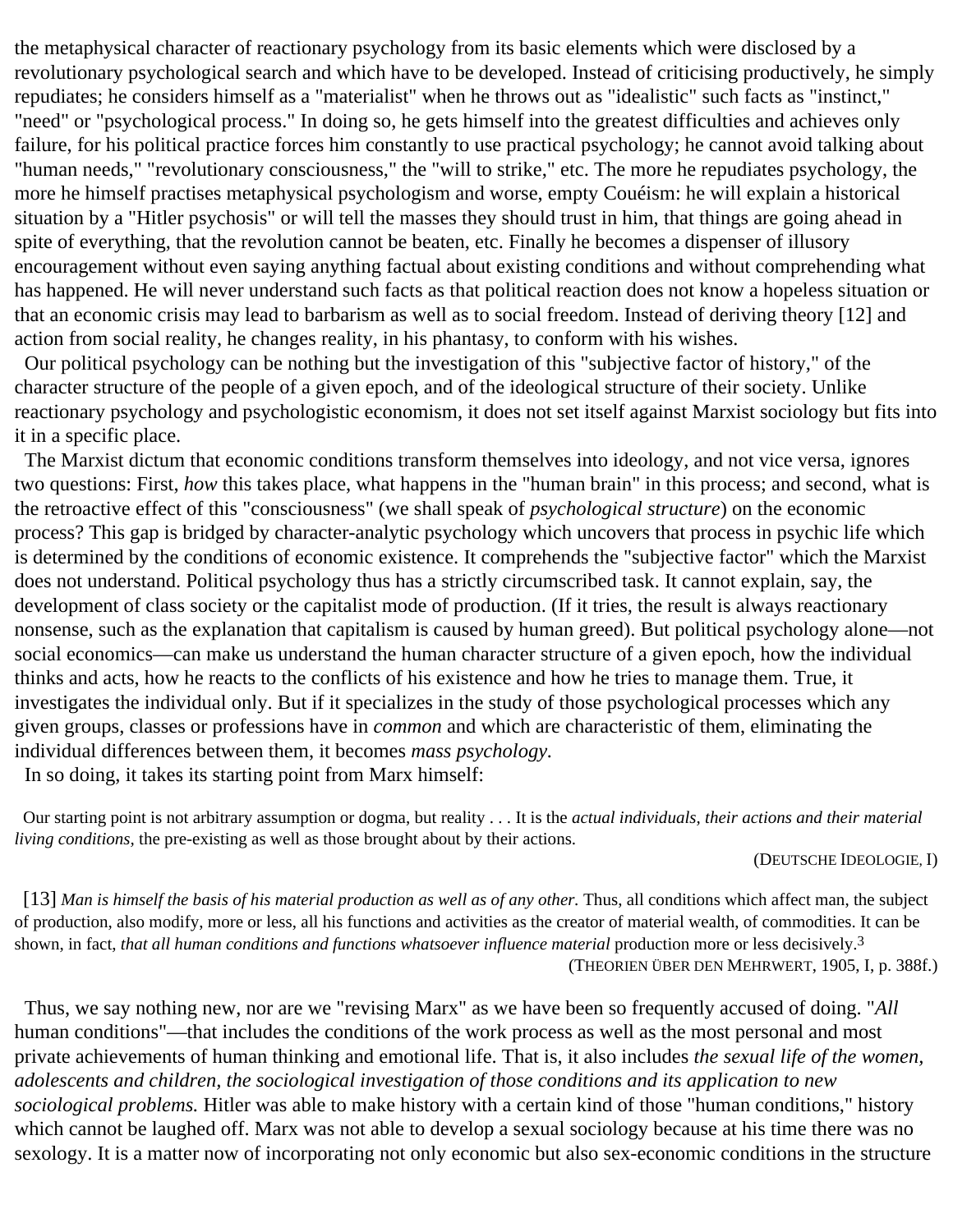of sociology and of destroying the hegemony of the mystics and metaphysicists in this field.

 If an ideology has a "retroactive effect on the economic process" it must have become a material force. If an ideology becomes a material force as soon as it takes hold of the masses, then we must ask: how does this take place? The answer to this question must also contain the answer to the question of reactionary mass psychology, of the problem of how to eradicate the "Hitler psychosis."

 The ideology of any given society not only reflects the economic process of the society, it also has the function of *anchoring the economic process in the psychological structure of the individual members of the society.* Man is influenced by the conditions of his existence in a twofold manner: directly by the immediate influence of his economic and social position, and indirectly by the ideological structure of his society. For this reason, he de-

 $\overline{\phantom{a}}$ 

<span id="page-19-0"></span>[14]velops, inevitably, a contradiction in his structure, a contradiction which corresponds to the contradiction between the influence of the economic position and that of the ideological structure of society. The worker, for example, is exposed to the influence of his work situation as well as to that of the general social ideology. Since the people in various strata are not only the objects of these influences, but also reproduce them as active individuals, their thinking and their actions must be as contradictory as the society from which they stem. *By molding human psychological structure, social ideology not only reproduces itself in the people. More importantly, it becomes a material force in the form of the altered human structure, with its contradictory thinking and acting.* This and *only* this makes possible the retroaction of social ideology on the economic base from which it stemmed. The "retroaction" loses its seemingly mystical or psychologistic character when one comprehends it as the functioning of the character structure of socially active individuals. As such, it becomes the object of scientific character research. The finding that the "ideology" changes more slowly than the economic basis, that there is a lag between them, becomes now understandable. The character structures which correspond to a certain historical situation are formed in early childhood and are much more conservative than the forces of technical production. It follows that, as time goes on, the *psychological structures lag behind the development of the social conditions from which they stemmed and which progress rapidly. Therefore, they come into conflict with the later forms of living.* This is the fundamental essence of so-called "tradition," that is, the conflict between the old and the new social situation.

#### **3. THE PROBLEM OF MASS PSYCHOLOGY**

We have seen that the economic and the ideological situations of the masses are not necessarily congruent; more than that, there may be a considerable divergence between the two. The economic situation does not express itself directly and immediately in political consciousness. Otherwise, the social revolution would have occurred long ago. Corresponding to this divergence of social posi-[15]tion and social consciousness, the examination of society must be of a twofold nature. Notwithstanding the fact that the structure derives from economic conditions, it must be examined by a different method. To the economic situation, we have to apply the method of socio-economic investigation, to the character structure that of biopsychological research. To use a simple example: If workers who are starved because of low wages strike, or steal bread, their actions result directly from their economic situation. The striking or the stealing out of hunger need no further psychological explanation. The ideology and the action are appropriate to the economic pressure. Economic situation and ideology are congruent. In such cases, reactionary psychology attempts to show the allegedly irrational motives of the striking or stealing; such attempts always lead to reactionary explanations.

 In social psychology, the question is exactly the reverse: What is to be explained is not why the starving individual steals or why the exploited individual strikes, but why the majority of starving individuals do *not* steal and the majority of exploited individuals do *not* strike. Socio-economics, then, can satisfactorily explain a social phenomenon when human thinking and acting serve a rational purpose, when they serve the satisfaction of needs

3 Italics are mine. W.R.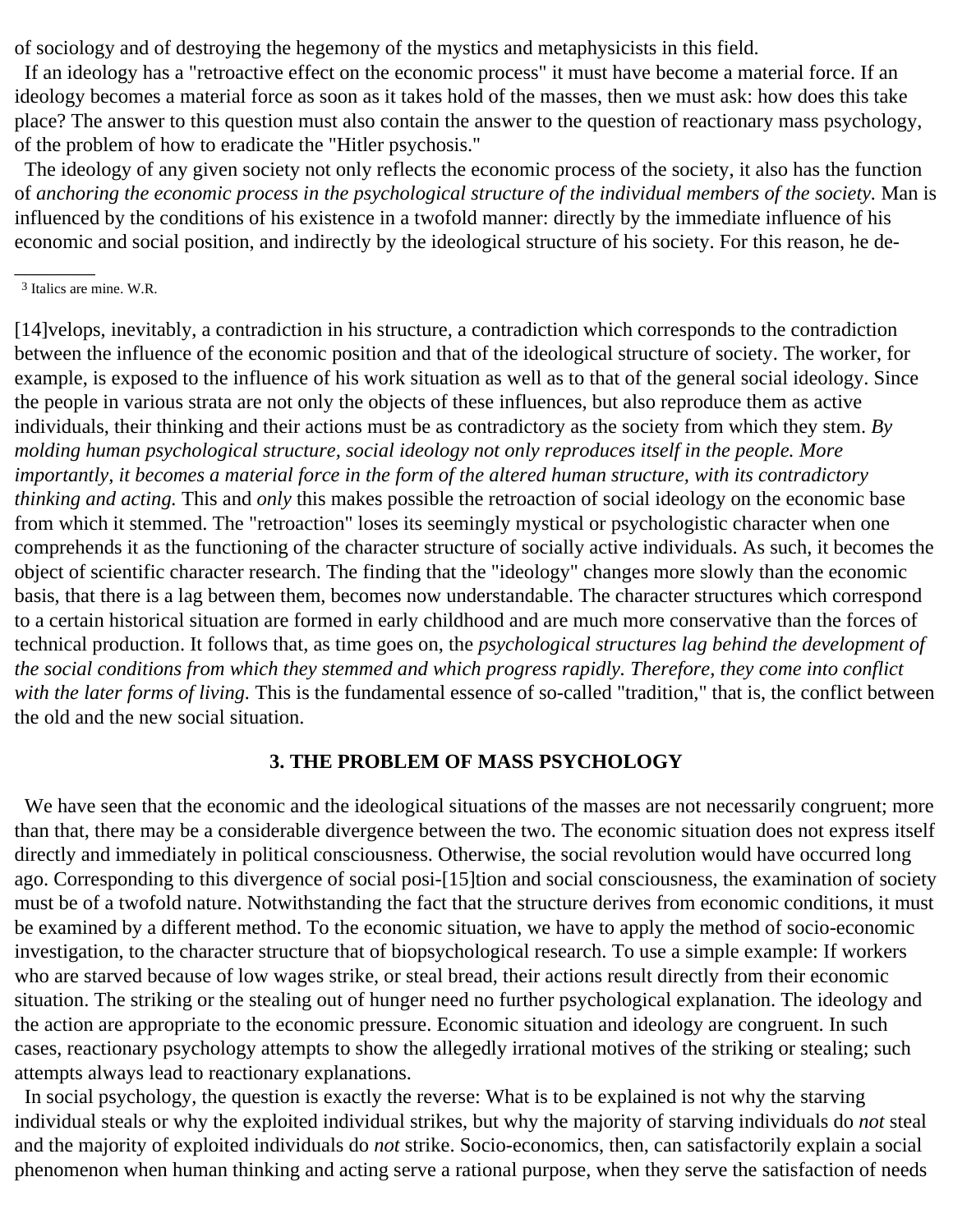and directly express the economic situation. It fails, however, when human thinking and acting *contradict* the economic situation, when, in other words, they are *irrational.* Vulgar Marxian and economism, systems which repudiate psychology, are at a loss when confronted with this contradiction. The more mechanistic and economistic the orientation of a sociologist, the less he knows human structure, the more will his mass propaganda take the form of superficial psychologism. Instead of comprehending and trying to eliminate the psychological contradiction in the mass individual, he will engage in Couéism or explain the fascist movement as a "mass psychosis." Since the economistic sociologist neither knows nor acknowledges psychic processes, "mass psychosis," to him, does not mean, as it does to us, a gigantic social fact of historical significance, but nothing but a socially insignificant, negligible item.

 [16] The province of mass psychology, then, begins precisely at the point where the *immediate* socio-economic explanation fails. Does this mean an antithesis between mass psychology and socio-economics? No. For the irrational thinking and behavior of the masses which contradicts the existing socio-economic situation is itself the result of an *earlier* socio-economic situation. It has been customary to explain the inhibition of social consciousness by so-called tradition. But thus far nobody has taken the trouble to find out what "tradition" is, what psychological processes it reflects. Economism has hitherto overlooked the fact that the important question is not that the working individual has consciousness of social responsibility; that goes without saying. The question is, *what inhibits the development of the consciousness of responsibility?*

 Ignorance of the character structure of the human masses again and again results in sterile explanations. The Communists, for example, explained the rise of fascism by the faults of Social-Democratic politics. Such an explanation led into a blind alley, for it was an essential characteristic of Social Democracy to spread illusions. Such an explanation could not lead to a new policy. Similarly unproductive were such explanations as that political reaction had, in the form of fascism, "misguided" or "hypnotized" the masses. To do that is, and always will be, the function of fascism. Such explanations are unproductive because they do not point a new way. Experience shows that no "disclosures" of this kind will convince the masses, that, in other words, the socioeconomic explanation alone is insufficient. Would it not be logical to ask, *what is it in the masses themselves* that made it impossible for them to recognize the function of fascism? The typical formulae, "The workers *must*  realize . . ." or "We did not understand . . ." are of no help. Why did the workers fail to realize and why did we not understand? Another sterile explanation formed the basis of the discussion between the Left and the Right wings in the workers' movement: The Right contended that the workers were not willing to fight; the Left countered by saying that it was not so, that the workers were revolutionary and the contention of [17] the Right was a betrayal of the revolution. Both statements, with their either-or alternatives, were mechanistically rigid. What would have corresponded to reality would have been the finding that the average worker is neither unequivocally revolutionary nor is he unequivocally conservative. Rather, he is in a conflict: on the one hand, his psychological structure derives from his social position, which tends to make him revolutionary, on the other hand, from the total atmosphere of authoritarian society, which tends to make him conservative. Thus, his revolutionary and his conservative tendencies are in conflict with each other.

 It is of decisive importance to see this conflict and to find out in what concrete forms the reactionary and the revolutionary elements operate in the worker. The same applies, of course, to the member of the middle classes. That he rebels against the "system" in a crisis, is immediately understandable. What is not understandable socioeconomically is the fact that he, although already pauperized, nevertheless is afraid of progress and becomes extremely reactionary. He, too, labors under a conflict between rebellious feelings and reactionary ideology.

 A war, for example, is not satisfactorily explained sociologically by the specific economic and political factors which lead to its actual outbreak, factors like the German designs in 1914 on the ores of Briey and Longy, the Belgian industrial areas, and Asiatic colonies, or, in the second world war, the interests of Hitler's imperialism in the oil wells of Baku, the industries of Czechoslovakia, etc. True, the economic interests of German imperialism were the *present-day* factor. But we must also consider the *mass-psychological* basis of world wars and ask ourselves: What produced the *mass-psychological soil* on which an imperialistic ideology could grow and could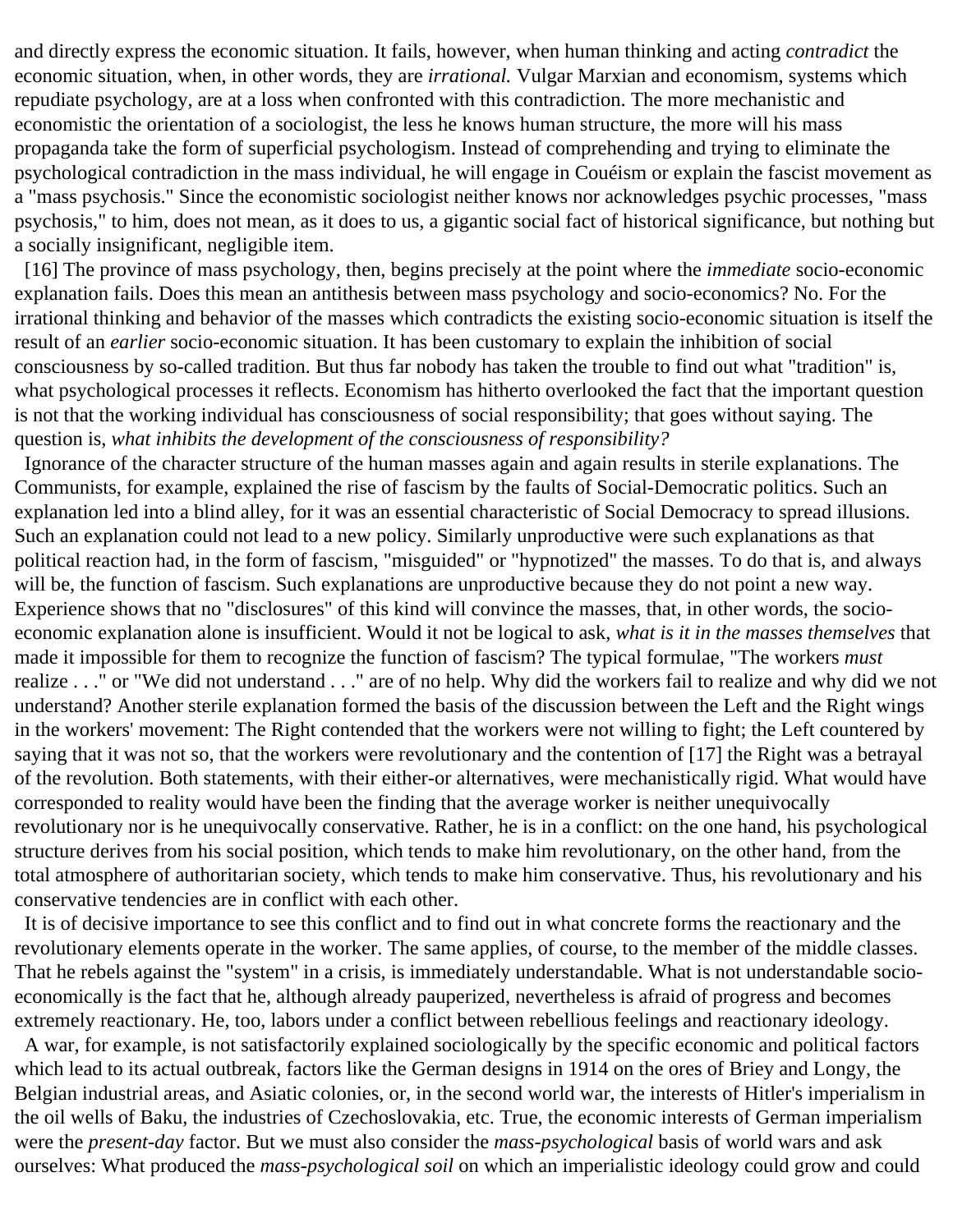be put into practice, in strict contradiction to the peace-loving mentality of a German population uninterested in foreign politics? The "betrayal of the leaders of the Second International" is no satisfactory answer. Why, one must ask, did millions of workers, with a liberal and anti-imperialistic attitude, let themselves be betrayed? Fear of the consequences of refusal to take up arms could be the motive [18] only in a small minority. If one had witnessed the mobilization of 1914, one knew that the working population showed diverse attitudes. There was a conscious rejection on the part of a minority; a peculiar submission to fate or an indolence; and violent enthusiasm not only in the middle classes but also in masses of industrial workers. The indolence of many as well as the enthusiasm of many others was undoubtedly basic in the mass-psychology of the war. This masspsychological function in both world wars can be comprehended only by understanding that *the imperialist ideology changed the structure of the working masses concretely in the direction of imperialism.* Social catastrophes cannot be simply explained by such terms as "war psychosis" or "mass obfuscation." To hold the masses accessible to simple obfuscation would mean holding them in contempt. The point is that *every social order creates for itself in the masses of its members that structure which it needs for its main purposes.*4 Without this mass-psychological structure, no war would be possible. There is an important relationship between the economic structure of a society and the mass-psychological structure of its members. It is not merely that the ruling ideology is the ideology of the ruling class. What is more important for the solution of practical problems is the fact that the *contradictions* in the economic structure of a society are also anchored in the masspsychological structure of its members. Otherwise, the fact could not be understood that the economic laws of a society can have practical effects only through the activity of the masses who are subject to them.

 The German freedom movements, it is true, knew about the importance of the so-called "subjective factor in history"5; what

 $\overline{\phantom{a}}$ 

5 Marx, unlike mechanical materialists, comprehended, in principle, man as the subject of history, and Lenin developed especially this aspect of Marxism.

<span id="page-21-0"></span>[19] was lacking, however, was *the comprehension of irrational behavior,* in other words, *of the divergence of economy and ideology.* We must explain how it was possible that mysticism was victorious over scientific sociology. This we cannot do unless we approach the problem in such a fashion that our explanation spontaneously points the way to a new program of action. The discovery of the fact that the working individual is neither unequivocally reactionary nor unequivocally revolutionary but in a conflict between reactionary and revolutionary tendencies, must of necessity lead to a practical program which opposes the reactionary psychological forces with revolutionary forces. Any kind of mysticism is reactionary, and the reactionary individual is a mystic. Trying to laugh off mysticism as "obfuscation" or "psychosis," without explaining it, does not produce any measures against mysticism. If, on the other hand, one comprehends mysticism correctly, an antidote will be automatically found. But to do this, it is first necessary to comprehend, as far as possible, the relationships between social conditions and structure formation, in particular the ideas which are incapable of a direct socio-economic explanation: the *irrational* ideas.

#### **4. THE SOCIAL FUNCTION OF SEXUAL SUPPRESSION**

 Lenin was struck by a peculiar irrational behavior of the masses before or during revolts. He writes about the soldiers' revolts in 1905 (*Über Religion,* p. 65):

 The soldier had the greatest sympathy for the cause of the peasant; his eyes shone at the mere mention of land. Several times, the soldiers had taken over the military power, but never was there any decided utilization of this power. The soldiers became hesitant. A few hours after having killed one of their hated superiors they let the others go free, began negotiations with the authorities and let

<sup>&</sup>lt;sup>4</sup> "In any given epoch, the ideals of the ruling class are the ruling ideas. That is, that class which is the ruling material power of society is also the ruling ideological power. That class which has at its disposal the means for material production has, by that very fact, also at its disposal the means of ideological production; therefore it also rules the ideas of those who lack the means of ideological production. The ruling ideas are nothing but the ideological expression of the existing material conditions, the conditions which made that one class the ruling one, the ideas of its ruling."—Marx.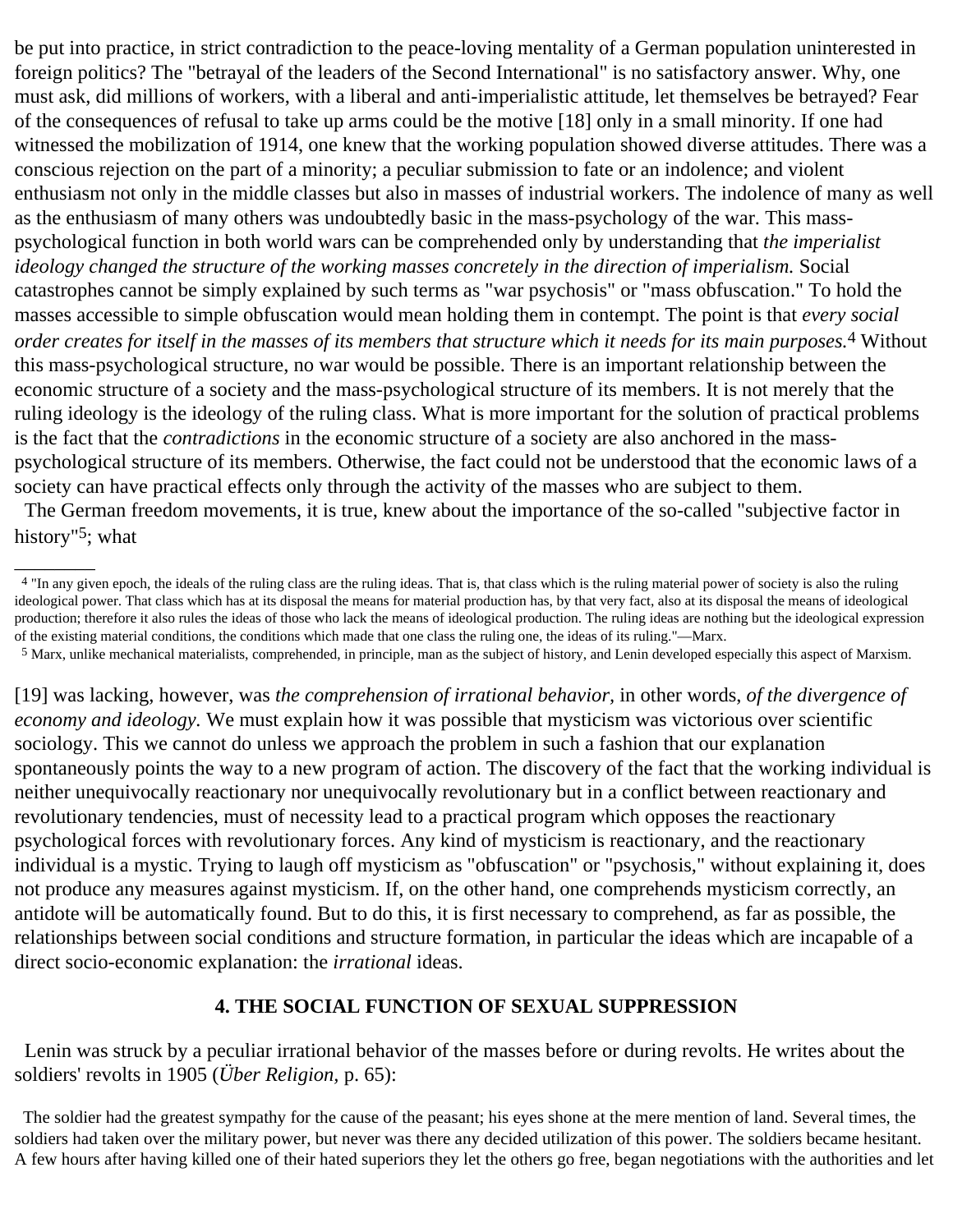themselves be shot, lay down again under the rod and let themselves be put in the yoke . . .

 The *mystic* will explain such behavior on the basis of the eternal moral nature of man which makes rebellion against the [20] laws of God, against the "authority of the state" and its representatives impossible.

The *vulgar Marxist* leaves such phenomena out of consideration altogether; he cannot understand or explain them because they cannot be explained in purely socio-economic terms.

 *Freud's* concept comes closer to the facts in that it explains such behavior from an infantile guilt feeling toward the father. Yet, it does not explain the social origin and function of the behavior and therefore does not lead to a practical solution either. Also, it overlooks the connection between such behavior and the suppression and distortion of the sexual life of the masses.

 The question as to how we can approach such *mass-psychological* irrational phenomena requires a brief review of the research method of sex-economy.

 *Sex-economy* is a method of research which developed over many years through the application of functionalism to human sex life and which has arrived at a series of new findings. It starts from the following premises:

*Marx* found that social life is governed by the conditions of economic production and the resulting class struggles. The owners of the social means of production rarely use brute force in their suppression of the ruled classes; their main weapon is their ideological power over the oppressed which also lends powerful support to the state. We have already mentioned the fact that Marx considered living man, with his psychological and physical characteristics, the central factor in history and politics. The character structure of acting man, the so-called "subjective factor in history" in the sense of Marx, remained unexplored: Marx was a sociologist and not a psychologist, and there was, in his day, no scientific psychology. Thus the question remained open as to why people, for thousands of years, have tolerated exploitation and moral degradation, in brief, slavery; Marx explored only the economic process in society and the mechanism of economic exploitation.

 About a half century later, *Freud,* with a special method which [21] he called *psychoanalysis,* discovered the processes which govern psychic life. The most important of his discoveries, which had a revolutionary effect on a great many generally accepted concepts and thus brought down the hatred of the world on him, were the following6:

 Conscious psychic life is only a small part of psychic life. It is governed by psychological processes which are unconscious and therefore not under the control of the conscious. All psychic phenomena, no matter how meaningless they may appear, like dreams, slips of the tongue, forgetting and misplacing things, the absurd utterances of mental patients, they all have a function and a "meaning" and can be understood from the history of the individual. In this way, psychology—which up to that time had led a miserable existence in the form of a kind of physics of the brain ("brain mythology") or as a teaching of a mysterious objective spirit—became part of natural science.

 The second great discovery was that even the small child develops a lively sexuality, that, in other words, *sexuality* and *procreation* are not the same thing, and *sexual* and *genital* are not synonymous. The analysis of the psychological processes showed, furthermore, that sexuality, or, rather, its energy, the *libido,* which derives from bodily sources, is the central motor of psychic life. Biological factors and social conditions converge in psychic life.

 The third great discovery was the fact that infantile sexuality—which includes the most essential part of the child-parent relationship, the "Oedipus complex"—is usually repressed because of fear of punishment for sexual thoughts and actions (basically, "castration anxiety"). As a result, infantile sexuality becomes excluded from activity and disappears from conscious memory. The repression of infantile sexuality removes it from conscious control. This does not, however, deprive it of its strength; on the contrary, it intensifies it and thus enables it to manifest itself in

\_\_\_\_\_\_\_\_

6 For a more extensive presentation, *cf.* W. Reich, "Dialektischer Materialismus und Psychoanalyse," *Unter dem Banner des Marxismus.* 1929.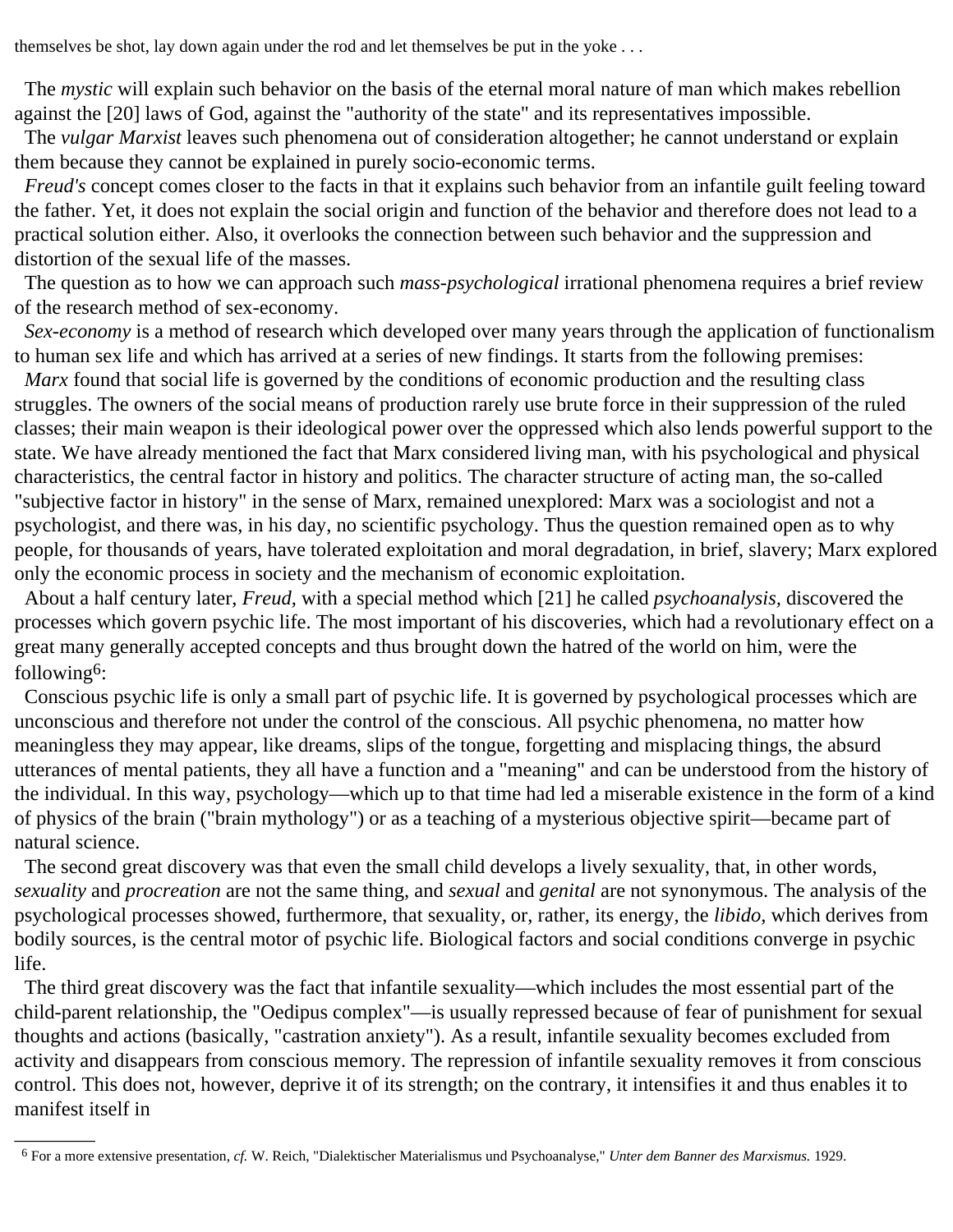[22] various psychic disturbances. As this repression of infantile sexuality is the rule in "civilized man," Freud could rightly state that all humanity was his patient.

 The fourth important discovery was that human morality, far from being of supernatural origin, results from the suppressive measures of early infantile education, particularly those directed against sexuality. The original conflict between infantile desires and parental prohibitions lives on as an *internal* conflict between instinct and morals. The moral forces in the adult, which are themselves unconscious, act against the recognition of the laws of sexuality and of unconscious psychic life; they support sexual repression ("sex resistance") and explain the resistance of the world to the discovery of infantile sexuality.

We have mentioned only those discoveries which are most important for our subject. By their very existence, they were a heavy blow to reactionary moral philosophy and especially to religious metaphysics which proclaims the existence of eternal moral values, that an objective spirit governs the world, and which denies the existence of infantile sexuality and restricts sexuality to procreation. These discoveries, however, did not exert an influence commensurate with their paramount importance because the psychological sociology which developed from them robbed them again of most of their revolutionary elements. This is not the place to demonstrate this fact. Psychoanalytic sociology suffered from the following errors: it attempted to analyze society as if it were an individual; it postulated an absolute antithesis between cultural process and sexual gratification; it considered the destructive drives as biological facts which governed human fate in an inexorable manner; it denied the sociological development of patriarchy from matriarchy and contended that the patriarchal family was a biological fact. As a result of these errors, it ended up in a paralyzing skepticism; it was afraid of the consequences which followed logically from its own discoveries. For a long time now, it has taken an inimical attitude toward attempts at drawing these conclusions, and its representatives consistently fight against such attempts. Nevertheless, we [23] shall strongly defend Freud's great discoveries against any attack, no matter where it originates.

 The methodology of sex-economic sociology which had these discoveries as its starting point is not one of the common attempts to supplement Marx with Freud, or Freud with Marx, or to replace one by the other. Psychoanalysis should fulfil a scientific function which socio-economics cannot fulfil: the comprehension not of the historical soil of the ideology, but of its structure and dynamics. By including the discoveries of psychoanalysis, sociology reaches a higher level and becomes better able to comprehend reality because, finally, it includes the knowledge of human structure. Only a narrow-minded politician would think of reproaching the *character-analytic psychology of structure* for not being able immediately to give easily followed practical advice.

 It follows that sex-economic sociology which is based on the *sociological* foundation of Marx and the *psychological* one of Freud, is in its essence mass-psychological and sexual-sociological at *one and the same time*. It begins, with its refutation of Freud's cultural philosophy,<sup>7</sup> where the clinical-psychological exploration of psychoanalysis ends.

 Psychoanalysis reveals the mechanisms of sexual suppression and repression and their pathological effects in the individual. Sex-economic sociology goes on from here and asks, *For what sociological reason does society suppress sexuality and does the individual repress it?* There have been many answers to this question. The church says, for the sake of the soul in the hereafter. Mystical moral philosophy says, because of the eternal ethical nature of man. Freud's cultural philosophy says, for the sake of "culture." One has reason to doubt such an explanation and to ask how on earth the masturbation of infants or the sexual intercourse of adolescents will interfere with the building of gasoline stations or airplanes. It is not difficult to see that it is not cultural activity as such which requires the suppression

 $\overline{\phantom{a}}$ 

7 With regard to Freud's cultural philosophy, one might say that—in spite of all its idealism—it contains more truths about life as it is than all sociologies and a great many Marxist psychologies taken together.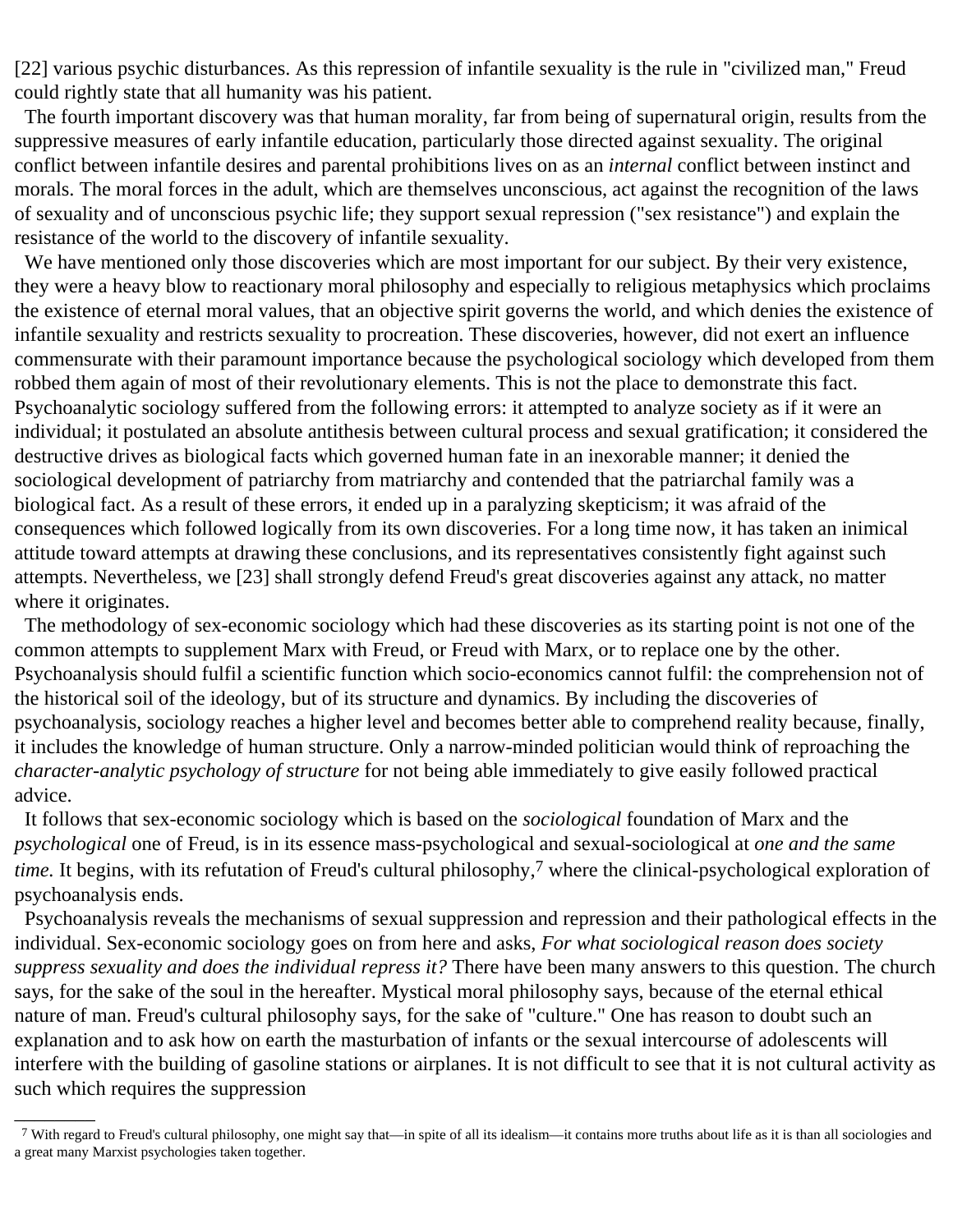[24] of infantile and adolescent sexuality but only the *present-day forms* of cultural activity. And one would readily sacrifice these forms if that would eliminate the untold misery of children and adolescent youth. The question is not one of culture but of the social order. If one studies the history of sexual suppression one finds that it does not exist in the early stages of culture formation. Therefore, it cannot be the prerequisite of culture. Rather, it appears at a relatively late stage of culture, at the time of the development of authoritarian patriarchy and of class distinctions. At that stage, the sexual interests of all begin to serve the profit interests of a minority. This process has assumed a solid organizational form in the institutions of patriarchal marriage and patriarchal family. With the suppression of sexuality the emotions undergo a change: a sex-negating religion begins to develop which gradually builds up its own sex-political organization, the church in all its forms, which has no other goal than that of eradicating sexual pleasure. This has its sociological reason in the exploitation of human work which sets in at this stage.

 In order to understand this, we must study that social institution in which the economic and the sex-economic situation of patriarchal society are interlaced. Without a study of this institution, a comprehension of the sexual economy and of the ideology of patriarchy is impossible. Character-analytic investigation of people of any age, nationality or social stratum, shows that *the interlacing of the socio-economic with the sexual structure, as well as the structural reproduction of society, takes place in the first four or five years of life, and in the authoritarian family*. The church only continues this function later on. In this way the authoritarian state develops its enormous interest in the authoritarian family: *the family is the factory of its structure and ideology.*

 We have found the institutions in which the economic and the sexual interests of the authoritarian system meet. We have to ask ourselves *how* this comes about. This question is also answered by character-analysis, provided one does not exclude such questions from character-analytic investigation. Suppression of the [25] natural sexuality in the child, particularly of its *genital* sexuality, makes the child apprehensive, shy, obedient, afraid of authority, "good" and "adjusted" in the authoritarian sense; it paralyzes the rebellious forces because any rebellion is laden with anxiety; it produces, by inhibiting sexual curiosity and sexual thinking in the child, a general inhibition of thinking and of critical faculties. In brief, the goal of sexual suppression is that of producing an individual who is adjusted to the authoritarian order and who will submit to it in spite of all misery and degradation. At first, the child has to adjust to the structure of the authoritarian miniature state, the family; this makes it capable of later subordination to the general authoritarian system. *The formation of the authoritarian structure takes place through the anchoring of sexual inhibition and sexual anxiety.*

 To understand why sex-economy considers the authoritarian family the most important place of reproduction of the authoritarian system, we only have to take the example of a conservative worker's wife. Her economic situation is the same as that of the revolutionary worker's, but she votes fascist. The difference between the sexual ideology of the average revolutionary and the average reactionary woman is decisive: the anti-sexual, moralistic structure of the conservative woman makes it impossible for her to develop a consciousness of her social position, it ties her to the church as much as it makes her afraid of "Sexualbolschewismus." Theoretically, the situation is the following: the mechanistically thinking vulgar Marxist assumes that the consciousness of the social position would be most acute when economic misery is sharpened by the additional sexual misery. If that were so, the masses of women and of adolescents would be far more rebellious than the men. The exact opposite is true, however, which the economist is at a loss to understand. He will not understand why the reactionary woman does not even want to listen to his economic program. The answer is the following: the suppression of the gratification of primitive material needs has a result different from that of the suppression of the gratification of the sexual needs. The former incites rebellion. The latter, [26] however—by repressing the sexual needs and by becoming anchored as moralistic defense—paralyzes the rebellion against either kind of suppression. More than that, the inhibition of rebellion itself is unconscious. The conscious mind of the average unpolitical individual does not even show a trace of it.

The result of this process is fear of freedom, and a conservative, reactionary mentality. Sexual repression aids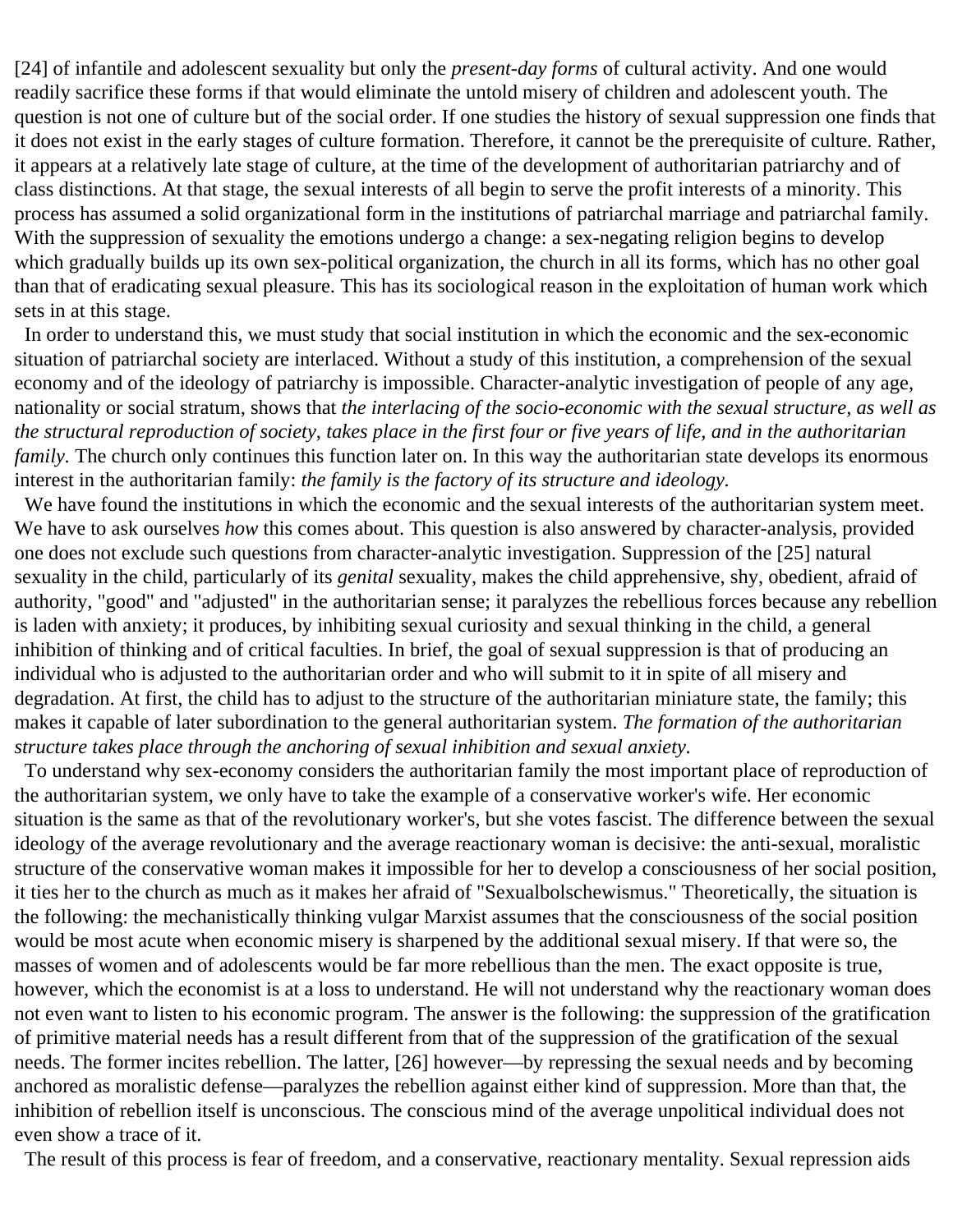political reaction not only through this process which makes the mass individual passive and unpolitical but also by creating in his structure an interest in actively supporting the authoritarian order. The suppression of natural sexual gratification leads to various kinds of substitute gratifications. Natural aggression, for example, becomes brutal sadism which then is an essential mass-psychological factor in imperialistic wars. To take another example: the mass-psychological effect of militarism is essentially libidinous. The sexual effect of a uniform and of rhythmically perfect parades, of military exhibitionism in general, are obvious to the average servant girl, even though they may not be obvious to learned political scientists. Political reaction, however, makes conscious use of these sexual interests. Not only does it create peacock-like uniforms for the men, it uses attractive women in its recruiting campaigns. One only has to remember the recruiting posters with texts like this, "If you want to see the world, join the Royal Navy." The far-away world is represented by exotic women. Why are such posters effective? Because our youth, as a result of sexual suppression, is sex-starved.

 Sexual moralism, which inhibits the will for freedom, as well as those forces which tend in the direction of authoritarian interests, derive their energy from repressed sexuality. Now we understand a basic element in the "retroaction of ideology on the economic base." *Sexual inhibition alters the structure of the economically suppressed individual in such a manner that he thinks, feels and acts against his own material interests.*

 This is the mass-psychological explanation and confirmation of Lenin's observations in the soldiers' rebellion of 1905. To the unconscious of these soldiers, the officers represented their fathers [27] who denied their sexuality and whom one was not allowed to kill even though they destroyed one's joy in life. Their hesitation and repentance after having seized power were the expression of their hatred turned into its opposite, into neurotic sympathy; thus, the hatred could not be translated into action.

 The practical problem of mass psychology, then, is that of activating the passive majority of the population which always carries political reaction to victory; and the elimination of the inhibitions which counteract the will to freedom as it is generated by the socio-economic position. If the psychic energies of the average mass of people watching a football game or a musical comedy could be diverted into the rational channels of a freedom movement, they would be invincible. This is the standpoint which guides the following sex-economic investigation.

<span id="page-25-0"></span>[28]

## **CHAPTER II**

# **AUTHORITARIAN FAMILY IDEOLOGY AND THE MASS PSYCHOLOGY OF FASCISM**

## **1. FÜHRER AND MASS STRUCTURE**

 Future historians will be likely to conclude from Hitler's success that only the great man makes history, by firing the masses with "his idea." National Socialist propaganda was indeed built upon this "Führer ideology." The mechanism of their success was unknown to the propagandists of National Socialism, nor did they dare to comprehend the historical soil of the National Socialist movement. Quite in keeping with this, the National Socialist, Wilhelm Stapel, wrote in his CHRISTENTUM UND NATIONALSOZIALISMUS: "Because National Socialism is an *elementary* movement, it cannot be countered with arguments. Arguments could only be effective if the movement had grown by arguments." Speeches in National Socialist meetings were indeed characterized by very clever manipulations of the *emotions* of the mass individuals and by *strict avoidance of objective argumentation.* Hitler, in MEIN KAMPF, emphasized repeatedly that the only correct mass-psychological technique was that of avoiding arguments and of keeping the "big final goal" before the masses. The true nature of the "final goal" *after* the seizure of power is demonstrated by Italian fascism. Similarly, Göring's edicts against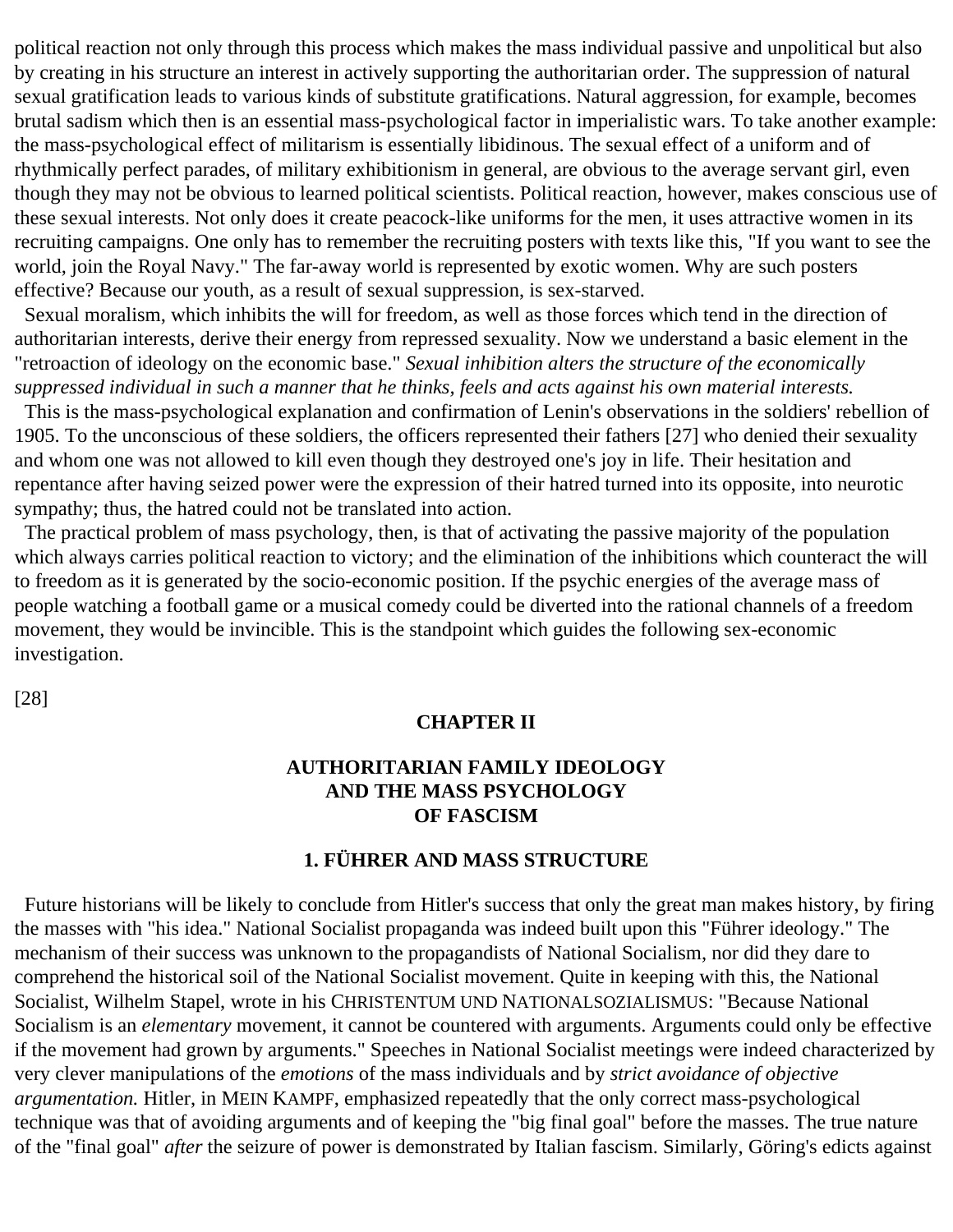middle-class economic organizations, the failure of the "second revolution" to materialize, the failure to keep the promises of Socialist measures, etc., all these clearly showed the reactionary function of fascism. How little Hitler himself knew the mechanism of his successes is shown by the following statement:

 [29] This broadness of outline from which we must never depart, in combination with steady, consistent emphasis, allows our final success to mature. And then, to our amazement, we shall see what tremendous results such perseverance leads to—results that are almost beyond our understanding.

#### (MEIN KAMPF, p. 185)\*

 Thus, Hitler's success could by no means be explained by his reactionary role in the history of capitalism, for had this role been openly admitted in the propaganda, it would have had the opposite effect from that which was intended. Investigation of Hitler's mass-psychological success must start from the fact that a Führer or the advocate of an idea can succeed *only if his ideology or program is concordant with the average structure of the mass individual.* This leads to the further question, *What historical and sociological situation created this mass structure?* With that, the problem of mass-psychology is no longer one of metaphysics but of actual social life. *Only if a Führer structure is concordant with the structure of the average mass individual can a "Führer" make history.* Whether he makes history in a *lasting* sense or merely *temporarily* depends only on whether his program is in the direction of the progressive social process or against it. It is misleading to explain Hitler's success by National Socialist demagogy, the "obfuscation of the masses" or such meaningless terms as "Nazi psychosis." For the question is precisely *why the masses were accessible to demagogy, obfuscation and a psychotic situation.* The answer to this question requires an exact knowledge of *what goes on in the masses.* To say that the Hitler movement had a reactionary function is insufficient. For the mass success of the NSDAP seems to be at variance with this reactionary function. Millions of people affirmed their own subjugation. This contradiction cannot be explained on a political or economic basis, but only mass-psychologically.

 $\overline{\phantom{a}}$ 

<span id="page-26-0"></span> [30] National Socialism used different means with different classes and made different promises according to the class it wished to win over at a given moment. In the spring of 1933, for example, the *revolutionary* character of the Nazi movement was emphasized, in an attempt to win the industrial workers. The Nazis proceeded to "celebrate" May Day after having first placated the aristocracy in Potsdam. To conclude from this that the success was due only to political swindle would mean denying the possibility of social revolution. The question is: *why do the masses fall for political swindle?* They had every possibility of evaluating the propaganda of various parties. Why did they fail to discover that Hitler promised to the workers the expropriation of the private means of production while at the same time he promised the capitalists protection against expropriation?

 Hitler's personal structure and life history are irrelevant for an understanding of National Socialism. True, it is interesting that the middle-class origin of his ideas fits the mass structure which readily accepted these ideas.

 Like any other reactionary movement, Hitlerism gained its support from the various strata of the middle class. National Socialism laid bare all the contradictions which characterize the mass-psychology of the middle class. We will have to comprehend these contradictions and their common origin in the imperialist conditions of production. We shall limit ourselves to the problems of *sexual* ideology.

#### **2. HITLER'S ORIGIN**

 The leader of the rebelling German middle classes was himself the son of a minor official. He relates how he had to go through that conflict which characterizes the mass structure of the middle classes. His father wanted to make an official of him, but the son rebelled and decided "under no circumstances" to give in; he became a

 <sup>\*</sup> *Translator's note:* The quotations from MEIN KAMPF—with the exception of one, which is so marked—are taken from MEIN KAMPF, by Adolf Hitler, Translated by Ralph Manheim, Houghton Mifflin Company, Boston, 1943. Permission to use these quotations was kindly granted by the Houghton Mifflin Company and is hereby gratefully acknowledged.—T.P.W.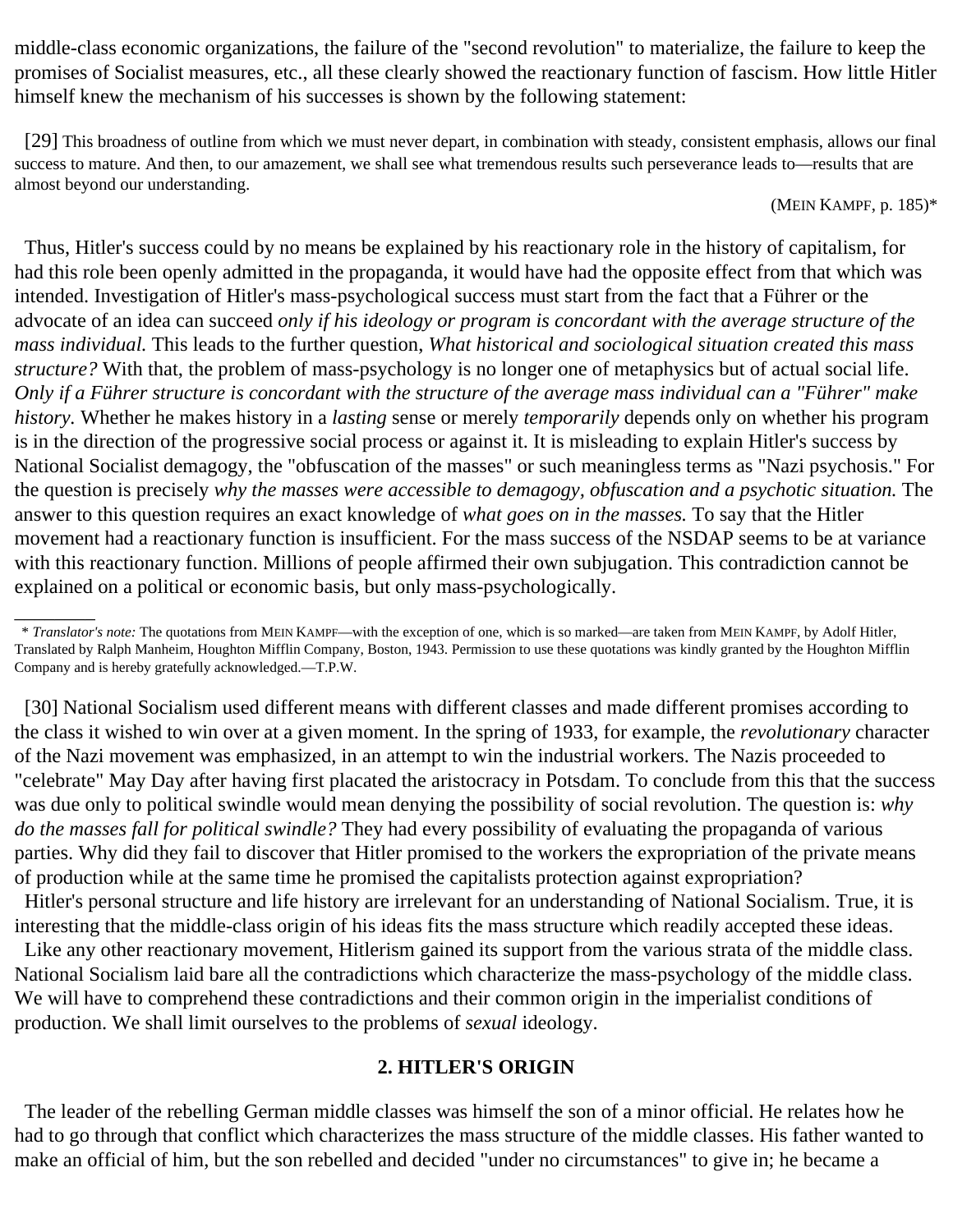painter and with that, poor. But alongside this rebellion against the father there remained the respect for his authority. This ambivalent attitude—*rebellion against authority with simultaneous respect and submission—*characterizes any middle class [31] structure at the period of transition from adolescence to maturity and is accentuated by straitened circumstances.

 Of his mother, Hitler speaks with a great deal of sentimentality. He assures us that only once in his life did he cry: when his mother died. His theory of race and syphilis *(vide infra)* shows clearly his sexual defense and his neurotic idealization of motherhood.

 As a young Nationalist, Hitler, who lived in Austria, decided to take up the fight against the Hapsburgs who, as he said, "delivered the German fatherland to Slavization." In his controversy with the Hapsburgs, the reproach that there were a few syphilitics among them assumes an important place. This would not seem important were it not for the fact that the idea of the "poisoning of the people" and the problem of syphilis came up again and again and formed, after the seizure of power, a central part of internal politics.

 Originally, Hitler had sympathized with Social Democracy because it fought for universal suffrage by ballot which might have led to a weakening of the hated "Hapsburg regime." But he was repulsed by the Social-Democratic emphasis on classes, the negation of the nation and its authority, of the right to the ownership of social means of production, of religion and morals. What finally turned him definitely against Social Democracy was the demand that he join the union which he refused to do.

 His ideal became Bismarck, because he had unified the German nation and because he fought the Austrian throne. His further development was decisively influenced by the antisemitist Lueger and the German Nationalist Schönerer. He now formulated nationalistic *imperialist* goals which he intended to reach by better means than the old "bourgeois" nationalism. What determined the choice of these means was the *realization of the power of organized Marxism, and the realization of the significance of the masses for any political movement.*

 Not until the international world view—politically led by organized Marxism—is confronted by a folk world view, organized and led with [32] equal unity, will success, supposing the fighting energy to be equal on both sides, fall to the side of eternal truth.

 What gave the international world view success was its representation by a political party organized into storm troops; what caused the defeat of the opposite world view was its lack up to now of a unified body to represent it. Not by unlimited freedom to interpret a general view, but only in the limited and hence integrating form of a political organization can a world view fight and conquer. (MEIN KAMPF, p. 384f.)

 Hitler soon realized the inconsistency of Social-Democratic politics and the impotence of the old bourgeois parties, including the German National party.

 All this was only the necessary consequence of the absence of a basic new anti-Marxist philosophy endowed with a stormy will to conquer.

 The more I occupied myself with the idea of a necessary change in the government's attitude toward Social Democracy as the momentary embodiment of Marxism, the more I recognized the lack of a serviceable substitute for this doctrine. What would be given the masses, if, just supposing, Social Democracy had been broken? There was not one movement in existence which could have been expected to succeed in drawing into its sphere of influence the great multitudes of workers grown more or less leaderless. It is senseless and more than stupid to believe that the international fanatic who had left the class party would now at once join a bourgeois party, in other words, a new class organization.

 The "bourgeois" parties, as they designate themselves, will never be able to attach the "proletarian" masses to their camp, for here two worlds oppose each other, in part naturally and in part artificially divided, whose mutual relation can only be struggle. The younger will be victorious—and this is Marxism.

(MEIN KAMPF, p. 173f.)

The basic anti-Soviet tendency of National Socialism became apparent at an early stage:

<span id="page-27-0"></span> If land was desired in Europe, it could be obtained by and large [33] only at the expense of Russia, and this meant that the new Reich must again set itself on the march along the road of the Teutonic Knights of old, to obtain by the German sword sod for the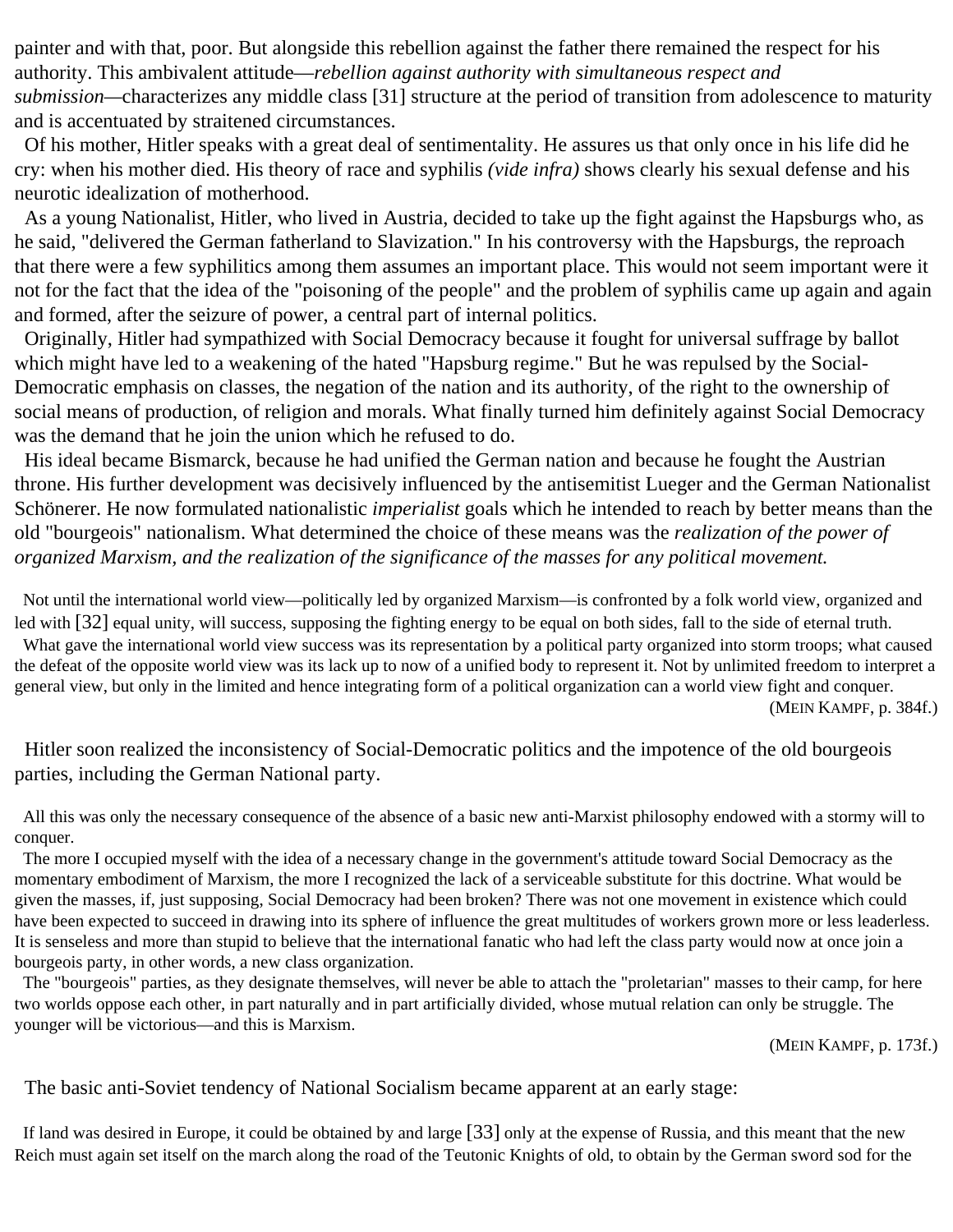Thus Hitler saw himself confronted with the following questions: How can the National Socialist idea be carried to victory? How can Marxism be fought effectively? How can one gain influence over the masses?

 To this end, Hitler appealed to the *nationalist* emotions of the masses, at the same time resolving to organize on a mass basis like Marxism, and to develop a propaganda technique of his own and to use it consistently.

 As he openly admitted, he proposed to achieve nationalist imperialism by methods borrowed from Marxism and its technique of mass organization. *The reason for the success of this mass organization lies in the masses and not in Hitler*. His propaganda could take root because of the authoritarian freedom-fearing structure of the people. Thus Hitler's sociological importance does not lie in his personality but in the significance which he is given *by the masses.* The problem is made all the more acute by the fact that Hitler held the masses, with the aid of which he was to accomplish imperialism, in thorough contempt. He stated candidly that "the mood of the people was always a mere discharge of what was funneled into public opinion from above."

What was the structure of the masses that it made them absorb Hitler's propaganda in spite of everything?

## **3. ON THE MASS PSYCHOLOGY OF THE LOWER MIDDLE CLASSES**

 We stated that Hitler's success was due neither to his "personality" nor to the objective role of his ideology in capitalism, nor to a mere "obfuscation" of the masses who followed him. We focussed attention on the question, *What was it in the masses that caused them to follow a party the aims of which were, objectively and subjectively, strictly at variance with their own interests?*

 [34] To begin with, the fact has to be remembered that the National Socialist movement, in its initial success, leaned on the so-called middle classes, that is, the millions of private and public officials, small business people and farmers. *With regard to its social basis, National Socialism was originally a middle class movement.* This was the case wherever it developed, be it in Italy, Hungary, Argentine or Norway. It follows that this middle class, which had previously belonged to the bourgeois Democratic parties, had undergone a change, that it had changed its political standpoint. The social position and the corresponding psychological structure of the middle class explain the basic differences, as well as the similarities, between the bourgeois-liberal and the fascist ideologies. The fascist middle class is the same as the Democratic-Liberal, only in a different epoch of capitalism. In the election years of 1930-32, the growth of National Socialism derived almost exclusively from the German Nationalist party, the Wirtschafts-partei and the various minor parties of the Reich. Only the Catholic Center Party maintained its position even in the Prussian election of 1932. Only at that time did National Socialism succeed in making an inroad into the masses of the industrial workers. But the mainstay of the Swastika was always the middle class. During these years of 1929-32, the period of the severest economic disruption of the capitalist system, the middle class entered the political arena in the form of National Socialism and put the brakes on a revolutionary reorganization of society. Political reaction well knew the decisive importance of the middle class. "The middle class is of decisive significance for the existence of the State," said a handbill of the German Nationalists of April 8, 1932.

 After January 30, 1933, the social significance of the middle class played an important role in the discussion of the Left. Up to that time, the question had been neglected, partly because attention was focussed on the development of political reaction, partly because the politicians did not think in *mass-psychological* terms. In these discussions of the "rebellion of the middle class" two main opinions were expressed. One group maintained that [35] fascism was "nothing but" the guard of big business. The other, while not overlooking this aspect, emphasized the "rebellion of the middle class." The advocates of this standpoint were blamed for minimizing the reactionary function of fascism, they were reminded of Thyssen's nomination as economic dictator, of the abolition of the middle class economic organizations, the retreat of the "second revolution," in brief, of the reactionary character of fascism which, in the summer of 1933, became increasingly manifest.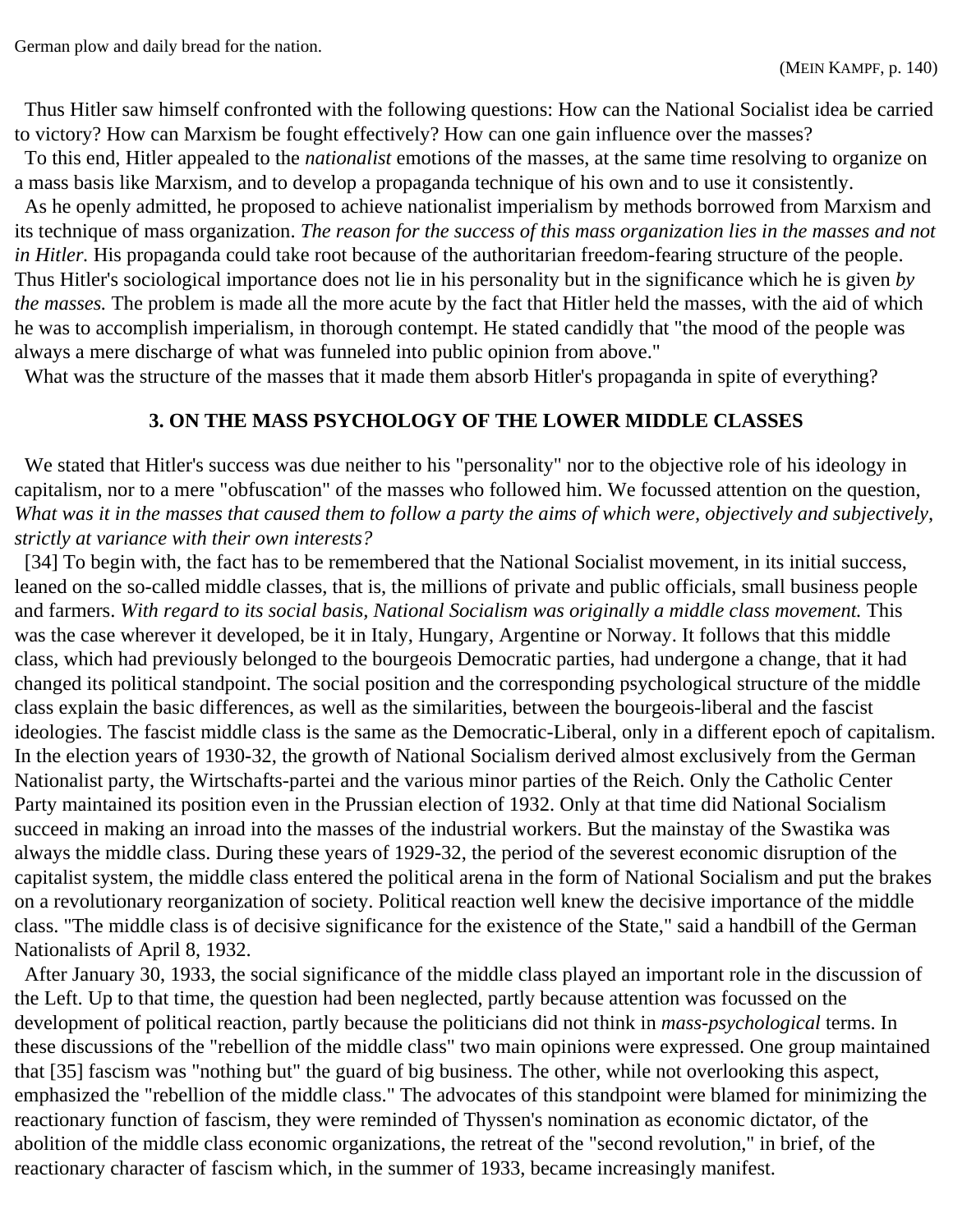In these violent discussions, something important was overlooked, which led to a good deal of confusion: the fact that National Socialism revealed itself more and more as imperialistic nationalism which tried to eliminate anything "Socialist" from the movement and which prepared for war on all sides, did not contradict the other fact that fascism, *seen from its mass basis, was in fact a middle class movement.* Without his promise to fight big business, Hitler never would have won over the middle class strata. They carried him to victory because they were *against* big business. Under their pressure, the Nazis had to institute *anti-capitalistic* measures, just as under the pressure of big business they had to scrap them again. One must distinguish the subjective interests resting in the mass basis of a reactionary movement from the objective reactionary function. These contradict each other, although they were at first united in the *totality* of the Nazi movement. Unless one makes this distinction one cannot have a common understanding because in speaking of "fascism," some will be referring to the objective role of fascism, and others to the subjective interests of the fascist masses. The antithesis of these two aspects of fascism is the basis of all its contradictions fust as their unification in the *one* form, "National Socialism," characterizes the Hitler movement. Insofar as National Socialism had to emphasize its middle class character (*before* the seizure of power and immediately afterwards) it was in fact *anti-capitalistic and revolutionary.*  Insofar as (for the solidification and maintenance of its regime) it shed its anticapitalistic character more and more and showed its capitalistic function more and more exclusively, [36] it became the extreme defender of imperialism and the capitalist economic order. It is entirely irrelevant how many of its leaders had an honest or dishonest "Socialist" attitude or how many were out to deceive the people and to grab power for themselves. Such considerations are no basis for effective anti-fascist politics. One could have learned to understand German fascism from Italian fascism, for Italian fascism also showed these two strictly contradictory functions and their fusion into one concept.

 Those who deny or underestimate the function of the mass basis of fascism claim that the middle class—because it neither possesses the essential means of production nor works with them—cannot really make history and thus oscillates between capital and the industrial workers. They overlook the fact that, while the middle class cannot make *lasting* history, it can make *temporary* history. That it can do so is demonstrated by Italian and German fascism. We mean here not only the smashing of the labor unions, the untold victims of barbarism, but, more than anything else, the blocking of the development of the economic crisis into social revolution. It is clear that the greater in size and influence the middle class strata are in a nation, the more decisive is their role as a social factor. Between 1933 and 1942 we witnessed the paradox that fascism, in the form of an *international* movement, was able to outstrip revolutionary internationalism. The Socialists and Communists nurtured illusions with regard to the progress of the revolutionary movement compared with the progress of reaction. This meant political suicide, the best motives notwithstanding. This question deserves careful attention. The process which has taken place during the past decade in the middle classes of all countries deserves far more attention than the trivial and well-known observation that fascism means extreme economic and political reaction. With the latter, nothing can be done politically, as the history of the years from 1928 to 1942 has amply proven.

 The middle class made its entrance as a social force in the form of fascism. What is relevant is not the reactionary intentions of a Hitler or a Göring but the social interests of the middle class [37] strata. The middle class, as a result of its character structure, is an enormous social power, a power far beyond its economic importance. It is that stratum which keeps alive several thousand years of patriarchy with all its contradictions.

 That a fascist movement exists at all is undoubtedly a sociological expression of nationalist imperialism. But the fact that this fascist movement was able to become a mass movement and could thus attain the power to fulfil the imperialistic function—that is the effect of the mass movement of the middle class. Only out of these contradictions can the contradictory phenomena of fascism be comprehended.

The social position of the middle class is determined by three factors:

- a) its position in the capitalist production process;
- b) its position in the authoritarian state machinery; and

c) its specific family situation, which is directly determined by its position in the production process and which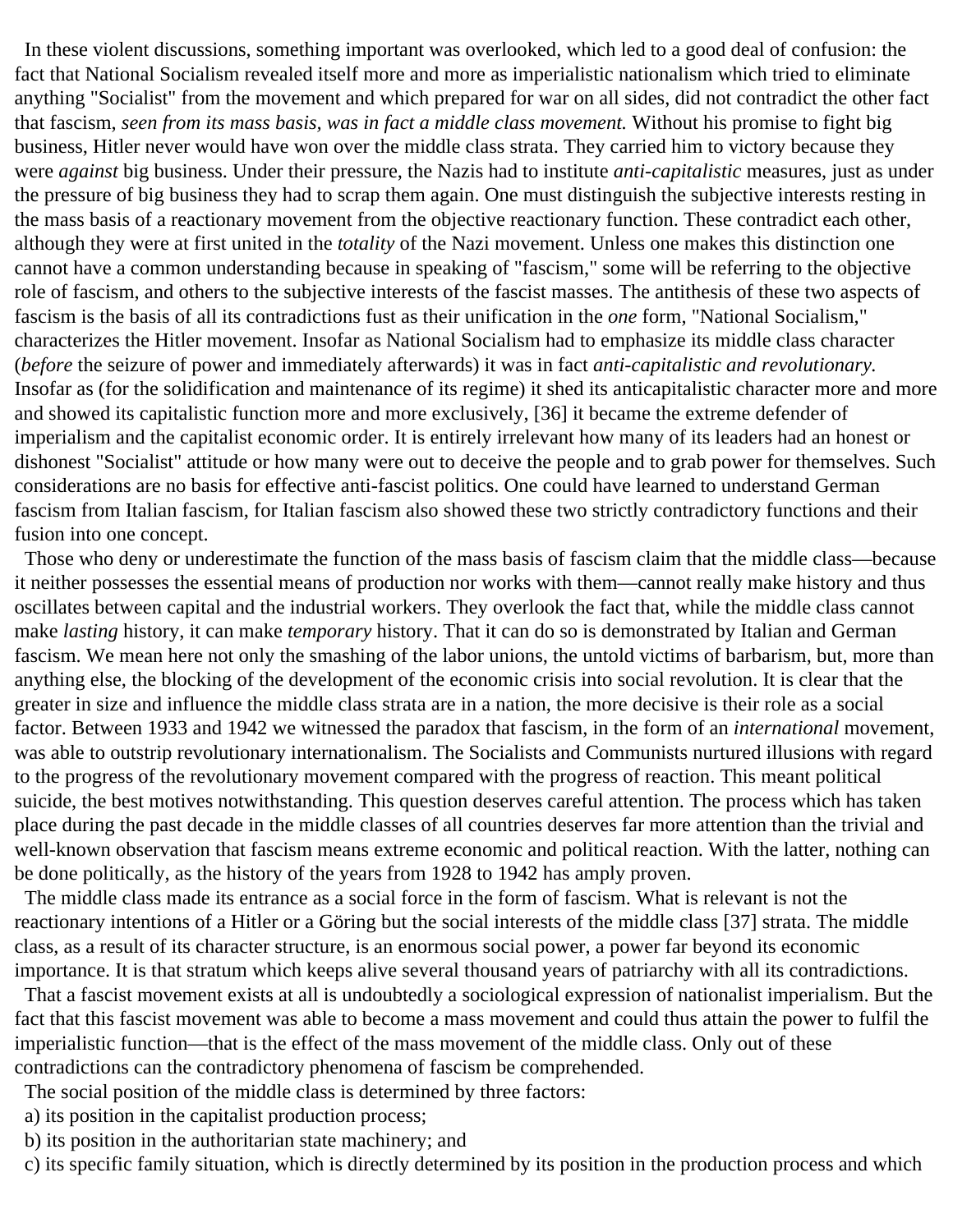determines its ideology. While the economic situation of the small farmers, the officials and small businessmen is different, their family situation is essentially *the same.*

 The rapid development of capitalistic economy during the 19th century, the progressive mechanization of production, the development of monopolistic syndicates and trusts all led to a progressive pauperization of the lower middle class business and tradespeople. Unable to compete with big business, small enterprises inevitably failed.

 The middle class can expect nothing from this system but ruthless destruction. The alternative is: whether all will become a large gray mass of proletarians where all have equally much, that is, nothing, or whether the individual will be able again by his own strength and industry to create his own property. Middle class or proletarian: that is the question.

 Thus speaks the Deutschnationale Partei before the Reichs-presidential elections in 1932. The National Socialists were not [38] clumsy enough to create a wide gap between middle class and industrial workers and were therefore more successful.

 In the propaganda of the NSDAP the fight against the large department stores played a large role. But the conflict between the role which National Socialism played for heavy industry on the one hand and the interests of the middle class on which National Socialism depended was expressed, e.g., in Hitler's talk with Knickerbocker: "We shall not make German-American relationships dependent on a shop (he was referring to the fate of Woolworth in Berlin) . . . the existence of such enterprises means furthering bolshevism . . . It destroys many small enterprises. For that reason, we shall not tolerate them. But you can rest assured that your enterprises of this kind in Germany will be treated no differently from similar German enterprises."1 The debts of private business to foreign countries were a heavy burden on the middle class. But while Hitler favored their payment because his foreign policy was dependent on it, his followers demanded that they be scrapped. The middle class rebelled "against the system" by which it meant the "Marxist regime" of Social Democracy.

 The economic crisis made a solid organization of the middle class strata necessary, but equally strong factors militated against it. The competition between the small enterprises had always prevented the development of a feeling of solidarity such as the industrial workers had developed. Because of his social position alone, the middle class individual cannot develop solidarity either with his own social stratum or that of the industrial workers; with his own stratum because there competition prevails, and with the industrial worker because he fears nothing more than proletarization. Yet, in spite of this, the fascist movement brought about a unification of the middle classes. The question is, on what mass-psychological basis did this take place?

 The answer lies in the social position of the minor officials, government and private. The economic position of the average official is inferior to that of the average specialized industrial

<sup>1</sup> After the seizure of power, in March and April, there was a mass attack on the department stores to which the NSDAP soon put a stop.

 $\overline{\phantom{a}}$ 

[39] worker; this is partly compensated by certain—or uncertain—prospects of advancement, and in the case of the government official, that of a lifelong pension. The official, thus dependent on government authority, develops an attitude of competition toward his colleagues which prevents the development of solidarity. The social consciousness of the official is not characterized by the fate he has in common with his colleagues, but by his attitude toward government authority and the "nation." This attitude is one of complete *identification with state authority*2 in the case of the government official, with the business enterprise in the case of the private official. He is a subject no less than the industrial worker. Why, then, does he not develop a feeling of solidarity like the industrial worker? Because of his position in between authority and industrial workers. On the one hand he is a subject of this authority and on the other hand its representative; as such he enjoys a privileged position morally even if not economically. The most clear-cut embodiment of this mass-psychological type is the top sergeant.

The power of this identification with the master is seen in a gross form in the servants of aristocratic homes, in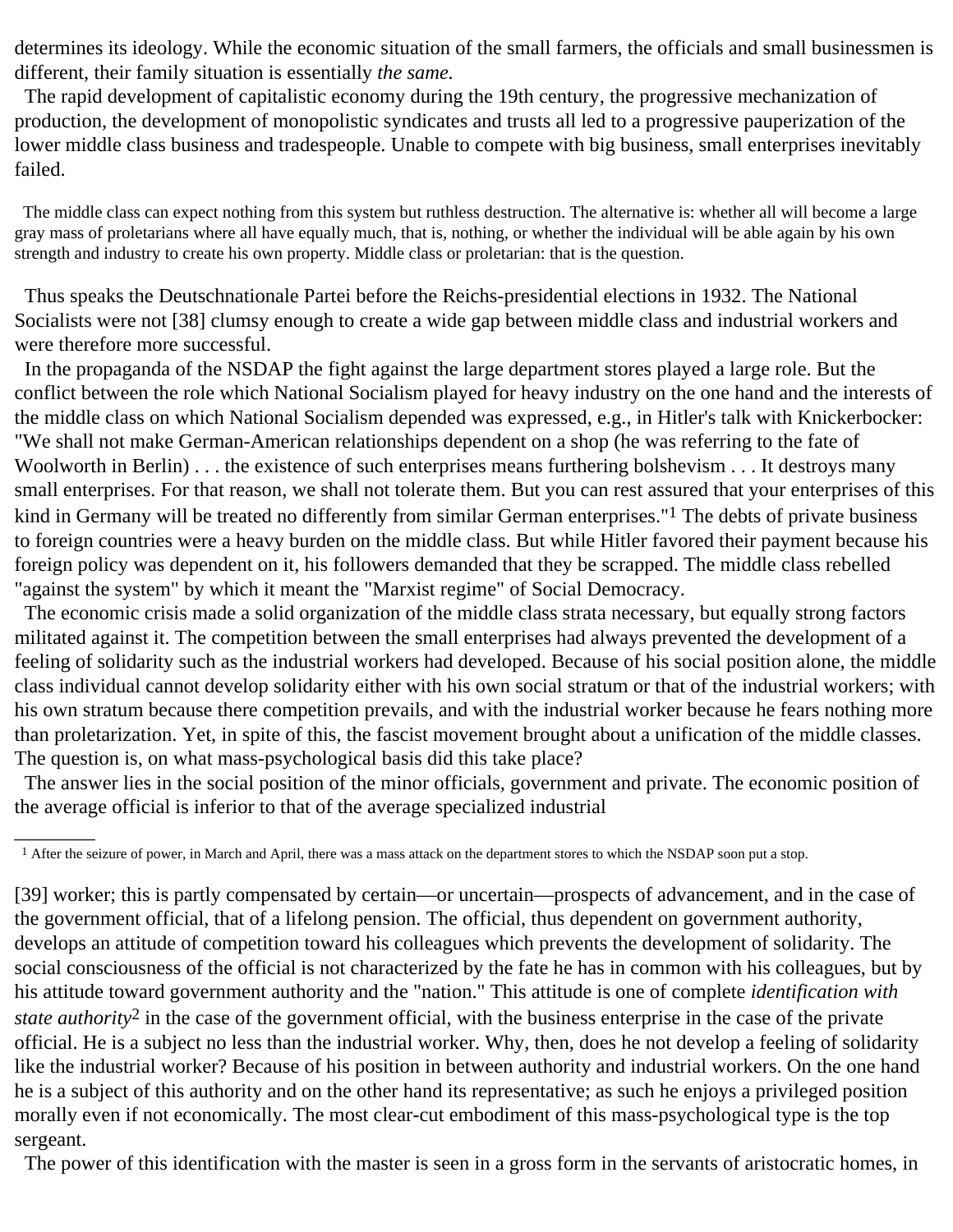butlers, valets, etc., who change completely by taking over the thinking and demeanor of the ruling class and often, in order to hide their modest origins, even exaggerate them.

 This identification with the authorities, the firm, the state, the nation, etc., which can be expressed by the formula, "*I* am the authority, the firm, the state, the nation," is a potent psychological reality and one of the best illustrations of an ideology which has become a material force. At first the employee or official only has the ideal of becoming like his boss, but gradually, under the influence of the chronic material dependence, his being actually changes in the direction of the ruling stratum. Always looking above himself, the middle class individual develops a *divergence*

*\_\_\_\_\_\_\_\_*

 $\overline{\phantom{a}}$ 

<span id="page-31-0"></span>[40] *between his economic position and his ideology.* He lives in straitened circumstances but keeps up appearances, often to a ridiculous degree. He feeds himself poorly but invests in "decent clothing." The silk hat and the Prince Albert coat became the material symbol of this character structure. Few things are, at first glance, more characteristic of a population than its clothing. The attitude of "Keeping up with the Joneses" specifically distinguishes the middle class structure from that of the industrial worker.3

 How deep is this identification with authority? That such an identification exists has long been a well-known fact. The question is, however, in what manner emotional factors—superimposed on the immediate economic conditions—give a solid basis to this middle-class structure to such an extent that it stands firm even in times of crisis, at a time when unemployment destroys the immediate economic base.

 We have said that the economic position of the various strata of the middle classes varies, while their family situation is essentially the same. *This family situation* is the emotional foundation of the structure just described.

## **4. FAMILY FIXATION AND NATIONALISTIC FEELING**

 The family situation of the various strata of the middle classes is, to begin with, not separated from their economic position. The family is—except for the employees and officials—identical with the small economic enterprise. The family members work in the small business; this saves the hiring of expensive help. On the farm, the identity of family and mode of production is even more complete. The close interweaving of family and economy is the reason why the agricultural population is "bound to the soil," why it is "traditional" and thus so accessible to the influence of political reaction. It is not merely the economic situation which creates these "ties to the soil" and this traditionalism; rather, the mode of production requires a strict familial attachment of all family members to one another, and this attachment presupposes a far-

3 This is true of Europe. In America, the middle-class character of the industrial workers obliterates this distinction.

[41]reaching sexual suppression and repression. Only the combination of these two factors creates the typical peasant thinking the center of which is patriarchal sexual morality. The difficulties which the Soviet government encountered in the collectivization of agriculture were due not to the "love of the soil" but essentially to the authoritarian family ties which result from the agricultural mode of production.

 For one thing, the possibility of preserving a healthy peasant class as a foundation for a whole nation can never be valued highly enough. Many of our present-day sufferings are only the consequence of the unhealthy relationship between rural and city population. A solid stock of small and middle peasants has at all times been the best defense against social ills such as we possess today. And, moreover, this is the only solution which enables a nation to earn its daily bread within the inner circuit of its economy. Industry and commerce recede from their unhealthy leading position and adjust themselves to the general framework of a national economy of balanced supply and demand.

<sup>&</sup>lt;sup>2</sup> By "identification" psychoanalysis means the fact that a person begins to feel one with another, takes over characteristics and attitudes of the other person, and takes in phantasy the place of the other person. By this process, the individual who identifies himself with another person undergoes an actual change, in that he "introjects," takes up, the characteristics of the other person.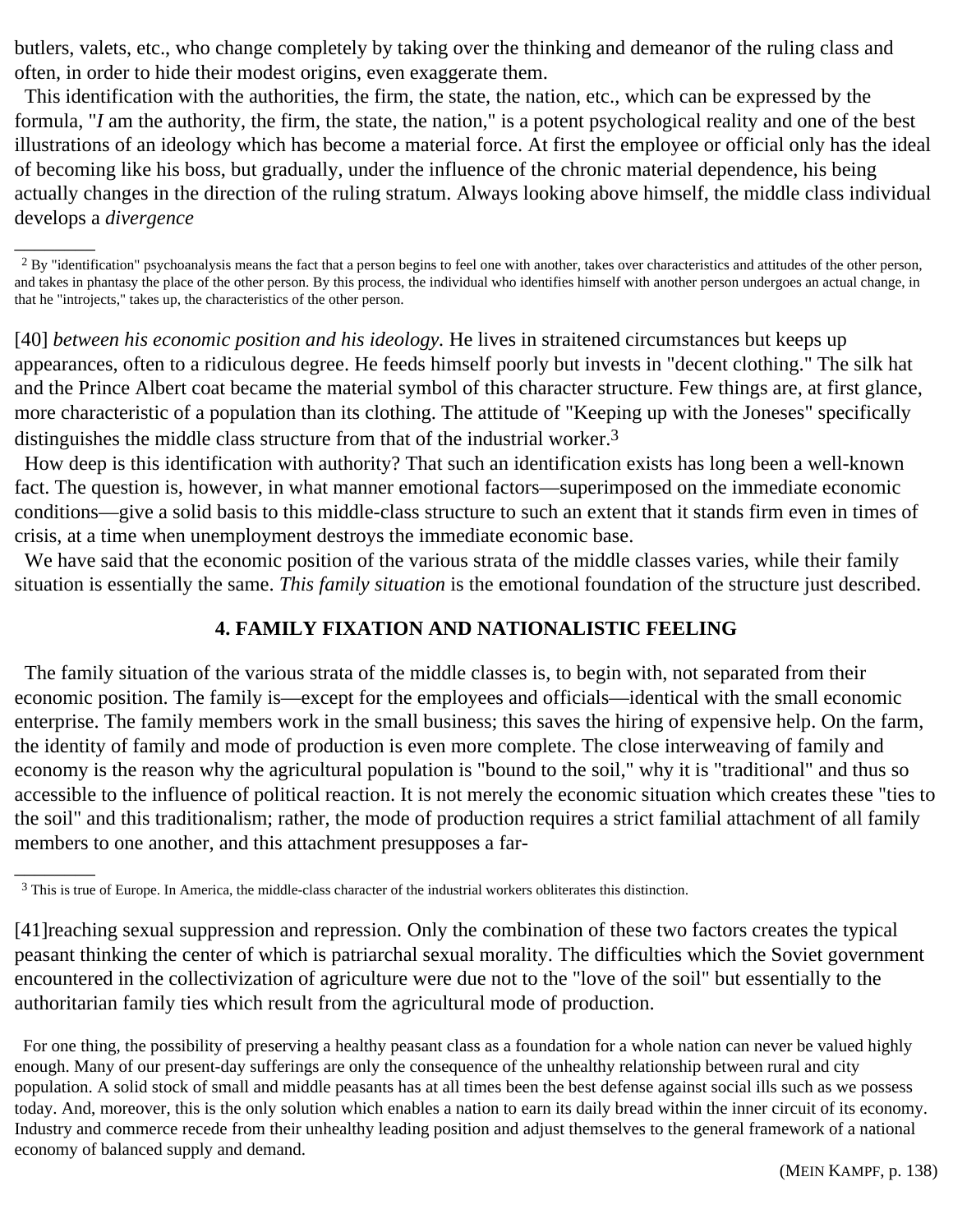This was Hitler's point of view. It does not matter that it is nonsensical from the standpoint of economics or that the political reaction will never succeed in stopping the development of mechanized farming with its danger to the small farmer. Its mass-psychological propaganda value is, nevertheless, enormous because of its appeal to the compulsive familial structure of the middle class.

 The close relationship between family attachment and agricultural mode of production inevitably found its expression in National Socialist measures. Since the Hitler movement was basically a middle-class movement, one of its first steps to win over the middle strata was the edict concerning the *New Order of Agricultural Ownership* of May 12, 1933. This edict went back to age-old forms and concepts such as the "inexorable tie of blood and soil." A few typical excerpts will make this clear:

The inexorable tie between blood and soil is the indispensable pre-[42] requisite of the healthy life of a people. The agricultural legislation of past centuries in Germany safeguarded this tie which exists in the natural feeling for life of the people. The farmstead was the *unsaleable* heritage of the ancestral farm family. Later, foreign laws came in and destroyed the legal basis of this custom. Most German farmers, with their healthy feeling for the basis of their country's life, nevertheless retained the custom of handing down their farm, intact, from generation to generation.

 It is the imperative duty of the government of an awakening nation to secure the inexorable tie between blood and soil by the institution of a law regulating the right of succession.

 The inheritance of a hereditary farm (*Erbhof*) which is registered in the local district court takes place according to the *Anerbenrecht.* The owner of an Erbhof is called farmer. A farmer has only one Erbhof. He has only one child which can take over the Erbhof. This child is the *Anerbe.* The other heirs are supported by the farm until such time as they reach economic independence. If they become needy through no fault of their own, they still can take refuge on the farm. If the farm is not registered, the right of succession takes place according to the Anerbenrecht.

 An Erbhof can be owned only by a farmer who is a *German citizen* and of *German blood.* Nobody is of German blood who has among his male ancestors, or among his other ancestors for four generations back, a person of Jewish or colored origin. It goes without saying, however, that every Teuton is, in the sense of this law, a German. Marriage with a person not of German blood will deprive the children of such marriage of the right to own an Erbhof.

 The purpose of this law is that of protecting the farms against heavy indebtedness and harmful splitting up through inheritance, and of maintaining them enduringly as the heritage of free farm families. At the same time, it intends to effect a healthy distribution of agricultural property. A great number of well-functioning small and medium farms, distributed as equally as possible over the whole nation, is necessary to maintain the health of the people and the state.

What tendencies are expressed in this law? It was in conflict with the interests of the large landowners whose aim was the absorption of the small and medium-sized farms. This conflict, however, was more than outweighed by a second potent interest [43] of the large landowners, that of maintaining the agricultural middle class which was the mass basis of their power. Not only does the small farmer identify himself with the large landowner in the sense of being a *private owner* of land. What is more important is that the continued existence of small and medium-size farms guarantees the continued existence of the typical patriarchal atmosphere of the family which is identical with the economic unit. This type of family produces the best Nationalist fighters and changes the women structurally in the direction of the Nationalist ideology. This is the basis of the famous "moral value of a healthy peasantry." The problem is, however, a sex-economic problem.

 The interweaving of individualistic production and authoritarian family in the middle classes is one of the sources of the fascist ideology of the "family with many children." We shall meet this problem again in another connection.

 The alignment of'the small economic units one against the other is reflected in the alignment of the families against one another and the competition between them. These phenomena are characteristic of the lower middle classes, in spite of the fascist slogans of the "corporate idea." The basic elements of fascist ideology are individualistic principles, such as the "Führer principle," family politics, etc. What is collectivistic in fascism derives from the socialist tendencies in its mass basis, while the individualistic elements derive from the interests of high finance and the fascist leadership.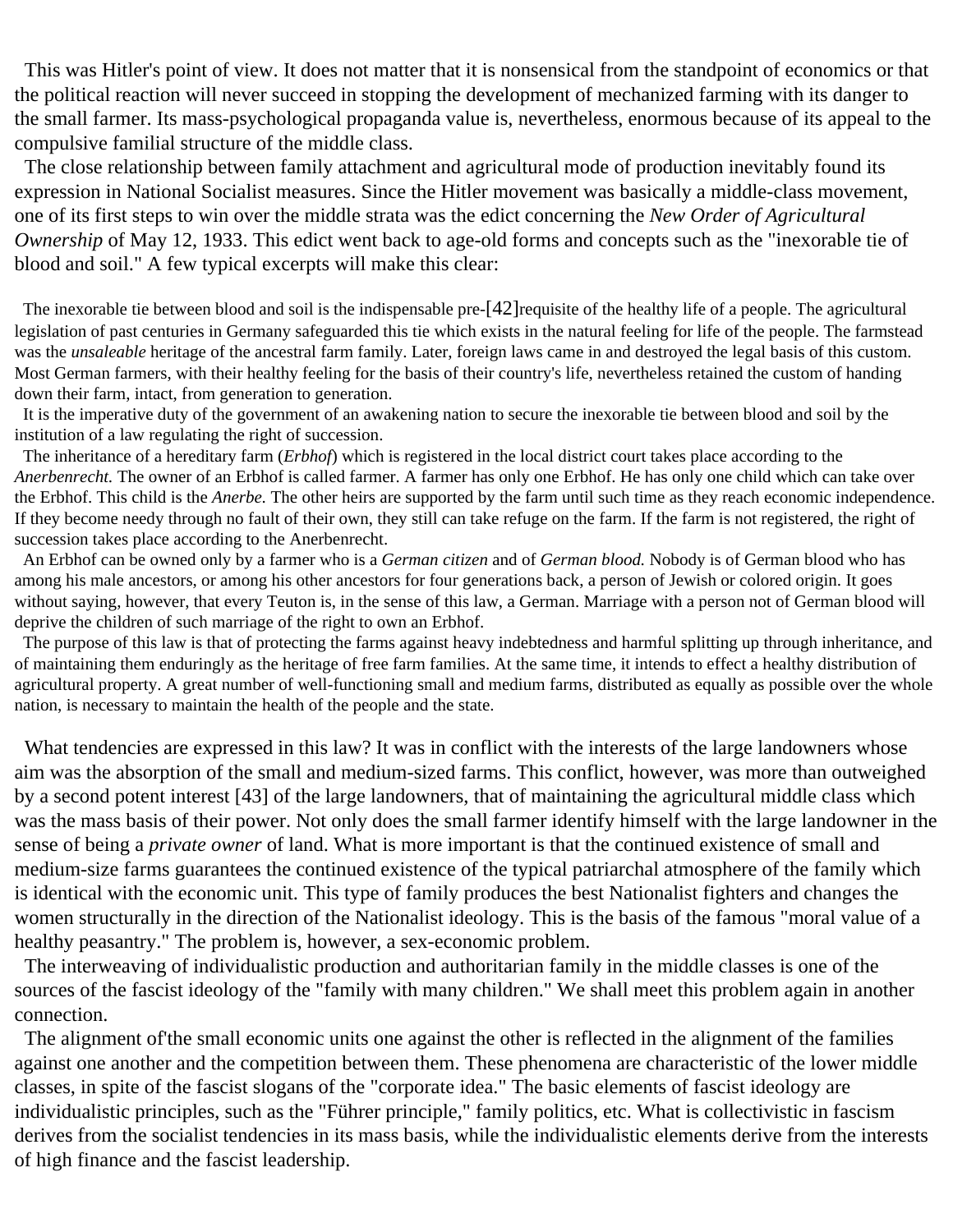In view of the natural organization of humanity, such an economic and familial situation could not continue to exist unless its existence were safeguarded by other basic elements. One of the most important among them is the patriarchal relationship between man and wife and a specific kind of sexual living.

 In trying to distinguish himself from the manual worker, the lower middle class individual can do so only in the forms of his sexual and family life, since his economic position is no better than that of the industrial worker. He compensates for what he lacks economically by way of sexual morality. This is the official's [44] strongest motive for his identification with state authority. Since one does not enjoy the economic position of the upper middle classes but at the same time identifies oneself ideologically with them, the sexual moral ideologies must make up for the economic deprivations. The forms of sexual and, with that, of cultural living, serve mainly the purpose of snobbish distinction from the "lower" strata.

 The sum total of these moralistic attitudes—the core of which is the attitude toward sexuality—expresses itself in *ideas*—ideas, not behavior—of *honor* and *duty.* The effect of these two words on the lower middle class is enormous and deserves the closest attention. They also constantly recur in the fascist ideology of dictatorship and race. In practice, everyday middle class existence and middle class business produce precisely the opposite behavior. In private trading, a bit of dishonesty is part of existence. When a peasant buys a horse, he will depreciate it in every way possible. When he sells the same horse a year later, it has become younger and better. "Duty" is based on business interest and not on national character. One's own wares will always be the best, that of the other fellow always inferior. Depreciation of the competitor, rarely an honest act, is an essential tool of "business." The overpoliteness and deference to the customer on the part of small business people show the brutal compulsion of economic existence which in the long run must warp even the best of characters. In spite of this, the concepts of "honor" and "duty" play a dominant role in the lower middle classes. This cannot be explained on purely economic grounds. For in spite of all hypocrisy, the depth of feeling connected with these concepts is genuine. The question is its source. The analysis of the lower middle class individual leaves no doubt about the connection between his sexual life and his ideology of "honor" and "duty."

 The father's economic position as well as his position in the state are reflected in his patriarchal relationship with the other members of the family. The authoritarian state has a representative in every family, the father; in this way he becomes the state's most valuable tool.

 [45] The father's authoritarian position reflects his political role and discloses the relationship of family and authoritarian state. The same position which the boss holds in the production process, the father maintains in the family. He in turn reproduces submissiveness to authority in his children, especially his sons. This is the basis of the passive, submissive attitude of middle class individuals toward Führer figures. Without really knowing it, Hitler built upon this attitude of the lower middle classes:

 The people in their overwhelming majority are so feminine by nature and attitude that sober reasoning determines their thoughts and actions far less than emotion and feeling.

 And this sentiment is not complicated, but very simple and all of a piece. It does not have multiple shadings; it has a positive and a negative; love or hate, right or wrong, truth or lie, never half this way and half that way, never partially, or that kind of thing.

(MEIN KAMPF, p. 183)

 It is not a matter of being that way "by nature" but of being a typical example of the reproduction of an authoritarian social system in the structures of its members.

 For the patriarchal position of the father requires the strictest sexual inhibition on the part of the women and children. Under lower middle class influence, the women develop an attitude of resignation which covers up repressed sexual rebellion; the sons develop, in addition to a submissive attitude toward authority, a strong identification with the father which later becomes identification with any kind of authority. It will remain a mystery for some time to come as to how the psychic structures of the decisive stratum of society fit the economic system and the purposes of the powers that be like the parts of a watch. What we are describing as the mass-psychological structural reproduction of the economic system is the basic mechanism of the formation of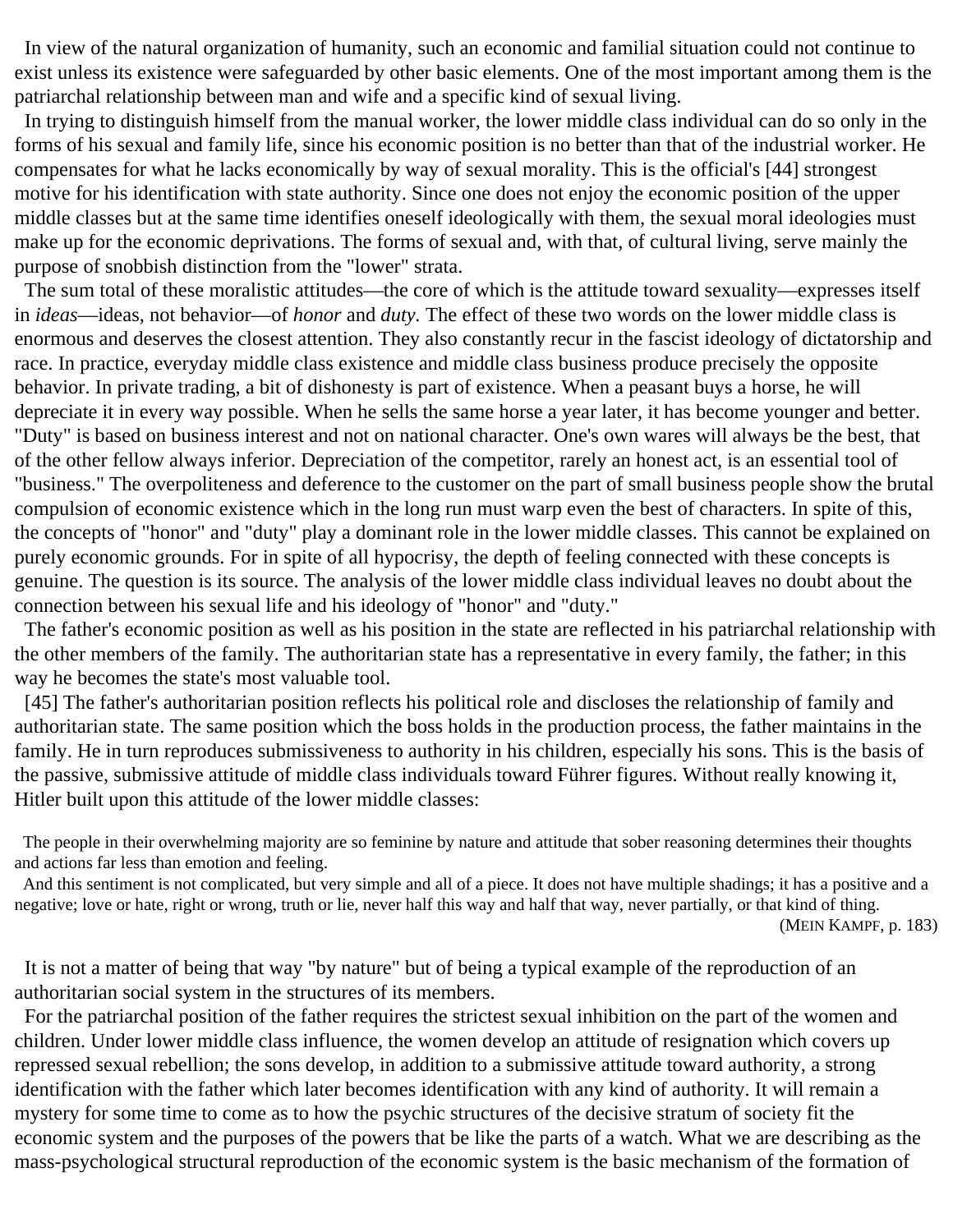political ideologies.

\_\_\_\_\_\_\_\_

 The attitude of economic and social competition becomes a factor in the development of middle class structure only at a very late stage. The reactionary ideologies which are then formed are [46] built up secondarily on psychological processes which take place in the infant when it is growing up in the authoritarian family atmosphere. There we find, to begin with, competition between the children and the adults, and between the children among themselves in relation to the parents. This competition, which in adults and in extrafamilial life is predominantly economic, takes place in the framework of the highly emotional family relationships of love and hatred. This is not the place to discuss these in detail. What is important here is the following: the sexual inhibitions which constitute the prerequisite of the continued existence of the authoritarian family and the essential basis of the structure of the lower middle class individual are brought about with the aid of religious fears which thus become sexual guilt feelings and deeply anchored. This leads to the problem of the connection between religion and denial of sexual pleasure. Sexual weakness undermines self-confidence; compensation is effected by rigid character traits or brutal sexual behavior. The necessity for sexual self-control, for maintenance of sexual repression, leads to the development of compulsive, emotionally highly charged ideas of honor, duty, courage and self-control.4 The compulsiveness and emotional charge of these ideas, however, is in strange contrast to the actual behavior. The genitally gratified individual is honest, conscientious, courageous and selfcontrolled, without making any fuss about it. These attitudes are organic parts of his personality. The individual with a weakened genitality and a contradictory sexual structure, on the other hand, must incessantly remind himself to control his sexuality, to preserve his sexual honor, to fight temptations courageously, etc. Every child and adolescent goes through the struggle against the temptation to masturbate. In this struggle, all elements of the reactionary human structure develop. In the lower middle classes, this structure is most strongly developed and most deeply anchored. This compulsive suppression of sexuality provides mysticism, of whatever kind, with its energy and also with some of its contents. To the

4 Particularly instructive in showing these connections is a book by the National Socialist, Ernst Mann, DIE MORAL DER KRAFT.

[47] extent to which the industrial workers are under the same social influences, they also develop the corresponding attitudes; due to their different way of living, however, they develop opposite, sex-affirmative attitudes to a far higher degree. The emotional anchoring of these structures by means of unconscious anxiety and their masking by apparently asexual character traits make it impossible for one to reach these deep layers of the personality with intellectual arguments. The importance of this fact for a practical sex policy will be discussed in Chapter VIII.

 We cannot discuss here in detail the significance of the *unconscious* fight against the individual sexual demands for the breeding of metaphysical and mystical thinking. We shall only mention one aspect which is characteristic of National Socialist ideology. Again and again one finds the series, *personal honor, family honor, race honor, national honor.* This series is consistent with the series of stages in individual structure formation. But it should include the socio-economic background *patriarchy, compulsive marriage, sexual aggression, personal fight against one's sexuality, compensatory idea of honor, etc.* The last in the series is the ideology of "national honor." It is the irrational core of National Socialism. Its comprehension requires a further preliminary consideration.

 The fight of authoritarian society against the sexuality of children and adolescents takes place in the framework of the authoritarian family which thus far has proven the best institution for this fight. By their very nature, sexual needs impel contacts of various kinds in the world. If they are suppressed, they can express themselves only within the narrow framework of the family. Sexual inhibition is the basis of the familial incapsulation of the individuals as well as the basis of an individualistic ideology. Metaphysical, individualistic and familial sentimental behavior are only different aspects of one and the same process, sex negation. Realistic, non-mystical thinking on the other hand, go with loose family ties and, to say the least, indifference toward ascetic sexual ideologies. The important point is that sexual inhibition is a means of producing a fixation to the authoritarian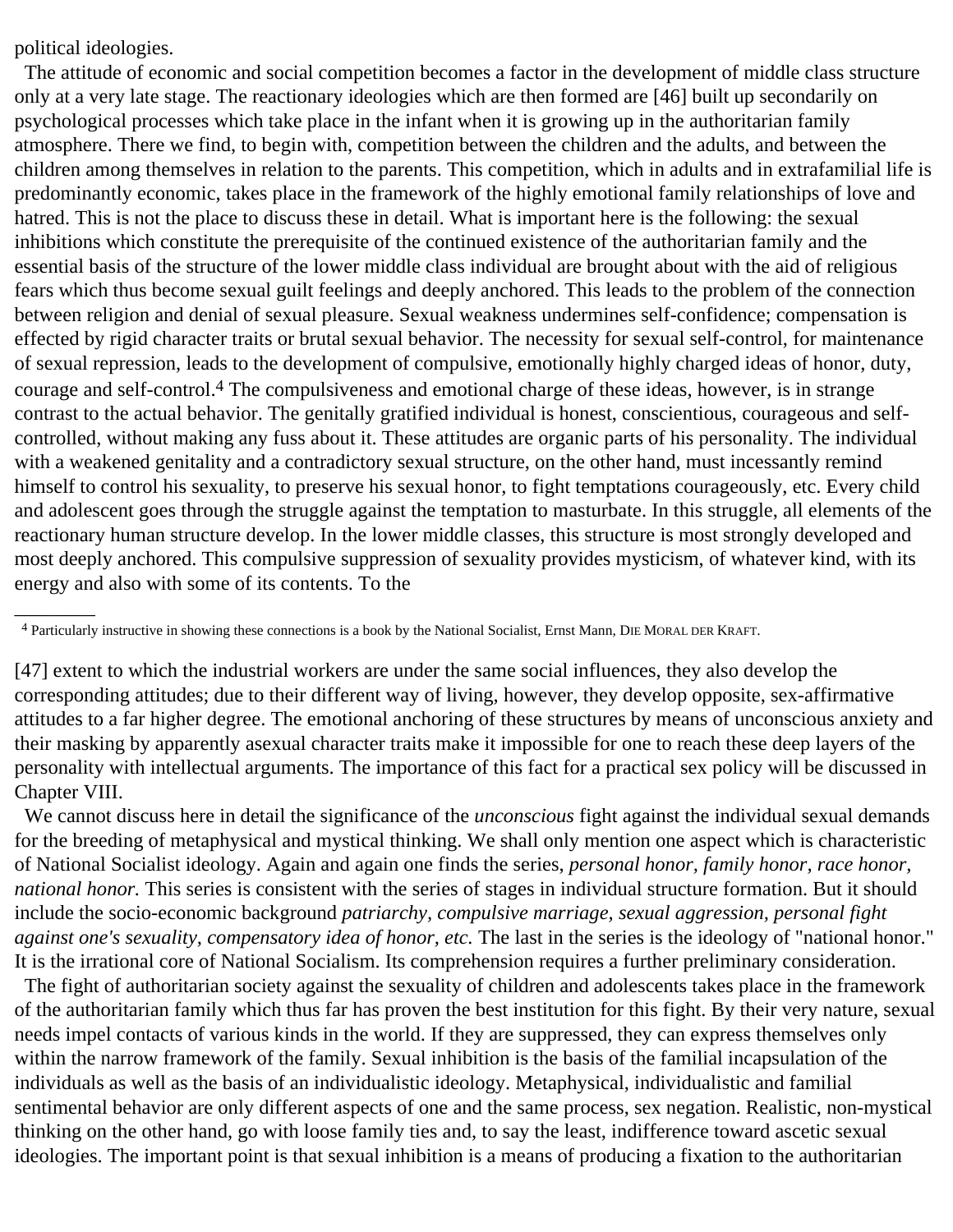family; that it turns an original biological tie of the child to the mother—and [48] of the mother to the child—into an indissoluble sexual fixation and thus creates the inability to establish new relationships.<sup>5</sup> The core of the family tie is the mother fixation. The subjective, emotional core of the ideas of *homeland* and *nation are ideas of mother and family*. The mother is the homeland of the child, as the family is its "nation in miniature." Thus one understands why the National Socialist, Goebbels, took the following as a motto for his Ten Commandments, in the National Socialist Volkskalender for 1932: "The homeland is the mother of your life, don't ever forget it." The *Angriff* wrote on the occasion of Mother's Day in 1933:

 MOTHER'S DAY. The national revolution has blown away everything that is petty. Ideas are leading again and are leading us together, family, society, nation. The idea of Mother's Day will honor that which signifies the German idea: The German Mother! Nowhere has the woman and mother as important a role as in the new Germany. It is she who preserves the family life from which spring the forces which will lead our nation ahead again. She, the German mother, is the sole bearer of the German national idea. *The idea of "mother" will always be the same as "being German.*" What could unite us more strongly than the idea of honoring the mother?

 As untrue as these sentences are, economically and socially speaking, they are correct with regard to human structure. Nationalist feeling is the direct continuation of family attachment and, like the latter, is based on the unconscious, deeply anchored mother fixation. This cannot be explained biologically. For this mother fixation itself is a *social* product. The attachment to the mother would be replaced at puberty by other attachments, for example, by natural sexual relationships, if it were not made permanent by the general suppression of natural love life. Only this socially caused perpetuation makes it the basis for nationalist feeling in the adult and makes it a reactionary social force. The fact that the industrial workers develop nationalist attitudes to a

[49] much lesser degree is to be ascribed to the difference in their family situation.

\_\_\_\_\_\_\_\_

 $\overline{\phantom{a}}$ 

 This statement by no means implies a biologizing of sociology. For we do not forget for a moment that the difference in the industrial worker's family situation is itself conditioned by his position in the production process. One must ask oneself why it is that the industrial workers are especially accessible to internationalism while the lower middle class tends equally strongly to nationalism. Only the inclusion of the specific family situation in its dependence on the economic process explains this. The Marxist theorists display a peculiar aversion to considering the family situation as a factor which is *equally* as important as the economic factors in the formation of structure; more than that, it is the *decisive* factor for the anchoring of the social system in the psychic structure. This aversion is caused by their own family attachments. The fact that the family fixation is the most intensive and most highly emotionally charged cannot be overestimated.6

 The basic identity of familial and of nationalist ideology goes further. The families are set against each other precisely as are the nations. In either case, the ultimate basis lies in economic motives. The lower middle class family is always under the pressure of economic worries. The economic tendency to expansion on the part of the lower middle class family with many children thus reproduces the imperialist ideology of the "Lebensraum" of the nation. This is why the lower middle class individual is so easily accessible to imperialist ideology. He tends to identify

5 The "Oedipus complex" discovered by Freud, then, is not so much the cause as the result of the social inhibition of infantile sexuality. The parents, however, quite unconsciously execute the intentions of society.

<sup>&</sup>lt;sup>6</sup> He who has not overcome his fixation on family and mother, or is not able at least to exclude it from his judgment, should not engage in the study of ideology formation. Brushing these facts aside by calling them "Freudian" betrays scientific cretinism. Talking without knowing the facts is not scientific argumentation. Freud discovered the Oedipus complex. Without this discovery there could be no revolutionary family politics. But Freud is as far from a sociological interpretation of the family fixation as the mechanistic economist from a comprehension of sexuality as a social factor. To deny facts which every worker knew even before Freud discovered the Oedipus complex, instead of pointing out a possible erroneous application of natural science, is inadmissible. Fascism cannot be overcome with slogans but only with knowledge. Errors occur and can be corrected, but scientific narrow-mindedness is reactionary.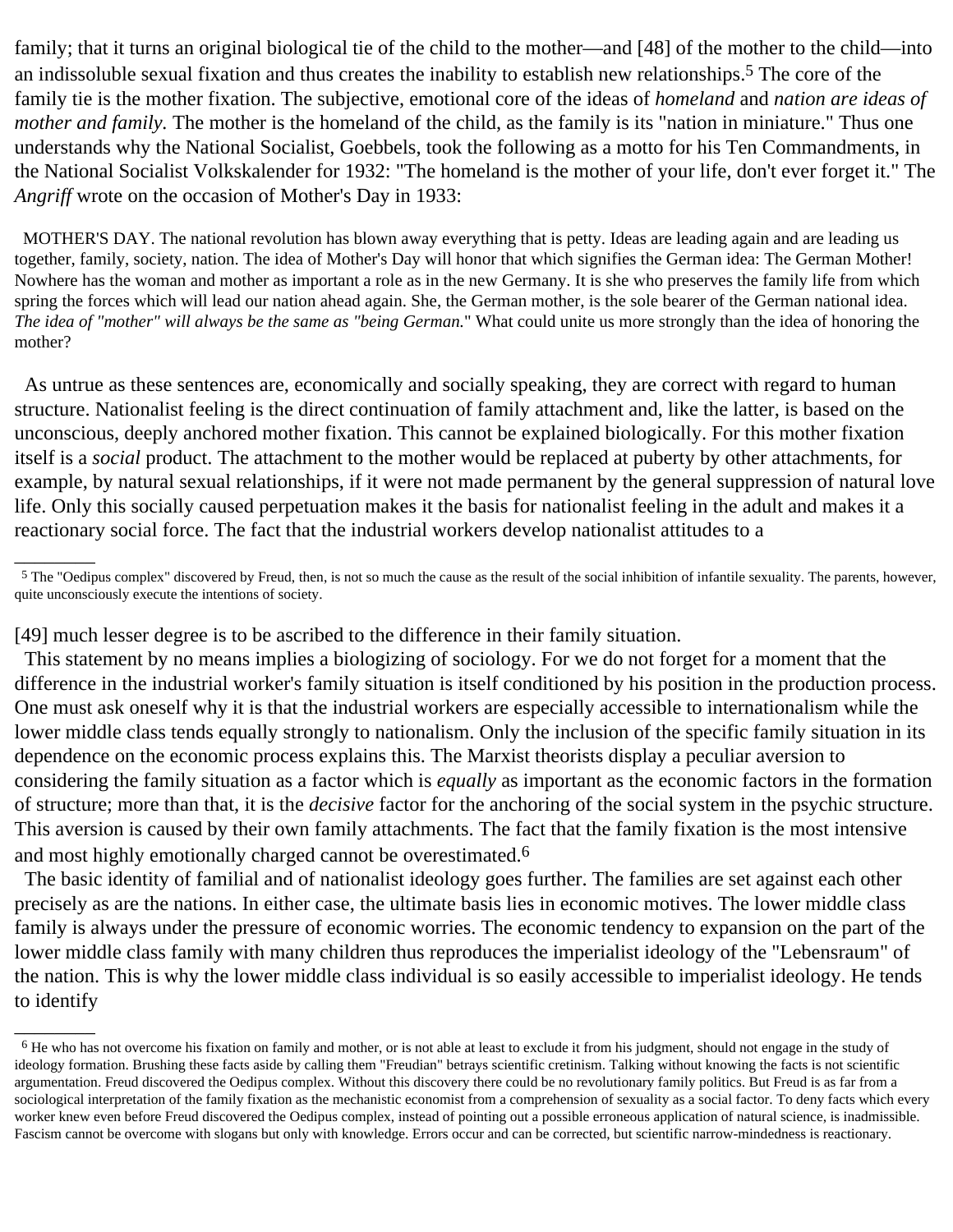[50] himself fully with a personified nation. In this way, state imperialism reproduces itself in family imperialism. In this connection, it is interesting to see what Goebbels writes (in DIE VERFLUCHTEN HAKENKREUZLER) in answer to the question whether the Jews are humans:

 If somebody hits your mother in the face with a whip, are you going to say, thank you? Is he human? He is not human, he is a beast! How many worse things has the Jew done to *our mother Germany* [italics mine, W.R.] and is he still doing! He has spoiled our race, he has undermined our morality and has sapped our strength . . . The Jew is the personified demon of decay . . . he begins his criminal butchery of the nations.

 One cannot properly judge the effect of such sentences on the unconscious emotional life of the mass reader unless one knows the significance of the idea of castration as punishment for sexual wishes; the sexpsychological background of the phantasies of ritual murders and of antisemitism in general; and the magnitude of the sexual guilt feelings and the sexual anxiety of the reactionary individual. Here are the psychological roots of National Socialist antisemitism. Could this be called "just obfuscation of the masses"? True, it is obfuscation also. But the fact should not be overlooked that fascism, ideologically, is the revolt of a deathly sick society, sick sexually as well as economically. It is the revolt against the painful and forceful tendencies of revolutionary thinking in the direction of sexual as well as economic freedom. The very thought of this freedom makes the reactionary individual tremble with fear. The establishment of economic freedom of the working people goes hand in hand with the dissolution of the old institutions, especially the sexual ones, a process of which the reactionary individual is afraid. Specifically, the fear of "sexual freedom"—which in reactionary thinking is represented as "sexual chaos"—checks the longing for freedom from economic exploitation. This will be so as long, but only as long, as this idea of the sexual chaos prevails. It can continue to prevail only as long as [51] these decisive problems remain unclarified in the masses. This is why sex-economy belongs in the center of any endeavor to regulate social conditions in general. The more extensive and the deeper the reactionary structure formation of the masses, the more decisive is the sex-economic work on the education of the masses in social responsibility.

 In this interplay between economic and structural facts, the authoritarian family stands out as the most important place where reactionary thinking of any kind is reproduced: it is the factory of reactionary ideology and structure. The "preservation of the family," that is, of the reactionary family with many children, is therefore the primordial cultural tenet of reactionary politics. This is what hides behind the slogan of the "protection of the state, of culture and of civilization."

 In a proclamation before the Presidential election in 1932 (Adolf Hitler: *Mein Programm*) we read the following:

 Woman, by nature and by fate, is the life companion of man. They are not only life companions but also work companions. Just as the economic development over thousands of years changed the fields of work for the man, so it did for the woman. But higher than the compulsion of working together is the duty to preserve the race. In this, the most noble mission of the sexes, lie their individual and unalterable differences which Providence in its eternal wisdom gave them. The highest task, therefore, is that of making possible for the two life and work companions the *founding of a family.* The *final destruction of the family would mean the end of any higher form of humanity.* No matter how far the woman's field of activity may be extended, *the ultimate goal of a truly organic and logical development must always be the formation of the family.* It is the smallest *but most valuable unit in the whole structure of the state.*  Work honors the woman as it does the man. But the child raises the woman to nobility.

 In the same proclamation, under the heading, "Preservation of the peasantry means preservation of the German nation," Hitler stated:

 [52] In the preservation and maintenance of a healthy peasantry I see the best protection against social ills as well as against the racial degeneration of our nation.

In this connection, one has to remember the traditional family fixation among the peasantry. Hitler goes on to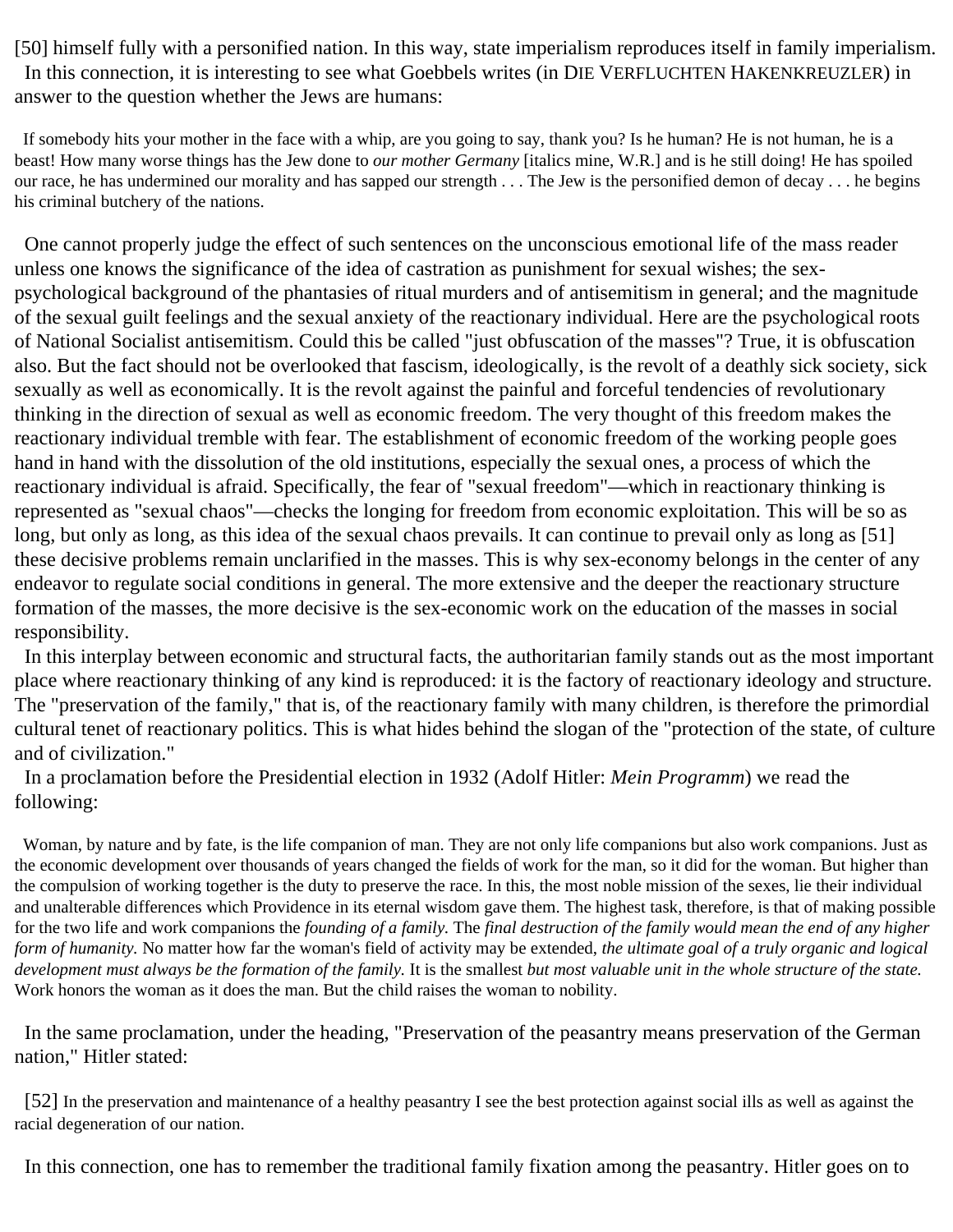say:

 I believe that a nation, in order to increase its resistance, should not live according to principles of reason alone. It also needs a spiritual and religious hold. The poisoning and disintegration of the national body by our Kulturbolschewismus are almost more disastrous even than the effect of political and economic Communism.

 Since, like Italian fascism, the National Socialist party took its origin from the interests of the large landowners, it had to win over the masses of small farmers as a mass basis for its movement. Naturally, it could not emphasize the interests of the large landowners in its propaganda, but had to appeal to the structure of the peasants, a structure as it develops from the identity of economic and familial existence. Only in this stratum of the lower middle classes is it true that man and wife are work companions. It is not true among the industrial workers. Even with the peasants it is true only in a formal sense, for in reality the peasant woman is the domestic servant of the peasant. The fascist ideology of the hierarchic structure of the state is preformed in reality in the hierarchic structure of the farm family. The farm family is a nation in miniature and every member of the farm is identified with this miniature nation. The soil for the acceptance of the imperialist ideology, then, is given in the peasantry and wherever in the lower middle classes economic unit and family are identical. We are struck by the idealization of motherhood. What is the connection between this idealization and reactionary sexual politics?

## **5. NATIONALISTIC SELF-CONFIDENCE**

 In the mass-psychological structure of the lower middle class individual, national and family fixation are identical. This fixation [53] is intensified by another process. The Nationalist Führer means, to the masses, the personification of the nation. A personal fixation on him develops only to the extent to which he actually personifies the nation in terms of the nationalistic feeling of the masses. If he knows how to arouse the familial fixation in the mass individual he also becomes an authoritarian father figure. He becomes the object of all the emotional attitudes which the mass individual, as a child, had toward the protecting and—in the child's thinking—representative father. In discussing the untenability of the contradictory program of the NSDAP with National Socialist followers, one heard again and again the argument that Hitler knew all these things much better, that "he would do it all." Here we see clearly the infantile leaning on paternal protection. It is this attitude of blind trust and of seeking protection on the part of the masses which gives the dictators the power to "do it all." This attitude is at variance with social self-determination, with rational independence and cooperation. No genuine democracy should try to build on this.

 Even more important, however, is the *identification* of the mass individual with the "Führer." The more helpless the individual was made by his upbringing, the more strongly does he identify himself with the Führer, the more does the infantile helplessness take the form of the feeling-one-with-the-Führer. This tendency to identification is the psychological basis of *national narcissism,* that is, of a self-confidence based on identification with the "greatness of the nation." The reactionary middle class individual believes he discovers *himself* in the Führer, in the authoritarian state. On the basis of this identification, he feels himself the defender of "the nation," even though, on the basis of this very identification, he despises "the masses" toward whom he has an individualistic attitude. His economic and sexual misery is drowned out by the exalting idea of "Herrentum" and of the genius of the Führer; it makes him forget to what extent he has become an insignificant, uncritical follower.

 In contrast, the *professionally conscious worker* identifies himself with his work instead of the Führer, with the international [54] totality of working individuals and not with the national homeland. *He feels himself a leader,*  not on the basis of an identification but on the basis of doing vital, socially necessary work.

 It is not difficult to see what causes this difference. The *emotions* in this opposite mass-psychological type are the same as in the nationalist. But the *content* is different. The need for identification is the same, but its object is the fellow worker instead of the Führer, the work instead of the illusion, the working individuals of the earth instead of the family. It is a matter of international professional consciousness versus mysticism and nationalism.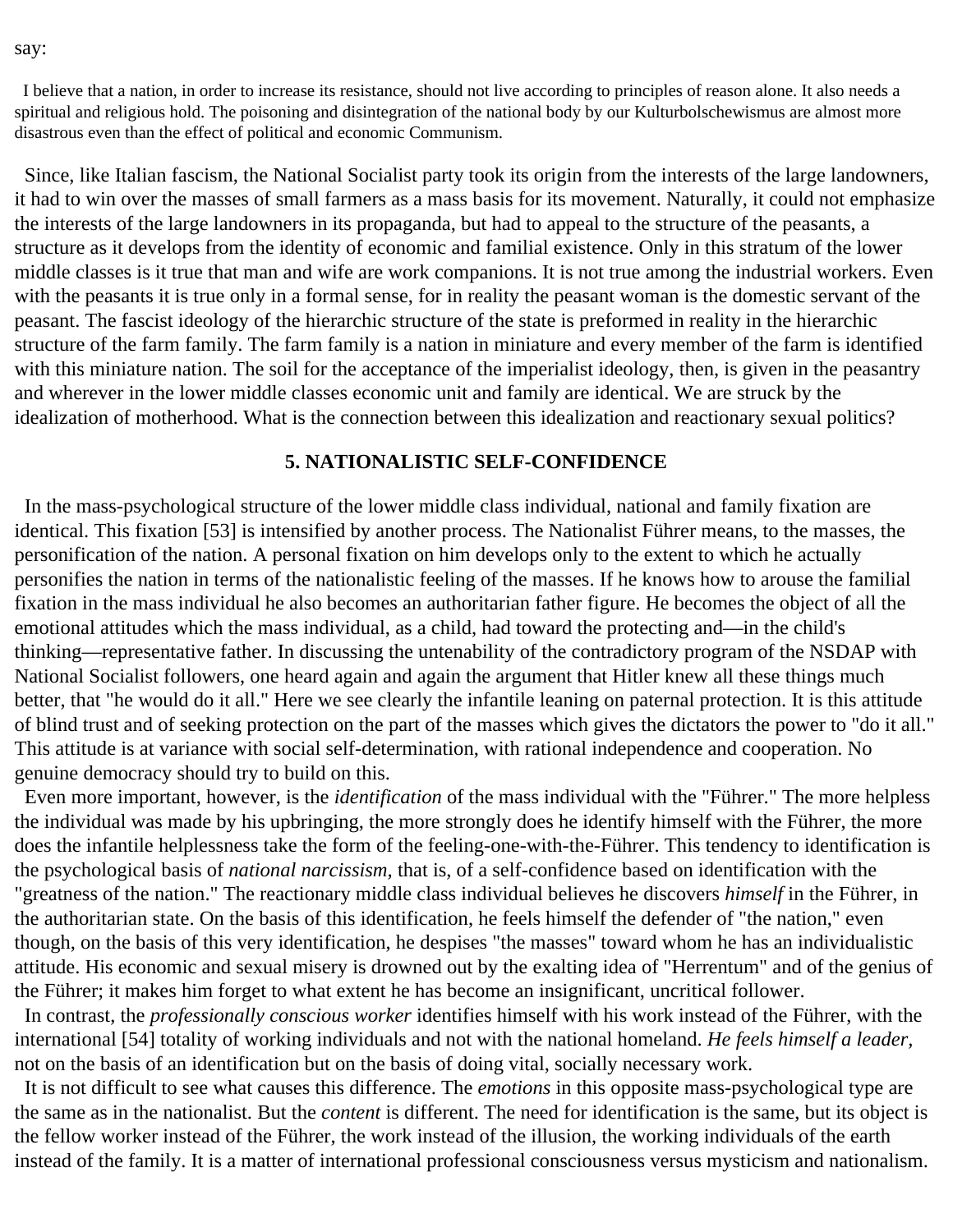The self-confidence of the worker is not based on his identification with illusory concepts but on his identification with his work.

 The past fifteen years have confronted us with a fact which is difficult to understand: Economically, society is sharply divided into various social strata and professions. According to economistic concepts, social ideology derives from the respective social position. If that were so, the ideological strata would always correspond to the socio-economic strata; the industrial workers as a whole would develop more collectivism, the small tradespeople more individualism. The employees of large concerns would have a collective feeling similar to that of the industrial workers. As we have already seen, structure and social position are rarely concordant. We distinguish the professionally conscious, responsible worker from the nationalistically mystical reactionary subject. *Both*  types are seen in *any* social or professional group. There are millions of reactionary industrial workers, and there are as many work-conscious revolutionary teachers and physicians. In other words, there is no such thing as a mechanistic relationship between social position and character structure.

 The social position is no more than the external factor in the determination of the ideological process in the mass individual. What remains to be investigated is the *emotional force* which causes the various social factors to attain *exclusive* dominance in the psychological structure. It certainly is not hunger, otherwise the economic world crisis of 1929 to 1933 would have led to international revolution. As much as this finding conflicts with wellestablished economistic concepts, it cannot be doubted.

 [55] When sociologically limited psychologists explain the social revolution by the "infantile rebellion against the father" they are thinking of revolutionaries in intellectual circles. In them, this is indeed the decisive motive. But the same is not true of the industrial workers. The suppression of the children by the fathers is no less pronounced among the workers, it is often even more brutal. This is not the difference. The difference lies in their different attitude toward sexuality. True, the parents among the industrial workers also suppress infantile sexuality. But among the lower middle classes, there is *only* suppression of sexuality. Among the industrial workers, things are different. They show, along with their moralistic ideology, their own sexual attitudes which are strictly opposed to the moralistic ones. The difference in housing and the collective work life of the factory are further factors which tend to counteract a moralistic sexual ideology.

 The average industrial worker differs from the average middle-class individual by his open and matter-of-fact attitude toward sexuality. He is incomparably more accessible to sex-economic concepts than the typical middleclass individual. What makes him more accessible is the absence of precisely those attitudes which play a central role in the ideology of National Socialism and of the church: the identification with the authoritarian state power, the "supreme Führer," the nation. This is further proof that the basic elements of National Socialist ideology have a sex-economic origin.

 The peasantry, due to its individualistic economy and marked familial isolation, is very accessible to reactionary political ideology. This is the reason for the divergence between its social position and its ideology. In spite of strictest patriarchy and the corresponding morality, the peasantry develops a natural—though distorted—sexuality. As among the industrial workers, its youth starts having sexual intercourse at an early age, but as a result of the strict patriarchal education sexuality is disturbed or brutal; the sex life is clandestine; frigidity among the girls is the rule; sex murders, brutal jealousy and subjugation of the woman are typical phenomena among the peasantry. Hysteria is nowhere as preva-[56]lent as out in the country. Peasant economy makes patriarchal marriage the ultimate goal of education.

 Among the industrial workers, an ideological process has been taking place during the past few decades which one can observe in pure culture in the workers' aristocracy but which did not spare the average industrial worker. The industrial workers of the 20th century are no longer the proletariat of the 19th century of which Marx speaks. They have essentially taken over the forms of living and the attitudes of the middle class. True, formal democracy has not eliminated economic class distinctions any more than race prejudices. But the social endeavors which took place within its framework obliterated the structural and ideological boundaries between the various social strata. The industrial workers of England, America, Scandinavia, and Germany took on more and more a middle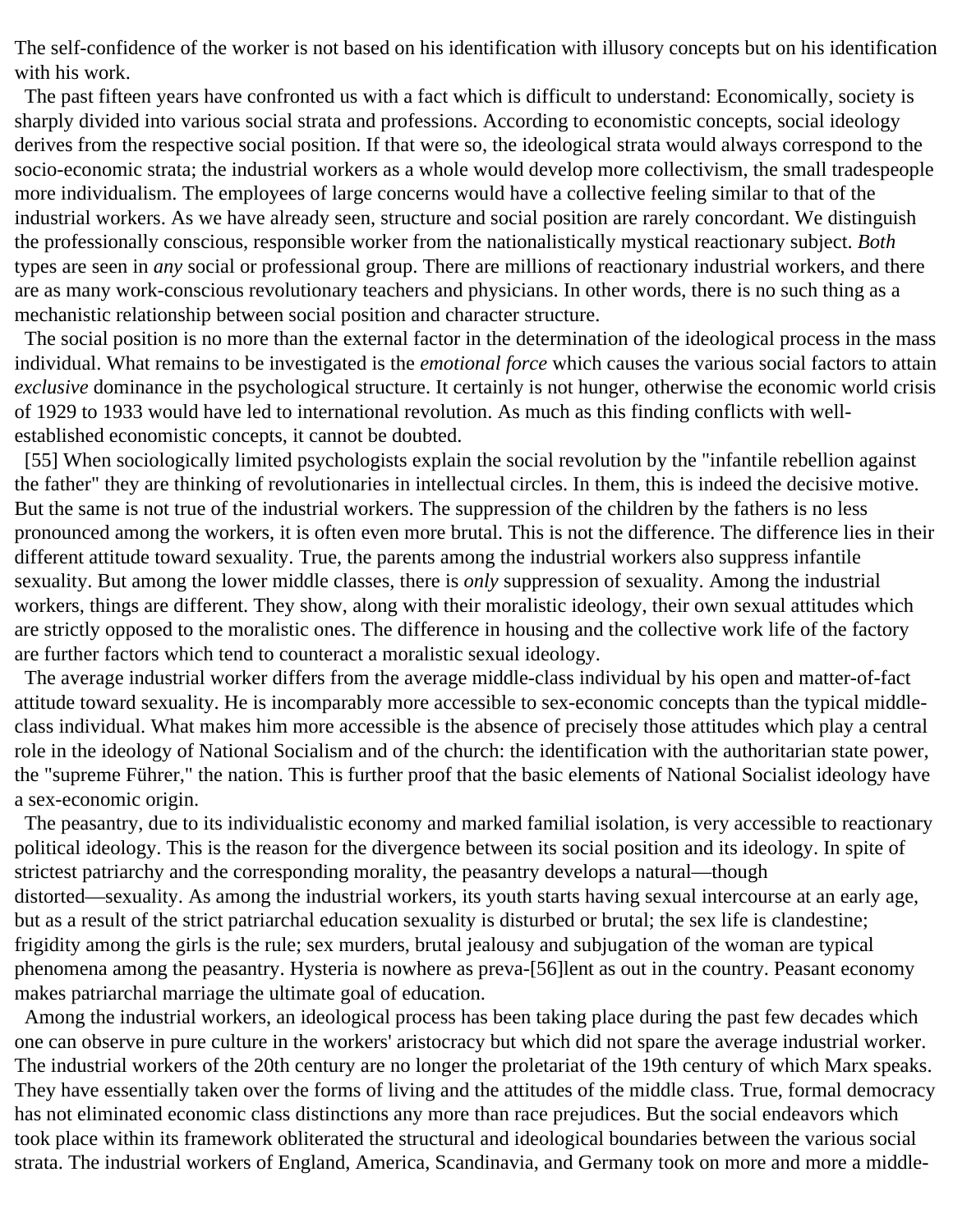class character. In order to understand the manner in which fascism penetrates the workers' stratum one has to follow this process in its various stages from formal democracy to openly fascist dictatorship.

# **6. THE MIDDLE-CLASS ADAPTATION OF THE INDUSTRIAL WORKERS**

 Fascism penetrates the stratum of the industrial workers from two sides: the so-called "Lumpenproletariat" (a revolting expression) by means of direct economic corruption, and the so-called "worker's aristocracy" by means of material corruption as well as by ideological influence. German fascism unscrupulously promised everything to everybody. Dr. Jarmer, in an article entitled "Kapitalismus" (*Angriff,* Sept. 24, 1931) wrote the following:

 On the German National party day in Stettin, Hugenberg took an admirably clear stand against international capitalism. But at the same time he emphasized the necessity of a national capitalism.

 In doing so, he made again clear what separates the German Nationals from the National Socialists; for the latter clearly realize that the capitalist order which is in a state of collapse all over the world must be replaced by a different order, because even in national capitalism there can be no justice.

 [57] This sounds almost Communistic. Here, the fascist propagandist appealed to the revolutionary feeling of the industrial worker, consciously and with fraudulous intent. The question was why the National Socialist industrial workers did not see that fascism promised everything to everybody. It was well known that Hitler negotiated with the captains of industry, received financial support from them and promised them anti-strike legislation. Obviously, there was something in the structure of the average worker which made him overlook such contradictions, in spite of the intensive propaganda of revolutionary organizations. In talking with the American journalist Knickerbocker, Hitler said with regard to the recognition of private debts to foreign countries:

 I am convinced that the international bankers will soon realize that Germany under National Socialism is a safe place for investment, that an interest rate of about three per cent will be readily granted.

("Deutschland so oder so," p. 211)

 If the task of revolutionary propaganda was that of "defogging the proletariat," this could not be done merely by appealing to its "class consciousness," nor by keeping the subjective economic and political situation constantly before their eyes, nor simply by unmasking the fraud that was being perpetrated on them. The primordial task of revolutionary propaganda should have been that of comprehending the *inner contradictions in the worker,* the fact not that the worker had a clear-cut revolutionary will which may have been covered up or "befogged," but, rather, that the revolutionary element in his psychic structure was partly underdeveloped, partly counteracted by opposite reactionary elements in his structure. The crystallizing out of the revolutionary elements in the masses is the prime task in the process of liberating their social responsibility.

 In times of "quiet" formal democracy, the industrial worker has, in principle, two possibilities open to him: identification with the middle class above him, or identification with his own social [58] position which gives birth to forms of living of its own which are contrary to the reactionary forms. The first means envying and imitating the reactionary and—given the economic opportunities—completely adopting his way of living. The second means refuting the ideologies and forms of living of the reactionary and emphasizing one's own. Due to the simultaneous influence of both the social and the class living, there is an equally strong pull in either direction. The revolutionary movement also underestimated the significance of the seemingly unimportant small habits of everyday living; more than that, it made the wrong use of it. The middle-class bedroom which the "proletarian" acquires at the first opportunity even though he may be Communist; the suppression of the woman which goes with it; "decent" clothes on a Sunday; stilted forms of dancing; these and thousands of other little things, in their everyday repetition, have an incomparably more powerful reactionary influence than can be counteracted by thousands of revolutionary meetings and pamphlets. The impact of a narrow reactionary life is continuous and fills every cranny of everyday living; the factory work and the pamphlet have an effect only for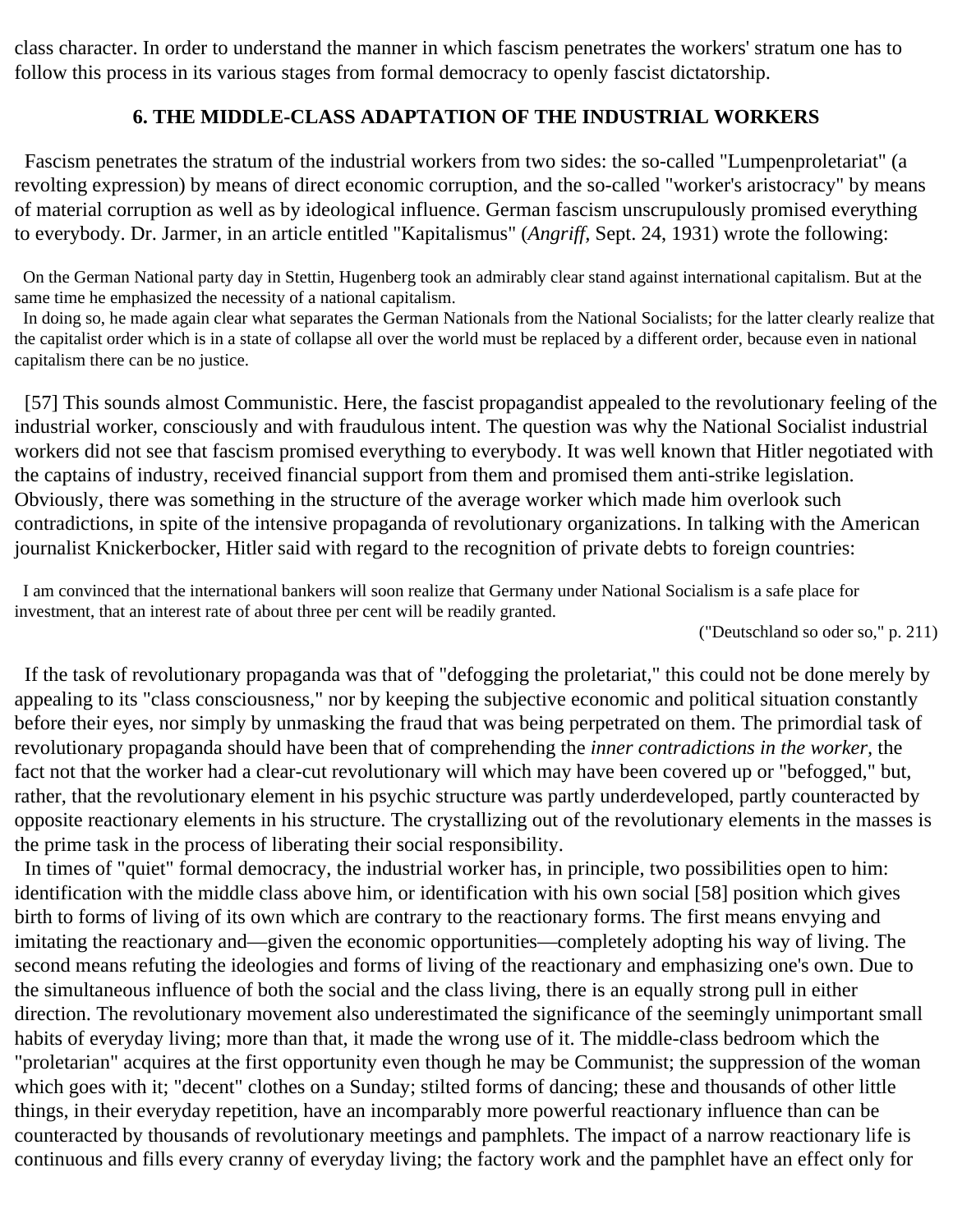hours. To try to "reach the masses" by arranging festivities was, therefore, a miscalculation, because it appealed to the conservative tendencies in the workers. In such methods, reactionary fascism was far more successful. The budding revolutionary forms of living were not being developed. The "evening dress" which a worker's wife put on for such a "festivity" contained more truth about the reactionary structure of the worker than hundreds of learned articles. The evening dress and the family beer parties are, after all, only the external manifestations of a structural process in the worker, a sign that the soil was already prepared for the acceptance of National Socialist propaganda. When the Fascist then promised "abolition of the proletariat" and was successful in such propaganda, his success, in ninety out of a hundred cases, was due not to his economic platform but to the "evening dress." These aspects of everyday living deserve much more attention. It is they that form, in a *concrete* manner, the social process, be it progress or reaction, and not the [59] political slogans which create only a fleeting enthusiasm. Here waits a field for fruitful and important work. The revolutionary mass propaganda in Germany was restricted almost exclusively to the propaganda "against hunger." As important as this argument is, it proved too narrow. The youthful worker, for example, has innumerable worries of a sexual and cultural nature as soon as he has stilled his hunger to a degree. True, the fight against hunger is of primary importance, but the backstage processes of human life must also be ruthlessly placed in the spotlight of the comedy in which we are both spectators and actors.

 If that were done the working people would show themselves infinitely creative in their attempt to develop their own concepts and their own natural forms of living. No matter how infested they might be with reactionary attitudes, social comprehension of their everyday life would give them an invincible impetus. Detailed and concrete work on this problem is imperative; it will safeguard the victory of the revolution. To object that such a proposition is an illusion means failure to grasp the problem. This fight for the development of work-democratic living means a militant turning away from what is reactionary and the development of a mass culture which alone will guarantee lasting peace. As long as social irresponsibility outweighs social responsibility in the worker he will hardly learn revolutionary, that is, rational behavior. This mass-psychological work, furthermore, is indispensable for still another reason.

 The debasement of manual work—which makes the manual worker ape the reactionary white-collar worker—is the mass-psychological strength of fascism when it tries to reach the workers. Fascism promises the abolition of classes, that is, doing away with one's being a proletarian; in this manner, it appeals to the social inferiority feeling of the manual worker. Workers which have only recently migrated from the country to the city still have the family ideology of the peasant, which, as we have shown, is one of the most fertile soils for imperialistic nationalist ideology. There is, in addition, an ideological process which thus far has been neglected in judging the chances of the revolutionary move-[60]ment in countries with a high industrial development on the one hand and those with a low industrial development on the other.

 Kautsky (SOZIALE REVOLUTION, 2. Aufl, p. 59-60) found that the worker in highly industrialized England was politically backward compared with the worker in industrially little developed Russia. The political events of the past thirty years the world over leave no doubt that revolutionary movements develop more readily in countries with a low industrial development as is shown, e.g., by a comparison of China, Mexico, and India on the one hand and England, America, and Germany on the other. This in spite of an older, better trained and organized labor movement in the last mentioned countries. Leaving out of consideration the bureaucratization of the labor movement—which in itself is a pathological symptom—one must ask oneself what is the reason for the extraordinary anchoring of conservatism in the Social Democracy and the trade unions of the Western countries. *The mass-psychological basis of Social Democracy is the conservative structure of its followers.* As in fascism, the problem is not so much one of the politics of the party leadership as one of the mass-psychological basis in the workers. I shall point out only a few significant facts:

 In early capitalism, there was not only a sharp cleavage line between bourgeoisie and proletariat but an equally sharp ideological, in especial, structural demarcation. The lack of any social politics, the exhausting workday of sixteen or eighteen hours, the generally low living standard of the industrial workers (as classically described by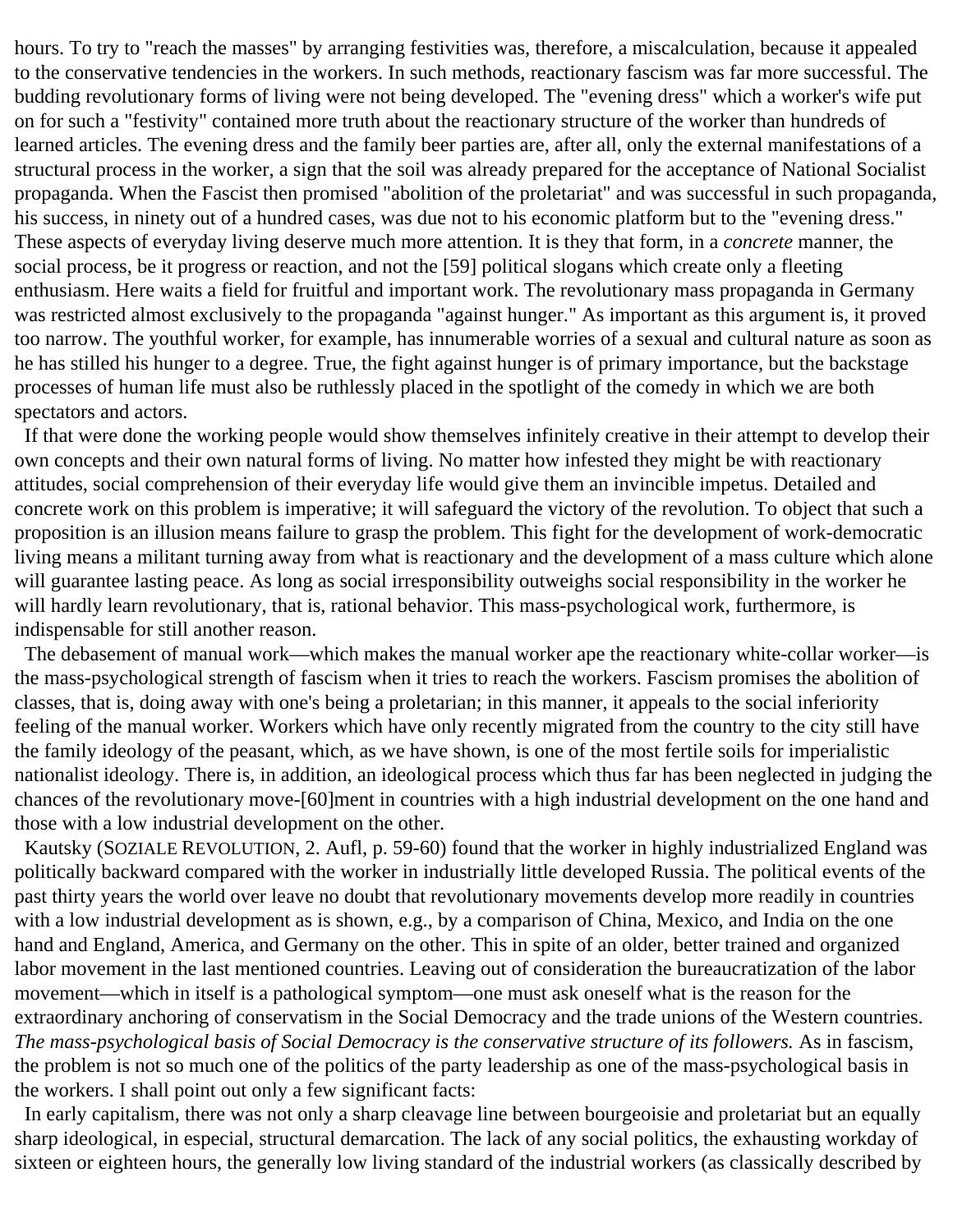Engels in his *Lage der arbeitenden Klasse in England*)*—*all these things prevented a structural adaptation of the proletariat to the bourgeoisie. The structure of the proletarian of the 19th century was characterized by humble submission to his fate. The mass-psychological characteristic of this proletariat, the peasantry included, was indolence. Middle-class thinking was absent. This indolence did not prevent revolutionary feelings, on appropriate occasions, from breaking into the open with unexpected intensity and determination.

In late capitalism, however, things became different. The [61] workers movement had made certain gains such as shorter hours, the right to vote, social security, etc. This meant, on the one hand, a strengthening of the working class. At the same time it had an opposite effect: the raising of the living standard led to a structural adaptation to the middle classes. In times of prosperity this middle class adaptation was intensified; in ensuing economic crises, it acted as an inhibition of a further development of revolutionary feeling.

 *The strength of the Social Democracies during the years of the crises—which cannot be explained on political grounds—was the expression of this conservative infestation of the workers.* This has two main reasons: the Führer fixation, that is, the unshakeable belief in the infallibility of the political leader;<sup>7</sup> and the sex-moralistic adaptation to the conservative lower middle class. The upper middle class helped this adaptation along as best it could. While in its beginning it had literally used the stick, it now held it in reserve in the countries which were not yet fascist and used it only against the revolutionary worker. For the mass of the Social Democratic workers, however, it had a far more dangerous weapon: the use of conservative ideology.

 When the Social-Democratic worker found himself in the economic crisis which degraded him to a coolie, the development of his revolutionary feelings was inhibited by the conservative structure which had been cultivated in him for decades. Either he remained in the Social-Democratic party, in spite of all his criti-

 $\overline{\phantom{a}}$ 

[62]cism and rebellion. Or, oscillating between his revolutionary and his conservative feelings, and disillusioned by Social-Democratic leadership, he followed the path of least resistance and switched to the NSDAP, hoping to find better leadership there. In this situation, it depended on the correct or incorrect mass leadership of the revolutionary party whether or not the worker would give up his conservative tendency and would develop the full consciousness of his responsibility in the production process, that is, his revolutionary consciousness. The Communist contention that it was Social-Democratic politics which had helped fascism come to power was—mass-psychologically—correct. *Disillusionment in Social Democracy must, in the presence of a conflict between pauperization and conservative thinking, lead into the fascist camp* if there are no effective revolutionary organizations. Thus there was, for example, a fascization of the workers in England after the fiasco of the Labor party in 1930-31; in the elections of 1931, the workers, instead of swinging to Communism, shifted to the right. Democratic Scandinavia, also, was threatened by such a development.<sup>8</sup>

 Rosa Luxemburg contended that a revolutionary struggle with "coolies" was not possible. The question is which kind of coolie is meant: the coolie *before* he has acquired a conservative structure, or *afterwards.* Before this alteration of structure, there is an indolence which is difficult to break through, but there is also a great capacity for revolutionary action. After the alteration of structure, there is the *disillusioned* coolie. He is much less accessible to the revolution. How long will fascism be able to utilize for its own purposes the disillusionment of the masses in Social Democracy and their "rebellion again the system"? Though this question cannot be answered now, it is certain that the international revolutionary movement will have to take it into consideration if it is not to fail.

7 In the summer of 1932, after a meeting in Leipzig, I talked with Social-Democratic workers who had attended it, about the political crisis. They agreed with all the arguments brought forth against the Social-Democratic propaganda on the "way to Socialism," but otherwise did not differ from Communist workers. I asked one of them why they did not draw the consequences and separate from their leaders. The answer amazed me: "*Our leaders know what they are doing.*" Here was the conflict of the Social-Democratic worker in a tangible form: the fixation on the Führer, which kept the worker from translating his criticism—which he did not lack—into action. It was a mistake, then, to try to win the Social-Democratic worker by attacking his leaders. As he was identified with them, such attacks would only repulse him. The inner rottenness of German Social Democracy showed itself when, shortly before Hitler's seizure of power, a few armed men arrested Severing, the Social-Democratic Minister of the Interior. There were twelve million Social Democrats, but they did not prevent it.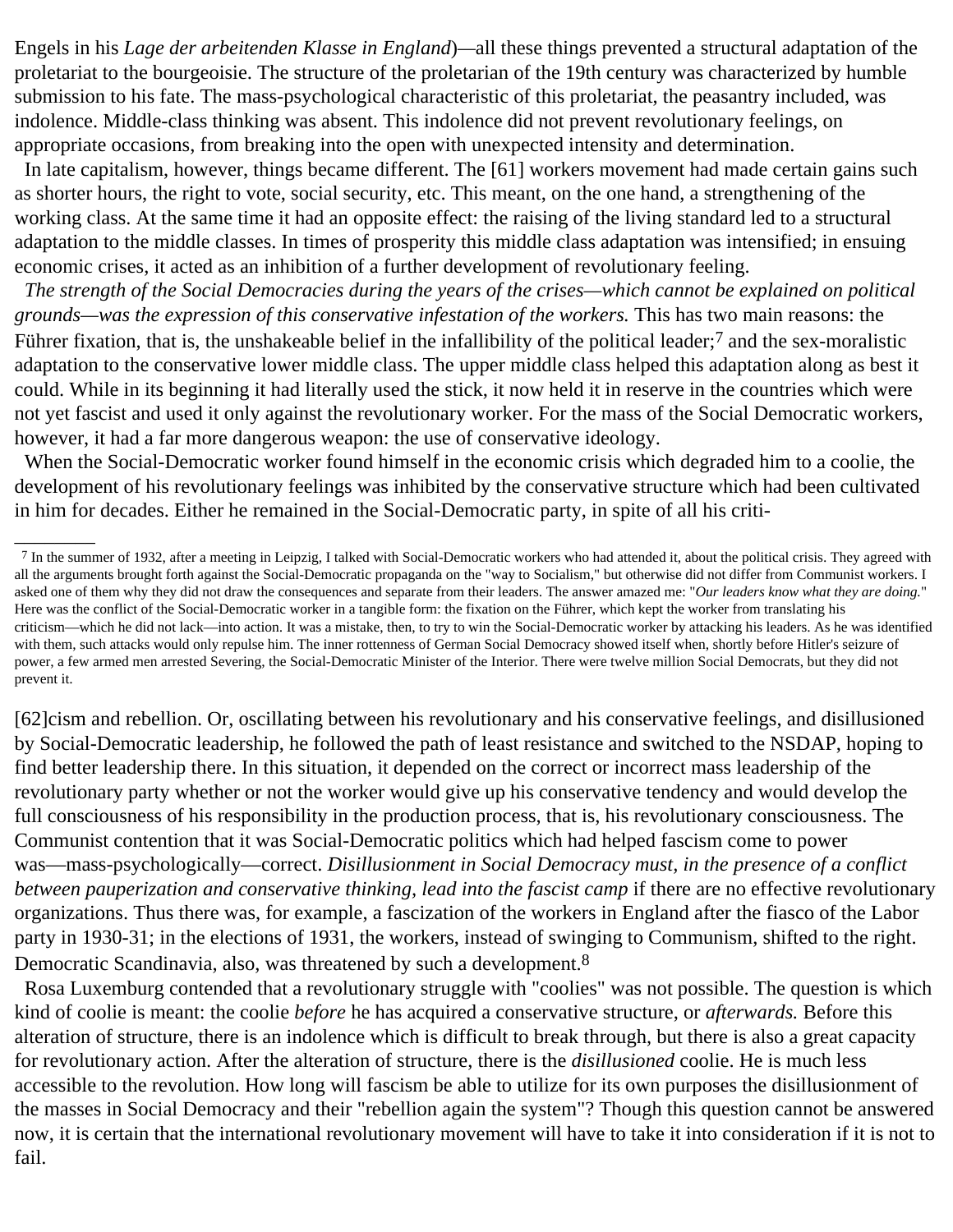8 The collapse of Norway in 1940 was in no small part due to the same effect of Social-Democratic conservatism. The Social-Democratic government had, for example, prohibited the parading of military organizations. But in 1939 the Norwegian Fascists were the only ones who still marched through the streets and held training exercises. Quisling's betrayal was greatly helped by such "liberalism."

[63]

\_\_\_\_\_\_\_\_

#### **CHAPTER III**

#### **THE RACE THEORY**

### **1. ITS CONTENT**

 The theoretical pivot of German fascism is its race theory. The economic program of the so-called twenty-five points plays no other role in fascist ideology than that of the means to an end: "The bettering of the German race and its protection against race mixture." Race mingling, according to the National Socialists, means not only the decline of the "higher race" but also the decline of culture. Therefore, "Keeping pure the race and the blood" is the primordial task of a nation and is worth any sacrifice. This theory was put into practice in every conceivable way in the form of the persecution of the Jews.

 The race theory is based on the premise of the "inexorable law of nature" that each animal copulates only with an animal of its own species. Only extraordinary circumstances, like captivity, can temporarily invalidate this law and lead to race mixture. Nature, however, takes revenge: it makes the resulting bastards or their progeny sterile. Any crossbreeding of two individuals of a "higher" with a "lower" race must result in something intermediate between the two. Nature, however, intends a higher development; thus bastardization is contrary to nature. The selection of the higher species is seen also in the daily struggle for a living, in which the weaker, that is, the racially inferior, individuals, succumb. This is the "will of nature," for every higher development would cease if the inferior races, who are a numerical majority, were to push aside the superior races who are a numerical minority. Nature submits the inferior races to more severe living conditions which keep down their members; among [64] the superior races, on the other hand, it does not permit indiscriminate procreation but demands a ruthless selection according to health and strength.

 This law, they say, also applies to nations. History shows that "blood mixture" of Aryans with "inferior" peoples always results in a decline of culture, in a decline of the physical and mental level of the "higher" race and the beginning of a progressive decay.

 "The Germanic inhabitant of the American continent, who has remained racially pure and unmixed," says Hitler, "rose to be master of the continent; he will remain the master as long as he does not fall victim to defilement of the blood," that is, as long as he does not mix with non-Germanic peoples. "To bring about such a development means nothing less than sinning against the will of the Eternal Creator" (MEIN KAMPF, p. 286).

 Such views are unequivocally mystical: nature "wills" and "regulates." They are the logical continuation of biological metaphysics.

 According to Hitler, humanity is divided into three kinds of races: those who establish culture, those who develop culture, and those who destroy culture. As founders of culture only the Aryans come into consideration, for they are responsible for "the foundation and the walls of human creation." The Asiatic peoples, like the Japanese<sup>1</sup> and Chinese, have only taken over Aryan cultures and developed them into their own cultures. The Jews, however, are a culture-destroying race. The existence of "lower races" was always the prerequisite of the formation of higher culture. The first human culture rested on the utilization of lower races. At first it was not the horse but the vanquished race which pulled the plow. The Aryans subjugated the lower races and subordinated them to their will. But as soon as the vanquished races learned the language and the way of living of the "masters," and the barrier between master and slave was lowered, the Aryan relinquished the purity of his blood and lost his "paradise." And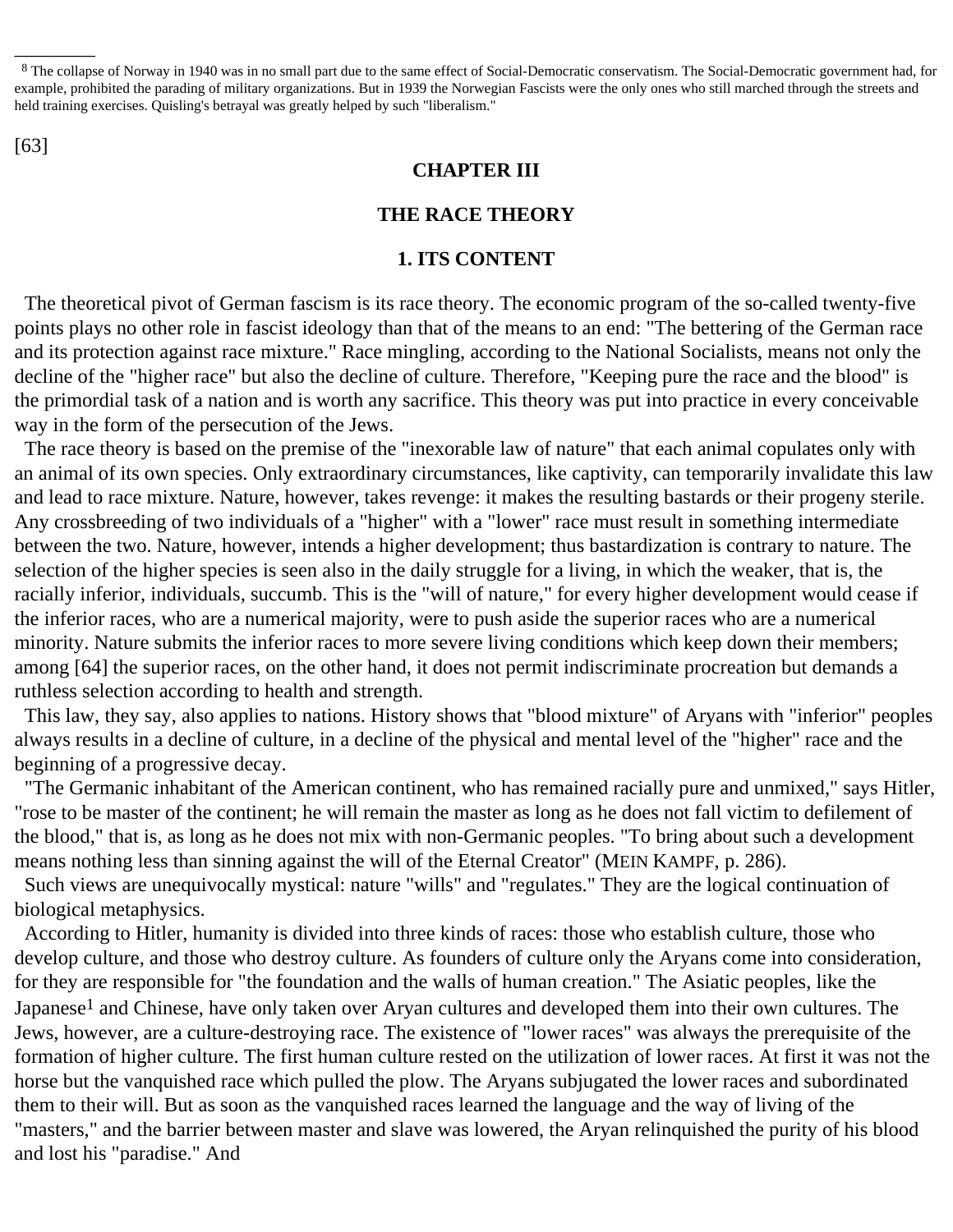$<sup>1</sup>$  Political irrationalism showed itself in the clearest form in the later military pact of the Übermenschen with the Untermenschen.</sup>

\_\_\_\_\_\_\_\_

[65] with that, he lost his capacity for culture. We do not forget that Hitler represents the very flower of culture. He writes:

 Blood mixture and the resultant drop in the racial level is the sole cause of the dying out of old cultures; for men do not perish as a result of lost wars, but by the loss of that force of resistance which is contained only in pure blood.

#### (MEIN KAMPF, p. 296)

 An objective refutation of this concept cannot be given here. This concept borrows an argument from Darwin's hypothesis of natural selection which, in many aspects, is as reactionary as Darwin's finding of the evolution of the higher species from lower organisms was revolutionary. This concept, furthermore, serves to camouflage the imperialistic function of fascist ideology. For if the Aryans are the only race which creates culture, it follows that they are predestined to rule the world. Indeed, one of Hitler's cardinal claims was the expansion of the German Reich, particularly "to the East," that is, in Soviet Russian territory. The glorification of imperialistic war, then, was part and parcel of this ideology:

 The aim for which we were fighting the War was the loftiest, the most overpowering, that man can conceive: it was the freedom and independence of our nation, the security of our future food supply, and—our national honor.

(MEIN KAMPF, p. 177)

What we must fight for is to safeguard the *existence and reproduction of our race and our people*, the sustenance of our children and *the purity of our blood,* the freedom and independence of the fatherland, so that our people may mature for the fulfilment of the mission allotted them by the creator of the universe.

(MEIN KAMPF, p. 214)

 What interests us here exclusively is the irrational origin of these ideologies which objectively correspond to the interests of German imperialism; in particular, the contradictions and ab-[66]surdities within the race theory. For example, the race theorists, in calling to witness a biological law, overlook the fact that the breeding of races in animals is an artifact. The question is not whether cat and dog have an "instinctive aversion" to mingling, but whether such a thing exists between Dobermans and greyhounds, or Germans and Slavonians.

 The race theorists, who are as old as imperialism, wish to create racial purity in peoples in whom mingling, as a result of the spread of world economy, has progressed to such an extent that racial purity no longer exists at all except in the brains of theorists. There is no sense in pointing out that not copulation according to races but promiscuous copulation within the same species is what actually takes place in nature. In this examination of the race theory—a theory which, instead of arriving from facts at valuations, distorts the facts—it is not a matter of its rational content. It would be useless to try to reach a Fascist, convinced as he is of the superiority of the German race, with arguments, if for no other reason because he does not operate with arguments but with irrational feelings. It would be useless to try to show him that a Negro or an Italian is not "racially inferior" to him. He feels himself the "Master Race," and that's that.

 There is only one way of invalidating the race theory: the elucidation of its irrational functions. The two most important of these functions are that of providing a biologistic justification for the imperialistic tendencies; and that of expressing certain *unconscious emotional* tendencies in the nationalist individual and of covering up certain other tendencies. We shall discuss here only the latter function. What interests us is why Hitler speaks of "incest" when an Aryan mingles with a Non-Aryan while customarily incest means precisely sexual intercourse between blood relatives. What is the background of such nonsense in a "theory" which presumed to be the basis of a new world, of a "Third Reich"? We must realize that even the irrational, emotional basis of such a hypothesis rests, in the final analysis, in certain conditions of living; we must rid ourselves of the idea that [67] the exploration of the irrational sources of ideologies, even though developed on a rational basis, is itself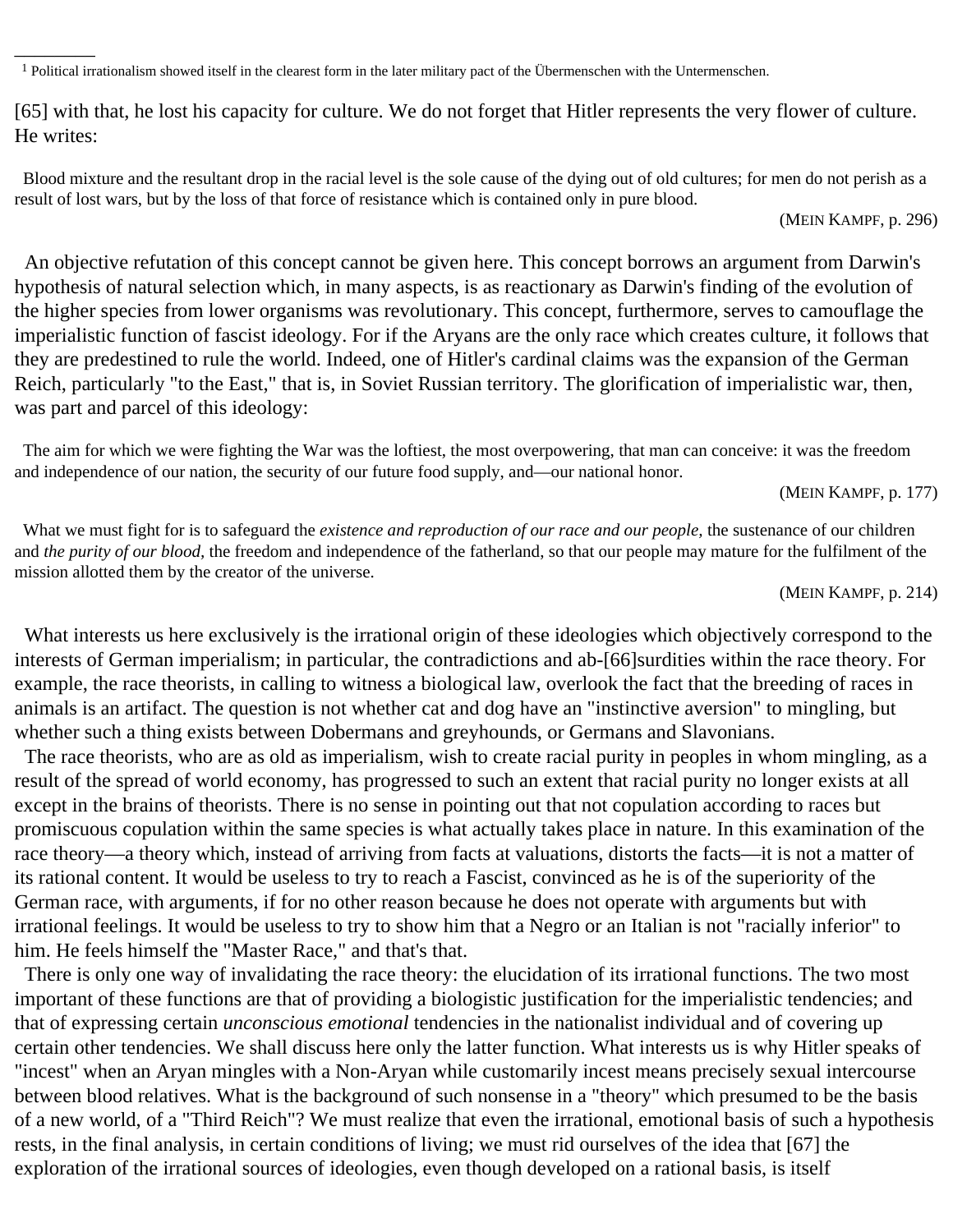metaphysics. Then we open an avenue of approach to the sources of metaphysics itself, and comprehend not only its historical basis but also its material substance. The results of this explanation speak for themselves.

#### **2. THE OBJECTIVE AND SUBJECTIVE FUNCTIONS OF IDEOLOGY**

 What leads most frequently to misunderstandings of the relationship between an ideology and its *historical*  function is the failure to distinguish its objective from its subjective function. The concepts of a dictatorship derive directly from the economic base. Thus, the fascist race theory and nationalist ideology in general derive from the imperialistic goals of a leading stratum of society which tries to solve economic difficulties. The German as well as the French nationalism of the first world war appealed to the "greatness of the nation" behind which were hidden the expansion tendencies of German and French finance. But these economic factors constitute only the social soil on which the corresponding ideology can develop, they are the social prerequisite but not the substance of the ideology itself. Occasionally, nationalism is not even socially represented, much less in harmony with a racial point of view. In the old Austria, nationalism did not correspond to any race, but to the "homeland" Austria-Hungary. When Bethmann-Hollweg in 1914 appealed to "Germandom" to rise against "Slavdom" he should have proceeded, logically, against Austria, a predominantly Slav nation. The economic prerequisites of an ideology, it is true, explain its material basis, but not its irrational core. This core is the character structure of the people who are subject to the respective economic conditions and thus reproduce, in their ideology, the historical economic process. *By forming ideologies, people change themselves; the process of ideology formation has a material core.* An ideology, then, has a twofold foundation: a *direct* one in the economic structure of society, and in an *indirect* one in the typical structure of the people, a structure which in turn is determined [68] by the economic structure of society. Thus the fact becomes understandable that irrational ideology formations create irrational human structures.

 The structure of the Fascist proved to be characterized by metaphysical thinking, piety, and the belief in abstract ethical ideas and in the Divine mission of the "Führer." These traits rested on a basis of a strong authoritarian fixation to a Führer-ideal or the nation. The belief in a "master race" was the strongest motive for the fixation of the National Socialist masses on the "Führer" and for their voluntary submission to the status of crawling subjects. Besides this, however, there was another decisive element: the intense identification of the mass individual with the Führer which made him oblivious of his insignificant role as a member of the subject mass. In spite of his submission and dependence, every National Socialist felt himself a "little Hitler."

 The problem is the characterological basis of such attitudes. It is a matter of finding those energy functions which can change human structures in such a manner that they develop such reactionary irrational ideologies; that, in full identification with the "Führer," they become oblivious of the insult of being called "Untermenschen."

 If one is no longer blinded by ideological phraseology, if one analyzes its irrational content and realizes its connection with the sex-economic aspects of the process of ideology formation, one is first struck by the stereotyped equation of "*race pollution*" and "*blood poisoning.*" What does this equation mean?

### **3. RACIAL PURITY, BLOOD POISONING, AND MYSTICISM**

 "Running parallel to the political, ethical, and moral contamination of the people, there had been, for many years, a no less terrible poisoning of the national body. Especially in the big cities, syphilis was beginning to spread more and more . . ." writes Hitler (MEIN KAMPF, p. 246ff.). "The cause lies, primarily, in our prostitution of love. Even if its result were not this frightful plague, it would nevertheless be profoundly injurious to man, [69] since the moral devastations which accompany this degeneracy suffice to destroy a people slowly but surely. This Jewification of our spiritual life and mammonization of our mating instinct will sooner or later destroy our entire offspring . . . *Blood sin and desecration of the race are the original sin in this world and the end of a humanity which surrenders to it.*" Mixing of races, according to this concept, leads to "blood poisoning of the national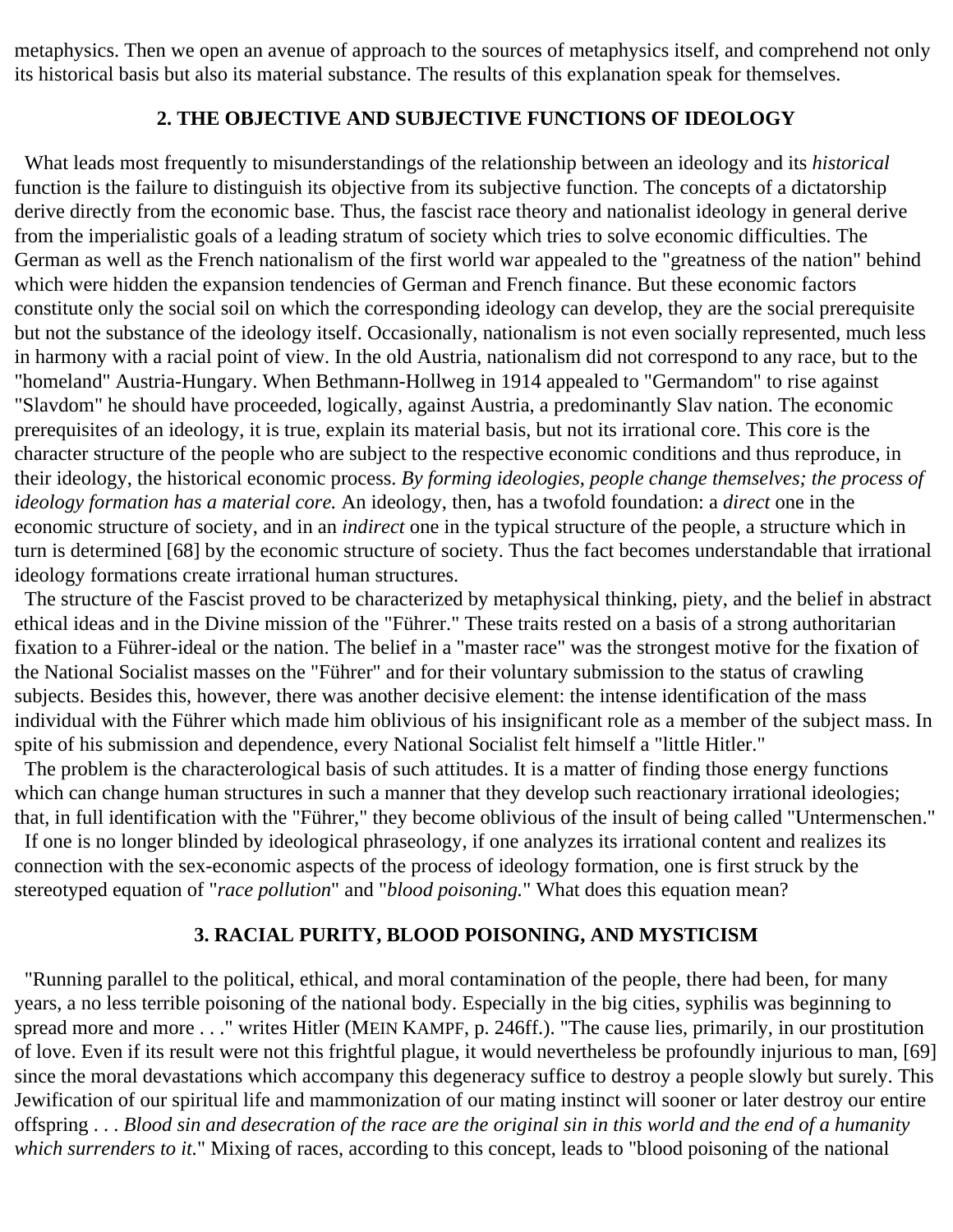body." "The most visible results of this mass contamination can, on the one hand, be found in the insane asylums, and on the other, unfortunately, in our—children. They in particular are the sad product of the irresistibly spreading contamination of our sexual life; the vices of the parents are revealed in the sicknesses of the children."

 The "vices of the parents" means only one thing here: that they mingled with Jewish blood, whereby the Jewish "world plague" found its way into the "pure" Aryan blood. It is remarkable how closely linked is this theory of pollution with the political thesis of the pollution of Germanism by the "world Jew Karl Marx." The irrational fear of syphilis is the most potent source of National Socialist political Weltanschauung and antisemitism. The logical goal is then, of course, the *purity of the race, the purity of the blood.*

 Hitler emphasized again and again that the approach to the masses should not be by way of knowledge, arguments and proof, but only by emotions and belief. The language of National Socialism, as exemplified by Kayserling, Driesch, Rosenberg, Stapel and others, is so mystical and nebulous that this characteristic deserves a special analysis.

The question is, what is behind this fascist mysticism which so greatly fascinated the masses?

The answer can be found in an analysis of the "proofs" which Rosenberg, in his MYTHUS DES 20.

JAHRHUNDERTS," adduces for the correctness of the fascist race theory. He writes:

 The values of the race soul which are the driving forces behind the picture of the new world, have not yet become living consciousness.

[70] Yet soul means race seen from the inside. Conversely, race is the outer world of the soul.

 This is an example of the innumerable typically National Socialist phrases. They seem to disclose no meaning; more than that, they seem to hide any meaning as if intentionally, even from the writer himself. If one does not know the mass-psychological effectiveness of just such mystical phrases, one will also underestimate their great irrational political effect. Rosenberg says further:

 Race history, therefore, is natural history and soul mysticism at one and the same time. Conversely, the history of the religion of the blood is the great world history of the ascent and decline of nations, of their heroes and thinkers, of their inventors and artists.

 The recognition of this fact, Rosenberg goes on to say, leads to the further recognition that the "struggling of the blood" and the "inkling of the mysticism of the life process" are not two separate things, but represent one and the same thing in two different ways. "Struggling of the blood . . ." "mysticism of the life process . . ." "ascent and decline of nations . . ." "blood poisoning . . ." "Jewish world plague"—all lie in a line which begins with the "struggling of the blood" and ends in bloody terror against the "Jewish materialism" of Marx and in the massacre of Jews.

 One does not render the cause of human freedom a service by merely deriding this mysticism instead of unmasking it and reducing it to its basic irrational content. The essence of this irrational content is the irrationally mystified energy process, the most extreme expression of reactionary sexual ideology. *The ideology of the "soul" and its purity is the ideology of asexuality,* of "sexual purity." It is, basically, a result of patriarchal authoritarian sexual suppression and sexual anxiety.

 "The relationship between blood and environment, between blood and blood, is the ultimate manifestation to which we have access. To search and investigate further back is not granted us," [71] says Rosenberg. He is in error: we are immodest enough to search and to discover the living process "between blood and blood"; more than that, in doing so we smash one of the cornerstones of National Socialist ideology.

 We shall let Rosenberg himself prove the fact that the core of the fascist race theory is a mortal terror of natural sexuality and its orgasm function.

 Rosenberg attempts to prove the thesis that the rise and decline of nations is due to race mixture and "blood poisoning," by referring to the ancient Greeks. He states that originally the Greeks represented the purity of the Nordic race. The gods Zeus and Apollo and the goddess Athene were "the symbols of great, genuine piety,"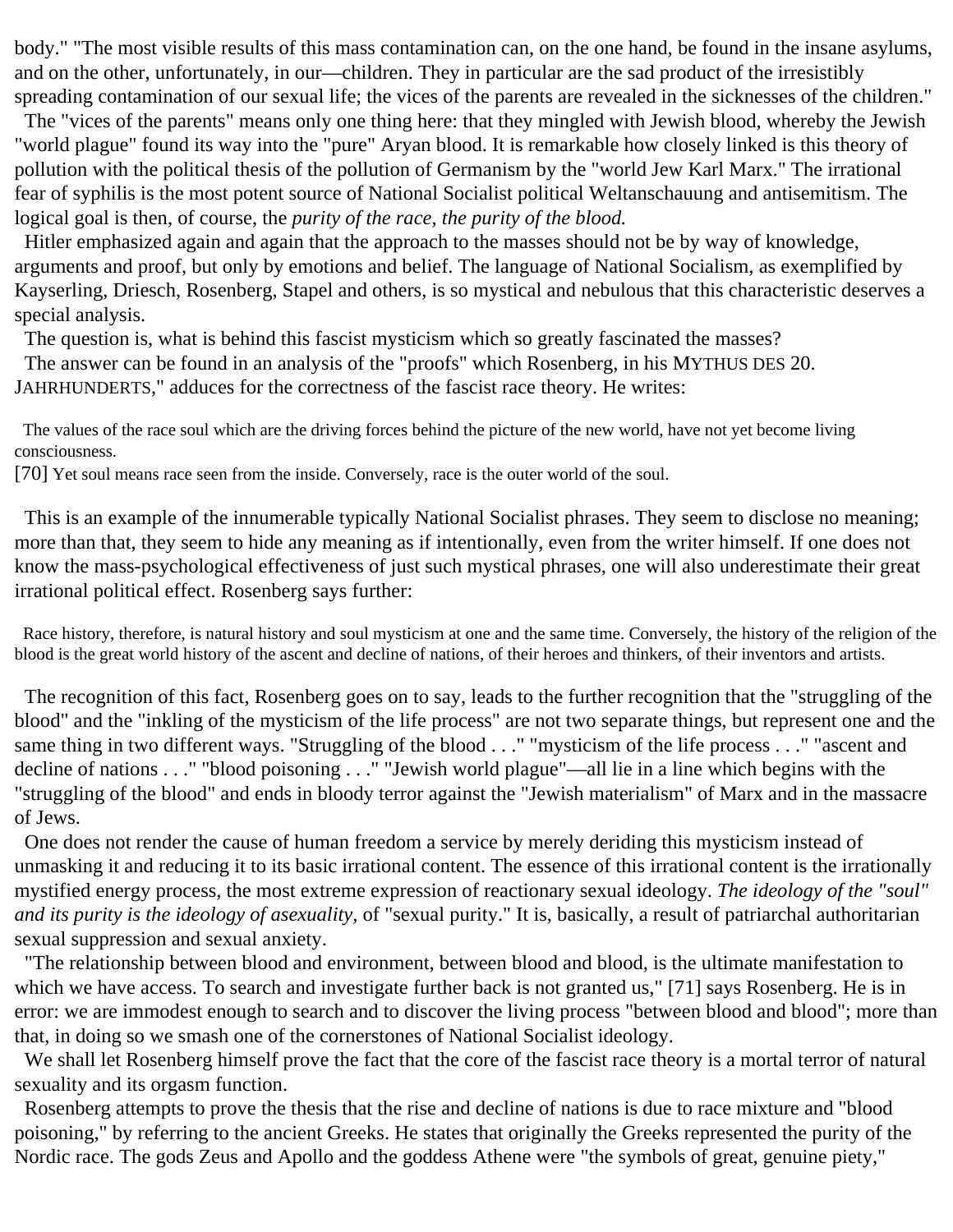"protectors of the noble and joyful," "teachers of psychic harmony and of artistic values." Homer, he says, had no interest in the "ecstatic." Athene represented

 the symbol of the life-gnawing lightning sprung from Zeus's head, the wise virgin, the protectress of the Hellenic people and its struggle. These highly pious Greek soul creations show the straight, still *pure* life of Nordic man. They are, in the highest sense, religious testimonials and the expression of confidence in one's own nature (p. 41ff.).

 These gods who represent that which is pure, exalted and religious are contrasted to the gods of the Near-Eastern peoples. "While the Greek gods were heroes of the light and the skies, the gods of the Non-Aryans of Asia Minor showed all the traits of earthliness." Demeter and Hermes were the products of these "race souls." *Dionysos, the god of ecstasies and voluptuous pleasure, signified the "inroad of the foreign race of the Etruscans and the beginning of the decline of Hellas."*

 Rosenberg, in order to support his thesis of the race soul, arbitrarily calls the gods who represent a certain aspect of the cultural process, Greek; and others, representing a different aspect of the same Greek culture, he calls *foreign* gods. The reason why Greek history was misunderstood, he says, was because historical science became "racially prejudiced" and misinterpreted Hellenism.

 [72] With pious awe, great German romanticism feels how ever darker veils are drawn over the bright gods of the heavens, and it plunges deeply into the instinctual, the amorphous, the demoniacal, the sexual, the ecstatic, chthonic, into *the adoration of the mother* [italics mine.—W.R.]. Yet it still considers all this Greek (p. 43).

 Idealistic philosophies do not examine the conditions which lead to this appearance of the "ecstatic" and "instinctual" in certain cultural epochs. Instead, they get entangled in the abstract valuation of this phenomenon. This valuation is from the standpoint of that cultural philosophy which feels itself so exalted and above what is "earthy" (that is, natural) that it perishes from its very exaltation. We, too, arrive at an evaluation of such phenomena, but we derive it from the conditions of the social process which appears as the "decline" of a culture. In this way, one recognizes the forward-driving and the inhibiting forces; one comprehends the manifestations of the decline as a historical process; and one sights the germs of the new cultural forms which we then help to develop. When Rosenberg, in view of the decline of the authoritarian civilization of the 20th century, points to the fate of the ancient Greeks, he takes the side of the conservative tendencies in history, his assertions of a "renovation" of Germany notwithstanding. We gain firm ground in our standpoint toward the cultural revolution and its sex-economic core if we succeed in comprehending the standpoint of political reaction.

 The reactionary cultural philosopher has only the alternatives of resigning and becoming skeptical or of trying to turn back the wheel of history by "revolutionary" means. If, however, one recognizes the fact that the decline of the old culture does not signify by any means the decline of civilization as such, but only that of a *certain*  civilization, the authoritarian, one arrives automatically at a different evaluation of positive and negative cultural elements. It is a matter of finding out the revolutionary attitude toward those phenomena which the reactionary considers symptoms of decline. It is characteristic, for example, that [73] in ethnology political reaction favors the patriarchal theory while the revolutionary world adheres to the matriarchal theory. This divergent sociological attitude toward historical facts corresponds to hitherto undiscovered sex-economic processes. Matriarchy—a historically proven fact—is not only the organization of natural work democracy but also that of the sexeconomically natural society.2 Patriarchy, on the other hand, has not only an authoritarian economic organization, but also a catastrophically chaotic sex-economic organization.

 The church—far beyond the period of its monopolization of science—continued to keep alive the metaphysical thesis of the "ethical nature of man," his inherent monogamy, etc. For this reason, Bachofen's findings threatened to turn everything upside down. The amazing thing about the sexual organization of matriarchy was not its completely different blood relationships but its natural self-regulation of sexual life. Its real basis was the absence of private ownership of the social means of production, as shown by Morgan and Engels. Rosenberg, as a fascist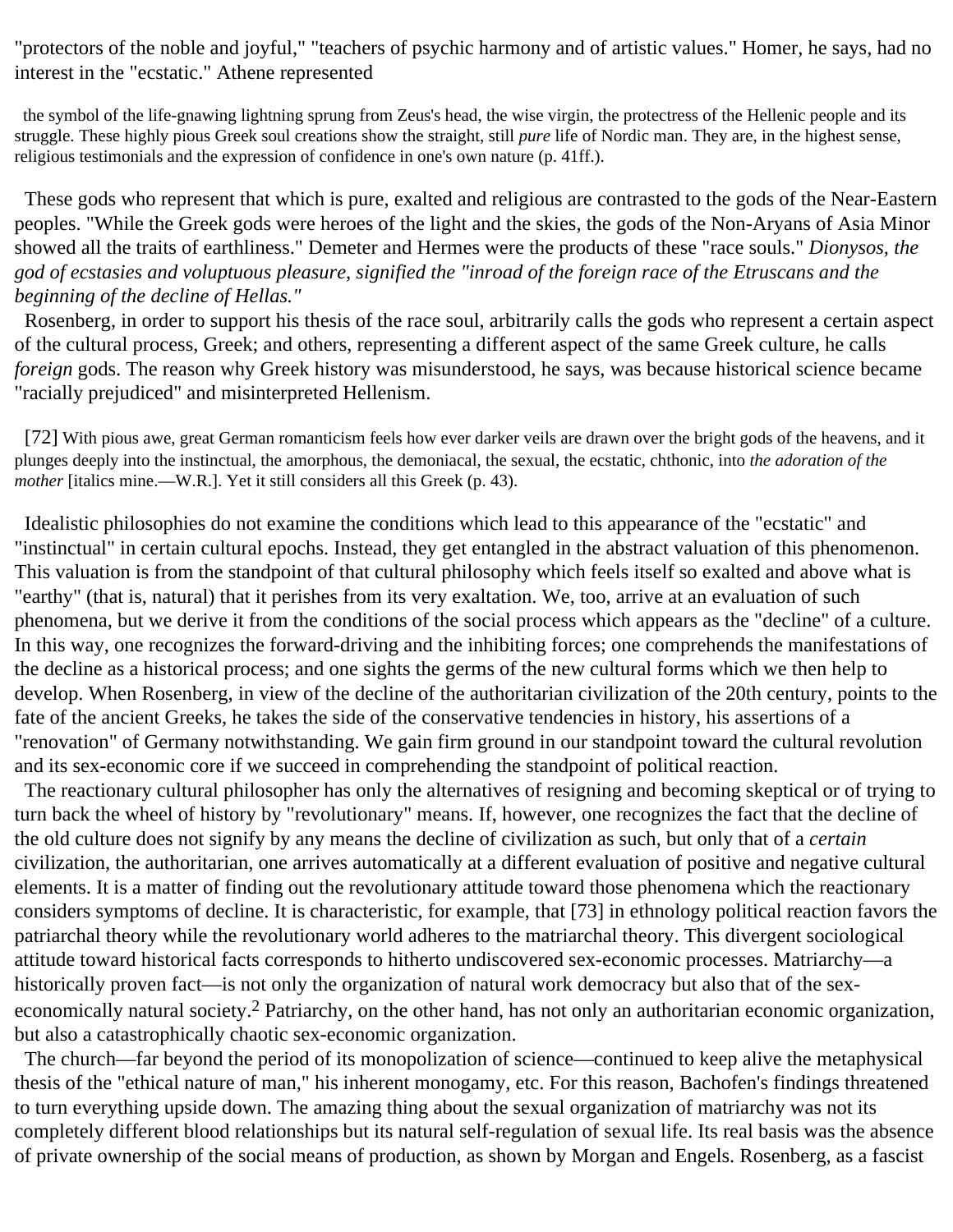ideologist, must deny the historical fact of the origin of ancient Greek culture in matriarchal forms of culture; instead, he propounds the hypothesis that the Dionysic element in Greek culture meant that the Greeks were taking over "foreign elements, physically and psychically."

 Fascist ideology (in contrast to Christian ideology) separates human orgastic longing from the structure created by the authoritarian patriarchy and assigns it to various races: "*Nordic*" is equivalent to *bright, heavenly, exalted, pure, asexual; "Asiatic*" to *instinctual, demoniacal, ecstatic, sexual, orgastic.* This explains the fascist refutation of Bachofen's research as "romantic, intuitive" and as "misinterpreting" ancient Greek life. In the fascist race theory, the orgasm anxiety of authoritarian man takes an absolute form as the "pure" which is contrasted to the "animal-like" and the orgastic. The "Greek," the "racial" element becomes the symbol of what is "pure," that is, asexual; the "foreign race,"

 2 *Cf.* Morgan, ANCIENT SOCIETY; Engels, URSPRUNG DER FAMILIE; Malinowski, THE SEXUAL LIFE OF SAVAGES; and Reich, DER EINBRUCH DER SEXUALMORAL.

 $\overline{\phantom{a}}$ 

[74] the "Etruscan" is the symbol of the "animal-like," and is "lower." For this reason, patriarchy is considered the font and origin of Aryan history:

 On Greek soil, the first world-historically decisive battle was fought between *racial* values; it was decided in favor of Nordic being. Now, man approaches life from the standpoint of *the day,* of *life.* Everything developed from the laws of light and the heavens. From the spirit and the essence of the father all that developed which we call Greek culture, that greatest heritage of antiquity for our own selves.—Rosenberg.

 The patriarchal authoritarian sexual order developed from the fundamental changes taking place in late matriarchy, such as economic independence of the chief's family from the maternal tribe, increasing barter trade between the tribes, development of the means of production, etc. This patriarchal sexual order then became the basis of authoritarian ideology by depriving women, children and adolescents of sexual freedom, by making a commodity out of sexuality, and by putting sexuality in the service of economic suppression. Under these circumstances, sexuality, in fact, came to be distorted into something demoniacal which had to be restrained. Under the pressure of patriarchal demands, the chaste sensuality of matriarchy appeared as the raging of sinister elements. The Dionysic turned into "sinful desire," into something which patriarchal culture can experience only as chaotic and "filthy." With the development of distorted, lascivious, sexual structures, patriarchal man becomes enmeshed in an ideology in which "sexual" becomes inextricably associated with "filthy," "low" and "demoniacal."

 The fact should not be overlooked that this evaluation of sexuality receives, secondarily, a *rational* justification. With the institution of chastity, women, under the pressure of their sexual needs, become unchaste. The natural orgastic sensuality of the men is replaced by sexual brutality which in turn gives the women the feeling that the sexual act debases them. Extramarital sexual intercourse is by no means effaced from the [75] earth. But, as a result of its different evaluation and of the abolition of the matriarchal institutions for its protection, it comes into conflict with official morality and comes to lead a backstairs existence. With the changed social position of extramarital intercourse the manner of experiencing sexuality changes also. The conflict which now exists between nature and a "higher" morality disturbs the capacity for gratification. Sexual guilt feelings disturb the natural course of the orgastic process. This results in sexual stasis, and the dammed-up sexual energies seek an outlet through all kinds of pathological channels. Neuroses, perversions and antisocial sexuality become permanent social phenomena. Infantile and adolescent sexuality, which in the original work democracy of matriarchy was affirmed and socially underwritten, comes to be systematically suppressed. This distorted, disturbed, brutalized and debased sexuality in turn supports the very ideology to which it owes its existence. The denial of sexuality can now, rightly, be justified by the dogma that sexuality is something inhuman and filthy. What is overlooked, however, is the fact that this filthy sexuality is not natural sexuality but the specific sexuality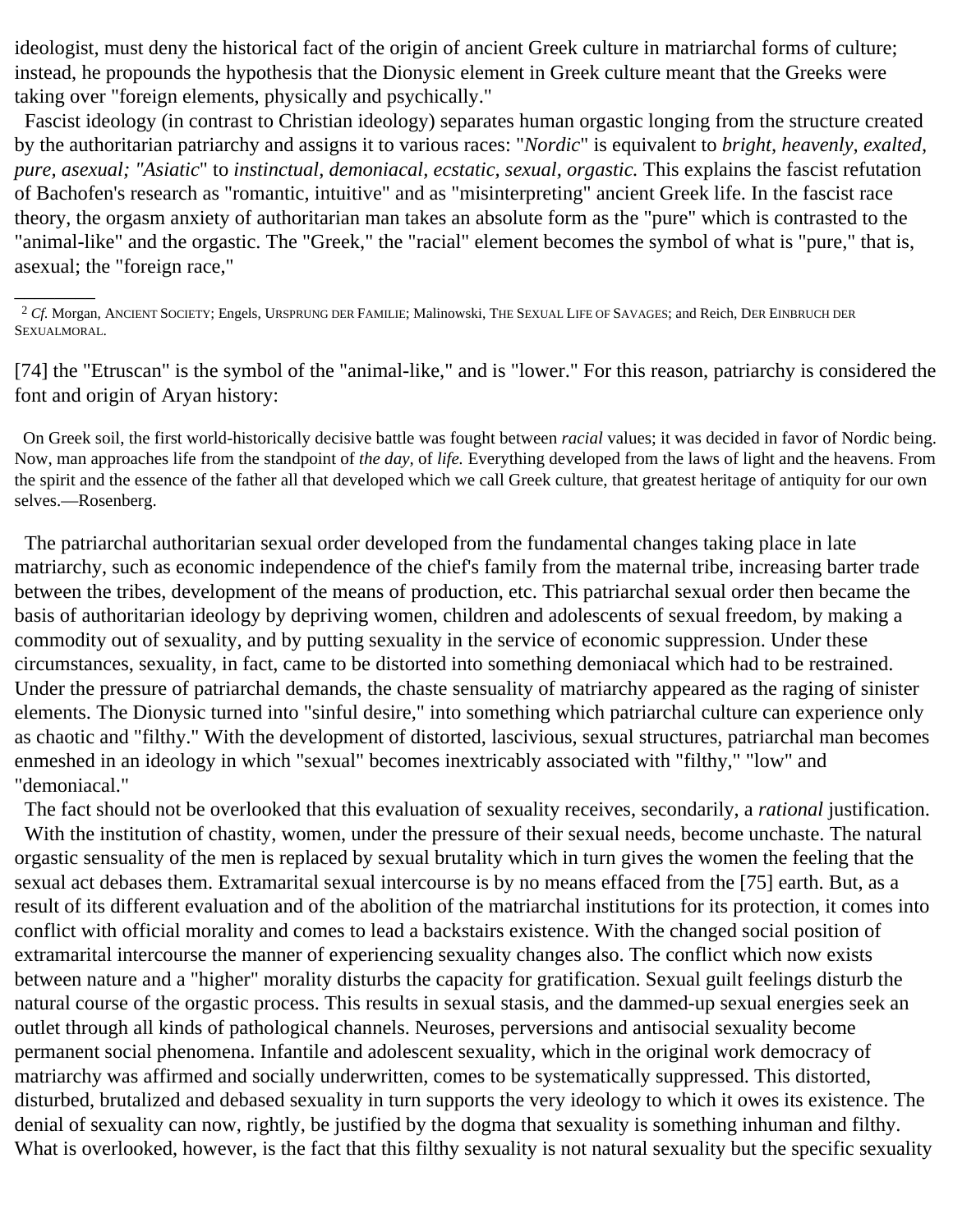of patriarchy. Sexology of the patriarchy of the past few hundred years has never made this distinction. This failure makes it altogether sterile.

We shall see later in which manner religious mysticism becomes the organized representation of these evaluations and ideologies. Here we only want to point out a difference between religious mysticism and National Socialist fascism. Religious mysticism denies the sex-economic principle altogether and stamps sexuality as a sin from which only the hereafter can save one. National Socialist fascism, on the other hand, imputes sensual sexuality to the "alien race" and debases it in this manner. Depreciation of the "alien race" thus fits organically into the imperialism of late patriarchy.

 Just as in Christian mythology God never appears without his counterpart, the devil, "The God of Hades," and the victory of the heavenly God over the God of Hades becomes the symbol of human betterment, so does Greek mythology reflect the fight [76] between orgastic biosexuality and ascetic demands. To the abstract moralist and the mystifying philosopher, this fight appears as the fight of two "essences" or "human ideas," one of which is *a priori* evaluated as low, the other as "essentially human" and "higher." If, however, one reduces this "fight of the essences"—as well as their evaluation—to their material origin, if one realizes their true role in the social process and also the role of sexuality as a factor in history, one arrives at the following facts: *Every tribe which developed out of a matriarchal order into a patriarchal order had to change the sexual structure of its members. This was necessary because the shift of power and wealth from the democratic clans to the authoritarian family of the chief was achieved essentially by means of suppressing the sexuality of the members of society. In this manner, sexual suppression came to be an essential part of the division of society into classes.*

Marriage and the dowry laws became the core of the change from one organization to the other.<sup>3</sup> To the same extent to which the power of the men, especially the chief, was enhanced by the marriage tribute of the gens of the woman to the family of the man, these men had an economic interest in preserving the marital bonds. For at this stage of development, only the man had an interest in marriage, not the woman. In this way, the simple marriage of natural work democracy, which could easily be dissolved at any time, changed into the permanent monogamous marriage of patriarchy. It became the central patriarchal institution which it has remained to this day. The maintenance of these marriages, however, required progressive restriction and debasement of natural genital strivings. This was the case not only in the more and more exploited "lower" class. The other strata, which previously had not known any conflict between sexuality and morals, developed this conflict to an increasing degree. For compulsive morality acts not only from without; rather, it exerts its full influence only when it has become *internalized,* when it has become structural sexual inhibition. During

\_\_\_\_\_\_\_\_

[77] various stages of this process, one or the other aspect of the conflict will predominate. In the early stages the sexual needs will have the upper hand, in later stages the compulsive moralistic inhibition. At times of political upheavals of the total social organization, the conflict between sexuality and compulsive morality becomes most acute. This will impress some people as the "collapse of morality," other people as "sexual revolution." At any rate, the idea of the "decline of culture" is the perception of the breakthrough of natural sexuality. The only reason why it is experienced subjectively as "decline" is the fact that it threatens the compulsive moralistic way of living. What happens objectively is only the downfall of the sexual dictatorship which maintains the compulsive moralistic forces in the individuals in the interest of authoritarian marriage and family. Among the ancient Greeks, whose written history begins only with the fully developed patriarchy, we find the following sexual organization: men's rule, courtesans for the higher strata, prostitution for the middle and lower strata, and, along with this, miserable, enslaved wives who functioned only as child-bearing machines. The men's rule of the Platonic age is definitely homosexual.4

 The contradictions in the sex-economy became evident at a time when the Greek state declined politically and economically. To the Fascist Rosenberg it appears that during the Dionysian epoch the "chthonic" element

3 The ethnological proof for this statement was presented in my book, DER EINBRUCH DER SEXUALMORAL.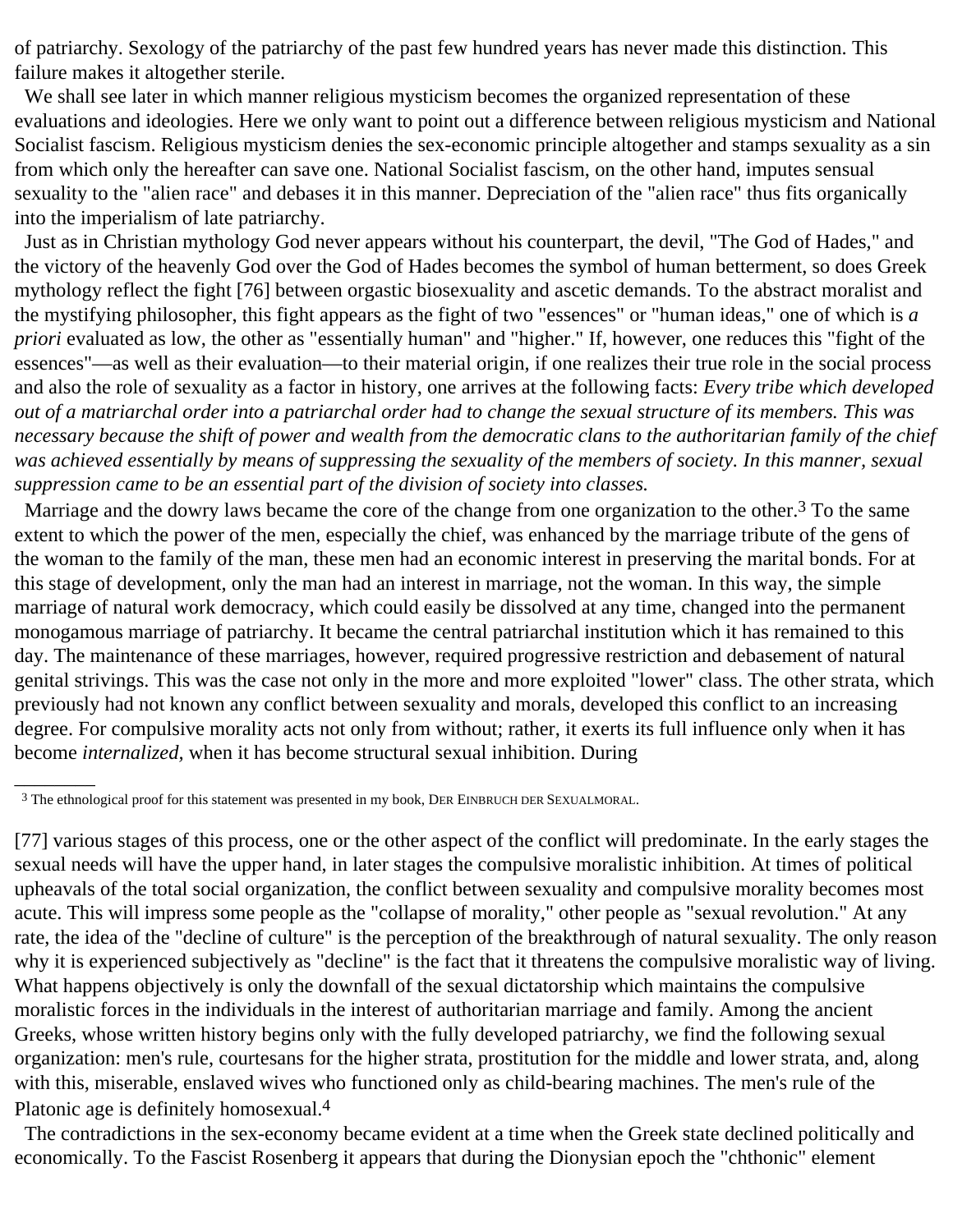becomes "mixed" with the "Appollonic" element, resulting in the decline of both. The phallus, writes Rosenberg, comes to be the symbol of Greek Weltanschauung. To the Fascist, the return of natural sexuality is a symptom of decline, of lasciviousness and sexual filth. This corresponds not only to the fascist way of looking at these things, but also to the actual manner in which people experience sexuality in such epochs. The "Dionysian feasts" corresponded to the various costume balls, etc., of our reactionary strata. If one really knows what goes on at such festivities, one will not make the common error of considering these "Dionysian" activities as

4 The same principle governs the fascist ideology of the male leader's stratum (Blüher, Roehm, etc.).

\_\_\_\_\_\_\_\_

[78] genuine sexual experiences. Nowhere does the conflict between increasingly conscious sexual desire and moralistically disturbed capacity for gratification become as obvious as at such festivities. According to Rosenberg, "Dionysos' law of unlimited sexual gratification means the uninhibited mixing of races between the Hellenes and Asiatics of all tribes and varieties." Imagine that a historian in the year 4000 would describe the sexual feasts of the 20th century as an uninhibited mixing of the Germans with the Negroes and Jews "of all tribes and varieties"!

 Here, the meaning of the concept of racial mixing becomes quite clear. It means a defense against the Dionysian, which defense has its roots in the interest of patriarchal society in marriage. For this reason, we see in the history of Jason the development of compulsive marriage as a defense against the courtesans.

 "Courtesans" are women who rebel against the yoke of compulsive marriage and insist on their right to sexual self-determination. This demand, however, is in conflict with their early education which made them incapable of full sexual experience. Therefore, the courtesan engages in all kinds of adventures in order to escape her homosexuality, or she continues to be torn between the two strivings. The male counterpart is the homosexuality of the men who escape from compulsive marriage to the courtesan or homosexual boys and thus try to restore their capacity for sexual experience.

 The sexual structure of the Fascists, understandably, is similar to that of the Platonic age because they affirm patriarchy in its strictest form and actually, on the basis of their familial way of living, reactivate the sexual life of the Platonic age: "purity" in the ideology, pathological disturbances in actual sexual life. Rosenberg and Blüher recognize the state only in the form of a men's state on a homosexual basis. It is interesting to see how from this ideology develops the concept of the worthlessness of democracy. Pythagoras is rejected because he advocated the equality of all people, because he was "the prophet of democratic Tellurism, of the common possession of goods and women." The almost inseparable connection between common possession [79] of "goods" and of "women" plays a central role in the anti-revolutionary struggle. The democratization of Roman patrician rule—up to the fifth century three hundred families of the nobility provided three hundred senators—is ascribed to the fact that, beginning with the fifth century, mixed marriages between patricians and plebeians were permitted, which resulted in a "racial decline." Here, the reactionary character of the race theory discloses itself in pure form. For now it is stated that sexual intercourse between Greeks or Romans of different *classes* is race mixing. *Members of the suppressed class are equated with members of an alien race.* At another place, Rosenberg refers to the workers' movement as the "ascending human asphalt of the cities with all the offal of the Asiatics."

 *That is, behind the idea of mixing with foreign races is the idea of sexual intercourse with members of the suppressed class.* Behind this, in turn, is the tendency of political reaction to draw sharp lines which is possible economically, but is made impossible, as far as sexual morality is concerned, by the sexual suppression of middleclass women. Sexual intermingling between the classes, however, means a dangerous weakening of class rule; it means a "democratization," that is, sexual proletarization of the "noble" youth. For the lower strata—in any social order—produce sexual concepts and ways of living which are extremely dangerous to the ruling class in any authoritarian order.5

 The fact that behind the idea of race mixing is the idea of mixing with members of the ruled class provides the answer to the question, What role does sexual repression play in class society? We should not assume a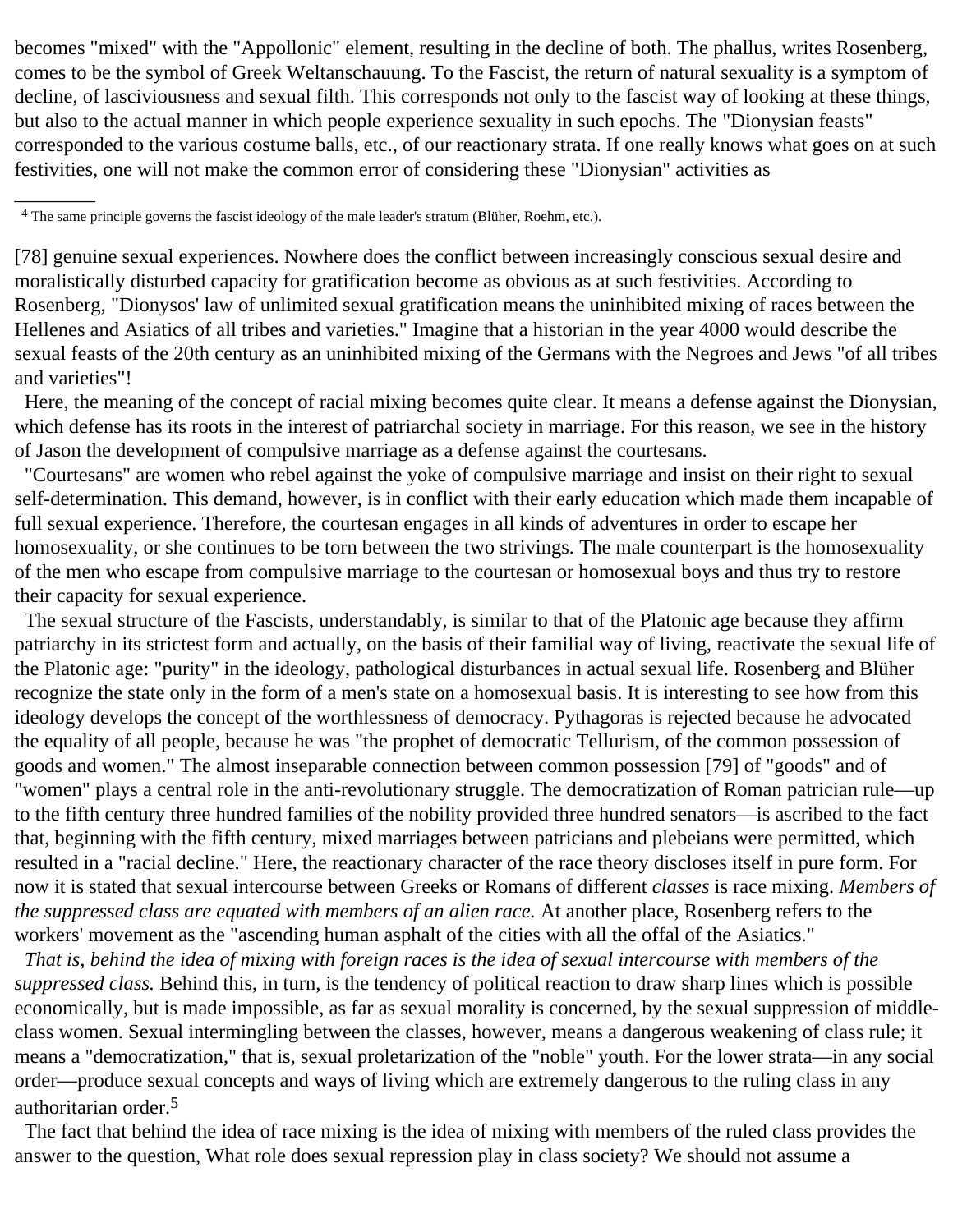mechanical relationship between sexual suppression and material exploitation. The functions of sexual suppression are much more complicated. We shall mention only two:

 1. Since sexual suppression takes its origin from the economic interests of marriage and inheritance, it begins in the ruling class itself. The morality of chastity, at first, applies most severely to

5 *Cf.* the evaluation of the "impure caste" in East-Indian patriarchal society.

\_\_\_\_\_\_\_\_

[80] the female members of the ruling class. This is for the purpose of preserving the possessions which were gained through exploitation of the lower strata.

 2. In early capitalism and in the feudal Asiatic cultures the ruling class is *as yet* not interested in the sexual suppression of the ruled strata. With the development of an organized labor movement and the resulting social betterment of the masses, their sex-moralistic inhibition sets in. Only now does the ruling caste begin to show an interest in the "morality" of the suppressed. With the development of an organized working-class, then, there goes hand in hand an opposite process, that of an ideological adaptation to the ruling class.

 In this process, however, the existing forms of sexual living do not get lost. They continue to exist alongside the moralistic ideologies which become more and more anchored; this results in the previously described conflict between reactionary and revolutionary structure in the same individuals. Historically, the development of this mass-psychological conflict coincides with the transition from feudal absolutism to bourgeois democracy. True, the exploitation only changed its form; but this change of form resulted in a characterological change in the masses. This is the fact which Rosenberg mystifies when he writes that the earth god, Poseidon, was forced by Athene, the goddess of asexuality, to rule in the ground below her temple in the shape of a snake, similar to the "Pelasgic python dragon" beneath Apollo's temple in Delphi. "But not everywhere did the Nordic Theseus kill the beasts of Asia Minor; as soon as Aryan blood would relax its watchfulness, the foreign monsters would spring up again and again, that is, Near-Eastern bastardy and the physical robustness of the Eastern people."

 It is clear what is meant by "physical robustness": that sexual naturalness which distinguishes the working people from the ruling class and which, in the course of the "democratization," gradually disintegrates, without, however, getting lost entirely. The snake Poseidon and the python dragon are a symbol of the phallus, that is, of genital sensuality. Genital sexuality has indeed [81] been forced underground in the structure of society and of its people, but it is not destroyed. The feudal upper stratum which has an immediate interest in the denial of natural sexuality (*cf.* Japan) feels itself endangered by the more natural sexual forms of living among the suppressed strata. This all the more because the ruling class has not only not vanquished its own sensuality, but sees it reappear in its own circles in distorted and perverse forms. The sexual forms of the masses, therefore, mean not only a psychological but also a social danger to the ruling class; in particular, the latter sees a threat to its family institution. As long as the ruling castes are economically strong and in the ascendency, as for example the English bourgeoisie of the middle of the 19th century, they are able to maintain their sex-moralistic differentiation from the masses. In times when their rule becomes insecure, and even more so in times of definite crises, as, for example, since the beginning of the 20th century in Middle Europe and England, the moralistic fetters of sexuality begin to loosen within the ruling stratum itself. The disintegration of sexual moralism begins with a liquidation of the family ties while at first the lower middle classes, in full identification with the upper middle classes and its morality, become the real advocates of official antisexual morality. A natural sex life must appear a particularly serious danger to the maintenance of the sexual institutions at a time of an economic decline of the lower middle classes. Since the lower middle classes are the mainstay of the authoritarian order, this order is vitally interested in their "morality" and "purity." For there could hardly be any more serious danger to the dictatorships than if the lower middle classes were to lose their sex-moralistic attitude to a degree corresponding to their intermediate economic position between industrial workers and upper middle class. For in the lower middle classes, too, the "Python dragon" lies in wait, ready to break his fetters and with that the political reaction of the middle classes. This is why an authoritarian regime, in critical times, always accentuates the propaganda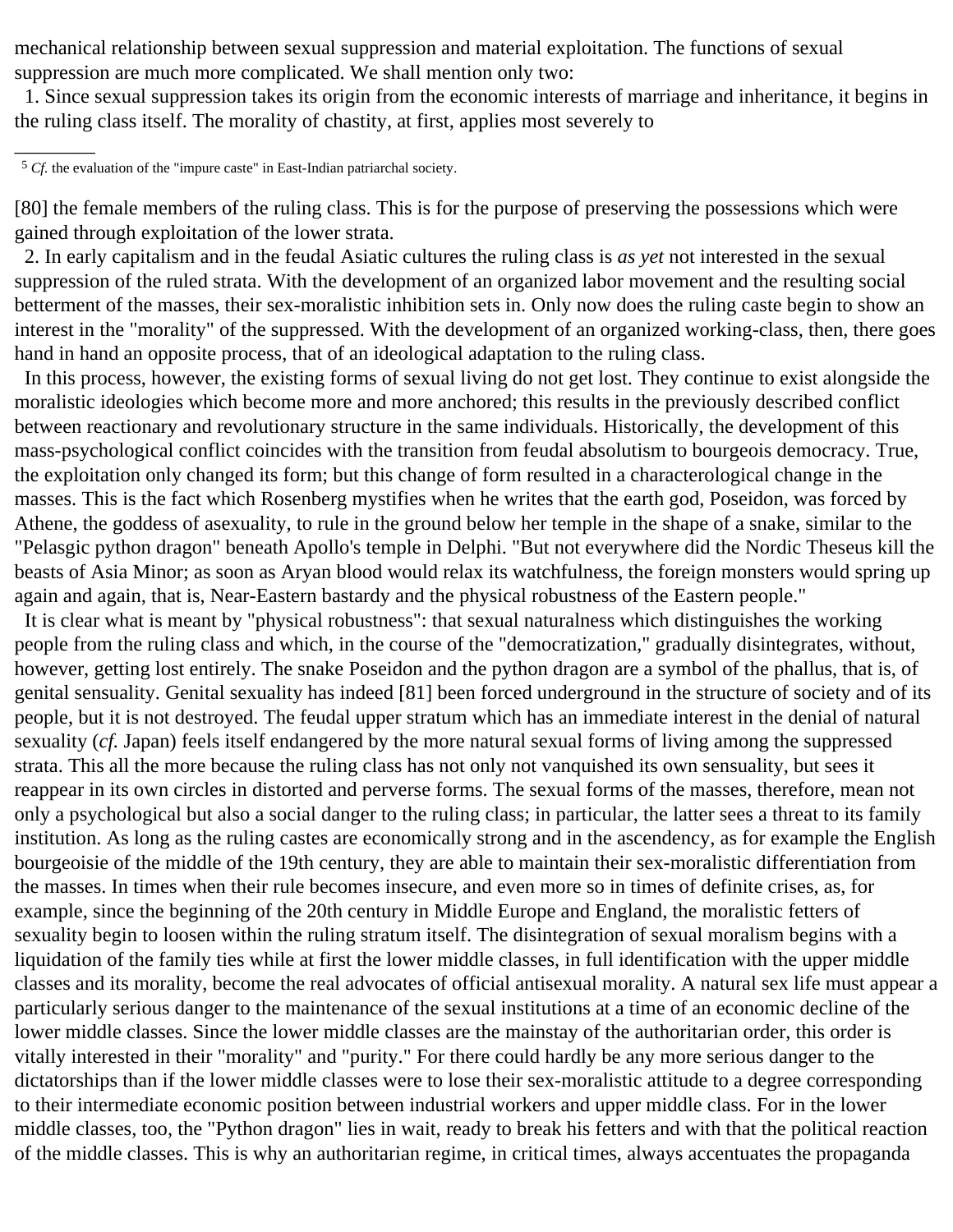for "morality" and for the "consolidation of marriage and the family." For the authoritarian family is the bridge from [82] the miserable social position of the lower middle class to the reactionary ideology. If the compulsive family is undermined by economic crises, by proletarization of the middle class or by war, this also seriously threatens to undermine the structural anchoring of the authoritarian system in the people. This problem will need extensive discussion. We must agree, then, with the National Socialist biologist and race theorist Leng who said at a meeting of the National Socialist society "Deutscher Staat" in 1932 that the authoritarian family is the core of culture politics. We may add that it is the core not only of reactionary but also of revolutionary politics because these findings have far-reaching social consequences.

[83]

# **CHAPTER IV**

## **THE SYMBOLISM OF THE SWASTIKA**

 We have demonstrated that fascism is not a problem of Hitler's person or of National Socialist party politics. It is a problem of the masses. We have shown how it is possible that pauperized masses give themselves over with such enthusiasm to an arch-reactionary party. In order to arrive at the practical consequences which result from this for sex-political work we must turn our attention to the *symbolism* which the Fascists use in putting the revolutionary structures of the masses into reactionary fetters. They themselves are not conscious of their technique.

 In the SA (the military organization of the party), National Socialism brought together largely workers with vague revolutionary but at the same time also reactionary feelings, mostly unemployed workers and adolescents. For this reason, the propaganda was full of contradictions, varying, as it did, from audience to audience. It was consistent and unequivocal only in the management of the mystical feelings of the masses.

 Talks with National Socialist followers, particularly with members of the SA, showed clearly that the decisive factor in winning over these masses was the revolutionary phraseology of National Socialism. One heard National Socialists deny that Hitler was representing capitalism. One heard SA members warn Hitler not to betray the cause of the "revolution." One heard other SA people state that Hitler was the German Lenin. Those who shifted to National Socialism from Social Democracy and the liberal parties of the middle were revolutionized masses who previously were unpolitical or politically undecided. Those who shifted from the Communist party were partly revolutionaries who did not comprehend the many contradictory slogans of the [84] Communist party, and partly people who were impressed by the external make-up of the Hitler party, its military character, its parading of strength, etc.

Among the symbolical means of propaganda one is first struck by the flag symbol.

 Wir sind des Heer vom Hakenkreuz Hebt hoch die roten Fahnen, Der deutschen Arbeit wollen wir Den Weg zur Freiheit bahnen.<sup>1</sup>

 The emotional content of this text is unequivocally revolutionary. The National Socialists also used revolutionary melodies which they made people sing with reactionary texts. Identical methods were used in political formulations which appeared by the hundreds in Hitler's newspapers:

 The political bourgeoisie is on the point of leaving the stage of historical influence. Its place is being taken by the hitherto suppressed rank of the people who work with their fists and who work with their brains, the working people who are going to fulfill their historical mission.

The undertone of Communism is unmistakable here. The revolutionary character of the National Socialist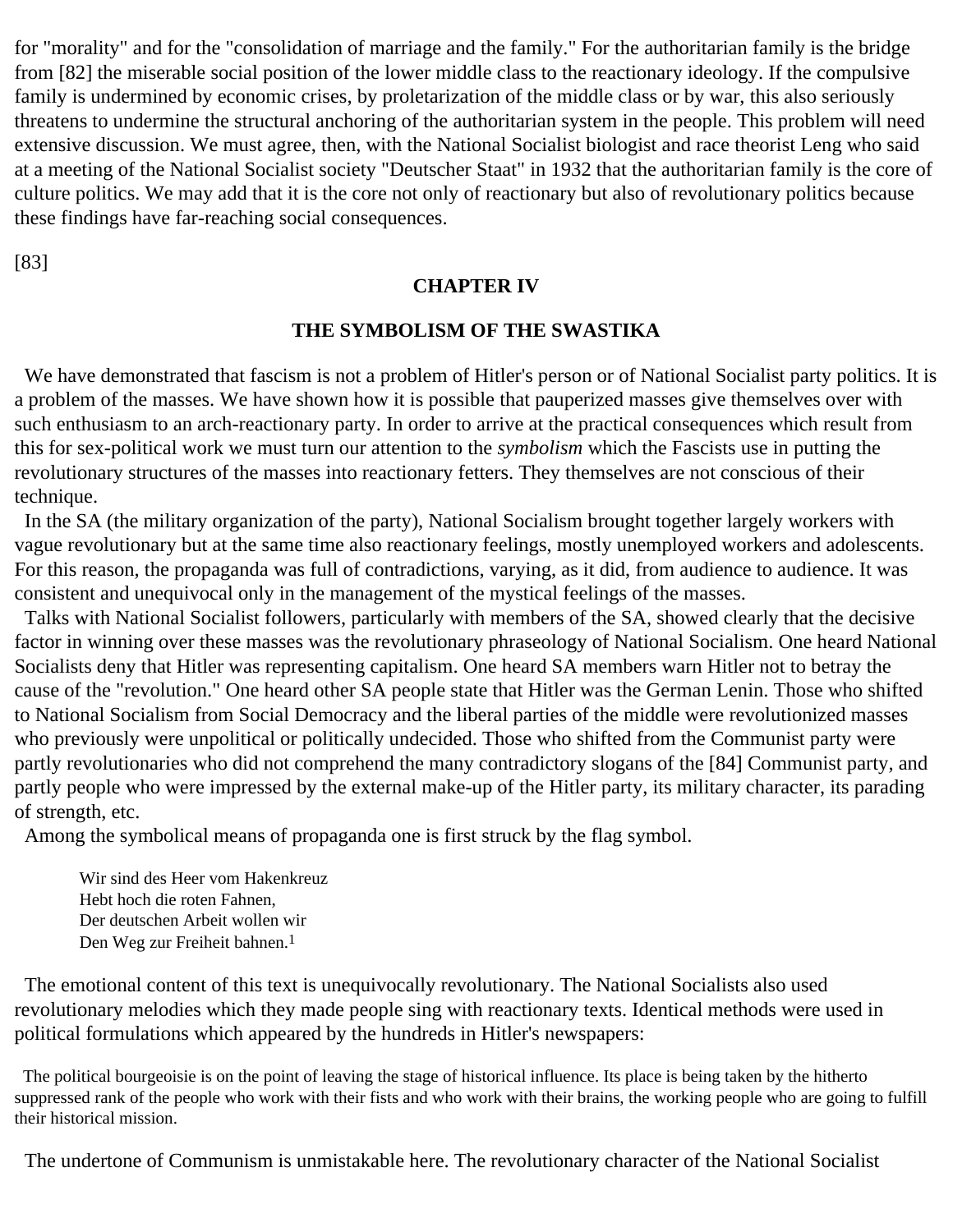masses was clearly expressed in the adroit design of the flag. About the flag, Hitler wrote:

 In red we see the social idea of the movement, in white the nationalistic idea, in the swastika the mission of the struggle for the victory of the Aryan man, and, by the same token, the victory of the idea of creative work, which as such always has been and always will be anti-semitic.

(MEIN KAMPF, p. 496f.)

 1 We are the army of the swastika Lift high the scarlet banners For German labor we will strive To pave the road to freedom.

\_\_\_\_\_\_\_\_

 [85] The red and the white appeal to the contradictory structure of the average individual. What remains unclear is the emotional role of the *swastika.* Why does the symbol lend itself so well to the provocation of mystical feelings? Hitler contended that it was a symbol of antisemitism. This significance, however, is acquired only at a very late stage in history. Apart from that, there remains the question of the irrational content of antisemitism. The irrational content of the race theory is explained by the misinterpretation of natural sexuality as "filthy sensuality." The Jew and the Negro mean the same thing to the Fascist, the German as well as the American. The race struggle against the Negro in America takes essentially the form of sexual defense: the Negro is thought of as the sensual brute who rapes white women. Hitler wrote concerning the occupation of the Rhineland by colored troops:

 Only in France does there exist today more than ever an inner identity between the intentions of the Jew-controlled stock exchange and the desire of the chauvinist-minded national statesmen. But in this very identity there lies an immense danger for Germany. For this very reason, France is and remains by far the most terrible enemy. This people, which is basically *becoming more and more negrified,* constitutes in its tie with the aims of Jewish world domination an enduring danger for the existence of the white race in Europe. For the contamination by Negro blood on the Rhine in the heart of Europe is just as much in keeping with the perverted sadistic thirst for vengeance of this hereditary enemy of our people as is the ice-cold calculation of the Jew thus to begin bastardizing the European continent at its core to deprive the white race of the foundations for a sovereign existence through infection with lower humanity.

(MEIN KAMPF, p. 624)

 We must train ourselves rigidly to listen attentively to what the Fascist says instead of brushing it off as nonsense or fraud. We begin to understand better the emotional content of this theory which sounds like a paranoic system when held together with the theory of the "poisoning of the national body." The [86] swastika, too, has a content which is apt to stir the depths of the emotional life, but in a way entirely different from that which Hitler had in mind.

 To begin with, the swastika was also found in semitic peoples, for example, in the Alhambra in Granada. Herta Heinrich2 found it at the ruins of the synagogue of Edd-Dikke on the lake of Genezareth. Here it had the following shape: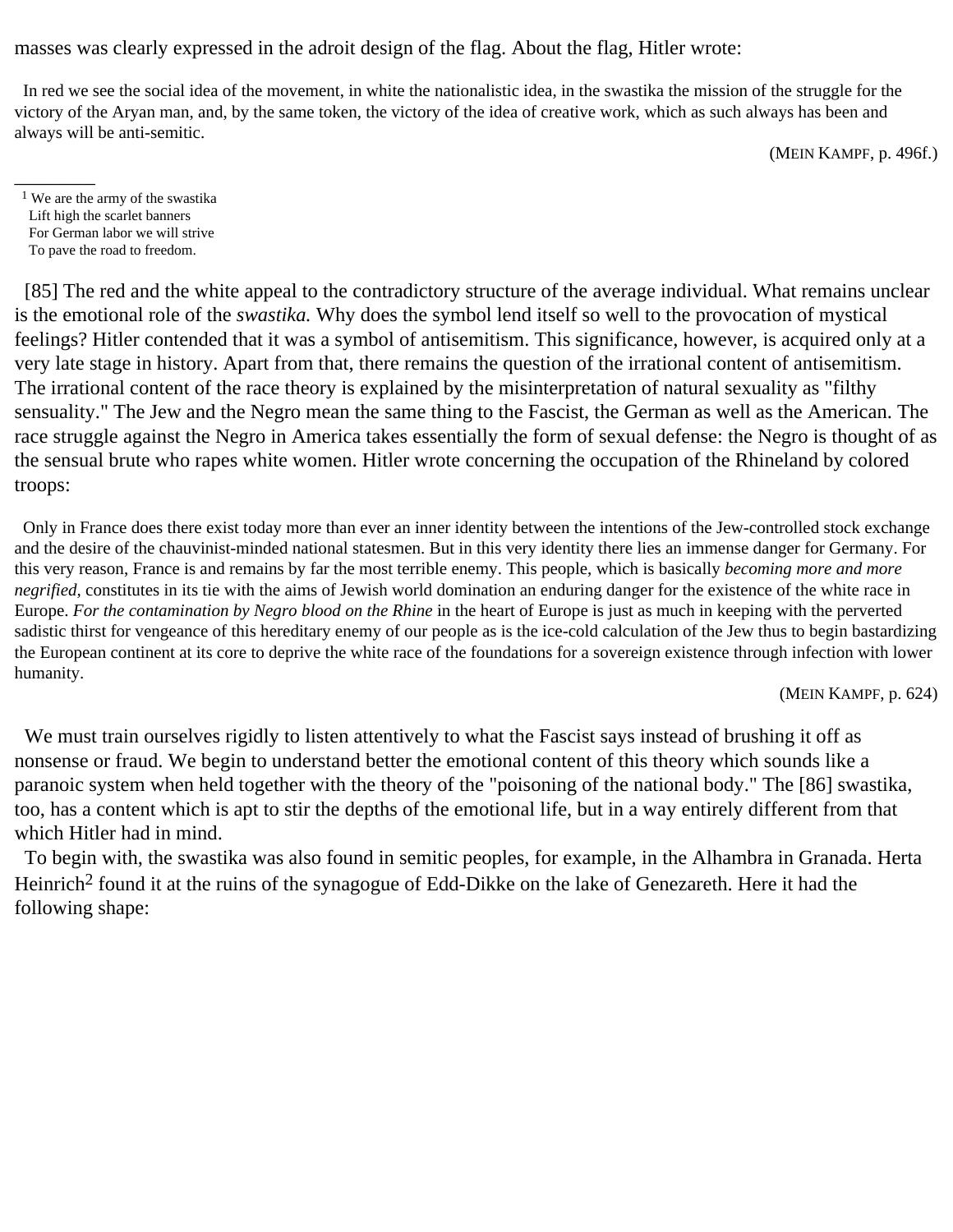

 The swastika is often found together with a diamond figure, the former representing a symbol of the male principle, the latter of the female. Percy Gardner found it with the Greeks as a symbol of the sun under the name of *Hemera,* that is, again as a male symbol. Löwenthal3 describes a swastika from the altarcloth of Maria zur Wiese in Soest with vulva and double cross. In this, the swastika appears as a symbol of the stormy sky, the diamond as symbol of the fertile soil. Smigorski found the swastika in the form of the East Indian swastika cross as a four-pronged lightning bolt with three points at each prong, as follows:



Lichtenberg found swastikas with a head in place of the three points.

\_\_\_\_\_\_\_\_

 *The swastika, then, was originally a sexual symbol.* In the course of time, it took on diverse meanings, among others that of a mill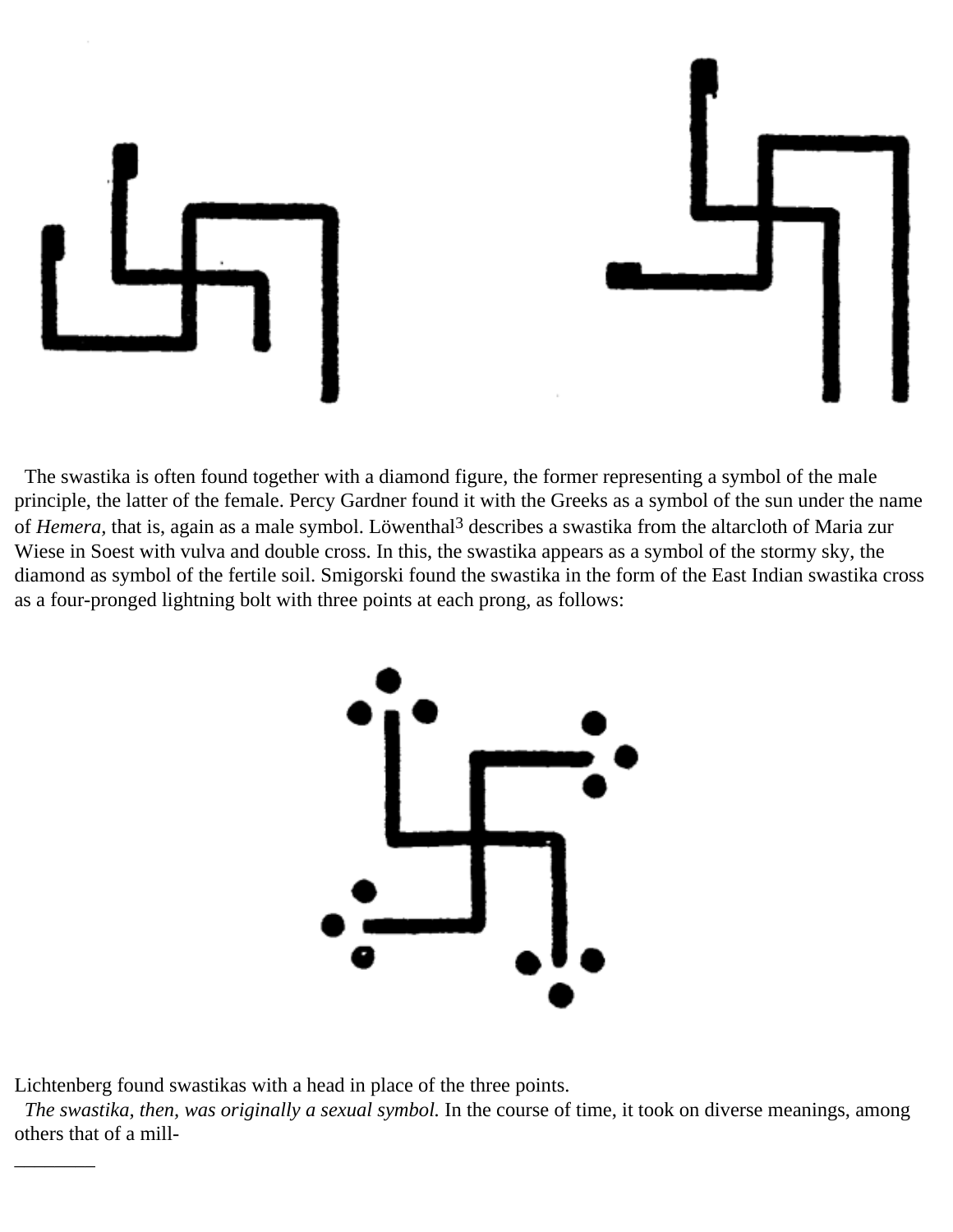2 Herta Heinrich: "Hakenkreuz, Vierklee und Granatapfel." *Ztschr. f. Sexualwissenschaft,* 1930.

3 John Löwenthal: "Zur Hakenkreuzsymbolik." *Ztschr. f. Sexualwissenschaft,* 1930.

[87] wheel, that is, of work. The original emotional identity of work and sexuality explains a finding of Bilmans and Pengerots on the mitre of Saint Thomas à Becket. It is a swastika with the following inscription: "Hail, Earth, mother of man. Grow great in the embrace of God, fruitful to nourish mankind." Here, fertility is represented sexually as sexual intercourse between Mother Earth and God-Father. According to Zelenin, *swastikas,* in old Indian language, means cock as well as voluptuary; again an unequivocally sexual meaning of swastika.

 A look at the swastikas on page 86 will show them to be a schematic but unmistakable presentation of two intertwined human bodies. The swastika at left represents a *sexual act* in recumbent position, the one at the right in the standing position. That is, the swastika represents a basic living function.

 This effect of the swastika on unconscious emotional life is, of course, not the reason for the success of fascist mass propaganda; but it is a potent stimulant. Random tests with people of either sex and of various ages and social position showed that only very few people failed to recognize the meaning of the swastika; most people recognized it sooner or later. It can be safely assumed that this symbol which represents two intertwined bodies is a powerful stimulus to deep-seated emotional strivings; the more powerful the more unsatisfied and sexually longing the individual is. If the symbol, in addition, is presented as the symbol of honor and faithfulness, it is all the more easily accepted because then it also draws in the sex-defensive moralistic tendencies. It would be entirely erroneous to conclude from these findings that one should try to diminish the effectiveness of the symbol by disclosing its sexual meaning. First, we do not want to depreciate the sexual act. Second, the reaction to such an attempt would be mostly negative since the moral disguise would act as a defense against our attempt. The way of sex-economic mental hygiene is different.

[88]

#### **CHAPTER V**

### **THE SEX-ECONOMIC BASIS OF THE**

### **AUTHORITARIAN FAMILY**

 Since authoritarian society reproduces itself in the structure of the mass individual by means of the authoritarian family, it follows that political reaction must defend the authoritarian family as the basis "of the state, of culture and of civilization." It can base its propaganda on deep-seated irrational factors in the masses. The German masses would not have accepted a program of "world conquest." In political propaganda, which is based on masspsychological effects, one deals not with immediate economic processes, but with human structure. This fact should guide mental hygiene work; its neglect must lead to mass-psychological errors. Revolutionary sex politics cannot be content with an elucidation of the objective basis of the authoritarian family. If it is to proceed from a mass-psychologically correct standpoint, it will have to make an appeal to the human longing for happiness in life, and happiness in love in particular.

 From the standpoint of social development, the family cannot be considered the basis of the authoritarian state, only as one of the most important institutions which support it. It is, however, its central *reactionary germ cell,*  the most important place of reproduction of the reactionary and conservative individual. Being itself caused by the authoritarian system, the family becomes the most important institution for its conservation. In this connection, the findings of Morgan and of Engels are still entirely correct. But we are not interested here in the history of the family. We are interested in the important problem of how sex-economy must proceed if it is to defeat reactionary sexual and cultural politics which so successfully use the authoritarian family as their pivot. A detailed investigation of the basis and the effects [89] of the authoritarian family is all the more indicated in that, in revolutionary circles also, there is a great deal of confusion on this point.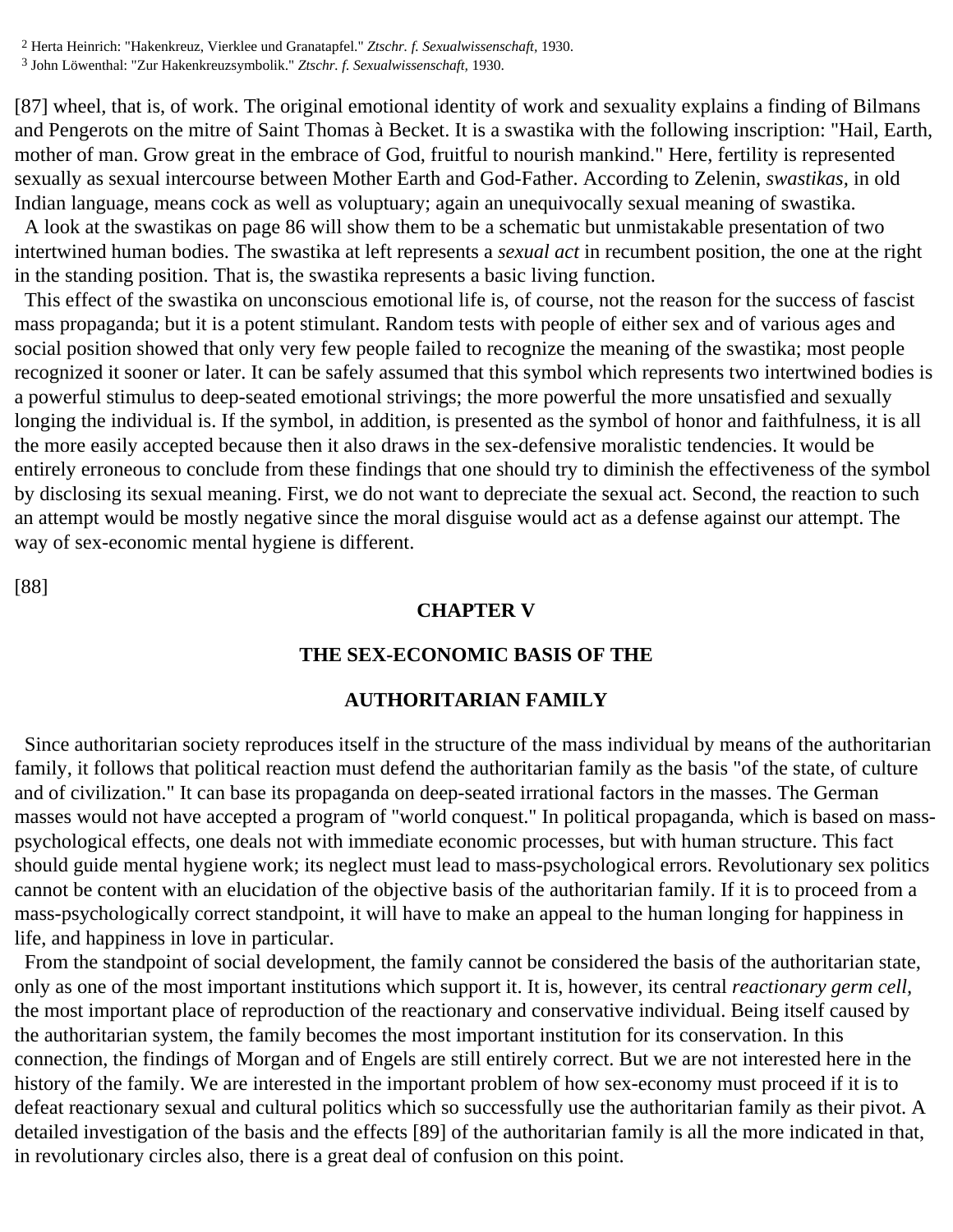The authoritarian family contains a contradiction the thorough understanding of which is of decisive importance for a successful sex-economic mental hygiene. The maintenance of the authoritarian family institution requires more than economic dependence of wife and children on husband and father. This dependence can be tolerated only under the condition that the consciousness of being a sexual being is extinguished as far as possible in women and children. *The woman is not supposed to be a sexual being, only the producer of children*. The idolatrous idealization of motherhood is grossly at variance with the brutality with which mothers among the working population are actually treated. This idealization of motherhood is essentially a means of keeping women from developing a sexual consciousness and from breaking through the barriers of sexual repression, of keeping alive their sexual anxieties and guilt feelings. The very existence of woman as a sexual being would threaten authoritarian ideology; her recognition and social affirmation would mean its collapse. Conservative sexual reform, true, talked of "woman's right to her own body." But it made the mistake of not presenting this right in concrete terms, of not calling woman, unequivocally and unmistakably, a *sexual* being, of not defending her as such at least to the same extent as in her role of mother. Furthermore, the conservative sexual reform movement based its policies primarily on the function of procreation instead of giving up the reactionary equation of sexuality and procreation. For this reason, it had no firm stand against mysticism.

 One of the supports of the authoritarian family is the ideology of the "blessings of large families." This ideology is upheld not so much in the interests of imperialistic wars but in the interests of a more important function: that of *depreciating woman's sexual function compared with her function of procreation.* The antithesis of "mother" and "whore," as for example in the writings of the philosopher Weininger, correspond to the antithesis be- [90]tween sexual desire and procreation in the thinking of the reactionary individual. According to these concepts, the *sexual act for pleasure* degrades the woman and mother; she who affirms pleasure and lives accordingly is a "whore." The concept that sexuality is moral only when in the service of procreation is the core of reactionary sex politics. It is no less reactionary when advocated by Communists such as Salkind or Stoliarow.

 Imperialistic wars require that there be no rebellion in the women against the function that is imposed on them, that of being nothing but child-bearing machines. That is, *the function of sexual gratification must not be allowed to interfere with the child-bearing junction.* In addition, no woman who is fully conscious of her sexuality would ever willingly follow the reactionary slogans which purpose her enslavement. This antithesis of sexual gratification and procreation holds only for authoritarian society, not for work democracy. The question is, under what sort of conditions women are to have children: under favorable conditions underwritten by society, or under conditions where there are no adequate institutions for maternal and infant welfare. If, then, women are to bear children without any social protection, without any security for their upbringing, without the right to determine the number of children they will have, and without rebellion against their childbearing function—motherhood must be idealized at the expense of the sexual function of woman.

 If we want to comprehend the fact that Hitler's party—like the Center party—gained support precisely from women's votes, we must understand the irrationalism at work in this paradoxical phenomenon. The irrational mechanism is the antithesis of woman as childbearer and woman as sexual being. If we understand this, we understand the standpoint of fascism as it is expressed in the following:

 The preservation of the family with many children is a matter of biological concept and national feeling. The family with many children must be preserved not because it is hungry but because it is a highly valuable, indispensable part of the German nation. Valuable and indispensable not only because it alone guarantees the maintenance  $[91]$  of the population in the future<sup>1</sup> but because *it is the strongest basis of national morality and national culture* . . . The preservation of the existing large families is synonymous with the preservation of the institution of the large family, because these two problems are identical . . . The preservation of this family form is a necessity of national and cultural politics ... This concept is strictly at variance with the demands for an abolition of paragraph 218; it considers unborn life as sacrosanct. For the legalization of abortion is at variance with the function of the family, which is to produce children, and would lead to the definite destruction of the family with many children.

Thus wrote the *Völkische Beobachter* on October 14, 1931. It means that, in the question of abortion, too,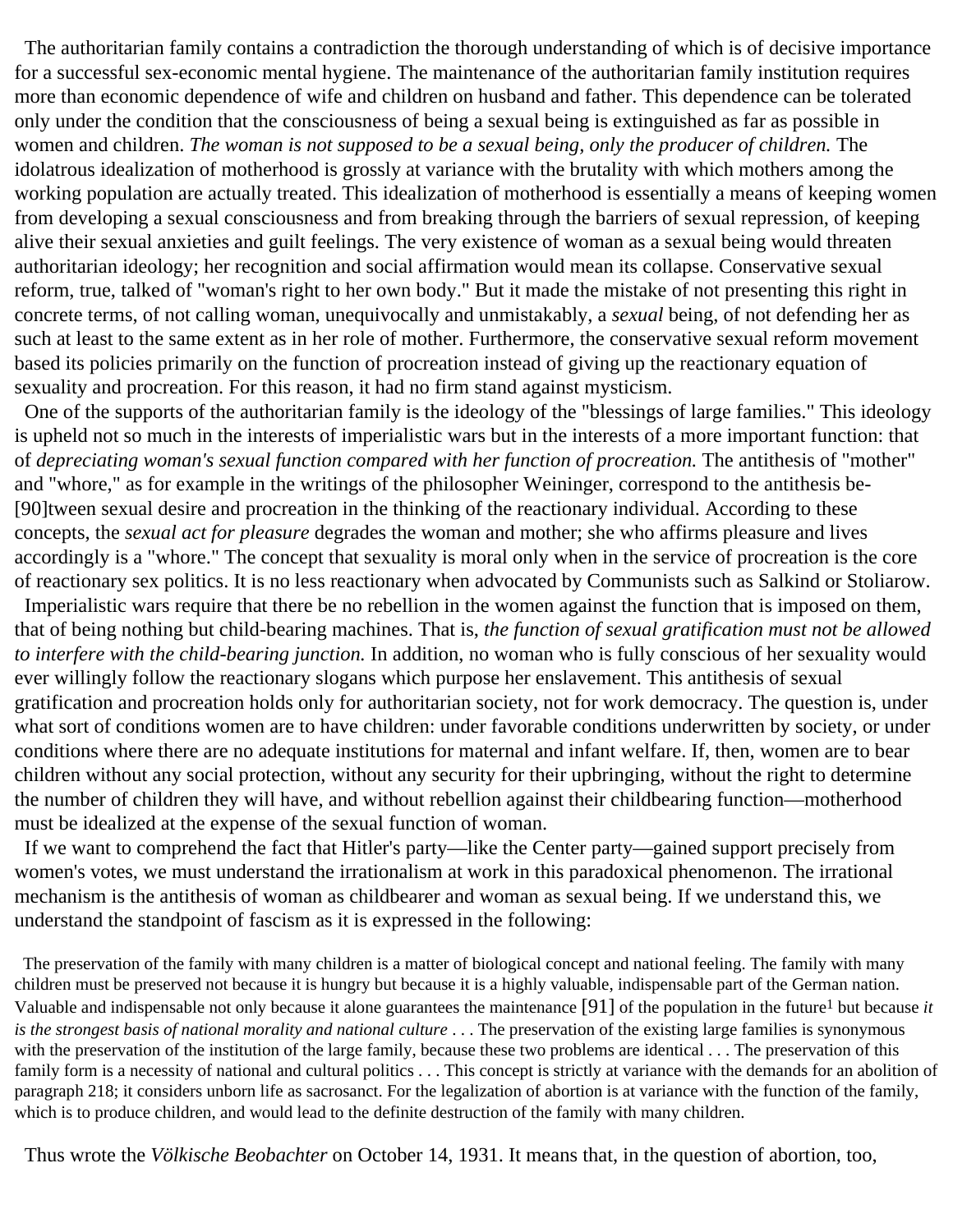reactionary family politics is the decisive factor; it is much more important than the factors stressed previously, namely, the interest in an industrial reserve army and the interest in cannon fodder for imperialistic war. The argument of the industrial reserve army became practically meaningless during the economic crisis, when there were many millions of unemployed in Germany alone, and over forty million all over the world. When political reaction keeps repeating that the maintenance of the abortion paragraph is necessary in the interest of the family and the "moral order," we can no longer doubt that the "authoritarian family" and "the morality of moralism" are reactionary forces of decisive weight. We cannot shrug them off as unimportant. It is a matter of giving women a fixation on the authoritarian family by means of suppressing their sexual needs; a matter of the reactionary influence of these women on their men; of safeguarding the effects of reactionary sex propaganda on the millions of women who are sexually suppressed and who tolerate this suppression. It is a great mistake not to follow reaction to *wherever* it exerts its influence. It must be beaten precisely where it defends its system.

 The interest in the authoritarian family as an institution which "preserves the state" ranks first in every aspect of reactionary sex politics. It is identical with the interest of the middle class in which the family is—or rather used to be—also the economic unit.

1 This is the objective imperialistic function of the large family.

\_\_\_\_\_\_\_\_

[92] It is from this standpoint that fascist ideology views state and society, economics and politics. It is also from this standpoint that reactionary sexology considers the state as an "organic whole." To the working individuals in modern society, family and social existence are not identical; the family is not economically rooted. For this reason, they are able to recognize the "state" as a compulsive social institution. In their sexology and sexeconomy the "biological" viewpoint that the state is an "organic whole" is not valid. The extent to which the working individual is accessible to such a reactionary concept is determined by his authoritarian family upbringing. The lower middle classes and the peasantry would be more inclined to recognize their social responsibility if their family situation were not so interwoven with their economic position.

 During the world economic crisis, with the economic ruin of many thousands of small businesses, this connection between family situation and economic situation was loosened. But the much-talked-about tradition of the lower middle classes, that is, their fixation on the authoritarian family, still had its effects. For this reason, they were much more accessible to the fascist ideology of the "large family" than to the revolutionary concept of birth control; this all the more because the revolutionary movement failed to clarify this question and to put it in the forefront.

 As unequivocal as this fact is, we would go wrong if we did not consider it in connection with other, contradictory facts. We must not overlook the contradictions in the sexually inhibited individual. To begin with, there is the decisive contradiction between sex-moralistic thinking and feeling on the one hand and concrete sexual living conditions on the other. For example: In Western Germany, there were a great many birth control leagues, largely of a "Socialist" character. During the Wolf-Kienle campaign in 1931, a great many women who voted Center or NSDAP party *were for the abolition of the abortion paragraph* while their own parties were violently against it. These women voted for sex-economic birth control because they wanted to safeguard their sexual gratification. But at the same time they voted for their parties because, unaware of the contradiction, they had in them-[93]selves the reactionary ideology of "pure motherhood," of the antithesis of motherhood and sexuality, in brief, authoritarian ideology. True, these women knew nothing of the sociological role of the authoritarian family in dictatorship, but they were under the influence of the sex politics of political reaction: they affirmed birth control but were afraid of the responsibility imposed on them by a revolutionary world.

 Sexual reaction, indeed, utilized sexual anxiety for its own purposes in every possible way. In the absence of a sex-economic counter-propaganda, the average middle-class woman with a Christian or Nationalist orientation was, of course, impressed by such propaganda as the following. In 1918, the "Association for the Fight against Bolshevism" issued a poster as follows: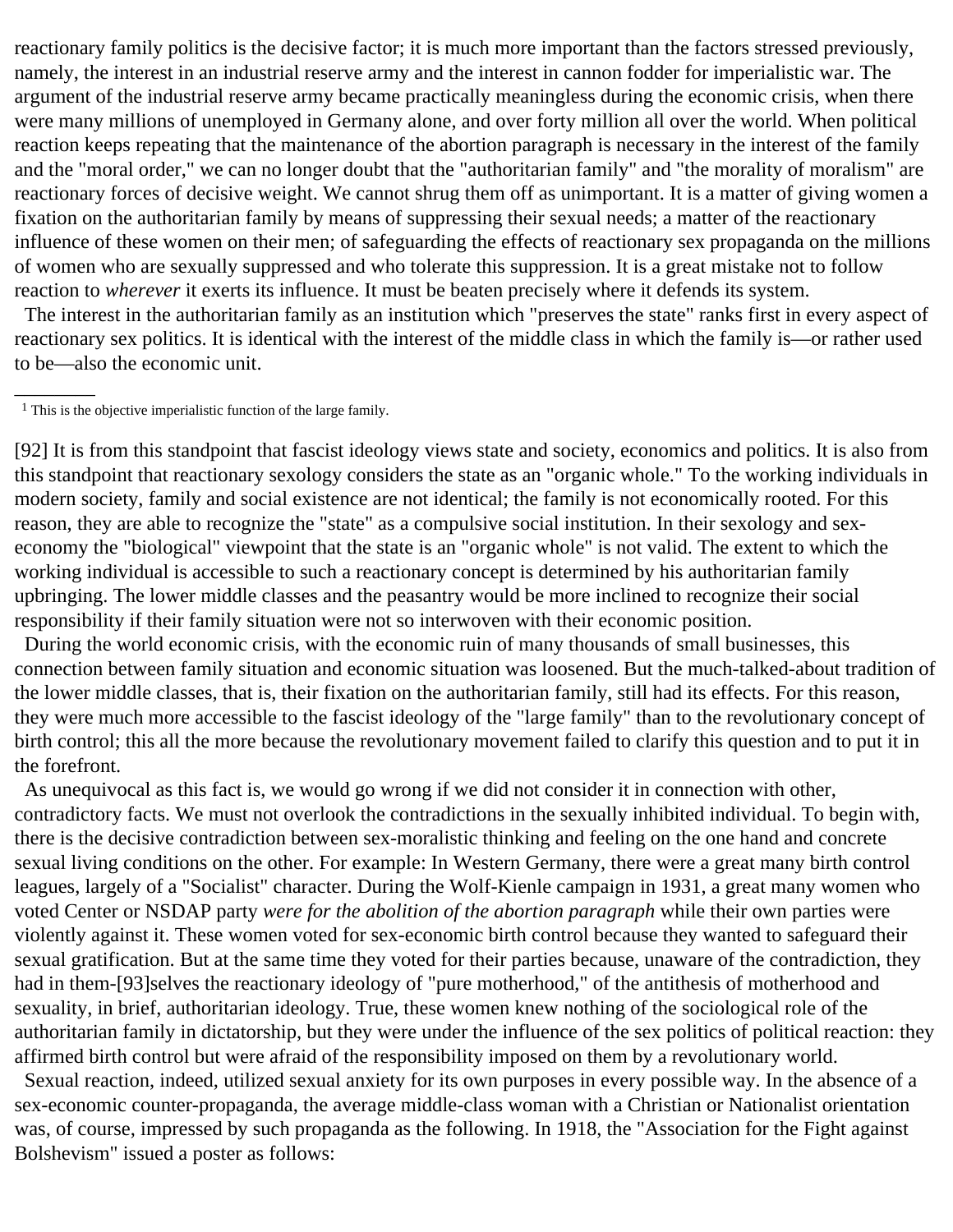German Women!

Do you have any idea what bolshevism threatens you with?

Bolshevism wants the socialization of women:

- 1. The right of possession of women between the ages of seventeen and thirty-two is abolished.
- 2. All women are the property of the people.
- 3. The previous owners retain the right to their wives without waiting in line.
- 4. Every man who wants to use a woman has to get a certificate from the labor committee.
- 5. The man cannot claim a woman for himself more often than three times a week and no longer than three hours at a time.
- 6. Every man is obliged to inform the police of women who refuse to comply.

7. Any man not belonging to the working-class has to pay one hundred roubles a month for the use of this common property.

 The vileness of such propaganda is as obvious as its mendacity. Yet the first reaction of the average woman is horror, and the following letter is a typical expression of the reaction of progressive women:

 I admit that there is only one way out of the present misery for us working people, and that is socialism. But it must remain within certain reasonable limits and not throw out everything in existence [94] as bad or unnecessary. Otherwise, the result will be a moral chaos much more terrible than the present economic situation. Unfortunately, socialism attacks a very important high ideal: marriage. It is claimed that there should be full freedom, complete licentiousness, sexual bolshevism, as it were. Every individual should be free to live out his sexuality without any bounds. No longer any companionship between man and woman, but living with one one day, with another the next day, according to passing whims. This is what they call freedom, free love, new sexual morality. But these beautiful terms cannot make me oblivious of the great dangers here. It would mean a degrading of the highest and noblest human feelings: love, faithfulness, sacrifice. It is impossible, it is against nature, that a man or a woman could love several people at one and the same time. That would result in a brutalization which would destroy all culture. I do not know what these things look like in the Soviet Union. But either the Russians are peculiar people or else they have not in reality permitted this absolute freedom and still have certain restrictive measures. As good as socialist theories may be, and as completely as I agree with you in all economic questions, I cannot agree in the sexual question, and this often makes me doubt the validity of all of it.

 This letter clearly presents the conflict of the average individual: *Compulsive sexual morality is contrasted with the idea of sexual chaos.* The average individual *does not know the sex-economic regulation of sexual life, a*  regulation which is as different from compulsive morality as it is from sexual chaos. He rebels against the compulsion with promiscuous impulses and must in turn defend himself against these. The moral regulation is a heavy burden and the sexual impulse is experienced as a tremendous danger. The individual brought up in the authoritarian way does not know the natural laws of self-regulation; he is afraid of his sexuality because he has never learned to live it naturally; he has no confidence in himself. Therefore, he declines responsibility for his actions and decisions and demands guidance.

 Thus far, the revolutionary movement has had no success with its sex politics because it could not match the successful method of reactionary politics, that of appealing to the sex-negative forces in the average individual. If the reaction had used no propaganda [95] but its population-political thesis, it would not have impressed a soul. But what it did was work successfully on the sexual anxiety of women and girls. It cleverly combined its population-political goals with the compulsive moralistic inhibitions of the people in every stratum of society. Here is another example of the methods of propaganda of the reaction:<sup>2</sup>

 In their destructive war against the whole bourgeois world, the Bolshevists, from the beginning, paid special attention to the family, "this relic of the cursed old regime." The plenary meeting of the Comintern of June 10, 1924 declared, "The revolution is powerless as long as the old concepts of family and family relationships continue to exist." In keeping with this concept, the family was fought violently. Bigamy and polygamy are not prohibited, and, with that, permitted. The attitude of the Bolsheviks is characterized by Professor Goichbarg's definition of marriage as "an institution for more convenient and less dangerous gratification of sexual needs." The extent of the disintegration of family and marriage under such conditions was shown by the results of the general census in 1927. The *Istvestia* wrote: "In Moscow, the census revealed numerous cases of polygamy and polyandry. Cases where two or even three women claimed the same man to be their husband were a common occurrence." It is not surprising, then, that the German professor, Sellheim, describes the family situation in Russia as follows: "It is a complete regression to the sexual order of remote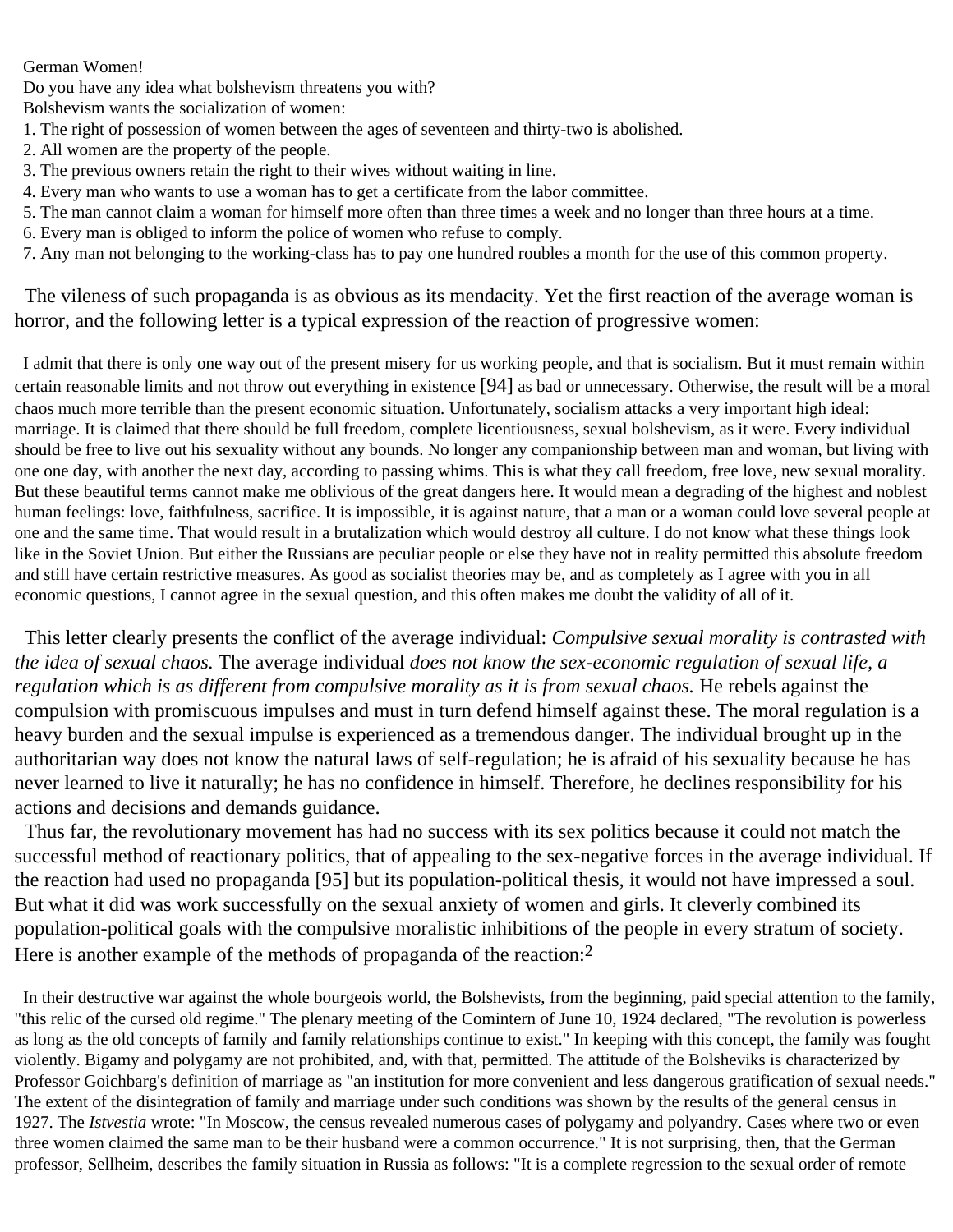antiquity, from which, over a period of thousands of years, a useful sexual order has developed."

 Compulsive family and marriage life are also attacked by the proclamation of full freedom in sexual intercourse. The well-known Communist Smidowitch published a statement on sexual morality<sup>3</sup> of adolescents, somewhat like the following:

 1. Every student of the workers' faculty, including those not of age, is entitled and obliged to satisfy his sexual needs.

2. When a man desires a girl, be it a student, a worker or even

 2 "Welt vor dem Abgrund"—"Der Einfluss des russischen Kulturbolschewismus auf die anderen Völker." *Deutscher Volkskalender,* 1932. 3 These remarks of Smidowitch were actually meant ironically and implied a criticism of adolescent sex life.

[96] a schoolgirl, the girl has to submit to his wishes, otherwise she is considered bourgeois and unworthy of calling herself a Communist.

 The *Pravda* writes openly, "With us, there are only sexual relationships between man and woman, we do not recognize love, love is only something psychological; with us, only physiology counts." In keeping with this Communist attitude, every woman or girl is under obligation to satisfy the sexual desire of the men. Since they do not do this altogether voluntarily, rape has become a veritable plague in Soviet Russia.

 Such lies by the political reaction cannot be made ineffective by being unmasked as lies, nor by protestations such as that one is just as "moral" as the reactionaries, that the revolution does not destroy the authoritarian family and its moralism, etc. The fact is that the revolution brings with it a change in sexual living, that the old compulsive order disintegrates. One also cannot arrive at a sex-economic orientation if one tolerates in one's own camp ascetic attitudes toward these questions. This we shall have to discuss later.

 Revolutionary sex politics failed to explain *continuously* the sex-economic regulation of sexual life and to comprehend and counteract women's fear of sexual health; it failed, furthermore, to create clarity in its own rank and file by consistently and clearly distinguishing reactionary from sex-economic concepts. Experience shows that the average individual will affirm the sex-economic regulation of sexual life if he is made to understand it.

 It is from the concepts of political reaction—which are based economically on the economic conditions of the lower middle classes and ideologically on mysticism—that the anti-revolutionary movement originates. The core of the cultural politics of political reaction is the sexual question. It follows that the core of revolutionary cultural politics also must be the sexual question.

 Sex-economy gives the political answer to the chaos which was created by the conflict between compulsive morality and sexual libertinism.

[97]

\_\_\_\_\_\_\_\_

# **CHAPTER VI**

# **ORGANIZED MYSTICISM: THE INTERNATIONAL ANTISEXUAL ORGANIZATION**

### **1. THE INTEREST IN THE CHURCH**

 If we are to formulate the tasks of sex-economic mental hygiene, we must pay the closest attention to the modes of attack and defense of political reaction on the front of cultural politics. We cannot do away with the mystical slogans of reaction by calling them "diversion manoeuvres." As we have said: If reaction is successful with a certain ideological propaganda, this success cannot be due simply to "obfuscation"; rather, in each and every instance there must be a mass-psychological problem. There must be in the masses an as yet unrecognized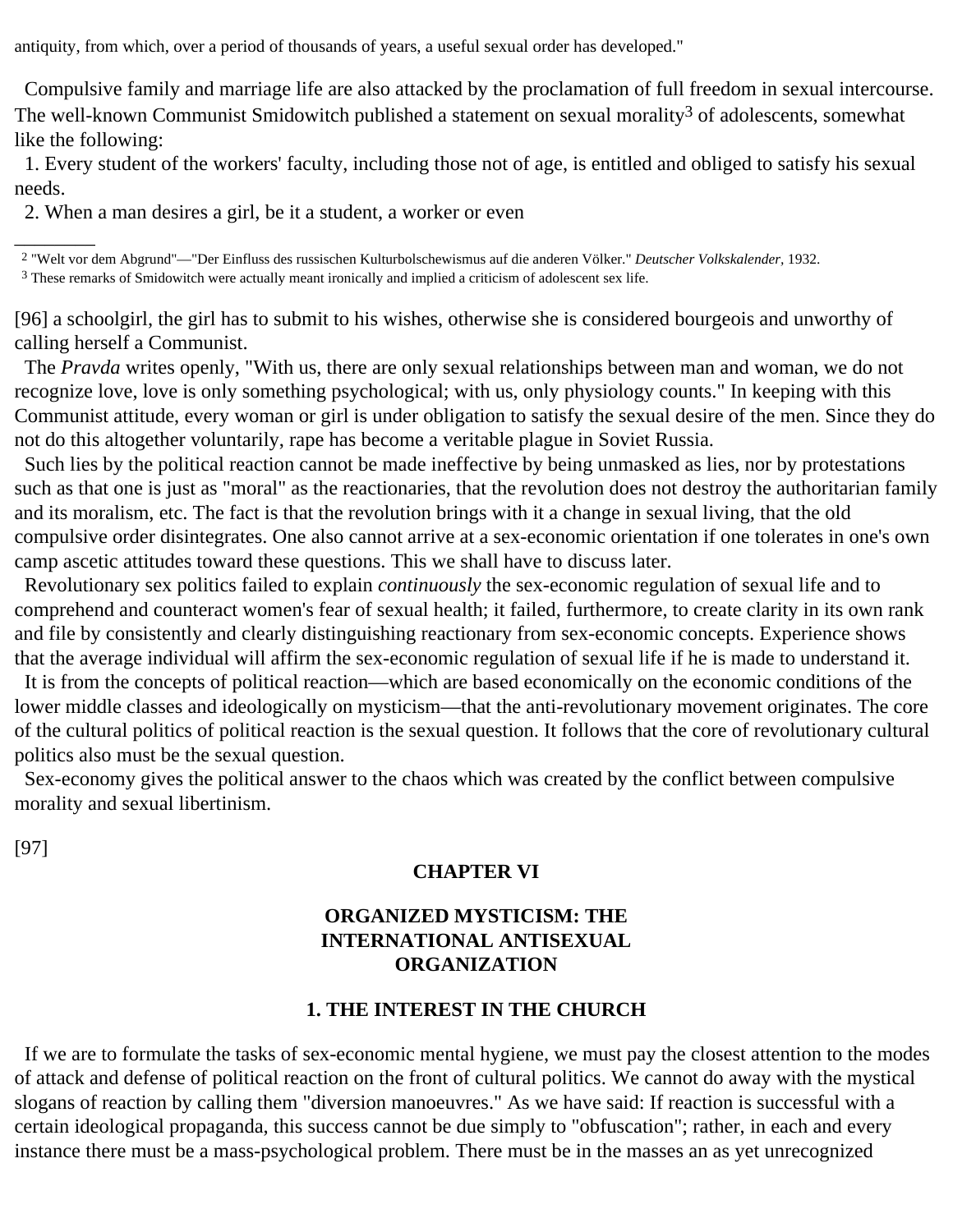process which enables them to think and act against their own vital interests. This is a decisive problem. For without this behavior of the masses, political reaction would be powerless. The strength of fascism lies only and alone in the readiness of the masses to accept its ideologies, in the "*mass-psychological soil.*" A full understanding of this is, therefore, imperative.

 Increasing economic pressure on the masses of the working people is always accompanied by an increasing pressure of compulsive morality. This can have only one function: that of preventing a rebellion of the working masses against the economic pressure by accentuating their sexual guilt feelings and their moral dependence on the existing order. The question is, how does this take place?

 Since permeation with mysticism is the most essential mass-psychological groundwork for the acceptance of fascist ideology, [98] an understanding of fascist ideology is not possible without a study of the psychological effect of mysticism in general.

When, in the spring of 1932, after the fall of Brüning, the government of von Papen<sup>1</sup> assumed the helm, one of its first steps was the institution of measures for a "stricter moral education of the nation." The government of Hitler continued this policy in an accentuated form.<sup>2</sup> In an edict concerning education the following was said:

Youth will be geared to its difficult future only if it is governed by the idea of the state and the nation . . . and that means education to responsibility and readiness for sacrifice for the whole. *Softness and too much consideration for every individual inclination are out of place* with a youth which will have a difficult role in life. Only then will youth be rightly prepared for their service to the state and the nation if . . . they have been made accustomed *to adjusting themselves to the discipline of education and to submitting willingly to its authority* . . . Education to a genuine national feeling must be complemented and deepened by a German culture which is based on the historical cultural values of the German people . . . *by a deepening of our historical Germanism* . . . Education to a national feeling derives its greatest inner strength from the truths of Christianity . . . Faithfulness and responsibility toward nation and fatherland have *their deepest anchoring in the Christian faith.* For this reason, it will always be my highest duty to safeguard the free development of *the Christian school and of the Christian fundamentals of all education.*

We must ask ourselves wherein rests this much-praised strength of mystical faith. When political reaction states that national feeling derives its greatest strength from "the truths of Christianity," it is entirely correct. Before demonstrating this, however, we will have to summarize briefly certain differences with regard

\_\_\_\_\_\_\_\_

[99] to the concept of Christianity within the reactionary camp itself.

 National Socialist and Wilhelmian imperialism differ in that the mass-psychological basis of National Socialism is a *pauperized* middle class while that of the German Empire was a *flourishing* middle class. Therefore the Christianity of the Empire was different from that of National Socialism. Yet, the ideological changes that have been made do not change the basis of the mystic Weltanschauung in the least; rather, they accentuate its function.

 National Socialism, in the person of its ideological exponent Rosenberg, who belonged to the right wing, repudiated the Old Testament as "Jewish." Similarly, the internationalism of the Catholic church was branded as Jewish. The international church was to be replaced by the "German national church." After the seizure of power, the church was, indeed, "gleichgeschaltet"; this restricted the scope of its political power while at the same time it extended its ideological and moral sphere of influence considerably.

 No doubt one day the German people will find a form for their knowing and experiencing God, a form in keeping with its Nordic blood. Not until then will there be the complete trinity of *blood, belief* and the *state*" (Gottfried Feder, "Das Programm der NSDAP und seine weltanschaulichen Grundlagen").

1 Papen paved the way for Hitler and later played an important role as fascist diplomat.

<sup>&</sup>lt;sup>2</sup> An illustration is the following news item of August, 1933: CONCENTRATION CAMP FOR "IMMORAL" EXCURSIONISTS. Hamburg. The police authorities of Hamburg have instructed their officers to pay special attention to the behavior of sport people who often "neglect the simplest rules of public morals." The police authorities have stated publicly that they will show no mercy and will interne offending canoers in a concentration camp so they can there receive training in decent moral behavior.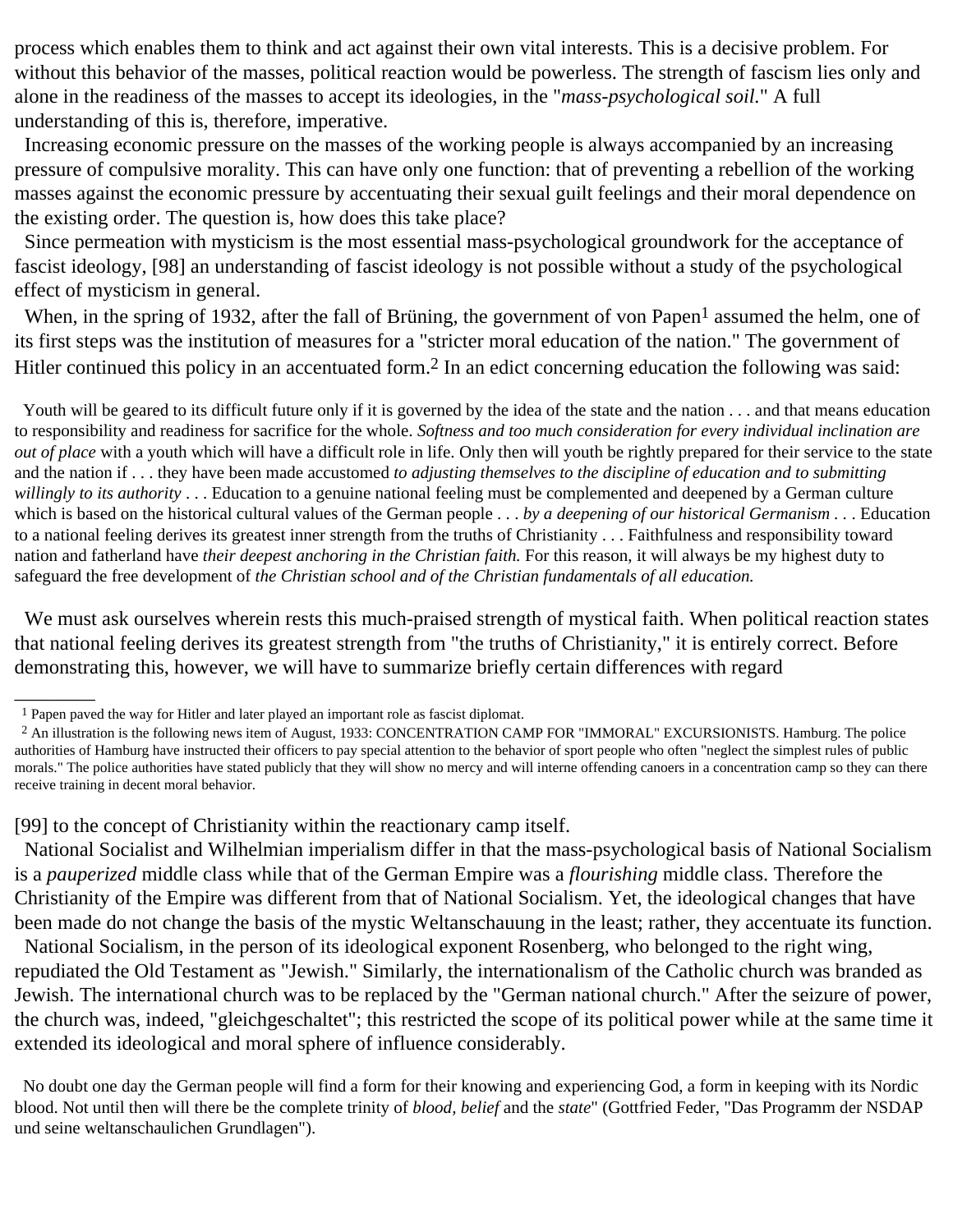An identification of the Jewish God with the Holy Trinity had to be avoided at all costs. The embarrassing fact was that Jesus himself was a Jew. But Stapel soon found a way out of the embarrassment: since Jesus was a son of God, he could not be considered a Jew. The Jewish dogmata and traditions were to be replaced by the "experiencing of one's own conscience," indulgence by the "idea of personal honor."

 The belief in a life hereafter is refuted as "witchcraft of the South Seas." The immaculate conception of the Virgin Mary was treated similarly. With regard to the latter, Scharnagel states:

 He [Rosenberg] confuses the dogma of the immaculate conception of the Blessed Virgin, i.e., her freedom from original sin, with the dogma of the virgin birth of Jesus.

 [100] The success of religious mysticism has always been great because its core has been the teaching *of original sin, which means the sexual act for pleasure.* National Socialism retains the motif and only utilizes it with a different ideology, one which serves its own purposes:

 The cross is the symbol of the teaching of the sacrificed lamb which . . . by the horrible presentation of pain depresses us and makes us humble, as the tyrannical churches want us to be . . . A German church will in time, in the churches it will take over, present, in place of the crucifixion, the teaching spirit of the fire, the hero in the highest sense of the word (Rosenberg, *l.c.*, p. 577).

 It is only a matter of changing the fetters: Masochistic international religious mysticism is to be replaced by the sadistic narcissistic mysticism of Nationalism. Now it is a matter of

 recognizing German National honor as the ultimate yardstick of behavior. [The State] will give every religious belief every conceivable freedom and will in no way interfere with any kind of moral teachings—provided that they do not conflict with the preservation of national honor.

(MEIN KAMPF—Translation by T.P.W.)

 As we have seen, the ideology of national honor derives from the authoritarian order, and this in turn from the sex-negating sexual order. Christianity and National Socialism alike support the institution of compulsive marriage. To the former it is—apart from procreation—"a full lifelong communion"; to the latter, it is a biological institution for the preservation of racial purity. Outside of compulsive marriage, they do not recognize a sexual life.

 National Socialism intends to maintain religion not on a historical but on a "present-day" basis. This is because of the disintegration of Christian sexual morality, a process which cannot be stemmed by pointing to historical necessity alone.

 The Völkische race state will have to find, sooner or later, its deepest anchoring in religion. Only when the belief in God is no longer con-[101] nected with a certain historical event of the past but with the specific being and acting of the people and the state as well as the individual, in an everlasting experience—only then will our world again have a solid basis. (Ludwig Haase, in *Nationalsozialistische Monatshefte* 1, Nr. 5, p. 213).

We know what "specific being and acting" means: being "moral," that is, sex-negating.

 Nothing shows more clearly what in religion is not essential for its reactionary function and what is essential than the aspects in which the National Socialists felt they had to differentiate themselves from the church and those which they advocate in common with the church.<sup>3</sup>

\_\_\_\_\_\_\_\_

 $3$  True, the National Socialists rescinded the Prussian concordat (of July 7, 1929) and the Bavarian concordat (of July 5, 1930). But that was merely a matter of an endowment of 4,122,370 RM. On the other hand, the increase in church taxes in Bavaria to 19.7 million RM. in 1931 (a year of severe economic crisis) was not opposed (in 1914, these taxes were 5.87 million). The following data are from the article by Robert Boeck, "Konkordate sehen Dich an." According to the Bavarian concordat of January 25, 1925, the following concessions were made to the church:

 <sup>1.</sup> The priests are *state officials.*

 <sup>2.</sup> The state admits that the secularization of 1817 did a severe injustice to the church and leaves it to the church to put in a claim for a return of the confiscated property or its value in money to the amount of sixty million goldmarks.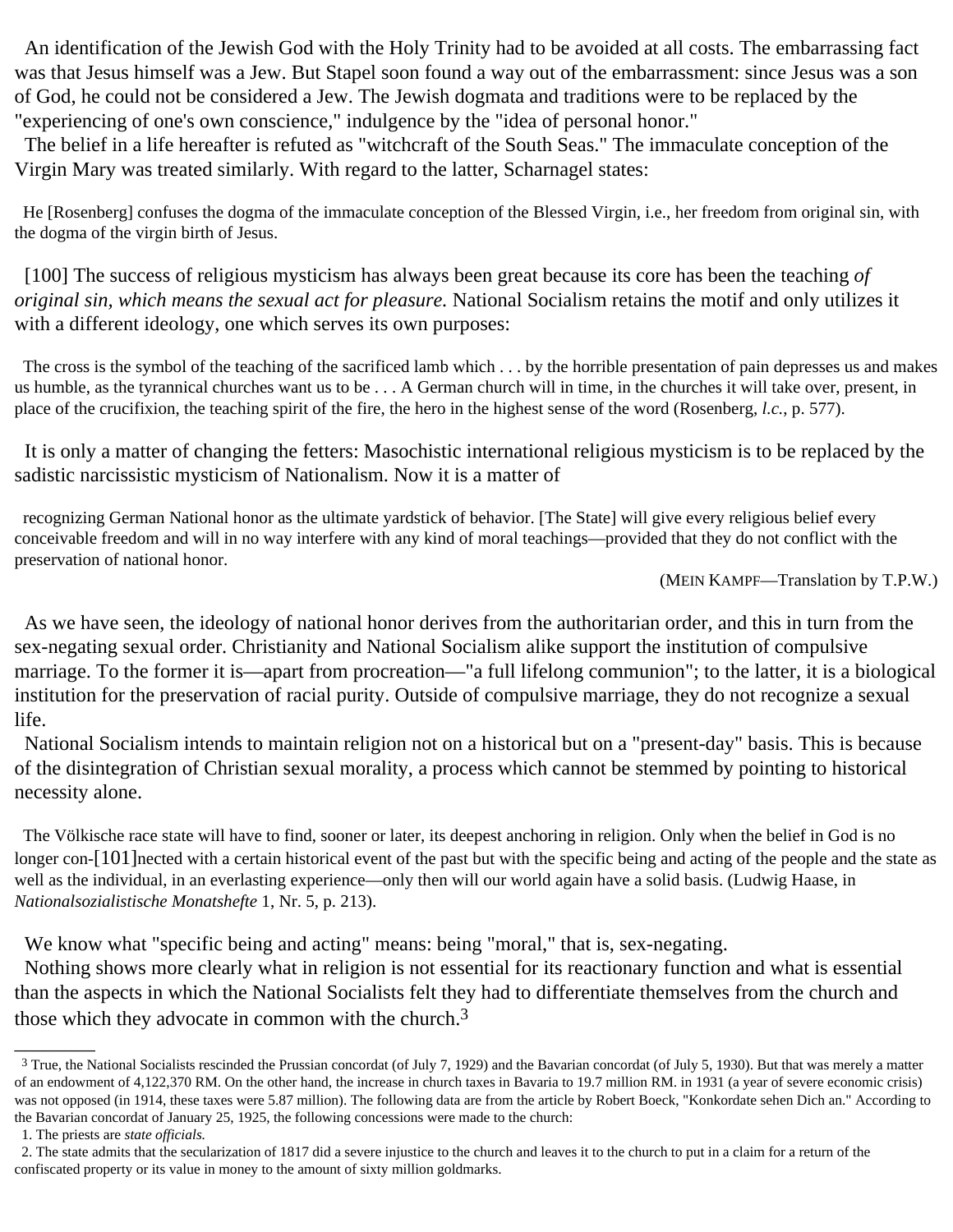3. The state is forced to use almost fifty per cent of the revenue from the state forests for the payment of a part of the *duties to the church,* i.e., it has pawned the forest revenues to the church, as it were.

4. The church is entitled to levy taxes *(church taxes)* on the basis of the government tax lists.

5. The church is entitled to acquire *real estate.* This is inviolable and protected by the state.

\_\_\_\_\_\_\_\_\_\_\_\_\_\_\_\_\_\_\_\_\_\_\_\_\_\_\_\_\_\_\_\_\_\_\_\_\_\_\_\_\_\_\_\_\_\_\_\_\_\_\_\_\_

6. The state is obliged to provide the high church dignitaries, at state expense, with residences "*in keeping with their position and dignity.*"

 7. The church, its priests and 28,000 monks enjoy *unrestricted freedom* in the pursuit of their religious and industrial activities (books, beer, liqueur manufacture).

8. At the universities of München and Würzburg *a professor of philosophy and a professor of history* must be engaged who have the confidence of the church and who teach only in conformity with the tenets of the church.

 9. The state guarantees *religious education* in the public schools. The bishop or his delegates have the right to object to improprieties in the public religious life of Catholic pupils and to unfavorable or undue [!] influence, and to demand remedy from the state authorities.

 According to a careful estimate, the concordat guaranteed to the Catholic church in Bavaria, in the form of cash, real estate, tax exemption, etc., a sum of one billion marks. The state of Bavaria paid to the Catholic church thirteen million marks in 1916; 28,468,400 marks in 1929; and 26,050,250 marks in 1931. [*Continued p. 102*]

[102] The historical element, the dogmata, become meaningless if it is possible to replace their function by something else which is equally effective. National Socialism also wants the "religious experience." It only wants to put it on a different basis. What, then, is this "everlasting experience?"

## **2. THE FIGHT AGAINST "KULTURBOLSCHEWISMUS"**

 Nationalistic and family feelings are closely interlinked with more or less vague, more or less mystical, religious feelings. The literature on this subject is enormous. A detailed academic analysis of this field is—at least for the present—impossible. We go back to our main problem: If fascism builds so successfully on the mystical thinking and feeling of the masses, then it can be fought only if one comprehends mysticism and if one fights the mystical infestation of the masses with correct educational and medical measures. The progressive development of a scientific Weltanschauung is not sufficient because it is so slow that it falls farther and farther behind the mystical infestation. It does so because it has not comprehended mysticism. The scientific enlightenment of the masses was restricted in the main to the unmasking of the evil deeds of church officials. This left the overwhelming majority of the masses untouched. Scientific enlightenment appealed only to the intellect of the masses, not to their emotions. If, however, an individual has mystical feelings, then any unmasking of a church potentate leaves him cold, any presentation of the ways in which the state finances the church with the workers' pennies impresses him no more than the historical analysis of religion by Marx and Engels.

 True, the atheistic movements tried to employ emotional means also, such as the youth festivals arranged by the German freethinkers. In spite of all these attempts, the Christian youth organizations counted about thirty times as many members as those

[103] of the Communist and Social Democratic parties. Between 1930 and 1932, the Christian youth organizations had about one and a half million members, the Communist about 50,000, the Social Democratic about 60,000, the National Socialist about 40,000. According to the "Proletarische Freidenkerstimme" of April, 1932, the figures were as follows:

| Der katholische Jungmännerverbund Deutschlands   | 386,879 |
|--------------------------------------------------|---------|
| Der Zentralverband katholischer                  |         |
| Jungfrauenvereinigungen                          |         |
| Deutschlands                                     | 800,000 |
| Der Verband katholischer Junggesellenvereine     | 93,000  |
| Der Verband katholischer weiblicher süddeutscher |         |
| Jugend-                                          |         |
| vereine                                          | 25,000  |

The service of the church to the state, then, must pay. The concordat between the Reich and the Vatican in 1933 did not result in any new, masspsychologically important relationships between church and state. The antisexual function of the church remained intact.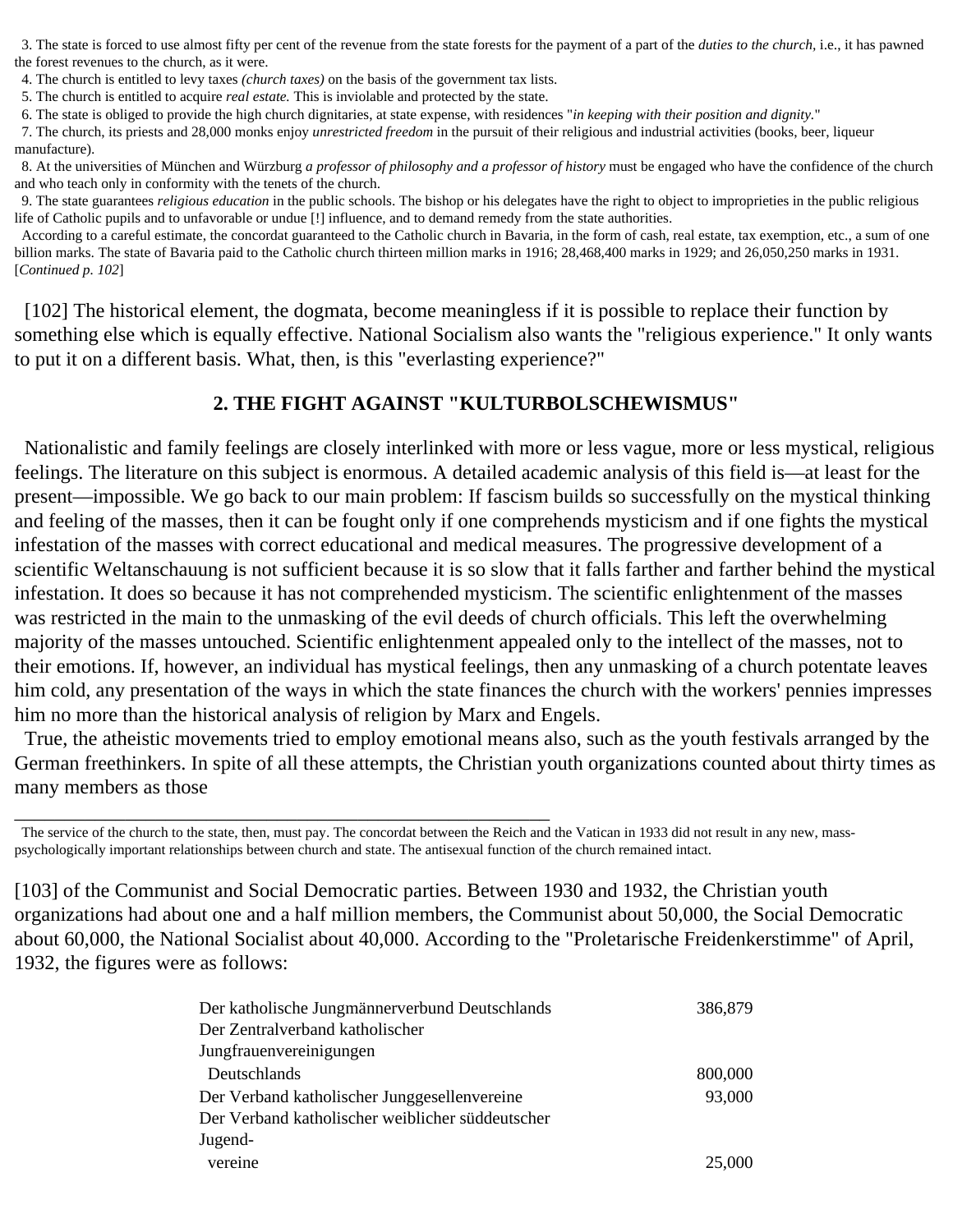| 35,220 |
|--------|
|        |
|        |
| 15,290 |
|        |
| 8,000  |
| 10,000 |
|        |

An important point is the social composition. In the Catholic Young Men's Association it was as follows:

| Workers                   | 45.6% |
|---------------------------|-------|
| Artisans                  | 21.6% |
| <b>Agricultural Youth</b> | 18.7% |
| <b>Business</b>           | 5.9%  |
| <b>Students</b>           | 4.8%  |
| Salaried employees        | 3.3%  |

The industrial workers constituted the overwhelming majority. The age distribution in 1929 was the following:

| $14-17$ years  | 51.0% |
|----------------|-------|
| $17-21$ years  | 28.3% |
| $21-25$ years  | 13.5% |
| Above 25 years | 7.1%  |

That is, four fifths of the members were of adolescent and post-adolescent age.

[104] While in the struggle for winning over these youths the Communists stressed the class angle at the expense of ideological problems, the Catholic organization did the exact opposite: its stand was with the cultural and ideological front. The Communists wrote:

 If clear-cut, consistent work is done, the cultivation of class consciousness will prove stronger even in young Catholics than the questions of Weltanschauung . . . We must not put ideological problems in the foreground, but the class problem, the misery which binds us all together.

The leadership of Catholic youth, on the other hand, wrote (in *Jungarbeiter,* Nr. 17, 1931):

 Reaching of young workers and workers' children at an early age is the strongest point and the greatest danger of the Communist party. We welcome the fact that the Reich government . . . opposes the Communist party with the strongest measures. In particular, we expect the German government to take the strongest measures against the Communists' fight against the church and religion.

 In Berlin there were, in the censorship offices for the "protection of youth" from obscene literature, representatives of eight Catholic organizations. In an appeal of the Catholic Center youth in 1932 we find the following:

 We demand that the State protect the Christian cultural heritage with all available means against a poisonous press, pornographic literature and against an erotic film production which debases or falsifies the National character . . .

The church, then, defended its mystical function at a different point from the focus of attack by the Communist movement.

 It is the task of freethinking proletarian youth to show to the young Christian workers the role of the church and its organizations in the carrying out of fascisization measures . . .

wrote the *Freidenkerstimme.* The question is, why did the *masses* [105] of the young Christian workers prove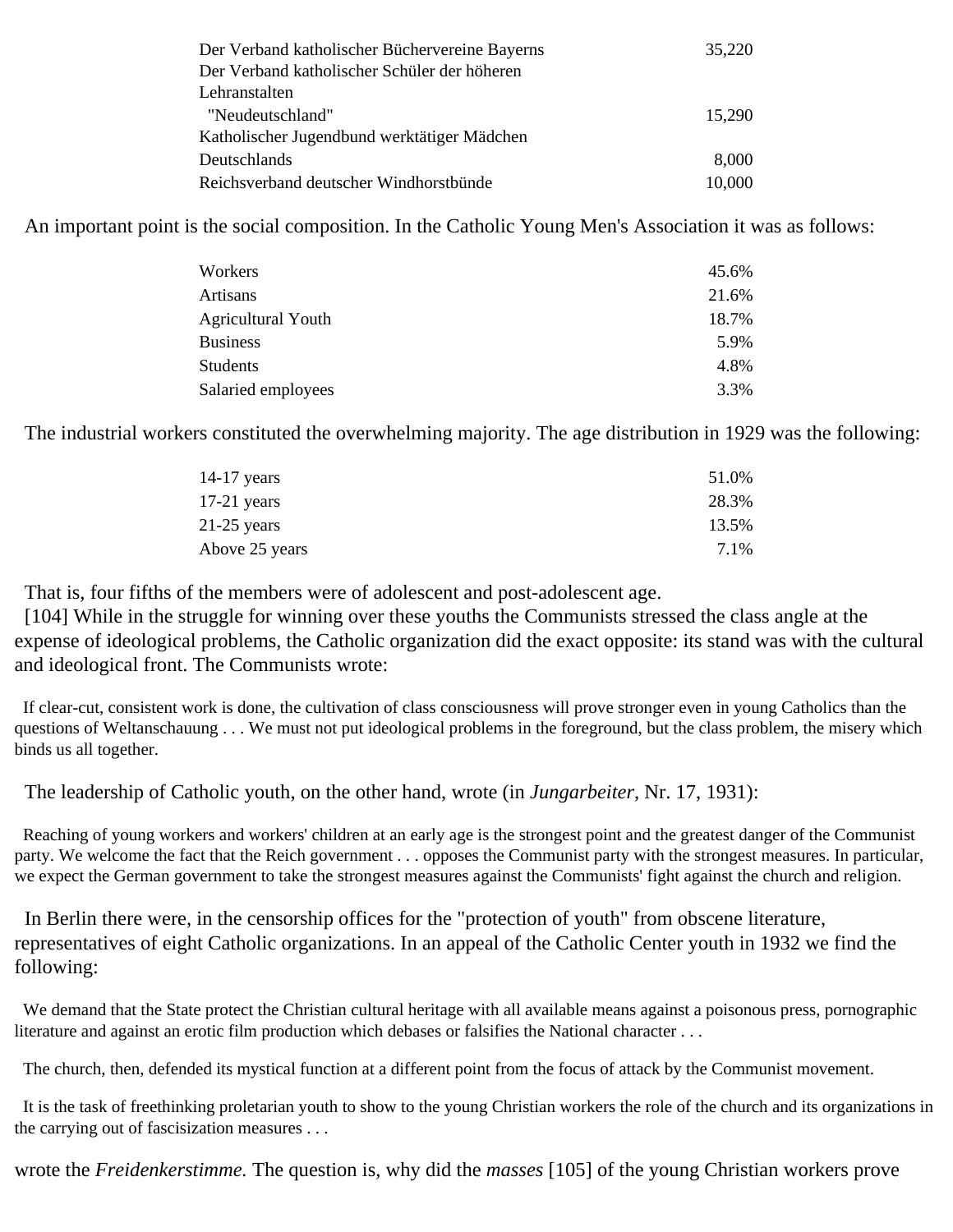resistant to this appeal? Why did they not, as the Communists expected they would, see *for themselves* the "capitalistic function" of the church? Obviously, because they had acquired a structure which made them credulous and incapable of criticism. The fact should not be overlooked, furthermore, that the representatives of the church took an *anti*-capitalistic stand in the youth organizations, so that the youths did not see any evident contradiction in the social attitudes of the Communists and the priests. It seemed as if a sharp line of distinction could be drawn only in the realm of sexuality. It seemed as if the Communists, in contradistinction to the church, had a positive attitude toward adolescent sexuality. Soon it turned out, however, that the Communist organizations not only neglected this decisive subject altogether, but felt in harmony with the church in their condemnation and inhibition of adolescent sexuality. The measures of the Communists against the German Sexpol—an organization which set into focus the problems of adolescent sexuality and attempted a solution of it—were no less sharp than those of many representatives of the church. A fact which fits into this picture is that the Communist pastor Salkind, who also was a psychoanalyst, became a Soviet Russian authority in the field of sex-negation.

 It was not sufficient to state the fact that the authoritarian state had at its complete disposal the parental home, the church and the school for the purpose of tying youth to its system and ideology. These institutions could not be shaken because they were protected by the full power of the state; their abolition would presuppose the social revolution. On the other hand, the undermining of the reactionary effects of these institutions was one of the essential prerequisites of the social revolution. This is what many Communists termed the main task of the "Red cultural front." The fulfillment of this task was impossible without a knowledge of the ways and means in which authoritarian parental home, school and church were able to exert such an influence on youth, without a knowledge of the process set in motion in youth by this influence. Such generalizations as "enslavement" or "stulti-[106]fication" would not do. "Enslavement" and "stultification" are already a result. The question was, what were the processes which led to the success of the dictatorial interests.

 The role of the suppression of adolescent sex life in this process has been described in my book, DER SEXUELLE KAMPF DER JUGEND. In the context of the present analysis, we have to find out what are the basic elements of reactionary cultural politics and, with that, what are the emotional elements on which revolutionary work must be based. Here, also, we must follow the principle of paying the closest attention to that which the cultural reaction places in the foreground; for that is not done accidentally, nor as a "diversion manoeuvre," but because these things are the central battlefield of revolutionary versus reactionary Weltanschauung and politics.

 We must avoid the attack on the ideological and cultural front—*the center of which is the sexual question—as*  long as we do not have the necessary knowledge and training to attack successfully. But if we succeed in gaining a solid basis in the cultural question, we are equipped with the means to prepare the way for work democracy. It has to be said again: *the sexual inhibition of the average adolescent blocks his way to rational thinking and feeling.* We must be able to counter mysticism with appropriate means. This requires a knowledge of its mechanisms.

 We select arbitrarily one among many typical books, DER BOLSCHEWISMUS ALS TODFEIND UND WEGBEREITER DER RELIGION, by pastor Braumann (1931). We might pick any other one; the essential arguments are always the same, and differences in detail are not important here.

 Every religion is liberation from the world and its forces by union with God. For this reason, bolshevism will not be able completely to put people in chains as long as there is any religion left in them. (Braumann, p. 12)

 True, here the function of mysticism is expressed in so many words: the function of "liberating from the world," of diverting attention from everyday misery, to prevent a rebellion against [107] the true causes of the misery. But scientific findings concerning the sociological function of mysticism will not get us far. Of particular importance for practical work against mysticism are the experiences gathered in discussions between youths with a scientific and with a mystical orientation. Such discussions point the way to an understanding of mysticism, that is, to the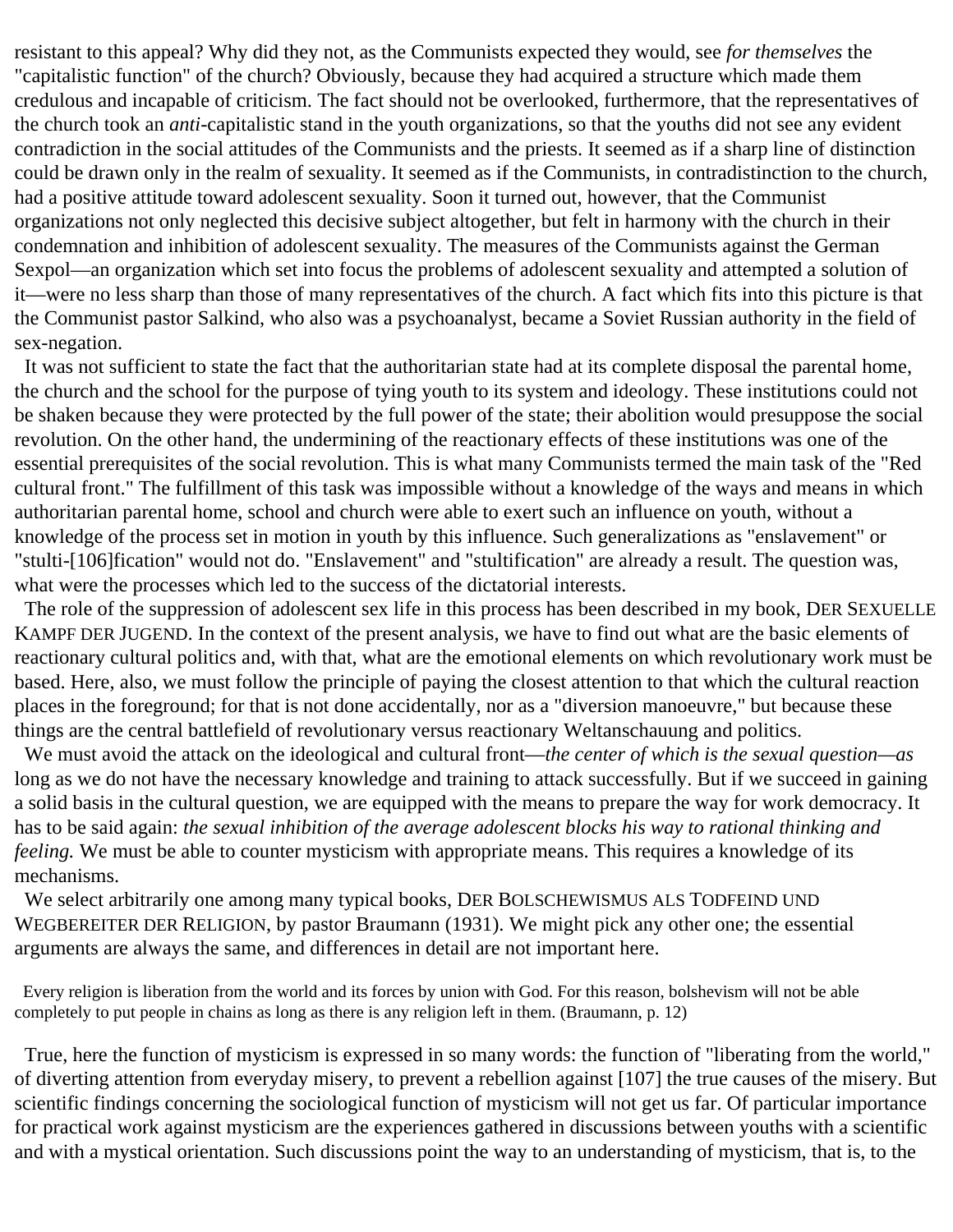mystical feeling of the mass individual.

 An organization of workers' youth had invited a Protestant pastor to a discussion of the economic crisis. He appeared, flanked by about twenty Christian youths of about eighteen to twenty-five years. In his talk, he showed a tendency to jump from partially correct statements of fact into mysticism. The causes of all the misery, he said, were the war and the Young Plan. The world war was an expression of human sinfulness. The exploitation by the capitalists also was a sin (this typical attitude illustrates the difficulty of counteracting the influence of a mystic: he himself voiced an anti-capitalistic attitude, thus appealing to the anti-capitalistic feeling of Christian youths). Capitalism and Socialism, he said, were essentially the same thing. The socialism of the Soviet Union was a kind of capitalism; the socialist order meant hardships for certain classes as capitalism meant hardship for others. Any kind of capitalism had to be "hit in the puss." The fight of bolshevism against religion was a crime. Religion, he said, did not cause the misery, but the fact that capitalism misused religion. (The pastor was definitely progressive.) What followed from all this? Since people were bad and sinful, *the misery could not be eliminated at all, one had to bear it and to make the best of it.* The capitalist, he said, was not happy either. The *inner* misery, which was the important thing, would not be eliminated by the third Five-year plan of the Soviet Union either.

 Some revolutionary youths tried to explain their standpoint. It was not a matter of the individual capitalist, they said, but of the "system." It was a question of whether the majority or only a small minority were suppressed. The advice to bear the misery meant only its prolongation and an aid to reaction. And so on. At the end, everybody agreed that a bridging of the gap was not [108] possible, that everybody was leaving with the same convictions with which he had come. The attention of the pastor's youthful companions was glued to the lips of their leader. They seemed to be just as poor as the Communist youths, and yet, every one of them agreed with the position that there was nothing that could be done about the misery, that one had to make the best of it and "trust in God."

 Afterwards, I asked a few Communist youths why they had not brought up what was the main point on the part of the church, adolescent abstinence. They said that was too difficult and too dangerous; that would cause an explosion and it was not customary to bring it up in political discussions.

 At about the same time a mass meeting took place in a Western district of Berlin at which representatives of the church and representatives of the Communist party presented their respective views. A good half of the audience of about eighteen hundred consisted of Christians and middle class people. I presented the sex-economic viewpoint in the form of a few questions:

 1. The church contends that the use of contraceptives, like any interference with natural procreation, is against nature. Now, if nature is so strict and so wise, why has it created a sexual apparatus which impels to sexual intercourse not only when one wants children, but on an average of two to three thousand times in the period of adult life?

 2. Will the representatives of the church who are present here openly state whether they have sexual intercourse only when they want to create children? (They were Protestant pastors.)

 3. Why did God create two kinds of glands in the sexual apparatus, one for sexual excitation and one for procreation?

4. Why do infants develop a sexuality, long before the function of procreation develops?

 The stammering answers of the church representatives evoked a roar of laughter. I then explained the role of the negation of the pleasure function on the part of the church and of reactionary science; that the suppression of sexual gratification had precisely the function of making people submissive and resigned, incapable [109] of rebelling against their economic position. With that, the whole audience was on my side. The mystics were beaten.

 Extensive experience in mass meetings shows that people readily understand the reactionary political role of mysticism in connection with sexual suppression if one presents the right to sexual gratification clearly and directly from the medical and social point of view. This fact requires detailed substantiation.

# **3. THE APPEAL TO MYSTICAL FEELING**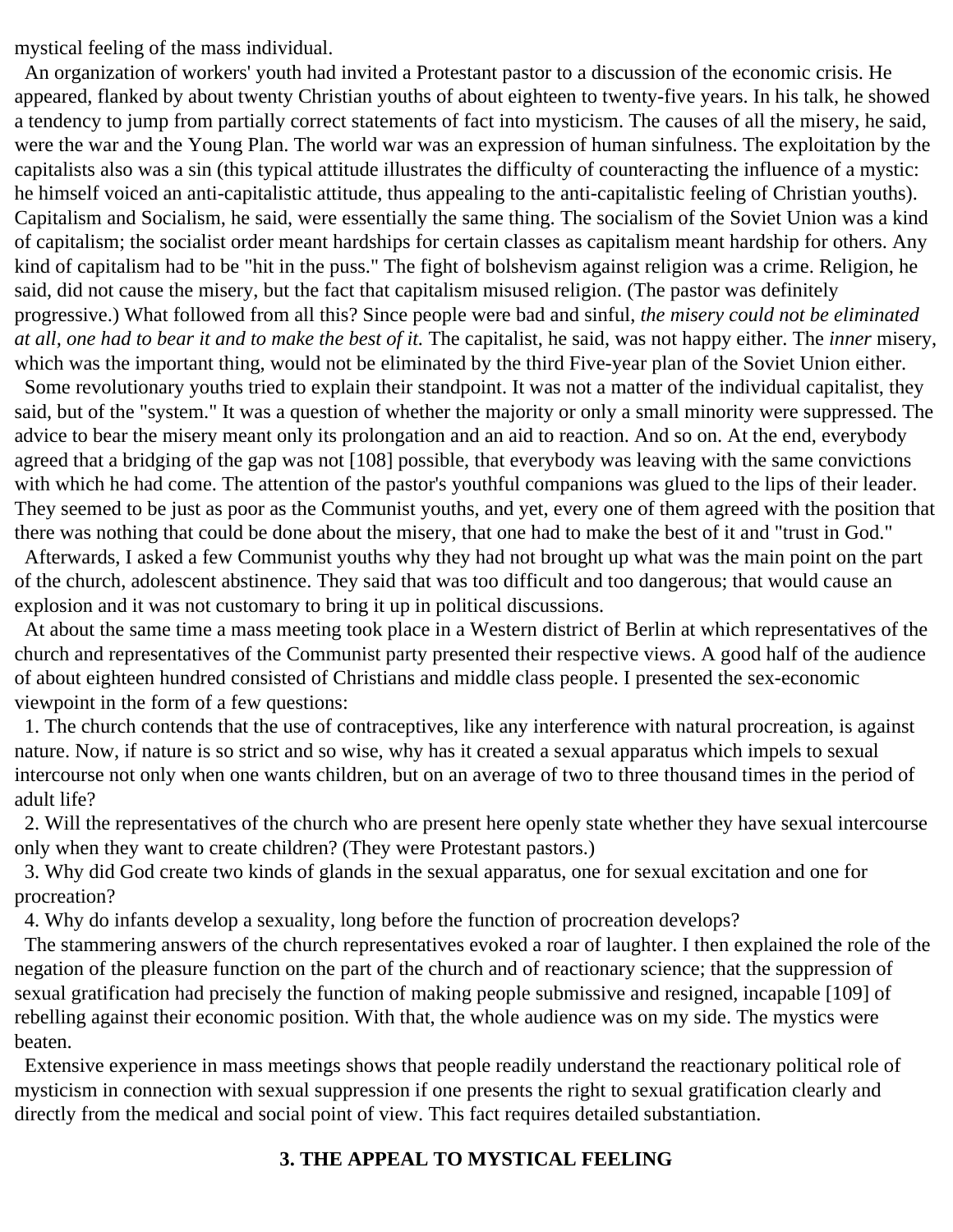"Anti-bolshevist" propaganda states that "bolshevism" is the "consistent enemy of any religion," particularly of "valuable" religion. Due to its "materialism," bolshevism knows only material goods and is interested only in producing material goods. It has not the slightest understanding of intellectual and psychic values.

 What, then, are these 'intellectual and psychic values"? Faith and belief are often mentioned, but otherwise the phraseology dissolves into a vague concept of "individuality":

 Because bolshevism wants to kill anything that is individual, it destroys the family which always gives a person an individual stamp. This is why bolshevism hates any nationalist strivings. All peoples should be as similar as possible . . . All efforts at destroying personal individuality, however, will be in vain as long as there is any religion left in people, because in religion personal freedom from the external world is again and again achieved.

When the mystic says "bolshevism" he does not refer to the political party founded by Lenin. He does not have the faintest idea of the sociological controversies of the turn of the century. "Communist," "Bolshevist" or "Red" have become slogans of the reactionary which have nothing at all to do with politics, party or economics. These slogans are as irrational as the word "Jew" when used by the Fascists. They express the antisexual attitude of mystical and reactionary individuals. Thus the Fascists called Roosevelt a "Jew" and a "Red." In the eyes of the church hierarchy Bertrand Russel is a Bolshevist. These irrational slogans are always provoked by what is alive and sexual, even though those [110] to whom they are applied are far from any affirmation of infantile and adolescent sexuality. The Russian Communists were farther from the affirmation of sexuality than any American middle class individual. If one wants to fight mysticism, the core of all political reaction, one will have to comprehend the irrationalism of slogans. Wherever in the following pages "bolshevism" is mentioned, one should think of "orgasm anxiety" at the same time.

 The fascist reactionary assumes a close relationship between family, nation and religion, a fact which sociological research hitherto has completely overlooked. The formulation that religion means "freedom from the external world" confirms the sex-economic clinical finding that religion is a substitute for the gratification which is lacking in real life; this is in accord with Marx's statement that religion acts on the masses like opium. This is not a mere simile. Vegetotherapy demonstrated that the mystical experience in fact sets in motion the same processes in the autonomic life apparatus as an opiate. They are *processes of excitation in the sexual apparatus which cause conditions similar to intoxication and which call for orgastic gratification.*

 But we must first study the connections between mystical feeling and family feeling. Braumann writes, in the manner which is typical of reactionary ideology:

 Bolshevism, however, has yet another means of destroying religion, and that is through systematic destruction of marital and family life. Bolshevism knows only too well that the strong forces of religious life stem from the family. For this reason, marriage and divorce are being facilitated to such an extent that the Russian marriage approaches free love.

With regard to the "culture-destroying" effect of the Soviet-Russian five-day week, Braumann states:

 This serves the purpose of destroying family life as well as religion . . . Most serious are the destructions which bolshevism has wrought in the sexual field. By its destruction of marital and family life it [111] furthers immoral excesses of every kind, including incestuous relations between siblings and between parents and children. [This refers to the abolition of the punishment for incest.] Bolshevism does not know any moral inhibitions.

 In Soviet Russian literature, instead of countering such reactionary attacks with an exact presentation of the natural sexual process, attempts were made to defend oneself by pointing out that it was not true that sexual life in the Soviet Union was "immoral"; that the marriages were again being consolidated, etc. Such attempts at defense were not only politically ineffective; they also did not correspond to the facts. Sexual life in the Soviet Union was, in fact, "immoral" *from the Christian point of view;* there could be no question of the consolidation of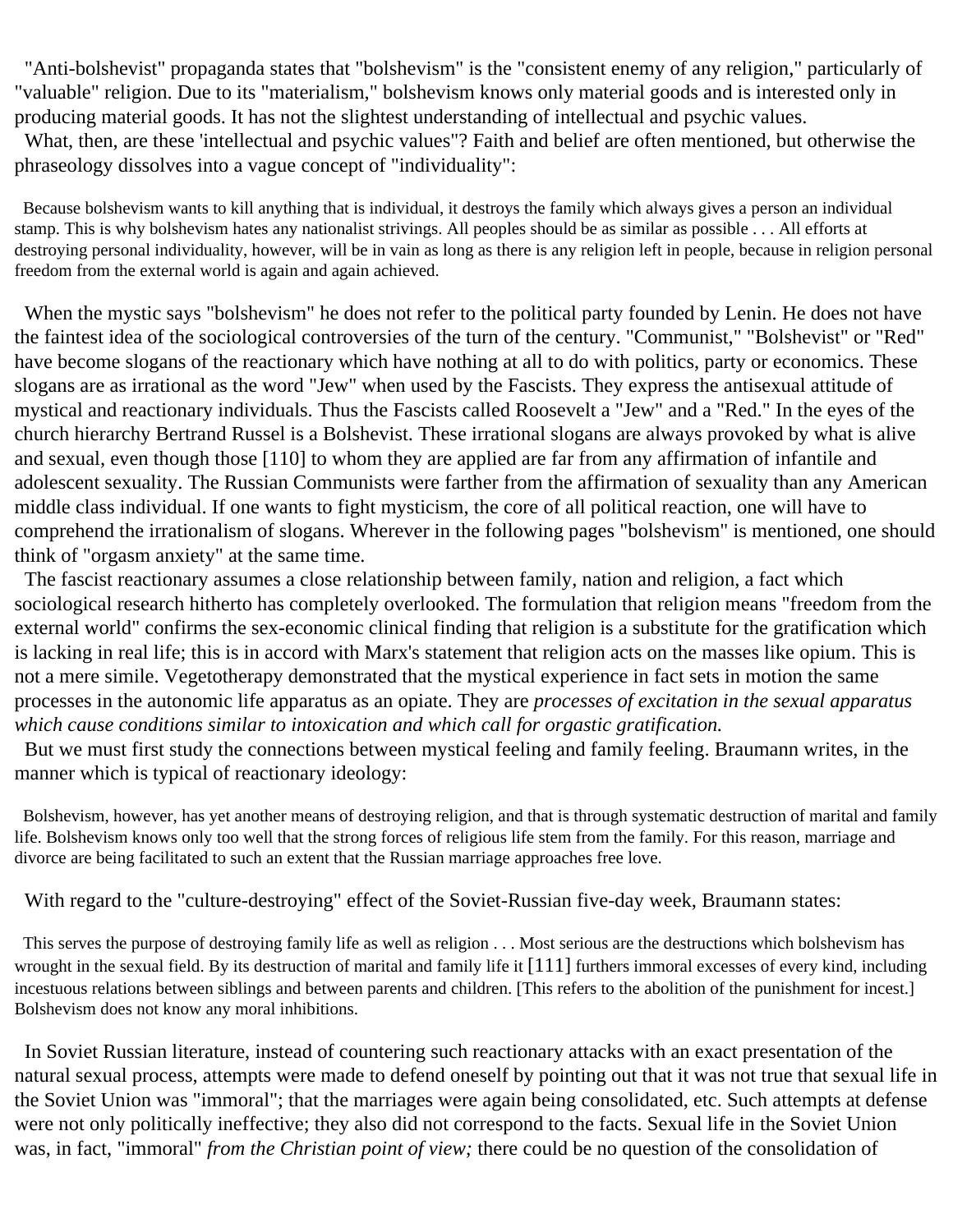marriage, because the institution of marriage in the sense of the authoritarian and mystical concept had indeed been abolished. Until about 1928 there was in the Soviet Union, legally and practically, pairing marriage. Russian Communism, then, did loosen the structure of compulsive marriage and of the compulsive family and it did away with moralism.<sup>4</sup> What should have been done, in addition, was to make the mass individuals conscious of their conflict: of the fact that they longed very strongly for that which the social revolution attempted to bring about, while at the same time they were moralistic. To do this, however, presupposes clarity about the connections between compulsive family, mysticism and sexuality.

 We have shown that the nationalistic feeling is a direct continuation of the authoritarian family feeling. But mystical feeling, also, is a source of nationalistic ideology. That is, both patriarchal family attitudes *and* mystical attitudes are the basic mass-psychological elements of fascist and imperialist nationalism. Thus the fact that mystical education prepares the soil for fascism is dem-

[112]onstrated on a mass-psychological scale when a social crisis sets the masses in motion. In the *New York Times* of August 14, 1942, Otto D. Tolischus wrote on the imperialistic ideology of the Japanese as follows:

 A startling revelation of the Japanese war mind, as well as the ambitions prevalent not only in the military and ultra-nationalist cliques now dominating the Japanese Government but also among the intelligentsia, is contained in a booklet issued in Tokyo in February of this year by Professor Chikao Fujisawa, one of the leading exponents of Japan's political thought and philosophy.

 According to this booklet, which was made up for widest distribution, Japan, as the original motherland of the human race and world civilization, is fighting a holy war to reunite warring mankind into one universal family household in which each nation will take its proper place under the divine sovereignty of the Japanese Emperor, who is a direct descendant of the Sun Goddess in the "absolute cosmic life-center," from which the nations have strayed and to which they must return.

 In its general argument the booklet merely summarizes, systematizes and applies to the present war the ideas derived from Shinto mythology that Japanese politicians under the leadership of Yosuke Matsuoka developed into an imperialistic dogma to justify Japan's expansion policy. But for that very reason it appeals to all the religious, racial and national ideas and emotions most deeply ingrained in the Japanese nature. In that sense Professor Fujisawa is a sort of Japanese Nietzsche and Wagner and his pamphlet becomes the Japanese equivalent of Adolf Hitler's MEIN KAMPF.

 As was the case with MEIN KAMPF, the outside world has paid little attention to this trend in Japanese thought, which is either regarded as pure phantasy or relegated to the field of theology. But for years it has furnished the ideological background for Japan's expansion policy, which led to the present war, and the last Japanese notes to the United States cannot be understood without reference to it.

 The authoritative nature of the booklet is indicated by the fact Professor Fujisawa has been a permanent Japanese representative in the secretariat of the League of Nations and professor of political science in Kyushu Imperial University and has published numerous works in various languages on Japanese political science. He is now director of  $[113]$  the research department of the Imperial Rule Assistance Association, created to organize the Japanese people for war, and is charged with making such ideas effective throughout the world.

The flavor of the booklet is amply illustrated by the first few paragraphs, which read:

\_\_\_\_\_\_\_\_

 "Japan is often called in our poetic language 'Sumera Mikuni,' which conveys somewhat the meaning of divine clime, allintegrating and all-embracing. By keeping in mind its philosophic implications one will be able to grasp the keynote of the imperial rescript issued September 27, 1939, at the time of the conclusion of the Tripartite pact. Therein our gracious Tenno proclaimed solemnly that the cause of great justice should be extended to the far ends of the earth so as to turn the world into one household and thus enable all nations to secure their due places. This significant passage in the rescript will clarify the very character of our august sovereign, ever anxious to act as head of an all-embracing universal family, in the bosom of which to all nations shall be allotted their respective posts in a dynamic order of harmony and cooperation.

 "It is incumbent upon our Tenno to do his best to restore the 'absolute cosmic life-center' and reconstruct the fundamental vertical order once prevalent among nations in remote antiquity; by so doing he wishes to transform the present-day lawless and chaotic world, where the weak are left to fall prey to the strong, into one large family community in which perfect concord and consummate

4 [1945]: In the meantime, compulsive marriage has been reintroduced in the Soviet Union. Sexual legislation there is now far more reactionary than in other countries. This is only the consequence of the general authoritarian development of Russian sex politics since about 1934. *Cf*. THE SEXUAL REVOLUTION, Orgone Institute Press, 1945.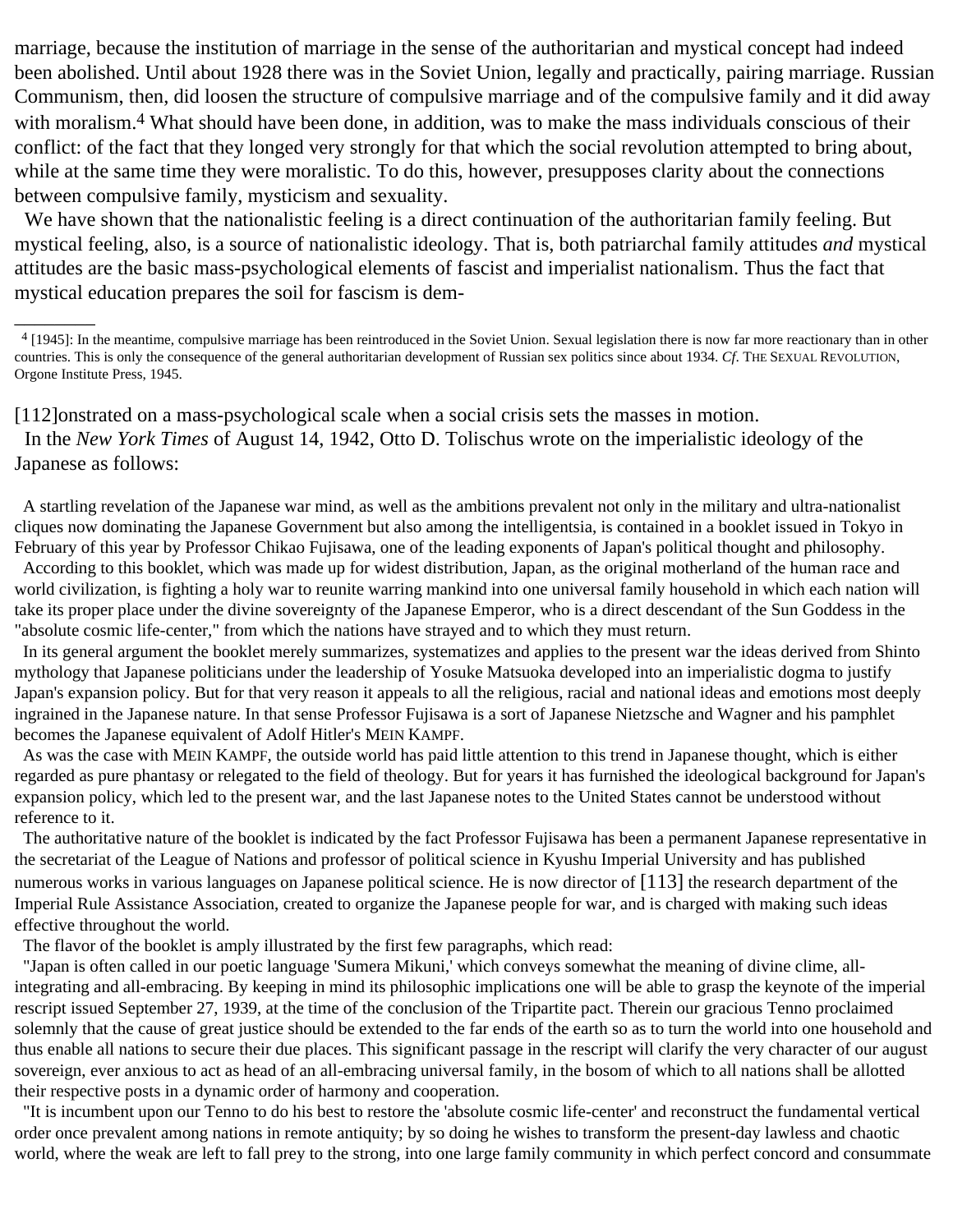harmony shall prevail.

 "This is the objective of the divine mission that Japan has been called on to fulfill from time immemorial. In a word, it is to permeate the whole world and earth with the cosmic vitality embodied in our divine sovereign, so that all segregated national units may be led to reunite themselves spiritually with the sincere feeling of brothers sharing the same blood.

 "Only in this way will all nations of the world be induced to abandon their individualistic attitude, which finds expression first of all in current international law."

This, says Professor Fujisawa, is "the way of the gods," and, after explaining this in mystical terms, he continues:

 "In this light one can well understand that capitalistic individualism prevalent in the United States runs counter to the cosmic truth, for it ignores the all-embracing life-center and deals exclusively with [114] rampancy and unbridled ego. Dictatorial communism, elevated to an official doctrine by Soviet Russia, proves likewise irreconcilable with the cosmic truth, since it tends to disregard personal initiative and merely exercises drastic bureaucratic control of the State.

 "It is noteworthy that the guiding principle of National Socialist Germany and Fascist Italy have much in common with the Musubi principle, one of many distinguishing these Axis powers from the democracies and the Soviet Union. It is because of this spiritual solidarity that Japan, Germany and Italy have been prompted to present a common front against those powers defending the old order."

 Sumera Mikuni, Professor Fujisawa explains, is at war with the administrations of President Roosevelt and Prime Minister Churchill, which have been eager for realization of their "inordinate ambition" to dominate the Orient. But thanks to the earnest prayers offered by Sumera Mikoto (the Japanese Emperor) day and night to the spirit of the Sun Goddess, divine power has at last mobilized to deal a thoroughgoing blow to those revolting against the inviolable cosmic law.

 In fact, Professor Fujisawa writes, "the present Greater East Asia is virtually a second descent of the grandchild (of the Sun Goddess, the mythological ancestor of the Japanese dynasty), who perpetuates himself in the everlasting life of Sumera Mikoto." Wherefore, Professor Fujisawa concludes:

 "The holy war launched by Sumera Mikuni will sooner or later awaken all nations to the cosmic truth that their respective national lives issued forth from the one absolute life-center embodied by Sumera Mikoto and that peace and harmony cannot be realized otherwise than by reorganizing them into one all-embracing family system under the guidance of Sumera Mikoto."

Piously Professor Fujisawa adds:

 "This noble idea should not be considered in any sense in the light of imperialism, under which weak nations are mercilessly subjugated."

 Startling as these ideas may appear, even more startling is Professor Fujisawa's "scientific" basis for them. Although all Japanese chronicles and histories admit that at the foundation of the Japanese Empire, which the Japanese Government has put at 2600 B.C. but which historians date around the beginning of the Christian era, the inhabitants of the Japanese isles were still primitive savages, some of whom were "men with tails" living in trees, Professor Fujisawa blandly advances [115] the claim that Japan is the motherland of the entire human race and its civilization.

 Recent discoveries and rare archives in Japan, supplemented by the writings of some Western authorities, Professor Fujisawa explains, prove "the wonderful fact that in the prehistoric age mankind formed a single world-wide family system with Sumera Mikoto as its head, and Japan was highly respected as the land of parents while all other lands were called lands of children of branch lands."

 As proof of this the professor cites a world map prepared by "a certain Hilliford in 1280" on which "East is located on top and the space occupied by the Japanese is named 'Kingdom of Heaven.' "

Professor Fujisawa continues:

 "Eminent scholars preoccupied with thoroughgoing researches regarding the prehistoric chronicles of Japan are unanimous in concluding that the cradle of mankind was neither the Pamir Plateau nor the banks of the Tigris and the Euphrates, but the middle mountainous region of the Japanese mainland. This new theory concerning the origins of humanity is attracting the keen attention of those who confidently look to Japan's divine mission for the salvation of disoriented mankind."

 According to this professorial thesis, the Sumerians, who are believed to have founded Babylonian civilization, from which all other civilizations, including those of Egypt, Greece and Rome, blossomed, are identical with the early Japanese settlers at Erdu, and this, says Professor Fujisawa, explains the correspondence between the prehistoric accounts of Japan and the Old Testament. The same, he says, is true of the Chinese, who he insists were civilized by Japan, instead of the other way around. Yet Japanese histories record that the Japanese did not learn to read or write till the Koreans and Chinese taught them, around 400 A.D.

 Unfortunately, says the professor, "the world order, with Japan functioning as its absolute unifying center, collapsed in consequence of repeated earthquakes, volcanic eruptions, floods, tidal waves and glaciers, and due to these tremendous cataclysms all mankind became estranged geographically and spiritually from the parent land of Japan."

 But, it seems, Sumera Mikuni "was immune miraculously from all these natural catastrophies, and its divine sovereigns, Sumera Mikoto, [116] enjoying lineage unbroken for ages eternal, have appointed to themselves the sacred mission of remolding this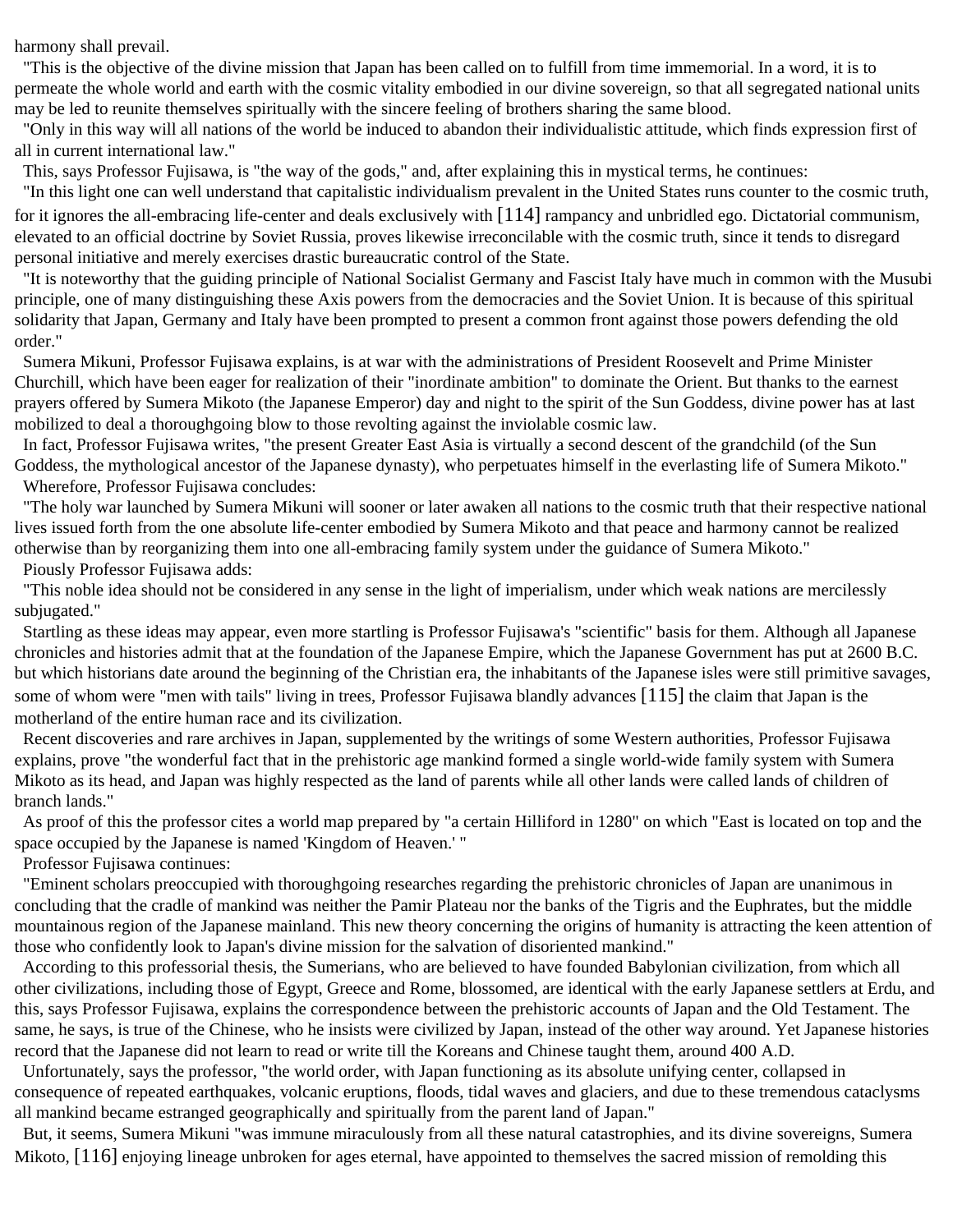floating dismembered mankind into a large family community such as existed in prehistoric ages."

 "Obviously," Professor Fujisawa adds, "none is better qualified than Sumera Mikoto to accomplish this divine work of saving humanity."

 Tolischus misinterprets the phenomena he describes. He believes that it is a matter of a conscious mystical obfuscation of a rational imperialism. His facts, however, show clearly that sex-economy is correct in reducing all forms of fascist, imperialistic, dictatorial mysticism to the mystification of vegetative life sensations, to their mystical distortion as it is brought about by the patriarchal authoritarian order of family and state.

 While the national feeling derives from the mother fixation (homeland feeling), the mystical feeling derives from the anti-sexual atmosphere which is inextricably linked with this family fixation. The authoritarian family fixation presupposes the inhibition of sensual sexuality. Without exception, all children in any patriarchal society are exposed to this inhibition. No matter how "free" and "uninhibited" later sexual activities may be, they cannot hide this deep-seated inhibition. More than that, the pathological manifestations in sexual life, such as promiscuity, sexual restlessness, perversions, etc., are the result of the *inhibition* of the capacity for orgastic experience. The inevitable result of this orgastic impotence which authoritarian education brings about by unconscious guilt feelings and sexual anxiety is a constant unconscious *orgastic longing* which is accompanied by sensations of tension in the region of the solar plexus. There is a good physiological reason for the fact that everyday language localizes the feeling of longing in chest and abdomen.5

 The continued tension in the psychophysical organism is the basis of daydreaming in the child and adolescent which readily continues in the form of mystical, sentimental and religious feelings. This characterizes the atmosphere of the mystical, authoritarian individual. In this way, the average child acquires a struc-

5 *Cf.* the clinical presentation in THE FUNCTION OF THE ORGASM, 1942.

\_\_\_\_\_\_\_\_

[117]ture which cannot help but absorb the influence of nationalism, mysticism and superstition of any kind as avidly as a dry sponge absorbs water. The reaction of the biopsychic apparatus is the same when it reacts to gruesome fairy tales, later to mystery thrillers, to the mysterious atmosphere of the church and, finally, to militaristic and nationalistic display.

 For an evaluation of the effects of mysticism it is irrelevant whether the mystical individual presents a rough or even a brutal surface. What matters is the processes in the depth of the personality. The sentimentality and the religious mysticism of such criminals as Matuschka, Haarman or Kürten have the closest relationship with their sadistic cruelty. As opposite as these traits may be on the surface, they have one and the same origin: an insatiable *vegetative longing* which is produced by *sexual inhibition* and which is barred from natural gratification. The repressed energies find partial outlet in the sadistic muscular discharge and are in another part, due to guilt feelings, channelled into mystical religious feeling. The fact that the child murderer Kürten was sexually disturbed was evident from the testimony of his wife; yet, it did not strike the psychiatric "expert." Sadistic brutality and mystical feeling go always hand in hand when the normal capacity for orgastic experience is lacking. This was as true of the inquisitors of the medieval church, of the cruel and mystical Philip II of Spain, as it is of any modern mass murderer.6 Where a hysteria fails to absorb the energies in anxious impotence, or a compulsion neurosis in senseless and grotesque compulsive symptoms, the patriarchal authoritarian order provides ample opportunity for discharging the energies in sadism and mysticism. The pathological character of such modes of behavior is camouflaged by their social rationalization. It would be a worthwhile project to study the sociology of the diverse mystical sects in America, the Buddhistic ideology in India, the diverse theosophic and anthroposophic schools, etc., as socially important manifestations of the patriarchal sexual order. All that need be said here is that the mystical organizations are only a crystallization of facts which

\_\_\_\_\_\_\_\_

6 *Cf.* De Coster's masterwork TILL ULENSPIEGEL.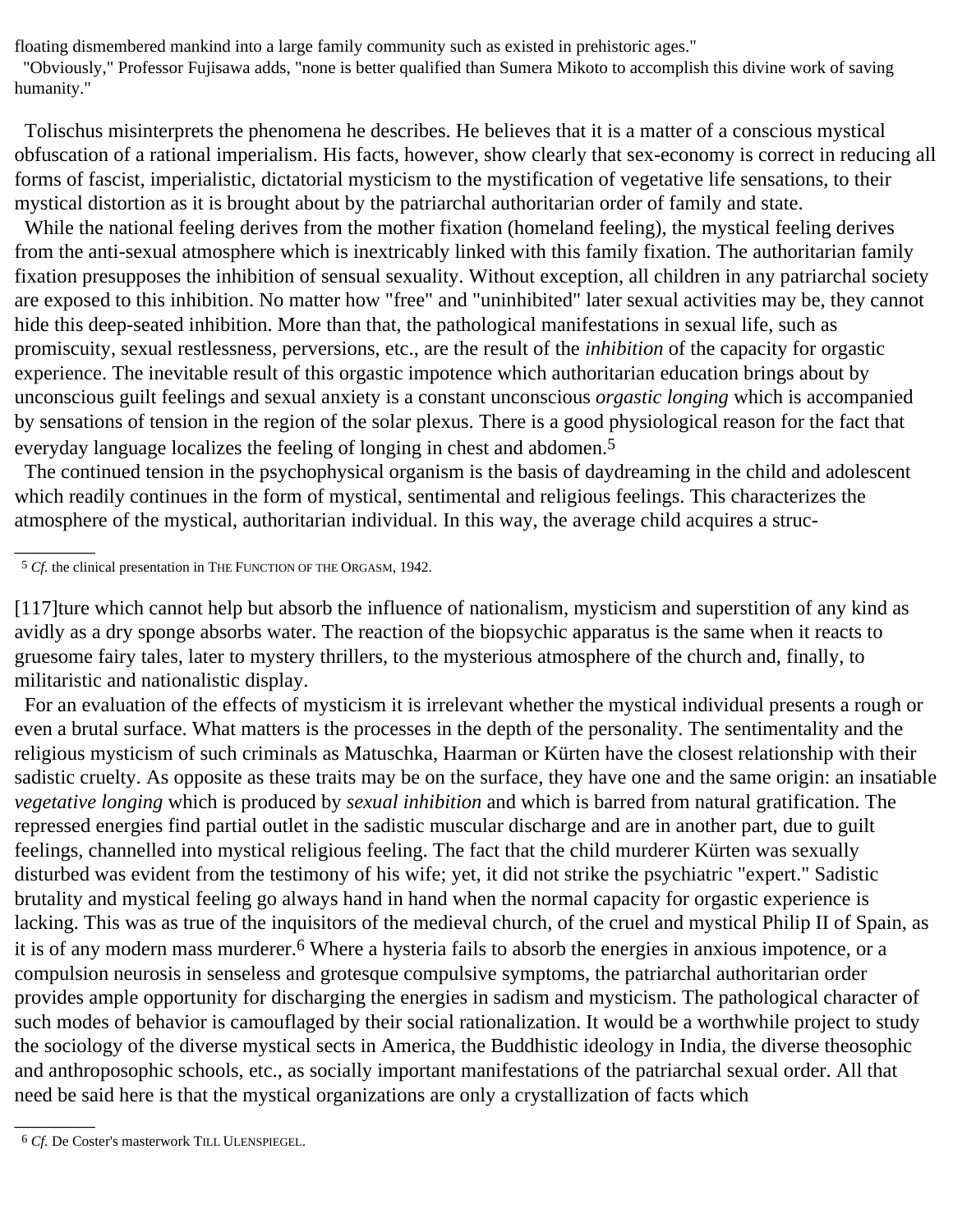[118] can be found, in a more diffuse and less tangible form, in all strata of people. The degree of mystical, sentimental and sadistic feelings corresponds exactly to the degree of the disturbance of natural orgastic experience. Close observation of the audience of a trashy thriller or of a boxing match teaches more about these problems than a hundred handbooks of sexology. As different as the contents of mystical experience may be, they all have the same sex-economic basis. Compare with that the realistic, unsentimental experience of real revolutionaries, of genuine scientific searchers or of healthy adolescents!

 One might object here that the primitive who lives naturally in a matriarchal order also has mystical feelings. It can be shown that what appears to be the same thing is, nevertheless, entirely different in the matriarchal as compared with the patriarchal individual. The relationship between religion and sexuality changed with the advent of patriarchy: while originally it was essentially a religion of sexuality, it turned into the enemy of sexuality. The "mysticism" of the sex-affirming matriarchal primitive is not due to sexual suppression as is the mysticism of the patriarchal individual. It is in part immediate orgastic experience and in part animistic interpretation of natural processes.

# **4. THE GOAL OF THE CULTURAL REVOLUTION IN THE LIGHT OF THE FASCIST REACTION**

 The social revolution concentrates all its strength on the elimination of the social basis of human suffering. The primary necessity for revolution in the social order obscures the sex-economic intentions and goals. The revolutionary is forced to postpone the solution of important problems, as urgent as they may be, until such time as the most urgent task, that of creating the *prerequisites* for their solution, is fulfilled. The reactionary, on the other hand, fights most violently against precisely those ultimate cultural goals of the revolution which have to be postponed in favor of the preliminary tasks which prepare the ground.

 "Kulturbolschewismus strives for the disintegration of our historical culture and wants to replace it by a new culture which [119] serves only the earthly happiness of people," wrote Kurt Hutten in his KULTURBOLSCHEWISMUS (1931). Does political reaction, in its accusations, hit upon that which the cultural revolution really intends to bring about, or does it, for reasons of demagogy, impute goals to the revolution which are not intended by it? In the former case, a clarification of the necessity of these goals is indicated; in the latter case, only disproof of the imputation.

How does political reaction evaluate the antithesis of earthly happiness and religion? Kurt Hutten writes:

 To begin with, the most embittered fight of Kulturbolschewismus is that against religion. For religion, as long as it is alive, is the strongest bastion against its goal . . . Religion subjects all human life to a supernatural, eternal authority. It demands denial, sacrifice, the renunciation of desire. It gives human life *an atmosphere of responsibility, guilt, judgment, eternity.* It inhibits an unrestricted living out of human impulses. *Cultural revolution is cultural revolution of the human, it is subjugation of all fields of life under the idea of happiness.* (Italics are mine.—W. R.)

 Here, the reactionary negation of earthly happiness is expressed in so many words. The reactionary senses the danger to the structural anchoring of imperialistic mysticism (which is what he calls "culture"). He is much more aware of this danger than the revolutionary is conscious of his ultimate goal because the latter concentrates his efforts on changing social conditions. The reactionary recognizes the danger which the revolution represents to the authoritarian family and to mystical moralism. He recognizes it at a time when the average revolutionary has not begun to have an inkling of such consequences of the revolution. The reactionary advocates heroism, selfsacrifice and renunciation in an absolute, eternal way; in doing so, he advocates the interests of imperialism, whether he wants to or not *(cf. Japan)*. To do that, however, he needs mysticism, that is, in the last analysis, sexual renunciation. By happiness he means essentially sexual gratification. And of course, this definition is, in itself, *correct.* The revolutionary also demands a great deal of duty and renunciation, because the pos- [120]sibilities for happiness must first be fought for. In his practical work with the masses he forgets only too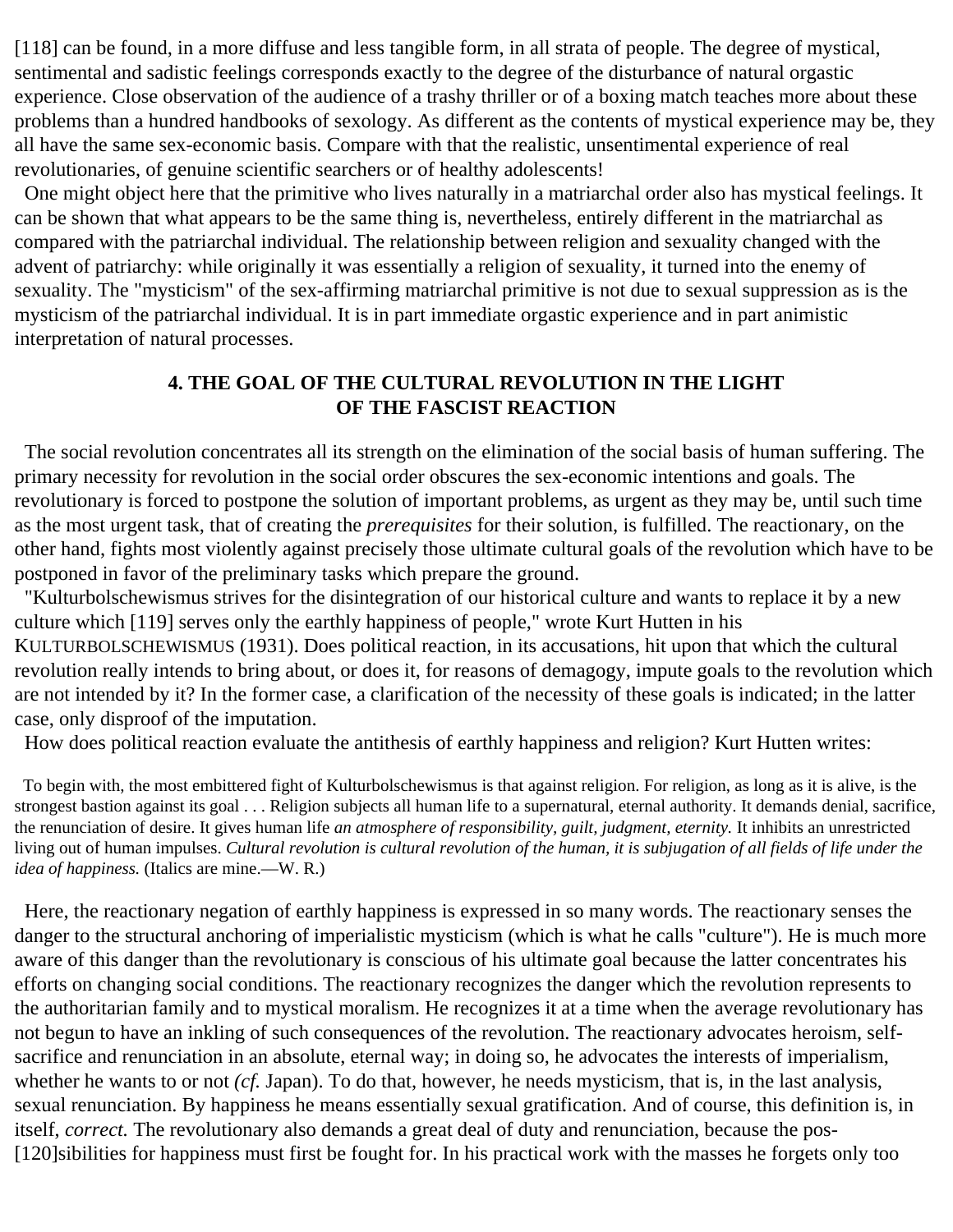readily the real goal, which is not work (social freedom brings with it progressive reduction of working hours) but sexual play and life in all its forms, from the orgasm to the highest achievements of the intellect. True, work is and will remain the basis of life, but in a work-democratic society less work has to be done by the individual to the extent to which it is taken over by the machines. This is what rationalization of work means.

 Sentences like the following are found in many mystical and reactionary writings though not as clearly formulated as by Hutten:

 Kulturbolschewismus is nothing new. It is based on a striving which humanity has had since its earliest days: *the longing for happiness.* It is the eternal nostalgia for paradise on earth . . . The religion of faith is replaced by the religion of pleasure.

 We, on the other hand, ask: *Why not happiness on earth? Why should not pleasure be the content of life?* If one were to put *this* question to a general vote, no reactionary ideology could stand up.

 The reactionary also recognizes, though in a mystical manner, the connection between mysticism and compulsive marriage and family:

 Because of this responsibility (for the possible consequences of pleasure), society has created the institution of marriage which, as a lifelong union, provides the protective frame for the sexual relationship.

 Right after this, we find the whole register of "cultural values" which, in the framework of reactionary ideology, fit together like the parts of a machine:

Marriage as a tie, the family as a duty, the fatherland as value of its own, morality as authority, religion as obligation from eternity.

[121] It would be impossible better to describe the rigidity of human plasma!

 The reactionary of any kind condemns sexual pleasure because it stimulates and repulses him at the same time. He is unable to solve the conflict within him between sexual demands and moralistic inhibitions. The revolutionary refutes the perverse, unhealthy kind of pleasure, because it is not *his* kind of pleasure, because it is not the sexuality of the *future,* but the sexuality which results from the conflict between instinct and morals, the sexuality of authoritarian society, a *debased, smutty, pathological sexuality.* He may easily make the mistake of stopping at the condemnation of pathological pleasure, instead of opposing it with his own positive sex-economy. If, as a result of his own sexual inhibitions, he does not clearly see the goal of a free social order, he will deny not only pathological pleasure but pleasure *per se,* will become an ascetic and lose any chances of influencing youth in a positive sense. In the otherwise excellent Soviet film "The Road to Life" the average pathological sexuality is contrasted not with free, sex-economically regulated sexuality, but with asceticism, that is, antisexuality; the sexual problem of youth is simply excluded from consideration. The disintegration of moralistic forms of sexual living expresses itself at first as *rebellion.* This rebellion inevitably takes pathological forms. It is a matter of recognizing the fact that it is healthy forces which try to break through in these pathological forms, and of guiding this rebellion into rational channels, to a sex-economic regulation. Here, too, the freedom of life is born out of the convulsions of life.

[122]

# **CHAPTER VII**

# **SEX-ECONOMY IN THE FIGHT AGAINST MYSTICISM**

 In a mass meeting in Berlin, in January 1933, the National Socialist Otto Strasser asked his opponent, the sociologist and sinologist Wittfogel, a striking question which made the listener feel that had it been answered, mysticism would have been shaken to its foundations. Strasser reproached the Marxists with underestimating the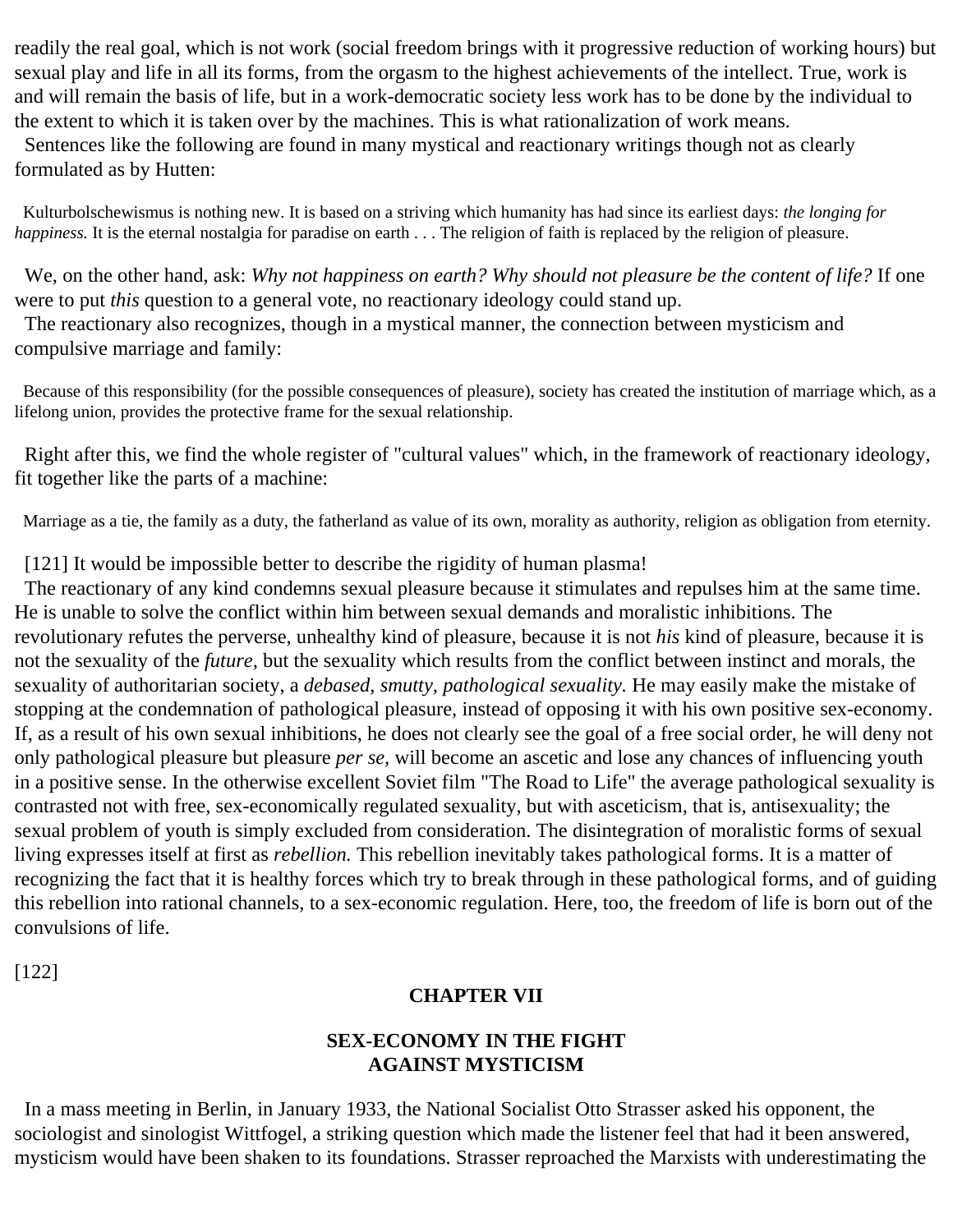importance of psychic life and religious experience. If religion, according to Marx, was nothing more than an embellishment of the exploitation of the workers, then one could not understand how religion could maintain itself for thousands of years, in particular, how the Christian religion could maintain itself, almost unchanged, for two thousand years; all the more so because, in its early stages, its maintenance required greater sacrifices than all revolutions put together. The question remained unanswered, and is important in the context of this book. The question was justified as an admonition from the mystical opponent to ask oneself whether natural science had really comprehended mysticism and the means of its anchoring. The answer had to be in the negative: *science had been unable to comprehend the enormous emotional power of mysticism.* This in spite of the fact that the representatives of mysticism, in their writings and sermons, had presented the solution of the problem as clearly and openly as could be. The sex-political character of mysticism is obvious. Yet, it was as thoroughly overlooked by the freethinkers as the equally obvious sexuality of the child had been overlooked by the most famous educators. Clearly, mysticism is in the possession of a hidden bastion which it defended against science with all available means, even before science had an [123] inkling of the fact that there are such mechanisms of mysticism.

# **1. THE THREE BASIC ELEMENTS OF RELIGIOUS FEELING**

 I shall not present here an extensive study of religious feeling but merely give a résumé of what is already known. The phenomena of orgastic excitation meet at a certain point with the problem of religious excitation, ranging, as it does, from the simplest pious belief to full-fledged religious ecstasy. The concept of religious excitation should not be restricted to the sensations which deeply religious people experience, say, during a religious service. Rather, we must include in this concept all phenomena which have in common a certain psychic and somatic excitation, such as, say, the excitation of masses when listening to a beloved leader in whom they believe, or the excitation caused by an overwhelming natural phenomenon. Let us begin by summarizing what was known about religious phenomena previous to sex-economic investigation.

 Sociological research showed that the forms of religions and various elements of their contents depend on the development of socio-economic conditions. Animal religions, for example, correspond to the mode of living of primitive hunting peoples. The human conception of divine, supernatural beings is always determined by the relative stage of economics and culture. Religious ideas are also essentially determined by man's ability to master nature and social difficulties. Helplessness in the face of natural forces, as well as major social catastrophes, makes for the production of religious ideology.

 The sociological explanation of religion, then, refers to the *socio-economic* soil in which religious cults grow. It has nothing to say either about the dynamics of religious ideology nor about the psychic process at work in the people who harbor this ideology. The formation of religious cults, then, is independent of the will of individuals; they are sociological formations, stemming from the relationships between people and from their relationship to nature.

 [124] The psychology of the unconscious, Freud's psychoanalysis, complemented the sociological with the *psychological* interpretation of religion. While sociology had explored the social roots of religious cults, psychology now explored the psychological process *in* the people who are subject to these objective religious cults. Thus psychoanalysis found that the idea of *God* is identical with the idea of *father,* the idea of the *Mother of God* with the idea of the *mother* of each religious individual. In the *trinity* of Christian religion, the triangle of father, mother and child finds its immediate representation. The psychic contents of religion stem from the infantile family situation.

 Psychological study, then, explained the contents of religious cults; it failed, however, to reveal the energy which enabled them to gain such a firm hold on people. In particular, the question remained obscure as to why religious ideas are invested with such intense feelings. Also obscure were the questions: why were the ideas of an all-powerful father and a benevolent mother translated into mystical terms, and what was their relationship with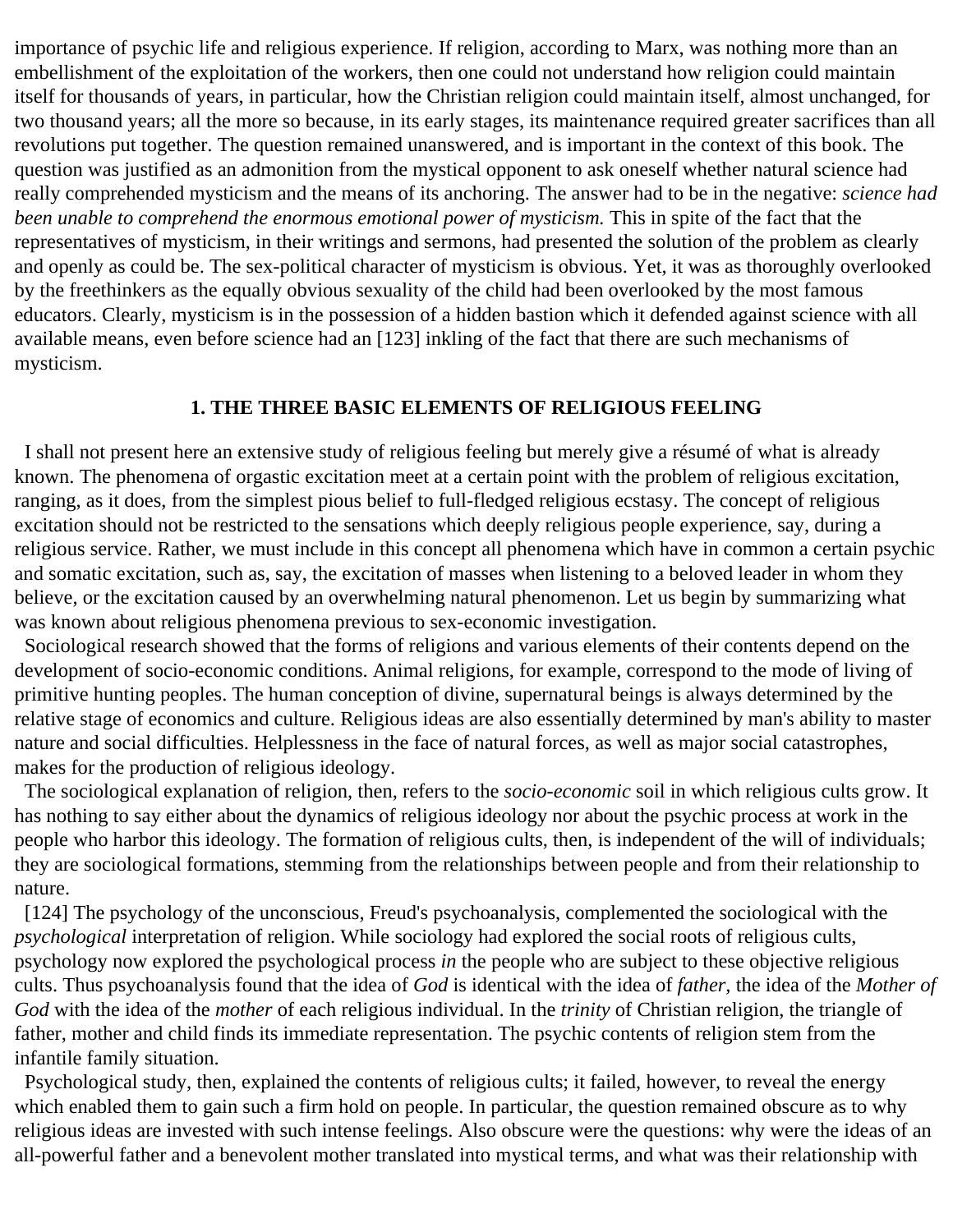the sexual life of the individual.

 A great many sociologists have long since pointed out the orgastic character of many patriarchal religions. Similarly, it was shown that patriarchal religions are always politically reactionary. In every class society, they are in the service of the powers that be; they prevent the elimination of the prevailing mass misery by claiming it to be willed by God and by referring demands for happiness to the hereafter.

Sex-economic investigation was concerned with the following further questions:

 1. *In what manner* do the ideas of God, the ideologies of sin and punishment—which are produced by society and reproduced by the family—become anchored in the individual? In other words, what compels humans not only to accept these religious ideas, not to feel them as a burden, but, on the contrary, to uphold and fervently defend them, at the sacrifice of their most primitive life interests?

[125] 2. *At what time* does this anchoring of the religious ideas take place?

3. *What energy* makes it possible?

 Clearly, without an answer to these three questions, a sociological and psychological *interpretation* of religion is possible, it is true, but no real *alteration* of human structure can be achieved. For if the religious ideas are not forced upon the humans but—contrary to their life interests—are absorbed and retained by them, then we are dealing with a structural alteration of the humans themselves.

 The basic religious idea in all patriarchal religions *is the negation of the sexual needs.* Only in very primitive religions were religiosity and sexuality identical. When social organization passed from matriarchy to patriarchy and class society, the unity of religious and sexual cult underwent a split; the religious cult became the antithesis of the sexual. With that, the cult of sexuality went out of existence. It was replaced by the brothel, pornography and backstairs-sexuality. It goes without saying that when sexual experiences ceased to be one with the religious cults, when, instead, they became antithetical to them, religious excitation assumed a new function: that of being a substitute for the lost sexual pleasure, now no longer affirmed by society. Only this contradiction inherent in religious excitation makes the strength and the tenacity of the religions understandable: the contradiction of its being at one and the same time *anti*sexual and a *substitute* for sexuality.

 The structure of the genuinely religious individual can be briefly described as follows: Biologically, he is subject to states of sexual tension like any other living being. But, through the assimilation of the sex-negating religious ideas in general and the fear of punishment in particular, he has lost all capacity for natural sexual excitation and gratification. As a result, he suffers from a chronic state of *excessive* somatic excitation which he is constantly forced to master. Happiness in this world is not only unattainable for him, but it does not even seem desirable to him. [126] Since he expects happiness in the hereafter, he develops a feeling of being *incapable of happiness* in this world. But, being a biological organism and thus unable to renounce happiness, relaxation and satisfaction, there is only one thing left for him to do: to seek the *illusory* happiness provided by the religious *forepleasure*  excitations, the well-known vegetative currents and excitations in the body. He will, therefore, together with his fellow believers, create institutions which alleviate this state of somatic tension and at the same time disguise its real nature. Thus he builds a church organ the sound of which can produce such vegetative currents in the body. The mystical darkness of the churches enhances the seemingly supernatural sensitivity to vegetative sensations and the sounds of a sermon, a choral, etc., which are designed to arouse them.

 In real life, the religious individual has become altogether helpless, for the repression of his sexual energy has deprived him of the capacity for happiness and of the aggression necessary to master the difficulties of real life. The more helpless he is in reality, the more is he compelled to believe in supernatural forces which give him support and protection. We thus understand how he may, in certain situations, develop an unbelievable strength of conviction, even to the extent of sacrificing his life. He derives this strength from his love of his own religious conviction which, as we know, is based on highly pleasurable somatic excitations. He believes, it is true, that this strength comes from "God." His longing for God, then, is in reality the experiencing of his fore-pleasure excitations which call for release. The "delivery" can be but one thing: the delivery from intolerable somatic tensions which can be pleasurable only as long as they find a phantasy gratification in an imaginary union with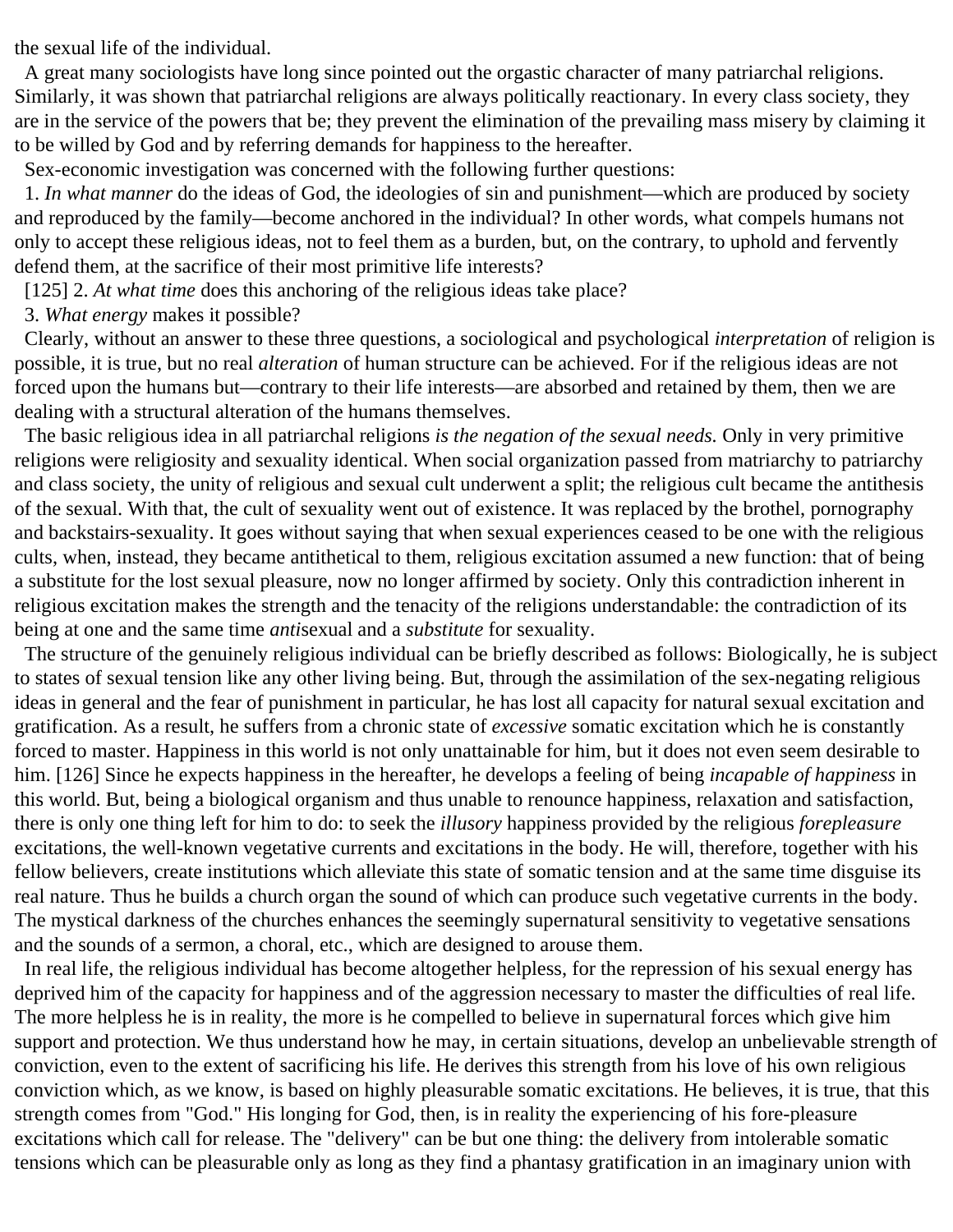God. A confirmation of this can be seen in the tendency of religious fanatics to masochistic, self-injurious acts. Sex-economic clinical observation has shown that the desire for self-castigation or the desire to be beaten stem from the desire to obtain *gratification without guilt.* If the individual is unable to bring about the relaxation himself, somatic tensions result inevitably in ideas of being beaten or tortured. [127] Here lies the root of the *ideology of passive suffering* which is part of all patriarchal religions.

 The inner situation of helplessness and of somatic suffering creates the need for consolation and support from without, particularly in the fight against the "evil instincts," the "evils of the flesh." Religious individuals, with the aid of their religious ideas, attain a state of vegetative excitation which resembles gratification but does not, in reality, bring about somatic relaxation. As is well known from therapeutic experiences with priests, involuntary ejaculation at the height of states of religious ecstasy is of frequent occurrence. Normal orgastic gratification is replaced by a generalized state of somatic excitation which excludes the genital and which may result in involuntary, as if accidental, partial discharges of sexual energy.

 Originally and by nature, sexual pleasure was that which was good, beautiful, happy, that which linked man with the whole of nature. With the splitting up of the sexual and the religious feelings, the sexual became inevitably that which is evil and infernal.

 I have tried elsewhere to show the origin and the effects of *pleasure anxiety,* i.e., the fear of sexual excitation. To summarize briefly: To people who are incapable of sexual relaxation, sexual excitation gradually and inevitably becomes something torturing and destructive. As a matter of fact, sexual excitation is torturing and destructive if the discharge of the sexual energy is not allowed to take place. Thus we see that the religious conception of sexuality as an evil and destructive force has its basis in actual somatic processes. Under these circumstances, the attitude toward sexuality must split up: the typically religious and moralistic evaluations, "good—bad," "heavenly—worldly," "divine—infernal" become symbols on the one hand of sexual gratification and on the other hand of the punishment for it.

 The deep longing for delivery, *consciously* from "sin," *unconsciously* from sexual tension, is repressed. States of religious ecstasy are nothing but states of vegetative sexual excitation without a normal outlet. Without this contradiction, religious [128] excitation can neither be understood nor mastered. It is not only antisexual, but at the same time highly sexual; not only moral, but also altogether unnatural and unhygienic from a sex-economic point of view. In no other social group do hysterias and perversions flourish as they do in ascetic religious circles. It would be erroneous to conclude, however, that such people should be treated as perverse criminals. In talking with religious individuals one finds that, together with their antisexual attitude, they also have a good understanding of their condition. Like everybody else, they are divided into an official and a private personality. Officially, they consider sex a sin; privately they know very well that without their substitute gratifications they could not exist. More than that, many of them understand the sex-economic solution of the contradiction between sexual excitation and moralism. If one establishes human contact with them, they understand very well that what they describe as their communication with God is nothing but actual communication with the whole process of nature, that they are a bit of nature, that, like all others, they feel themselves as a microcosmos within a macrocosmos. One has to grant them that their deep conviction has a true core, namely, the vegetative currents in their organism and the ecstasy which they may attain. Particularly among the poorer strata of the population, the religious feeling is absolutely genuine. It becomes false only by the denial of its origin and of the unconscious desire for gratification. In this way develops the *false* kindly attitude of clerics and religious people in general. As incomplete as this presentation is, the following conclusions stand out:

1. Religious excitation is vegetative, sexual excitation in a disguised form.

2. The religious individual negates his sexuality by mystifying the excitation.

3. Religious ecstasy is a substitute for orgastic vegetative excitation.

 4. Religious ecstasy does not result in true sexual relaxation but only—at best—in a muscular and mental lassitude.

[129] 5. Religious feeling is subjectively genuine and has a physiological basis.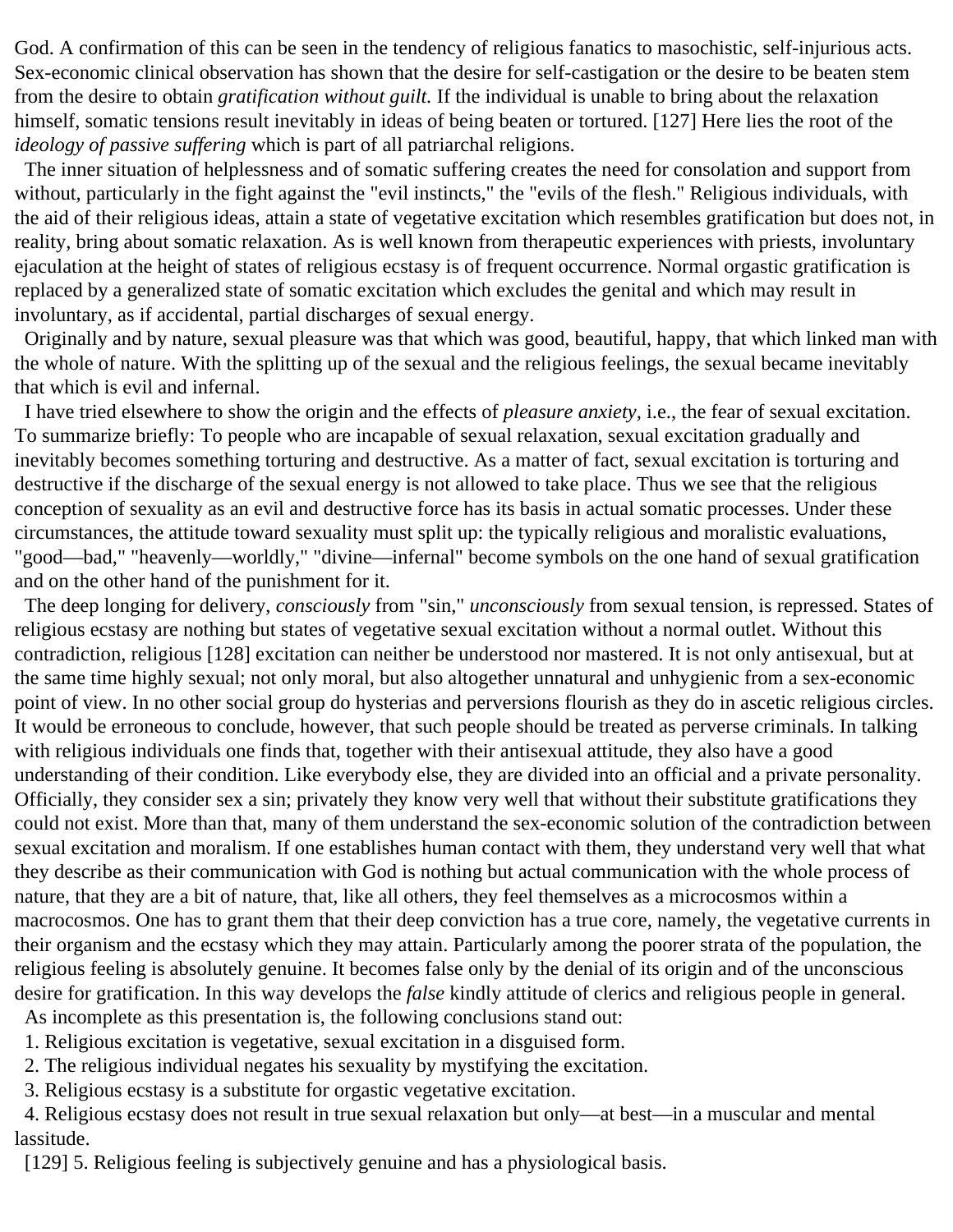6. The negation of the sexual nature of these excitations results, characterologically, in insincerity. Infants do not believe in God. The belief in God never takes root in them until the time when they have to learn to suppress their sexual excitation which makes them want to masturbate. Thus they acquire a fear of sexual pleasure. Then they begin not only to believe in God and to fear him as a supernatural being which knows everything and sees everything; they also begin to invoke his protection against their own sexual excitation. All this serves the function of avoiding masturbation.

 This, then, is the way in which the anchoring of religious ideas takes place in childhood. But these religious ideas would not bind the child's sexual energy and transform it into the opposing forces of moralism and sexnegation if they were not attached to the actual figures of father and mother. When a child does not "honor his father," he "sins"; in other words, if he does not fear his father, and indulges in sexual pleasure, he gets punished. To the child's thinking, the strict, denying father is God's representative on earth, his executive organ. When the awe of the father gives way to a realistic insight into his human foibles and inadequacies, the awe-inspiring father nevertheless continues to exist in the form of an abstract mystical idea of God. Just as patriarchal society says "God" when it really means actual paternal authority, so does the child, in saying "God," really mean the actual father. In the child's structure, sexual excitation, the idea of father and the idea of God form a unit; a unit which, during therapy, becomes palpable in the form of a spastic condition of the genital musculature. Elimination of this genital spasm regularly brings with it the disappearance of the idea of God and of the fear of the father. The genital spasm thus not only represents the physiological, structural anchoring of the religious fear; at the same time it also creates the pleasure anxiety which is the core of every religious moralism.

 Detailed study of the highly complicated interrelations of the [130] different kinds of religious cults, socioeconomic organization and human structure must be left to further investigation. Whatever these details may be, they are less important than the fact that the energy core of all sex-negating patriarchal religions is *pleasure anxiety.*

## **2. THE ANCHORING OF RELIGION THROUGH SEXUAL ANXIETY**

 Antisexual religiosity is a product of patriarchal authoritarian society. The son-father relationship found in every patriarchal religion is no more than a socially determined content of the religious experience; the experience itself results from patriarchal sexual suppression. The function which religion gradually assumes, that of maintaining renunciation and submission to authority, is secondary. It can build on a solid basis: *the structure of the patriarchal individual* as it is molded by sexual suppression. The source of religiosity and the core of any religious dogma formation is the negation of sexual pleasure. This is particularly clearly expressed in Christianity and in Buddhism.

#### *a. Anchoring of mysticism in childhood.*

 Lieber Gott, nun schlaf' ich ein, Schicke mir ein Engelein. Vater, lass die Augen Dein Über meinem Bette sein. Hab' ich Unrecht heut getan, Sieh es, lieber Gott, nicht an. Vater, hab mit mir Geduld Und vergib mir meine Schuld. Alle Menschen, gross und klein Mögen Dir befohlen sein.

 [Dear God, I lay me down to sleep, Send an angel watch to keep. And, Father, let your loving eye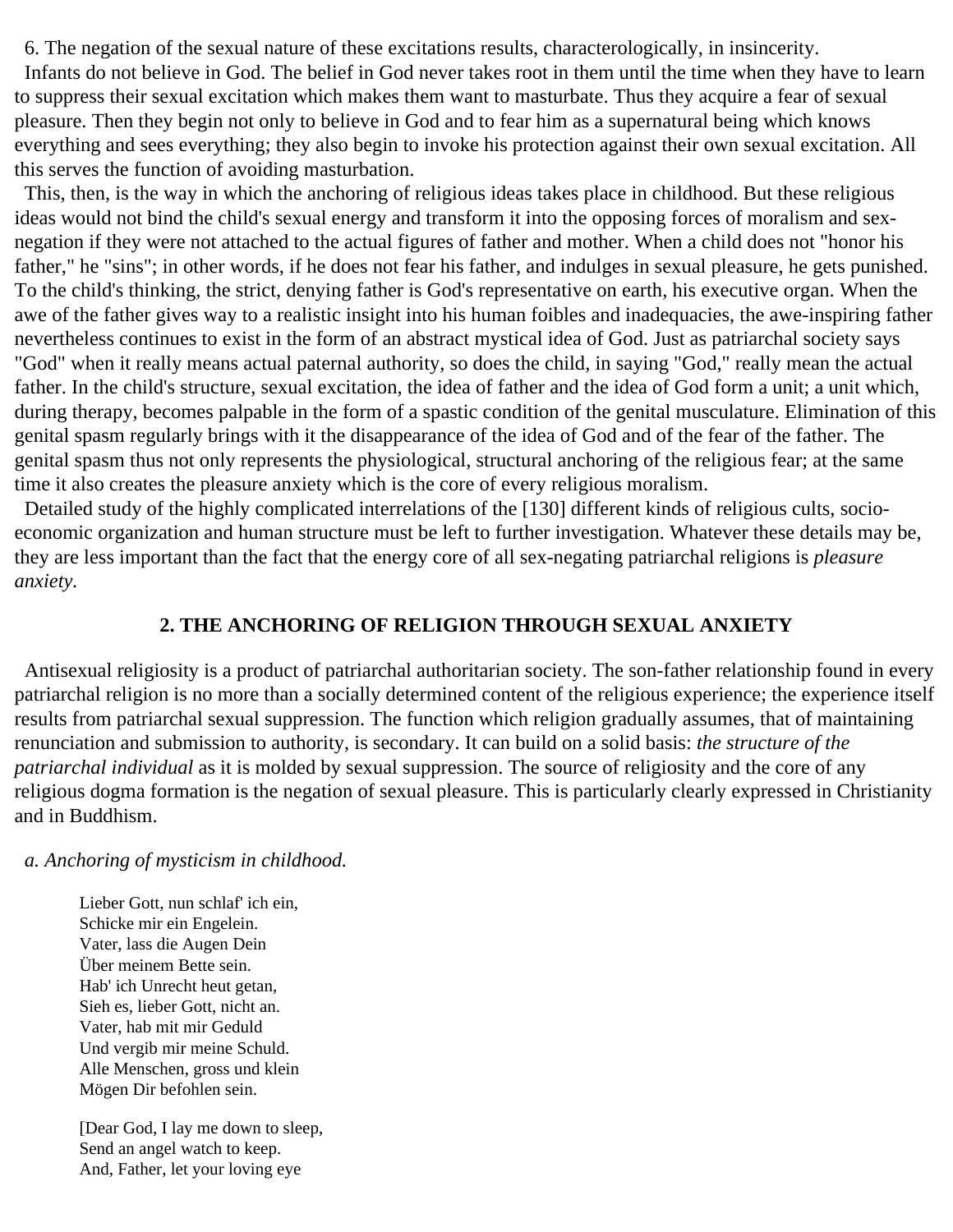Look down upon me from the sky. If wrong I've done within the day

[131]

 Overlook it, God, I pray Father, guide me patiently And may my faults forgiven be. And all persons great and small Feel your protection overall.]

 This is one of the many typical prayers which children must recite before going to sleep. One is prone not to pay any attention to the content of such a prayer. Yet, it contains in concentrated form all that is the essence of mystical content and feeling: In the first couplet the petition for protection; in the second, a repetition of this petition, made directly to the "father"; in the third, the petition for forgiveness for a committed wrong: God should *not look at it.* What does this guilt feeling refer to? What is God petitioned "not to look at"? If one knows the world of the average child, the answer is not difficult: In the center of the forbidden things is *the wrongdoing of playing with the genitals.*

 The prohibition of masturbation would remain ineffective were it not supported by the idea that God sees *everything,* that, consequently, one has to be "good" even when the parents are not around. If anyone should be inclined to brush this off as "phantasy," he may learn something from the following observation which clearly demonstrates the anchoring of the mystical idea of God by means of sexual anxiety.

 A girl of about seven, having been brought up without religion, suddenly developed the compulsion to pray. It was a compulsion because she herself found it to be at variance with her knowledge and tried to resist it. The praying compulsion developed as follows: The child was accustomed to masturbate every night before going to sleep. One day, she suddenly was afraid to do so and therefore abstained from it. Instead, she developed the impulse to kneel down before her bed and to say a prayer somewhat like the one cited above. "When I pray," she explained later, "I am not afraid." *The fear had appeared when, for the first time, she denied herself the pleasure of masturbation.* Whence this self-denial? She told her father, in whom she had full confidence, that [132] a few months earlier, during vacation, she had had an unpleasant experience. Like other children, she used to play with a little boy at having sexual intercourse ("playing house"); one day another boy came upon them and shouted Phew! at them. Although her parents had told her that there was nothing wrong in such playing, she became ashamed, gave it up and started, instead, to masturbate before going to sleep. One night, shortly before the onset of the praying compulsion, she had the following experience: On the way home from a group evening, she and a few other children were singing revolutionary songs. They met an old woman whose looks reminded her of the witch in "Hänsel und Gretel" and who scolded them: "You Godless bunch, the Devil will get you yet!" When, later in the evening, she was about to masturbate again, she thought, for the first time, that maybe there was a God after all who would see and punish it. Unconsciously, she had associated the old woman's threat with the sexual experience with the little boy. Now she began to fight against masturbation, became anxious and, to ward off the anxiety, developed the praying compulsion. *The praying, then, had taken the place of sexual gratification.*  Nevertheless, the anxiety did not disappear; the girl began to develop night terrors. Now she was afraid of a supernatural being which was going to punish her for her sexual sinning. She sought its protection in her fight against the temptation of masturbation.

 It should not be thought that this process is an individual occurrence; rather, it typifies the process of anchoring the idea of God in the overwhelming majority of children in religious cultural circles. The same function is served by fairy tales of the "Hänsel und Gretel" variety in which children are threatened with punishment for masturbation in a disguised but, for the child's unconscious, unmistakable way. Every case treated by characteranalysis shows that mystical feeling develops from a general guilt feeling which is centered in the guilt about masturbation. It is hard to see how psychoanalytic investigation could have hitherto overlooked this fact. That the idea of God represents the conscience, the internalized admonitions and threats from parents [133] and educators,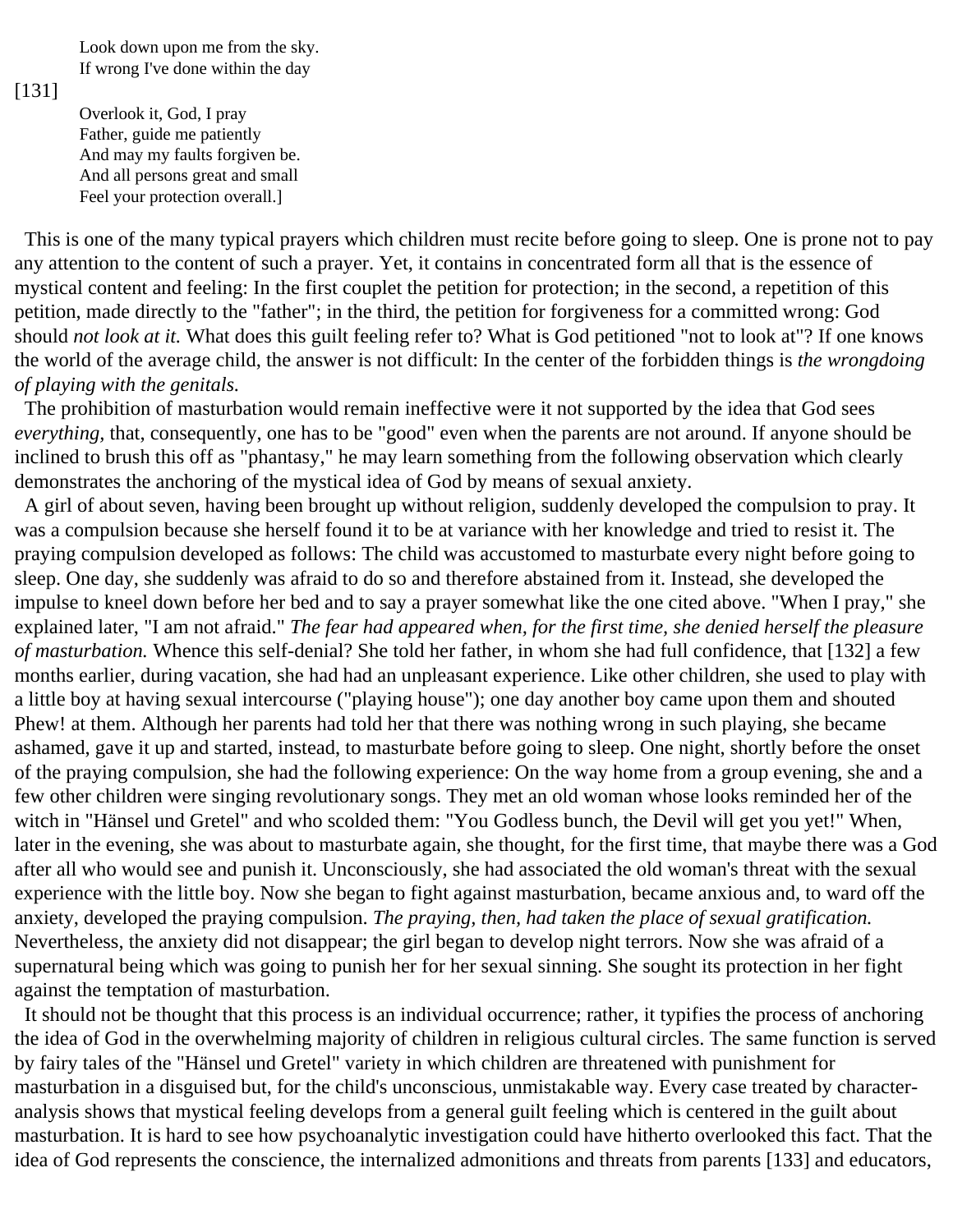is a well-known fact. What is less well known is the fact that, from an energy point of view, the belief in and the fear of God are sexual excitations which have changed their content and goal. The religious feeling, then, is the same as sexual feeling, except that it is attached to mystical, psychic contents. This explains the return of the sexual element in so many ascetic experiences, such as the nun's delusion that she is the bride of Christ. Such experiences rarely reach the stage of genital consciousness and thus are apt to take place in other sexual channels, such as masochistic martyrdom.

 To return to our girl. The praying compulsion disappeared when she understood the origin of her anxiety; instead, she resumed her masturbation without guilt feelings. As unimportant as this may seem it points to a possible prevention of the mystical infestation of our children. A few months after the disappearance of the praying compulsion, the girl wrote from summer camp to her father:

 Dear Charlie: There is a wheat field here and at the edge of it we have our hospital (of course it's only a game). There we play Doctor (we are five girls). If one of us has a pain at the pussy, she goes to that hospital. There we have cotton and salves and creams. All that we have swiped.

 That is, undoubtedly, *sexual cultural revolution.* And what, many will ask, happens to "culture"? The child was in a class with children one to two years her senior, and the teachers confirmed her great industry and talent. As far as general knowledge and a lively interest in reality was concerned, she was far ahead of the rest. Twelve years later, she was a sexually healthy, very intelligent and generally liked person.

## *b. The anchoring of mysticism in adolescence.*

 In the example of the little girl I tried to show the typical way in which religious fear becomes anchored in the young child. Sexual anxiety is the central factor in the anchoring of the authoritarian social order in the child's structure. Let us follow [134] this function of sexual anxiety into puberty and examine one of the typical antisexual pamphlets:

 There are two rocks in the life of every man which are his strength or on which he suffers shipwreck: God—and the other sex. Innumerable young men suffer shipwreck in life not because they have not learned enough, but because they do not come to terms with God and—because they do not know how to master that instinct which can bring untold happiness to man but also untold misery: *the sexual instinct.*

 So many never become full human beings because they are under the sway of their instincts. In itself, it is true, strong instincts are nothing regrettable. On the contrary, they make life rich and full, make possible strong love and great achievement. They can make a strong personality. But the instinct becomes wrong and a sin against the Creator when man no longer keeps it in check and becomes its slave. One or the other governs man: the spirit or the instinct, that is, the animal. They do not go together. Thus every man, at one time or another, is confronted with the terrific question: Are you going to recognize the real meaning of your life, that is, to be a light, or are you going to be consumed by the flame of your unbridled instincts?

*Are you going to spend your life as an animal or as a spiritual human being?*

 The process of becoming a man is the problem of the fire in the hearth. If it is kept in check, it warms and lights the room. But woe if it leaps out of the hearth! Woe if the sexual instinct governs the whole man to such an extent that it becomes the master of all thought and action!

 Our times are sick. In earlier times, people were expected to keep their sexuality in check. Today they say that modern man no longer needs this check. What is overlooked is that the city man of today is much more nervous and much weaker of will and that, therefore, he needs even more self-control.

 Now, look around: It is not the spirit that rules in our fatherland but the unbridled instincts, particularly the unchecked sexual instinct, and indecency. In the factory, the office, on the stage, in public life, there rules the spirit of the demi-monde and often the dirty joke. How much youthful joy is ruined in the pestholes of the city, the nightclubs, gambling places and poor movies! The young man of today thinks of [135] himself as particularly clever when he advocates the theory of living out one's sexuality. In reality, Mephisto's saying in Goethe's Faust applies to him:

Er nennt's Verstand und braucht's allein

Um tierischer als jedes Tier zu sein.

Two things make the process of becoming a man difficult: the large city with its abnormal conditions, and the demon in us. The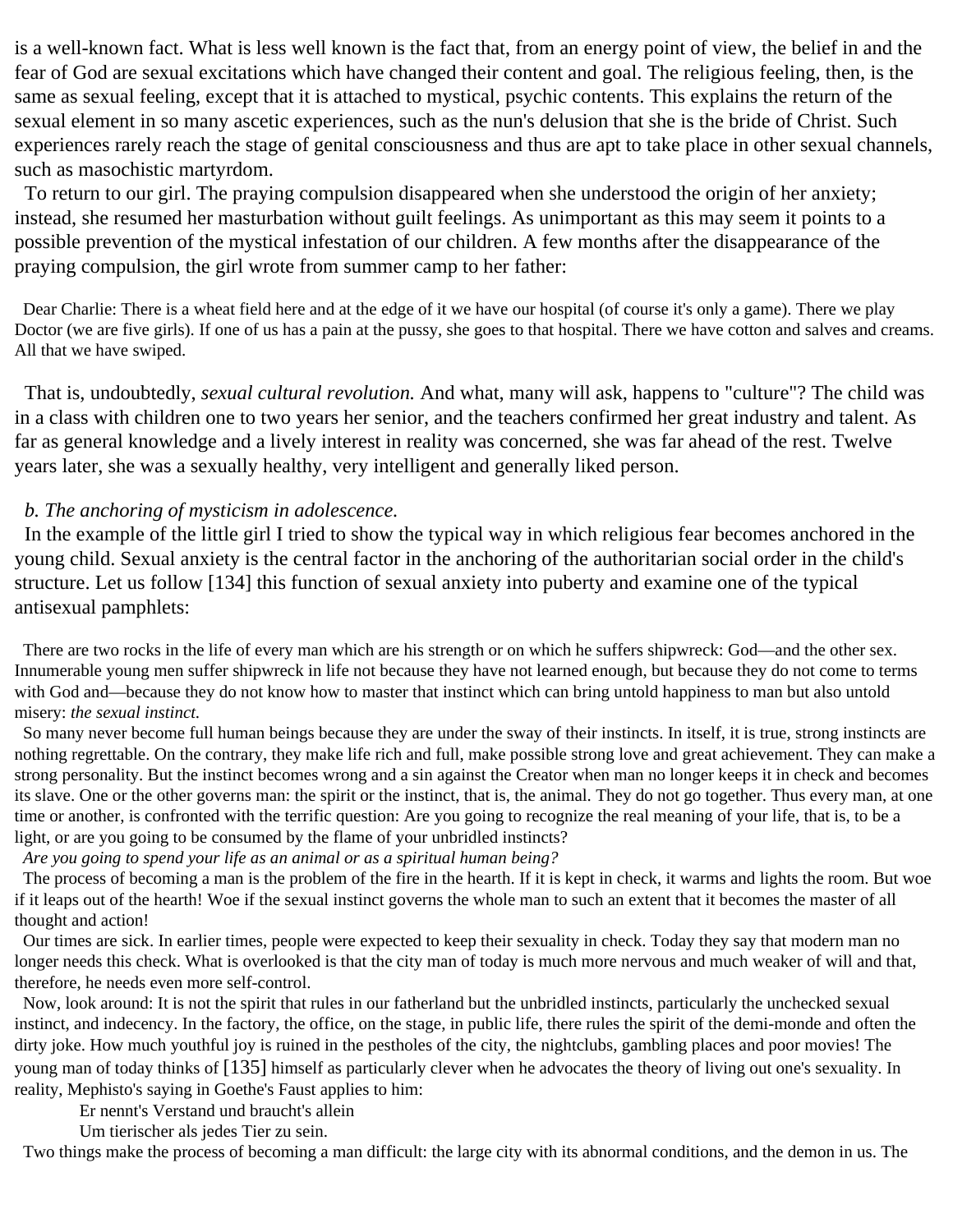young man who comes to the city for the first time, perhaps from a family in which he was well protected, is exposed to a wealth of new impressions: Noise, exciting sights, erotic literature, alcohol, movies, theater, etc. And wherever he looks, there are dress fashions designed to excite him sexually. Who can withstand such a concentrated onslaught? And to a temptation from without the demon within says Yes only too willingly. For Nietzsche is right, "There is muck at the bottom of the soul"; it is true that in everyone "the wild dogs bark below," only waiting to be released.

 Many young men fall prey to indecent living because they were not warned in time about the dangers. They will be grateful for a frank word of warning and advice which will make it possible for them to escape or to turn back.

 To most, immorality comes first in the form of *self-abuse.* Scientific investigation shows that this is often taken up at a terrifyingly early age. True, the consequences of this bad habit have been somewhat exaggerated. Nevertheless, the opinion of outstanding physicians gives one food for thought. Professor Dr. Hartung, for many years chief of Dermatology at the Allerheiligen-Hospital in Breslau, makes the following statement: "There can be no doubt that indulgence to any considerable extent in the vice of self-abuse damages the body most severely and leads, later on, to general nervousness, incapacity for intellectual work, and physical debilitation."

 Furthermore, he emphasizes the fact that *a person who indulges in self-abuse loses his self-respect and can no longer look people straight in the eye. The constant consciousness of having to keep his disgusting activity concealed from others degrades him morally in his own eyes.* Professor Hartung says further that the young people who indulge in this vice become soft and flabby, that they lose their incentive to work, and that all kinds of nervous conditions weaken their memory and their capacity for work. Other eminent physicians agree with these statements.

 [136] But self-abuse not only makes the blood unhealthy; it also eliminates spiritual forces and inhibitions which are indispensable in the process of becoming a man; *if it becomes a chronic habit,* it works like a malignant cancer in the organism.

 But much worse than all this are the consequences *of immorality with the other sex.* It is not by accident that the most terrible plague of humanity—the venereal diseases—is a result of this transgression. Dr. Paul Lazarus, Professor at the University of Berlin, draws a terrifying picture of the psychic and physical devastations wrought in our population by the venereal diseases.

 *Syphilis* is one of the worst grave-diggers of folk strength. But *gonorrhea—*which unfortunately so many young men fail to take seriously—is also a most serious and dangerous disease. The fact alone that medical science cannot cure it with certainty should warn everybody against not taking it seriously.

 Professor Dr. Binswanger says with regard to the venereal diseases: "It is noteworthy that seemingly very light infections lead to such serious consequences; that often many years elapse between the original infection and the onset of serious nervous disease; that over sixty per cent of that disease which the layman calls 'softening of the brain' is attributable to an earlier venereal infection."

 Is it not a soul-shaking thought that, as a result of such a youthful sin, those who are most dear to us, wife and children, should be exposed to devastating disease?

 But I must mention another aberration, one which is much more frequent today than many think: *homosexuality.* Be it said at the outset: we have the greatest sympathy for all those who fight a battle for their purity against this thing. We have respect for those who come out victorious because they fight with God on their side. But just as Jesus loved the individual sinner and helped every one who wanted to be helped while he fought against sin itself with deadly seriousness, so must we fight the manifestations of homosexuality which ruin our youth and our folk. There was another time in history when the world was about to be engulfed in the floods of perversion. Only the gospel could overcome a culture which was rotting away from these perverse sins and could bring about something new. About the victims of these sins, Paul wrote to the Romans: "And likewise also the men, leaving the natural use of the woman, burned in their lust one toward another; men with men working that which is unseemly, and receiving in them- [137]selves that recompense of their error which was meet." (Romans 1, 27). Homosexuality is the mark of a thoroughly rotten, Godless and soulless culture. It is a result of the prevailing Weltanschauung that enjoyment is the highest goal. Quite rightly, Professor Foerster, in his SEXUALETHIK, says: "Where spiritual heroism is ridiculed and natural living-out is glorified, everything which is perverse, diabolical and base comes to the surface; more than that, it calls health disease and makes itself the yardstick of life."

 Today things come to the surface which even the most depraved do not want to admit in themselves. Worse things yet will come to the surface, and then it will become clear that only a great spiritual power, the gospel of Jesus Christ, can bring help.

 Many people will raise objections to what has been said here. You may say, for example, "Are we not dealing with a natural instinct which must be satisfied?" No, if the passions are released, we are not dealing with anything natural, but with something entirely unnatural. Almost in every case, we find that *the evil lust has been in some way aroused and nurtured.* Look at an alcoholic or a drug addict. Is their constant craving for alcohol or morphine natural? No, it has been *nurtured artificially* by an ever repeated indulgence. The instinct which God gave us for procreation in marriage is in itself good and not too difficult to check. Thousands of men keep it successfully in check.

 "But," you may ask, "is it not harmful for a mature man if he abstains from sexual gratification?" This is what Professor Hartung says in answer: "Unequivocally, I say that is not so. *If any man has told you that sexual abstinence can be harmful he has led you*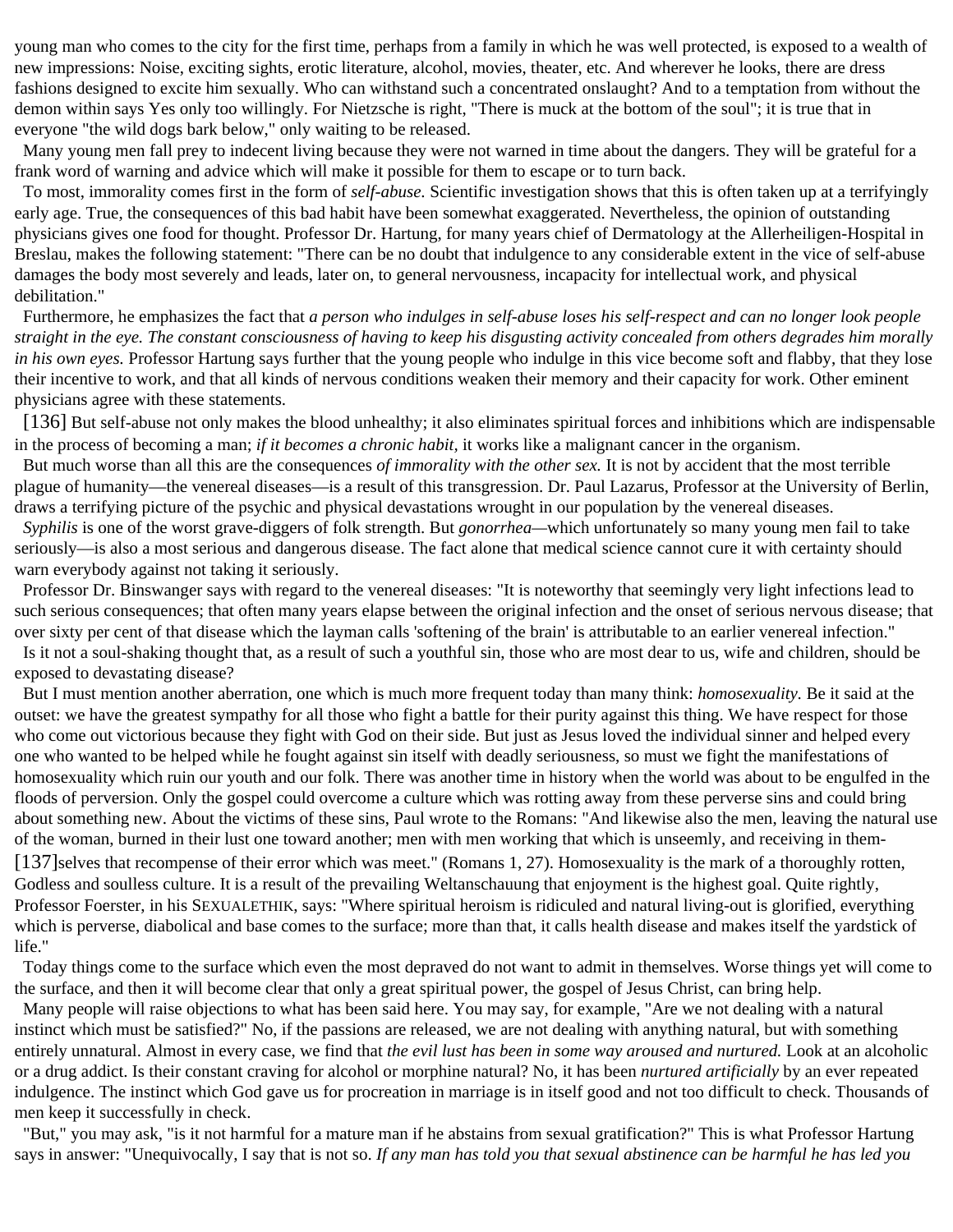*dangerously astray; if he has thought through what he told you, he was either an ignorant or an evil man.*"

You are seriously warned against the use of contraceptives. The only real protection is abstinence until marriage.

 I have tried to show you, openly and truly, the consequences that result from immorality. You have seen what this sin does to the body and the mind. But there is, in addition, the harm which this vice does to the soul. I tell you in deadly seriousness: *Unchastity is a crime against God.* It makes it impossible for anybody to have real peace and joy. It is written, "For he that soweth to his flesh shall of the flesh reap corruption." (Gal. 6, 8).

#### *The spirit of the demi-monde inevitably moves in where the connection with God's world was lost.*

[138] For all those, however, who do not want to be victims of unchastity I shall add a few words of advice and encouragement. It is necessary to make an absolute and clean break with unchastity, *in thought, word and deed.* This is the first thing to do in order not to become its slave. Of course, you must stop going to *places of temptation* and sin; everything which may lead to temptation must be avoided. For example, the company of unchaste companions, the reading of salacious books, the looking at provocative pictures or dubious shows. Instead, you must seek good company which elevates you. Do everything which steels the body and helps in the fight against unchastity: *athletics, gymnastics, swimming, hikes,* getting up *immediately* on waking up. Be *moderate* in eating and especially in drinking. *Alcohol must be strictly avoided.* But even all that does not suffice. Many have again and again the painful experience that even if they follow all this advice the instinct is too strong.

Where do we find the power to resist, where the strength for victory? Confronted with temptation, with the glowing lust of the flesh, we find that advice and enlightenment alone does not help. We need an alive power to master our instincts and to overcome the unchaste forces within and without ourselves. There is only One who can give us this power: Jesus. He who wants to achieve real freedom must come to Jesus Christ who has taken power away from sin and who has strength and help for everyone. *This is not a Christian theory but a fact which many young men in temptation have tested and experience everyday.* If possible, get into the confidence of a serious Christian friend who can give you advice and fight with you. A fight there will be, but a fight with victory in sight.

 In conclusion, let me ask you this personal question: What about you, my friend, what are you going to do with this warning? Are you going to let yourself be ruined in order to please frivolous and unscrupulous people, or are you going to associate with pure, noble men whose company will elevate you and steel your will in the fight against everything unchaste? Are you going to be a man who, through his words, his example and his behavior is a curse to himself and others, or are you going to be a man who is going to be a blessing for his fellows?

 Are you going to let yourself be ruined in body, character and soul, for now and forever, for the sake of a few moments of fleeting pleasure—or will you let yourself be saved as long as there is still time?

[139] Please, answer these questions sincerely and have the courage to do what God, in your conscience, tells you to do! *Make an honest choice! Demi-monde or super-world? Animal or spiritual human being?*

 In this pamphlet, the adolescent is confronted with the alternatives: God or sexuality. True, to be a "Vollmensch" or "Übermensch" means more than being asexual; but asexuality is the first prerequisite. The antithesis of "animal" and "spiritual human being" is the antithesis of "sexual" and "spiritual." It is the antithesis which has always been the basis of any theological moral philosophy. To date, this moral philosophy has remained inviolate, because its basis, sex-negation, has never been touched.

 The average adolescent, having been brought up in an authoritarian family, suffers from an acute conflict between sexuality and anxiety. A pamphlet such as the one above forces him in the direction of mysticism, without, however, eliminating the difficulties. The Catholic church uses the expedient of giving the adolescent periodic absolution for his masturbation in the confessional. But in doing so, it gets into another difficulty. The church attains its mass basis by two measures: it binds the masses to itself by sexual anxiety, and it stresses its anti-capitalistic attitude. It condemns city life with its many temptations for adolescents for it must fight against the revolutionary sexual forces which are aroused in youth by city life. On the other hand, the sexual life of the masses in cities is characterized by an acute conflict between high sexual demands and minimum opportunities, material and structural, for gratification. This contradiction is of the same kind as another basic contradiction, namely, defense tooth and nail of the very family authority which is destroyed by economic crises and sexual disturbances. Knowledge of such contradictions is of great significance for it opens up vast possibilities for striking the ideological apparatus of political reaction at its softest spot.

 Where is the adolescent to seek the strength for fighting down his genital impulses? In the belief in Jesus! As a matter of fact, [140] the adolescent does find, in this belief, a powerful force against his sexuality. On the basis of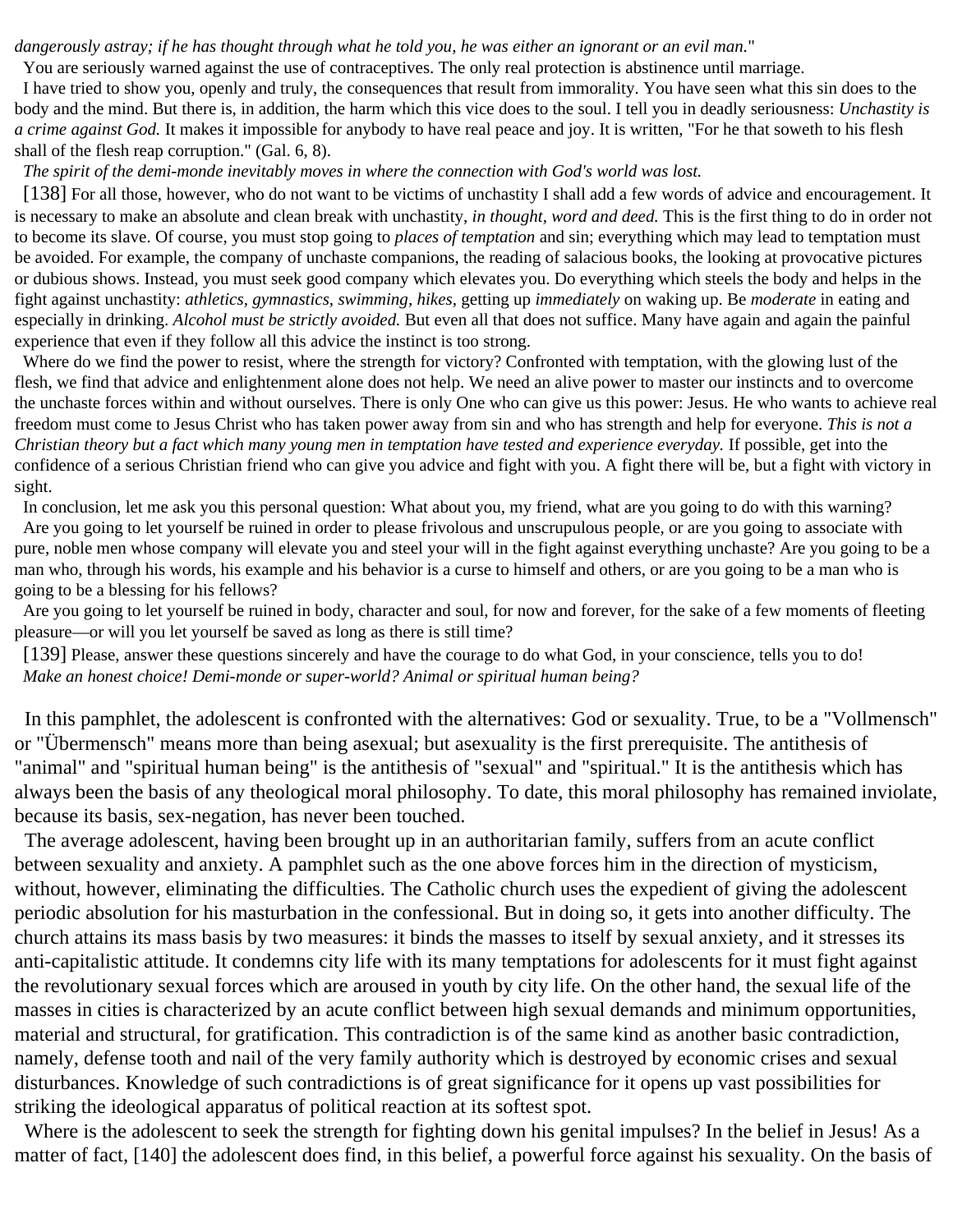what mechanisms? His mystical experience creates a state of vegetative excitation which never ends in natural orgastic gratification. The adolescent develops a passive homosexual attitude. From the point of view of the dynamics of instinct, passive homosexuality is the most effective force against natural masculine sexuality, for it replaces activity and aggression by passivity and masochistic attitudes, by those attitudes, in other words, which determine the structural mass basis of patriarchal authoritarian mysticism. The adoption of such attitudes, however, means at the same time uncritical following, submission to authority and adaptation to the institution of patriarchal compulsive marriage. Religious mysticism, then, plays one sexual force against another. It utilizes itself sexual mechanisms for the attainment of its goals. These non-genital sexual impulses which it partly created, partly brought to flowering, determine the mass psychology of the followers: moral—and often definitely physical—masochism and passive submission. Religion derives its power from the suppression of genital sexuality which, secondarily, produces passive and masochistic homosexuality. It is based on genital anxiety and the replacement of genitality by secondary impulses which are no longer natural to the adolescent. In sexeconomic work with religiously mystical adolescents, the natural genital demand has to be played against the secondary (homosexual) and mystical impulses. This mass-psychological task is completely identical with the objective lines of social progress in the sex-economic field: *Elimination of genital suppression, and affirmation of a genital sex life for youth.* There is, however, more to the problem than the discovery of these mechanisms of the infestation of the masses. A particularly important aspect is the cult of the Virgin Mary. To quote another typical pamphlet:

#### Marienverehrung und der Jungmann von Dr. theol. Gerhard Kremer

Genuine Catholic piety among youth will always think much of the [141] ideal of the Virgin Mary ... Youth is a time of struggle, a time when the passions awake, a time of stormy growth and struggle. In this struggle youth must have an ideal before itself which is far above all that is base and ignoble and which pulls the vacillating mind upward. This ideal, for the young man, should be *the ideal of the Virgin Mary who embodies an all-radiating purity and beauty.* "It is said that there are women whose very presence educates one, since their behavior alone chases away base thoughts. Such a noble woman is Mary" (P. Schilgen S. J.). *The Virgin Mary stands before the young man with such loveliness and dignity as cannot be found in nature, in art or in the human world.* Why have artists again and again consecrated their skill to the Madonna? Because she has a dignity and beauty which will never disappoint. There the young man has standing before him a queen "whom to serve, of whom to prove worthy, is the highest honor. There is the exalted woman and soul bride to whom you can give yourself with the whole surging love of your youthful heart, without having to fear degradation and desecration." . . . The ideal of the Virgin Mary will show the young man that there is something great and exalted in psychic beauty and chastity . . . You young men who have an ideal mind and fight a battle for sacred virtue, *look up to your queen.* How can a young man look up to her, how can he greet her in the Ave Maria, without feeling a strong longing for chastity? How could a young man who has the ideal of the Virgin Mary go and rob a woman of her chastity? *Yes, the ideal of the Virgin Mary, if taken seriously, is a powerful incentive for the young man to chastity and masculinity.* The moral attitude of the young man is determined by his attitude toward the girl, the woman.

 . . . The symbols of the Knights are no more. But what is worse is that among the male youth of today the shy veneration of the woman disappears more and more, giving place to a frivolous, base piracy. Just as the Knights, in their armor, used to protect female weakness and innocence, so has the modern man a duty toward female chastity and innocence. Solid masculinity and true nobility of heart will be revealed most readily toward the female sex. Blessed the young man who has surrounded his passion with such an armor! Blessed the girl who has found the love of such a man! "*Do no harm to a girl and remember that your mother, too, once was a girl.*"

 The adolescent of today is the man and husband of tomorrow. How [142] should he be able, as man and husband, to protect womanhood and woman's honor if as a young man and fiancé he has desecrated love and the time of engagement? The engagement should be a time of sacred *undesecrated love.* How many lives would be happier if the ideal of the Virgin Mary were alive among our young men. How much suffering would be avoided if young men did not play a wicked game with the love of a girl's soul. *Oh, you young men, let the light of the ideal of the Virgin Mary shine into your love, so that you will not stumble and fall.*

 The ideal of the Virgin Mary can mean very much to our male youth. For this reason, we have, in our youth organizations and in our congregations, unfurled the banner of the Virgin Mary.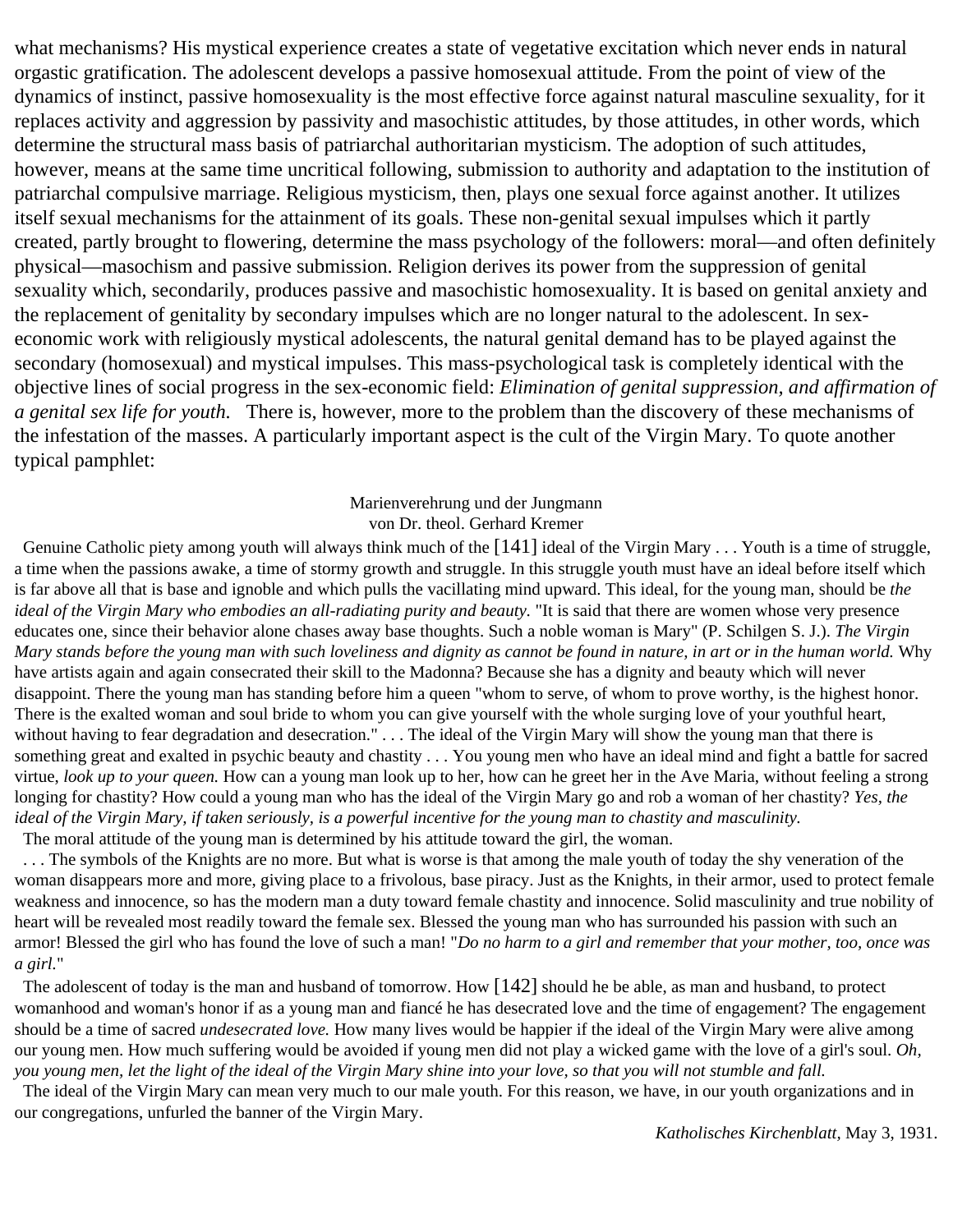The Virgin Mary cult is used with great success for the enforcement of sexual abstinence. Again we must ask, what is the mechanism which makes this success possible? It is made possible by the suppression of the genital impulses. While the Jesus cult mobilizes the passive homosexual forces against genitality, the Virgin Mary cult utilizes forces from the heterosexual sphere itself. "Do no harm to a girl and remember that your mother, too, once was a girl." The mother of God, then, in the emotional life of the religious youth, takes over the role of his own mother and he gives her the whole love which as a child he had for his own mother, that is, all the strong love of his first genital impulses. In the meantime, however, the *incest taboo* has split his genitality into orgastic longing on the one hand and asexual tenderness on the other. The orgastic longing must be repressed. Its energy reinforces the asexual tender impulses and makes them into a strong fixation on the mystical experience. It goes with a violent defense not only against the incestuous desire but against *any* natural genital relationship with a woman. All the living strength and love which the healthy young man experiences in the orgasm with the woman he loves, goes, in the mystical man, who has repressed his genital sensuality, to support the mystical Virgin Mary cult. These are the sources from which mysticism musters its forces; forces which should not be underestimated [143] because they are *unsatisfied.* They explain the power over people which mysticism has had for thousands of years and the inhibition of responsibility on the part of the masses.

 It is not a matter here of the veneration of the Virgin Mary or of any other idol. It is a matter of the *reproduction of the mystical human structure* in every new generation. Mysticism is nothing but unconscious orgastic longing. The orgastically potent, healthy individual is capable of great veneration of historical persons. He experiences the primitive history of man *besides* his sexual happiness; he does so without becoming mystical, reactionary or metaphysical. A healthy sex life of youth would not of necessity do away with their veneration for the legend of Jesus. One may have the greatest admiration for the Old and the New Testament as gigantic achievements of the human mind; but one need not utilize this admiration for the purpose of repressing one's sexuality. Characteranalytic experience shows that the sexually unhealthy youth experiences the legend of Jesus in an unhealthy and distorted manner.

#### **3. HEALTHY AND NEUROTIC SELF-CONFIDENCE**

 To the sexually healthy young man with a sex-economic structure, the orgastic experience with a woman means fulfillment and higher estimation of the partner; any tendency to look down upon the woman who gives herself is absent. In the case of orgastic impotence, on the other hand, the psychic defense forces predominate: there is disgust and horror of genital sensuality. These defensive forces derive their energy from several sources. To begin with, the defensive forces are just as strong as the warded-off genital desire; the desire is increased by the lack of gratification and is not made any less urgent by its being repressed and made unconscious. Second, the disgust with sexual intercourse is justified by the actual brutalization of sexual life in modern man. This *brutalized* love life comes to be considered the prototype of love life in general. A third source of the antisexual defense forces is the sadistic concept of sexual life which all children acquire at an early age in all patriarchal societies. Since [144] any inhibition of natural genital gratification increases the sadistic impulses, the whole sexual structure becomes sadistic. Since, further, genital impulses become, to a large extent, replaced by anal ones, the sex-reactionary concept of the debasement of woman by sexual intercourse gains further support. The adolescent has formed the sadistic concept of sexuality on the basis of his own personal experience. Here, too, we find that compulsive moral defenses form the basis of the power of political reaction. The connection between mystical feelings and sexual "morality" becomes understandable. No matter what the content of mystical feelings may be, it is essentially the negation of genital striving, it is sexual defense by way of *non-genital* sexual excitations. The difference between sexual feeling and mystical feeling is that the latter does not permit the perception of sexual excitation; consequently, there is no orgastic *discharge,* not even in the case of so-called religious ecstasies. In the absence of perception of sexual pleasure and of orgasm, mystical excitation must lead to a lasting alteration of the biopsychic structure. Sexual experience is felt as something debasing. A full natural experience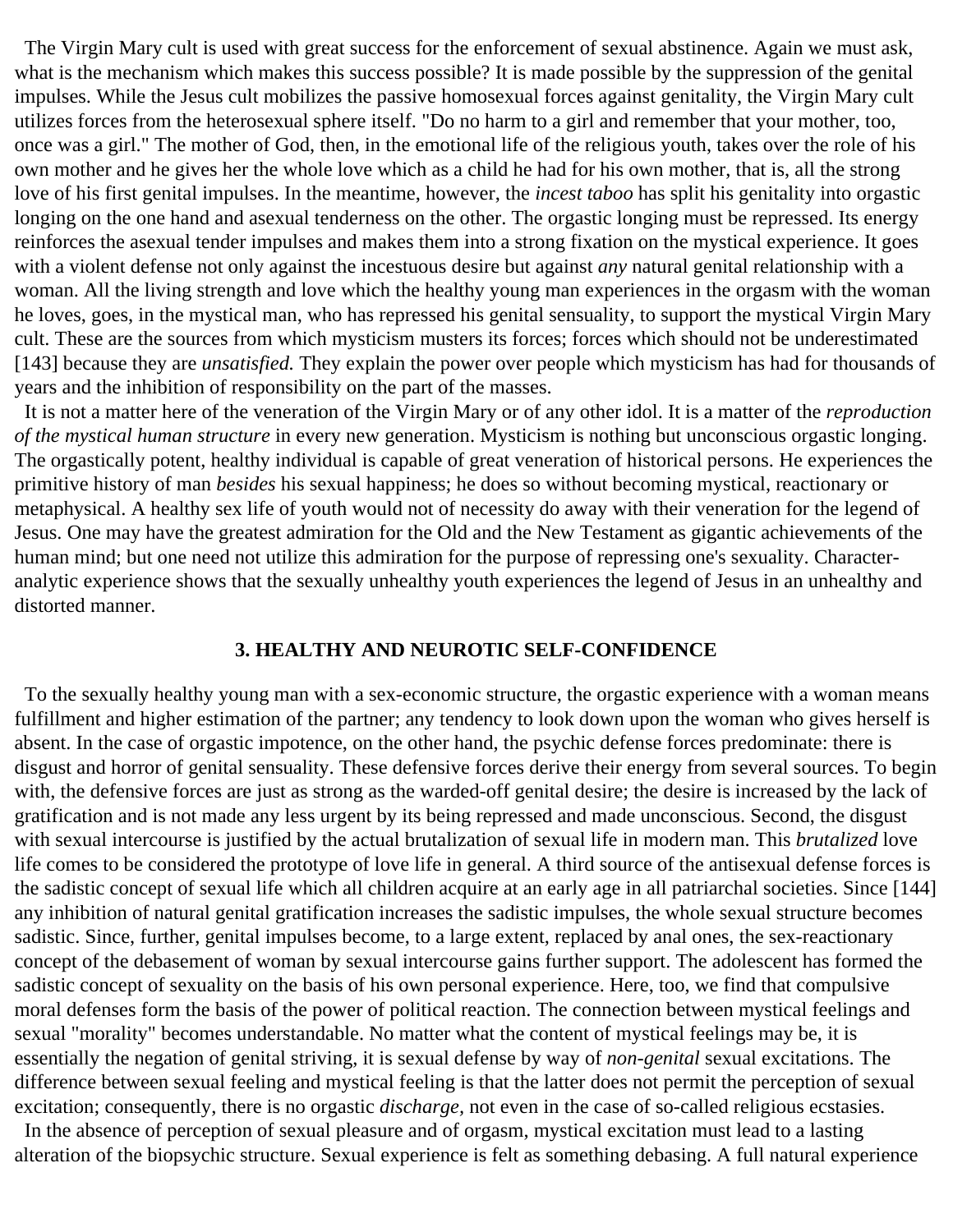never occurs. The defense against the orgastic desire takes the form of obsessive concepts of "purity" and "perfection." Healthy sensuality and capacity for gratification convey a natural self-confidence. The mystical individual develops an artificial self-confidence. As in nationalistic feeling, the self-confidence is based on the defense functions. Even superficially, this self-confidence is quite different from that based on a healthy genitality: it is overemphasized, there is a lack of naturalness in behavior, there are sexual inferiority feelings. This is why the individual brought up in nationalistic or mystical "morality" is so easily accessible to such phrases of political reaction as "honor," "purity," etc. He is forced to admonish himself constantly to be honest and pure. The genital character, on the other hand, is spontaneously honest and pure; he does not need constant admonition to be so.

[145]

## **CHAPTER VIII**

## **SOME PROBLEMS OF SEX-POLITICAL PRACTICE**

#### **1. THEORY AND PRACTICE**

 Reactionary academic science postulates a separation of that which "is" from that which "should be," of "recognizing" from "acting." Therefore, it feels itself "unpolitical," unpragmatic. Absolute logic even contends that from what "is" it never follows what "should be." The function of this restriction is that of enabling one to indulge serenely in academic research without having to draw the consequences which are inherent in any serious scientific insight. Consequences of scientific insights are always progressive and often revolutionary. To us, the formation of theoretical concepts is dictated by the necessities of actual life, by the necessity of solving *practical*  problems. Such theoretical concepts lead to a better mastery of the practical tasks; more than that, to us a theory is of value only if it is confirmed in practice. The rest we leave to the intellectual gymnasts, to the guardians of the "higher values." First of all, we have to overcome the basic failing of research in religion, that of getting bogged down in academic presentations which do not point any rational way. We agree with the many scientists who state that religious mysticism in all its forms means intellectual narrow-mindedness. We also agree with the many academic scientists who state that, in the course of centuries, the religiosity of people has come to be an instrument of power. We differ from them, however, in that we are determined to carry on a successful fight against mysticism and superstition, and to turn our knowledge into practice. Has natural science, we must ask, exhausted its possibilities in the fight against mysticism? Without any doubt, [146] it has not. Mysticism continues to keep the masses of people blind and dumb.

#### **2. THE FIGHT AGAINST MYSTICISM TO DATE**

 In the development of mysticism and the fight against it, one can roughly distinguish four phases. The first phase is characterized by the complete lack of any scientific concepts; in their place, there are animistic concepts. The primitive tries to explain natural phenomena in an attempt to overcome his fear of the unknown. He seeks to protect himself against the overpowering forces of nature. This he achieves—subjectively though not objectively—by mysticism, superstition and animistic concepts of natural processes, including his inner, psychic processes. Thus he believes himself able to increase soil fertility by erecting phallic sculptures or to banish draught by urinating.

 This situation remained basically unaltered in all peoples of the earth until, at the close of the Middle Ages, the ancient beginnings of a scientific comprehension of nature took on a serious character and began to threaten mysticism. In the course of the great bourgeois revolution a violent battle broke out against religion and for rationalism: The time approached when science would be able to replace mysticism in explaining nature, and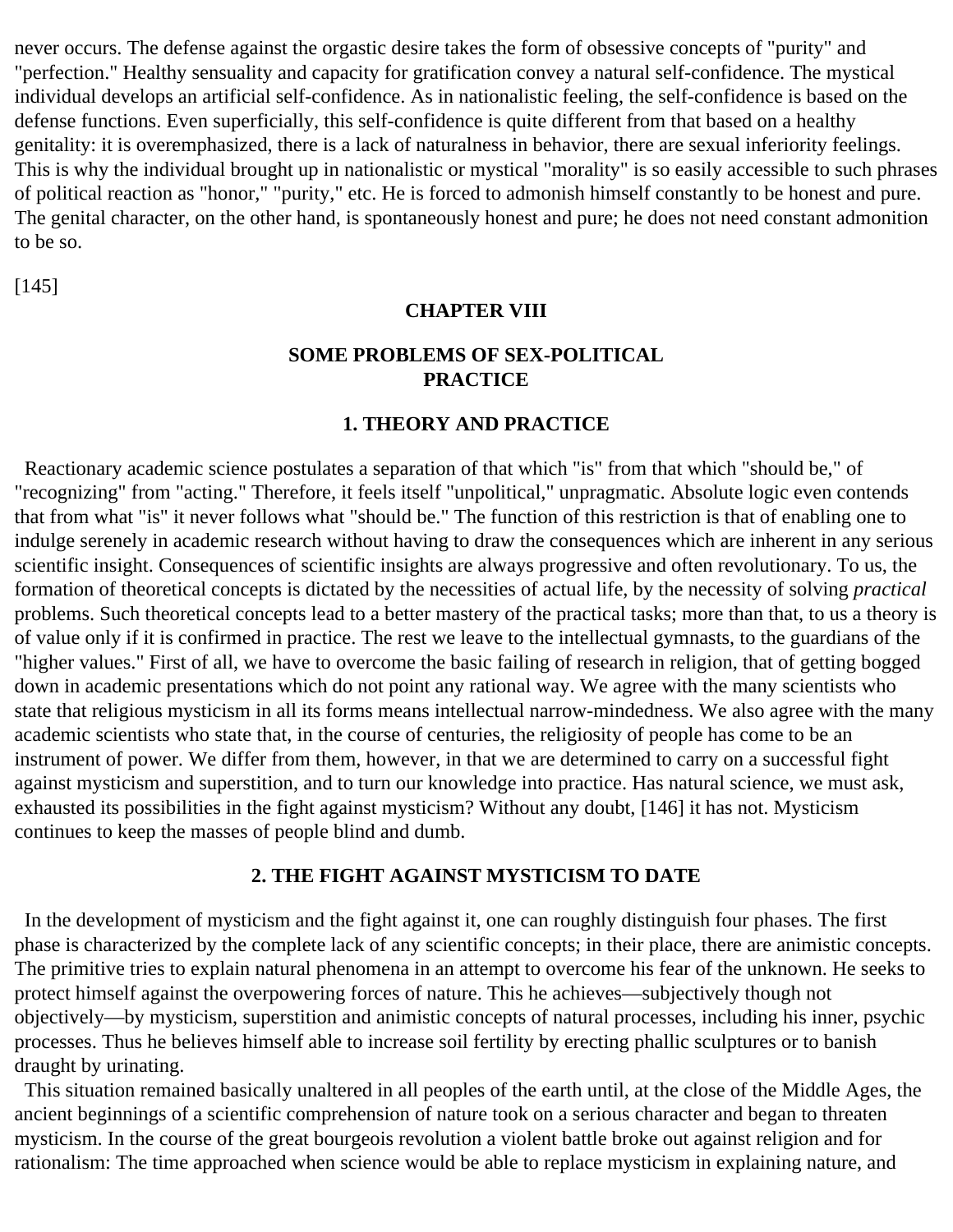when technics would be able to replace it in satisfying the human need for protection (second phase).

 But after that, the former revolutionaries, once they had come to power, turned around and created a contradiction in the cultural process: On the one hand, they furthered scientific research with all possible means, because it advanced economic development; on the other hand, they turned mysticism into the most powerful tool for the suppression of millions of wage earners (third phase). This contradiction finds its tragicomic expression in such things as scientific films on "Nature and Love" in which each section has two series of titles, such as: "The earth developed over millions of years due to mechanical and chemical cosmic processes," and below that, "In the beginning God created the heaven and the earth." And there sit the learned [147] academicians, astronomers and chemists, placidly watching this idyllic harmony, convinced that "religion also has its good sides." They are living examples of the separation of theory and practice. The consistent keeping away of scientific findings from the masses of people, and "monkey trials" as they occurred in the USA, create and maintain humility, lack of criticism, renunciation and hope for happiness in a hereafter, belief in authority, recognition of the holiness of asceticism and the inviolability of the authoritarian family. The freethinkers' movement cannot make itself felt as a counterforce because it uses inadequate means; that is, only intellectual arguments. The church, on the other hand, enjoys the support of the state power and bases its mass-psychological influence on the most powerful emotion, sexual anxiety and sexual repression. This powerful emotional influence has no counterweight of even an approximately equal strength. To the extent to which the freethinkers engage in sexual policy, they do it again intellectually and usually within the narrow limits of population politics. At best, they include the advocation of economic equality of woman. But this has no effect against the powers of mysticism on a mass basis for in the majority of women the will to economic independence is unconsciously inhibited by the fear of the responsibility for sexual freedom which inevitably goes hand in hand with economic independence.

 The difficulties of handling these emotional situations force the revolutionary freethinkers to push into the background the questions of "Weltanschauung." They feel that treating these questions often results in the exact opposite of what was intended. This standpoint is justified in that there is no emotional force of corresponding power with which to oppose mysticism.

The Russian revolution brings the fight against religion to a much higher level.<sup>1</sup> The power is no longer in the hands of

\_\_\_\_\_\_\_\_

[148] finance and the church, but of the Executive Committees of the Soviets. The anti-religious movement is put on a solid foundation, that of a collective economic reorganization. Now, for the first time it becomes possible on a mass scale to replace religion by natural science, to replace the illusory protection of superstition by technical achievement, to destroy mysticism by sociological elucidation of the function of mysticism. The fight against religion takes place in three ways: by the withdrawal of the economic basis, that is, by direct economic means; by anti-religious propaganda, that is, by direct ideological means; and by raising the cultural level of the masses, that is, by indirect ideological means.

 The enormous significance of the power apparatus of the church is evidenced by a few figures from Tsarist Russia. In 1905 the church possessed over four million acres of land. In 1903 the churches in Moscow owned 908 houses, the monasteries 146. The yearly income of the metropolitans in Kiev amounted to 84,000 rubles, in Petersburg to 259,000 rubles, in Moscow to 81,000 rubles, and in Nizhni-Novgorod to 307,000 rubles. The payments in kind and fees for individual religious performances cannot even be estimated. The taxpayers supported 200,000 people who were in the service of the church. The Troitskaya Lavra monastery, with an annual average of 100,000 pilgrims, possessed sacred vessels and garments to the value of 650 million rubles.

1 *Cf.,* e.g., Schule und Kirche in Sowjetrussland, *Süddeutsche Arbeiterzeitung,* 9-26-1927; Stepanow, Kirche und Staat in der Sowjetrepublik, *Jahrb.f.P.u.W.,*  1923-24; Taroslawski, Kirche und Staat, *ibid.,* 1925-26; v. Muzak, Die Freidenkerbewegung in Russland, *Der Freidenker,* Nr. 6; v. Jakoby, Das Verhältnis von Kirche und Staat im neuen Russland, *Neue Bahnen,* 1928; Lenin, W. I., Ueber die Religion; Elgers, A., Die Kulturrevolution in der Sowjetunion, 1931; Kurella, A., Die sozialistische Kulturrevolution im 5-Jahresplan; Feodorow, Antireligiöse Propaganda im Dorf; Wogan, Sozialistischer Aufbau des Dorfes und die Religion.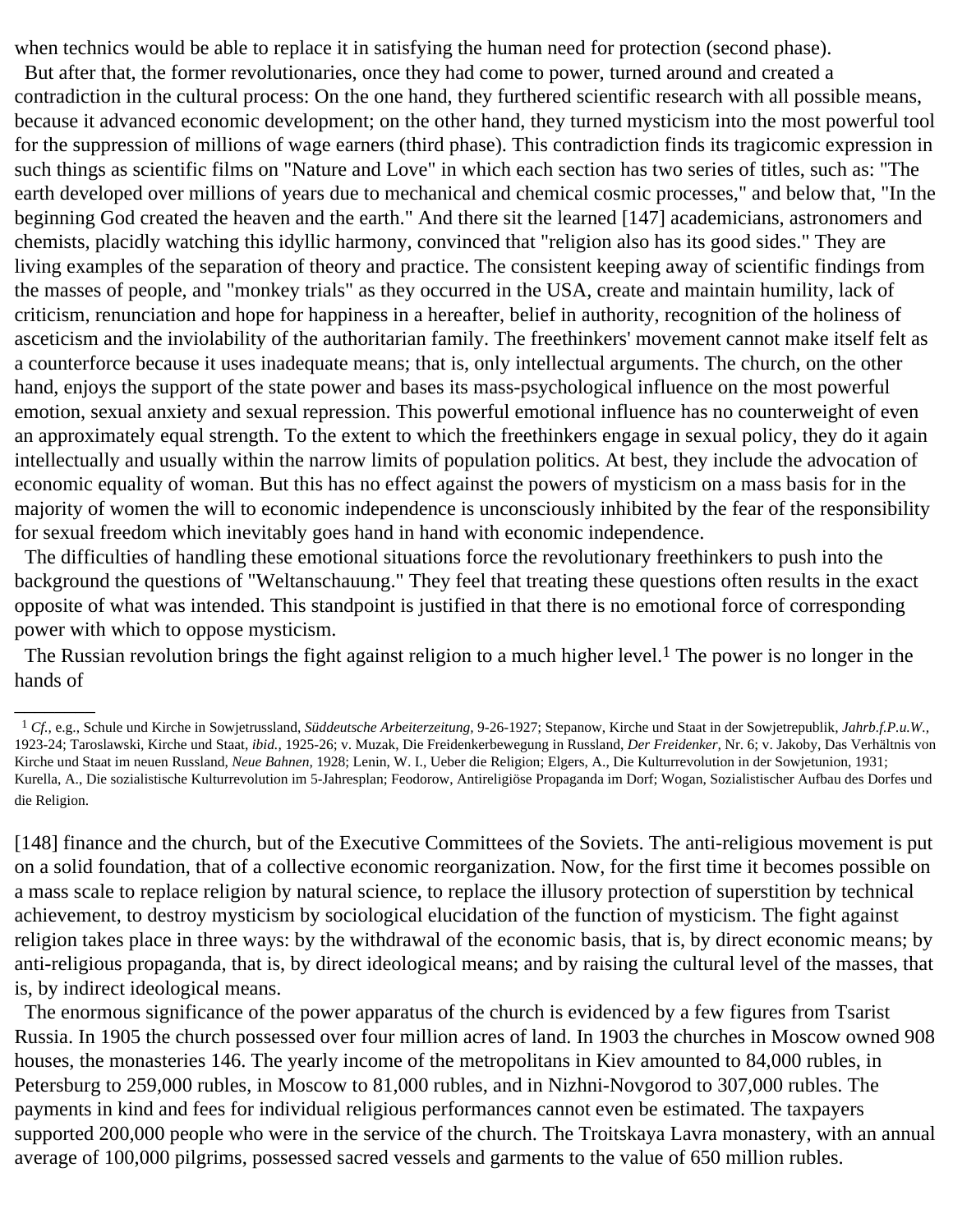Based on this economic power, the church exerted its ideological power. It goes without saying that all schools were under the immediate control of the church. Article I of the Constitution stated, "The Tsar of all the Russians is the autonomous and absolute monarch, and God himself orders voluntary submission to his reign." We know what is represented by "God," on what infantile emotions such presumptions of power are based. In Germany, Hitler reorganized the church in the same manner: he extended its power and invested it with the evil right of preparing the children's minds for the reception of reactionary ideologies. "Moral betterment" is a frontline position of the "God-[149]sent" Hitler. But to return to Tsarist Russia. In the religious seminaries and academies, there were special professorial chairs for the fight against the revolutionary movement. On January 9, 1905, the priests published a proclamation in which they accused the revolting workers of being bribed by the Japanese. The February revolution of 1917 brought only minor changes. All churches were put on an equal basis. But the long-expected separation of church and state failed to materialize. In a church council of October 1917 the Bolshevists were excommunicated, and the patriarch Tikhon declared war on them.

On January 21, 1918, the Soviet Government issued a decree as follows:

 With regard to religion, the Russian Communist Party is not content with the separation of the church from state and schools. This is a measure which is contained also in the programs of bourgeois democracies, although it has never been consistently put into practice, due to the numerous connections between capital and religious propaganda.

 The Russian Communist Party is convinced that only the full development of social and economic consciousness in the masses will result in a decline of religious prejudices. The Party intends to eliminate all the connections between the exploiting classes and the organization of religious propaganda: it organizes a comprehensive scientific anti-religious propaganda and thus contributes in a factual manner to the liberation of the working masses from religious prejudices. In so doing, one must carefully avoid offending the sensibilities of religious people because this would only lead to an intensification of religious fanaticism.

 In accordance with this, local ordinances which would restrict the freedom of religion or would create privileges for the members of a certain creed, are prohibited (Paragraph 2).

*Every citizen may adopt any religion or none at all.* All previous legal restrictions of this freedom are annulled.

 Any indication as to religious denomination, to church membership or non-membership is to be eliminated from all official documents.

The activities of all public and social institutions will take place without any religious ceremonies (Par. 4).

[150] The free exercise of religious customs is guaranteed, provided it does not interfere with the public order and with the rights of citizens (Par. 5).

 Nobody can claim exemption from his duties as a citizen on the basis of his religious beliefs. Exceptions can be granted only by the people's court and on the condition that one duty is replaced by another (Par. 6).

The religious oath is abolished (Par. 7).

The registers of birth, marriage and death are kept exclusively by the civil authorities (Par. 8).

The school is separated from the church.

 The propagation of religious beliefs is prohibited in all public and private educational institutions with a curriculum of general education (Par. 9).

 All religious and church societies are subject to the general laws pertaining to private societies and associations. They do not enjoy any special privileges or subsidies either from the state or from local authorities (Par. 10).

Compulsory taxation of its members by religious and church societies is inadmissible (Par. 11).

Religious and church societies enjoy no rights of private property, nor the status of legal personality (Par. 12).

 Buildings and objects used for divine services are put at the disposal of religious societies free of charge, by special acts of the local or central authorities (Par. 13).

Priests, monks and nuns enjoy neither active nor passive voting rights because they do no productive work.

 As early as December 18, 1917, the keeping of the civil registers was transferred to the Soviet authorities. The Commissariat for Justice established a division for the liquidation of church property. In the Troitskaya Lavra monastery, for example, an academy for the electrotechnical division of the Red Army and a teacher's training school were established. The lands of the monasteries were used for the establishment of workers' communes and the churches converted into workers' clubs and reading rooms. Anti-religious propaganda began with the unmasking of the fraudulent practices of the church hierarchy. The holy fountain in the Ser-[151]gius church was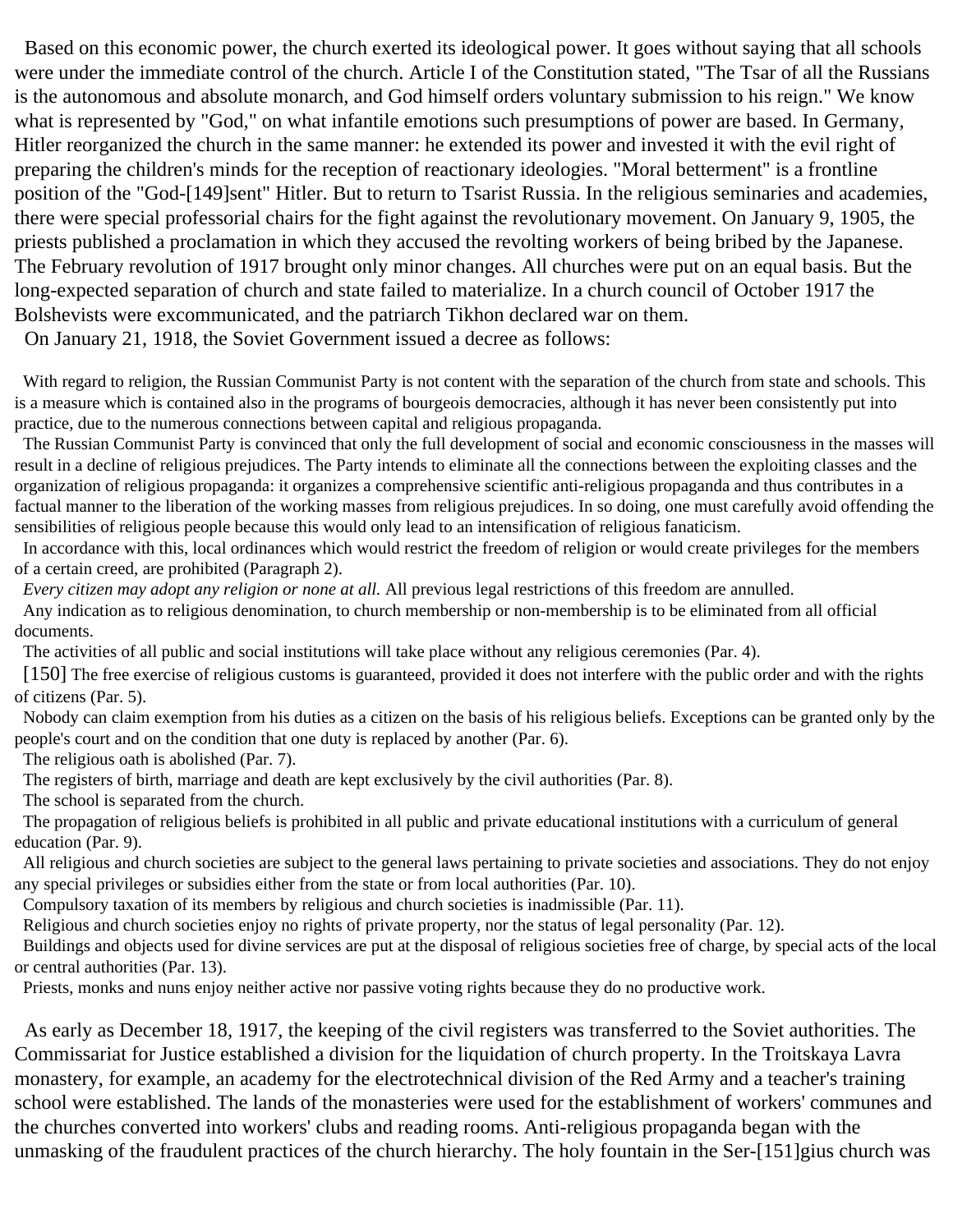shown to be a simple pump, the forehead of many a saint, which the people were allowed to kiss for so and so much money was shown to be a cleverly arranged piece of leather. The effect of this unmasking, in the presence of large audiences, was prompt and radical. This propaganda was, of course, carried on with millions of pamphlets and newspapers. The establishment of anti-religious scientific museums made possible the comparison of the scientific and the superstitious concepts of life.

 In spite of all this I heard in 1929 in Moscow that the only organized counter-revolutionary groups were the religious sects. The connection between religious sects and the sexual life of the sect members as well as the sexual structure of society in general, was almost completely neglected, both theoretically and practically, a fact which had serious consequences.

 The contention, then, that the church in Soviet Russia was "destroyed" has no basis in fact. The exercise of religious beliefs was free. All that happened was that the church lost its social and economic hegemony. It could no longer, beyond the circle of its believers, force people to believe in a God. Science and the unbelief in God had finally acquired the same social rights as mysticism. No longer could a church hierarchy decide that a scientist should be exiled. That was all. But the church did not let it rest there. Later, when the sexual revolution collapsed, that is, from about 1934 on, it regained large masses of people.2

## **3. SEXUAL HAPPINESS VERSUS MYSTICISM**

 Destroying the power of the church exercised beyond its own domain can eliminate only the worst of its encroachments. Such a measure does not even touch its ideological power which is based on the receptivity of the average superstitious human structure. For this reason, the Soviets used the influence of science. It

\_\_\_\_\_\_\_\_

[152] should be remembered, however, that scientific information and unmasking of religion does no more than set an intellectual—though strong—force over against the mystical feelings; the rest is left to the fight between intellect and mystical feeling in the individual. This fight succeeds only in relatively rare individuals who already have matured on a different basis. That it fails not infrequently even in them is shown in that even clear-cut materialists give in to their religious feelings in one way or another, such as compulsive praying. The clever advocate of religion will argue from this that it proves the eternal and ineradicable character of religious feeling. The argument is faulty. Such phenomena show only that, while the religious feeling is opposed by the power of the intellect, its sources have not been touched. The mystical feeling could be eradicated if not only the social hegemony of the church were eliminated and the mystical feeling were countered by an intellectual force; if, in addition, the emotions which feed the mystical feeling were themselves made conscious and capable of being expressed. Clinical experience shows beyond any doubt that religious feeling stems from inhibited sexuality, that mystical excitation is the result of inhibited sexual excitation. From this follows the incontrovertible conclusion that *full sexual consciousness and a natural regulation of sexual life mean the end of mystical feelings of any kind,* that, in *other words, natural sexuality is the deadly enemy of mystical religion.* The church, by making the fight against sexuality the center of its dogmas and of its influence over the masses, confirms this concept.

 Saying that *sexual consciousness is the end of mysticism* means reducing extremely complex facts to the simplest formula. We shall soon see that, as simple as this formula is, its basis and the conditions for its practical realization are extremely complex; that it takes all the scientific data at our disposal, and the deepest conviction of the necessity of the most relentless fight against mysticism, if one is to meet the artful apparatus of mysticism with adequate countermeasures. But the final result will one day repay the effort.

[153] In order to evaluate properly the difficulties which stand in the way of the practical realization of this simple formula, one has to understand some fundamental facts in the psychic organization of the average

<sup>&</sup>lt;sup>2</sup> [1945]: In 1944, the church was reinstated in its old Tsarist rights. Immediately, there were a number of reactionary marriage laws, non-recognition of common-law marriage, difficulties in obtaining a divorce, etc. This is a development leading far behind that of say, American society. It is to be feared that American reactionaries will be quick to make capital of this.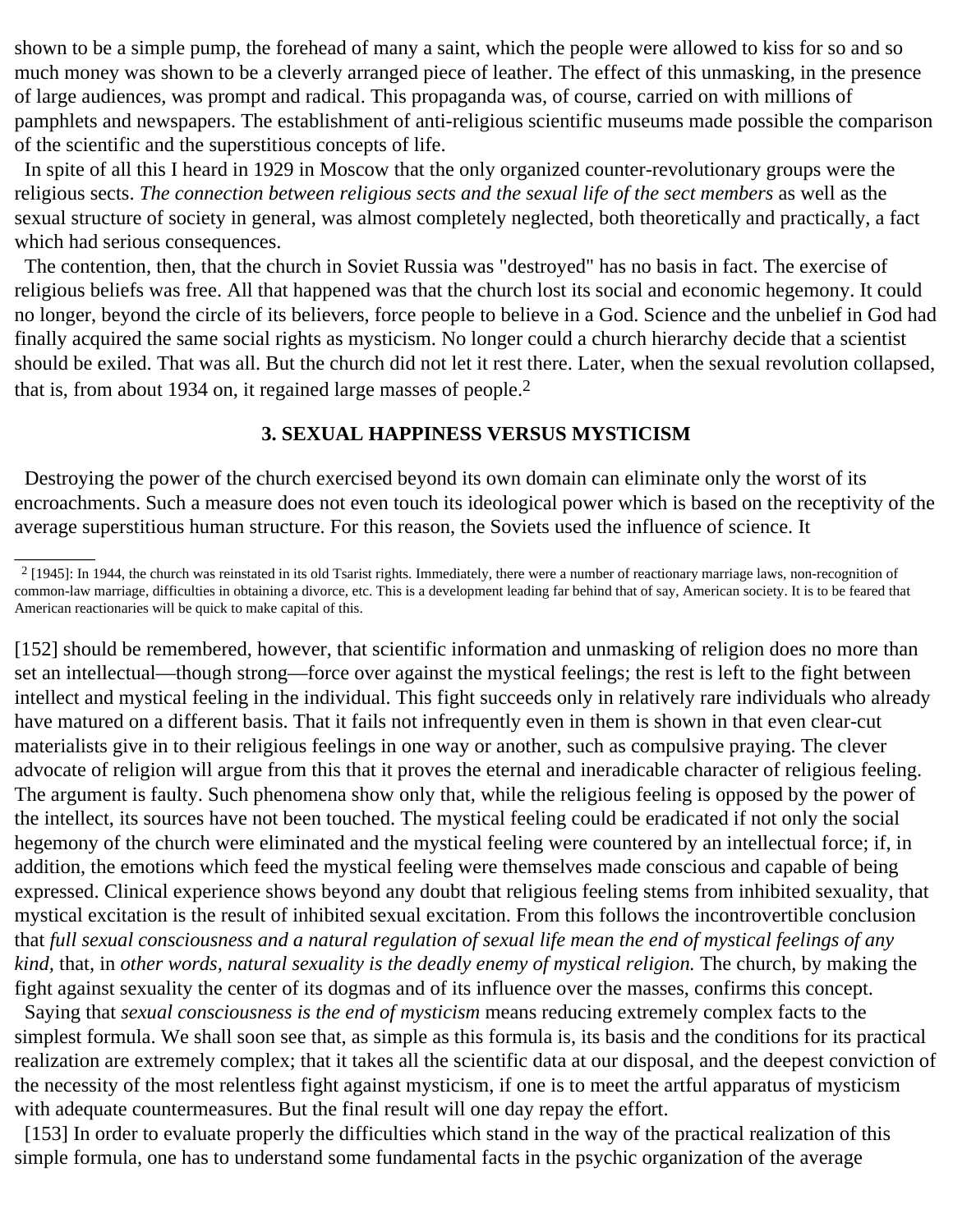individual who has gone through a sex-suppressing upbringing. When some cultural organizations in the Catholic West of Germany refused to take part in the sex-economic fight against mysticism because, as they said, they had met with no success, this does not disprove my concept; it only shows the apprehensiveness, the fear of sexuality and the sex-economic inexperience of those who tried the undertaking, and the lack of patience and thoroughness in understanding and mastering a very complicated situation. If I were to tell a Christian woman who is in sexual difficulties that she was sexually ill and that only sexual happiness would relieve her psychic suffering, she would, rightly, show me the door. Not only does every individual have contradictions in himself which one must understand; the problem is different in different countries and different districts, and therefore requires different solutions. Undoubtedly, these difficulties will diminish with increasing sex-economic experience, but only practical endeavor can eliminate them. The most important thing is to realize the correctness of our basic formula and to comprehend the true nature of the difficulties. Mysticism having dominated humanity for thousands of years, it can expect of us beginners that we do not underestimate it, that we comprehend it correctly and show ourselves better informed and cleverer than its representatives.

## **4. THE INDIVIDUAL ERADICATION OF THE MYSTICAL FEELING**

 A comprehension of the biopsychic anchoring of mysticism can provide guiding principles for a mass mental hygiene. The changes shown by a mystical individual in the course of character-analytic treatment are of decisive importance. Clearly, they cannot be simply and directly applied to the masses; but they do disclose the conflicts, the forces and counterforces, in the average individual.

 I have shown in what way the mystical feelings and concepts [154] become anchored. We shall now try to follow the opposite process, the *eradication* of mysticism.

 In a typical manner, the mystical attitude appears, to begin with, as a powerful resistance against the uncovering of unconscious psychic life, in particular, of repressed genitality. Characteristically enough, the mystical defense is directed much less against pregenital impulses than against the *natural* genital impulses, especially against infantile masturbation. The patient clings desperately to his ascetic, moralistic and mystical attitudes and concepts; he intensifies the anthesis between that which is "moral" and that which is "animal," that is, naturally genital; he fights against his own genital sexuality by depreciating it moralistically. He accuses the therapist of "gross, base materialism" and of a lack of appreciation for "higher values." In brief, to him who knows the political argumentation of the mystics and fascists and the "scientific" argumentation of the characterologists, all this sounds like an old story; in fact, it is all one and the same thing. Typically, the fear of God and the moralistic defense become intensified as soon as one succeeds in loosening a bit of sexual repression. If one succeeds in overcoming the infantile fear of masturbation, if, as a result, the desire for genital gratification makes itself strongly felt, intellectual insight and the affirmation of sexuality begin to gain the upperhand. To the extent to which the fear of sexuality and the old parental sexual prohibitions disappears, to the same extent does the mystical credulity disappear. What has happened in such a case? Previously the patient had utilized mysticism for keeping the sexual desires in repression. His personality was too apprehensive, too much alienated from its own sexuality, to be able to control and regulate the powerful natural forces. On the contrary, the more he fought off his sexuality, the stronger became its demands and the more intensely he had to put to use his moralistic and mystical inhibitions. In the course of the treatment the infantile dependence on parents and educators was more and more eliminated; the patient recognized the naturalness of genitality; he learned [155] to distinguish what parts of his impulses were infantile and anachronistic, and what parts were in keeping with real life. The religious youth, e.g., will soon recognize the fact that his exhibitionistic or other perverse tendencies reflect partly a regression to infantile forms of sexuality, partly the *inhibition* of his natural genitality. He will also realize that his desire for sexual intercourse is not only in keeping with his age and natural organization, but that its gratification is necessary. He no longer needs the crutch of a belief in an Almighty God and of a moralistic inhibition. He becomes master in his own house and learns to regulate his sexual energies himself. Character-analysis liberates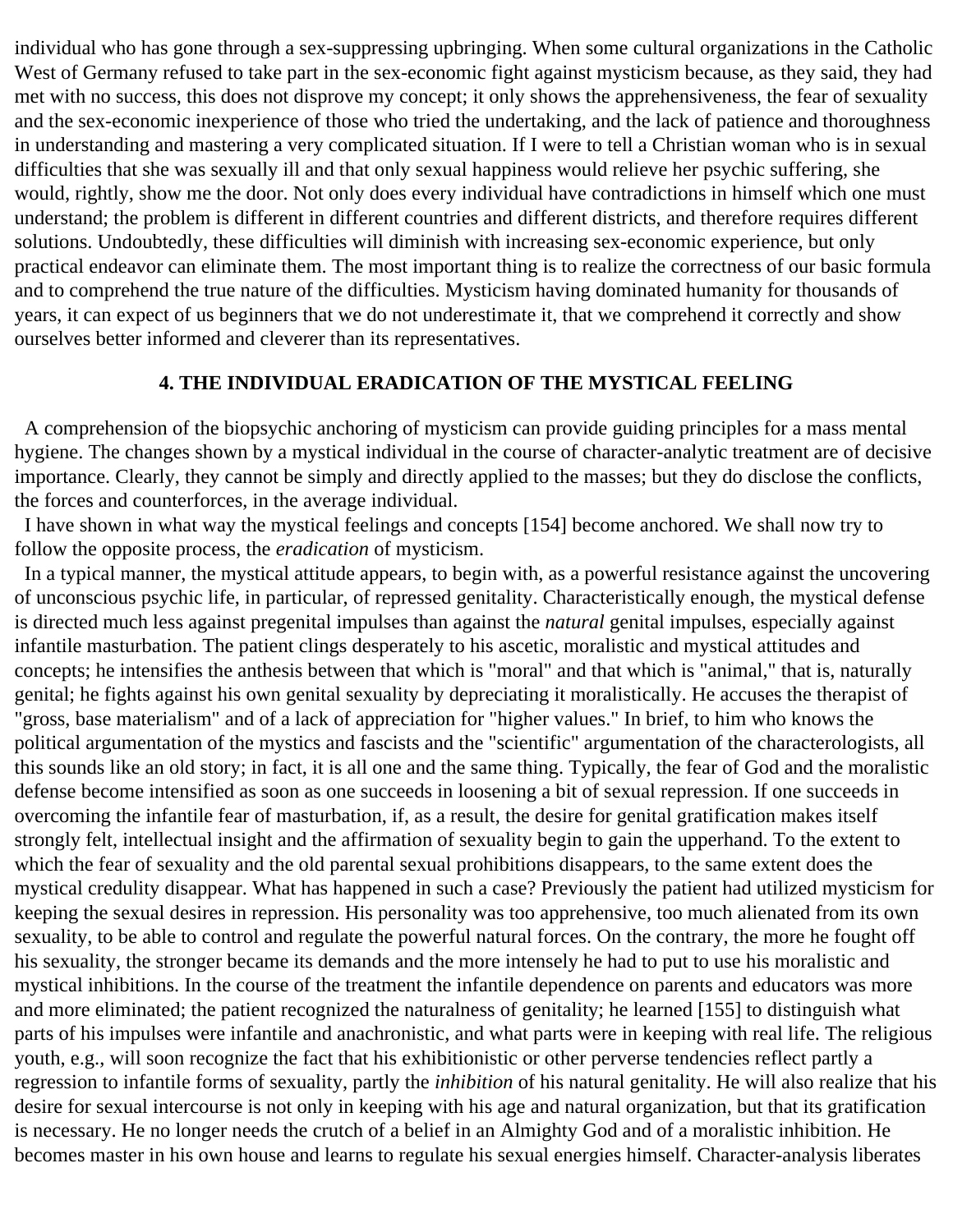him from the infantile submission to the authority of the father and those who take his place. The strengthening of the personality dissolves the God-fixation which is a continuation of the father-fixation. When, finally, characteranalytic vegetotherapy enables the patient to establish a satisfactory love life, mysticism loses its last foothold. In this case, clerics get into great difficulties, because they can no longer, with conviction, continue in a profession which has affected their health in ways they know from experience. They have no other choice than to change their profession and to become teachers or social workers.

 These changes in the mystical individual will remain hidden only to those analysts who either do not understand their patients' genital disturbance or who agree with a well-known psychoanalyst and minister who stated that "the probe of psychoanalysis should not be allowed to go into the unconscious any more deeply than is permitted by ethics." With this kind of "unpolitical," "objective" science we do not want anything to do, any more than with that kind of science which, assiduously fighting the revolutionary consequences of sex-economy as "politics," at the same time advises mothers to fight the erections of their little boys with exercises in holding their breath. The problem in such cases is what goes on in the physician who can reconcile such measures with his conscience, who becomes a cleric in a vain attempt to rehabilitate himself in the eyes of the reaction.

[156] We do not discuss the existence or non-existence of God; all we do is to eliminate the sexual repressions and the infantile fixation on the parents. The destruction of mysticism is not a goal in itself. The therapist treats mysticism like any other psychic fact which aids sexual repression and absorbs the natural energies. The sexeconomic process, then, does not consist in opposing the mystical ideology with a "materialistic, anti-religious" ideology. Such ideological manipulation is explicitly avoided, since it would not alter the biopathy. The process is, rather, that of unmasking the mystical attitude as an antisexual force and of liberating the energies which nourish it, of making them available for rational use. The patient, previously moralistic in his ideology and perverse, lascivious and neurotic in reality, becomes free of this contradiction in himself; with his moralism he also loses his sexual anti-sociality and acquires a natural morality in the sex-economic sense. *The inadequate moralistic and mystical inhibitions are replaced by sex-economic regulation of the sexual needs.*

 From its own standpoint, then, mysticism is entirely correct if, in order to maintain itself and in order to reproduce itself in people, it takes such a strong stand against sexuality. It is wrong only in one of its premises and in its most important justification: *Its "morals" create the very perverted sexual life which it presumes to regulate moralistically; and the elimination of these "morals" is the prerequisite for an elimination of that immorality which it tries in vain to fight*. This is the inexorable tragedy of any kind of moralism and mysticism. The uncovering of the sex-economic processes which nourish religious mysticism means its end, sooner or later, no matter what the mystics do.

*Sexual consciousness and mystical feeling are mutually exclusive.* From the point of view of energy, natural sexuality and mystical feeling are identical, as long as natural sexuality is repressed and its energies are transformed into mystical excitation.

 These sex-economic facts have inevitable consequences for a mass mental hygiene. These we shall present after discussing some frequent objections. [157]

# **5. OBJECTIONS TO SEX-ECONOMIC PRACTICE**

 Sex-economic practice shows that economists argue against sex-economy because of its "exaggeration of the sexual problem," and that they use the least difficulties, many of which are inevitable in such a new field, as grounds to throw out the whole field. To begin with, these opponents of sex-economy have no reason for any jealousy. Sex-economic cultural work does not mean any encroachment on their domain, or a restriction of their field of work; its goal is the comprehension of a hitherto completely neglected but extremely important part of the cultural process. The sex-economic fight is part of the total fight of the suppressed and exploited against the suppressors and exploiters. To try to make an armchair decision on what will be the place of this fight in the struggle of the working people would mean indulgence in scholastic discussion. Up to now, in the discussions of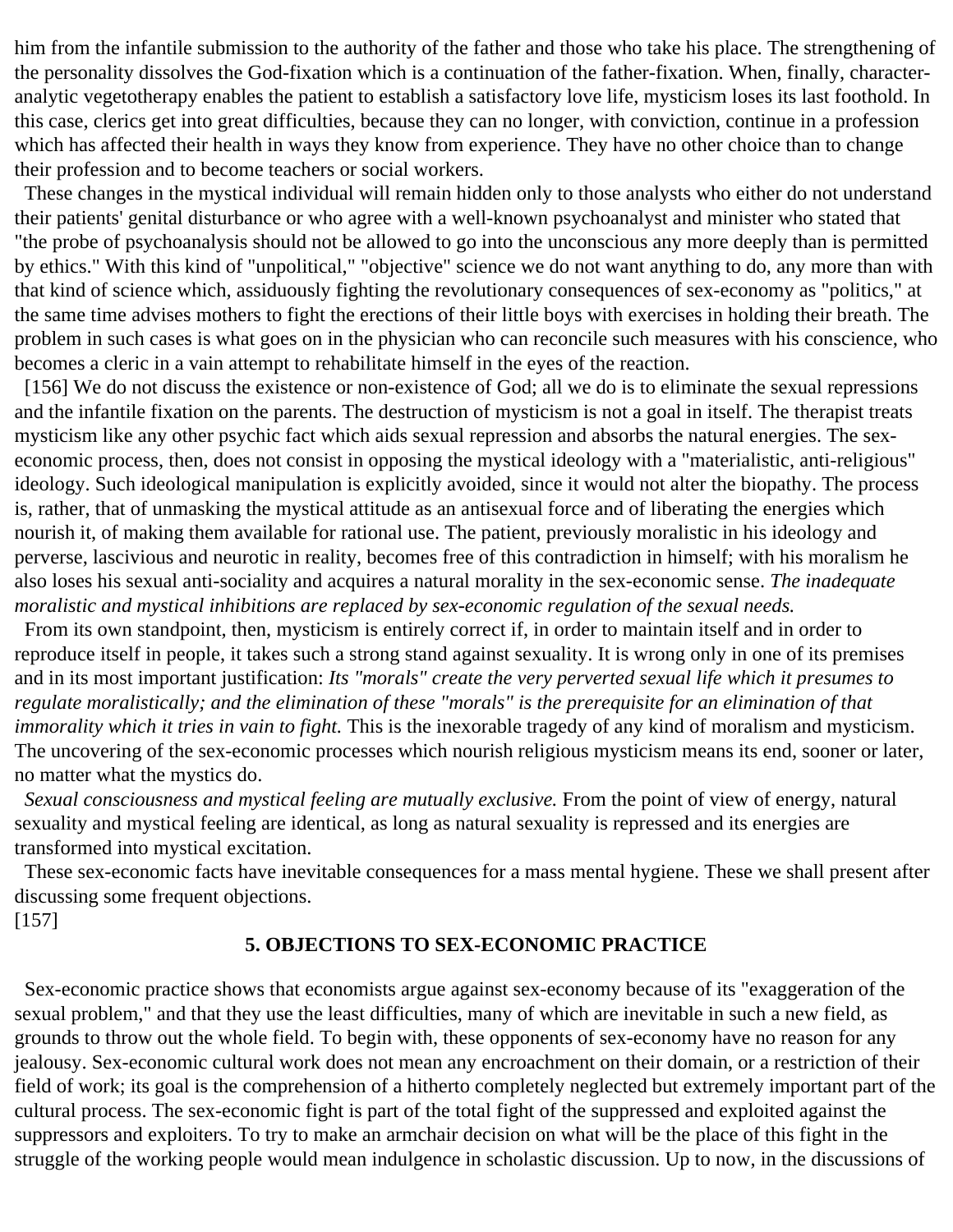the role and significance of sex-economy, it has been customary, instead of reaching a conclusion from practice, to postulate a rivalry between economic policy and sexual policy. Such discussions are a waste of time. When all professional workers do their utmost in the fight against dictatorial forms, when every worker masters his own field of work, then all discussions about the social significance of the various branches of work will become superfluous because this significance will become self-evident. It is important to remember the basic fact that the economic forms also determine the sexual forms, and that the conditions of sexual living cannot be changed without changing the economic and social forms of living.

 The empty objection is continually made that sex-economy is "individualistic" and therefore of no use for social endeavors. There are many slogans which are long-lived and which can be eliminated only by radical means. True, the method by which sex-economic findings are obtained is "individualistic." But, does the social suppression of sexuality not apply to all members of our society? *Is the prevailing sexual misery not collective?* Is the social fight against tuberculosis individualistic because the study [158] of tuberculosis is carried out in the individual patient? Up to now, the revolutionary movement has made the serious mistake of considering sexuality a "private matter." But it is not a private matter to political reaction which always proceeds on two fronts simultaneously: that of *economic politics,* and that of "*moral revival.*" The movement for freedom, thus far, has proceeded on a single front. It is a matter of mastering the sexual problem on a social scale, of changing the backstage of personal living into mass mental hygiene, of including the sexual problem in the total fight, instead of restricting oneself to population politics. The revolutionary movement made the mistake of applying the political slogans from trade union politics and from the political struggle to all other fields of social life, *instead of developing, in each field of human life and activity, a concept and policy which would correspond to that particular field.* Thus, the leading officials of the German sex-political organization proposed, in 1932, to exclude the sexual question and to "mobilize" the masses, in the sexual field, with the slogan "against hunger and cold." They opposed the sexual question with the "social question," as if the sexual question were not part and parcel of the total social complex!

 Population politics, to which the sexual reform movement restricts itself, are, in the strict sense of the word, not sex-political. They are not concerned with the regulation of the sexual needs, but only with the increase of birth rate. True, this makes the sexual act necessary, but otherwise they have nothing to do with sexuality in the social and biological sense. The population as a whole is not in the least interested in questions of population politics. They are interested in the legal aspect of abortion not for reasons of population politics but for reasons of *personal* need. To the extent to which the abortion paragraph leads to worries, misery and death, it is a problem of general social politics. It becomes a sex-political issue only when it is clearly realized that the paragraph is violated because *people must have sexual intercourse*, whether they want children or not. This has been completely overlooked although it is, emotionally, the most important [159] aspect of the problem. If anyone were to say to the masses today, "You complain about the disease and the deaths brought about by the abortion paragraph. Well—you don't have to have sexual intercourse," he would be laughed at. People are not interested in population politics. No sexual reform or sex policy movement makes sense unless it advocates, clearly and openly, *the necessity of a satisfactory sex life.* To the average man or woman of every social stratum, their sexual needs which are constantly on their minds are much more important than statistics concerning the deaths resulting from the abortion paragraph. The former appeals to their most personal interests, the latter presuppose a social conscience, something which cannot always be expected to be present in the human of today. In the field of the satisfaction of hunger, one appeals, propagandistically, to the personal needs and not to abstract social or political concepts; in the sex-economic field, this should be just as self-evident. The sexual problem, then, far from being individualistic, is a mass problem, a primordial problem of social life and mass mental hygiene.

 A more serious objection is one which might be made by a psychoanalyst. He might say that it was altogether Utopian to utilize the *sexual misery* of people "politically" in the way in which material misery is utilized, because in the treatment of the individual, it takes months and years of toil to make the patient conscious of his sexual needs; because the moralistic inhibitions are anchored just as deeply as the sexual demands and they have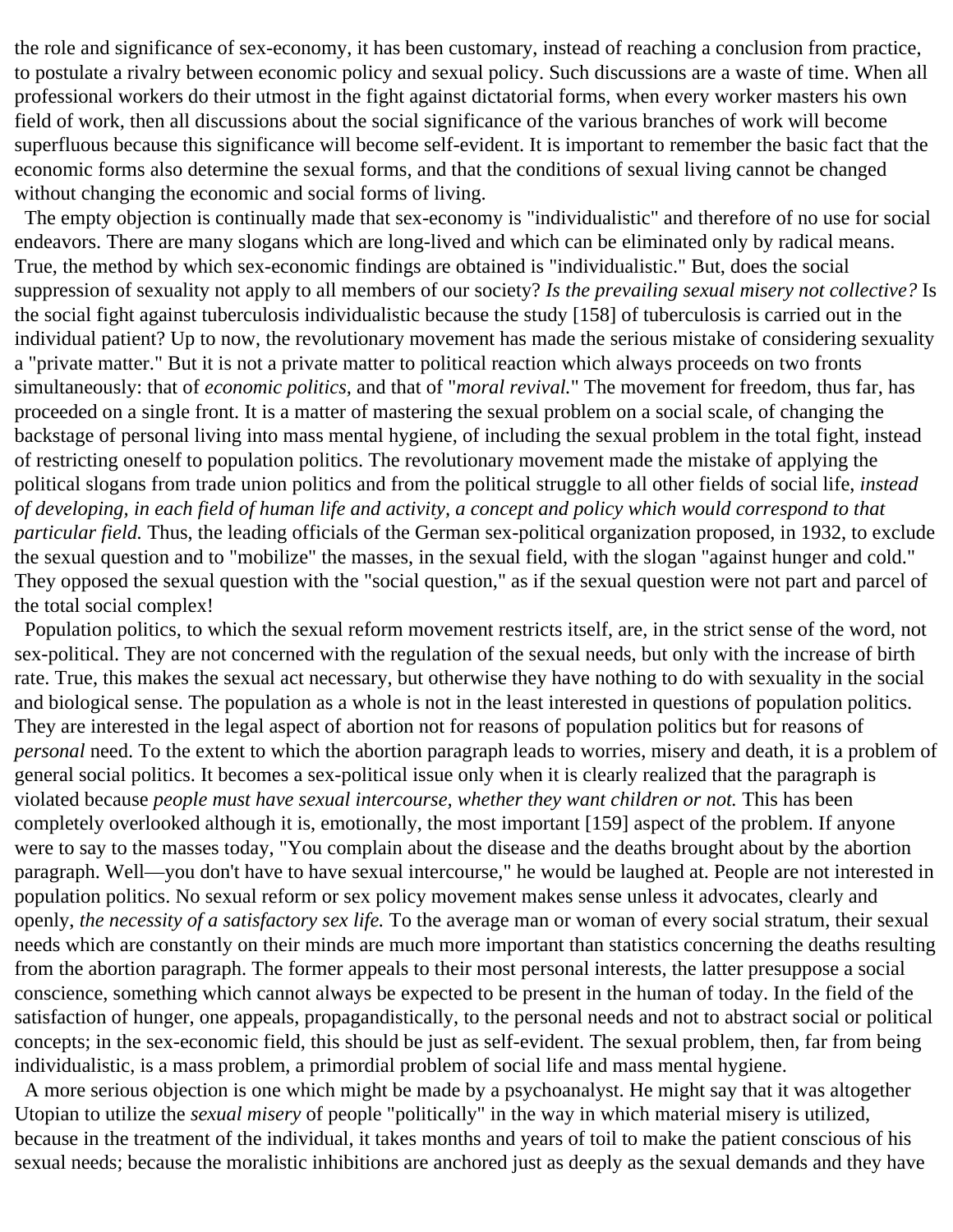the upper hand. How, he will ask, will it be possible to overcome sexual repression in the masses if one does not have a mass technique corresponding to the individual analytic technique? This objection has to be taken seriously. But if such objections had kept me from starting practical sex-economic work with the masses which gave me invaluable experience, I would have had to agree with those who push aside sex-economy as an "individualistic" problem and who wait for a second Messiah to solve the problem. A psychiatrist told me once that my work would amount to nothing but superficial enlightenment which would not touch the deep-seated sexrepressing forces. In the begin-[160]ning, I could not have answered these objections. The answers were provided, however, by practical experience.

 To begin with, we must realize that the task of sex-economic mass hygiene is different from that of individual vegetotherapeutic treatment. In the latter, we have to eliminate repressions and establish biological health. This is not the task of social sex-economy. Its task is that of *making conscious the conflict and the suffering* in the suppressed mass individual. People know that they are "moral." But they are not conscious of the fact that they have a sexuality which must be gratified; or, if they know it, this knowledge is inhibited to such an extent that it no longer has any practical consequence. One might object again that making people conscious of their sexual needs requires individual work on their repressions. But again, the problem is different on the mass basis than in individual therapy. Practical experience shows the following: If I talk with a sexually inhibited woman in my office about her sexual needs, she will mobilize her whole moral apparatus against me, and I shall not be able to convince her of anything. If, however, this same woman is exposed to a *mass* atmosphere, for example that of a meeting in which sexual needs, in their medical and social aspects, are clearly and openly discussed, she will react altogether differently. She does not feel alone. She feels that all the others also listen to these "prohibited" things. Her individual moral inhibition is countered by a *collective atmosphere of sexual affirmation,* by a new, sex-economic morality. This will paralyze—though not eliminate—her sex negation, because, secretly, she has the same thoughts, because secretly she also longs for sexual happiness. The mass situation makes the sexual demand appear in a different light: it becomes more strongly conscious and becomes *socially acceptable.* If discussed correctly, it is a much more potent argument than that of the demand for asceticism; more human, closer to the heart of everybody, and, deep down, affirmed by everyone. It is, then, not a matter of giving immediate help. It is a matter of *making the suppression conscious, of setting the fight between sexuality and mysticism into the focus of consciousness, of arousing it with the* [161] *pressure of a mass ideology and of channeling it into social action.* One might say that such an undertaking was diabolical, for what one did was to push people into the greatest difficulties, was to make them really sick without being able to help them. One is reminded of Pallenberg's saying in "Der brave Sünder": "A poor devil is man. He only does not know it. If he knew it, what a poor devil would he be!" The answer is: The political reaction and mysticism are infinitely *more*  diabolical. For the rest, the same objection holds with regard to hunger. The Chinese coolie, for example, who carries his yoke unconsciously and in resignation, suffers less inwardly than he who is aware of the terrible state of affairs and consciously rebels against slavery. But who would demand that, for reasons of humanity, one should keep from the coolie the truth about his existence? Only the mystic, his fascist guiding spirit or a Chinese professor of sociology. This "humanity" means perpetuating its opposite. Our lack of "humanity" is the fight for that about which the uplifters talk so much only to let themselves be immediately "gleichgeschaltet" when a fascist reaction happens to occur. We admit: consistent sex-economic work brings silent suffering to the surface, it accentuates existing conflicts and creates new ones, it makes people incapable of tolerating their situation any longer. But at the same time it provides liberation: the possibility of fighting against the social causes of the suffering. True, sex-economic work touches upon the most difficult, most exciting and most personal aspects of human living. *But, does not the mystical infestation of the masses do the same thing?* What matters is, to what purpose one or the other is being done. He who has seen the light in the eyes of people in sex-economic meetings; he who has listened to and had to answer thousands of questions of a most personal nature, knows that here is social dynamite which can make this world of self-destruction stop and think. True, however, if this work should be done by "revolutionaries" who vie with the church in the advocacy of moralistic mysticism; who consider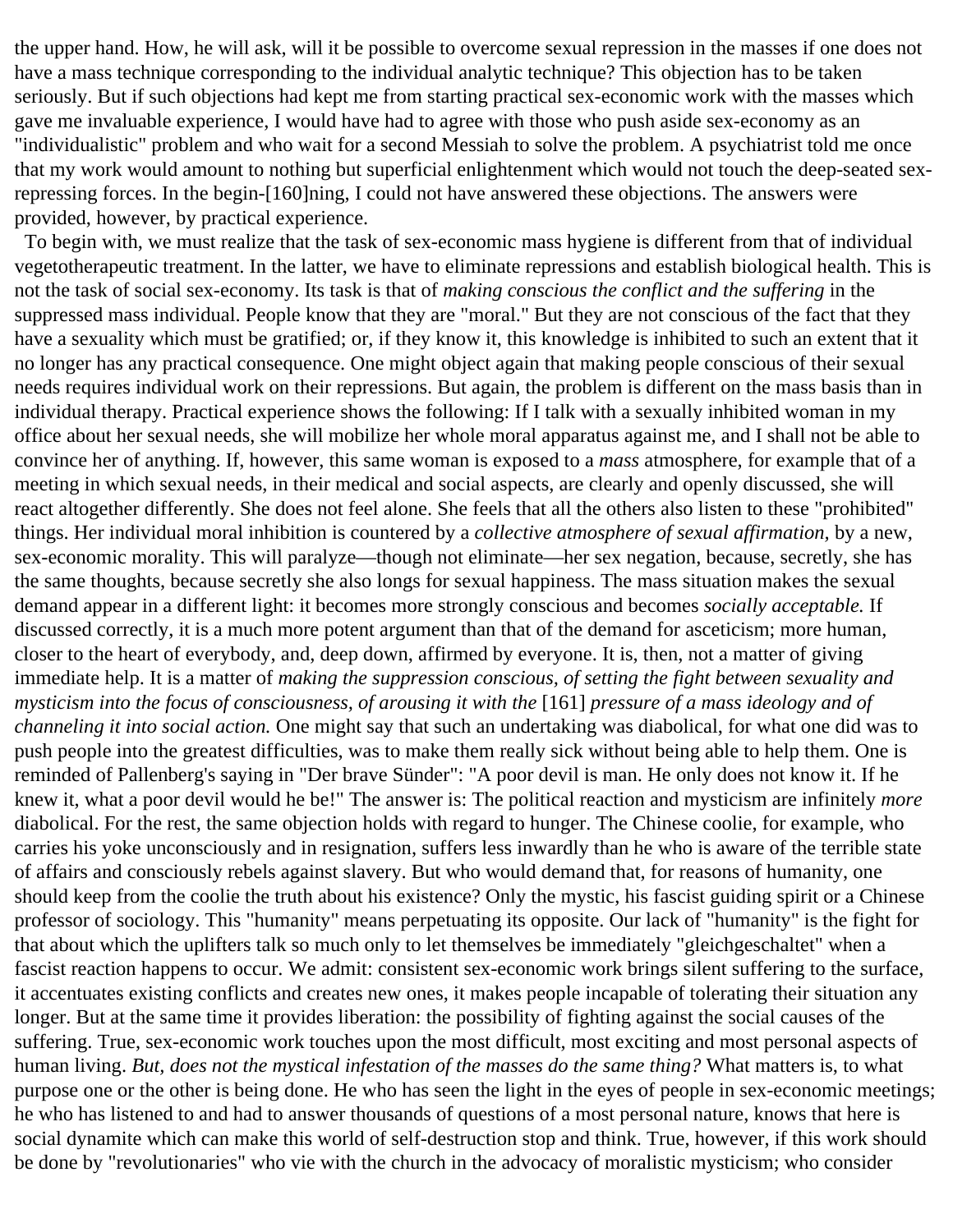answering sexual questions "beneath the sublime quality of the revolutionary ideology"; who do away [162] with such things as infantile masturbation as a "bourgeois invention"; who, in brief, in spite of their "Leninism" and "Marxism" are essentially reactionary, then, indeed, it might easily appear that my concepts are erroneous, for then the masses would immediately react with sex negation.

 We shall have to say a few words more about the role of the moralistic resistance which we meet in our work. We have said that the moralistic inhibitions—which today, in contrast to the sexual demands, have the support of the total sex-negating atmosphere of authoritarian society—can be put out of operation by the creation of an opposite, sex-affirmative ideology. People can become capable of absorbing sex-economic knowledge and can thus be removed from the sphere of influence of mysticism and of the reactionary forces. Clearly, such an atmosphere of sex-affirmation can be created only by a powerful international sex-economic organization. It was impossible to convince the leadership of political parties that this would be one of their main tasks. In the meantime, politics themselves have been shown to be reactionary irrationalism. Thus we know that we cannot count on any political party. The task lies in the framework of natural work-democratic development.

 Up to this point, we have mentioned only the mute, unexpressed needs of the mass individuals as a possible basis for our endeavors. These would be insufficient. Between the turn of the century and the first world war, these needs and their suppression were also in existence; nevertheless, a sex-economic movement would have had little chance of success in that period. Since then, some objective social prerequisites of sex-economic work have come about which it is necessary to know and understand thoroughly. The fact alone that in Germany, between the years of 1931 and 1933, a great number of sex-economic organizations, of diverse forms and tendencies, developed, points to the development of new concepts as part of the total social process. One important contributing factor was the creation of huge industrial plants with armies of workers and employees. This shook the very pillars of the moralistic and antisexual tradi-[163]tion, the small economic unit and the family. The second world war has already accelerated this process tremendously. The women and girls working in factories have developed freer concepts of sexual living than the authoritarian parental home allowed them to develop. While the industrial workers as a whole had always been more accessible to sex affirmation, the disintegration of authoritarian moralism also pervaded the middle classes to an ever-increasing degree. If one compares the middle class youth of today with that of 1910, it is easy to see that the chasm between the actuality of sexual living and social sexual ideology has become unbridgeable. The ideal of the ascetic girl has become something to be ashamed of, let alone the ideal of the sexless male. Even in the middle classes, more honest and open attitudes toward *compulsive* marital faithfulness become more and more frequent. The industrial mode of production made the contradictions of reactionary sexual politics obvious. A return to the old harmony between actual living and ascetic ideology—as it was still common around the turn of the century—is impossible. As a sex-economist, one is aware of the thorough disintegration of the moralistic ascetic forms of living, no matter how vociferously they may still be advocated. The collectivization of life, particularly among youth, has not only undermined the restrictive powers of the authoritarian parental home; it has also created in the youths of today a yearning for scientific facts in the fight for sexual health, a yearning for sexual consciousness and natural health. Around the turn of the century, it was inconceivable that Christian women would join birth control organizations; today it is commonplace. This process, in its totality, was not interrupted by the advent of fascism in Germany; it was only driven underground. The question remains how this process will develop if fascist mentality, after the destruction of organized fascism, is going to last longer than we have reason to fear anyhow.

 Further, related objective facts are the rapid increase of neurotic and biopathic diseases as an expression of a disturbed sexual economy, and the accentuation of the conflict between actual [164] sexual demands on the one hand and old moralistic inhibition and education on the other. The rapid increase of the biopathies<sup>3</sup> leads to an increased recognition of the sexual causation of many diseases.

 The most important fact, from the point of view of practical sex-economy, is the impotence of political reaction in the face of sex-economic work. It is a well-known fact that in public libraries, the sexological trash is read more avidly than anything else. This provides a measure of the importance of the problem of sex-economy if it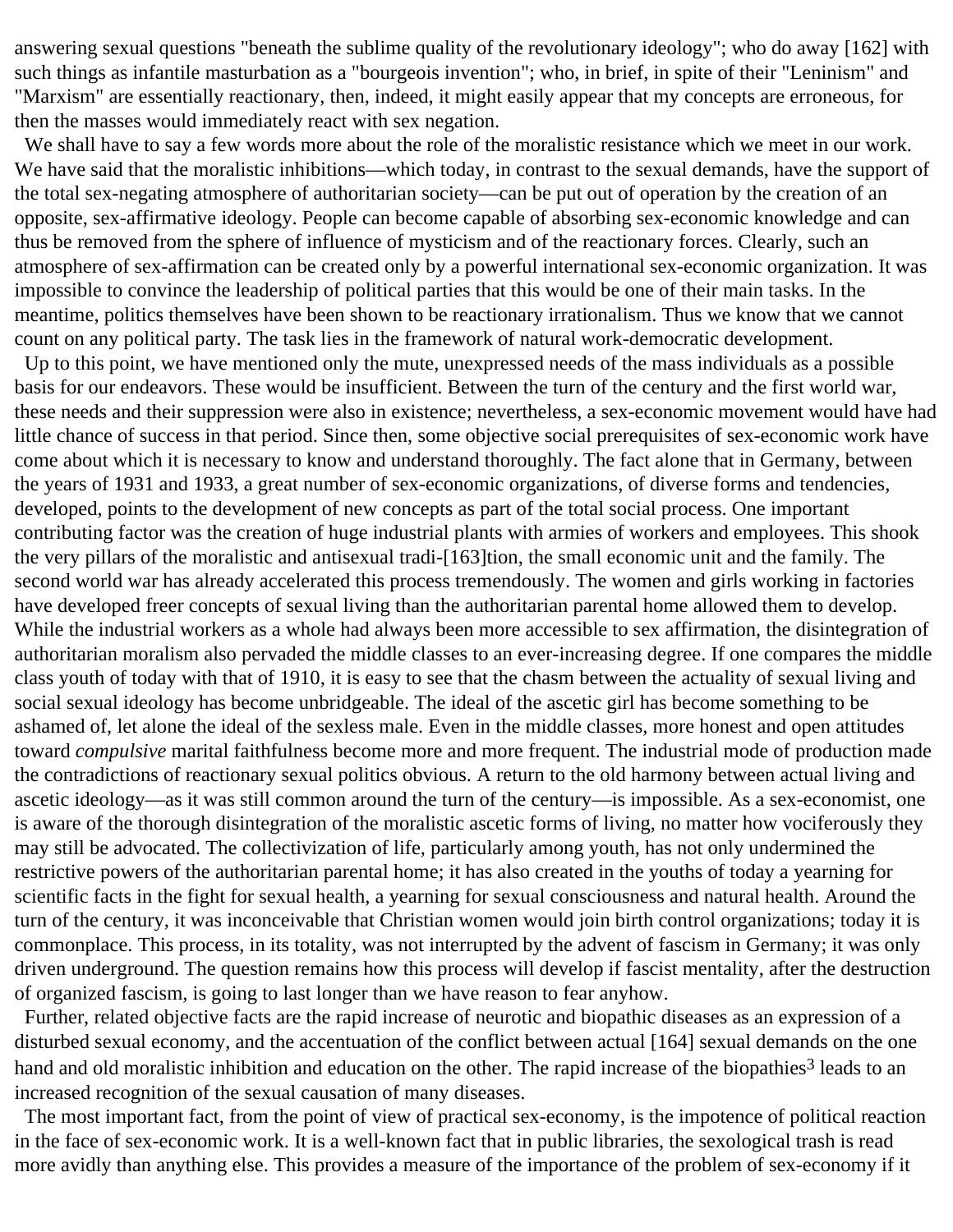succeeds in rationally guiding this enormous interest. The Fascists can dupe the masses, mystical and authoritarian as they are, for a considerable period of time by pretending that they are advocating the right to work and the right of the workers. But it is different in the sex-economic field. Political reaction can never succeed in countering a revolutionary sex-economic program by a reactionary sex-political program other than by complete suppression and negation of sexual life. Such a program would immediately repulse the masses, with the exception of politically insignificant groups of old women and hopelessly dessicated individuals. *It is youth that matters.* And youth is no longer on a mass basis accessible to a sex-negating ideology. This is our strength. In 1932, sex-economic organizations in Germany succeeded in gaining the support of organizations which had remained for years resistant to the propaganda of the "Red Union." It is clear that sex-economic mass hygiene must become an integral part of the general social freedom movements. But the fact must be kept in mind that there are fascist workers, employees and students who are in entire agreement with the revolutionary affirmation of sexuality, which brings them into conflict with their leadership. What could this leadership do if one were to succeed in solving this conflict? Nothing but use terror. To the same extent it would lose in influence. To repeat, the objective loosening of the reactionary fetters on sexuality cannot be undone, and this represents our greatest strength.

3 *Cf*. Thorburn, Wm. F., "Mechanistic medicine and the biopathies." *Internat. J. of Sex-economy and Orgone-Research* 1, 1942, 257.

\_\_\_\_\_\_\_\_

[165] There is, of course, the possibility that, if the revolutionary movement does not master this field, youth will have to continue leading a secret life as before, without being conscious of the causation and of the consequences of such living. If sex-economic work were done consistently and correctly, political reaction would have no answer, no ideology with which to counter it. Its ascetic ideology is tenable only as long as the element of sex affirmation in the masses is secret and contradictory, as long as it is not collectively opposed to the reactionary ideology.

 German fascism made every possible effort to anchor itself in the psychic structure, and therefore placed the greatest emphasis on the conversion of adolescents and children. To do this, it had at its disposal no other means than the creation and the nurturing of submissiveness to authority the basic prerequisite of which is an ascetic, sexnegating upbringing. The natural sexual strivings for the other sex, strivings which from infancy on urge for gratification, were replaced partly by homosexual and sadistic strivings, partly by asceticism. There was, for instance, the "spirit of comradeship" in the work service camps, and the cultivation of the so-called "spirit of discipline and self-sacrifice." These measures served the purpose of mobilizing sadistic brutality to be utilized in the imperialistic war. *Sadism derives from unsatisfied orgastic longing.* The facade is called "comradeship," "honor," "voluntary discipline"; behind it is secret rebellion because of the suppression of any individual life, in particular, of a sexual life. A consistent sex-economic policy must set this sexual deprivation into focus; in so doing, it will have the liveliest response among the young people. The fascist leader will be perplexed and helpless in the face of this response. It is easy to see why the average youth can easily be made conscious of his sexual deprivation. Experience among youth shows that adolescents, particularly girls, comprehend their social responsibility much more quickly, readily and affectively if one explains it to them by way of making them conscious of their sexual suppression. It is only a matter of correctly comprehending the sexual question and of going on from there to the general [166] social situation. This can be substantiated with thousands of examples. One should not be intimidated by empty objections and should let oneself be guided by sex-economic experience alone.

What answer would political reaction have to such a query as the following from German youth?

 The inclusion of German youth in the labor service has interfered tremendously with their private and sexual life. Urgent questions have to be solved; there are serious conditions everywhere. The situation is made all the more serious by a general hesitation on the part of the adolescents to bring up their personal problems, burning as they may be, for discussion; in addition, the camp administration prohibits the discussion of any such questions. But it is a matter of the psychic and physical health of the youths!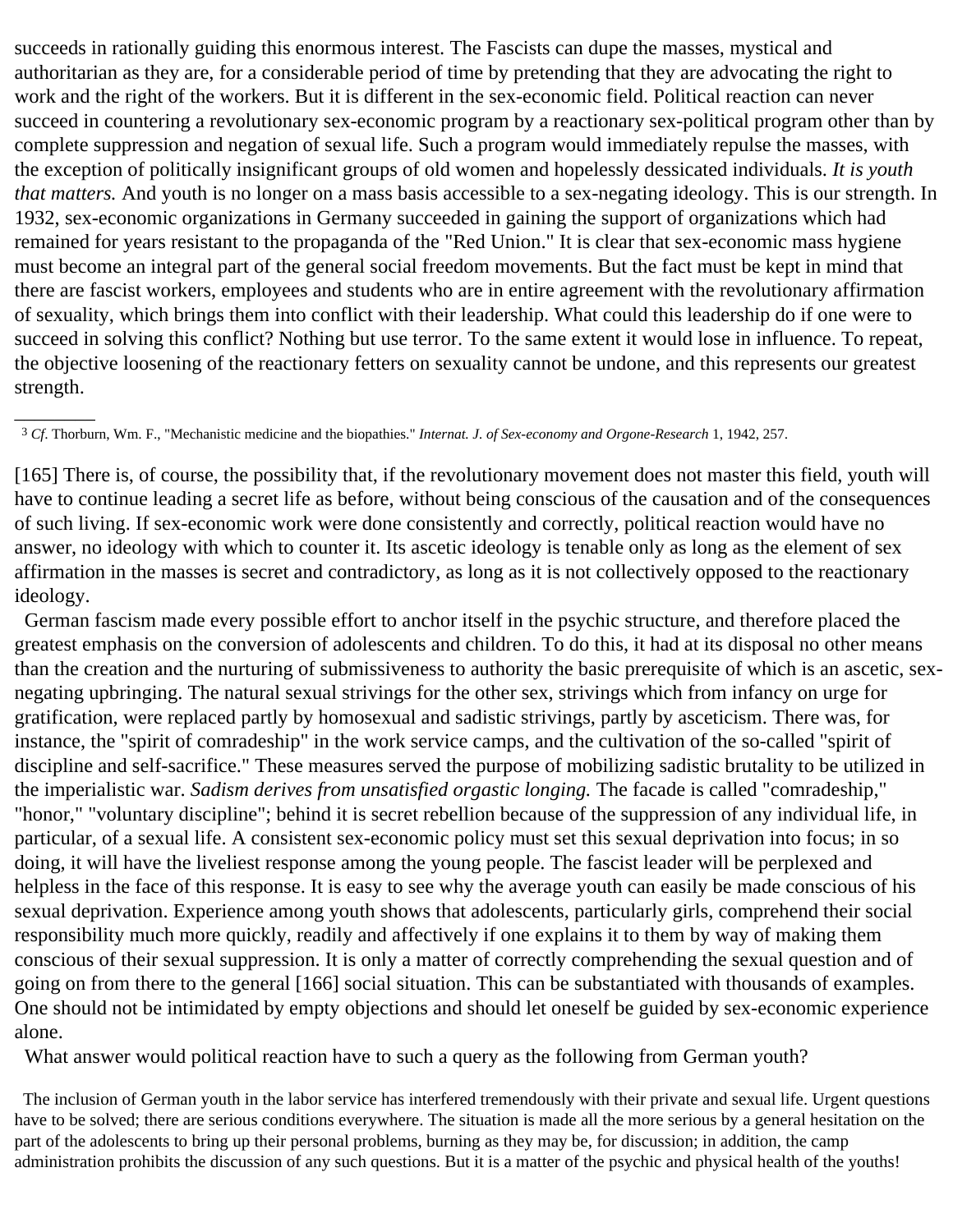#### *What is the sex life of the adolescents in the camps like?*

 The labor service youths are at the age of flourishing sexuality. Most of them previously had been maintaining a satisfactory love relationship. True, their love life was even then impeded by the lack of rooms which would make a healthy love life possible, by the lack of money for proper contraceptives, by the enmity of the state authorities and the reactionaries. But this situation has been made ever so much worse by the labor service. There are all of the following things, and others:

No chance of getting together with girls, of maintaining the old love relationships;

Being forced into abstinence or masturbation;

 This leads to a disintegration and brutalization of sexuality, the weedlike growth of dirty jokes and talk, the cancer-like growth of unhealthy, paralyzing phantasies (of rape, beating and all kinds of perversions);

Nocturnal emissions which undermine health and give no satisfaction;

 Development of homosexual tendencies and of homosexual relations between fellows who previously had never thought of such things; being pestered by homosexuals;

Increased nervousness, irritability, neurotic states and physical complaints.

[167] *Dangers for the future.*

 Every adolescent, particularly at this age of between seventeen and twenty-five, who lacks a satisfactory sex life is threatened with a later disturbance of potency which always leads to depression and a reduction of the ability to work. If an organ or a natural function is not used for a long time, it will refuse to function later on. The usual results are nervous and mental disease, and perversions.

*What should our attitude be toward the measures and decrees of the administration in these matters?*

 The leadership keeps talking in general terms of "moral strengthening of youth." We don't understand what that means. In the course of the years, German youth, in a hard struggle against the parental home and the bosses of the system, have begun to establish their right to a healthy sex life. True, under present social conditions they succeeded only partially. But their idea was clear: Youth has to fight, will all possible means, against the sexual hypocrisy, intolerance and indecency which result from the sexual oppression of youth. Their idea was that girls and boys are to live in good intellectual and sexual companionship, and that it is the duty of society to help them to do so. What is the attitude of the new German Reich?

 Its decrees, thus far, are at strict variance with the concepts worked out by youth. The prohibition of the public sale of contraceptives has made it impossible to get them. Measures such as that of the Hamburg police against sport people, their threatening them with the concentration camp for "offending public morals" is at variance with our rights. Is it "offending public morals" when a boy sleeps with his girl?

We ask the Reich Administration for German Youth: *What kind of a sexual life is youth to lead?* There are only four possibilities:

1. *Abstinence.* Is youth supposed to live in abstinence, that is, to abstain from any sexual activity until marriage?

2. *Masturbation.* Is youth supposed to indulge in self-gratification?

 3. *Homosexuality.* Is German youth supposed to engage in homosexual activity? If so, what kind? Mutual masturbation? Pederasty? 4. *Natural love life.* Should there be natural sexual relationships between German boys and girls? Should they affirm and further natural sexuality? If so, we ask the following questions:

*Where* shall this love life take place (problem of housing)?

[168] *When* is it to take place?

What is to be done about *contraceptives?*

Is the adolescent allowed to do the same thing as the leader?

 Similar questions apply to the work with children. It may sound strange, and incomprehensible to many, but it is a fact: *Revolutionary work with children can be essentially only sex-economic work.* Why are children of preadolescent age most easily guided by sexual education?

 1. In all social strata, including those in which material needs play an outstanding role, the period of childhood more than any other is filled with sexual interests. While dire material need and hunger are acute problems for only a part of the children, sexual suppression affects *every single child of every social stratum.* This makes the social sphere of attack enormous.

 2. The usual methods of the freedom movements in organizing children are the reactionary methods of work with children: group plays, singing, marching, uniforms, bands, etc. The average child makes no distinction in content between the reactionary and the revolutionary forms of propaganda. One should have no illusions: children and adolescents will march as readily to the sound of a fascist band tomorrow as they march today to the sound of a democratic band. In addition, political reaction is much better at organizing group propaganda among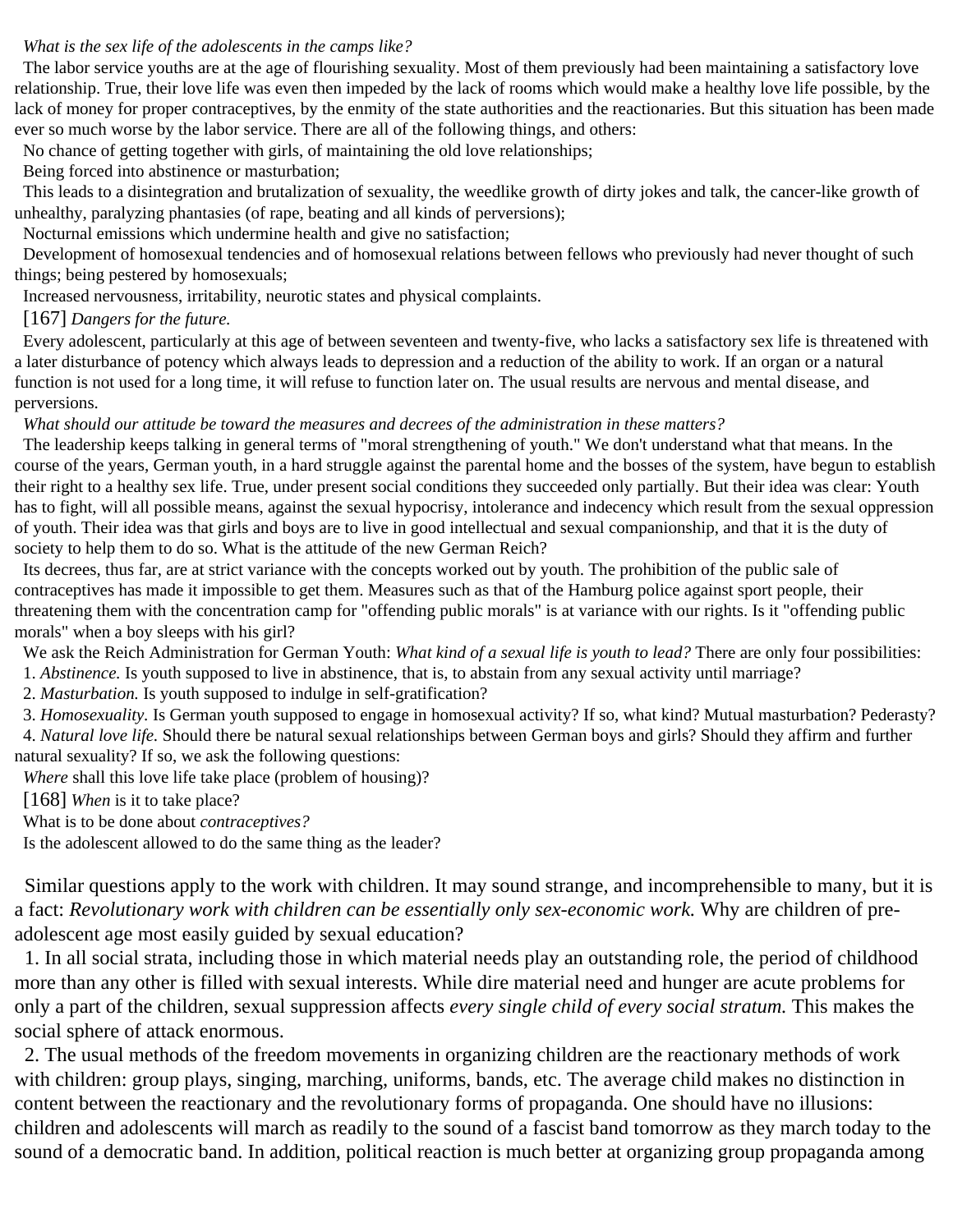children than the antifascist movement ever was. This was shown in the fact that the Socialist movement in Germany was always very weak as compared with the reactionaries in their work with children.

 3. Although the reactionary work with children may be more efficient in everything else, there is one thing it *cannot* do under any circumstances: *Give the children true sexual knowledge, free them from sexual confusion.*  This only the revolutionary movement can do. First, because it has no interest in the sexual suppression of children, it has only the opposite interest; second, because the revolutionary movement was always the advocate of a consistent natural upbringing. This mighty weapon, however, [169] remained unused; more than that, the children's organizations in Germany showed a definite aversion to changing the customary individual sexual enlightenment into a mass measure. In a tragicomic manner, these opponents of sex-economic work among children pointed to Marx and Lenin. True, their writings contained nothing about sex-economy. But there was the fact that the children, en masse, fell victim to the influence of political reaction. In spite of great difficulties, the possibilities of sex-economic work with children are enormous because the children will show a burning interest. Once children and adolescents are reached *on a mass basis* through their sexual interests, there will be a powerful counterweight against the reactionary forces: political reaction will be powerless.

 For the doubters and those who are moralistically concerned about the "purity" of the children, one need cite only two practical experiences out of many:

 First: the church is not so scrupulous. A boy of fifteen, who had left a fascist organization to join the Communist youth, reported that in the former organization a priest would have a private talk with every individual boy once a week in which he would question him about his sexual behavior. Regularly, he asked them whether they had masturbated, which, of course, was the case and guiltily admitted. The priest then would say: "This is a great sin, indeed, my boy. But you can atone for it by working for the church industriously. Go and distribute these pamphlets tomorrow." Such is the sex-political practice of mysticism. We, on the other hand, are "inhibited," "pure," do not want to have anything to do with "such things." And then we are surprised that mysticism gets hold of the majority of adolescents.

 Second: the sex-economic work group in Berlin had collectively outlined a booklet to be used in the work with children, entitled, DAS KREIDEDREIECK. VEREIN ZUR ERFORSCHUNG DER GEHEIMNISSE DER ERWACHSENEN (The chalk triangle. Association for the discovery of the adults' secrets). Before going to press with it, it was decided to read it to a group of children to study their reaction. One could have wished that all those who turn up [170] their noses in contempt at the mention of social sex-economy had been present. To begin with, there were seventy children present, instead of the usual twenty. While ordinarily it was difficult to get the children's attention, now they were all ears, their faces expressed rapt attention. At many points, the reading was interrupted by loud applause. At the end, the children were asked for their criticism and suggestions. A great many responded. One had good reason to be ashamed of one's prudishness and hesitation. The teachers who were among the authors had decided to omit the topics of contraception and infantile masturbation. Promptly there were questions like, "Why don't you say anything about how one avoids getting children?" while a boy laughingly interjected, "That we know anyhow." "What's that, a harlot? Nothing was said about that." "Tomorrow we'll go to the Christians," they said enthusiastically, "they always talk about such things. We'll show them." "When is the book going to come out? How much will it be? Will it be cheap enough so we can buy it and also distribute it?" The part which had been read dealt mostly with sex information; the children were told that a second part was planned which would deal with social problems. The immediate reaction was, "When will the second volume come out? Will that also be so entertaining?" When did a group of children ever ask so enthusiastically for social literature? Should this not teach us something? Yes, there is no doubt: *By the affirmation of their sexual interests and the gratification of their urge for knowledge, the children must be educated to social responsibility.* They must *get the conviction that that is something which political reaction cannot give them*. In this way, one will win them on a mass basis, will immunize them, in all countries, against reactionary influences, and will make them part of the revolutionary freedom movement. For the time being, however, this task is impeded not only by political reaction but also by the moralists in the freedom movement.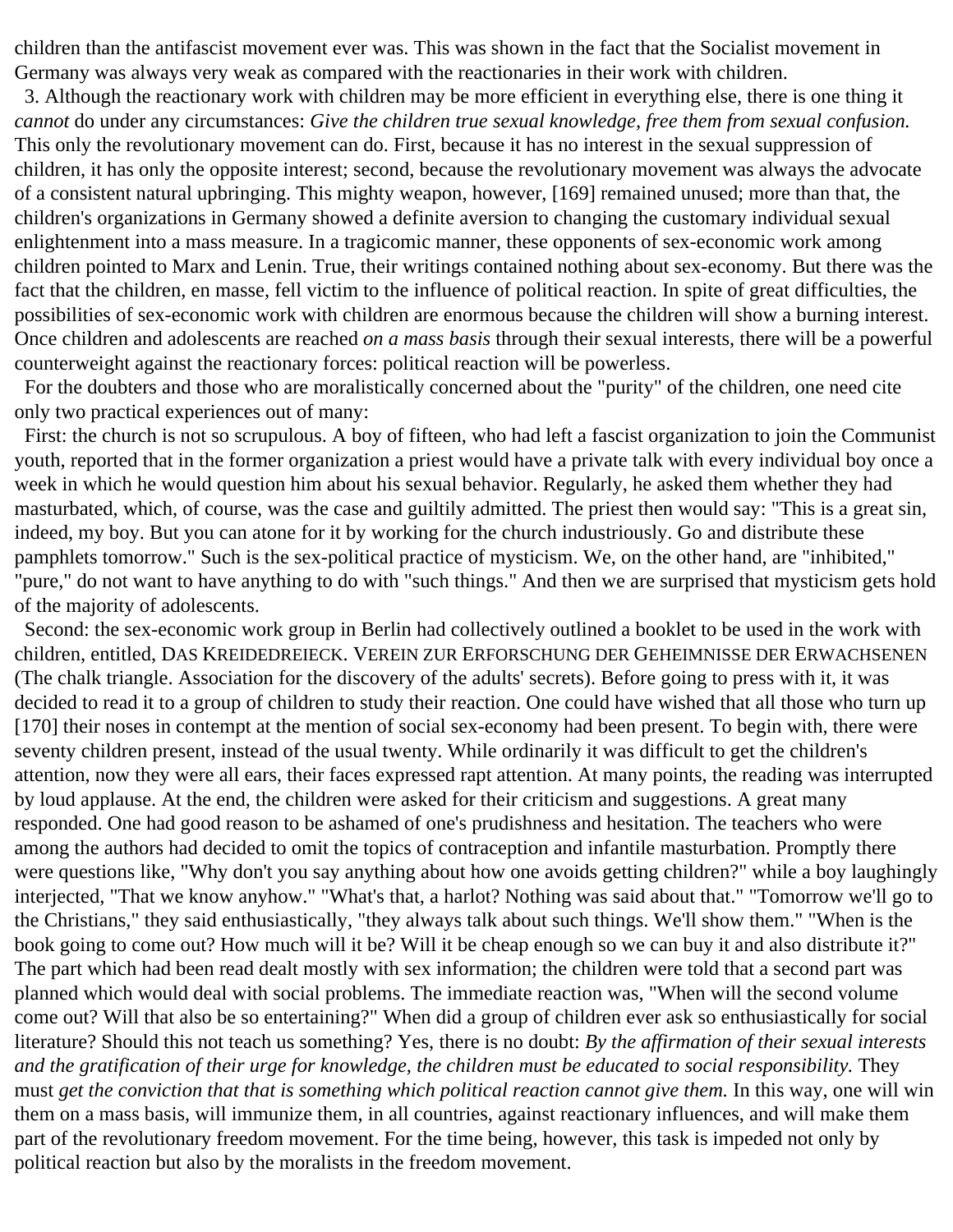Another important sex-economic task is the clarification of the sexual situation which has been created anew in Germany by the relegation of women from industry back to the hearth. It must [171] become clear that the freedom of woman means, first of all, *sexual* freedom. It must be realized that to a great many women, economic dependence on the man is a burden not in itself but essentially because of the sexual restriction that goes with it. This is also shown by the fact that women who have repressed their sexuality to such an extent that they are not aware of any sexual needs not only tolerate their economic dependence without conflict, but even affirm it. If economic dependence on the man is to be utilized politically, then the arousing of sexual consciousness in women and their knowledge of the result of sexual abstinence are the most important prerequisites. If these are not fulfilled by the sex-economic organizations then the new wave of sexual suppression in fascism will make the women unaware of their economic slavery. In Germany and other highly industrialized countries, the objective social prerequisites of a stormy rebellion of women and adolescents against the sexual reaction are given. Absolutely consistent sex-economic work in this field would finally eliminate a problem which again and again occupies the freethinkers and the politicians, without their finding the answer: *the problem of why women and adolescents show such an incomparably greater readiness to follow political reaction.* No other field shows so clearly the social function of sexual suppression, the close connection between sexual repression and a reactionary political attitude.

 Finally, an objection which is difficult to answer: True, the sexual problem is the most burning problem among the masses; but does that mean that this interest can be utilized for the social revolution which requires such great sacrifices? Will not the masses insist on getting sexual freedom immediately once they are conscious of their sexual oppression? The more difficult the task is, the more imperative is it to scrutinize thoroughly every objection. One must guard against wishful thinking and against taking for practicable what is only in itself correct. In the fight against hunger, the decisive factor is not one's burning wish to eliminate it, but whether or not the objective prerequisites are given. The question, then, is whether the sexual interest and the sexual misery of the masses can be translated, like the gross mate-[172]rial misery, into social action against the system which creates the misery. We have mentioned some practical experiences and the theoretical considerations which indicate that what succeeds in individual groups, in individual mass meetings, must be possible also on a mass basis. But we failed to mention some *indispensable* prerequisites. They are: A unification of the workers' movement in itself; without this, the sex-economic work can have only a preparatory character; the creation of an *international* sex-economic organization which would organize and carry out the practical realization; a number of thoroughly trained leaders of the movement. For the rest, one should not try to solve in advance every problem to the last detail; that would be only confusing and paralyzing. The practical details will be solved in the course of practical work.

## **6. THE UNPOLITICAL INDIVIDUAL**

 Hitler not only based his power originally on masses which previously had been essentially unpolitical; he also achieved his final victory in March, 1933, in a "legal" manner, by the mobilization of not less than five million of previous non-voters, that is, unpolitical people. The Leftist parties had made every effort to win the indifferent masses, without asking themselves what being "indifferent" or "unpolitical" means.

 When an industrialist is clearly Rightist, this is understandable on the basis of his immediate economic interests. A Leftist orientation in him would be at variance with his social situation and would, therefore, be irrationally motivated. When an industrial worker is Leftist, this again is consistent with his economic and social position. If, on the other hand, a worker or employee has a Rightist orientation, it is for want of political clarity, because of an ignorance of his social position. The more unpolitical an individual belonging to the great masses of working people is, the more accessible he is to the ideology of political reaction. It is erroneous to believe that this beingunpolitical is a passive psychic condition. On the contrary, it is a highly *active* attitude, a *defense* against the awareness of social responsibility. An analysis of this attitude throws light on many aspects of the behavior of the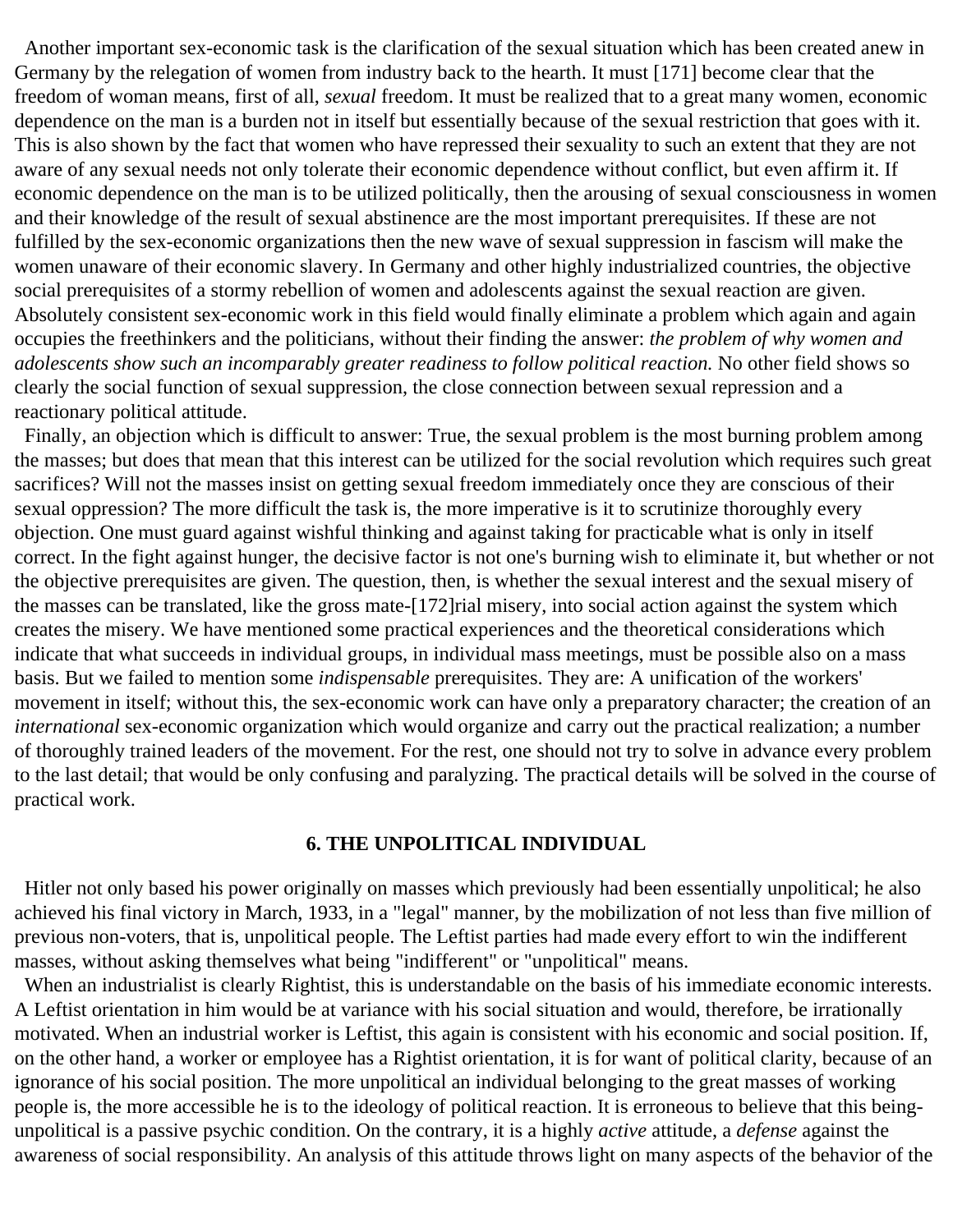[173] unpolitical masses. The average intellectual who "does not want to have anything to do with politics" is motivated by immediate economic interests and fear for his existence, dependent as it is on public opinion; out of this fear, he sacrifices knowledge and conviction to a grotesque degree. Among the people who are in some way part of the process of production and yet are socially irresponsible, two large groups can be distinguished. In one, the concept of politics is unconsciously associated with the concept of violence and bodily danger, that is, with an intense fear which prevents them from a realistic orientation. In the other, much larger group, social irresponsibility is due to personal conflicts and worries, among which sexual conflicts predominate. When a young employee, whose economic position is such as to make her conscious of her social responsibility, is, nevertheless, socially irresponsible, it is, in ninety-nine out of a hundred cases, because of her "love affairs," that is, her sexual conflicts. The same is true of the middle-class woman who must muster all her psychic strength in order to master her sexual situation at least to such an extent that she does not completely collapse. Up to now, the revolutionary movement has misunderstood this situation. It tried to mobilize the "unpolitical" individuals politically solely by trying to make them conscious of their thwarted economic interests. Experience has shown that the majority of these "unpolitical" individuals would not even listen to such economico-political talks; but they would be readily swayed by the mystical phrases of a National Socialist who would not even say much about economic interests. How is this to be explained? It is explained by the fact that sexual conflicts—in the broadest sense of the word—be they conscious or unconscious, inhibit rational thinking and the development of social responsibility; they make the individual apprehensive and armored. If, then, such an individual meets a Fascist who works with the means of credulity and mysticism, that is, with sexual, libidinous means, he turns completely to him. This is not because the fascist program impresses him more than the revolutionary program, but because his surrender to the Führer and his ideology provides a momentary release from his chronic inner tension; because he can unconsciously give a new form to [174] his conflict and thereby seemingly solve it; because he may even look upon the Fascist as a revolutionary, consider Hitler the German Lenin. It is easy to see how the erotically exciting forms of fascism provide a sort of gratification to a sexually resigned middle-class woman who never thought of social responsibility or to a salesgirl who cannot develop a consciousness of social responsibility because of her preoccupation with her sexual conflicts. One has to know the life of these millions of socially suppressed unpolitical individuals in order to understand the role which people's private life, that is essentially their sex life, plays in the total social process in a subterranean way. Hitler knew how to utilize this helplessness born of sexual misery.

 *The socially irresponsible individual is the individual absorbed in sexual conflicts.* To try to make him socially responsible by excluding his sexuality from consideration, as has been done hitherto, is not only hopeless; it is the surest way of handing him over to political reaction which knows very well how to utilize the results of his sexual misery. Clearly, the only way out is social comprehension of his sex life. As simple as this conclusion is, there was a time when I myself shrank from it. I can understand, therefore, that professional politicians may consider such a concept the product of a politically naive armchair scientist. But if one attended sex-economic meetings one found that they attracted for the most part people who had never gone to any political meetings. The sexeconomic organizations in Western Germany were comprised predominantly of unorganized and unpolitical people. The ignorance of the professional politicians in this regard is demonstrated by the fact that for thousands of years the international organization of mysticism, in every city, town and hamlet, has been holding, at least once a week, an impressive sex-political meeting in *their* sense, for this is what the church meetings or the rituals of the Mohammedans, Jews, etc., are. In the face of existing sex-economic experience and the findings concerning the relationship between mysticism and sexual suppression, neglect or even denial of these facts lends an unpardonable, reactionary support to intellectual medievalism and economic slavery.

## **CHAPTER IX**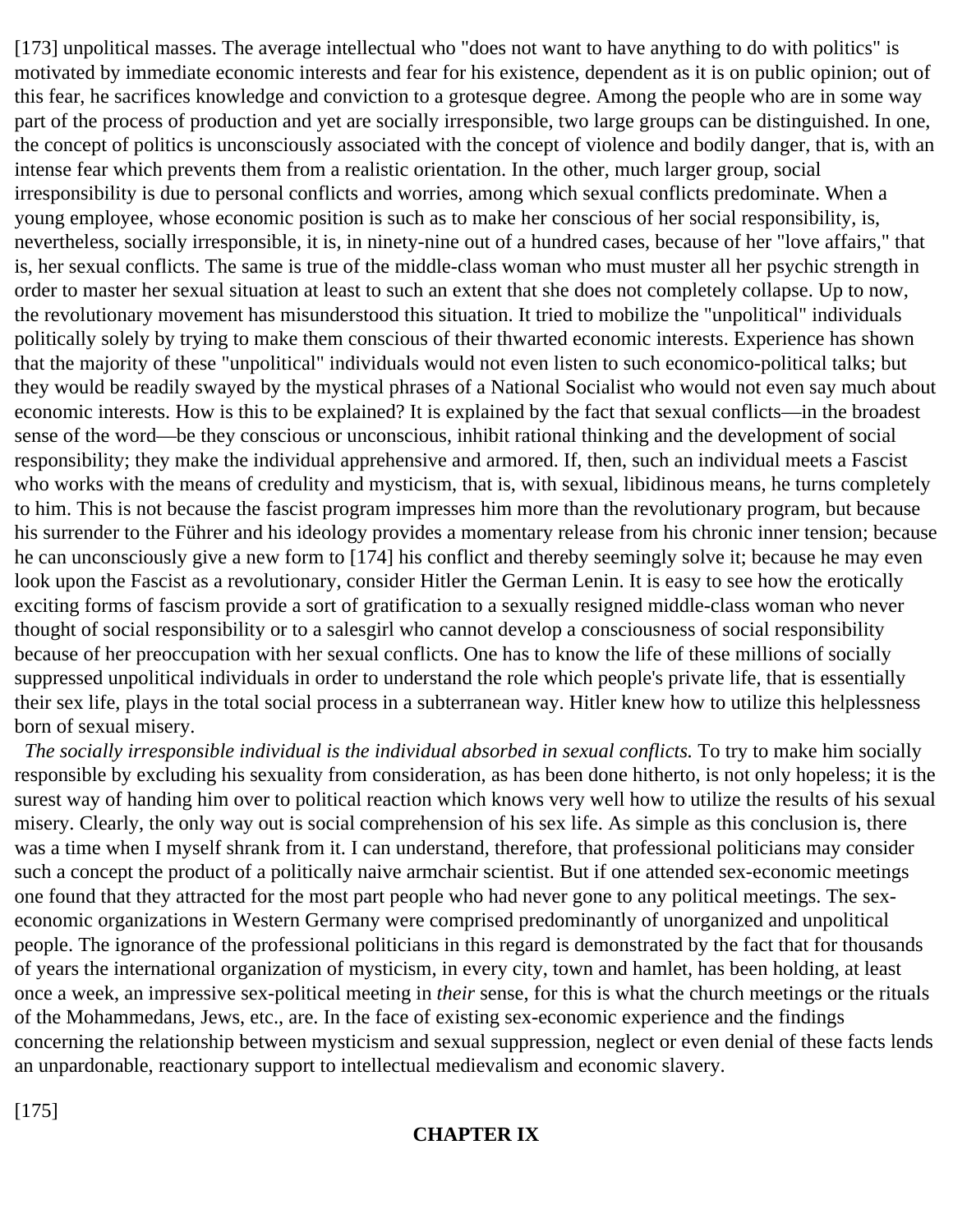#### **THE MASSES AND THE STATE**

 When the early settlers in America's wilderness got lost they tried to find the path on which they had come, in order to proceed anew from known into unknown terrain. For this, they did not form political parties, nor did they engage in endless debates about the unknown terrain, nor did they bash one another's heads in or demand of one another programs of settlement. On the basis of a given situation, they acted, spontaneously, in a *workdemocratic* way: by common effort, they worked through to known terrain and tried to find their way again from there.

When a vegetotherapist, in the course of a treatment, loses his way in the maze of irrational reactions, he does not start a discussion with the patient about "the existence or non-existence of God." He does not become neurotic or irrational, but he thinks the situation over and reviews the course of the treament; he goes back to the last point in the development at which the course of the treatment was still clear.

 Every living being will spontaneously attempt to discover and to eliminate the cause of a catastrophe which has overcome it; it will not repeat actions which have brought about the very catastrophe. This lies in the nature of overcoming misfortune by experience. Our politicians, however, are far from having such natural reactions. One might rightly say that it is of the essence of the world of the politicos not to learn from experience. Austrian monarchism kindled the first world war in 1914; then, it engaged in armed warfare against the American democrats. In the second world war, in 1942, it demanded, with the aid of American politicians, to have the Hapsburg dynasty reinstated, in order "to avoid new wars." This is irrational political nonsense.

[176] In the first world war, "the Italians" were friends and allies of the Americans. In the second world war, 1942, they were enemies, and in 1943, again friends. In the first world war, 1914, "the Italians" were deadly enemies of "the Germans," "hereditary foes." In the second world war, 1940, "the Italians" and "the Germans" were *blood brothers,* again for "hereditary" reasons, only to become again sworn enemies in 1943. In the next world war, say, 1963, "the Germans" and "the French" will have turned from "hereditary foes" into "hereditary friends."

 All this is a manifestation of the *emotional plague.* Imagine that Copernicus, in the 16th century, declares that the earth revolves around the sun, that his pupil, in the 17th century, declares that the earth does *not* revolve around the sun, and that this man's pupil, in the 18th century, declares that it does, after all. But imagine that in the 20th century, the astronomers declare that Copernicus as well as his pupils were right, because the earth does revolve around the sun and remains, at the same time, stationary. If it is a matter of a Copernicus, one is only too ready to condemn him to be burned alive. If, however, a politico presents the most incredible nonsense as true, and maintains, in 1940, the exact opposite to be true from what he declared to be the truth in 1939, then millions of people acclaim the miracle that has happened.

 In sound science, one does not develop any new theories as long as one can operate well with the old ones. When, however, the old theories have proven inadequate or erroneous, one tries to find the errors in them and develops new concepts on the basis of new facts. Such a natural procedure is alien to politicians. No matter how many new facts are added to the old, no matter how many errors have become obvious, the old theories continue to exist in the form of *slogans* and new facts are obfuscated in an illusory way. The democratic formalities disillusioned millions of people in Europe and thus made fascist dictatorship possible. The democratic politicians fail to go back to the starting points of the democratic principles, to correct them according to the radical changes that have taken place in social living, and to make them practically fruitful. They continue to arrange plebiscites [177] about formalities, about precisely those formalities which in Europe came to such an inglorious end.

 People want to plan peace systems and vote on them. But clearly, they are afraid of these very peace systems even before planning them. The basic elements of peace and human collaboration are tangibly given in natural human work relationships. It is from these relationships that the guarantees of peaceableness have to be developed. It is not necessary first to "introduce" them. A good physician does not "introduce" a "new health" into a sick organism. Instead, he finds out what elements of health are spontaneously present in the sick organism.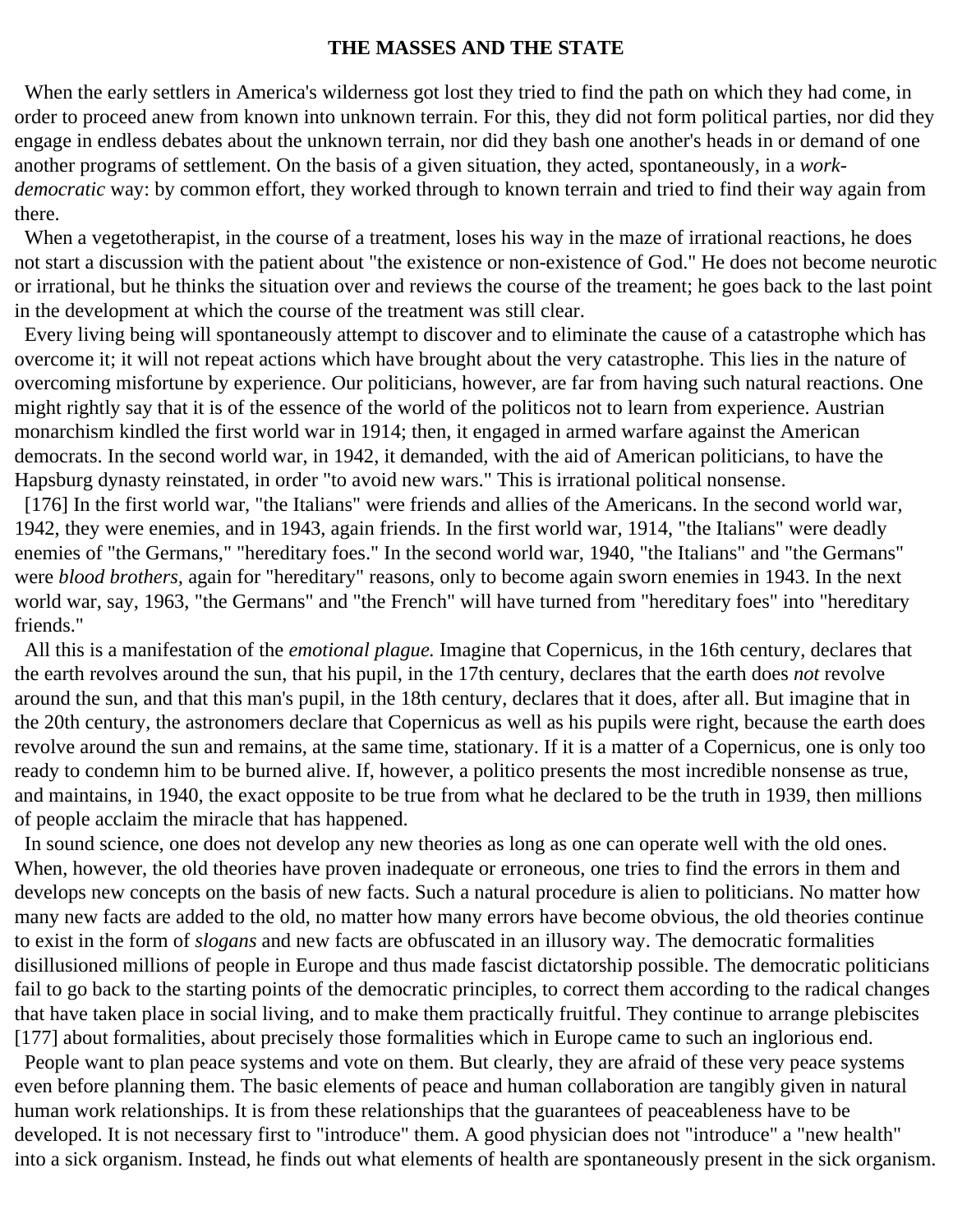When he has found them, he plays them against the disease process. The same thing applies to the sick social organism, if one approaches it from the standpoint of *social science* and not with political ideas and programs. One can only organically develop actually existing freedoms and eliminate the obstacles which stand in their way. One cannot graft legally guaranteed freedoms upon a sick social organism.

 The Soviet Union lends itself best to a presentation of the relationship between the masses and the state, for the following reasons: The way was prepared for the social revolution of 1917 by a sociological theory which had been tested for decades. The Russian revolution made use of this theory. Many millions of people took part in this social revolution, suffered it, enjoyed it, carried it further. What has become of the sociological theory and of the masses in the "proletarian state" in the course of 20 years?

 One cannot ignore the development of the Soviet Union if one is seriously concerned with the questions of what democracy is and of whether and how it can be made a reality. The difference between work-democratic *mastery of difficulties* on the one hand and formal-democratic politicking was particularly clearly demonstrated in the attitude of the diverse political and economic organizations toward the Soviet Union.

 *1936: Telling truths*—*but how and when?* The Italian-Abyssinian war had broken out, everything was in flux. Nobody knew [178] what changes the world would undergo in the next few months or years. The organized workers' movement did not take a hand in the events. It was internationally split up; it remained inactive or followed helplessly this or that political view. True, in Geneva the Soviet Union had fought for peace through Litvinov, but had completely failed as a pioneer social force. New, unheard-of catastrophes were to be expected for which one had to prepare. On the one hand, they might point to a way out of the social chaos; on the other hand, they might do so no more than had the events in Germany in 1918 and 1933. It was necessary to prepare oneself in time structurally for great social changes. It was necessary not to get lost in the maze of all the confused and contradictory political views, to isolate oneself from everyday political noise and, at the same time, to maintain close contact with the social processes of the day. Adherence to the work on the problem of human structure seemed more important than ever. Clarity concerning the development of the Soviet Union was imperative. Millions and millions of working people in Germany, England, America, China, etc., hopefully followed every step taken by the Soviet Union. Those trained in mass psychology knew that if disillusionment in the Soviet Union were added to the catastrophe in Germany, serious struggling for clarity would be the first prerequisite for maintaining scientific integrity.

 The second world war in *one* generation was imminent. There was yet time to think about what would come after this second world war, to arrive, from the new massacre, at an understanding of the war psychosis which would be deadly to the war makers. Those who knew this were hard put to it to keep a cool head. But it had to be done, for this second war, which had started in Africa and would soon encircle the globe, would also come to an end sometime. Then, the answer would have to be "death to the war makers" and "elimination of the causes of war." But nobody knew what this answer would be like.

 In 1935 it was clear that the development of the Soviet Union was about to take a catastrophic turn. The democratic politicians of Germany, Scandinavia, etc., did not look for the causes of this [179] catastrophe, although they talked about it a good deal. They failed to go back to the genuinely democratic endeavors of Engels and Lenin in order to familiarize themselves with the sociological starting points of the Soviet Union, and to proceed from there to a comprehension of the later development. It was no more possible in Europe to ignore these pioneers of genuine democracy than it is for a genuine democratic American to ignore the American constitution and the fundamental thoughts of such American pioneers as Jefferson or Lincoln. Engels was the outstanding exponent of German democracy, Lenin of Russian democracy. They had not remained bogged down in formalities but had disclosed the essence of democracy. They were avoided. It is irrelevant whether this was caused by fear of being suspected of being a Communist or by fear of losing academic positions or positions in a political party. Engels was a well-to-do manufacturer and Lenin a well-to-do son of an official. It was descendants of the "ruling classes" who tried to develop a system of true democracy from Marx's socio-economic theory (which, incidentally, also originated in "bourgeois circles").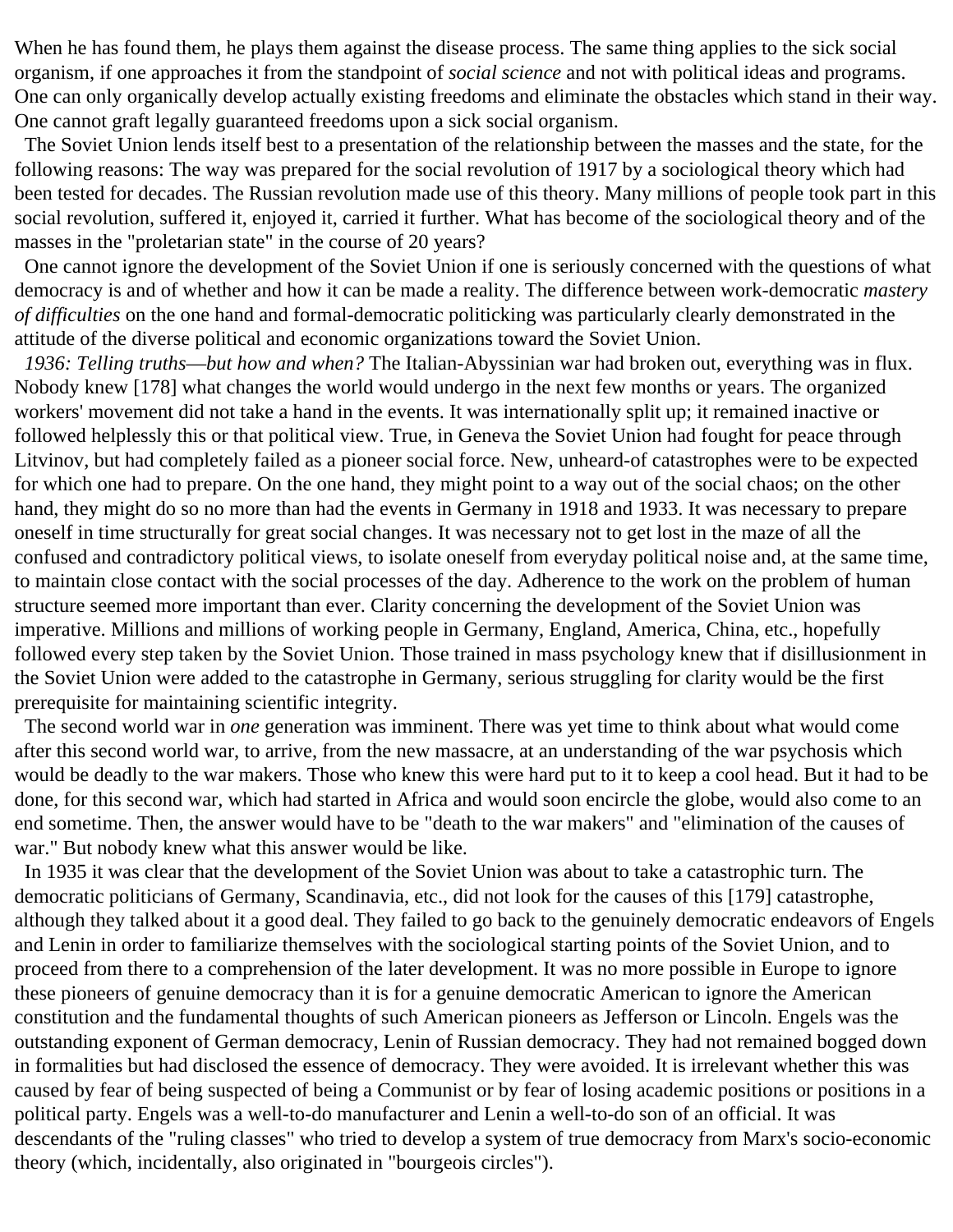The democratic thought system of Engels and Lenin became forgotten. It was too hard to swallow, it made too high demands on the conscientiousness of the European and, as was shown later, also of the Russian politicians and sociologists.

 It is not possible today to present natural work democracy without studying the forms in which it was present in the thought of Engels and Lenin between 1850 and 1920, and in the early developmental processes in the Soviet Union between 1917 and about 1923. The Russian revolution was a gigantic deed of social progress. Its inhibition, therefore, is a highly important sociological experience, a tremendous lesson for any true democratic endeavor. Little indeed can be expected of the purely emotional enthusiasm for Russia's heroic deeds in the war against Hitler. The motives of this enthusiasm which were present in 1943 but not between 1917 and 1923 are more than dubious; they are based far more on egoistic war interests than on the will to arrive at true democracy.

[180] The examination of the development of the Soviet Union to follow was first written in 1935. One may ask why it was not published at that time. The reason is the following: In Europe, where practical mass-psychological work outside of the parties was not possible, it often happened that one was expelled from the organizations and thus deprived of contact with the masses if one made scientific investigations regardless of political interests and if one made predictions which were at variance with party politics. This was the same with all parties. It is of the essence of any party to gain its orientation not from truths but from illusions which usually correspond to the irrational mass structure. Scientific truths only interfered with the habit of the party politicians of avoiding difficulties with the aid of illusions. True, in the long run illusions do not help, as events in Europe after 1938 so clearly showed; true, in the long run scientific truths are the only reliable guiding lines in social life; but these truths with regard to the Soviet Union were as yet no more than germs, incapable of influencing public opinion or even of evoking mass enthusiasm. It remained for the second world war to increase the receptivity to facts everywhere and, what is more, to disclose the basically irrational nature of politics to great numbers of working people.

 The finding of facts does not ask whether the facts are welcome or not, but only whether they are correct or not. For this reason, it always comes into sharp conflict with politics which does not ask whether a fact is correct or not, but only whether or not it serves this or that political purpose. This makes things very difficult for the scientific sociologist. On the one hand, he must find and describe actual processes; on the other hand, he must remain in contact with actual social movements. In publishing painful findings, therefore, he must think over carefully what will be the effect of his correct statements on the masses of people who are predominantly under the influence of political irrationalism. A sociological concept of any considerable weight can penetrate and become practically important only if it has already been spontaneously acquired by the masses in their own lives. Outworn [181] systems of political thought and institutions inimical to freedom must, *in the feelings of everyone,*  have been ruined by political machination before rational insights into the vital necessities of society can break through spontaneously and generally. In the United States, for example, the doings of the politicians have brought about a rather general realization that the politician is a cancer in the body social. In the Europe of 1935, one was far from such a realization. The politician was the one who determined what was to be considered true or false.

 Important social insights usually develop in the people long before they are explicitly stated or can find organizational expression. Today, in 1945, hatred of politics, based on well-known facts, has become more or less general. If, now, a group of social scientists has observed facts and formulated them well, facts which really correspond to the objective social process, then the "theory" will inevitably meet with the feeling for life on the part of the masses of people. It is as if two independent processes converged in *one* point, where the social process and the mass will *become one* with the sociological insight. This seems to be the case in all decisive social processes. It was so in the American emancipation from England in 1776 as well as in the emancipation of Russian society from the Tsarist state in 1917. The lack of correct sociological work may have catastrophic effects. In that case, objective process and mass will have matured, it is true, but they get lost again if the simple scientific concept is lacking which should unite them and carry them further. This was the case in Germany in 1918 when, though imperialism was overthrown, no true democracy developed.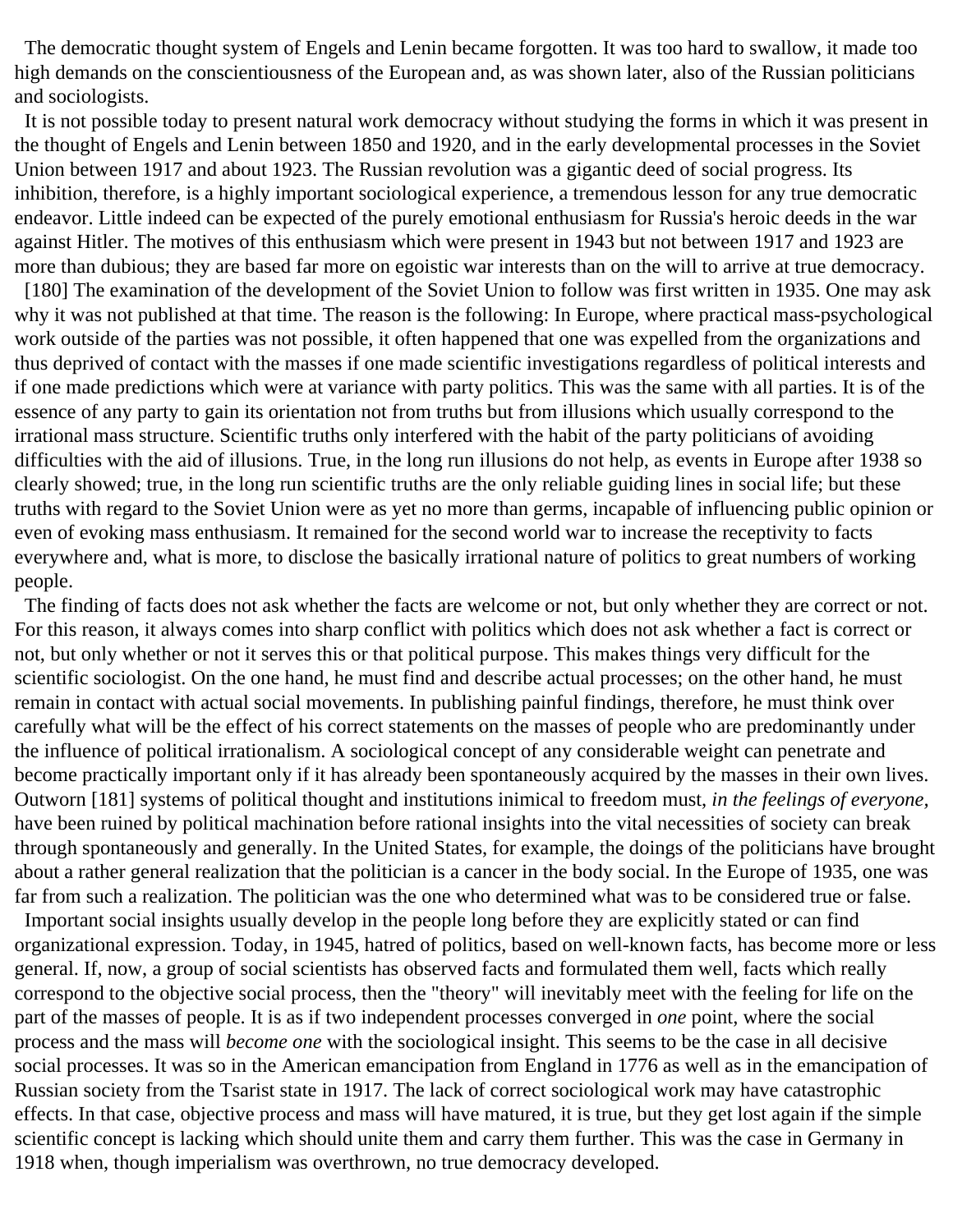The fusion of scientific and social process into the unity of a basic new social order fails to come about if the process of scientific insight does not grow from old concepts as organically as the social process grows from the misery of practical life. I say, "*growing organically";* for one cannot "think out" or "plan" a new order; it must grow organically, in closest contact with the practical and theoretical facts of human life. For this reason, all attempts to [182] "reach the masses politically," to "give them revolutionary ideas," are bound to fail and to end in nothing but noisy and harmful party politics.

 Insight into the nature of fascism which could not be comprehended by any economistic concept of social living, and insight into the authoritarian nationalistic structure of the Soviet Union of 1940, developed spontaneously everywhere, without any "party guidance." That fascism had no more to do with the class rule of the "bourgeoisie" than the "Soviet democracy" of Stalin has to do with the social democracy of Lenin was general, though latent, knowledge. It was noted everywhere that the old concepts no longer covered the new processes. Those who worked with life as it is, who had come to know, through medical and pedagogical work, people of all professions in various countries, were in little danger of getting caught in the toils of political slogans. This was particularly true of those who had always been "unpolitical" and had lived only for their work. It was precisely these "unpolitical" people, given over to their work, who were accessible to the sociological insights which were so decisive in Europe then. Those, on the other hand, who had identified themselves, economically and ideologically, with this or that party machine, were not only rigid and inaccessible to any new insight; more than that, they fought with irrational hatred against any attempt to make comprehensible the basically new phenomenon of the authoritarian, totalitarian dictatorship. Considering, furthermore, that the party organizations had a purely economistic orientation while the dictatorships originated not in economic processes but in irrational attitudes of the masses, one can readily see how cautiously a social scientist working in the field of mass psychology had to proceed. In fact, all he had to do was to register conscientiously whether the social development confirmed or contradicted his biopsychic insights. He found that it *confirmed* them. There grew, in many physicians, teachers, writers, social workers, adolescents, industrial workers, etc., the deep conviction that political irrationalism would one day run its course, and that one day the demands of [183] natural work, of love and of knowledge, would become part of the consciousness of the broad masses and would lead to action on their part, without any necessity for propagandizing a corresponding theory. True, one could not foresee the degree of catastrophe which political irrationalism would have to produce before it would be halted by the natural feeling for life of the working masses and would drown in its own deeds.

 After the catastrophe in Germany in 1933, the Soviet Union found itself regressing rapidly to authoritarian and nationalistic social forms. That it was a matter of "nationalism" was clear to a great many scientists, journalists and workers' officials; but it was not clear whether it was a matter of nationalism of the *fascist pattern.*

 The word "fascism" is no invective, no more than the word "capitalist." It is a term which connotes a definite way of leading and influencing the masses: authoritarian, one-party-system, therefore totalitarian, might comes before real interests, political falsification of facts, etc. Consequently, there are "fascist Jews" and "fascist democrats."

 If one had published such facts, the Soviet Union would immediately have branded them as "counterrevolutionary," as "Trotskyite-fascist." At that time, the Soviet population still enjoyed the impetus of the revolution of 1917. Consumption was increasing, unemployment was practically nonexistent. The people enjoyed the newly created institutions—sports, theater, literature, etc. Those who had experienced the German catastrophe knew that these so-called cultural enjoyments of a population mean nothing with regard to the character and development of a society. To see movies and plays, to read books, to engage in sports, to brush one's teeth and to go to school is important, it is true, but it does not make the difference between a dictatorship and a democratic society. In either of the two, "culture is being enjoyed." It was a typical and basic error of the Socialists and Communists to consider the building of an apartment house, a subway or a school a "socialistic" achievement. Apartment buildings, subways [184] and schools have to do with the technical development of a society but do not indicate *whether the members of this society are serfs or free workers, rational or irrational human beings.*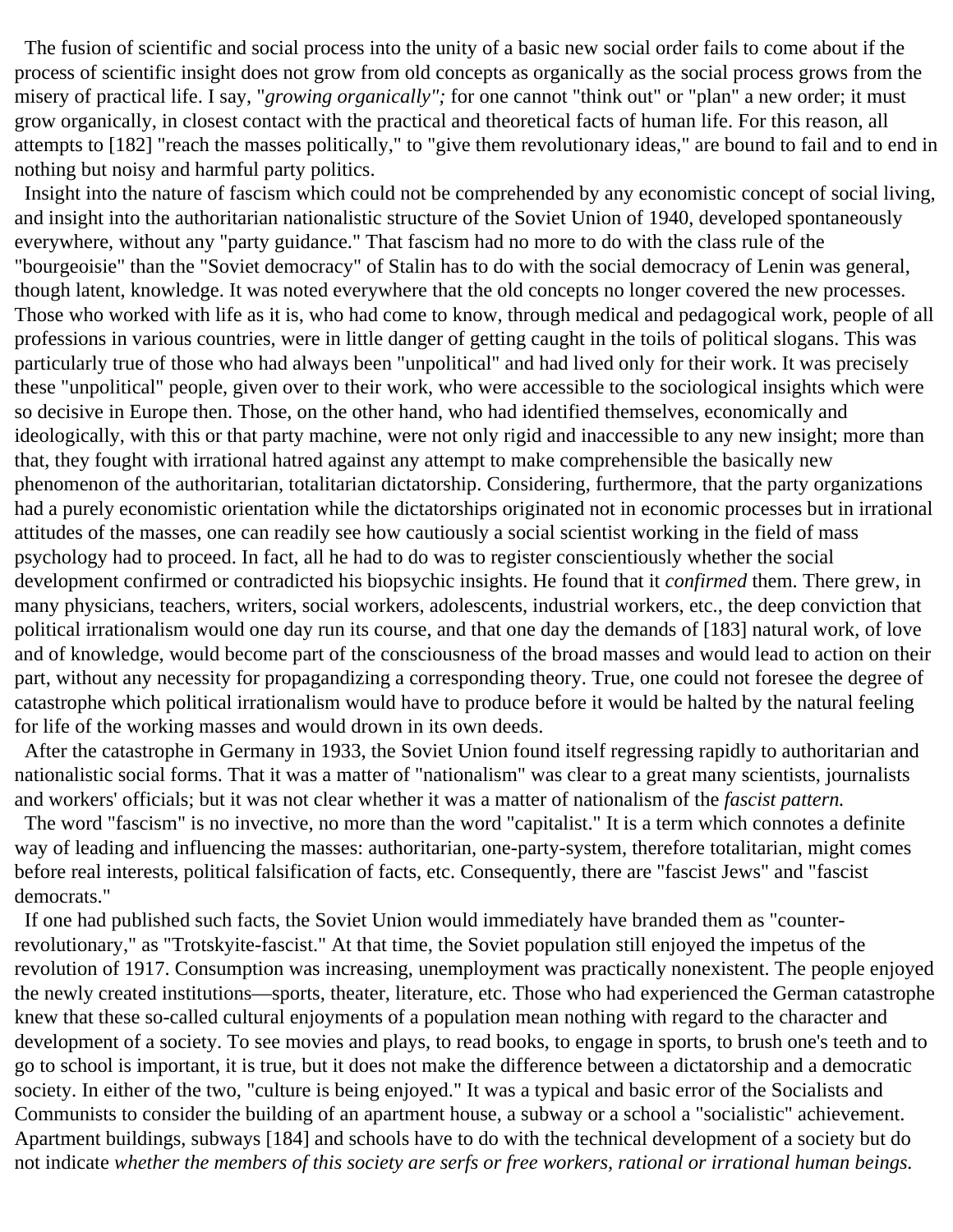Since the Soviet Russians presented every technical innovation as a "specifically communistic" achievement, the Soviet population was under the impression that such things did not exist in capitalist countries. It was not to be expected, therefore, that the nationalistic degeneration of Soviet democracy would be understood by the population.

 It is a basic principle of mass psychology not to proclaim, on principle, "objective truths," but to ask oneself how the average mass individual reacts to an objective process. This attitude automatically prevents political behavior. For if somebody believes he has found a truth he is forced to wait until it manifests itself objectively and independently of him. If it fails to do that, his truth was not a truth and should remain in the background as a possibility.

 The catastrophic regression in the Soviet Union was anxiously followed everywhere in Europe. Only about 100 copies of the pamphlet on "The Masses and the State" were sent out to various friends of sex-economic mass psychology in Europe, Russia and America. The prediction of the totalitarian dictatorial degeneration of Soviet democracy, made in 1929, was based on the fact that the sexual revolution in the Soviet Union had not only been inhibited, but repressed as if intentionally. As we know, *sexual suppression serves the purpose of mechanizing the masses of people and making them dependent.* Wherever we find authoritarian moralistic suppression of infantile and adolescent sexuality and a sexual legislation that goes with it, we can, with certainty, assume the existence of strong authoritarian and dictatorial tendencies in the social development, no matter what slogans the respective politicians may be using. Conversely, we can assume the existence of truly democratic tendencies wherever we find an understanding, life-affirmative attitude in the decisive social institutions toward the sexual life of children and adolescents; but only to the extent to which such [185] attitudes are present. When, therefore, sex-reactionary attitudes became more and more prominent around 1929 in the Soviet Union, one knew that an authoritarian dictatorial development was taking place. This I have documented extensively in my book, DIE SEXUALITÄT IM KULTURKAMPF. 1 My predictions were confirmed by the increasing re-introduction of sex-reactionary legislation after 1934, the abolition of coeducation,<sup>2</sup> etc. At that time, I did not know yet that in the meantime a new attitude in sex-economic questions had developed in the United States, an attitude which later on was to facilitate the reception of sex-economy.

 We asked all our friends who received this unofficial pamphlet to give it some thought, and, if they agreed with its contents on the whole, to pass it on to such sociologists of their acquaintance who were in a position to grasp the contradiction in the development of the Soviet Union. The contents of this pamphlet were not to be the subject of newspaper articles or mass meetings; it was to be expected that events themselves would determine the time of public discussion. Between 1935 and 1939, there was in the leading sociological circles an increasing understanding for the mass-psychological causes of the authoritarian regression in the Soviet Union. This understanding replaced the fruitless indignation over the "regressions": one learned to understand that *the further development failed because of the structure of the masses which made them long for authority.* This insight, which the Soviet leaders lacked, was of tremendous importance.

## **1. WHAT GOES ON IN THE MASSES OF PEOPLE?**

 The question of the "how" of a new social order is identical with the question of what is the character structure of the *broad* masses, of the unpolitical, irrationally influenced working population. The failure of a genuine social revolution, then, is the indication of the failure of the masses of people: they reproduce the ideology and the forms of living of political reaction, in themselves

\_\_\_\_\_\_\_\_

[186] and in every new generation. But at that time, the question, "*How do the broad masses of the unpolitical population think, feel, and react?*" was not generally asked or understood, and the possibility of handling it

1 In English: THE SEXUAL REVOLUTION, Orgone Institute Press, 1945.

2 *Cf. International Journal of Sex-economy and Orgone-Research* 2, 1943, 193f.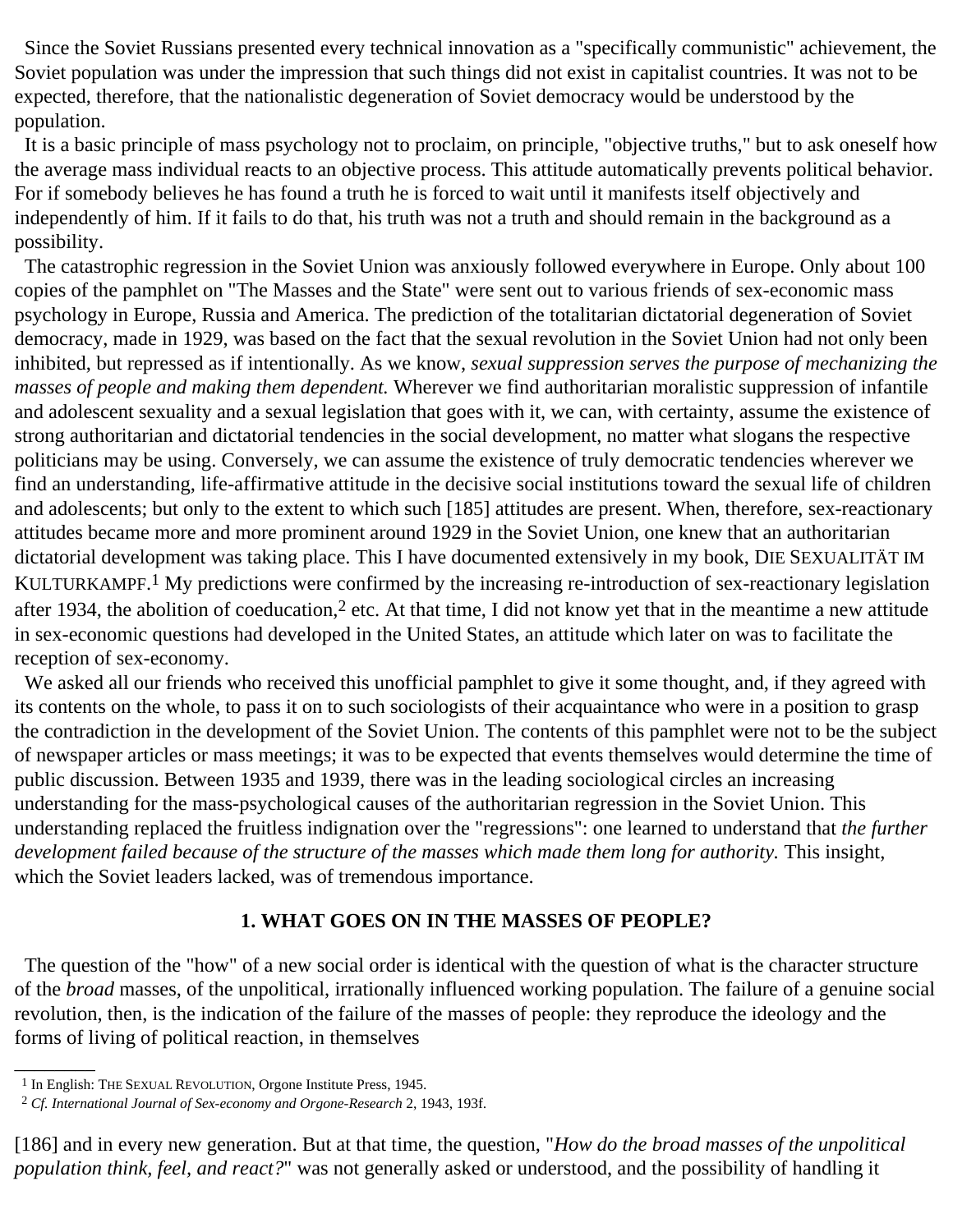practically was remote. There was, as a result, a great deal of confusion. On the occasion of the Saar plebiscite in 1935, the Vienna sociologist Willi Schlamm wrote the following:

 In reality, the epoch is past during which it seemed as if masses of people were to rise of their own strength, guided by reason and insight into their own position. In reality, there is no longer any society-forming function left for the masses. They have shown themselves to be completely malleable, unconscious, capable of adapting to any kind of power or infamy. In the 20th century, the century of the tank and the radio, the masses have been excluded from the process which forms society.

 Schlamm was right, but his approach was sterile. He did not ask the question of how such an attitude on the part of the masses could come about, or whether it was natural or alterable. He seemed to have no hope, not even in principle.

 The fact has to be clearly understood that such statements were not only unpopular but dangerous to life, for the social-democratic parties in the countries which were as yet not fascist owed their very existence to the illusion that the masses, as they were, were capable of freedom, and that there would be paradise on earth if there only were not the evil Hitlers. Personal and public discussions showed again and again that the democratic politicians, particularly the social-democratic and communist politicians, did not have the slightest understanding of the simple fact that the masses, as a result of centuries of suppression, could be no other than incapable of freedom. In reality, everything that had happened in international politics since the Russian revolution in 1917 confirmed the correctness of the statement that the masses of people are incapable of freedom. Without this insight, an understanding of the fascist flood was absolutely impossible.

When, between 1930 and 1933, I gradually learned in Germany [187] to recognize this fact, I came in serious conflict with well-meaning liberal, socialist and communist politicians. It was first published in DIE MASSENPSYCHOLOGIE DES FASCHISMUS in 1933 and elaborated, particularly with regard to socialist politics, in a pamphlet, WAS IST KLASSENBEWUSSTSEIN by Ernst Parell.

 The finding of the fact itself could only lead to hopelessness. For if it was true that the social process depends on the structure and behavior of the masses; if it is further true that the masses are incapable of freedom, then the victory of the fascist dictatorship was definitive. But this fact is not absolute and isolated. It must be considered together with two further facts:

 1. *Incapacity for freedom is not naturally given. People have not always been incapable of freedom; in principle, then, they can become capable of freedom.*

 2. As social and clinical sex-economy has convincingly demonstrated, *the mechanism which makes the masses of people incapable of freedom is the social suppression of genital love life in children, adolescents and adults.*  This social suppression, also, is not naturally given. Rather, it has developed with patriarchy and can, in principle, be abolished. If, however, it can be abolished, and if it is the central mechanism of a character structure incapable of freedom, then things are not so hopeless. Then, society has at its disposal the means of eliminating all the social evils which we call "emotional plague."

 The mistake of Schlamm as of other sociologists consisted in confirming the fact of human incapacity for freedom yet at the same time failing to draw the consequences from social sex-economy, which he knew well enough, and to stand up for them. Erich Fromm, for example, in a review of DER EINBRUCH DER SEXUALMORAL in the *Zeitschrift für Sozialforschung,* agreed with the presentation there of the relationship between sexual moralism and characterological serfdom; yet, in his later publications on authority and family, escape from freedom, etc., he managed to leave the sexual problem of the masses and its connection with fear of freedom and with craving for authority completely out of the picture. Such things are difficult to understand, but we know [188] that sex-negation in social and personal life plays many tricks.

 The reader will have realized how much the emphasis of sociological examination shifted from economicopolitical facts to those of mass psychology, sex-economy and characterology. The finding of the masses' incapacity for freedom, of the suppression of natural love life as the main mechanism of producing this incapacity, and, principally, the shifting of responsibility from individual politicians or organizations to the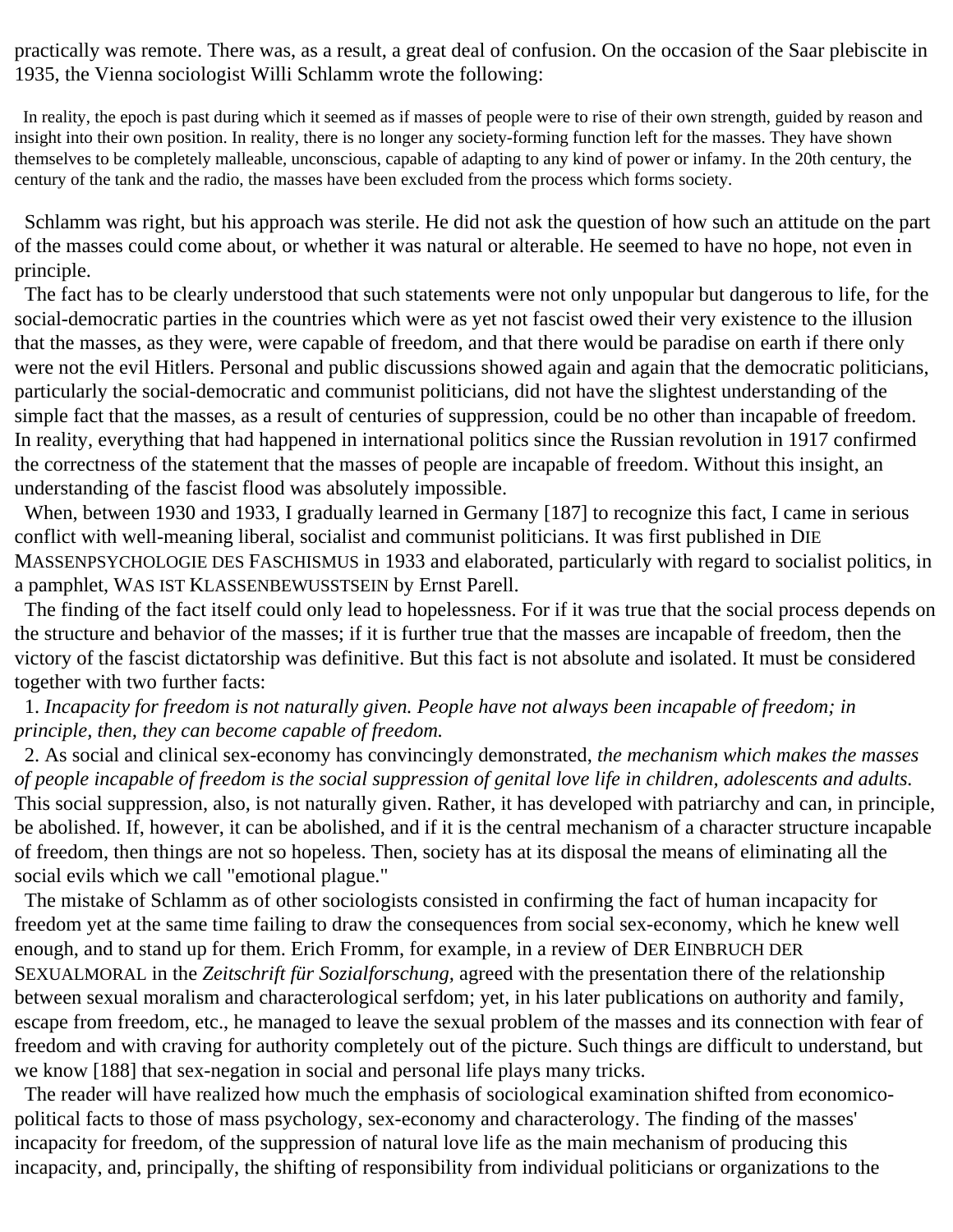masses themselves, were gigantic revolutions in thinking and, consequently, in the practical handling of social problems. One began to understand better the perennial complaint of the parties that "one had not yet succeeded in reaching the masses of workers." One began to understand *why* the masses were "completely malleable, unconscious, capable of adapting to any kind of power or infamy." One began to understand the fascist race enthusiasm of the masses, and the helplessness of those sociologists and politicians who had a merely economistic orientation, in the face of the catastrophic events of the first half of the 20th century. Political reaction, in all its forms, could now be reduced to the emotional plague which had developed since the introduction of authoritarian patriarchy.

 The task of a true democratic-revolutionary movement is that of guiding (*not* of "leading" from above!) the masses who, as a result of thousands of years of suppression of living functioning, have become weak-minded, incapable of criticism, biopathic and submissive, in such a way that they immediately become aware of any suppression and learn to shake it off *in time, irrevocably* and *enduringly.* It is easier to prevent a neurosis than to cure it. It is easier to keep an organism healthy than to free it of disease. Similarly, it is easier to keep a social organism free of dictatorial institutions than to eliminate them. It is the task of a genuine democratic guidance to make the masses go beyond themselves, as it were; this is only possible, however, if the masses develop, out of themselves, social organizations which do not vie with diplomats in political rigmarole, but which formulate and express for the masses that which the masses are incapable of expressing [189] because of need, lack of training, submissiveness to a Führer idea and the plague of irrationalism. That is, *we ascribe to the masses of people the full responsibility for all social processes.* We demand their responsibility and fight their irresponsibility. We blame them, but do not accuse them as one accuses a criminal.

 A genuine new social order does not exhaust itself in the elimination of dictatorial authoritarian social institutions, nor in the establishment of new institutions; for these new institutions will inevitably degenerate in the authoritarian direction unless, at the same time, the characterological anchoring of authoritarian absolutism in the masses of people is eliminated by educational and mental-hygienic measures. It is not a matter of revolutionary angels here and reactionary devils there, of avaricious capitalists here and generous workers there. If sociology and mass psychology are to function practically as genuine sciences, they will have to rid themselves of the political habit of painting things black or white. They must penetrate to the contradictory basic nature of people brought up in the authoritarian manner and must see, describe and help to eliminate political reaction in the structure and behavior of the working masses. It should go without saying that in so doing these sociologists and mass psychologists should not exclude *themselves.* By now it will have become clear that socialization of production alone cannot change human serfdom in the least. A piece of land which one acquires to build a house in which to live and work is only a prerequisite for this life and work but by no means this life and work itself. To consider the economic process of a society the essence of the biosocial process of human society is the same as equating the piece of land and the house with the upbringing of children, with hygiene, work, dance and music. It was precisely this economistic concept of life—a concept which Lenin had already sharply criticized—which forced the Soviet Union into authoritarian regression.

 Around 1920 it was expected that the economic processes of Sovietism would also change people. True, the elimination of illiteracy and the conversion of an agrarian into an industrial [190] country were gigantic achievements, but one could not point to them as specific socialist achievements for they were attained in the same way, and often better, by capitalist countries.

 The fundamental mass-psychological question after 1917 was: Will the culture resulting from the social revolution produce a human society which is *fundamentally* different from the overthrown Tsarist authoritarian order? Will the new socio-economic order reproduce itself in the character structure of people? If so, how? Will the new "Soviet people" be free, non-authoritarian, capable of governing themselves rationally, and will they transmit these capacities to their children? Will the freedom which is thus developed in the human structure make any kind of authoritarian social leadership unnecessary or even impossible? The existence or non-existence of authoritarian dictatorial institutions in the Soviet Union was going to be an exact indication of the land of people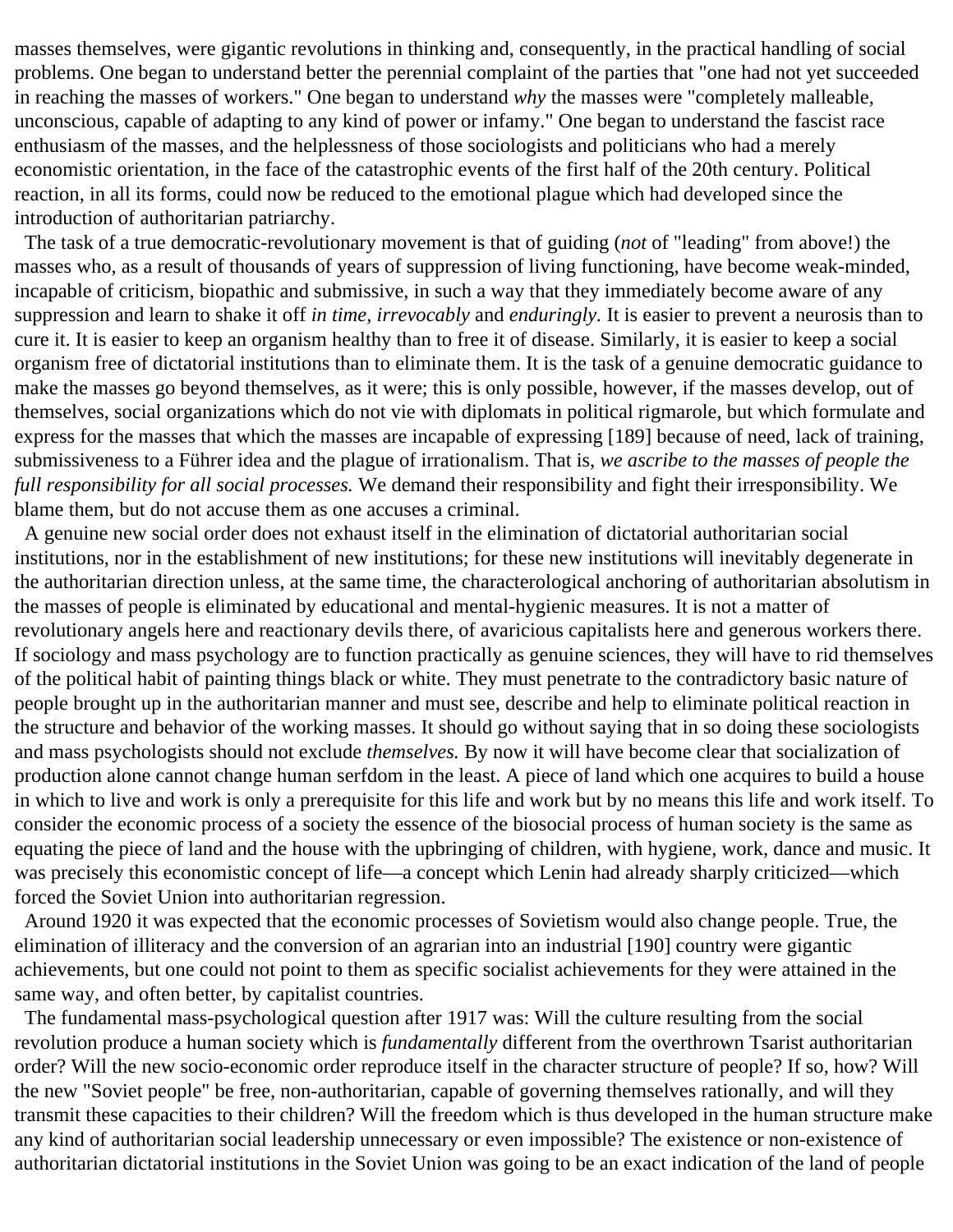who were developing.

 Understandably enough, the whole world watched the development of the Soviet Union, anxiously or hopefully. In general, the attitude toward the Soviet Union was hardly rational. The Soviet system was as uncritically defended as it was condemned. Certain groups of intellectuals took the stand that "undoubtedly there were also many good things about the Soviet Union." This sounds like a Hitlerite saying that "there are also decent Jews." Such emotional judgments were senseless and fruitless. The leaders in the Soviet Union complained, rightly, that people did not render practical aid to the Soviet Union, but only quarreled about it.

 The struggle between the rational, forward-striving forces in the social development and the reactionary forces of inhibition and regression continued. Thanks to Marx, Engels and Lenin, the economic conditions of a forward development were far better recognized than the forces which inhibited it. *Nobody mentioned the irrationalism of the masses.* Thus the development toward freedom, so promising in the beginning, first came to a standstill, and then turned into authoritarian degeneration.

 It was more fruitful to understand the mechanism of this [191] regression than to deny it as did the European communist parties. By their credulous, religiously fanatic defense of everything taking place in the Soviet Union, they deprived themselves of every practical possibility of *solving* the social difficulties. On the other hand, there is no doubt that scientific clarification of the irrational contradictions in human character structure will, in the long run, help the development of the Soviet Union far more than does narrow-minded talk about salvation. Such a scientific attitude may be unpleasant and painful, but it is, in reality, based far more on friendly feelings than are political slogans. This the professionally working Soviet Russians know very well. I may say that at that time the concern of the sex-economic physicians and teachers was no less deep than that of the Sovietists. This concern was well justified:

 In industry, authoritarian, "responsible" direction took the place of the original "directorship of three" and of the democratic production councils.

 In the schools, the experiments in self-government (Dalton plan, etc.) failed and were replaced by the old authoritarian school order, even though camouflaged by formal student organizations.

 In the army, the original simple and democratic commander system was replaced by a strict order of ranks. The "Marshal of the Soviet Union" was at first an incomprehensible innovation, then it seemed dangerous, too reminiscent of "Tsar" or "Kaiser."

 In social sex-economy, there was an increasing return to authoritarian, moralistic concepts and laws. This aspect is presented extensively in my book, THE SEXUAL REVOLUTION.

 In interpersonal relationships, there was more and more distrust, cynicism, tactics and insincerity. While in 1929 the average Russian was still fired with enthusiasm for the Five-year-plan and full of hope for the success of the revolution, in 1935 they gave one a different impression: there was evasion, cynicism, disillusionment and that certain kind of "sophistication" which is incompatible with a serious social attitude.

 The cultural revolution in the Soviet Union had failed. More [192] than that, the regression in the cultural process smothered, in the course of a few years, the enthusiasm and the hope of a whole world. Now, it is not the fault of a social leadership if a social regression takes place. But this leadership actively promotes regression if it

a) proclaims the regression to be a progress;

b) proclaims itself the savior of the world; and

c) proceeds with the firing squad against those who remind it of its duties.

 In that case, it will have to give way, sooner or later, to a social leadership which continues to adhere to the generally valid principles of social development.

#### **2. THE "SOCIALIST LONGING"**

 There were socialist movements and a socialist longing long before there were any scientific insights into the social prerequisites of socialism. For thousands of years, the suppressed have been fighting their suppressors. It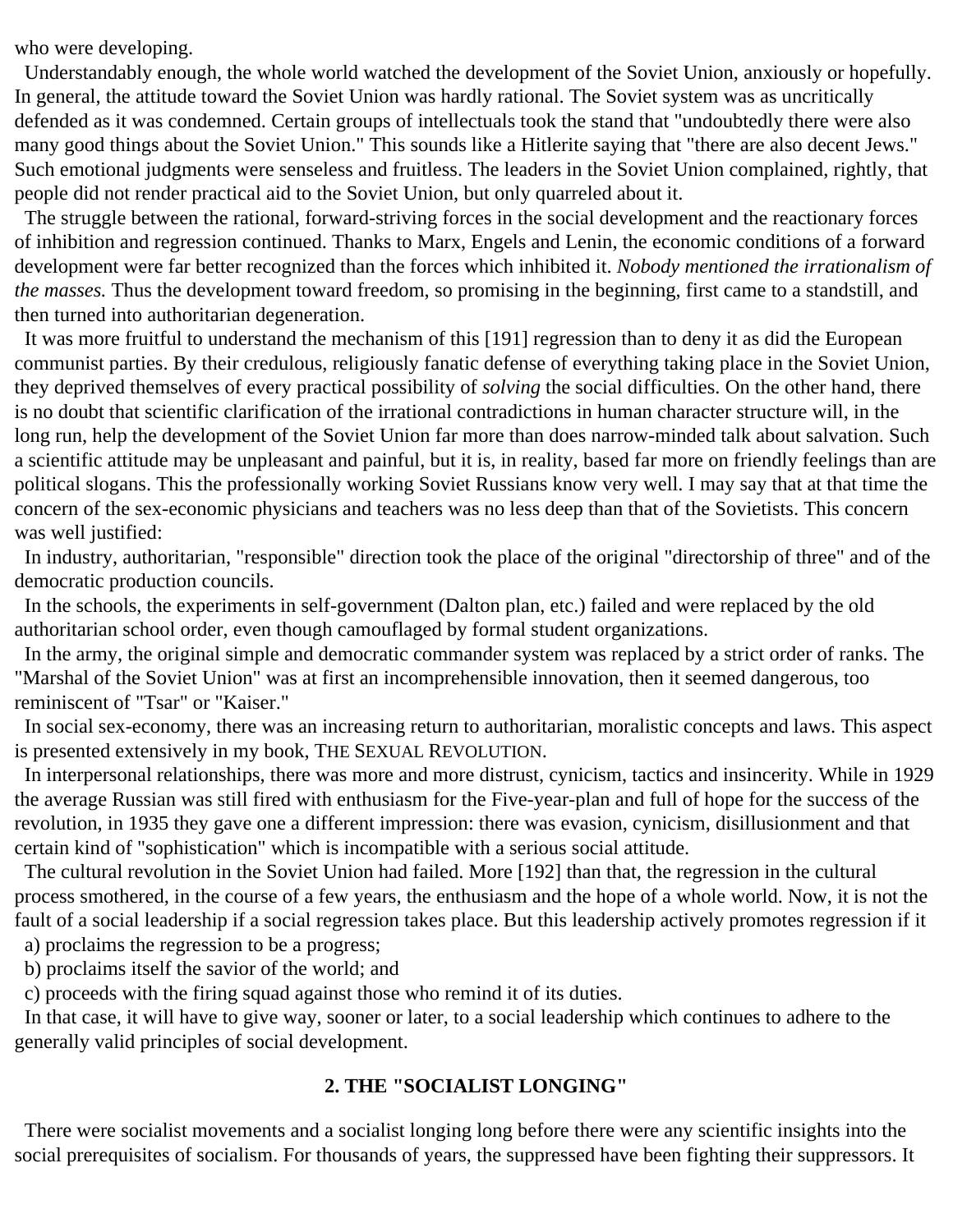was these struggles which created the science of the suppressed people's striving for freedom, and not the other way around, as the fascist character believes. Between 1918 and 1938, that is, in a period of gigantic social events, the socialists suffered the most severe defeats. Precisely during a period which should have demonstrated the maturity and rationality of a socialist movement for freedom, the workers' movement split up and became bureaucratic, and increasingly lost the striving for freedom and truth to which it owed its origin.

 The socialist longing of the millions was a longing for freedom from suppression of *every* kind. But this longing for freedom *appeared in the form of a compromise with the fear of responsibility.* This fear of social responsibility forced the socialist movement in the direction of the *state.* In the scientific sociology of Marx, which describes the economic prerequisites of human freedom, we find nothing about the "state" as a goal of socialist freedom. The "socialist state" is an invention of party bureaucrats. It, the state, was now supposed to introduce freedom; mind you, [193] *not the masses of people, but the state.* I shall have to show that not only has the socialistic idea of the state nothing to do with the theory of the early socialists, but more than that, it represents a falsification of the socialist movement, based on the *structural helplessness* of the masses longing for freedom. In the Soviet Union, the mixture of longing for freedom and structural fear of responsible selfgovernment created a form of state which corresponded less and less to the original program of the Communists and which finally assumed authoritarian, totalitarian and dictatorial forms.

 Let us try to summarize briefly the basic socialist character of the most important social movements for freedom.

 Primitive Christianity is often, and rightly, called "socialistic." Similarly, the slave rebellions of antiquity and the peasant wars of the middle ages were considered precursors of the socialist movement of the 19th and 20th centuries. They failed because of the lack of industry and international communications as well as because of the lack of a sociological theory. "Socialism," according to the sociology of its founders, was conceivable only in *international* terms. A national or even nationalistic socialism (*=* National Socialism, fascism) is sociological nonsense and, in the strict sense of the word, mass deceit. Imagine a physician who discovers a means of fighting a certain disease and who calls it "therapeutic serum." Imagine, further, a clever crook who decides to capitalize on the people's illness and who invents a poison which creates in them the longing to get well and which he now calls "medicine." He would be the National Socialist heir of this physician, just as Hitler, Mussolini and Stalin have become the National Socialist heirs of Marx's international socialism.

 The crook who wants to make money from people's illness calls his poison "medicine" because he knows very well that he could not sell it if he called it poison. The same applies to the words "social" and "socialist."

 Arbitrary use of terms which have been coined to have a definite connotation results inevitably in confusion. The concept of "socialism" was strictly linked with the concept of "international." [194] The theory of socialism demanded a certain degree of maturity in the international economy: the imperialistic struggle for markets, natural resources and strategic outposts must have assumed the character of greedy wars. The economic chaos must have become the most essential factor in the inhibition of the development of social productivity. The chaos must have become clear to everyone, from such facts, for example, as that excess goods are destroyed in order to prevent price slumps, while at the same time masses of people are starving. The private appropriation of collectively produced goods must have come in sharp conflict with the needs of society. International trade must have begun to feel the tariff boundaries of national states and the market principle as insurmountable barriers.

 The objective socio-economic prerequisites of an international attitude have grown tremendously since 1918. The airplane has bridged spaces which previously maintained cultural differences of thousands of years. International traffic increasingly obliterates differences in civilization. An Arab of the 19th century was infinitely farther removed from an Englishman of the 19th century than is an Arab from an Englishman today. Capitalistic pirates have been more and more held in check. In brief, the socio-economic prerequisites of internationalism have grown by leaps and bounds, and this process was speeded up tremendously by the second world war. *But this economic maturing was not accompanied by a structural and ideological maturing.* While internationalism continued to grow in the economic field, it came to naught structurally and ideologically. This was shown not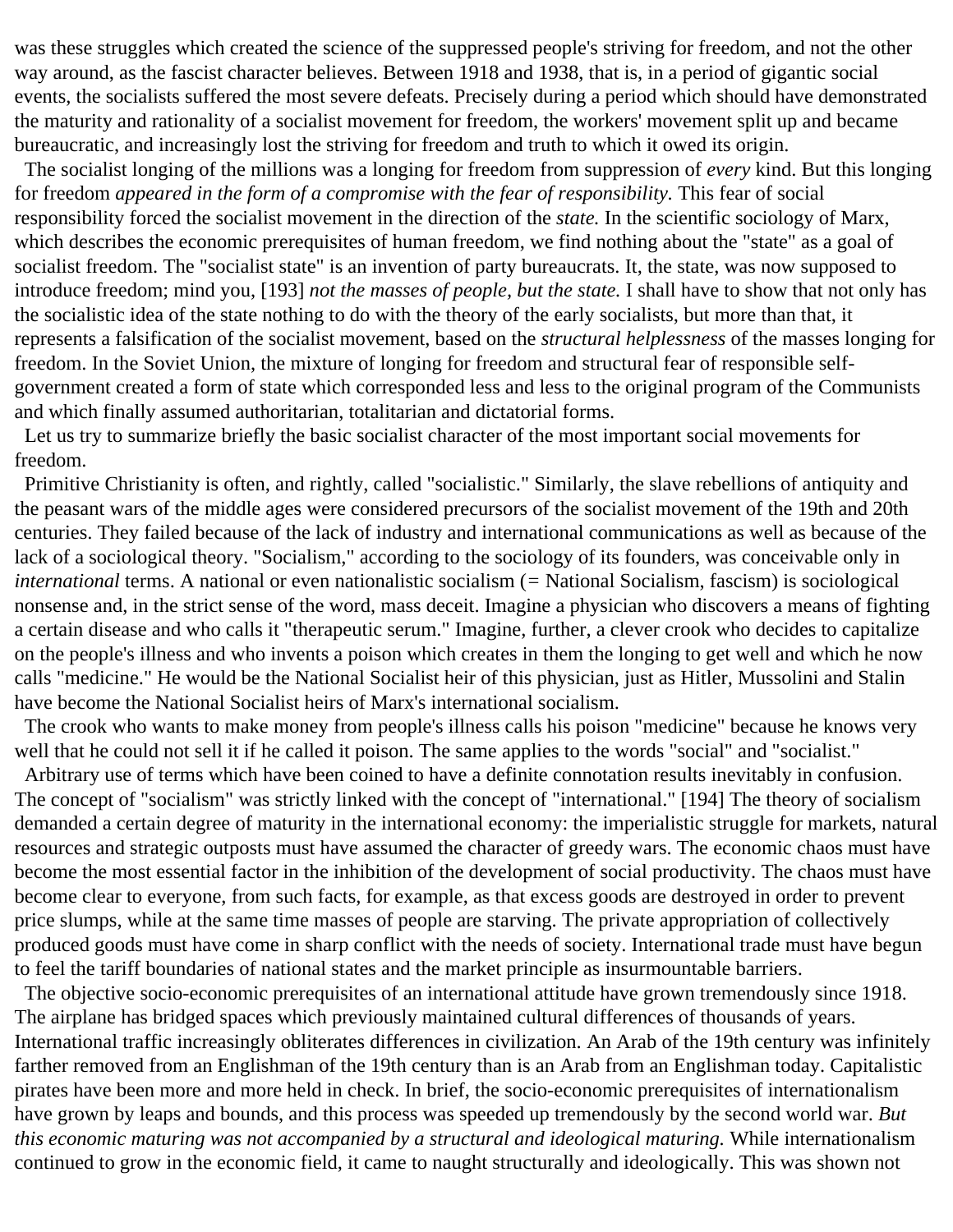only in the workers' movement but also in the development of *nationalistic* dictatorships in Europe: Hitler in Germany, Mussolini in Italy, Doriot and Laval in France, Stalin in Russia, Mannerheim in Finland, Horthy in Hungary, etc. Nobody could have foreseen this divergence between socio-economic progress and structural regression. The degeneration of the workers' internationalism into chauvinistic national socialism was more than a collapse of the old freedom movements which had always been international. It was, rather, a novel and gigantic outbreak of the emotional plague in [195] the midst of the suppressed people, people who, it had been hoped, were one day to produce a new world order. One of the high points of this "national socialist" degeneration was the white workers' hatred of colored workers in America, and the loss of any socio-political initiative and perspective in so many large trade unions. When top sergeant types get hold of the idea of freedom, freedom is in a bad way. In this way, the cruel injustice of old was visited upon the masses who had nothing to sell but their working power. In this way, ruthless exploitation by powerful capitalists struck back like a boomerang. Because internationalism failed structurally, the National Socialist movements stole its powder, especially by utilizing international socialist longing. The international socialist movement, under the leadership of top sergeants rising from the ranks of the suppressed, split up into nationally bound, separate and inimical mass movements which were *seemingly* revolutionary. Perversely, some of these strictly nationalistic mass movements became international, undoubtedly because of the old international mentality of their adherents. Italian and German National Socialism became international fascism. It attracted masses on an international scale, thus becoming, in the strict sense of the word, a perverse "nationalistic internationalism." As such, it quashed genuine democratic uprisings in Spain and in Austria. The heroic struggle of the true revolutionaries in 1934 and 1936, isolated from the masses of people, was a battle of Thermopylae.

 In these facts, the irrationalism in the mass structure as well as that of politics in general was clearly expressed. The masses of German working people had opposed the program of a revolutionary internationalism for years, but since 1933 they had undergone all the suffering which a true social revolution would have caused, without, however, enjoying one single fruit which a true revolution would have brought them. In this way, they had deceived themselves. They had become the victim of their own irrationalism, that is, their fear of social responsibility. Let us try to understand these seemingly incomprehensible facts as best we can.

 Since the entry of the United States into the second world war, [196] an international and generally human attitude has again gained ground in an increasing degree. It is to be feared, however, that there will be still more irrational mass reactions and still deadlier social catastrophes unless the responsible sociologists and psychologists rid themselves *in time* of their highfalutin academicism and help by honest clarification. The problems of sociology have shifted fundamentally from economics to the *structure of the masses.* We no longer ask whether the economic prerequisites of a work-democratic internationalism have already matured. We are confronted by another, gigantic question: Even with fully matured international socio-economic prerequisites, what obstacles may present themselves in the path of structural and ideological internationalism? How can the *social irresponsibility and the craving for authority of the masses be mastered in time?* How can one prevent this second international war—which, rightly, is called not an economic but an ideological war—from resulting in a new, even more brutal and deadly disintegration into nationalistic, chauvinistic, fascist-dictatorial nationalisms? Political reaction lives and works within the structure, the thinking and acting of the suppressed masses in the form of character armor, fear of responsibility, incapacity for freedom and, last but not least, of endemic crippling of biological functioning. These are deadly serious problems. On their solution or non-solution depends the fate of the coming centuries. The responsibility of all leading circles is enormous. Political talk and formalities will not solve a single one of these gigantic tasks. Our watchword, "Put an end to all politics! Turn to the practical tasks of real life!" is not a play on words. Nothing is more impressive than the fact that a world population of two billion people is not capable of removing a handful of oppressors and biopathic war murderers. The universal longing for freedom is frustrated because there are so many concepts as to how one can best arrive at freedom without taking the responsibility for the painful alteration of human structure and its social institutions.

The *anarchists* (anarcho-syndicalists) strove for social self-government; but they shrank from taking cognisance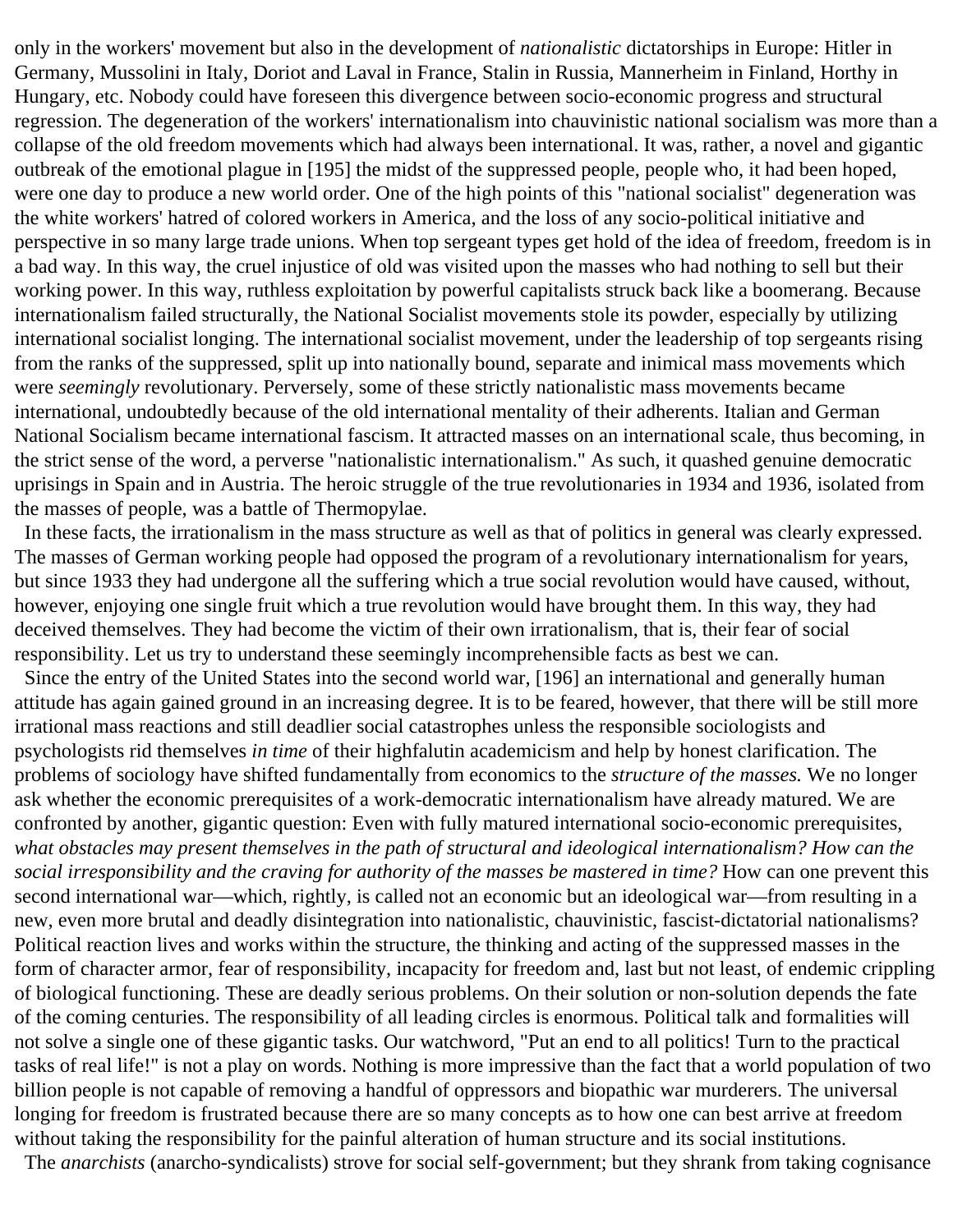of the gigan-[197]tic problem of human incapacity for freedom and refuted any guidance of social development. They were Utopians and perished in Spain. They only saw the longing for freedom, but they confused this longing with the ability really *to be* free and to be capable of living and working without authoritarian leadership. They refuted the party system but were unable to suggest how the enslaved masses could learn to govern their lives themselves. Hatred against the state alone will not achieve anything. The problem is deeper and more serious.

 The *international Christians* preach peace, brotherly love, compassion and mutual aid. Ideologically, they were anti-capitalist and thought of human existence in international terms. Thus they had basically a socialistinternational attitude, and called themselves, as e.g., in Austria, Christian-Socialist. In practice, however, they opposed, and still oppose, every step in social development in the very direction which they have made their ideal. Catholic Christianity, in particular, has long since shed the *revolutionary* character of primitive Christianity. It asks its millions of adherents to take war as a "fate," as "expiation of sin." Wars are, in fact, the result of sins, but in a different way. The Catholics place a peaceful existence in a hereafter, preach the necessity of tolerating misery in this world and systematically ruin people's capacity for honestly fighting for their freedom. They do not protest when rival churches, say, the Greek Orthodox, are bombed, but they point to God and culture when bombs fall on Rome. Catholicism creates structural helplessness in the masses of people so that, when in need, they appeal to God instead of their own strength and self-confidence. It makes people structurally afraid of pleasure and incapable of pleasure. This is the root of a good deal of human sadism. German Catholics bless German arms and American Catholics bless American arms. One and the same God is supposed to lead both inimical camps to victory. The irrationality of this is obvious.

 *Social Democracy,* which followed Bernstein's adaptation of Marx's sociology, also suffered shipwreck on the problem of mass structure. Like Christianity and anarchism, it lived on the com-[198]promise of the masses between striving for happiness and irresponsibility. Thus it deveolped a vague ideology of an "education for socialism" without vigorous, honest work on concrete life tasks. It *dreamed* of social democracy without understanding that the structure of the masses must be basically altered before they are capable of being "socialdemocratic." In practice, it was far from realizing that schools, nurseries, trade schools, etc., must function in a self-regulatory manner, that one has to fight, vigorously and objectively, any reactionary tendency, *including those in one's own camp;* that, finally, one has to give the word "freedom" a concrete meaning if one is to establish social democracy. It is better to fight fascist reaction as long as one is in power than to develop the courage to do so only after one has lost it. In many European countries, social democracy had at its disposal all the necessary power to overthrow the old patriarchal power within the people and outside them, the power which finally found its bloodiest triumphs in the fascist ideology.

 Social democracy assumed that man—though crippled by thousands of years of patriarchal power—was capable of democracy and self-government. It refuted serious scientific endeavor, as of a Freud, to comprehend the complicated human structure. Thus it became inevitably dictatorial within its ranks and compromising toward the outside. "Compromising" not in the good sense of the word that one has to *understand* the standpoint of the opponent and has to agree with him where he is right, but compromising in the sense of *sacrificing principles* for fear of disputes and in the sense of trying "to be on good terms" with an adversary bent on murder. It was Chamberlainism in the camp of socialism.

 Social democracy was ideologically radical and practically conservative, as expressed in such monstrosities as "His Royal Highness and Majesty's socialist opposition." Without intending to, it helped fascism, for fascism of the masses is nothing but disillusioned radicalism plus nationalistic philistinism. Social democracy suffered shipwreck on the contradictory mass structure which it did not understand.

 The *bourgeois governments* of Europe had a democratic ide-[199]ology, it is true, but in practice they were conservative administrative bodies with an aversion to fundamental, scientifically grounded freedom movements. The tremendous influence of the capitalist market economy and of profit interests outweighed all other interests. The European bourgeois democracies shed their original revolutionary character of the years after '48 much more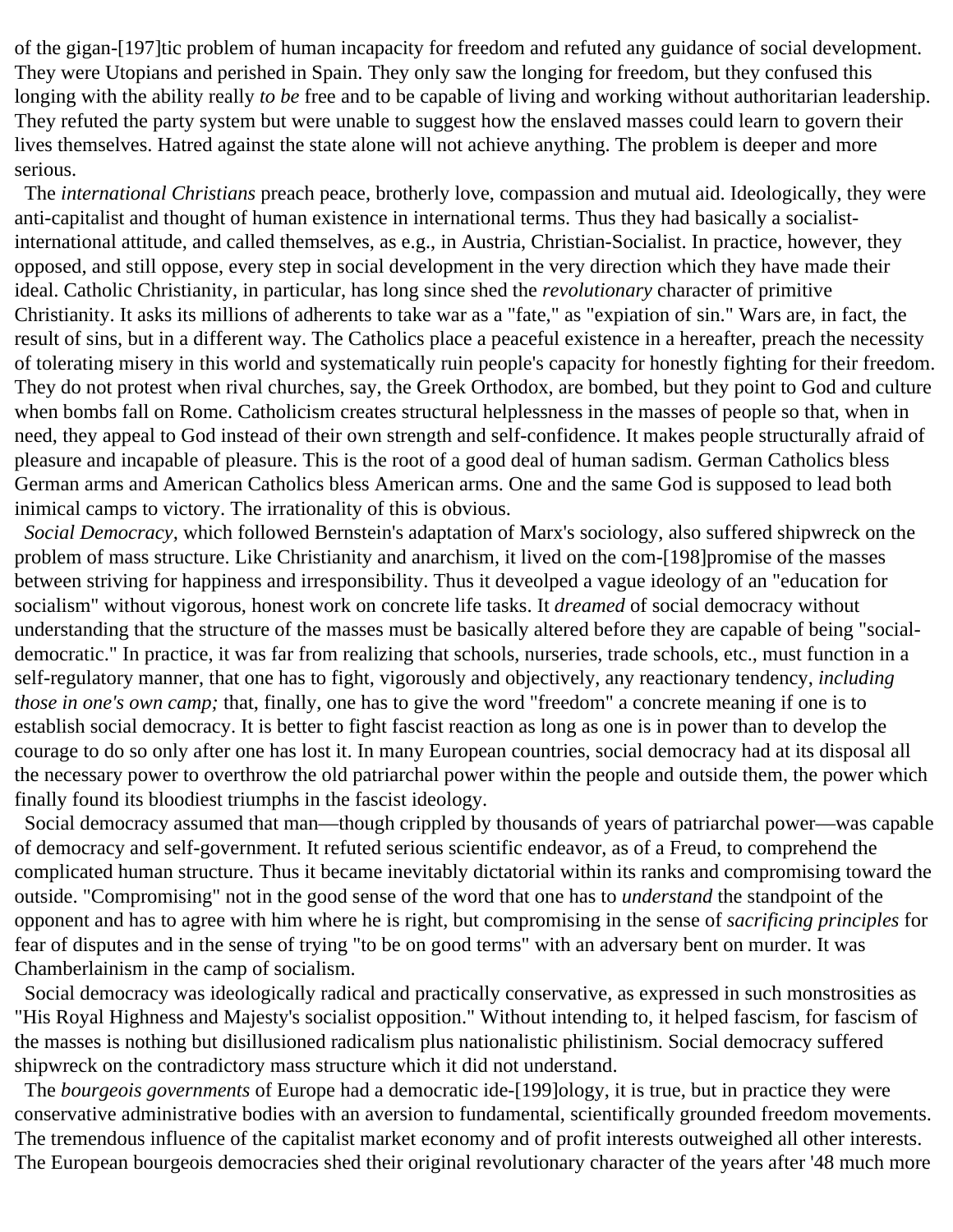quickly than Christianity had shed its revolutionary character. Measures in the direction of freedom were a kind of decorum, a proof of one's "democratic" attitude. None of these governments would have known how the submissive masses could have been led out of their condition of uncriticality and craving for authority. They had all the power in their hands, but social self-government and self-regulation were a closed book to them. To raise the basic question of the sexual problem of the masses would have been impossible in these government circles. Calling the Dollfuss administration in Austria an example of democratic government proves utter political ignorance.

 The capitalists who had emerged from the bourgeois revolution in Europe had great social power. They were able to determine *who* was going to govern. Basically, their action was shortsighted and self-injurious. With their power and means, they could have inspired society to unheard-of social achievements. I am not referring here to the building of palaces, churches, museums and theaters. I mean the *practical realization of their cultural concepts.* Instead, they drew a sharp line between themselves and the sellers of the commodity working power. Secretly, they had only contempt for "the people." They were petty, narrow-minded, cynically contemptuous of people, avaricious and often unscrupulous. They helped Hitler to power. They showed themselves completely unworthy of the role which society had given them. They misused it, instead of guiding and educating the masses. They were not even capable of stemming the dangers which threatened their own cultural system and thus became weaker and weaker as a social stratum. To the extent to which they themselves knew work and achievement, it is true, they understood the democratic freedom movements. [200] But they did nothing to help them. It was pomp and not knowledge which they furthered. The support of the arts and sciences had once been in the hands of the feudal lords who were later overthrown by the bourgeois. But the bourgeois capitalists had much less of a real interest in the arts and sciences than the old courts had had. Their sons, who had died for the democratic ideals on the barricades of '48, derided the democratic ideals from the steps of the universities between 1920 and 1930. Later on, they were the vanguard of fascist chauvinism. True, they had fulfilled their function of opening up the world economically, but they smothered their own achievement with the institution of the tariffs, and they did not know what to do with the internationalism which had developed from their economic achievement. They aged rapidly, and as a social stratum became senescent.

 This evaluation of the so-called business leaders is not derived from an ideology. I come myself from these circles and know them intimately. I am glad to have extricated myself from their influence.

 From the conservatism of the Social Democrats and the narrow-minded senescence of the capitalists grew *fascism.* It contained, though not practically, but *ideologically—*and this alone is what mattered to the masses with their illusory structure—all the ideals advocated by its precursors. It contained the most brutal political reaction as it had devastated human life and possessions in the middle ages. It took into consideration the so-called home tradition of the soil, in a mystical and brutal manner which had nothing to do with genuine attachment to the soil. It called itself "socialist" and "revolutionary" and thus took over the functions which the socialists had left unfulfilled. With the dominance of the economic leaders, it took over capitalism. The achievement of "socialism" was now given over to an omnipotent, God-sent Führer. The helplessness of the mass individuals made this Führer ideology victorious, after it had been prepared by the authoritarian school, by the church and the compulsive family. The "salvation of the nation" by an omnipotent, God-sent Führer [201] corresponded exactly to the longing of the masses for salvation. Incapable of thinking of themselves differently, the enslaved masses avidly absorbed the theory of the unalterable nature of man, of the "natural division of humanity into the few who lead and the many who are led," for now the responsibility was in the hands of a strong man. This Führer ideology, whether met with in fascism or anywhere else, is based on the mystic hereditarian concept of the unalterable nature of man and on the helplessness, craving for authority, and incapacity for freedom of the masses. True, the formula that "people need leadership, discipline and order" has a rational basis in people's antisocial structure; but to call this structure unalterable is reactionary. The intentions of fascist ideology were honest. If one does not recognize this subjective honesty, one cannot understand fascism and its attraction for the masses. Since the problem of human structure had not even been mentioned, the concept of a non-authoritarian,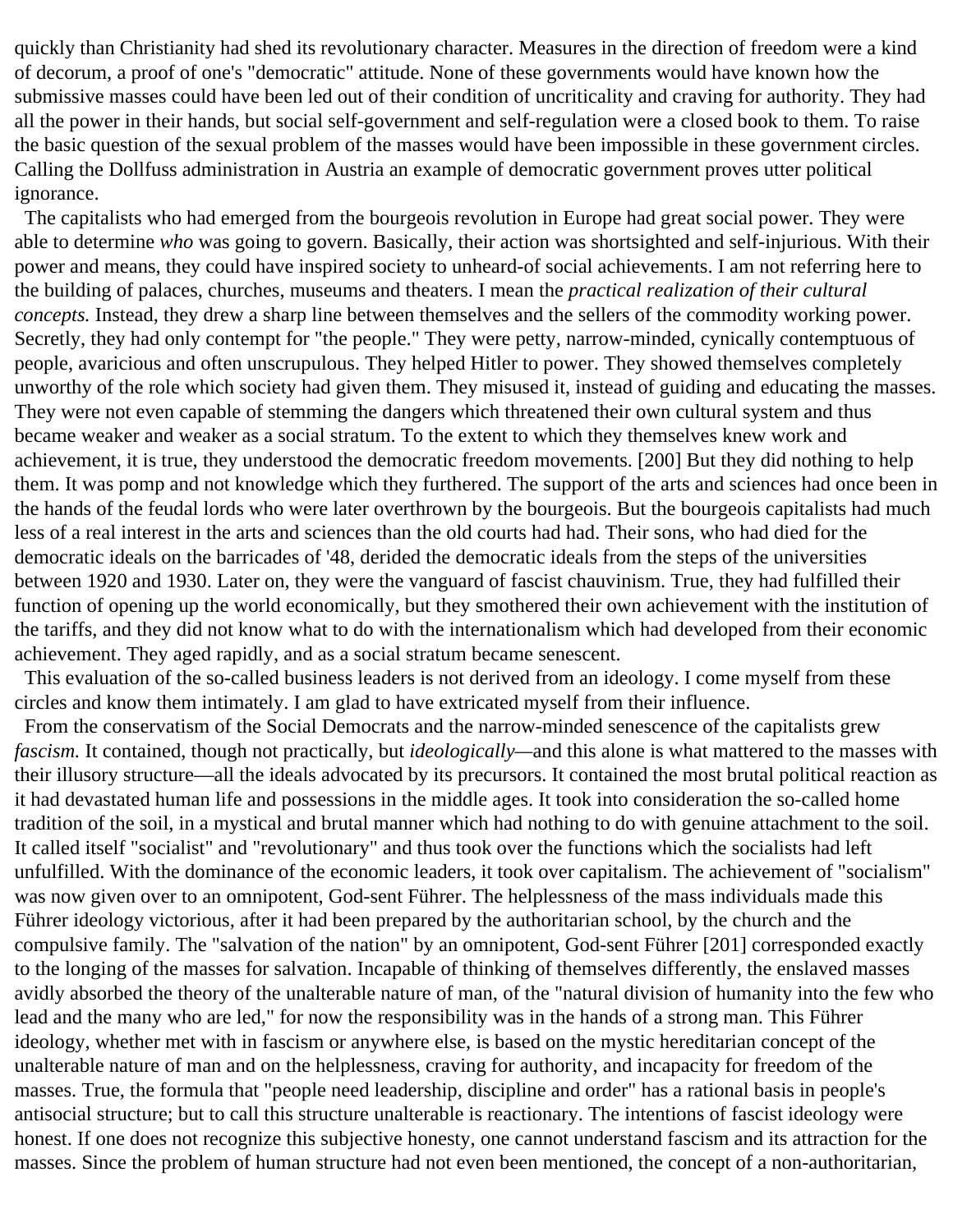self-regulatory society appeared as a Utopian chimera.

 It was precisely at this point that, between about 1850 and 1917, the criticism and constructive policy of the founders of the Russian revolution set in. Lenin's standpoint was the following: Social democracy fails; on their own, spontaneously, the masses cannot arrive at freedom. They need a leadership which has a hierarchic structure and appears authoritarian but which is at the same time intrinsically democratic. In Lenin's communism the "dictatorship of the proletariat" is that social form which leads from a society with authoritarian leadership to that social order which is non-authoritarian, self-regulating, capable of doing without police enforcement and compulsive morality.

 Basically, the Russian revolution of 1917 was a politico-ideological and not a genuine social revolution. It was based on political ideas derived from politics and economics and not from scientific knowledge about man. We must clearly understand Lenin's sociological theory and his achievement in order to realize what was the gap which later led to the authoritarian and totalitarian technique of Russian leadership of the masses. It must be remembered that the biopathic nature of the masses was [202] unknown to the founders of the Russian revolution. But nobody will expect that social and individual freedom lies, ready-made, in the desk drawers of revolutionary thinkers or politicians. Every new social effort is based on the errors and gaps left by earlier sociologists and revolutionary leaders. Lenin's theory of the "dictatorship of the proletariat" contained a number of prerequisites for genuine social democracy, but far from all. It aimed at a self-governing human society. It contained the insight that man of today is incapable of bringing about social revolution and of solving the gigantic social tasks without a hierarchic organization. The dictatorship of the proletariat in the sense of Lenin was to be that authority which had to be created for the *abolition of any kind of authority.* Originally, it differed basically from the fascist ideology of dictatorship in that *it set itself the task of undermining itself,* that is, *of replacing authoritarian leadership by social self-regulation.*

 Its task was—apart from the establishment of the economic prerequisites of social democracy—the *alteration of human structure.* True, this is not what Lenin called it, but this alteration of structure was an essential and integral part of his sociological theory. According to this, the task of the social revolution is not only that of eliminating external and actual serfdom but that of *making people structurally incapable of serfdom.*

 The creation of the economic prerequisites of social democracy, that is, planned economy, proved a small task compared with that of bringing about an alteration of character structure in the masses. He who wants to understand the victory of fascism and the nationalistic development of the Soviet Union must understand this problem in its full import.

 The first act of Lenin's program, the establishment of the "dictatorship of the proletariat," succeeded. An administration was established composed entirely of the sons of workers and peasants. Members of the former feudal and upper class strata were excluded from it.

 The second and most important act, the *replacement of the proletarian administrative apparatus by social selfgovernment,* [203] *failed to come about.* Today, 28 years after the victory of the Russian revolution, there is no sign of this second, truly democratic act. Instead, there is a dictatorial one-party-system with an authoritarian Führer at the head of the Russian population.

 How, one must ask, was this possible? Did Stalin "betray" Lenin's revolution, did he "usurp power"? Let us see what happened.

## **3. THE "WITHERING AWAY OF THE STATE"**

 To seek a socially and historically impossible goal is not in accord with a scientific point of view. The task of science is not that of thinking up systems or of chasing dreams of a "better future," but only that of comprehending a development *as it actually takes place,* to recognize its contradictions and to aid those forces which drive forward, which solve difficulties and which enable human society to master its conditions of existence. The "better future" can come about only if its social and structural prerequisites are given.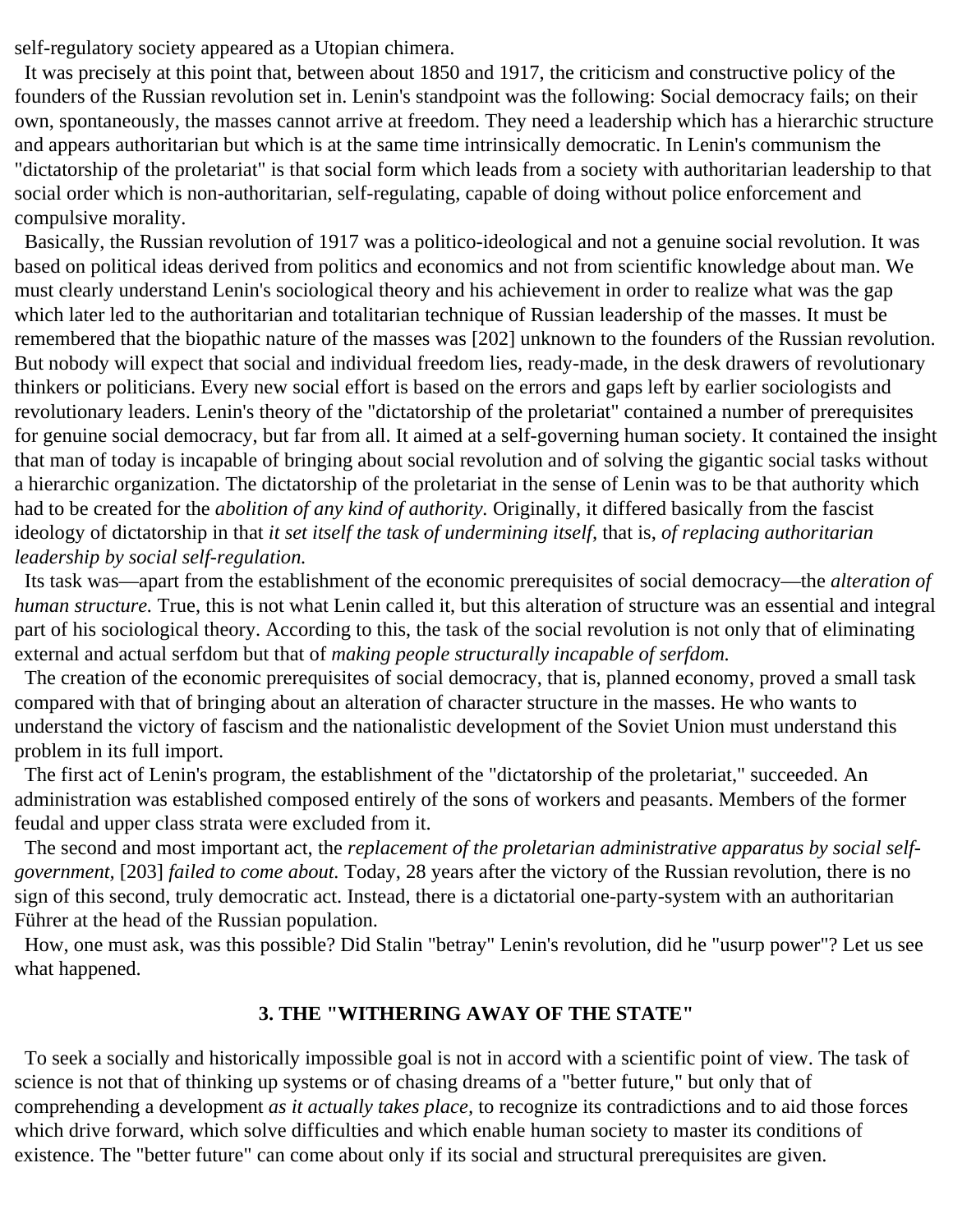Let us summarize first the concepts of Marx and Engels concerning the development of "Communist society." *Engels and Lenin on self-regulation.* In his most popular work, THE ORIGIN OF THE FAMILY, PRIVATE PROPERTY, AND THE STATE, Engels destroyed the belief in the "absolute and eternal state," that is, in our context, in the indispensability of authoritarian leadership of society. Based on Lewis Morgan's studies of the organization of clan society, he arrived at the following conclusion: *The state has not always been in existence. There have been societies which functioned without it, which had no trace of state or state power.* When society split into classes, when the class differences threatened the existence of the total society, then state power developed *of necessity.* Society rapidly approached a stage in the development of production at which the existence of classes has not only ceased to be a necessity but becomes an actual hindrance to the development of production. "They will disappear as inevitably as they developed at an earlier stage. Along with them, the state will inevitably disappear. A [204] society which *organizes production anew on the basis of a free and equal association of the producers* will relegate the whole state machine to where it will then belong: in the museum of antiquities, side by side with the spinning wheel and the bronze axe" (italics mine—W.R.).

 In clan society, there was *voluntary association* and *self-regulation* of social life3; with the development of classes, the state arose, for the purpose of "checking the class differences" and of *safeguarding the continued existence of society.* Soon, and "as a rule," it entered the service of the "most powerful, economically ruling class which, with the help of the state also became the political ruling class" and thus acquired new means of suppressing and exploiting the suppressed class. *What, then, takes the place of the state's authoritarian leadership from above and of obedience from below when the social revolution wins?*

 Engels' picture of the transition to the new social order was the following: The proletariat "seizes the power of the state" and brings the means of production, FOR THE TIME BEING, under state ownership. In so doing, it abolishes itself as proletariat, abolishes class differences and, also, "THE STATE AS STATE." Up to that time, the state had been the official representation of the total society; this, however, only insofar as it was the state of that class which *for its time* represented society as a whole: in antiquity the slave-owning citizens, in the middle ages the feudal nobility, later on the bourgeoisie. *Once the state actually becomes the representation of total society, it makes itself superfluous.* This formulation of Engels becomes understandable when one considers what the state had *become:* from an agent which held the class society together it had become *the instrument of the economically powerful class for the domination of the economically weaker class.* For, continues Engels, *as soon as there is no longer any class to be kept in suppression, as soon as, together with class rule and the struggle for individual existence which was caused by the chaos of production, the resulting excesses and clashes are*

<sup>3</sup> Cf. e.g., Malinowski's reports on the work discipline among the matriarchal Trobrianders; discussed in Reich, DER EINBRUCH DER SEXUALMORAL.

 $\overline{\phantom{a}}$ 

[205] *eliminated, there is nothing left to suppress which would make necessary a special suppressive power such as the state.* The first act in which the state appears as the representation of the total society, that is, the taking over of the means of production in the name of *society,* is also its last independent act as "state." From then on, the "participation of a state power in social conditions . . . *becomes superfluous in one field after another and finally ceases of itself.*" GOVERNMENT OVER PERSONS IS REPLACED BY THE ADMINISTRATION OF THINGS AND OF PRODUCTION PROCESSES. The state is not "abolished," it "withers away."

 Lenin, in STATE AND REVOLUTION, amplified as follows: At first, the capitalist state (state *apparatus*) is by no means merely taken over or changed, it is "*smashed";* this apparatus, and the capitalistic police, the capitalistic bureaucracy, are replaced by the "power apparatus of the proletariat" and the peasants and other working people affiliated with it. This apparatus is *still* a *suppressive* apparatus, but now there is no longer a majority of workers suppressed by a minority of capital owners, but, conversely, the minority of the previous rulers is kept in check by the majority of working people. This is what is called the "dictatorship of the proletariat."

 The "withering away of the state" as described by Engels, then, is preceded by the abolition of the capitalistic and the establishment of the "revolutionary proletarian state apparatus." Lenin described in some detail why this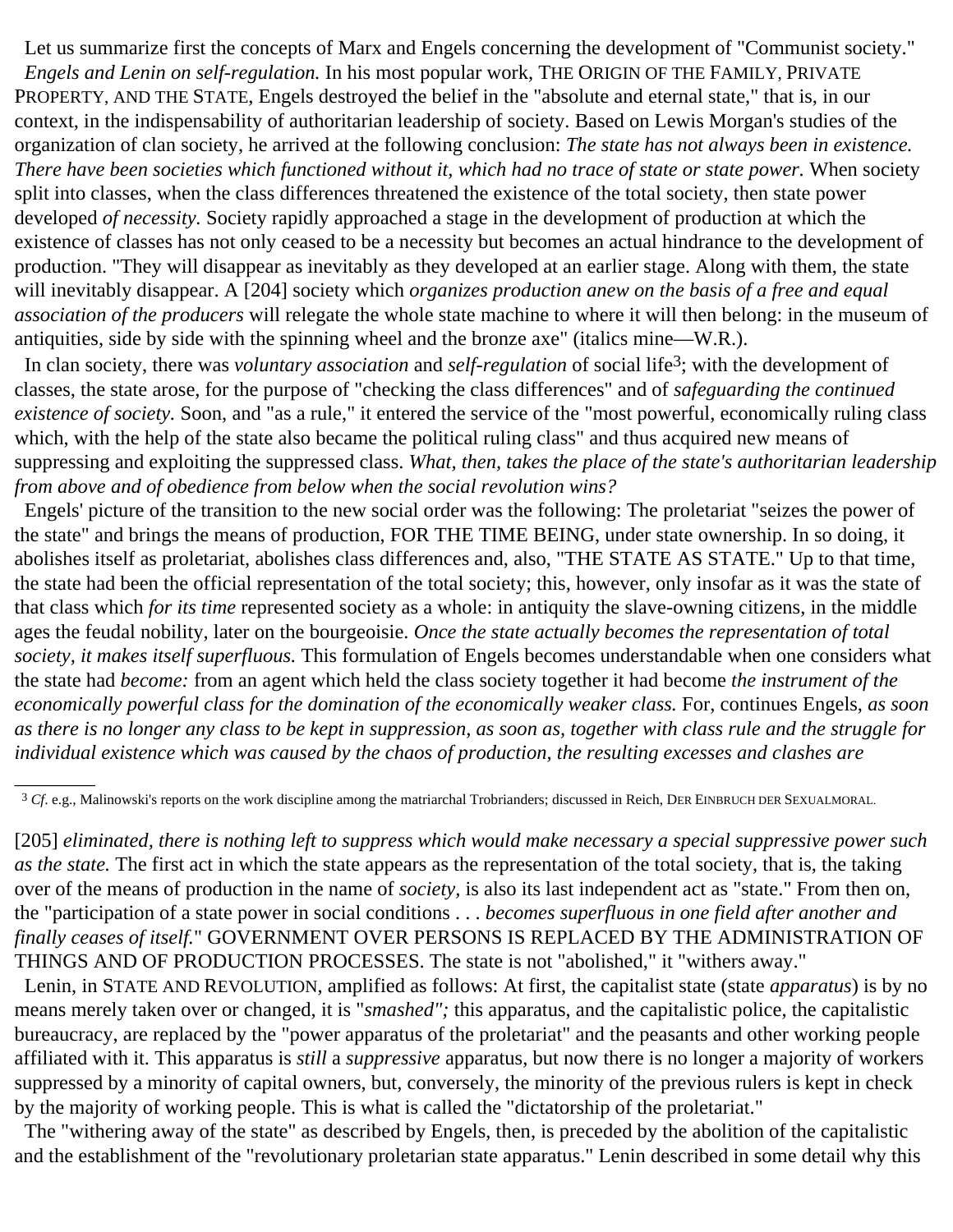transition in the form of the dictatorship of the proletariat is "necessary" and "indispensable," and why an *immediate* realization of a non-authoritarian, free society and "true social democracy" is *not* possible. Engels as well as Lenin criticized the social-democratic slogan of "the people's free state" as an empty phrase. The dictatorship of the proletariat serves as a *transition* from the previous form of society to the striven-for "communistic" form. The character of the "transition phase" can be understood only from the final goals toward which society strives; these goals, in turn, can be realized only insofar as they have already visibly developed within the old society. Such final goals in the organization of communist [206] society are, among others, "*voluntary respect*" for the rules of social living; the establishment of a *free* "community" instead of the state (including the proletarian) as soon as the latter has fulfilled its function; "*self-government*" of schools, factories, transportation organizations, etc., in brief, the organization of a "new generation" which, "grown up under new, free social conditions, will be capable of throwing off all of the state machinery . . . including the democraticrepublican" (Engels). To the extent to which the state "withers away," there emerges from it the "free organization" in which, as Marx stated, "the free development of each" becomes the basis of the "free development of all."

Here, two problems arose which were of the greatest significance for the Soviet Union:

 a) The "organization of a free generation in a free, self-governing community" cannot be "created." Rather, it must grow out of the "dictatorship of the proletariat"—in the form of the "withering away of the state"—just as the "dictatorship of the proletariat," as a *transitory* form of state, develops out of the dictatorship of the bourgeoisie, including the "democratic." *Were the "withering away of the state" and the gradually maturing free, self-governing community present in the Soviet Union between 1930 and 1944?*

 b) If so, what did this "withering away of the state" look like, and what did the "development of the new generation" *concretely and practically* consist of? If not, *why* did the state *not* wither away, and what was the relationship between the forces which maintained the existence of the "proletarian state" and the forces which represented its withering away? *What held up the withering away of the state?*

 By 1935, this had become a burning question which no longer could be overlooked: *Is the state in the process of withering away in the Soviet Union? If not, why not?*

 The essence of work democracy, in contradistinction to the authoritarian order of the state, is *social selfregulation.* It goes without saying that a society which is to consist of "free people," [207] which is to form a "free community" and which is to govern itself, that is, to be "self-regulatory," cannot suddenly be created by decrees, but must be made to develop in an organic manner. It can create the prerequisites of the striven-for conditions organically only after having created the necessary *freedom of movement,* that is, after having freed itself from those influences which conflict with these conditions. The first prerequisite is the knowledge of the *natural organization of work,* of the biological and social prerequisites of *work democracy.* The founders of socialism lacked the knowledge of the *biological* prerequisites. The *social* prerequisites, on tie other hand, had to do with an era (1840 to about 1920) in which there was only capitalistic private economy on the one hand and masses of wage laborers on the other. There was at that time as yet no state-minded middle class of any weight, there was no development in the direction of *state* capitalism, and there were no masses who, in closed reactionary ranks, led "national socialism" to victory. Thus, the sociological picture corresponded to the times of 1850, and not of 1940.

 In the writings of Engels, the difference between "seizure of power by the proletariat," that is, the establishment of the "proletarian *state,*" and the "cessation of the state" was not worked out as clearly as it was by Lenin. Understandably enough, for unlike Lenin, Engels was not confronted with the practical task of making a sharp distinction.

 When the seizure of power was at hand, in 1917, Lenin had to ascribe to the "transition period" a greater significance than Engels; Lenin more clearly defined the tasks of this period. To begin with, he demanded that the institution of the "bourgeois" state be replaced by the *proletarian* state, that is, by a state government of a "*fundamentally different kind.*" What was fundamentally different in the proletarian state? With the abolition of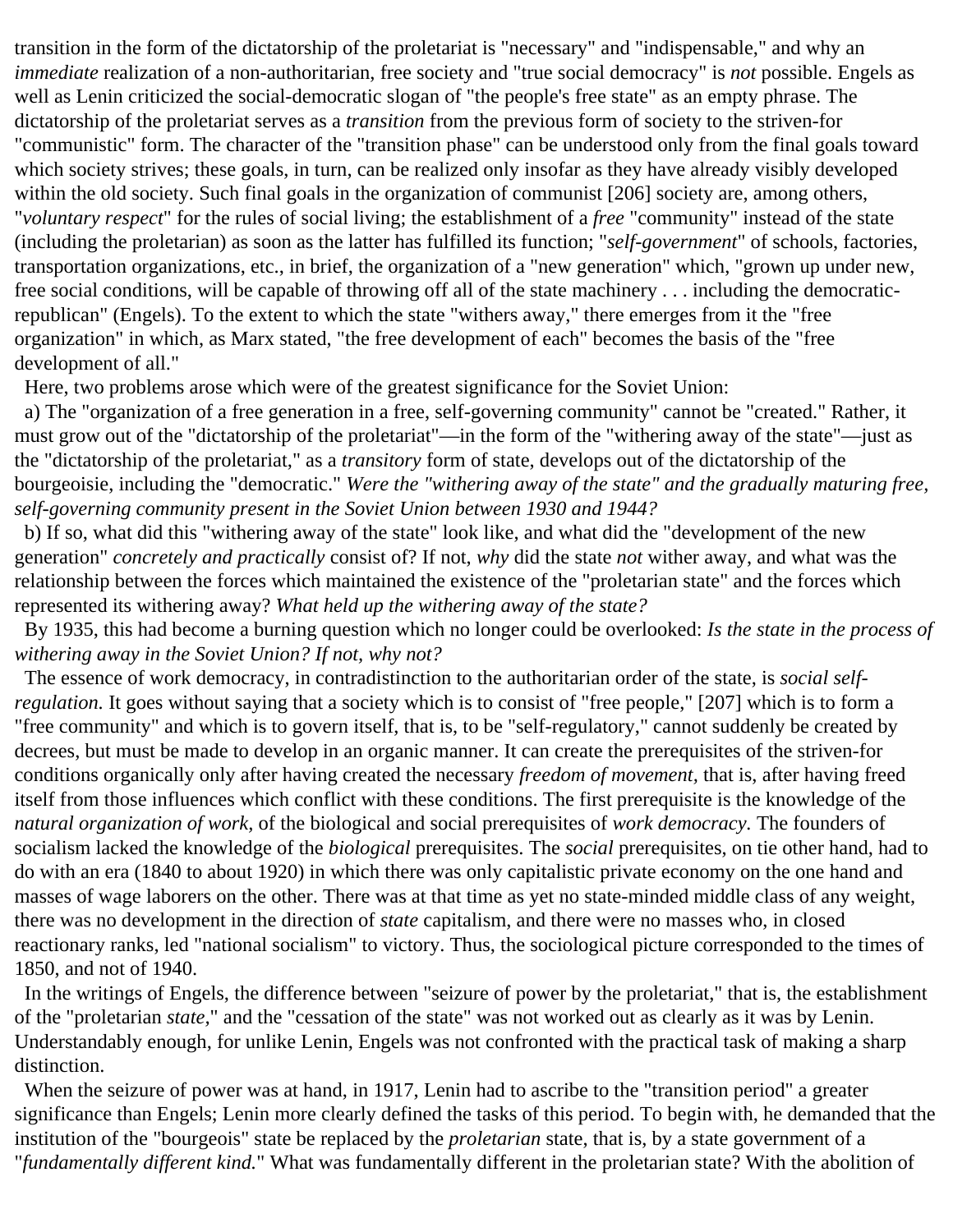the bourgeois state, Lenin said, "democracy, established as fully and consistently as is conceivable," is transformed from bourgeois democracy into proletarian democracy; the state as a special institution for the suppression of a certain class is to be made into an institution "which really no longer is a state." When [208] the majority of the people suppress their suppressors, a special suppressive institution is no longer necessary. In other words, what Lenin specifically meant by the "withering away of the state" was that *the people* would *actually,* not seemingly or formally, determine production, distribution, social rules, increase of population, education, love life, relationship with other nations, etc. "In the place of special institutions," Lenin wrote, "in the place of a privileged minority (privileged officials, general staff of a standing army) the majority of people can do these things themselves, and *the greater the participation of the people as a whole in the functions of state power, the less they are in need of this power.*"

 Lenin, then, by no means equated "state" and "rule of the bourgeoisie" or else he could not have spoken of a "state" *after* the "overthrow of the bourgeoisie." By "state" was meant the sum total of those "institutions" which previously had been in the service of the ruling class, the moneyed bourgeoisie, but which now disappeared from their position "*above* society" to the same extent to which the majority of the people took over the administration of society ("self-government"). The withering away of the state, then, is to be measured by the degree of the gradual elimination of the organizations *above* society and by the extent of the inclusion of the *majority* of the people in its administration, that is, *self-regulation of society.* "The corrupt and rotten parliamentarism of bourgeois society," writes Lenin, "is replaced in the Commune by institutions in which freedom of opinion and discussion does not degenerate into deception, for the parliamentarians must themselves work, must themselves execute their own laws, must themselves verify their results in actual life, must themselves be directly responsible to their electorate. Representative institutions remain, but parliamentarism as a special system, as a division of labor between the legislative and the executive functions, as a privileged position for the deputies, *no longer exists.* Without representative bodies we cannot imagine democracy, not even proletarian democracy; *but we can and must think of democracy without parliamentarism,* if criticism [209] of bourgeois society is not a mere empty phrase for us, if the desire to overthrow the rule of the bourgeoisie is our serious and sincere desire, and not a mere "election slogan" for catching workers' votes . . ."

 A sharp distinction is being made between "representative institutions" and "parliaments." The former are affirmed, the latter refuted. *Nothing is said about what and how these bodies represent.* We shall see later that this gap in Lenin's theory of the state made it possible for "Stalinism" to establish its state power.

 The representative bodies, called "Soviets," originated from the workers', peasants' and soldiers' councils, were to take over the function of the bourgeois parliaments, by changing them from "chatter clubs" (Marx) into *working* bodies. This change in the character of the representative body already implies a change in the representatives themselves, from "chatterers" to *working* functionaries responsible to the people. On the other hand, they are not lasting institutions, but *they too, continue to change* to the same degree to which the majority of the people participate in the functions of social administration; the self-regulation of society becomes the more complete the more people participate; this means, at the same time, the less the Soviets are elected "representatives," the more *determining* and *executive* functions are taken over by the *total population.* For until then the Soviets are still bodies which are more or less separate from the total society, even though originated from it. According to Lenin, the proletarian representative bodies serve a *transitory function;* they are thought of as mediators between a still necessary, still existing, but already withering "proletarian state power" and a developing but not yet fully developed self-regulation of society. The Soviets may either become more and more identical with the total society which develops in the direction of self-regulation, or they may develop into mere appendages and executive organs of the proletarian state power. They act between two forces: *a power which is still state power,* and a *new social system of self-regulation.* What, then, decides whether the Soviets fulfil their forward-striving, revolutionary function, or whether [210] they become empty, purely formalistic organs of a state administration? Obviously, the following factors:

1. Whether the proletarian state power remains true to its function of *gradually eliminating itself;*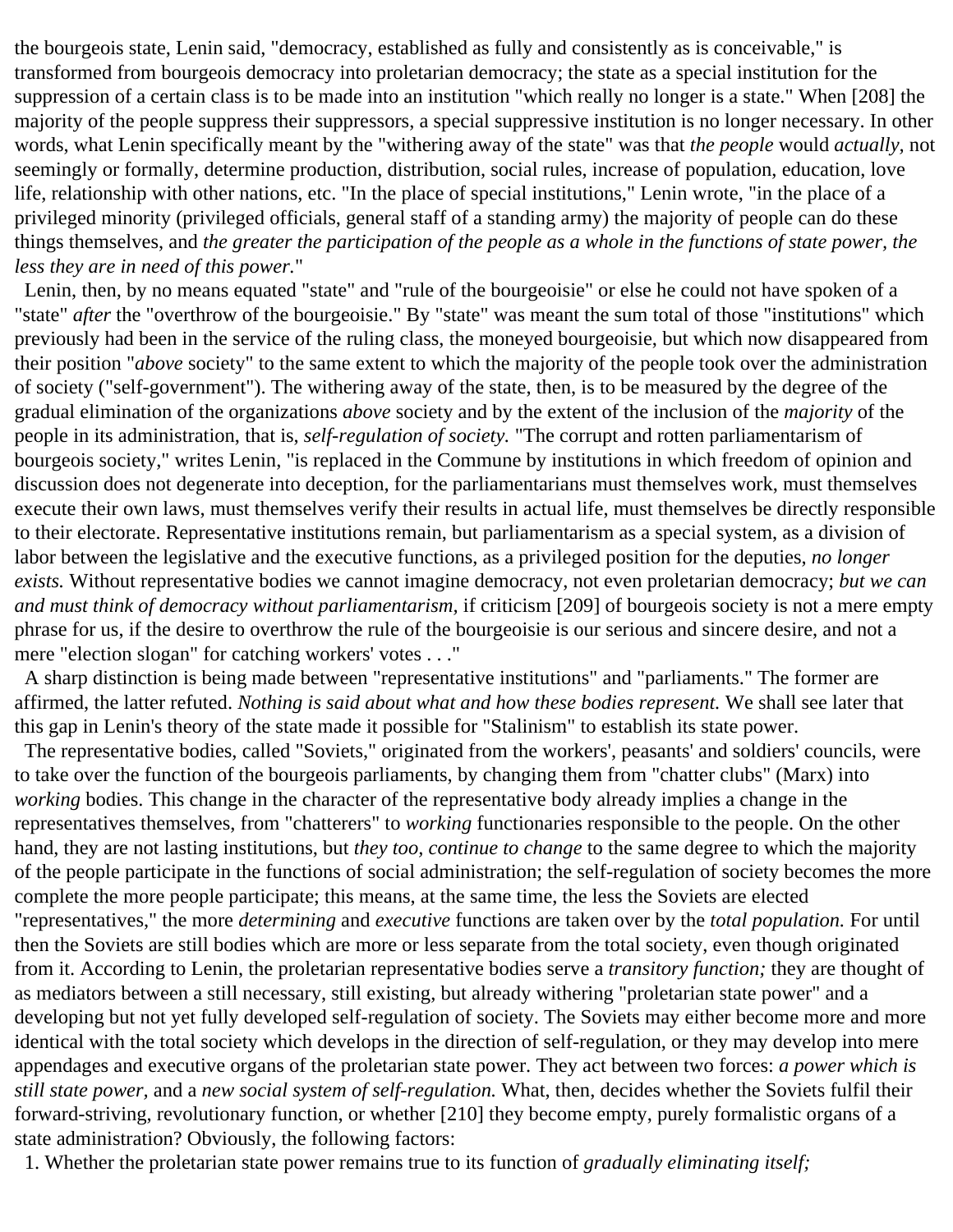2. Whether the Soviets consider themselves not merely as executive organs of proletarian state power but as that highly responsible institution *which transfers the function of social direction more and more from proletarian state power to total society;*

 3. *Whether the mass individuals succeed in their task of increasingly taking over the functions of the still existing state apparatus as well as those of the Soviets to the extent to which they are merely the "representatives" of the masses.*

 The third point is decisive, for on its fulfilment depended the "withering away of the state" as well as the taking over of the functions of the Soviets by the masses of the working people.

 The dictatorship of the proletariat, then, was not meant to be a permanent institution, but a process beginning with the abolition of the authoritarian state apparatus and establishment of the proletarian state, and ending in total self-government, in self-regulation of society.

 The function and development of the Soviets was the safest index for an evaluation of the social process. This process could not remain hidden behind any kind of illusion if one paid attention to the following: It did not matter whether there was a 90% voters' participation instead of the previous 60%; what matters is whether the Soviet *voters* (not Soviet representatives) *actually took over the social process to an increasing degree.* "90% participation" was no proof of the increasing social self-regulation for no other reason than that it conveys nothing concerning the *content* of the activity of the masses. In addition, it is not specific to the Soviet system, for even in bourgeois democracies, even in the fascist "plebiscites," there was 90% and more participation. Work democracy judges the maturity of a society not according to the quantity of the votes but according to *the actual, tangible content of its social activities.*

 [211] It is, then, again a matter of the cardinal question of *any* social order: *What goes on in the masses of people, how do they experience the social process of which they are the subjects? Does the working population become capable of bringing about the withering away of the authoritarian state which is above society and against it, and of taking over its functions, that is, of organically developing social self-regulation?*

 Lenin obviously had this question in mind when he pointed out that there was no question of a sudden and general elimination of bureaucracy but that, instead, a new official apparatus would have to be built which "gradually makes any bureaucracy unnecessary and eliminates it." "This is no Utopia," writes Lenin, "it is the experience of the commune, the immediate task of the revolutionary proletariat." He did not say why he believed the abolition of bureaucracy not to be a Utopia, or how life without officials, without direction "from above" was possible or, more, the "immediate task of the revolutionary proletariat."

 This emphasis on the part of Lenin can be understood only if one keeps in mind the apparently ineradicable belief in the immaturity of the masses, in their incapacity of doing without authoritarian leadership. Such things as "self-government," "self-regulation," "discipline without authority" only evoked condescending smiles or derision in the face of fascism. "Anarchists' dreams, utopias, chimeras," it was said. More, those who said so could point to the Soviet Union, to Stalin's statement that *there could be no question of the abolition of the state,*  that, rather, *the power of the proletarian state had to be strengthened and extended.* Had Lenin been wrong after all? Was man forever going to be a serf who refused to work without authority and compulsion, who only wanted to "indulge in his pleasures and be lazy"? Was every undertaking based on a different belief nothing but a waste of time? If so, the leadership of the Soviet Union could be expected to provide an official correction of Lenin; it would have to show that Lenin was wrong when he wrote:

 We are not Utopians. We do not indulge in "dreams" of how best to [212] do away *immediately* with all administration, with all subordination. These Anarchist dreams, based upon a lack of understanding of the task of proletarian dictatorship, are basically foreign to Marxism, and, as a matter of fact, they serve only to put off the Socialist revolution until human nature is different. No, we want the Socialist revolution with human nature as it is now, with human nature that cannot do without subordination, control, "managers and bookkeepers." But if there be subordination, it must be to the armed vanguard of all the exploited and the laboring—to the proletariat. The specific "commanding" methods of the state officials can and must begin to be replaced—immediately, within twenty-four hours—by the simple functions of "managers" and bookkeepers, functions which are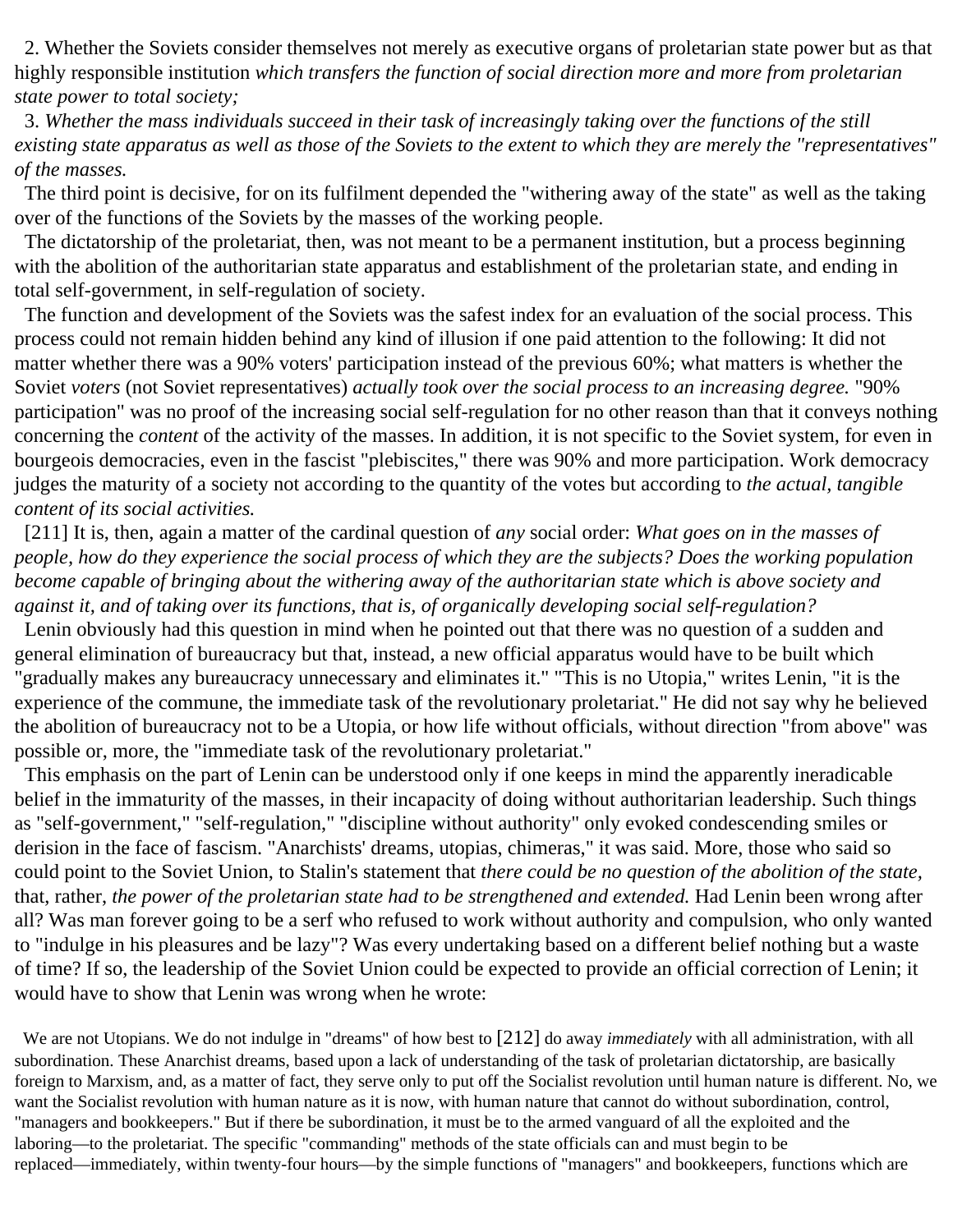now already within the capacity of the average city dweller and can well be performed for "workingmen's wages." Let us organize large-scale production, starting from what capitalism has already created; we workers *ourselves,* relying on our own experience as workers, establishing a strict, iron discipline, supported by the state power of the armed workers, shall reduce the role of the state officials to that of simply carrying out our instructions as responsible, moderately paid "managers" (of course, with technical knowledge of all sorts, types and degrees). This is *our* proletarian task, with this we can and must *begin* when carrying through a proletarian revolution. Such a beginning, on the basis of large-scale production, of itself leads to the gradual "withering away" of all bureaucracy, to the gradual creation of a new order, an order without quotation marks, an order *which has nothing to do with wage slavery* [italics mine.—W.R.], an order in which the more and more simplified functions of control and accounting will be performed by each in turn, will then become a habit, and will finally die out as *special* functions of a special stratum of the population.

 Lenin overlooked the dangers of the new state officialdom. He seemed to believe that the officials from the proletariat would not misuse their power but would lead the workers to independence. He overlooked the abysmal biopathy of human structure, because he did not know it.

 A fact which has been given scant attention in sociological literature is the fact that Lenin, in his main work on the revolution, put the main emphasis not on the "overthrow of the bour-[213]geoisie" but on the tasks arising *afterwards:* the substitution of the proletarian state for the capitalist state apparatus *and* the substitution of the selfregulation of society for the dictatorship of the proletariat. Following the Soviet literature after 1937, one found that what was in the center of Soviet endeavors was not the weakening but *the strengthening of the proletarian state apparatus. The necessity of its eventual replacement by self-regulation was no longer even mentioned.* This point is of decisive significance for an understanding of the Soviet Union. It is not without reason that it assumes such an important place in Lenin's main work on the state. It is and remains the life system of any genuine social democracy. No politician mentions it.

# **4. THE PROGRAM OF THE COMMUNIST PARTY OF THE SOVIET UNION, 1919**

 Russian "social democracy" under Lenin grew out of Russian despotism. The program of the Communist Party of the Soviet Union of 1919, two years after the revolution, shows the true democratic character of its endeavors. It demands a state power which is to prevent a return of despotism and which is to safeguard the establishment of *free self-government* of the masses. But in no way does it hint at the *nature of people's incapacity for freedom,* at their biopathic fear of freedom or their biopathic sexual structure. The sex-revolutionary laws of 1917 to 1920 were in the right direction, that of a *recognition* of human biological functioning. But they remained bogged down in legal formalism, as I have shown in my book, THE SEXUAL REVOLUTION. It is at this point that the alteration of human structure suffered shipwreck, and with it the fulfilment of the democratic program. This catastrophic failure of a gigantic social endeavor should be a lesson to any new democratic-revolutionary movement: *No freedom program has any chance of success without an alteration of human sexual structure.* The program of the Communist party was the following:<sup>4</sup>

 $\overline{\phantom{a}}$ 

 The task of the party is to work indefatigably on the complete establishment of this highest type of democracy, which, in order to function properly, requires constant raising of the *cultural level, of the organization and of the independence of the masses.*

4 Italics, throughout, are mine. *Cf.* also the principle of local self-government in the United States after the emancipation of 1776.

<sup>[214] 1.</sup> The bourgeois republics, even in their most democratic forms . . . inevitably remained a dictatorship of the bourgeoisie, an apparatus for the exploitation and suppression of the great majority of working people by a handful of capitalists; this for the simple reason that the private ownership of the means of production continued to exist. In contradistinction, the proletarian or Soviet democracy changed the mass organization precisely of the classes which were suppressed by capitalism, the proletarians and poor peasants, the semi-proletarians, that is, the overwhelming majority of the population, making them the only basis of the total state apparatus, the local as well as the central, and from the bottom up. *It is precisely in this manner that the Soviet state, to an incomparably greater extent than was possible anywhere else, made local and provincial self-government, without any superimposed authority, a reality.*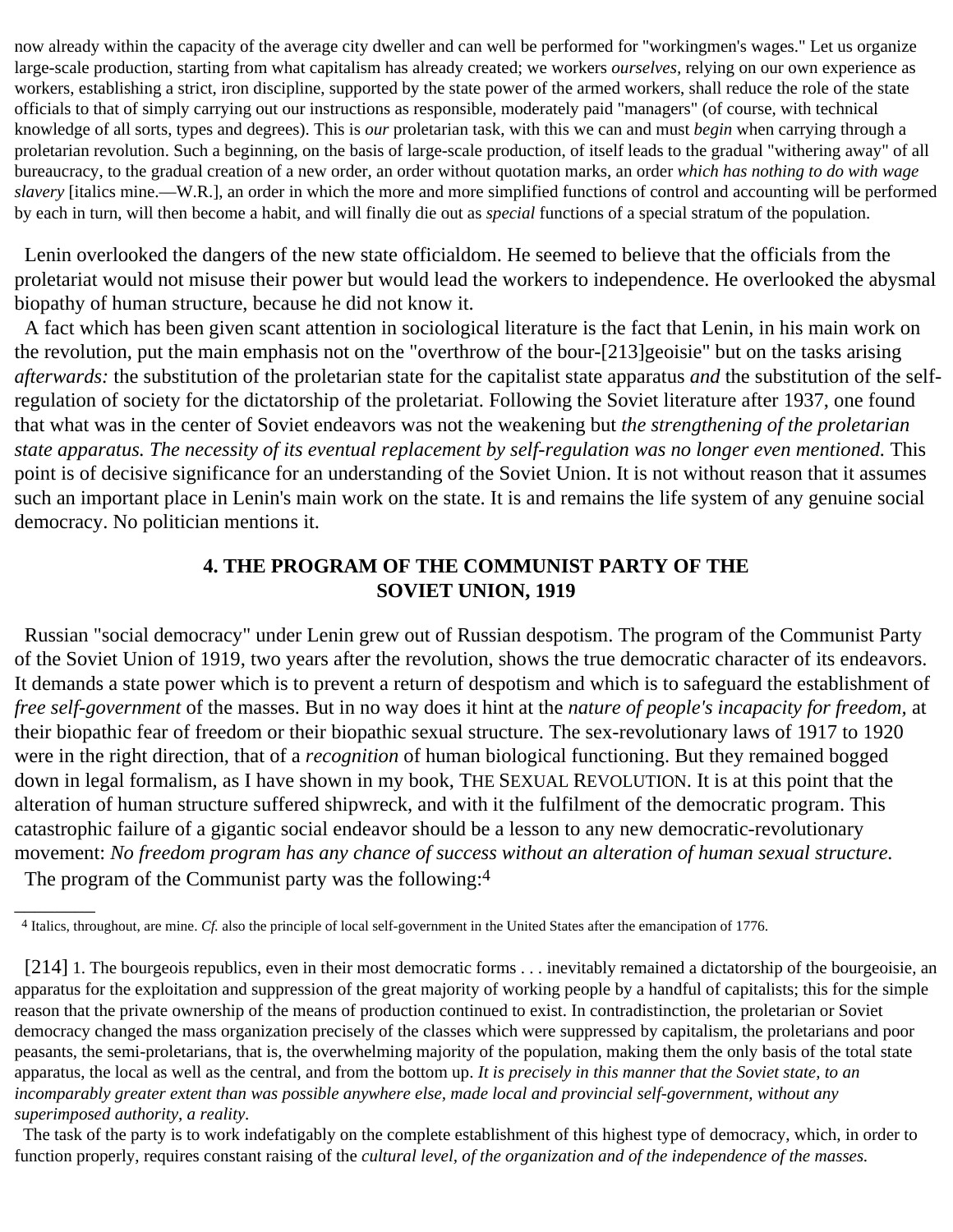2. In contradistinction to bourgeois democracy, which obfuscates the class character of its state, the Soviets openly acknowledge that *every state, inevitably, must have a class character*5 as long as the division of society into classes, and with that *any state power, has not definitely disappeared.* It is inherent in the Soviet state to suppress the resistance of the exploiters; since the Soviet constitution believes that every freedom is a fraud if it is at variance with the liberation of work from the pressure of capital, it does not shrink from depriving the exploiters of political rights.

 The task of the party of the proletariat is to suppress incessantly the resistance of the exploiters, to fight, ideologically, the deeplyrooted prejudices concerning the absolute character of the bourgeois rights and freedoms, and to make clear that the deprivation of political rights and any restriction of freedom are nothing but *transitory means* of fighting the attempts of the exploiters to maintain their privileges or to re-establish them. To the extent to which the objective possibilities

 5 This important democratic point of view was lost sight of later on. The emphasis came to be on the "state," without the fact being mentioned that "class society" is an important characteristic of any state apparatus. For if there were no classes, ruling and suppressed, there would also be no state apparatus, but a simple apparatus of social administration.

[215] of exploitation disappear will also the necessity of these transitory measures disappear, and the party will strive for their reduction and complete abolition.

 3. Bourgeois democracy limited itself to extending, in a formal way, the political rights and freedoms, such as the freedom of assembly and freedom of the press, to all citizens. In reality, however, administrative policy and, even to a greater extent, the economic slavery of the workers under bourgeois democracy made it impossible for the people to enjoy these rights and freedoms to any considerable extent.

 *In contradistinction, proletarian democracy replaces the formal proclamation of rights and freedoms by their actual establishment, and primarily for those classes who were suppressed by capitalism*, that is, the proletariat and the peasantry. To that end, the Soviets expropriate printing establishments, paper stocks, etc., and put them at the exclusive disposal of the workers and their organizations. The task of the Communist party of the Soviet Union is to provide democratic rights and freedoms *to ever larger masses of working* 

*people* and to provide *ever increasing economic possibilities* for these rights and freedoms.

\_\_\_\_\_\_\_\_

 4. Bourgeois democracy, for centuries, proclaimed the equality of all people, regardless of sex, religion, race and nationality, but capitalism everywhere prevented this equality from becoming a reality, and in its imperialistic stage led to an acute intensification of the suppression of nationalities and races. Only because the power of the Soviets is the power of the working people, did it succeed, for the first time in the history of world, in making this equality a reality, in all fields, including the eradication of the last traces of inequality between man and woman in the field of marriage and family legislation.

 The task of the party is at present primarily an educational one; all traces of the previous inequality and previous prejudice, particularly among the backward strata of the proletariat and the peasantry, must be definitively eradicated.

 The party, not content with a formal equality of the woman, strives to free her from the burdens of the obsolete, domestic economy by replacing it by communes, public eating places, central laundries, nurseries, etc.

 5. The Soviet power secures for the working masses, to an incomparably higher degree than was possible under bourgeois democracy and parliamentarism, the possibility of *electing and recalling deputies* [216] *in a manner most easily accessible to workers and peasants;* at the same time, it *eliminates the negative aspects of parliamentarism,* especially the separation of legislative and executive power, and the *lack of any bonds between the representative bodies and the masses.*

 The Soviet state takes the state apparatus to the people also by the fact that *the election unit and the cell of the state is not the*  district of domicile, but the unit of production (mine, factory, etc.).

 It is the task of the party to bring about a still closer cooperation between the organs of power and the masses of workers by *an ever stricter and more complete realization of democracy by the action of the masses, and particularly by the introduction of responsibility and obligatory accounting of officials concerning their activities.*

 6. While bourgeois democracy—its protestations to the contrary notwithstanding—made the army a tool of the ruling class and separated the army from the working people, setting it over against them, and made the exercise of their political rights difficult or impossible to the soldiers, the Soviets, on the other hand, combine the workers and soldiers on the basis of complete equality and common interests. It is the task of the part to defend and further develop this unity of the workers and soldiers in the Soviets, and to consolidate the bonds between the armed forces and the organizations of the proletariat.

 7. The urban industrial proletariat, being the most concentrated, well-informed and battle-tested part of the working masses, has had a leading role in the whole revolution, as was shown in the development of the Soviets as well as in the whole course of their development into government organs. This leading role is reflected in the Soviet constitution in *certain privileges* which are granted the industrial proletariat as compared with the less organized petit-bourgeois masses of the country. The Communist party of the Soviet Union has to make clear the fact *that these privileges, which are due to the difficulties of socialist organization in the open country, are of a transitory nature.*

8. It was only due to the Soviet organization of the state that the proletarian revolution was capable of smashing and completely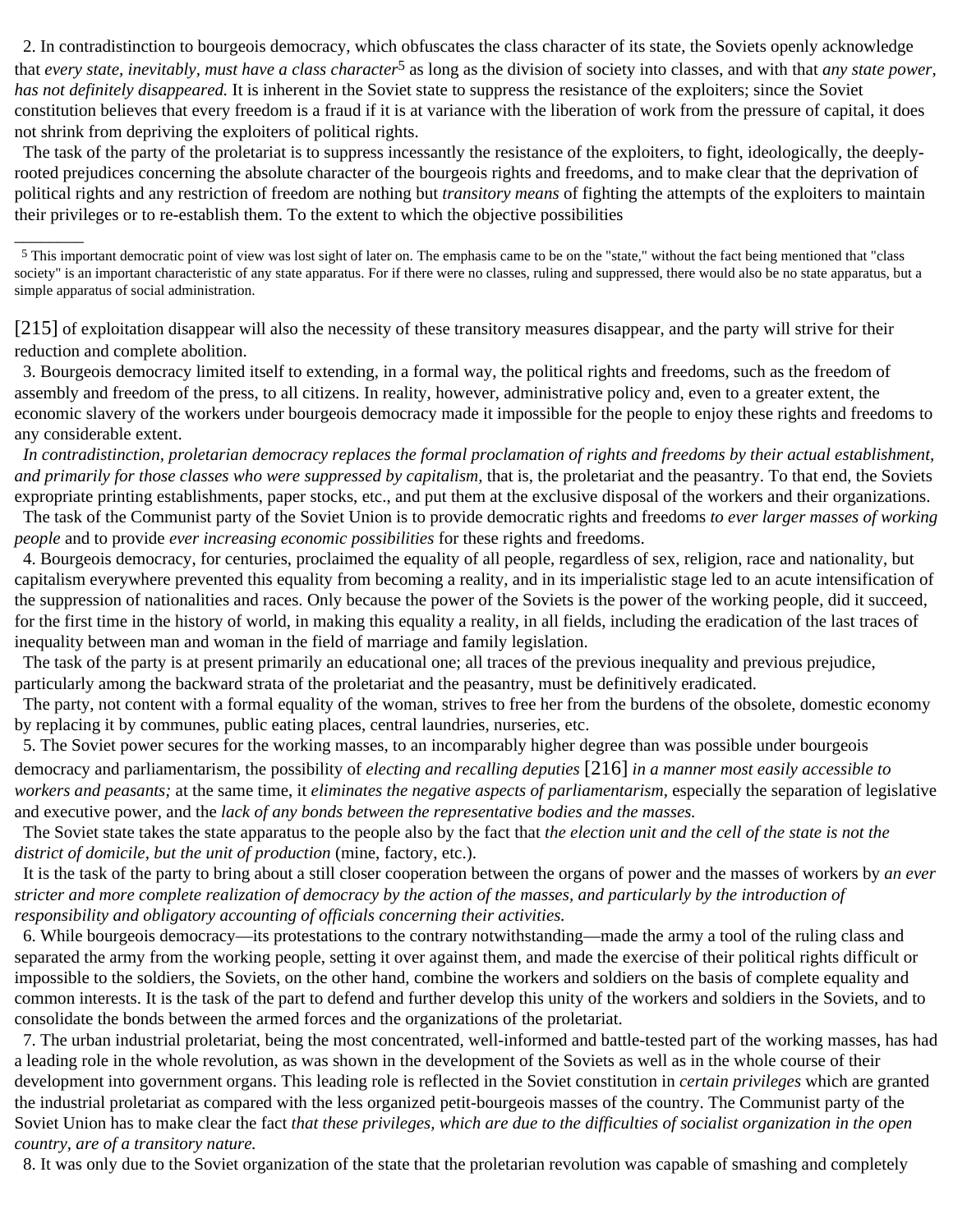destroying the old bourgeois state machinery, the state apparatus of officials and judges. However, the *still relatively low cultural level of the broad masses,*6 the lack of administrative experience on the part of

 $\overline{\phantom{a}}$  6 The "still relatively low cultural level of the broad masses" is a rationalistic concept of the biopathic human structure; it does in no way comprehend the fact that serfdom is deeply anchored physiologically, that it has become second nature, so that *the masses go on reproducing their own suppression.*

[217] individuals elected to posts of high responsibility, *the necessity of calling on professionals of the old school in difficult situations, and the call into the army of the most highly developed stratum of the urban workers, have led to a partial redevelopment of bureaucracy within the Soviet order.*7

 For the complete eradication of bureaucracy, the Communist party of the Soviet Union, which wages the most decisive fight against this evil, advocates the following means:

(1) Obligatory participation of every member of a Soviet in some aspect of the work of government administration.

(2) Consistent rotation of the Soviet members in this work, so that it gradually extends to all branches of administration.

(3) *Gradual participation of the total working population in state administration.*

 *The complete realization of all these measures which represents a further step on the path on which the Paris Commune set out, and a simplification of the administrative functions with a simultaneous raising of the cultural level of the workers, lead to the abolition of state power.*

The following points of the program characterize Soviet democracy:

1. Local and provincial self-government, without any superimposed authority.

- 2. Independence of the masses.
- 3. Deprivation of political rights and restriction of freedom as a *transitory* means.
- 4. Not formal but *factual* granting of all rights and freedoms to all non-capitalistic classes.
- 5. Simple, direct vote.
- 6. The right to elect and recall the deputies.
- 7. Voting not according to districts of domicile but according to units of production.
- 8. Responsibility of officials and obligatory accounting to the Soviets of workers and peasants.

 $\overline{\phantom{a}}$ 7 Here, the close connection between bureaucracy and human incapacity for freedom is obvious.

- [218] 9. Rotation of the Soviet members in the various branches of administration.
- 10. Gradual inclusion of the total working population in the state administration.
- 11. Simplification of administrative functions.
- 12. Abolition of state power.

 In these historically decisive principles, *one* thought fights for clarification: *that of simplifying social living in a factual manner.* It remains bogged down, however, in formal political thinking. The *nature* of state politics itself is not yet clarified. True, the masses are given the framework of freedom, but they are as yet not confronted with *factual social tasks.* The fact is not mentioned that *the masses of people cannot take over the state and (later on) the social administration, such as they are today.* For the state-political thinking of today was originally created, by the first hierarchic representatives of the state, *against* the masses. No matter how much we talk about "democracy," politically we are still bogged down in the thought systems of the old Greek and Roman slave states. If social self-government is to become possible, more is needed than changing the form of the state. *Social existence and its guidance must be altered according to the tasks and needs of the masses of people.* Social selfregulation must gradually replace the state apparatus or take over its rational function.

# **5. "THE INTRODUCTION OF SOVIET DEMOCRACY"**

 Now, after the 8th Party Day of the Communist Party of the Soviet Union had founded the Soviet democracy in 1919, the 7th Soviet Congress in January, 1935, proclaimed the "introduction of Soviet democracy." What was the meaning of this nonsense? Let us try to clarify this process by an illustration: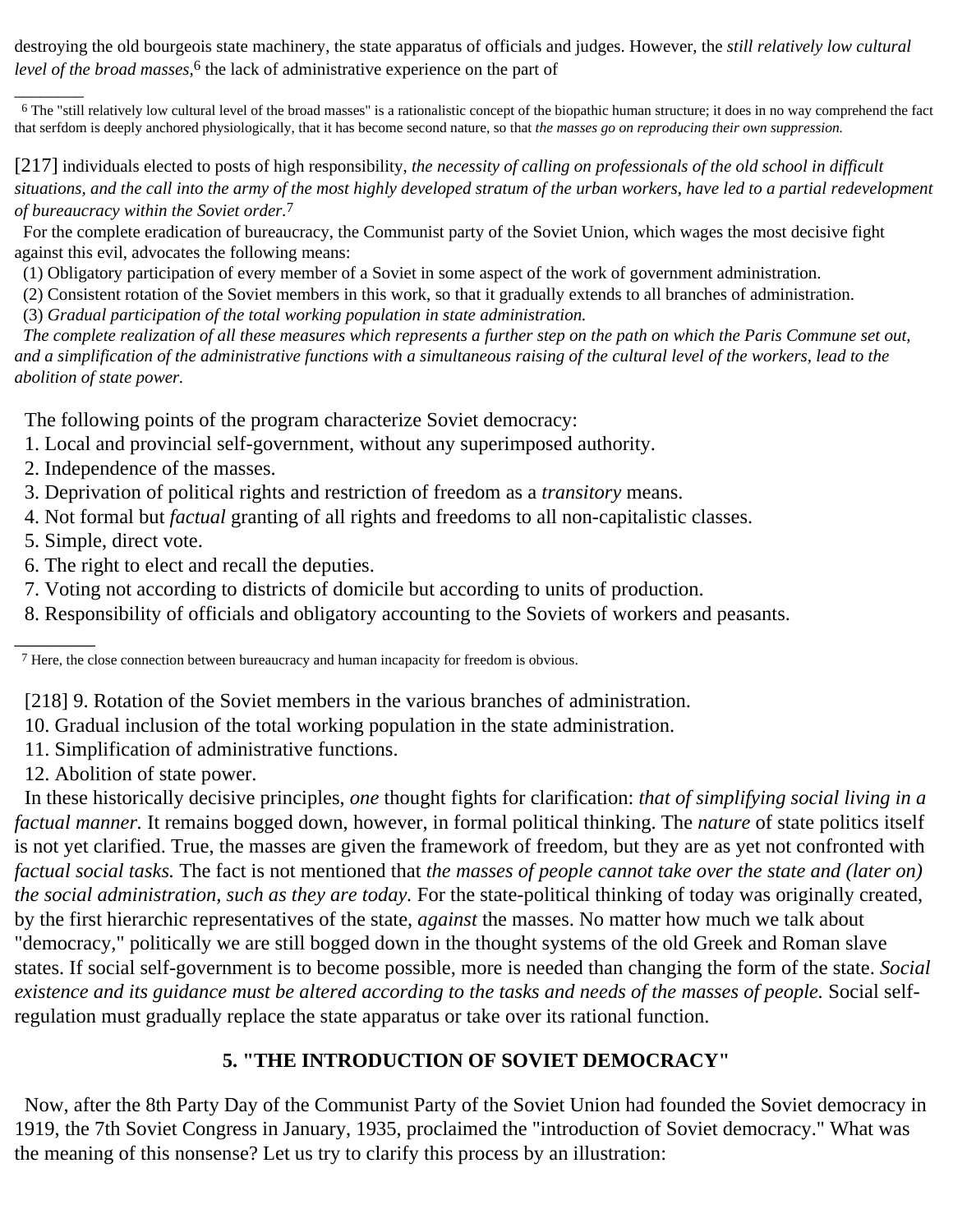Let us say that a law student, in the course of his studies, realizes that antisocial acts are to be considered not crimes but diseases, that, consequently, they should not be punished but prevented. He gives up the study of law and turns to the study of medicine. He replaces formal ethical by factual and practical activities. He [219] realizes further that in his medical work he will have to use many non-medical measures. For example, he would like to give up the strait-jacket as a method of treatment for mental patients and to replace it by preventive educational measures. Yet, he is forced to use the strait-jacket willy-nilly: there are too many mental patients to be treated and he is forced still to use old, poor methods; but while he uses them, he always does so with the intention of *replacing them by better methods* if and when possible. In the course of the years, the task becomes too much for him; too little is known about mental diseases, and there are too many of them; education creates them by the thousands every day. As a physician, he has to protect society against the mental diseases. He is incapable of translating his good intentions into practice, and is forced to go back to old methods which, years ago, he condemned and tried to replace. He uses the strait-jacket more and more; his plans for education and prevention fail; thus he goes back to old measures. The treatment of criminals as patients failed, so he has them imprisoned again. But he does not admit his failure, either to himself or to others. He does not have the courage, perhaps he does not even know it himself. But now he proclaims the following nonsense: "The introduction of strait-jackets and prisons for criminals and mental patients represents an enormous advance in the application of medicine. It is the true art of medicine, the fulfilment of my original goal."

 This illustration applies, down to the smallest detail, to the "introduction of Soviet democracy" 16 years after the "introduction of Soviet democracy." It is understandable only in the light of Lenin's basic concept of "social democracy" and the "abolition of the state." The reason given by the Soviet government for this act is not important here. But a quotation from it (as reported in *Rundschau,* 1935, No.7) will show that this act *invalidated*  Lenin's concept of social democracy:

 The dictatorship of the proletariat has always been the only real power of the people. Thus far, it has successfully fulfilled its two main tasks: the destruction of the exploiters as a class together with their [220] expropriation and suppression, and the socialist education of the masses. *The proletarian dictatorship continues to exist, unweakened* . . .

 To state that the class of exploiters has been destroyed and that the socialist education of the masses has succeeded, and to state in the same breath that the dictatorship continues to exist, unweakened, is complete nonsense. What does the dictatorship continue for if the exploiters are destroyed and the masses are already educated in self-government? Such nonsense in formulation hides a meaning which is only too true: the dictatorship continues, directed not against the exploiters of old, but against the masses themselves. Further:

 This higher socialist phase of the alliance between workers and peasants gives to the dictatorship of the proletariat a new, higher content, makes it *the* democracy of the working people. This new content calls for new forms . . . This expression is the transition to equal, direct and secret balloting for the workers.

 In another place, Soviet democracy is called the "most democratic" democracy in the world! To say that the dictatorship of the proletariat (which gradually should have given way to self-regulation of the masses) coexists with the "most democratic" democracy is sociological nonsense, is confusion of all sociological concepts. It is a matter here exclusively of the central question as to whether the cardinal goal of the social revolution of 1917 *has actually been achieved: abolition of the state and establishment of social self-regulation.* If so, then there must be an essential difference between the "Soviet democracy" of 1935 and the "dictatorship of the proletariat" of 1919 on the one hand and the bourgeois parliamentary democracies, say, of England or America, on the other hand.

 There is talk of "further democratization" of the Soviet system. How is this to be done? We thought that the "dictatorship of the proletariat" was, in the meaning of its founders as well as actually, completely identical with social democracy (= proletarian democracy). If, however, the dictatorship of the proletariat is [221] identical with social democracy, then a Soviet democracy cannot be introduced 16 years after the establishment of social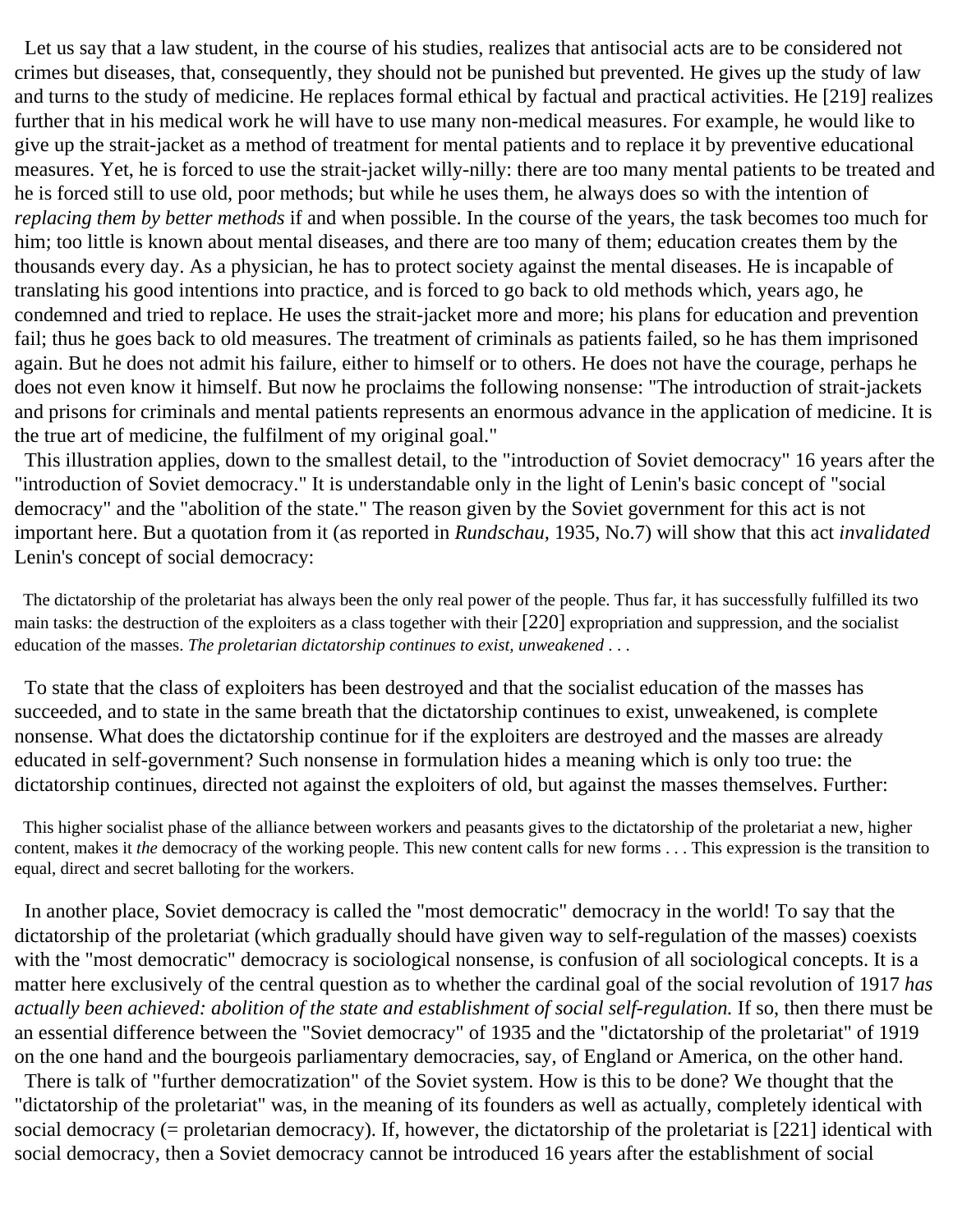democracy, nor can there be any "further democratization." The "introduction of democracy," clearly, can mean only that previously there was *no* social democracy, and that the dictatorship of the proletariat was *not* identical with social democracy. It is also confusing to say that social democracy is the "most democratic" system. Is bourgeois democracy only "a little" and social democracy "more" democratic? What does that mean, "a little" and "more"? Bourgeois-parliamentary democracy is in reality a formal democracy; the masses elect their representatives, but they do not govern themselves through their work organizations. The social democracy of Lenin was to be a *qualitatively* different form of social regulation, and not merely a *quantitative* improvement of formal parliamentarism. It was to replace the proletarian state dictatorship by factual and practical selfgovernment of the working people. The simultaneous existence of the "dictatorship of the proletariat" and of selfgovernment of the working masses is impossible; as a demand, it is a confusing nonsense. In reality, the dictatorship of the party bureaucracy rules over the masses under the guise of a formal-democratic parliamentarism.

We should not forget for a moment that Hitler always appealed to the justified hatred of the masses against sham democracy and the parliamentary system, and with what success! After such political manoeuvres of the Russian communists, the "unity of Marxism and parliamentary bourgeois liberalism" became a potent slogan of fascism. Around 1935 the hopes held by the masses of the world in the Soviet Union dwindled more and more. Actual problems cannot be solved with political illusions. One has to have the courage to call difficulties by their names. One cannot, with impunity, confuse once clarified social concepts.

 The "introduction of Soviet democracy" emphasizes the participation of the masses in government, the influence of factories on government, the fact that the people's commissariats "also contain" councils of the workers and peasants. But that is not the question; what matters is the following:

 [222] 1. What does the participation of the masses in government *actually* look like? Is this participation an *increasing taking over of the administrative functions, as demanded by social democracy?* 

 2. Formal influence of a factory on a government is *not* self-government. Does the government rule the factory, or the factory the government?

 3. Councils "contained in" the people's commissariats mean appendages or, at best, executive organs of the commissariats, while Lenin's demand was the following: Replacement of all bureaucratic government functions by the Soviets which increasingly spread through the masses.

 4. "Introduction" of Soviet democracy and *simultaneous* "strengthening" of the dictatorship of the proletariat means clearly the relinquishing of the goal that, in continued development, the proletarian state and the proletarian dictatorship must wither away.

 The introduction of "Soviet democracy" 16 years after the introduction of the Soviet democracy can hardly have any other meaning than this: *The transition from authoritarian state government to self-government of society could not be achieved.* It failed because the *biopathic structure of the masses* and the means of altering this structure were not recognized. True, the expropriation and suppression of individual capitalists succeeded, *but the education of the masses* to make them capable of bringing about the withering away of the state above them, and of taking over its functions, *did not succeed.* For this reason, social democracy, as it began to develop in the early years of the revolution, gradually and inevitably withered away. For this reason also, the state apparatus, which was not replaced, *had to be strengthened again,* in order to safeguard the existence of society. The "introduction of universal suffrage" in 1935 meant nothing but a shifting of the political emphasis to the mass of kolchos peasants and the reintroduction of *formal* democracy, of parliamentary sham rights granted by an increasingly powerful bureaucratic state apparatus to the masses who were unable to destroy [223] this apparatus and to learn to govern themselves. There is not any indication which points to the slightest intention of ever giving the working masses access to the administration of society. To teach reading and writing and knowledge of engines, and to introduce sanitary measures, is necessary, but it has nothing whatsoever to do with social self-government. All such things Hitler did also.

The development of Soviet society, then, is characterized by the formation of a new, autonomous state apparatus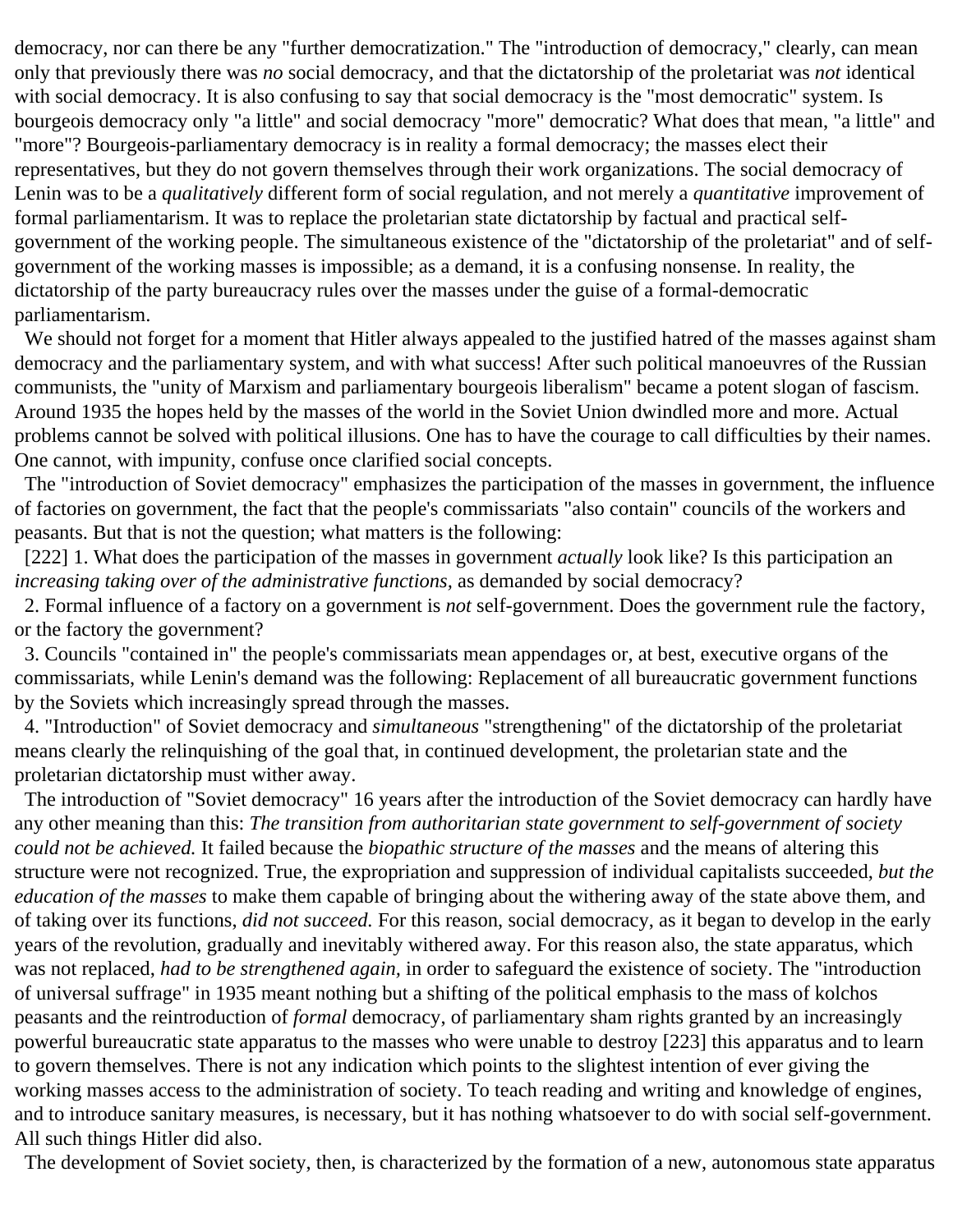which has become strong enough to give the masses, without danger to itself, the *illusion* of freedom, precisely as did Hitler's National Socialism. The "introduction of Soviet democracy" was not progress, but one of the many regressions to old forms of social living. *What guarantees are there that the Soviet state apparatus will make itself superfluous by educating the masses in self-government?* There is no use denying the fact: the Russian revolution met an obstacle which it did not recognize and consequently covered up with illusions. THIS OBSTACLE WAS THE BIOPATHIC HUMAN STRUCTURE. It would be senseless to "blame" Stalin or anybody else; Stalin was only a tool of the circumstances. The process of social development looks easy only on paper. In hard reality, it keeps coming up against new, unrecognized difficulties; there are regressions and catastrophes; one has to learn to know and master them. *One* reproach, however, remains: A promising social plan must again and again be examined honestly. One must find out honestly whether the plan is wrong or whether something was overlooked in the development; then one can *consciously* change and improve the plan and master the development better. One can overcome the inhibition of the development toward freedom by mobilizing the thinking of the people. But political obfuscation of the masses with illusions is a social crime. When an honest mass leader finds himself in a blind alley he resigns. If nobody better can be found, he explains the difficulties honestly to the community, and a solution may be found after all, be it through the course of events, be it through the discoveries of individuals. But the politician is afraid of such honesty.

[224] From the standpoint of the international workers' movement, the reproach must be made that its struggle for a genuine democracy was made so much more difficult. Those seemed to be right who had always said, "The dictatorship of the proletariat is a dictatorship like any other. Now this is obvious enough, or why should they have to 'introduce democracy' now?" *An objective regression in the course of a development is often necessary and must be borne;* but to camouflage such a regression with illusions by way of fascist methods of lying is unjustifiable. Imagine that Lenin, at the time of the introduction of the New Economic Policy in 1923 had said: "We have progressed from a lower phase of the proletarian dictatorship to a higher phase. The introduction of the NEP means a tremendous step forward on the path to communism." Such a statement would have immediately undermined confidence in Soviet leadership. What Lenin really said was the following: "It is sad and cruel, but for the time being nothing else can be done. The economy of war communism has brought about unforeseen difficulties. We must take a step backward in order to go forward again all the more safely. We give private commerce some leeway in order to manage at all, but we know very well what we are doing."

 At the time of the "introduction of Soviet democracy" such matter-of-course insight and frankness were missing. At that time, around 1935, it was more necessary than ever: it would have gained millions of friends all over the world; it would have made people think; it might even have prevented the pact with Hitler. As it was, Lenin's social democracy turned into the new Russian nationalism. The Leningrad *Krasnaya gazeta,* the central organ of the Russian bolsheviks, wrote on February 4, 1935:

 All our love, our faith, our strength, our heart, our heroism, our life—all is for you, take it, great Stalin, everything is yours, leader of the great homeland. Command your sons, they can move in the air and under the earth, in the water and in the stratosphere [as if the sons of the "great German homeland" or of the United States could not do that!—W.R.]. People of all times and nations will call your name the most magnificent, wisest and most beautiful. Your name is written on [225] every factory and machine, on every piece of ground, in every heart. When my beloved wife gives me a child, the first word I shall teach him will be: Stalin.

 If anybody had predicted such a thing in 1918, he would have been called crazy. The *Pravda* of March 19, 1935, published an article, "Soviet patriotism," in which "socialist patriotism" begins to vie with "fascist patriotism":

 Soviet patriotism—the flaming feeling of infinite love, unconditional submission to one's own land, of deepest responsibility for its fate and its defense—rises mightily from the depth of our people. Never before has the heroic fight for one's own land risen to the skies as with us. The whole inimitable and miraculous history of the revolutionary movement in Russia, the whole history of the Soviet Union, shows what the workers are capable of when it is a matter of their home soil. In the illegal work, on the barricades, in the rush of Budenny's mounted army, in the rifle fire of the army of the revolution, in the humming of the factories of the socialist industry, in the work rhythm of the towns and villages, in the work of the communist party, sounds the great, immortal song of our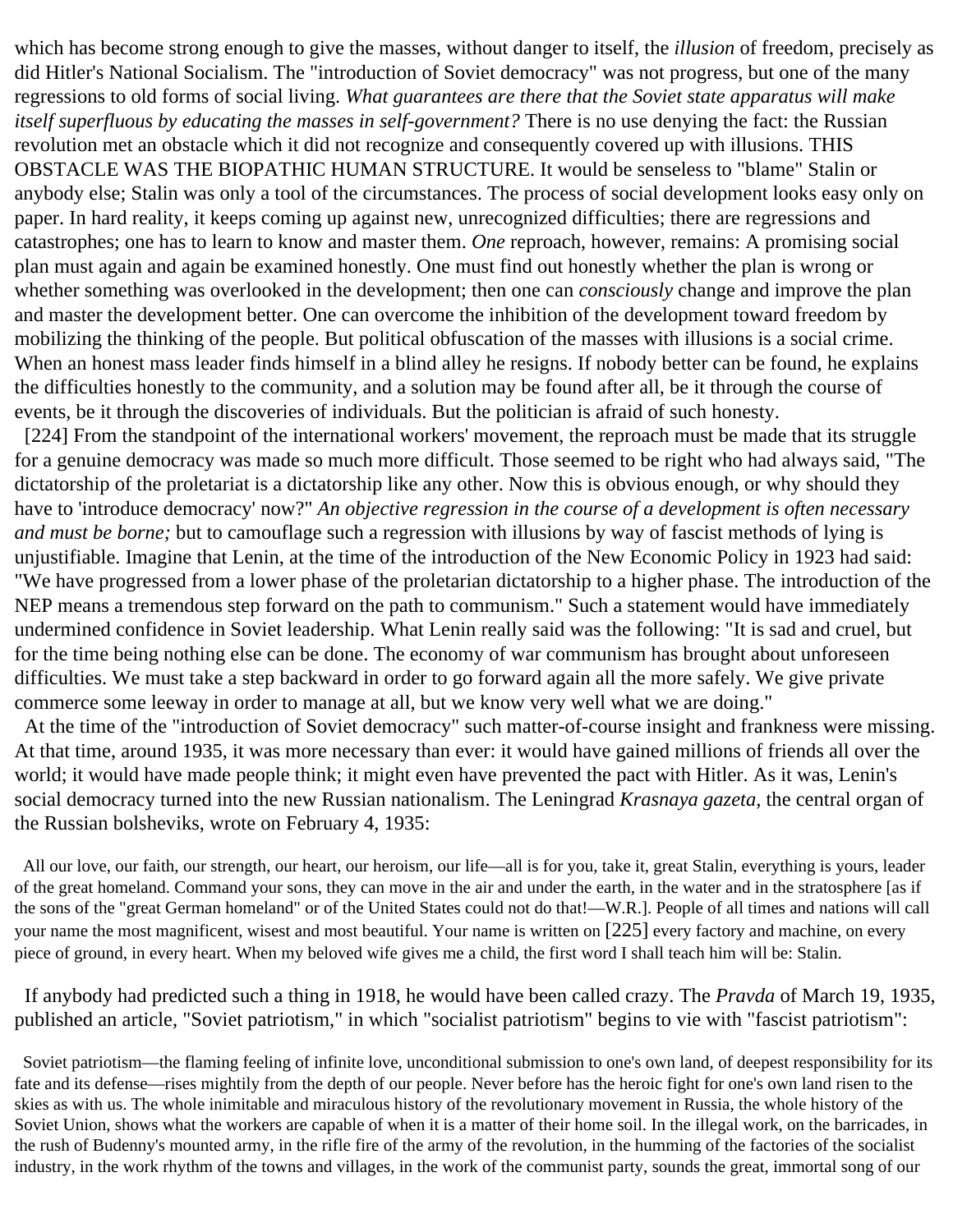dear, liberated and new land.

 The Soviet land nurtured and made great by Lenin and Stalin! How it is caressed by the rays of the spring which came with the October revolution! The rivers rose, all the forces of the working people started moving, to show new ways to historical development through the greatness of the Soviet Union, the splendor of its glory and might. The sprouts of a well-to-do life and of a socialist culture are shooting up. We lift the red banner of communism to new heights, far up into the blue distances.

 Soviet patriotism is the love of our people for the land which was taken from the capitalists and landowners with sword and blood; it is the love for the wonderful life which our great people have created; it is the mighty guard in the West and the East; it is the surrender to the great cultural heritage of human genius which has come to flower in our land and *only in our land* [italics mine.—W.R.]. Is it surprising, then, that foreigners come to the borders of the Soviet Union, people with a different education, to bow deeply to the refuge of culture, the nation of the Red Flag?

 Soviet Union—spring of humanity! The name of Moscow sounds to [226] the workers, the peasants, to all honest and cultured people of the whole world like a storm bell and the hope for a bright future, the victory over fascist barbarism . . . In our socialist country, the interests of the people are inseparable from the interests of the country and its government. The source of Soviet patriotism lies in the fact that the people, under the leadership of the communist party, shape their own lives for themselves, in the fact that our beautiful and rich country has been made accessible to the working people only now, under Soviet power. And the natural attachment to one's homeland, the soil, the skies under which one was born, grows into the mighty power of pride in one's socialist homeland, in its great communist party, in its Stalin. Soviet patriotism grows heroes, knights and millions of brave warriors who are ready, like an all-devouring avalanche, to throw themselves on the enemies of the country and to wipe them from the face of the earth. Our youth absorbs love for the country with the milk from their mothers. It is our obligation to educate new generations of Soviet patriots to whom the interests of the country mean more than anything else, more than life itself . . . With the greatest care and skill we nurture, like a tender plant, the great invincible spirit of Soviet patriotism. Soviet patriotism is one of the most outstanding manifestations of the October revolution. How full it is of strength, audacity, youth, heroism, gripping beauty and movement! Soviet patriotism glows like a mighty flame. It drives life forward. It fires the motors of our storm tanks, of our heavy bombers and destroyers, and loads the cannons. Soviet patriotism watches at our borders, where infamous enemies, doomed to destruction, threaten our peaceful life, our might and our glory . . .

 This is the political emotional plague. It has nothing to do with natural love for one's country. It is the trashy sentimentality of a writer who knows no objective means of kindling people's enthusiasm. It is comparable to the sexual erection in an impotent individual, brought about forcibly by an aphrodisiac. The social effects of such a patriotism are comparable to the reaction of a healthy woman to a sexual embrace made possible by an aphrodisiac.

 Perhaps this "Soviet patriotism" was, after the extinction of the early revolutionary enthusiasm, a necessary prerequisite for

[227] the later fight against "Wotan patriotism." Work democracy has no truck with such "patriotisms." In fact, the appearance of such aphrodisiac patriotism is a sure sign that rational social guidance has failed. The love of a people for their homeland, the attachment to the soil and to a language, are too deep and too serious human feelings to be made the objects of political chicanery. Such aphrodisiac patriotisms do not solve one single factual problem of the human society of working people, they have nothing to do with democracy. Where trashy pathos appears, there is fear among those who are responsible.

 Truly democratic, that is, work-democratic alteration of the structure of the masses can easily keep track of its achievements. When the masses begin to call for giant pictures of their "Führers" they are on the path to irresponsibility. At the time of Lenin, there was no Führer idolatry and no sky-high pictures of the leaders of the proletariat. As is known, Lenin did not want any such thing.

 A further indication of the true alteration of structure in the masses is their attitude to technical progress. In the Soviet Union, the construction of the big transport plane "Gorki" was proclaimed a "revolutionary deed." But how does it differ from the construction of large planes in Germany or America? It goes without saying that the construction of airplanes is indispensable for the establishment of the industrial basis of modern work democracy. What matters is whether the masses identify themselves with the plane construction in a nationalist, chauvinistic way, whether it is a source of a feeling of superiority toward other nations, or whether the plane construction serves to bring different nationalities closer together, whether, in other words, it serves internationalism. That is,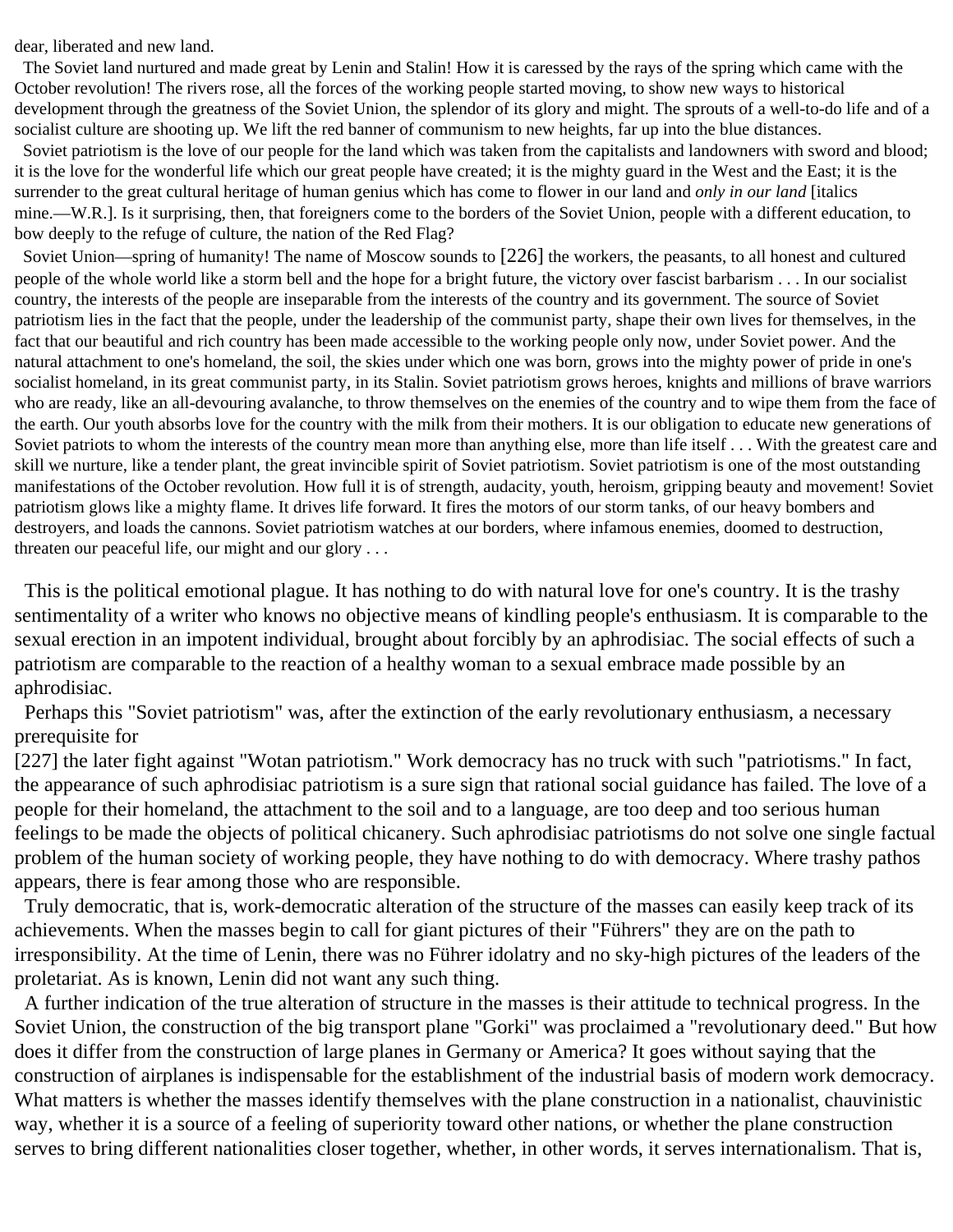from the point of view of character structure, airplane construction in itself can have a reactionary as well as a work-democratic effect. It may serve to create nationalistic chauvinism if used by power-greedy politicians; it may also serve to transport masses of Germans to Russia, Russians to China or Germany, Americans to Germany or Italy, Chinese to America or Germany. Then, the German may learn [228] that he is not really so different from the Russian worker, or the English worker may learn to regard the Indian worker as something else than a born subject for exploitation.

 This illustration shows again that the technical development of a society is not identical with its cultural development, and that human character structure represents a social force of itself, reactionary or internationally human, even if the technical base is the same in one or the other case. A purely economistic viewpoint is catastrophic and must be fought vigorously.

What is necessary is that the working masses learn no longer to be content with illusory gratifications—which always end up in some sort of fascism—but to consider *actual* gratification of the vital needs as a matter of course and *to take the responsibility for it.*

 The social-democratically organized workers of Vienna considered the construction of a subway by the socialdemocratic community a *specifically social-democratic deed.* The communistic workers of Moscow considered the subway built by the communist government of Moscow a *specifically communistic achievement,* while the German workers considered the planned Bagdad railway a *specifically German deed.* These examples show the plague character of the illusory gratification in political irrationalism. This illusion covers up the simple fact that a German, Austrian or Russian railway is based on exactly the same, internationally valid *work* principles. The workers of different countries do not say: "We are all connected with one another through the principle of our work and achievement. Let's get together and discuss, say, how we can teach the Chinese workers to apply our principles." Instead, the German worker is convinced that his railway is better, say, more Wotanistic, than the Russian railway. Thus it never occurs to him that he might help the Chinese to build one. On the contrary, hypnotized by his illusory nationalistic gratification, he follows this or that general of the emotional plague who wants to *rob* the Chinese of their railway. Thus the political emotional plague creates deadly enmity within the same class, envy, bragging and irresponsibility. [229] Elimination of illusory gratification and its replacement by actual gratification of the interest in work and by international cooperation in work are indispensable prerequisites to the elimination of the totalitarian state in the character structure of the working people. Only when this is achieved will the working masses be able to develop those forces which are necessary to adapt technic to the needs of the masses.

 Hinoy wrote in *Europäische Hefte* of November 22, 1934: "The workers (in the Soviet Union) do not feel themselves the masters of their country, not even the youth among them. The state is the master; but youth considers this state as their own, and from this stems the patriotism of youth."

 Such findings were general and left no doubt that the society of the Soviet Union during the '30s—whether one approves of it or not—had nothing whatsoever to do with the original program of the Communistic Party which culminated in the thesis of the abolition of the state. *This is an objective statement of fact and not a political program directed against the Soviet Union.* I should like to ask the secret agents of the G.P.U. in Europe and America to take cognisance of this. Murdering those who make such statements of fact will not change the facts in the least.

## **6. THE DEVELOPMENT OF THE AUTHORITARIAN STATE APPARATUS FROM RATIONAL SOCIAL INTERRELATIONSHIPS**

 The second world war has again confirmed what had been general knowledge: The political reactionary differs *fundamentally* from the true democrat in his attitude toward state power. This attitude permits an *objective*  evaluation of the social character of the person, no matter to what political party he may belong. According to this criterion, there are true democrats among the Fascists and true Fascists among the party Democrats. Like the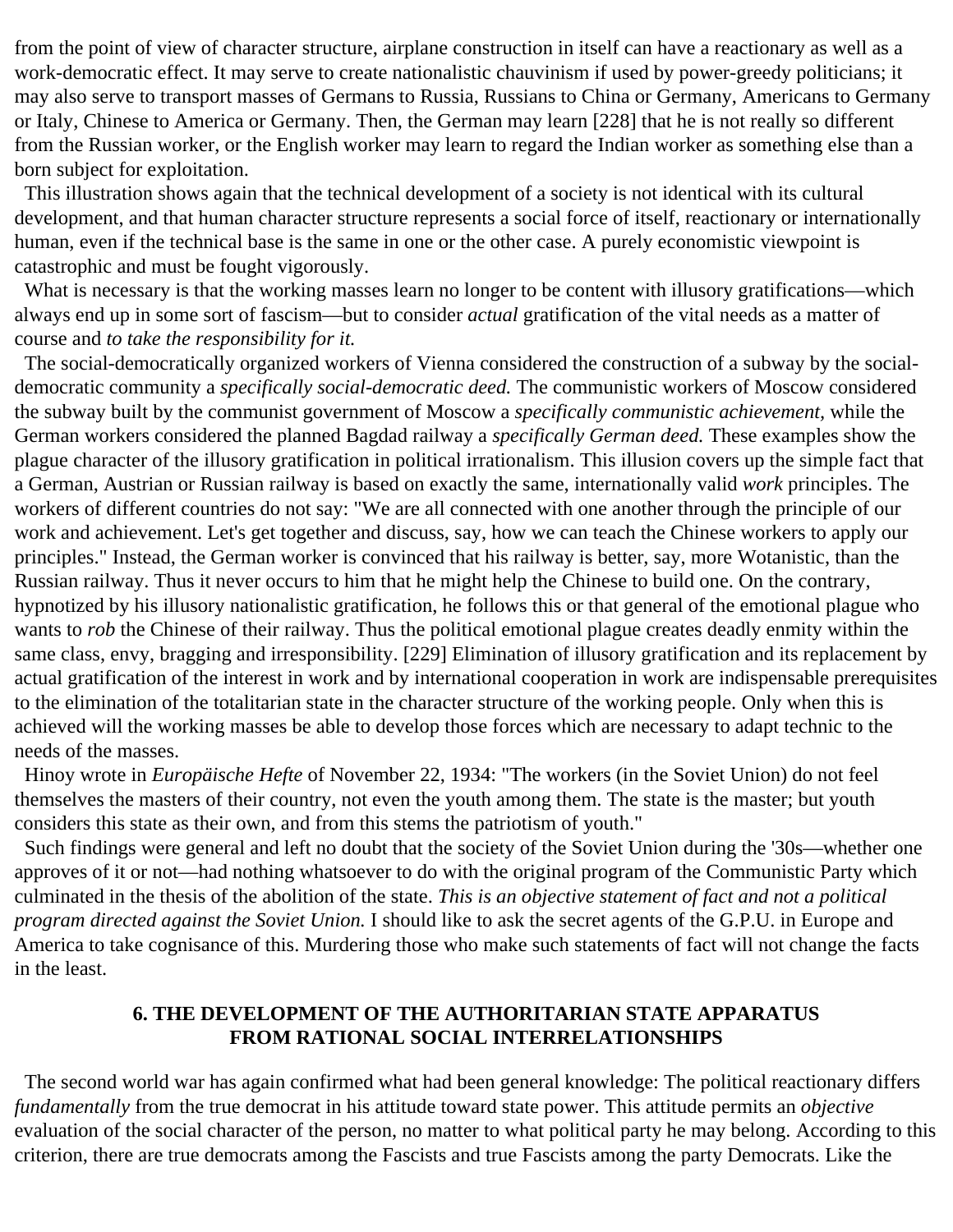character structure, this attitude toward state power permeates all political groups. Here, too, a black and white presentation, that is, a mechanical correlation of attitude and political party, is wrong and sociologically inadmissible.

 The reactionary, typically, demands that the power of the [230] state be above society; he demands the "*idea* of the state," which leads in a straight line to dictatorial absolutism, whether this be represented in state form by a royal, ministerial or openly fascist absolutism. The true democrat, who recognizes natural work democracy to be the natural basis of international and national cooperation, strives to make the authoritarian handling of the difficulties of social living superfluous by eliminating their social causes. This requires a thorough discussion of the development of the authoritarian state and its rational function. It is senseless and fruitless to fight an irrational social institution without asking oneself how it is possible that this institution, in spite of its irrationalism, manages to continue its existence, and even to appear necessary. We saw what made the Russian state apparatus necessary, and it was not difficult to see that, in spite of all its irrationalism, it had the rational function of keeping Russian society together and of leading it, after the masses had failed in their social task.

 We will condemn as irrational the authoritarian strictness of a mother toward her neurotic child. We know that this strictness makes the child ill but we cannot overlook the fact—and this is the cardinal point in the fight against authoritarian education—that a child, once made neurotic and living in a neurotic family situation, can be made to do things, say, go to school, only by authoritarian means. That is, the mother's authoritarian strictness has also a rational aspect, even though limited and conditional. It is not fundamentally rational. We shall have to admit this *conditional* rational function if we are ever to convince the educator, who adheres to the authoritarian principle as a makeshift measure, that the authoritarian principle *can be* eliminated by the prevention of neurotic illness in the children.

The *conditional* rational function is also present in the authoritarian state, as painful as it is to admit this fact and as dangerous as this statement could become in the hands of a mystical dictator. He might say, "You see, even the work democrats, all for freedom as they are, admit the necessity and rationality of authoritarian leadership." But we know that *what makes authori-*[231]*tarian leadership necessary is the irrational character structure of the human masses.* This is the only way to a comprehension of dictatorship, and this comprehension is the only hope of ever eliminating it from human life. For by recognizing the irrationality in the structure of the masses we gain the social basis to fight it and with it dictatorship, a basis, furthermore, which is objective and not illusory. Strengthening of state power is always the result of disturbances in social living. This corresponds to the moralistic-authoritarian method of always tackling difficulties at the *surface.* It never removes the evil but merely pushes it into the background from which it later breaks out with all the more violence. If there is no other way of dealing with rape murders than the execution of the rape murderer, one takes recourse to execution. This is the authoritarian way. In work democracy, the problem is how one could prevent the development of rape murderers. Only when we understand the necessity of execution and simultaneously condemn it does the problem of prevention become clear. Clearly, the prevention of social evils is one of the principal means of bringing about the withering away of the authoritarian state. The moralistic authoritarian principle will continue to function to the same extent to which it cannot be replaced by the methods of self-regulation. This applies to the state as well as to all fields of social living.

 The authoritarian state is essentially, though not exclusively, a suppressive apparatus. It is, at the same time, a sum of social interrelationships which have become autonomous. Originally, the state was identical with society; in the course of thousands of years, it alienated itself more and more from society and became a power above and against society.

 As long as there was a social organization which was not disrupted by serious inner conflicts, such as the clan society, there was no need for any special power to hold this social organism together. If, however, society is split up by all kinds of conflicts, it needs a power which prevents its disintegration. The splitting up of German society into many inimical politicial parties was an important factor in the rise of fascism. Its rapid rise shows clearly [232] that the social unity promised by the idea of the state was more important to the German masses than their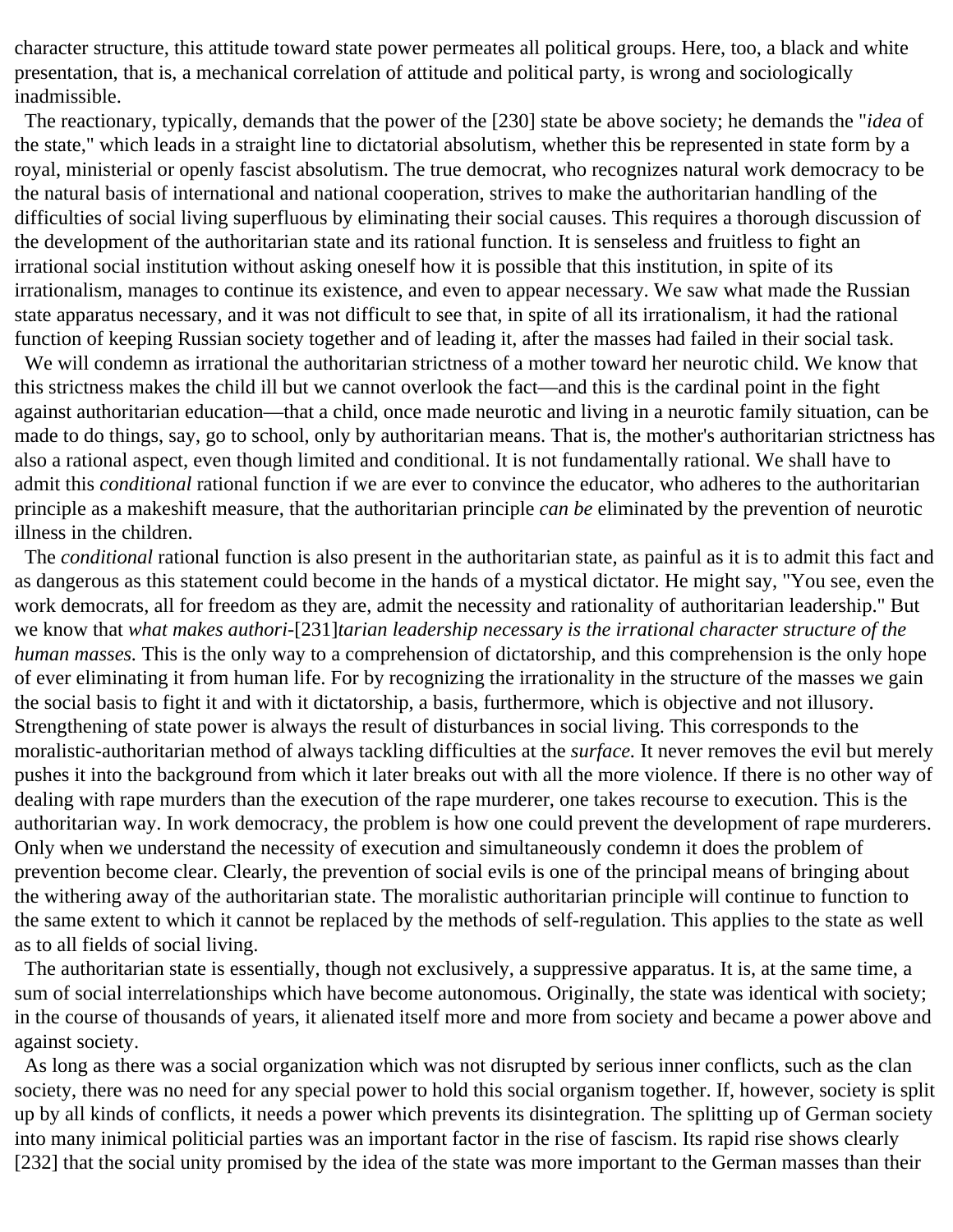party ideology. This does not change the fact that political ideologies cannot eliminate the inner disintegration of society, be that ideology that of the authoritarian state or that of diverse parties. The Fascists were not alone in emphasizing the state; they only did so better and more vigorously than the social-democratic government, the Communists or the Liberals. And for just this reason fascism was victorious. It is the political disintegration of society, then, which creates the state idea, and conversely, the state idea which creates social disintegration. It is a vicious circle with no way out unless one goes to the roots of the disintegration as well as of the state idea and reduces both to a common denominator. As we already know, this common denominator is the irrational character structure of the masses. It was never comprehended by any of the political parties. It was one of the greatest errors in evaluating dictatorship to say that the dictator forces himself on society against its own will. In reality, every dictator in history was nothing but the accentuation of already existing state ideas which he had only to exaggerate in order to gain power.

Engels long ago pointed out the double function, rational and irrational, of the state:

 The state is therefore by no means a power imposed on society from the outside; just as little is it "the reality of the moral idea," "the image and reality of reason," as Hegel asserted. Rather, it is a product of society at a certain stage of development; it is the admission that this society has become entangled in an insoluble contradiction with itself, that it is cleft into irreconcilable antagonisms which it is powerless to dispel. But in order that these antagonisms, classes with conflicting economic interests, may not consume themselves and society in sterile struggle, a power apparently standing above society becomes necessary, whose purpose is to moderate the conflict and keep it within the bounds of "order"; and this power arising out of society, but placing itself above it, and increasingly separating itself from it, is the state.

 This sociological clarification of the state concept by the manu-[233]facturer and German sociologist Engels has invalidated all philosophies of the state which, in one way or another, go back to the abstract and metaphysical state idea of Plato. Engels' theory of the state does not reduce the state apparatus to higher values or nationalist mysticism, but gives a simple picture of the double nature of the state. In clarifying the social basis of the state apparatus and the contradiction between state and society, this theory gives the wise statesman of the caliber of, say, a Masaryk or a Roosevelt, as well as every working individual, the means of understanding the dissociation of society and the resulting necessity of a state apparatus, and, with that, the means of *eliminating* it.

 Let us try to understand the double nature of the state by means of a simple illustration from its development: In the early beginnings of civilization, the social tasks of work and living together were simple. Correspondingly, the interpersonal relationships were simple. These facts can be studied in the still existing remainders of this old simple civilization. Let us take the wellknown organization of the Trobrianders. They have a natural economy, that is, a use economy and hardly any market economy. One clan, say, catches fish, another grows fruit. One has an excess of fish, the other of fruit; therefore, they exchange fish for fruit. Their production is very simple.

 Besides the economic there is a definite familial interpersonal relationship. Since sexual pairing is exogamous, the Trobriand youth of one clan establishes sexual relationships with another clan. If by a social interpersonal relationship we mean any relationship which serves the gratification of a basic biological need we have to assign the sexual relationships a full function on a par with the economic relationships. The more complex the needs become, and the more the division of labor progresses, the less is it possible for the individual working member of the society to fulfil his manifold duties. For example:

 Let us transplant our Trobrianders to any region of Europe or Asia. Such an assumption is admissible, for all nations have originated from tribes, and the tribes from groups of clans. Similarly, [234] market economy everywhere developed out of natural economy. Let us assume that in such a community of say, 200 or 300 souls, the need arises of establishing contact with another small community. The need is still small, there is only *one*  person among the 200 who wants to communicate with somebody in another community. He gets on his horse and rides to the other place to transmit his message. The need for social contact with other communities gradually grows. Up to now, every individual was his own postman; but now the rider is asked to take along a number of letters. The communities grow, and now hundreds of people in one community wish to correspond with hundreds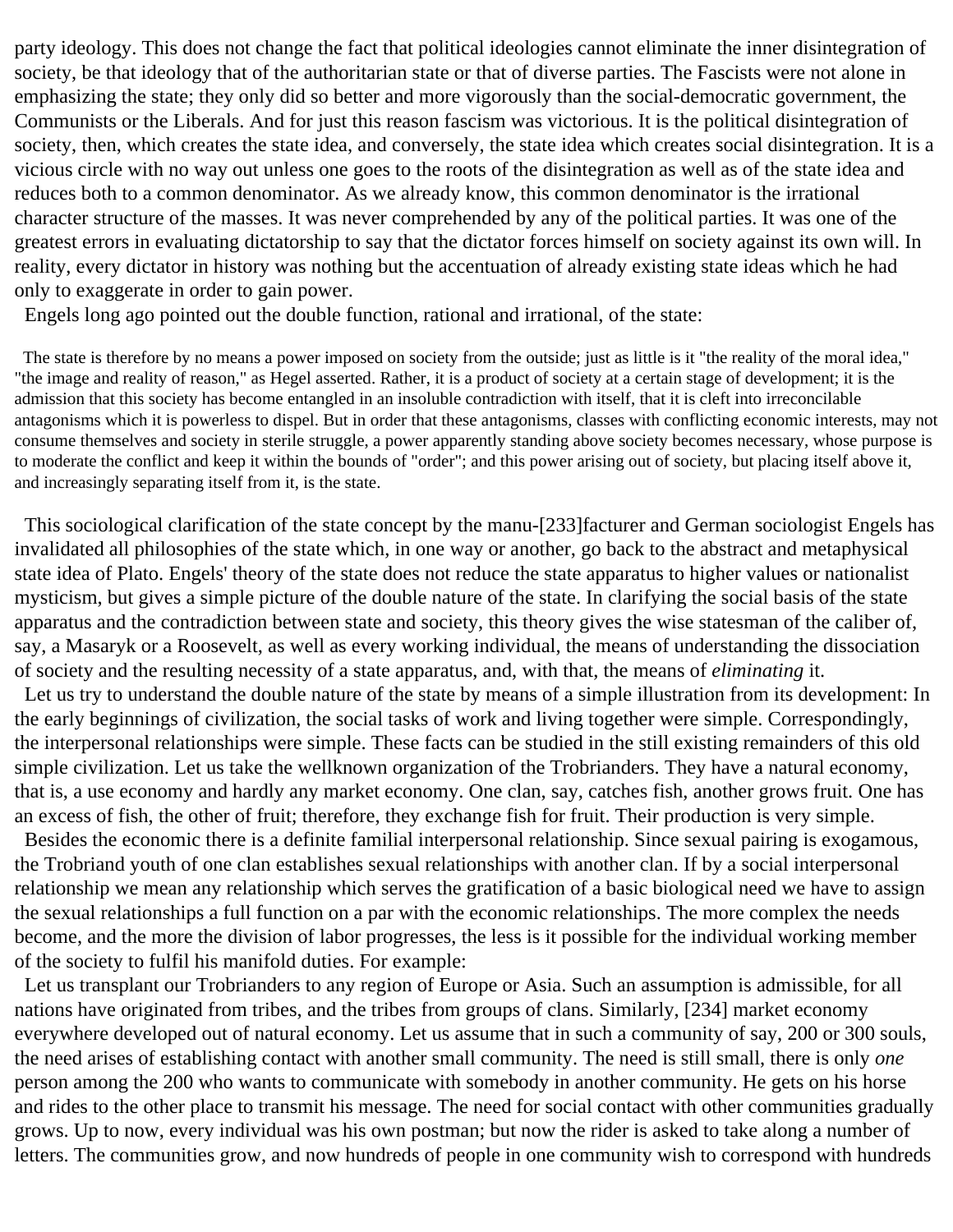of people in other communities. With the development of commerce, letter-writing has ceased to be a rare curiosity. The transmission of letters becomes a vitally necessary task which can no longer be managed in the old fashion. The community deliberates and decides to employ a "letter-carrier." It relieves one of its members of all other work, guarantees his living expenses and charges him with the transportation of all letters for the community. *This first letter-carrier is the human embodiment of the interpersonal relationship of writing and transmitting letters.* In this manner, a *social organ* is established which as yet does nothing but carry out the demand of all the letter writers. Our letter-carrier is a primitive type of social administrator, whose vitally necessary work is still strictly in the service of the social community.

Let us assume that the primitive communities develop into towns of, say, 50,000 souls. One letter-carrier is no longer sufficient, but 100 are needed. These 100 letter-carriers need an administration of their own in the person of a *chief letter-carrier.* He comes from the ranks of the plain letter-carriers and is relieved of his job in order to take over the job of arranging the work of the 100 letter-carriers in the most advantageous manner. He does as yet not "supervise" or command. He is not distinguished from the community of letter-carriers. All he does is facilitate their work by arranging a timetable and carrier routes. In order to simplify the whole procedure, he makes postage stamps.

 In this manner, a simple, vitally necessary function of society [235] has become autonomous. "The post" has become an "apparatus" of society, growing out of society for the purpose of better coordination; it does not yet assume the position of *a power above society.*

 *How is it possible for such an administrative social apparatus to become a suppressive power apparatus?* It does not do so on the basis of its original function. True, the administrative apparatus maintains these social functions, but gradually it develops characteristics other than its vitally necessary activity. Let us assume that the conditions of authoritarian patriarchy have already developed in our community. For example, there are already privileged families which have developed from the original tribal chiefs. By the accumulation of dowries, they have developed a twofold power: first, the power of wealth, and second, the power of forbidding their own children sexual intercourse with the less well-to-do strata of society. These two power functions always go hand in hand in the development of economic and sexual slavery. The increasingly powerful authoritarian patriarch wishes to prevent other, weaker members of society from maintaining contact with other communities. He wishes to prevent his daughters from exchanging love letters with men of their choice; he has an interest in limiting them to certain well-to-do men. His interests of sexual and economic suppression now begin to utilize those social functions which originally were in the hands of the total society. On the basis of his growing influence, our patriarch will see to it that the post no longer transmits all letters, without discrimination, but excludes certain letters, such as love letters and certain business letters. In order to fulfil this novel function, the post assigns to one letter-carrier the function of *postal censorship.* The social administration of letter transportation thus acquires a second function which now sets it apart from the total society as an *authoritarian apparatus.* This is the first step in the development of an authoritarian state apparatus from a social administrative apparatus. True, the lettercarriers still transmit letters, but now they also poke their noses into them and begin to decree who is allowed to write letters and what may be written. To this, the [236] social community reacts either with toleration or with protest. The first chasm in the social community has developed, whether one calls it "class difference" or whatnot. It is not a matter of words here, but of the distinction between vitally necessary social functions and functions which restrict freedom. Now, the way is open to any kind of arbitrary action. For example, the Jesuits may utilize the postal censorship for their own purposes, or the secret police may use it to increase its power.

 This simplified example applies to the whole complicated machinery of present-day society. It applies to our banking system, the police and school system, to the distribution of goods, and certainly to the international representation of society. We can gain an orientation in the social chaos if, in evaluating any given state function, we ask ourselves consistently: *what in it corresponds to its original function of executing the demands of society, and what to the later acquired function of suppressing the freedom of the members of society?* The police, originally, had the task of protecting the community from murder and robbery. To that extent, they still fulfil a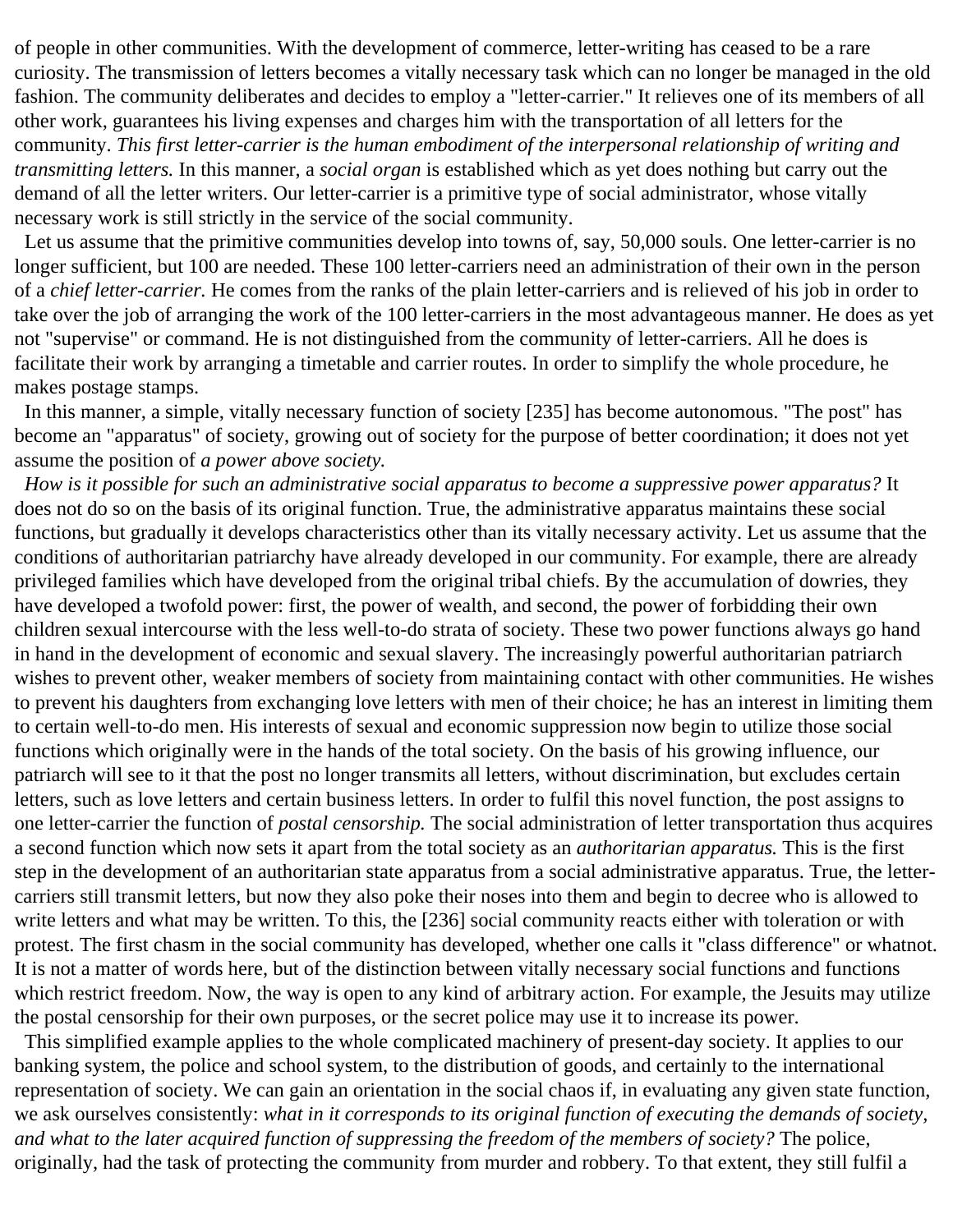useful function of society. When the police, however, presume to prohibit harmless games in private homes, or to tell people whether or not they may receive members of the other sex in their homes, etc., then we have the picture of a tyrannical authoritarian state power, a state power *above* society and *against* it.

 The elimination of those functions of social administration which are above and against society is an inherent tendency of work democracy. The natural work-democratic process tolerates no administrative functions save those which serve the coherence of society and the facilitation of its vital functions. This makes it clear that one cannot be mechanistically "for" or "against" the "state." One has to make the distinctions which we discussed above. It is clear also that the state apparatus must again become the executive organ of society if it operates in the fulfilment of its natural work functions in the interest of society as a whole. With that, however, it ceases to be "state apparatus," and loses precisely those characteristics which alienate it from society, [237] which put it above and against society and thus make it the germcell of authoritarian dictatorships. This process represents the genuine "withering away of the state." What withers away is only its irrational functions. The rational functions are vitally necessary and continue.

 This distinction makes it possible to scrutinize every vitally necessary administrative function in time to determine whether it is beginning to assume a position above and against society, that is, turning into a new authoritarian state instrument. As long as it serves society it is part of it, is necessary and belongs in the realm of vitally necessary work. If, however, it presumes to be the master and tyrant of society, if it presumes autonomous power, the state apparatus becomes the deadly enemy of society and must be treated accordingly.

 It goes without saying that none of the modern and complex social organisms could exist without an administrative apparatus. It is equally clear that the tendency to autonomous degeneration cannot be eradicated simply. Here is a vast field of study for the sociologist and social psychologist. But once the authoritarian state is abolished, the task remains of preventing a repetition of the authoritarian autonomy of administrations. Since this autonomy is the immediate result of the incapacity of the working masses to govern their own lives, it is clear that the problem of the authoritarian state cannot be handled without tackling the problem of human structure, and vice versa.

 From this point, we arrive in a direct line to the question of so-called state capitalism, a phenomenon which was unknown in the 19th century and which has developed only since the first world war.

## **7. THE SOCIAL FUNCTION OF STATE CAPITALISM**

 In Russia until about the end of the first world war and in the United States until the world economic crisis about 1930, the relationships between private capitalism and state were simple. To Lenin and his contemporaries, the "capitalist state" was simply the power instrument of the "class of private capitalists." In Rus-[238]sian revolutionary films, the simplicity of this relationship was represented somewhat like this:

 The private owner of a factory tries to lower wages while the workers ask for an increase. The capitalist refuses to raise the wages, whereupon the workers strike. The capitalist telephones the commissioner of police and asks him to "establish order." The police commissioner here appears as the state instrument of the capitalist, thus demonstrating the fact that the state is a "state of capitalists": he sends the police, has the "ringleaders" arrested, the workers are without leadership, begin to starve and return to work. The capitalist has won out. The situation calls for better and stricter organization of the working class.

 In America, state and capitalism were in a similar relationship, at least in the eyes of the sociologist who took the side of the workers. The tremendous social changes of the '20s, however, made things less simple. Out of the system of private capitalism, social structures developed which were generally termed "state-capitalistic." Russia had replaced the private capitalist by the unlimited power of the state. No matter what terms were applied, it was clear that in the correct sociological terms of Marx *state capitalism had taken the place of private capitalism.* The concept of capitalism is not determined by the existence of individual capitalists but by the existence of market economy and wage labor.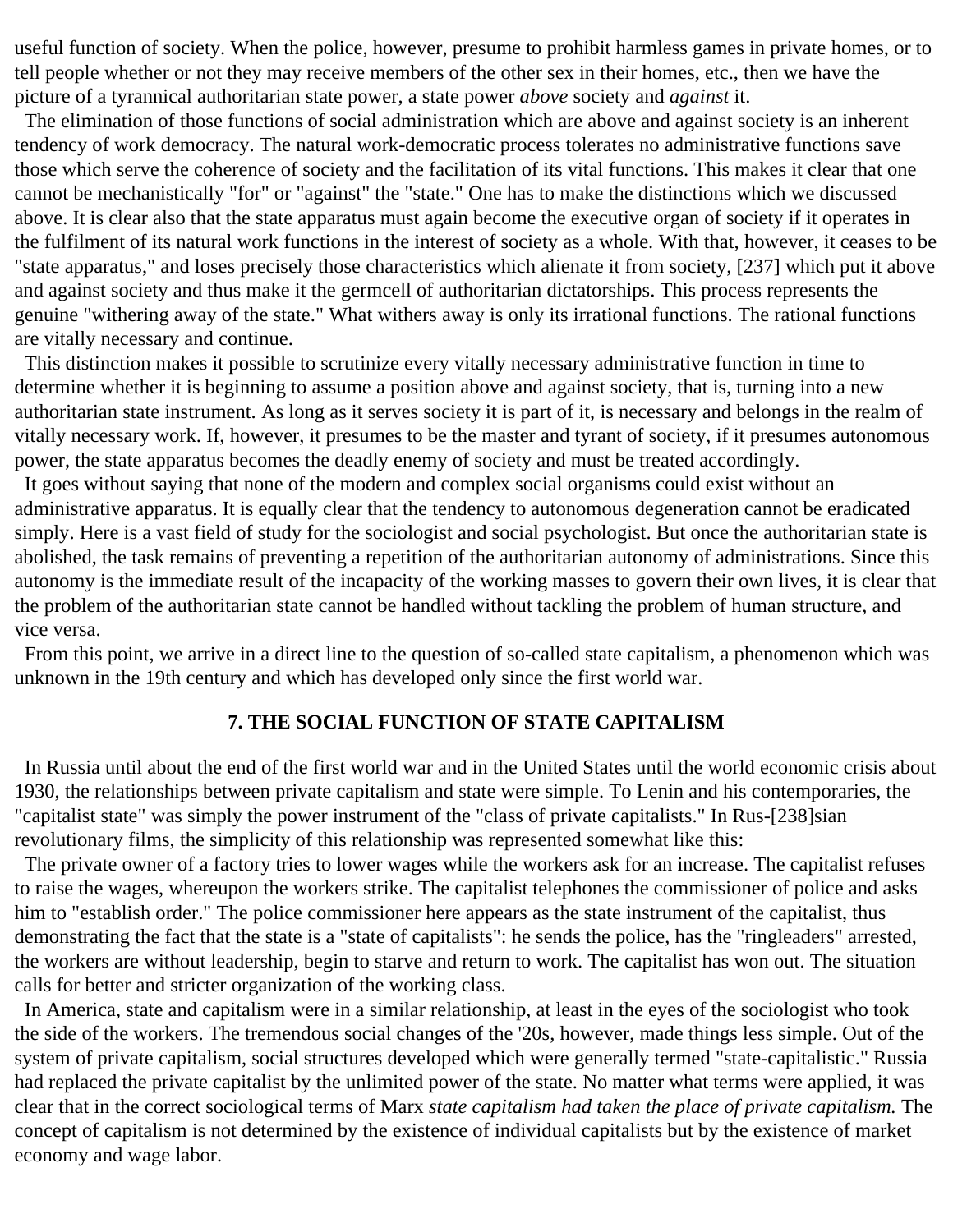As a result of the world economic crisis of 1929 to 1933, social processes which tended in the direction of state capitalism also set in in Germany and America. The state as an organization above society began to assume an autonomy toward the system of private capitalist enterprise; in part it took over functions which previously had been left to the private capitalist, as seen, for example, in the substitution of social security for private charity; in part, it limited the previously uncontrolled profit-making of private capitalism, more here and less there. All this happened under pressure from the masses of wage laborers and employees. In this way, they made their social influence felt. Not, however, by having their *own* organizations take over the [239] administration of social processes, but by exercising the necessary pressure on the state apparatus to induce it to restrict the interests of private capitalism and to safeguard their rights as much as possible.

 The revolution in Russia and the economic crisis in other countries had created the need to mobilize the existing state apparatus against possible social disintegration. "The state" emphasized its original function of keeping society together at all costs.

 In Germany, this process was obvious: the need for coherence during the severe crisis of 1929 to 1933 was so great that the totalitarian and authoritarian state idea could become victorious with hardly any difficulty. True, society was kept together, but none of the problems which had led to the social crisis was solved. Understandably enough, for the state ideology was incapable of solving any clash of interests factually and practically. This process explains many of the anti-capitalistic measures of fascism which led many sociologists erroneously to consider fascism a revolutionary social movement. Rather, it was a sudden change from private capitalism to state capitalism. In the Göring industries, state capitalism and private capitalism clearly converged into one. Since anticapitalistic tendencies had always been strong among the German workers and employees, this conversion to state capitalism was possible only with anti-capitalistic propaganda. It was precisely this contradiction which made the victory of fascism the prototype of social irrationalism and thus made it incomprehensible. Since fascism had promised the masses the revolution against private capitalism and at the same time had promised private capitalism salvation from the revolution, every movement could only become contradictory, incomprehensible and sterile. This explains a great deal of the compulsion which forced the German state apparatus into imperialist war. For within German society there was no rational possibility of bringing about order. The establishment of quiet by way of the police club and the pistol can hardly be called a "solution of social problems." The "unification of the nation," in an *illusory* manner, had succeeded. We have learned to ascribe to processes which [240] are based on illusions an equal if not greater efficacy than to hard reality. One has only to think of the effect of the church hierarchy for thousands of years. Even though not one single actual problem of social living was solved, the illusory unification of the state gave the impression of an achievement. Subsequently, the untenability of such a state solution became clear enough. Society was torn apart more than ever, but, nevertheless, the illusory unification had been sufficient to save German society from formal disintegration for a period of ten years. The *factual* solution of this problem of disruption was left to other, more fundamental processes.

 The function of the state of holding together a disrupted society remains the same whether this state calls itself capitalistic or proletarian. What we have to keep in mind is the original intention: The fascist authoritarian state openly adheres to the state idea and with that to the unalterable slave nature of the masses. The proletarian state of Lenin, on the other hand, had the intention of increasingly undermining itself and of establishing selfgovernment. In either case, however, the core of the matter is "state control of production and consumption."

 If we remind ourselves of the common denominator, the incapacity of the working masses for social selfgovernment, we understand better the logic of the development from private capitalism to state capitalism:

 In Russia, the working masses were able to overthrow the old Tsarist state apparatus and to substitute a state apparatus from their own ranks. But they were incapable of progressing to self-government and of assuming responsibility themselves.

 In other countries, the formally highly organized working masses were incapable of furthering self-government, ideologically proclaimed as it was, through their own organizations and incapable of really assuming it. For this reason, the state apparatus was forced to take over more and more functions which really belonged to the masses.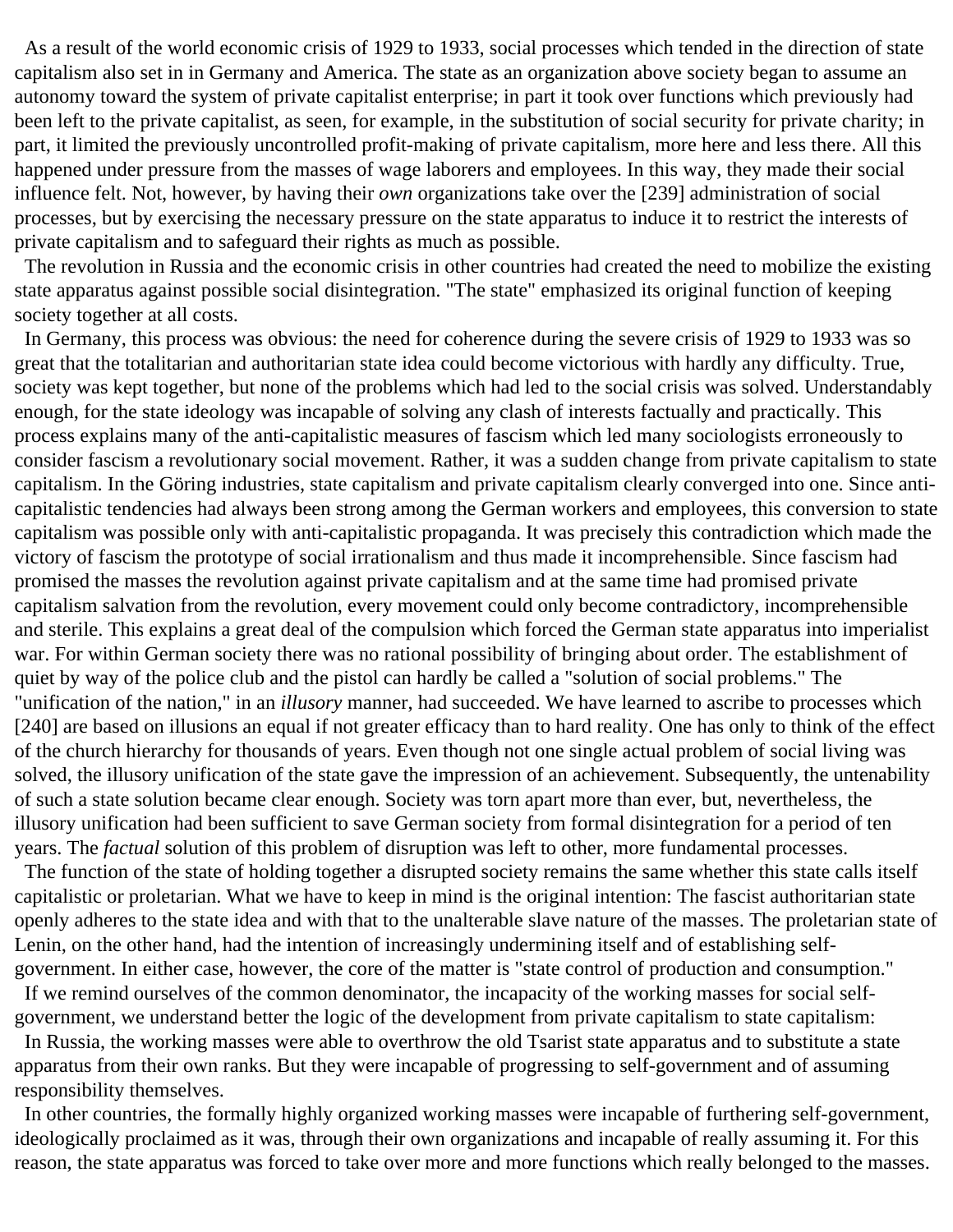It assumed them in their place, as it were, as for example in Scandinavia and the United States.

 As basically different as the state control of social production [241] and consumption may have become in Russia, Germany, Scandinavia or the United States, there is still a common denominator: the incapacity of the masses for social self-government. From this common basis of a state-capitalistic development follows logically and simply the danger of authoritarian dictatorships. It is left to chance whether a state official is a democratic or an authoritarian representative of the state. Seen from the standpoint of the structure and ideology of the working masses, there is not a single concrete guarantee that state capitalism does not develop into dictatorship. Just for this reason is the emphasis on the role of human character structure and the shifting of the responsibility from man to the processes of love, work and knowledge of such decisive significance in the struggle for true democracy and social self-regulation.

 As painful as the fact may be, we are confronted with a human structure as it has developed in thousands of years of mechanistic civilization which expresses itself in social helplessness and a longing for a Führer. The German and the Russian state apparatus originated in old despotisms. Thus the characterological serfdom of the masses was extremely pronounced in Germany and Russia. In either case, the revolution, with the unerring aim of irrational logic, led to new despotism. In contrast, the American state apparatus originated from groups of people who had escaped European or Asiatic despotism by fleeing to a young country free of oppressing traditions. Only thus can we understand that up to now no totalitarian state apparatus could develop in America, while in Europe every revolution carried out with the slogan of freedom inevitably led to despotism. This is true of Robespierre as well as of Hitler, Mussolini and Stalin. The dictators of Europe, who base their power on millions, all come from the suppressed strata. This tragic fact contains more material for social study than the comparatively simple facts of despotism under a Tsar or a Kaiser Wilhelm. The founders of the American Revolution had to build their democracy from scratch on *foreign* soil. The people who achieved this had all been rebels against English despotism. The Russian revolutionaries, on the other hand, had [242] to take over the totality of all the Russians. The Americans could make a fresh start, the Russians were weighed down by all the old things. Whether the Americans will be able to resist the forces of irrationalism or whether they will succumb to them remains to be seen.

 I would like to emphasize the fact that it is not a question here of blaming anybody, but merely of describing developments as they take place on the basis of certain given conditions.

 These circumstances may also explain why the Americans, in whom the memory of their own flight from despotism was still alive, had a more sympathetic attitude toward the refugees from the second world war than Soviet Russia, which closed its doors to them. They may also explain why in the United States the attempts to maintain the old democratic ideals and to progress toward true self-government were so much more vigorous than elsewhere. True, there were many failures and inhibitions caused by tradition; nevertheless, the attempts at true democracy had found their place in America, and not in Russia. It is to be hoped that American democracy will realize thoroughly, and in time, that fascism is not a matter of nationality or party and that it will succeed in mastering the tendency to dictatorship in the people themselves.

Let us summarize briefly the connections between mass structure and state form:

 The influence of the character structure of the masses determines the state form, no matter whether it expresses itself by passivity or by activity. It is the mass structure which tolerates and actively supports imperialism, which can overthrow despotisms without being able to prevent new despotisms. It is the mass structure which furthers and supports true democratic endeavors when the state operates in that direction. It releases national revolutionary movements when the true *international* democratic freedom movement fails. It takes refuge in the illusory unity of family, nation and state when democracy fails; but it also carries on the process of love, work and knowledge. Only this mass structure is capable of *implanting in itself the true democratic* [243] *tendencies of a state administration,* by taking over, piece by piece, the administration "above it" and by learning to execute its function through *its own work organizations.* It does not matter whether the change from state administration to self-government takes place rapidly or gradually; it is better, for everyone concerned, if it takes place organically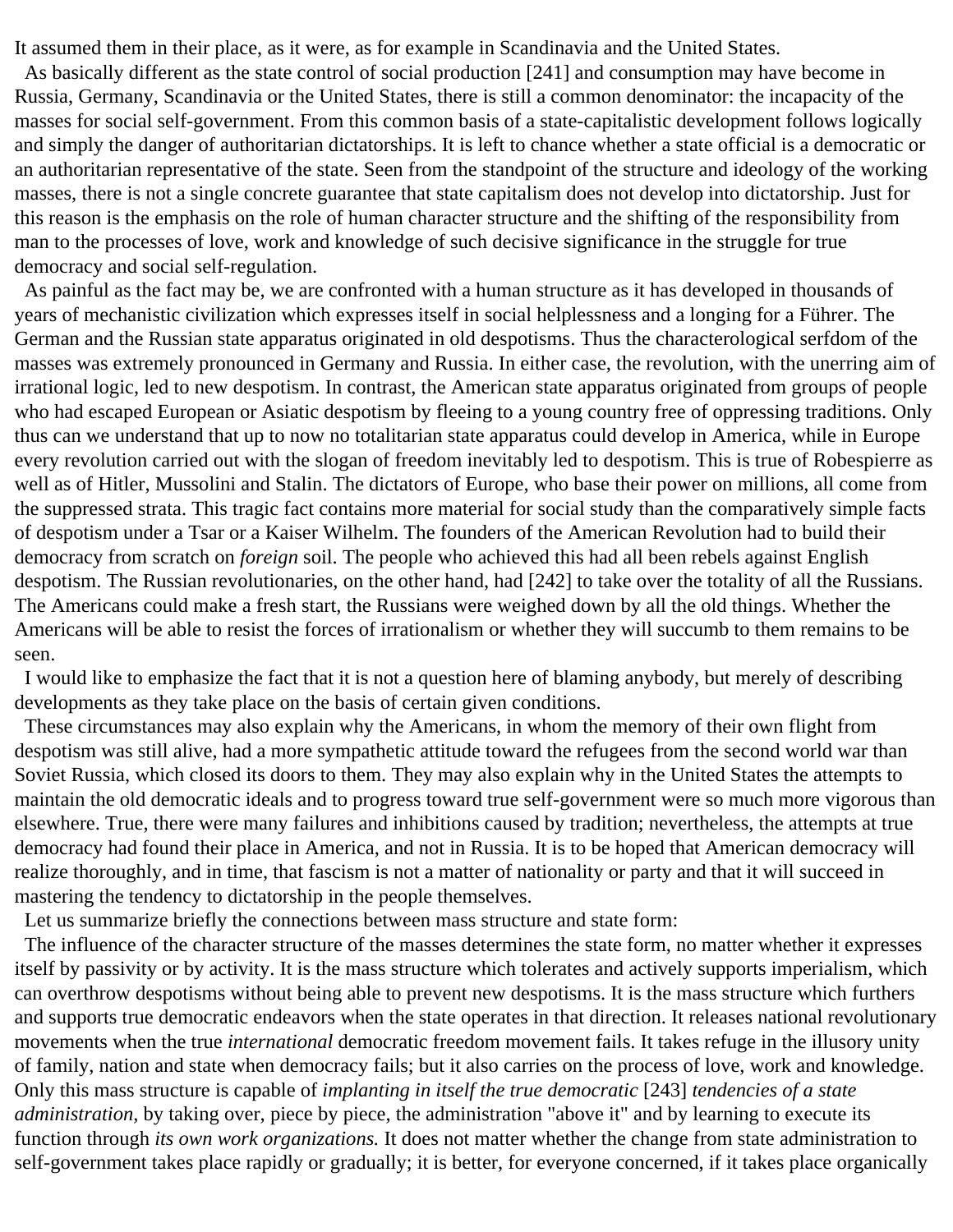and without bloodshed. This is possible only if the representatives of the state above society are fully aware of the fact that they are nothing but executive organs of working human society; that they are *makeshift* executive organs, necessitated by the ignorance and misery in which millions of people live; that, strictly speaking, their task is that of good educators, whose aim it is to make independent adults of children. A society striving for true democracy should never lose sight of the principle that it is the task of the state to make itself progressively unnecessary, just as an educator becomes unnecessary after having done his job with the child. Only then will bloodshed become unnecessary; only to the extent to which the state clearly makes itself superfluous is *organic*  work-democratic development possible; on the other hand, to the extent to which the state tends to perpetuate itself, forgetting its educational task, it provokes human society to remind it that it owes its existence to an emergency and that it has to disappear with that emergency. The responsibility—in the good sense of the word—rests with the state as well as the masses. The state must not only further the strongest longings for freedom in the working masses, it has also the task of adding to it the *capacity for freedom.* If it fails to do so, if it suppresses the longing for freedom or even misuses it and obstructs the tendency toward self-government, it proves its fascist character. Then it must be held accountable for all the damages and perils caused by its dereliction of duty.

# **8. THE BIOSOCIAL FUNCTIONS OF WORK. THE PROBLEM OF "VOLUNTARY WORK DISCIPLINE"**

 Work is the basis of social existence. Every sociological theory emphasizes this fact. The problem, however, is not whether this is so, but whether work, intrinsically, is in *conflict* with the bio-[244]logical needs of the masses or in *harmony* with them. The economic theory of Marx has demonstrated the fact that all economic values owe their existence to *living working power* and not to dead material.

 As the only force which produces values, human working power deserves special interest and the greatest care. In a society governed by a market economy—which is not an economy of use—such careful attention to human working power is out of the question. This working power is bought by the owner of the means of production (state or capitalist) and consumed like any other commodity. The wages which the worker receives correspond approximately to the minimum necessary for the reproduction of his working power. Profit economy is not interested in being sparing in its use of the working power, for the increasing mechanization and rationalization of work liberate so much working power that whatever is used up is readily replaced.

 The Soviet Union eliminated *private* profit economy, but not that of the *state.* Originally, it was to change the *capitalist* "rationalization" of work into a socialist rationalization. It liberated the productive powers and generally shortened working hours; thus, it succeeded in getting through the severe economic crisis of 1929 to 1932 without unemployment. There is no doubt that the Soviet Union, with its measures of rationalization, which in the beginning were partly socialist, succeeded in satisfying the economic needs of society. The basic problem of a true democracy, of a *work* democracy, however, goes *beyond this:* it is the problem of whether *work is really so changed that from a burdensome duty it can become the pleasurable gratification of a need.*

 Character-analytic investigation of the human work function points the way to a future *practical* solution of the problem of *pleasure in work.* One can distinguish two basic types of human work activity: *compulsiveunpleasurable* and *natural joyful work.*8 In order to understand this, one has to free oneself of certain mechanistic concepts of human work. Experimental psychology

\_\_\_\_\_\_\_\_

[245] works only on the question as to which methods provide the maximum utilization of human working power. In speaking of *pleasure* in work, it refers to that, say, of an independently working scientist or artist. The psychoanalytic theory of work also makes the mistake of taking its orientation exclusively from *mental* work. A

8 *Cf*. Reich, CHARACTER-ANALYSIS. Orgone Institute Press, 1945.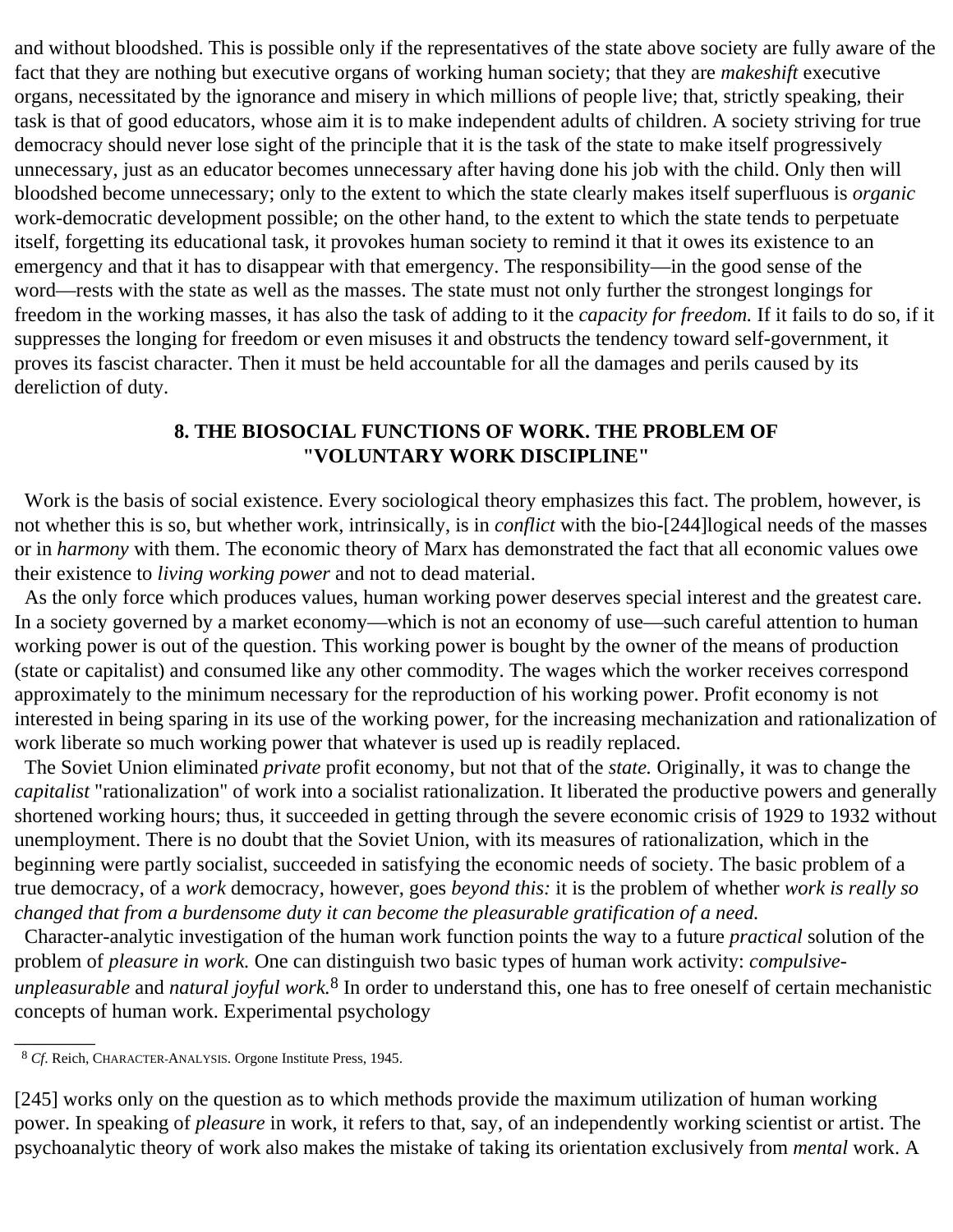*mass-psychologically correct investigation of work must be based on the relationship of the worker to the product of his work.* This relationship has a socio-economic background and refers to the *pleasure* which the individual derives from his work. Work is a fundamental biological activity, based, like life in general, on pleasurable pulsation.

 The pleasure in work of an "independently" working academician cannot be made the yardstick of work in general. Seen in social terms, work in the 20th century is governed entirely by *duty* and the *necessity of making a living.* The work done by hundreds of millions of workers in the world provides neither pleasure nor biological gratification. It is of the type of *compulsive work* and *at variance with the biological need for pleasure.* It is done out of duty or conscience, in order not to starve, and is, as a rule, done for others. The worker has no interest in the product of his work, consequently the work is devoid of pleasure and is a burden. Any work based on compulsion instead of pleasure is not only uneconomical biologically, but also relatively unproductive economically.

 The problem is gigantic and obscure. It is clear that mechanistic, biologically ungratifying work is a product of the general mechanistic view of life and of machine civilization. Can the biological and the social work function be reconciled? Yes, but not without a radical correction of well-established concepts and institutions.

 In the trades of the past centuries, the worker still had a full relationship to his product. If, however, as in an automobile factory, a worker, year in and year out, executes the same manipulation on a mere detail of the product, without ever seeing the total product, *gratifying* work is clearly out of the question. As a result of the specialized and mechanized division of labor, to-[246]gether with the system of wage labor, the worker has no relationship with the product.

 One may object here that there is a *need* for work, an enjoyment of work which is intrinsic in the *activity* of work. True, there is a biological enjoyment of activity, but the forms into which this activity is forced in a market economy smother and obliterate this enjoyment in work. It is a primary task of work democracy *to harmonize the conditions and forms of work with the need of and enjoyment in work,* in other words, *to eliminate the contradiction between joy in life on the one hand and work on the other.* This problem opens a vast field for human thinking: Would it be possible to retain the rationalization and mechanization of work and yet not to kill the enjoyment in work? It is entirely conceivable that the worker might have contact with the total product of his labor without eliminating the division of labor. Enjoyment in work is an essential and indispensable element in the alteration of human structure from work slave to master of production. If people again have an immediate relationship to the product of their work they will also joyfully take the responsibility for the work.

 One might point to the Soviet Union and say: "You work democrats are Utopians and daydreamers even though you claim to look at reality unsentimentally. Where, in the workers' paradise of the Soviet Union, is 'elimination of the division of labor,' or enjoyment in work? Or the elimination of the wage system or of market economy? You can see from the results of the workers' revolution how impossible and illusory are Epicurean work concepts!"

 The answer to these arguments is the following: True, the mysticism of the masses is today, in spite of the progress in natural science, stronger than before. However, if a striven-for goal—in this case, the rationality of the masses—is not attained, that is no argument against the *possibility* of attaining it. The basic question remains whether the goal of joyful work is correct or not. If so, if it is what everybody longs for, then we must ask what obstacles are in the path of this rational goal. This is the same in [247] the realm of technic as in that of science. If Mount Everest has not been climbed to date, that does not mean that it cannot be climbed at all. What matters is the top 800 meters.

 It is at this point that the sharp clash between work democracy and politics reveals itself clearly and simply: Our newspapers are full of political debates which do not take into consideration one single problem of the work process. Imagine that a work-democratic community would close the columns of its newspapers to irrationalism and would give them over to the discussion of the conditions of joyful work. The working masses would come forth with suggestions so numerous that they would make politiciandom impossible. Imagine how joyfully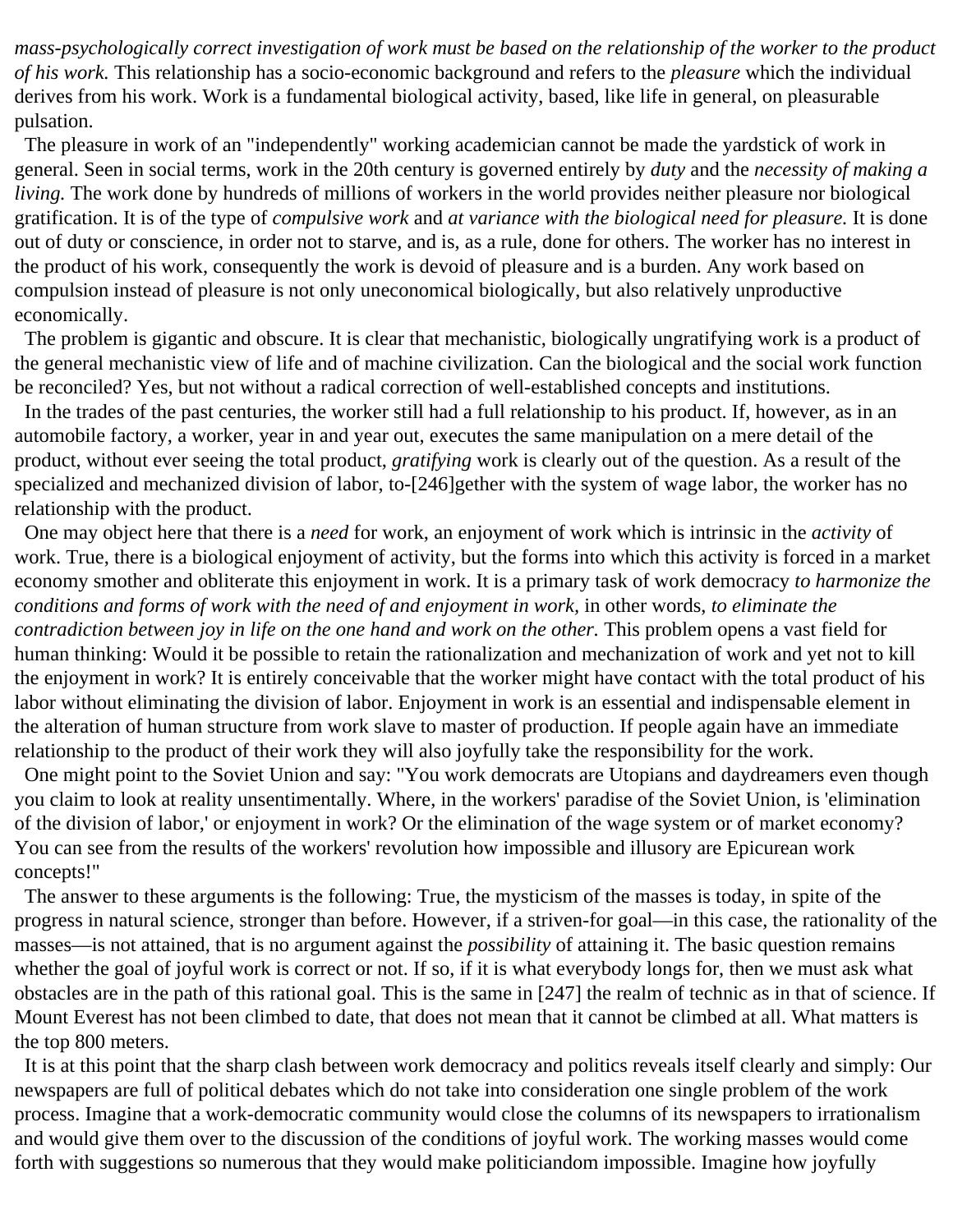foremen, technicians and specialized workers would discuss every aspect of the work process, how they would present improvements, inventions, and so on. They would compete with one another and would have violent debates, which would be only to the good. It took hundreds of years before the idea came up of building factories not like dark prisons but with much light, good ventilation, shower baths, kitchens, etc. The process of war production introduced radio in the factories. This process would grow indefinitely if the newspapers were at the disposal of the working people instead of the politicians.

 In the first years of the Soviet economy there were the beginnings of work democracy. For example, an *allround* preparation of the growing generation for a professional life replaced the *one-sided* professional training; this was an attempt to counteract the damages of the division of labor. The contrast between "mental" and "manual" work diminished. Youth obtained such an all-round preparation for their future professional life that every member of society could assume any place in the work process. Workers from different kinds of factories were exchanged. When well-trained workers assumed a place in the management of the factory, they were sent back to the machines after a while so that they would not lose contact with the work and would not develop into administrative bureaucrats.

 *Self-government in the factories* found its expression in the [248] institution of the so-called "directorate of three"; every factory was administered by elected representatives of the workers. In this manner, all the workers of a factory participated directly in the administration. There were special "meetings on production." This and many other facts show that an *attempt* was made to re-establish the unity of joy in work and achievement in work. Here, the opponent of work democracy might point out triumphantly that most of these achievements did not last, that, for example, the production meetings gradually underwent a formalistic degeneration or were given up altogether. The answer is the following: Did not the Wright brothers make flying possible, even though the attempts of Daedalus and Icarus in antiquity, and the attempts of Leonardo da Vinci in the middle ages, failed? The first attempts at a work-democratic management of factories *failed because the change in factory management did not go hand in hand with an alteration of human structure. This can be a lesson for doing things* better next time.

 The directorate of three, and the self-government of the factories were given up when a *single director* took over the individual responsibility and advanced to an independent leading position. True, this director still came from the workers of the respective factory. But this autonomous director inevitably developed all the characteristics of a supervisor, bureaucrat and master who was alienated from the masses of the workers. It is here that the new "ruling class" of the Soviet Union originated. But this does not contradict the fact that every work process—naturally and necessarily—is *work-democratic.* The self-regulation of work exists spontaneously. It is a matter of changing the structure of the working people in such a manner that this natural work democracy is liberated from bureaucratic shackles and can *develop its own forms and organizations.* The work democrat who is conversant with work processes does not deny the difficulties; on the contrary, he emphasizes them because his aim is to comprehend and overcome them. He does not gloat over the fact that there are difficulties, failures and regressions, as does the politician, whose stock in trade they are. He does not use them to prove [249] the impossibility of an envisaged economy of use or the alteration of human structure; on the contrary, he learns precisely from the difficulties how things could be done better. He who is paralyzed can laugh when a sprinter loses a step.

 One of the great and early difficulties in the Soviet Union was the fact that precisely the worker who was well trained and much interested in his work showed little enthusiasm for politics. As a workers' official put it: "The most important thing is love for one's profession; the qualified workers are the best reserves of the party. They are very much conscious of their profession and constantly looking for ways of improving their work. If one asks them why they do not join the party they say they don't have time, that they are interested in how to improve steel or to mix concrete. Then they make inventions of their own, such as tools. *It is precisely for the approach to such workers that we have as yet found no way* [italics mine.—W.R.]; nevertheless, they are the best and most highly developed."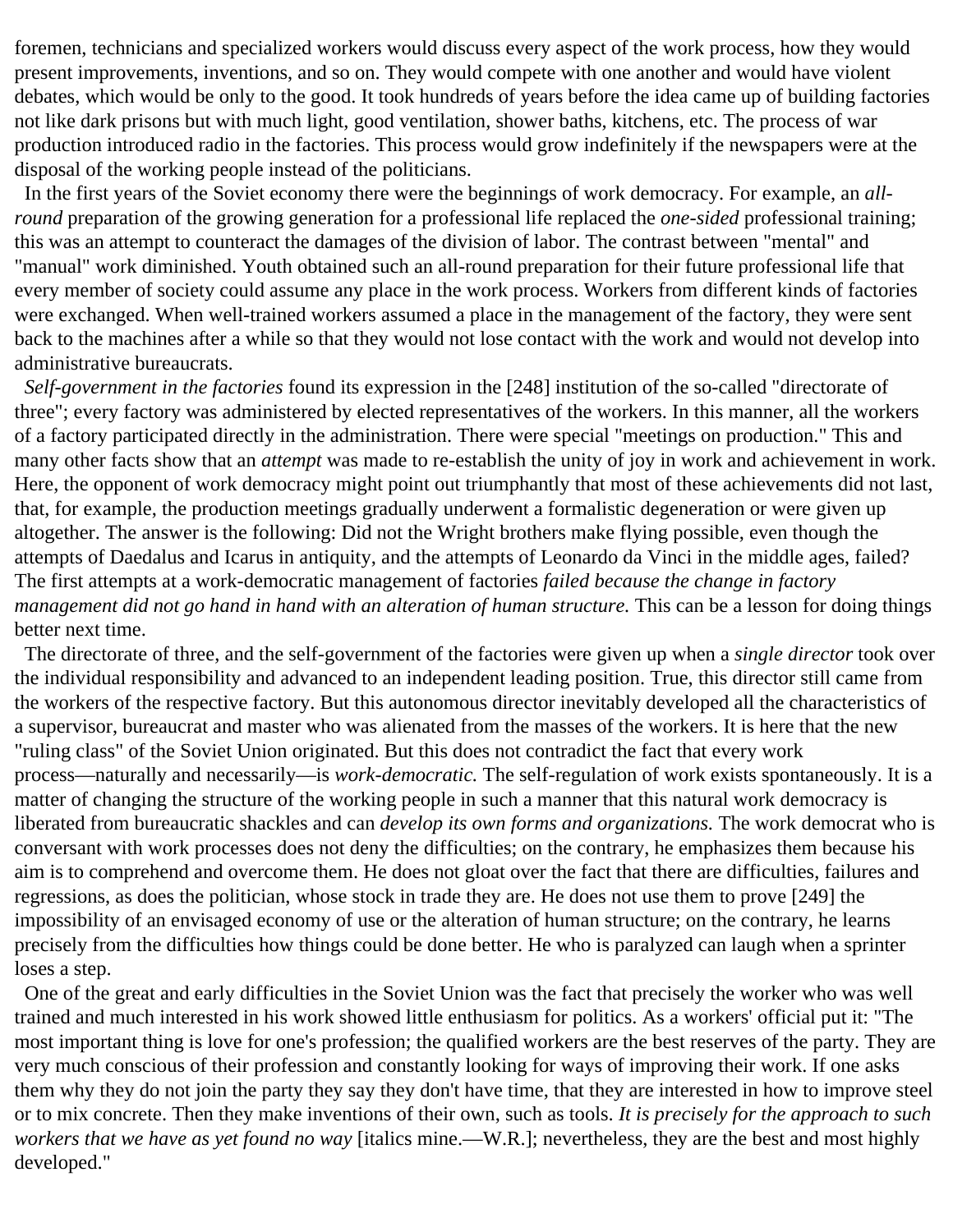This official touched upon a central problem of the relationship between work and politics. One also met it in Germany, where one heard it said again and again: "We freedom politicians are right in our concepts, and the workers understand us, but they don't want to have anything to do with politics; we cannot reach the industrial workers either." The most important reason for this was a fact which one overlooked or did not comprehend: *Politics understood nothing of factual problems and was completely isolated from work.* If a worker was interested in his work and belonged to a party, he had to "switch to politics" in the evening. The politicians did not know how to develop revolutionary ideas and attitudes from the work process itself; they simply did not know anything about work. Instead, they tried to approach the workers with high politics which did not interest them. Every detail of work democracy, however, can be organically developed *from factual work.* All who do responsible work will come to feel that the factory is *their* responsibility if they concern themselves with questions like the following: How do we organize our factory when we have to manage it? What difficulties are to be dealt [250] with? How do we rationalize the factory in order to facilitate the work? What further knowledge must we acquire in order to manage it better? What do we have to do about lodgings, kitchens, nurseries, etc.? The alienation of the workers from their work can be eliminated only if the workers themselves learn to *factually*  manage the factory which actually they keep alive; this eliminates the chasm between professional work and social responsibility which ruins social life. They become a unity; this also eliminates the conflict between *enjoyment in work and the mechanical conditions of working.* In Germany under fascism, the worker had no interest whatsoever in the work process. He was a "led," irresponsible subject who obeyed the commands of the responsible manager; or he had the nationalistic illusion of representing the factory as "a German"; not as the producer of use values who is responsible to society, but as "a German." This illusory, nationalistic attitude characterized the whole NSBO work in Germany which used all possible means to cover up the workers' lack of interest in their work by an illusory identification with "the state." Now, society is society, and machine is machine, whether they function in Germany, America or elsewhere. Like work, society and machine are *international* facts. "German work" is nonsense. Natural work democracy does not camouflage the lack of interest by an illusory identification with a "state" or with the color of the hair or the shape of the nose; instead, it eliminates it through the actual responsibility of every worker for his product and his feeling that "his factory is his." What matters is not a *formal* "class consciousness," the feeling of belonging to this or that "class," but the *professional* factual interest, the factual contact with work which replaces nationalism and class consciousness by *work consciousness.* Not until one has a close factual contact with one's work does one understand how disastrous the work forms in the dictatorships and the formal democracies are not only for the work itself but also for the enjoyment of work.

 The relationship of an individual to his work, if he enjoys it, is *libidinous.* Since *work* and *sexuality* (in the narrowest and the broadest sense of the word) are closely interwoven, the relation-[251]ship to work is at the same time a question of the sex-economy of the masses: the hygiene of the work process depends on the manner in which the masses apply and gratify their biological energy. *Work and sexuality derive from the same biological energy.*

 The political revolution, carried out by the workers, did not result in the realization that the workers are also responsible for everything. This led to the regression to authoritarian measures. At an early period, the Soviet government had to struggle with the difficulty that the workers did not take care of the tools. There were everrecurring complaints about leaving the factories, about an enormous turnover of workers in the factories. In *Börsen* of May 22, 1934 there was a detailed report on the "unsatisfactory" conditions in the coal mine districts. It took extraordinary measures, such as ordering surplus engineers and technicians from the offices to the mines, to raise the daily production from 120,000 tons to 148,000 tons during that month; but even then not all machines were running, and in March, 1934 the daily output dropped again to 140,000 tons. One of the main reasons was "negligence" in treating the machinery. Another was that many workers *tried to get away from the mines "with the coming of spring,"* which the press ascribed to "lack of interest." In the course of January and February, 33,000 workers left the mines, and 28,000 new workers were employed. One would think that such a mass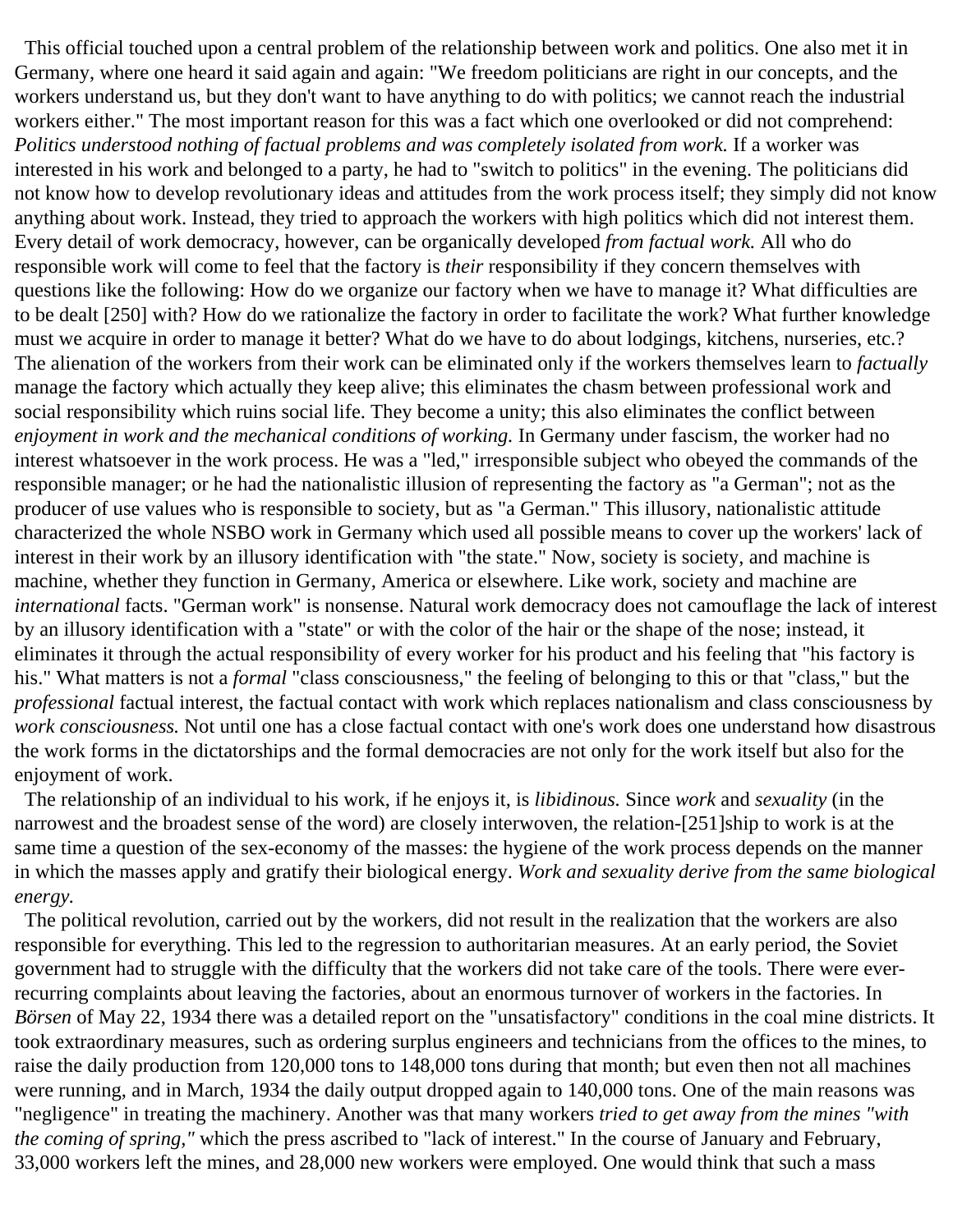exodus could have been prevented if the workers had been provided with *better lodgings and recreation facilities.*

 True, clubs, theaters and other recreational facilities were established. That is, there was an inkling of the significance of enjoyment for the hygiene of the work process. Officially, however, and particularly in social ideology, work was proclaimed *the* content of life and was set *against* sexuality. In the film, THE ROAD TO LIFE a revolt breaks out *in spring* among the delinquents running a factory. They smash the machines and refuse to work. In the film, this revolt is explained by "lack of material" due to floods which made the railway unusable. It was clear, however, that the boys, who lived without girls in their collectives, had [252] "spring fever" which was not caused but only precipitated by the work stoppage. *Ungratified sexuality readily turns into rage.* If, now, 33,000 workers suddenly leave the works, the reason lies undoubtedly in the unsatisfactory sex-economic conditions in the Soviet Union. By "sex-economic conditions" we mean not only the possibility of an orderly, gratifying love life, but, in addition, everything that has to do with pleasure and enjoyment in work. The Soviet politicians, however, practised a kind of work therapy against the sexual needs. Such a procedure inevitably boomerangs. During 10 years of reading of official Soviet literature, I never found a single hint of such decisive biological connections.

 *The relationship between the sexual life of the working people and their work achievement is of decisive significance.* It is erroneous to believe that the more sexual energy is diverted from gratification the more work is achieved. The opposite is true: *the more satisfactory the sex life, the fuller and more pleasurable is the work achievement.* After sexual gratification, the sexual energy turns into interest in work and urge for activity. Conversely, work is *disturbed* in various ways if the sexual needs are not gratified and the sexual energy is dammed up. Therefore, a basic principle of work hygiene in a work-democratic society is the following: Not only the best external work conditions have to be established, *but also the inner biological conditions if the biological urge for activity is to be fully developed. The safeguarding of a fully gratifying sexual life of the working masses is the most important prerequisite for joyful work.* The degree to which work, in any society, serves to kill joie de vivre, the degree to which work is presented as duty (no matter whether toward "the fatherland," "the proletariat," "the nation" or whatever the illusions may be called) is a sure indication of the anti-democratic character of the leading strata of this society. Just as "duty," "state," "propriety," "sacrifice," etc., go inseparably together, so do "joie de vivre," "work democracy," "self-regulation," "enjoyment in work" and "natural sexuality."

 Academic philosophers rack their brains over the question as to whether or not there is a biological need to work. The urge for [253] activity arises from biological excitation in the organism; it is, therefore, naturally given. But the *forms* of work are not of biological but of social origin. The natural, play-like urge for activity turns spontaneously to factual tasks and goals and enters the service of the gratification of social and individual needs. Applied to work hygiene, this means that *work must be such that the biological urge for activity is developed and gratified.* This function excludes any kind of moralistic-authoritarian work out of duty and requires the following:

 1. *Establishment of the best external work conditions* (unemployment insurance, shorter hours, change of work function, establishment of immediate contact between the worker and his product).

2. *Liberation of the natural urge for activity* (prevention of rigid character armorings).

 3. Creation of all the conditions which *make it possible* that sexual energy is turned into work interest. That means

 4. *An actually gratifying sexual life.* This requires the safeguarding of all prerequisites for a *fully gratifying, sexeconomic, socially affirmed sexual life* of the masses of working people (general hygiene, contraception, sexeconomic affirmation of infantile and adolescent sexuality).

 In order to learn from what happened, one must fully understand the regressions in the Soviet Union: The difficulties of mass structure were misjudged; they were considered merely an "ideological" factor of secondary importance. What was more or less *moralizingly* condemned as "old traditions," as "laziness" or "petit-bourgeois tendencies" turned out to be a much vaster and much more difficult problem than the reorganization of the economy. Under the pressure of a hostile imperialist world threatening war, the Soviet government was forced to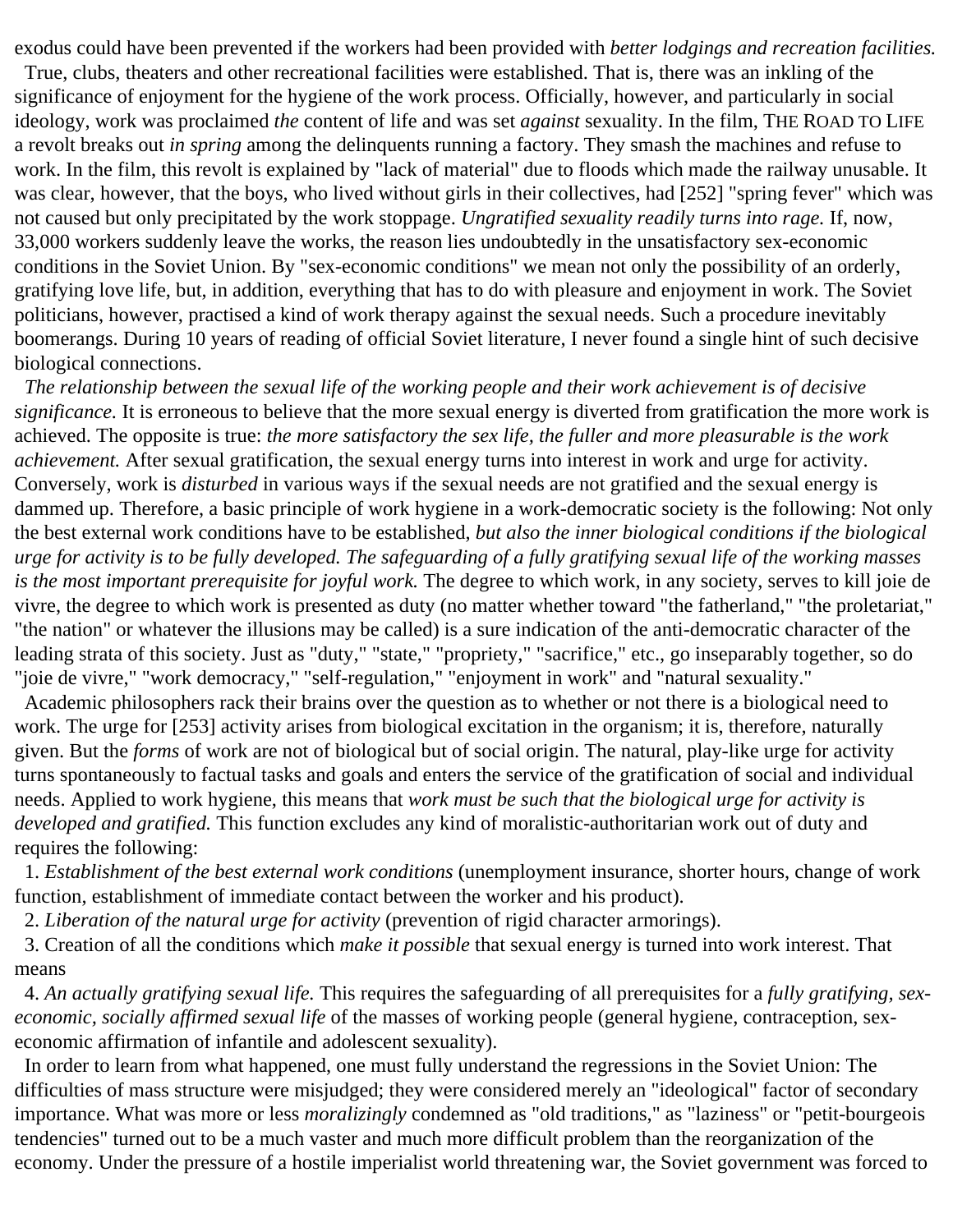carry out its industrialization at high speed; thus it fell back on authoritarian methods and the early beginnings of a social self-regulation were neglected or dropped.

 What failed completely was the creation of interest in work, the change from compulsive, authoritarian to voluntary, biologi-[254]cally pleasurable work achievement. Work continued to be done under the pressure of strong competition or with the mechanism of illusory identification with the state. As Stalin stated at the 17th Party Day, there was a "depersonalization of work," an "indifference toward the material" on which work was done and toward the product of the work. The supervisory committee of workers and peasants which had been established in 1917 to control the central executive committee and which was a consistently democratic institution, proved inadequate. Stalin made the following statement:

 The supervisory committee of workers and peasants cannot meet the demands of a good *control* of execution. A few years ago, when our work in the economic field was simpler and less gratifying and when the inspection of the work of all commissars was possible, the supervisory committee of workers and peasants was indicated. But now that our work in the economic field has grown and has become complicated, that it is no longer necessary or possible to have it inspected by a central agency, the supervision of workers and peasants must be reorganized. We no longer need inspection, but *a checking of how the decisions of the central agencies are executed.* What we need now is a control over the execution of the decisions of the central agencies, an organization which—without trying to inspect everything—will be capable of concentrating its whole attention on checking the execution of the decisions of the central institutions. Such an organization can only be the Soviet control commission of the council of peoples' commissions of the Soviet Union which works at the orders of the council of the peoples' commissars and has representatives *who are independent of local organizations.* In order to invest them with sufficient authority, however, and to enable them to call to account, if necessary, any responsible official, it is necessary that the candidates for the Soviet control commissions be *nominated* by the Party Day and confirmed by the council of peoples' commissars and by the central executive committee of the USSR. I believe that only such an organization will be capable of strengthening Soviet control and *Soviet discipline* . . . It is necessary *that the members of this organization can be elected or dismissed only by the highest organ, the Party Day.* There can be no doubt that such an organization will be really capable of safeguarding [255] *the control over the execution of the decisions of the central party organs and of strengthening party discipline.* [Italics, throughout, are mine.—W.R.].

 This shows clearly the change from self-government in industry to authoritarian management. The "supervisory committees of workers and peasants" which in the beginning had to control state administration were abolished and replaced by a checking of the work of workers and peasants by appointed state organs. The workers and peasants did not object, the failure of social democracy was *complete.* The incapacity for freedom of the masses remained unrecognized.

 This change had become necessary in the interest of keeping Russian society together. *Self-government of the working masses had not become a reality.* It could not develop because the Communist Party, while it had proclaimed the principle of self-government, did not recognize the means of developing it. Previously, the inspection by the workers and peasants had had the task of supervising all Soviet commissars and economic organizations as the elected representatives of the Soviet congress; in other words, the masses, who selected the Soviet, *supervised the party and the economy.* Now, they transferred this function *to the party and to its own organs who were independent of the local Soviet organizations.* While the inspection by the workers and peasants had been an expression of the social tendency to self-regulation and self-government of the masses, the new "control commission" was the expression of an *authoritarian execution of party decisions.* It was only one of many regressions from an intended self-regulation to an authoritarian management of society and its economy.

 Could this be ascribed to the questionable nature of the Soviets? The answer is: not the Soviets as representations of the workers were a failure, but their management by the politicians. The Soviet government had to manage, under all circumstances, the problems of economy and of work discipline. Since the principle of self-regulation failed, it had to be replaced, *of necessity,* by the authoritarian principle. This does not mean that we affirm the [256] authoritarian principle. On the contrary: if we emphasize this catastrophic regression, it is only in order to ask for its *reasons* and in order to help the principle of self-regulation to victory after all, by *elimination*  of the existing difficulties. *The responsibility for this falls fully on the working masses themselves.* Unless they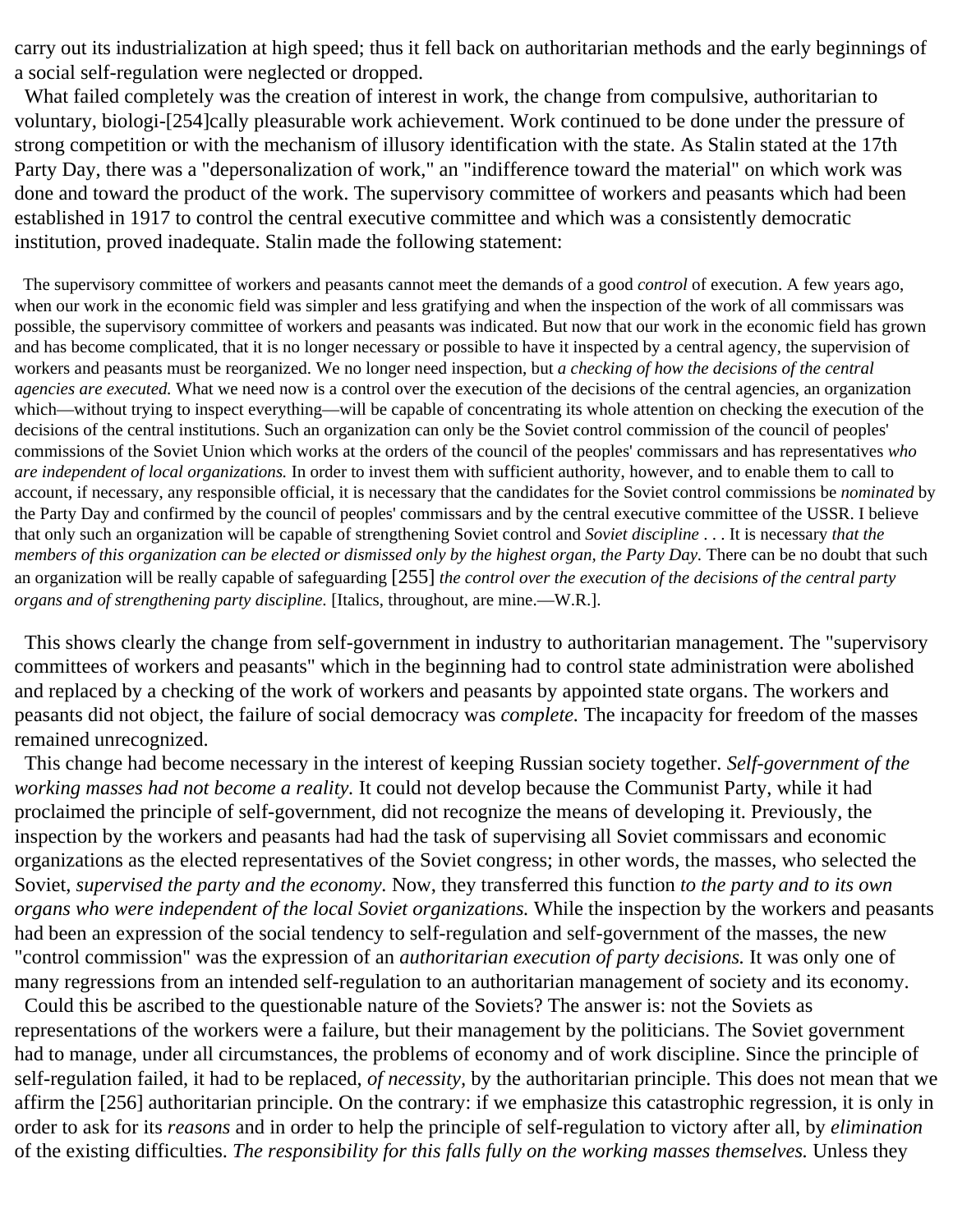learn to eliminate their own weaknesses, they will remain bogged down in authoritarian forms. Nobody can help them, they carry the full responsibility themselves. Only this truth contains hope. The Soviet government cannot be blamed for falling back on authoritarian and moralistic methods; it *had to* if it was not to endanger everything. It is to be blamed for forgetting about self-regulation, for blocking its development by not creating its prerequisites. It is to be blamed *for forgetting that the state must wither away.* It is to be blamed for not making the failure of self-regulation of the masses the starting point of new and vigorous efforts; for trying to make itself and the world believe that, in spite of everything, this self-regulation was continuing to develop and that there was "full socialism" and "true democracy." Illusions always prevent that which they pretend to be from *really*  being carried out. Consequently, it is the first duty of every true democrat to detect such difficulties in development and to help to master them. Open avowal of dictatorship is much less dangerous than sham democracy. The first one can fight; sham democracy is insidious. The Soviet politicians cannot be spared the reproach of dishonesty. They have done more harm to the progress of true world democracy than Hitler. This reproach is severe but necessary. One cannot just talk of self-criticism; as painful as it may be, one must practically achieve it.

 The failure of self-government and self-regulation consequently led to a warlike organization of work discipline during the first Five-year-plan. The science of economics was a "fortress" which had to be "captured" by youth. The newspapers reported "campaigns" and "fronts" in the form of war bulletins; workers' armies engaged in "battles," brigades stormed "passes." "Iron battalions" took "sections of the front under crossfire," there were "cadres," "deserters," "manoeuvres," "alarms" and "mobilizations."

 [257] These examples may suffice to show that the gigantic Five-year-plan was possible only with the aid of an ideology taken from a war atmosphere and which created a *war atmosphere.* Because the Western social revolution had failed to come about and much more because of the failure of self-government in Russia, the country was almost in a state of war. Soviet diplomacy at that time had the task of postponing any armed conflict, particularly the conflict with Japan about the East Chinese railway and Manchuria. But what at that time, due to objective circumstances, was inevitable and actually made the Soviet Union prepared against imperialist attacks, had two disastrous results:

 1. If a population of 160 million is kept in a war atmosphere and filled with a war ideology over a period of years, this does not remain without influence on character formation. It resulted in a warlike structure, independent of the original goal of the war ideology. "Selfless sacrifice" as the *ideal* of life in mass education gradually formed the mass-psychological soil for such undemocratic processes as purges, executions and compulsive measures of all kinds. Who, after this, can still underestimate the role of biopsychology in the development of a democratic society?

 2. If a government, surrounded by hostile neighbors, engages for years in a certain kind of war-ideological education of the masses, and, pressed by acute difficulties, forgets its real task, it is apt to maintain this atmosphere and to accentuate it further even when it has become superfluous after the achievement of its goal. The masses vegetate or drown their misery in irrational chauvinism.

 The authoritarian regulation of the work process was fully in accord with the warlike atmosphere in which the Soviet people were living. A change of working methods in the direction of self-government could not be thought of. The heroism, particularly of the Komsomol, in the fight for industrial advance was in itself admirable. But what is the difference between the heroism of the Komsomol and that of Hitler youth or an imperialist warrior? Where is the fight for *human,* instead of national, freedom? The heroism of an English or German soldier in the world [258] war should not be considered less than that of the Komsomol in the fight for industrialization. Unless we distinguish strictly the emotion of heroism from the goal of freedom, we are apt to lose sight of the goal, which is self-regulation. True, the heroism was "necessary," but since the alteration of structure of the masses did not take place, the goal was not attained either, namely, that social state for which generations of fighters for freedom had sacrificed themselves. Since the interest in work was "depersonalized," one had to fall back on the "drive for acquisition." The premium system was reintroduced; workers were fed and lodged according to the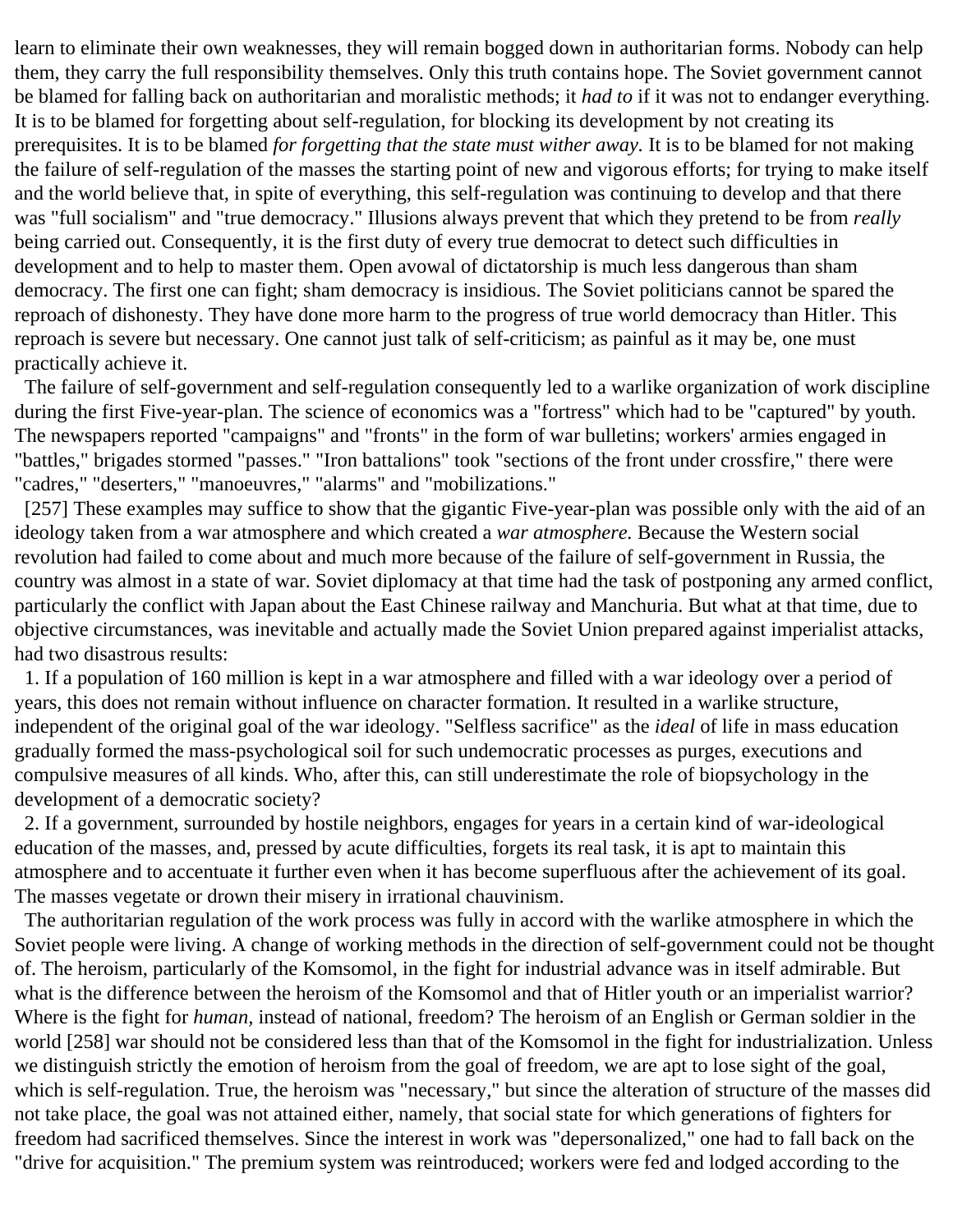value of their working power; more, the system of piece-wages was introduced in an accentuated form. All this was "necessary," but one should have realized that it meant moving toward the direct opposite of the original goal.

 The moralistic authoritarian regulation of work was also expressed in the fact that workers were prevented from leaving their jobs; workers were obliged, for example, to stay on a job until the end of the Five-year-plan. Since, during that period, about 40% of Russian industry was in war production, work had to be speeded up tremendously in order to keep up the production of consumers' goods. To kindle ambition, "evenings of work" were introduced where contests in various work activities were held. The factories introduced a black blackboard with the names of the "lazy" workers and a red one with the names of the "good, useful" workers. Nothing is reported on the effect on morale of these measures. But from all we know about such measures it must be assumed that the effect on structure formation was disastrous. Those put on the black board must have felt shame, envy, inferiority feelings and even bitter hatred; those put on the red board could triumph over their competitors, could feel themselves on top and could live out their brutality. Nevertheless, the loser in such a contest is not necessarily the "poorer" individual. On the contrary; we may assume that many among the "black" had a freedom structure, even though neurotic. Conversely, the winner did not necessarily have a freedom structure, for the characteristics which were stimulated in him are precisely those [259] of the overambitious, pushing fellow, the informer, in brief, the individual afflicted with the emotional plague.

 How little one thought of the fact that the state had to wither away and transfer its functions to the people is seen in the following poem which was introduced to improve work discipline:

 Es braucht der Staat für die Kolchose zahllose stählerne Agitatoren. Vom Pazifik bis Minsk, von Wjatka bis Krim harrt fetter Ackerboden der Traktoren. *Es ruft der Staat!* Voran, voran! Mann für Mann! Tretet an! Den Hammer Nacht und Tag schwingen wir Schlag auf Schlag, bauen täglich hundertmal dem Land ein neues Ross aus Stahl.<sup>9</sup>

 "The state needs"—instead of "*we* need." This may seem to make no difference to the economist, but for the alteration of human structure such formulations are of *decisive* significance.

 A striking sign of the dire straits of the work function was the so-called Stakanov movement. Stakanovites were workers who far exceeded the average production level of a factory. Stakanov had been the first industrial worker to establish records of work performance. Clearly the basis of Stakanovism was the workers' lack of interest in their work. This is not the place for criticism: the Soviet Union was forced to increase production rapidly. Since the working masses failed, it resorted to stimulating ambition by means of work records and sharply graduated wage scales. But

 $\overline{\phantom{a}}$ 

<sup>9</sup> The state for its collectives

Needs workers, men of iron.

From the Pacific to Minsk, from Vyatka to the Crimea

Fertile farmland waits the tractor.

*The state is calling!*

Come, every man! Step forward!

Night and day the hammer swings, We build each day a hundred times

Horses of steel for our land.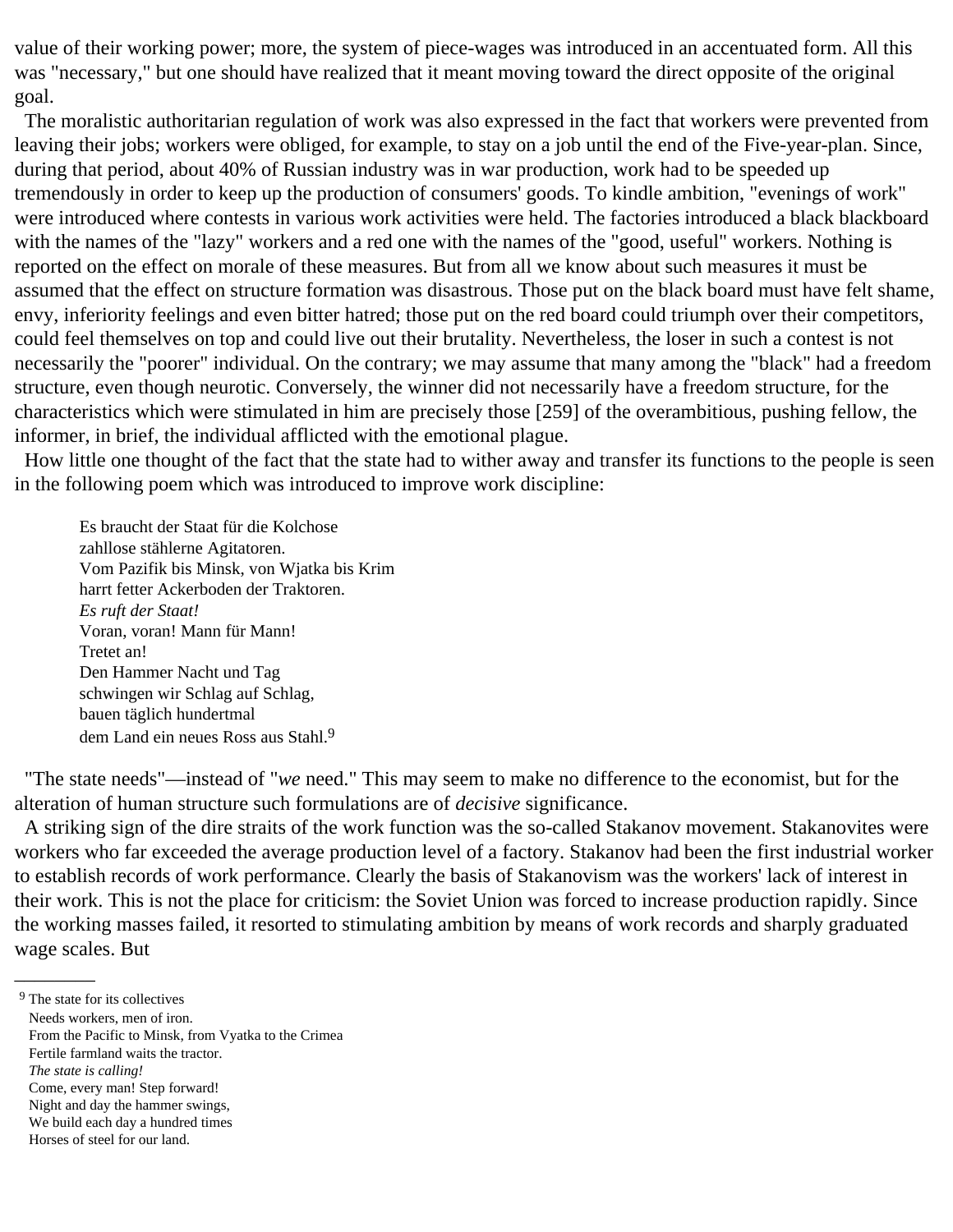[260] the necessity of this process should not divert our attention from the main problem: Even a *slight* increase in the work interest and working capacity of every single worker would have made the Stakanov movement superfluous. But this, in turn, would have necessitated a radical alteration of sexual policy and sexual education. For this, the necessary insight and will were lacking.

 The slip into Stakanovism had disastrous effects on the structure formation of the people. Only the most ambitious and brutal were able to keep up with ambitious records, while the great mass of workers fell behind. A chasm developed between the average workers and a few work athletes who are apt to develop into a new ruling class. As long as the broad *masses* of the workers do not work with enthusiasm and the consciousness of *personal responsibility,* so long can there be no question of replacing compulsive discipline by enjoyment in work, and will there be complaints about the workers, about poor production, about absenteeism and neglect of machinery. The new chasm between the workers creates envy and ambition among the weaker, arrogance and contempt among the stronger. A feeling of collective belonging cannot develop; denunciation and all kinds of emotional plague reactions are bound to occur.

 In evaluating the democratic or undemocratic character of a process, the judgment of National Socialist or fascist ideologists provides a good yardstick. Where nationalistic, chauvinistic, militaristic or imperialistic politicians make laudatory comments, one must be on one's guard. Mehnert, for example, reports as follows:

 Frequently, the Komsomols coming to another factory to help are welcomed with anything but open arms, for the methods which they use to incite the workers to increased achievement are usually not very considerate. Particularly the workers' correspondents, who drag everything in the open in the press, are often cordially hated. The lack of tools and raw materials, the usually desolate living conditions, and the passive resistance of so many workers are often more than the Komsomols can stand, and there were instances where they arrived singing triumphant songs and departed with tears of desperation.

## [261] These are the facts; and now follows the glorification of the Soviet spirit by the Fascist:

 This mythos is simple and clear. In our mythless and myth-hungry times, it has a fascinating effect. And like any other mythos, it has created an ethos, an ethos which already millions carry within themselves and which takes hold of others year after year. It says to the Russian: "The need is great, and the goals which we have set for ourselves are far. We can attain them only in the struggle against the whole world which fears and hates us, in the struggle against enemies around us and within us. To the extent to which we approach socialism our needs will become less. But we can win only if we are all for one and one for all. Everyone carries his part of the responsibility. If, in war, a factory makes poor rifles, it commits a crime against the totality of the people, not only against the soldiers who are killed because of them. If, today, a factory makes poor machines, it commits a crime against socialism, against all who fight for its development. Desertion at the war front is not a crime against an officer, but a betrayal of the comrades. Desertion at the front of the Five-year-plan and of socialism is not a strike against an entrepreneur, but a crime against everyone of us. For ours is this country, its factories and its future."

 Such disciplinization of work results in a human structure permeated by religious fanaticism and dumb, passive resistance alike. Always has the "ethos" of the few with their discipline led to the uselessness of the broad masses. Mythos and ethos may be heroic, but they are always dangerous, undemocratic and reactionary measures. What matters is the *character, the will, the conviction, the voluntary responsibility and enthusiasm of the broad masses of the working people.* They must be willing and able to fight for their lives themselves. An ethos which, based on mass misery, makes such great demands on willingness to sacrifice and on discipline that only a few can follow it may be elevating but it will not solve a single social problem. A true democrat, a work democrat, on finding that he does not reach the masses with such an ethos, will only say, To hell with it.

Was the authoritarian, nationalistic regulation of work in the Soviet Union necessary? Yes.

[262] Was it capable of making the country prepared for war? Yes.

 Was this regulation a democratic measure, a measure for the establishment of self-government of Russian society? *No.*

 What has it contributed to the solution of social problems and to the gratification of the needs of society? *Nothing.* On the contrary, it produced a nationalistic human structure and with that laid the foundation of the *red*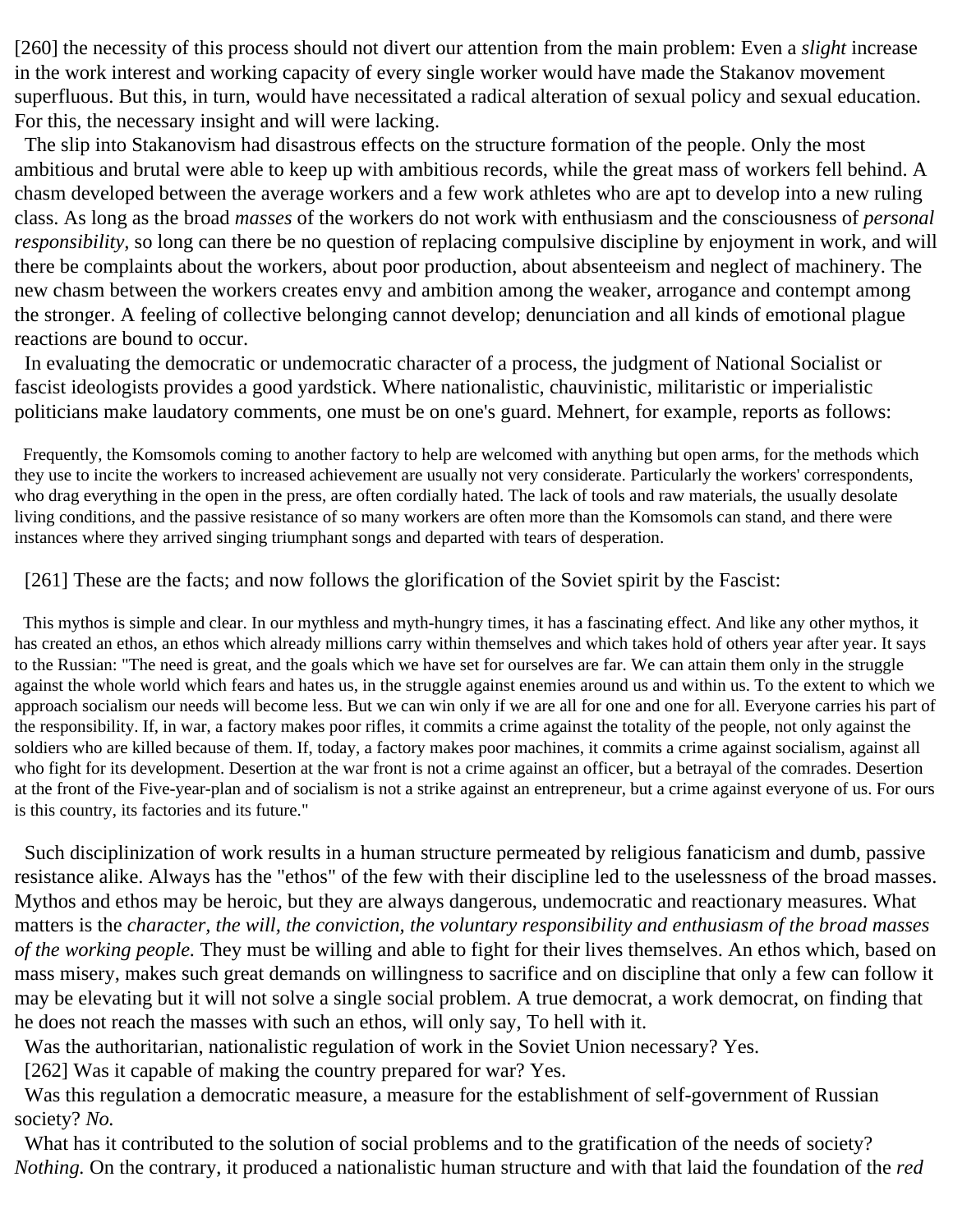one-man-dictatorship.

 The evaluation of a freedom structure or of a tendency of a society toward freedom has nothing to do with good or poor warfare. To lead wars, to build industries, to wave flags, to march in parades, these and other things are child's play compared with the task of establishing a free humanity. Where warriordom and chauvinistic patriotism reign, friend and enemy soon find a common meeting ground. There is no such confusion as that about the concept of "freedom." Let us take our orientation from the statements of a militaristic disciplinarian, a man who would fight with the same subjective honesty and conviction for an America striving toward democracy as for one developing toward fascism. In 1943, Captain Rickenbacker made an official visit to the Soviet Union. After his return, the *New York Times* of August 18th reported his impressions:

 . . . Captain Rickenbacker remarked that whereas for the last several years Russia has been moving to the right, the United States, at the same time, has been "tending to the left."

 "If they keep going on as they are you'll find Russia coming out of this war the greatest democracy in the world, while if we keep going on the way we are we'll be where they were twenty-five years ago," he declared.

 "Do you mean to suggest that Russia is moving toward capitalism while we are moving toward Bolshevism?" Captain Rickenbacker was asked.

"Yes, in a sense," he replied.

 . . . Among the things he was particularly impressed with in Russia was the iron discipline in industrial plants, severe punishment for chronic absenteeism, to the extent of removal from the job to the bread line, incentive pay, compulsory overtime work and "no labor difficul-[263]ties." The Russians, Captain Rickenbacker said, work eight hours a day, six days a week, with an additional three hours a day overtime at time and one-half . . .

 ". . . Bolshevism in Russia is not what we have been led to believe by communistic enthusiasts in this country. They have been constantly turning to the right, as evidenced in many ways, during the last twelve months. Nowhere in the world have I seen so much respect for progressive rank in the Army as I witnessed in Russia from the bottom to the top, which is in the direction of capitalism and democracy. Officers' uniforms have in great measure been copied from the old Czaristic design, and the press is selling prerevolutionary heroes to the people."

We have learned to listen to conservative voices, to understand them and to acknowledge their facts. At the same time we have learned to understand how conservative facts and reactionary developments arise from the biopathy of the masses. We differ from a reactionary disciplinarian like Rickenbacker in that we do not gloat over the facts but look for the natural processes the suppression of which makes the statements of the disciplinarian correct. If by democracy in the Soviet Union is meant that which Rickenbacker describes, we do not want to have anything to do with it. One cannot equate "capitalism" and "democracy." One cannot infer democracy from military prowess. One cannot praise the Soviet Union of today and at the same time refute the development of social democracy in Russia in Lenin's time without creating utter confusion. One must, first of all, know the history of a country and the bitter struggle for liberation from slavery, if one is not to make statements as inane as the ones quoted above. Rickenbacker recommends the Soviet Union of 1943 as a shining example for America. He does so because he is annoyed by absenteeism in American factories. He is impressed by the facility with which a dictatorship seems to master social problems. Why then, we ask, all the talk about freedom, about a war for freedom, about a New World? This utter confusion is a result of the rule of the politicos.

[264]

#### **CHAPTER X**

#### **WORK DEMOCRACY**

#### **1. GIVE RESPONSIBILITY TO VITALLY NECESSARY WORK!\***

 All over the world, social conditions are again in a state of flux. The fall of the Italian leader of political irrationalism has introduced this process. Sooner or later, it will be followed by the fall of German political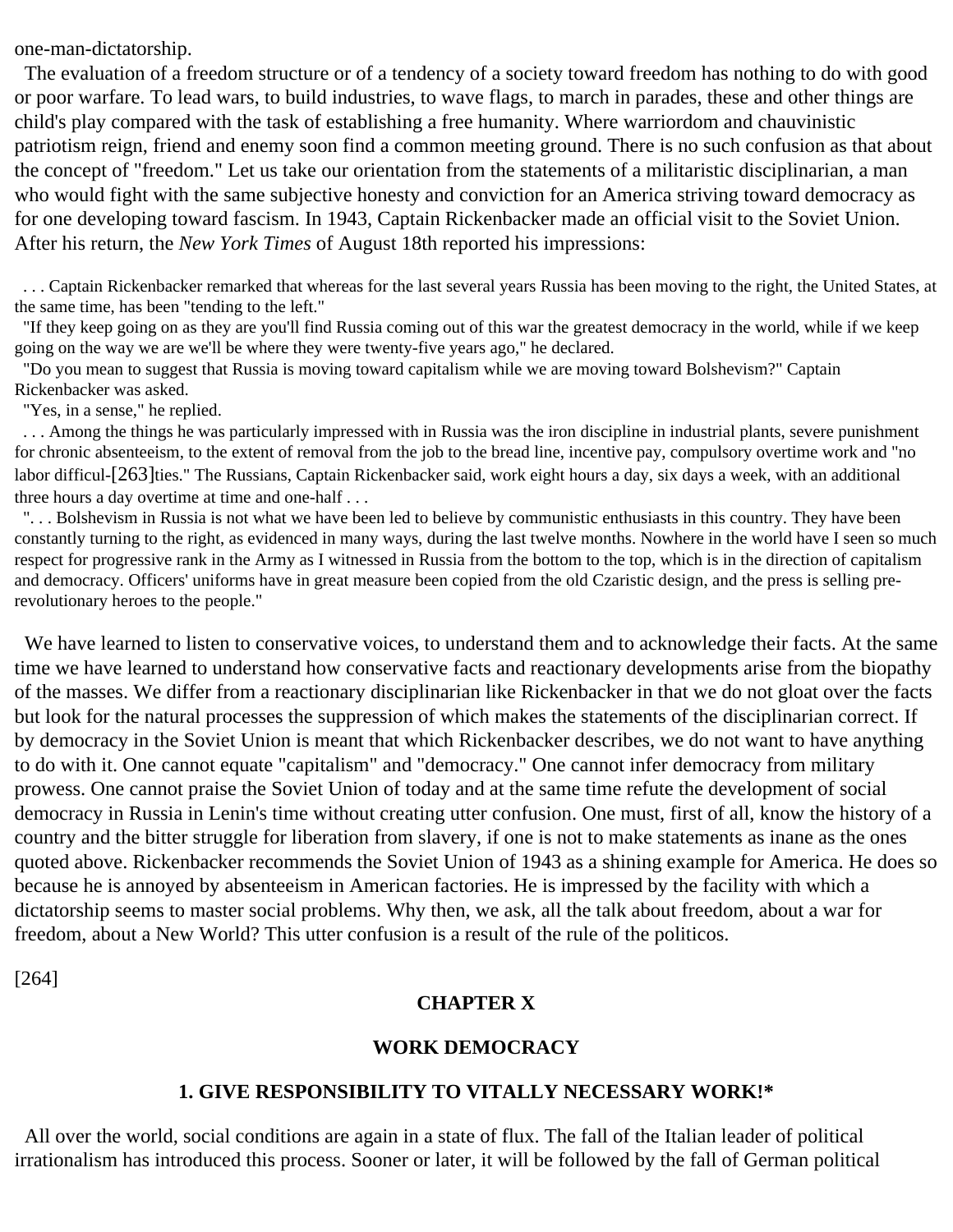irrationalism. The process of social reconstruction in Europe will begin with a vacuum in social life which will manifest itself primarily in political chaos. If there is to be a way out of this chaos, two things must be established in time: the duty of the working individuals in all vital occupations to take an active part in the social process; and rational organizations for the mastery of the social chaos. We cannot assume that any of the old political parties or any new ones which may be formed will be capable of bringing about a *factual* and rational new social order. It is necessary, therefore, that, as soon as circumstances permit, the outstanding and politically independent representatives of all vital branches of work gather in national and international conferences. It is the task of these representatives of work to discuss and solve, in a work-democratic manner, the practical problems of individual and social life for which they are responsible. Once such strictly practical and unpolitical work conferences have started to function, events will shape themselves according to the logic and consistency which are inherent in factual and rational work. A thing which has become clear long ago, independently in various places in Europe and America, is this: the responsibility for all future development can rest *only and alone on vitally necessary work* and, consequently, on the

\* First published in *International Journal of Sex-economy and Orgone-Research* 2, 1943, 93-96.

\_\_\_\_\_\_\_\_

[265] shoulders of its representatives, and not on any merely ideologically oriented bodies.

 *What is "Work Democracy?*" Work democracy is the natural process of love, work and knowledge which has always governed economy and the social and cultural life of man and always will, as long as there is a human society. Work democracy is the sum total of all naturally developed and developing life functions which organically govern rational human relationships.

 Work democracy is not an ideological system. Nor is it a "political" system which could be imposed on society by the propaganda of parties, individual politicians or ideological groups. There is not a single formal or political measure by which work democracy could be "established." One cannot establish work democracy the way one establishes a republic or a totalitarian dictatorship. The reason for this is simple:

 *Natural work democracy exists and is in constant operation, no matter whether this or that political party or ideological group knows about its existence or not.* The process of natural work democracy may be strictly at variance with existing social institutions, or it may be more or less identical with them. This work-democratic process requires that social ideologies and institutions be brought into harmony with the natural needs and human relationships as they express themselves clearly in natural love, in vitally necessary work and in scientific search. These living social functions can be hindered or they can be furthered; the working individual may be conscious of them or not. But they cannot ever be destroyed. For this reason, they form the solid and only rational basis of any rational social process.

 Political ideological systems are based on conceptions of the natural life process. They may further or hinder the natural life process. They themselves, however, do not function *at the roots* of the social process. They may be democratic; in that case they further the natural human life process. They may be authoritarian and dictatorial; in that case they are its deadly enemy.

 Work democracy cannot be imposed on people as a political system. It depends on the consciousness on the part of the working [266] people in all professions of their responsibility for the social process. This consciousness may be present or it may grow in an organic manner, like a tree or an animal organism. The growth of this consciousness of social responsibility is the most important prerequisite for the prevention of the cancer-like growth of political systems in the social organism. If they are allowed to grow, they will sooner or later bring about social chaos. Furthermore, such consciousness of responsibility alone will, in the course of time, bring the institutions of human society into harmony with the natural functions of work democracy. Political systems come and go without stopping or fundamentally changing the social process. But the pulse of human society would stop and not return should the natural life functions of love, work and knowledge cease for only one day.

Natural love, vitally necessary work and scientific search are *rational* life functions. They can inherently be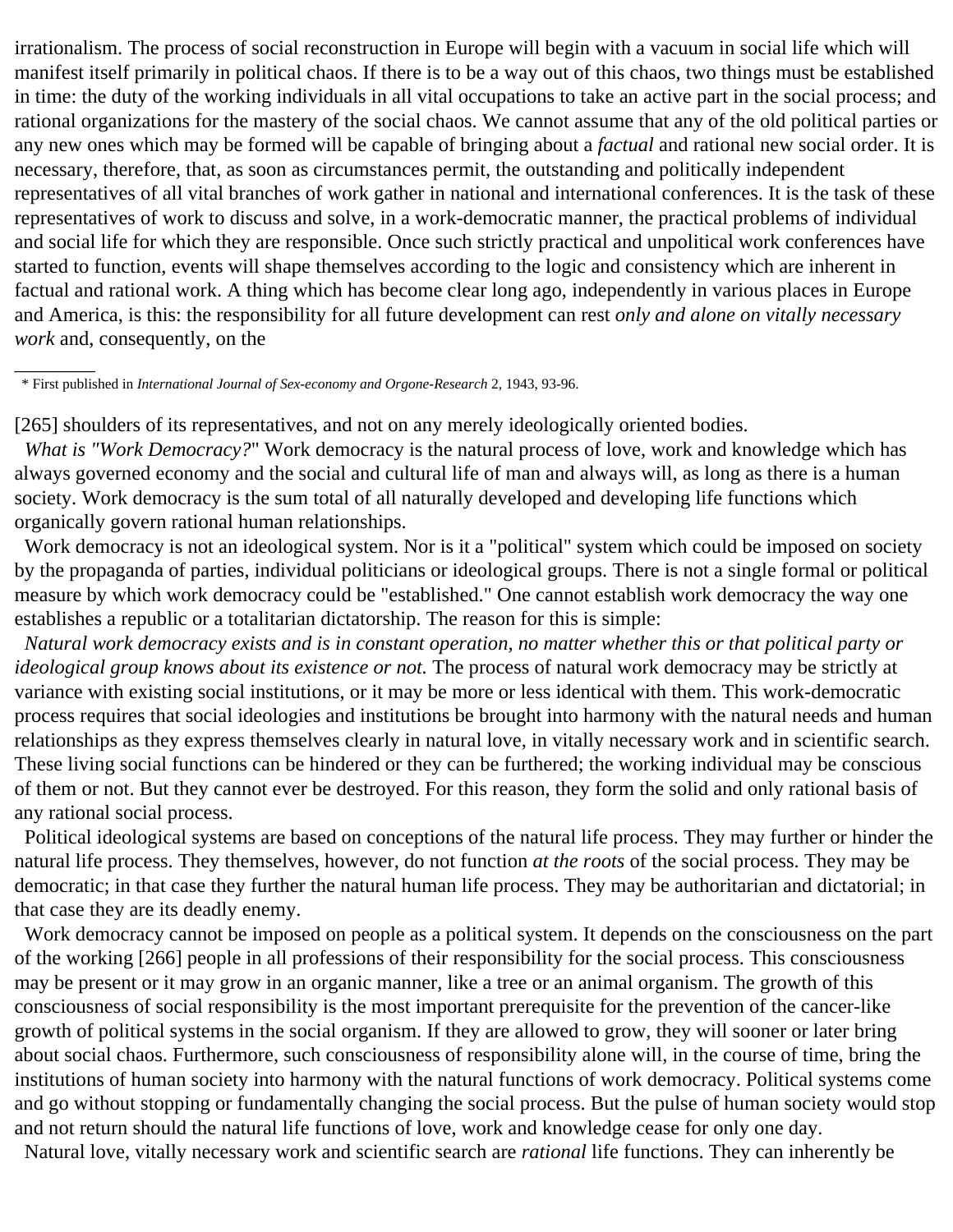nothing but rational. Consequently, they are diametrically opposed to any kind of irrationalism. Political irrationalism which infests, deforms and destroys our lives, is—in the strictly psychiatric sense—a perversion of social life, caused by the ostracizing of the natural life functions and by their exclusion from the determination of social life.

 Any kind of totalitarian and authoritarian regime is based on the irrationalism which the masses of people have inevitably acquired as a result of their upbringing. Any dictatorial political ideology, by whomsoever it may be advocated, hates and fears its deadly enemy, the functions of love, work and knowledge. The two cannot exist side by side. The dictatorial regime can only suppress the natural life functions or exploit them for its own purposes; it can never further them without digging its own grave. From this it follows:

 1. To establish new, artificial, political systems would be not only unnecessary; it would be catastrophic. What is necessary is that the determination of the social process be given over to the natural life functions. Nothing new has to be created; all that has to be done is to eliminate the obstacles which stand in the way of the natural social functions.

[267] 2. The ones to represent these natural life functions are the best workers in all of the vitally necessary professions. They function in a work-democratic manner not on the strength of any personal political inclinations, but simply on the strength of their activity as industrial workers, farmers, teachers, physicians, writers, administrators, technicians, scientists, etc. The gathering of the representatives of vitally necessary work into an international body with socially and legally recognized factual authority would be invincible and would mean the end of international political irrationalism.

 3. Social production and consumption are interlaced in a natural, organic manner. Organizations which would express this natural interlacing in a practical manner would be a solid guarantee against further catastrophes produced by irrationalism. The responsibility for the gratification of human needs would rest exclusively with the consumers and producers and would not be imposed on them—against their will and in spite of their protests—by an authoritarian government. This responsibility for one's own fate, as it is already at work in the existing organizations of consumption and production, would be a decisive step in the direction of establishing a workdemocratic self-administration of society. Since all work processes are dependent on each other and are organically interlaced, and since, furthermore, consumption determines production, there already exists, in the basic social process, a naturally developed and organically functioning organization; this alone will be able to safeguard the further social development of Europe.

 4. Natural work democracy is politically neither "left" nor "right." It embraces anyone who does vital work; for this reason, its orientation is only and alone *forward.* It has no inherent intention of being against ideologies, including political ideologies. On the other hand, if it is to function, it will be forced to take a firm stand, on a factual basis, against any ideology or political party which puts irrational obstacles in its path. Yet, basically, work democracy is not "*against,*" as is the rule with politics, but "*for";* for the formulation and solution of concrete tasks.

 *What is new in work democracy?* Neither the idea that democ-[268]racy is the best possible form of social living nor the idea that work and consumption are the natural basis of social existence. Neither its anti-dictatorial orientation, or its will to fight for the natural rights of all working individuals of all nations. All these demands, ideals and programs have been advocated for centuries in liberal, socialist, early communist and other political organizations.

What *is new* in work democracy is that its exponents neither founded political parties in order to enforce a workdemocratic organization, nor were content with a mere ideological reiteration of these old demands, ideals and programs. What is new is that the work democrats asked themselves, *scientifically,* why it was that thus far all democratic demands, ideals and programs have failed and, both in Europe and Asia, had to give way to reactionary dictatorships.

 What is new in work democracy is: that for the first time in the history of sociology a *possible* future order of human society is deduced not from ideologies or from conditions yet to be created, but from processes which are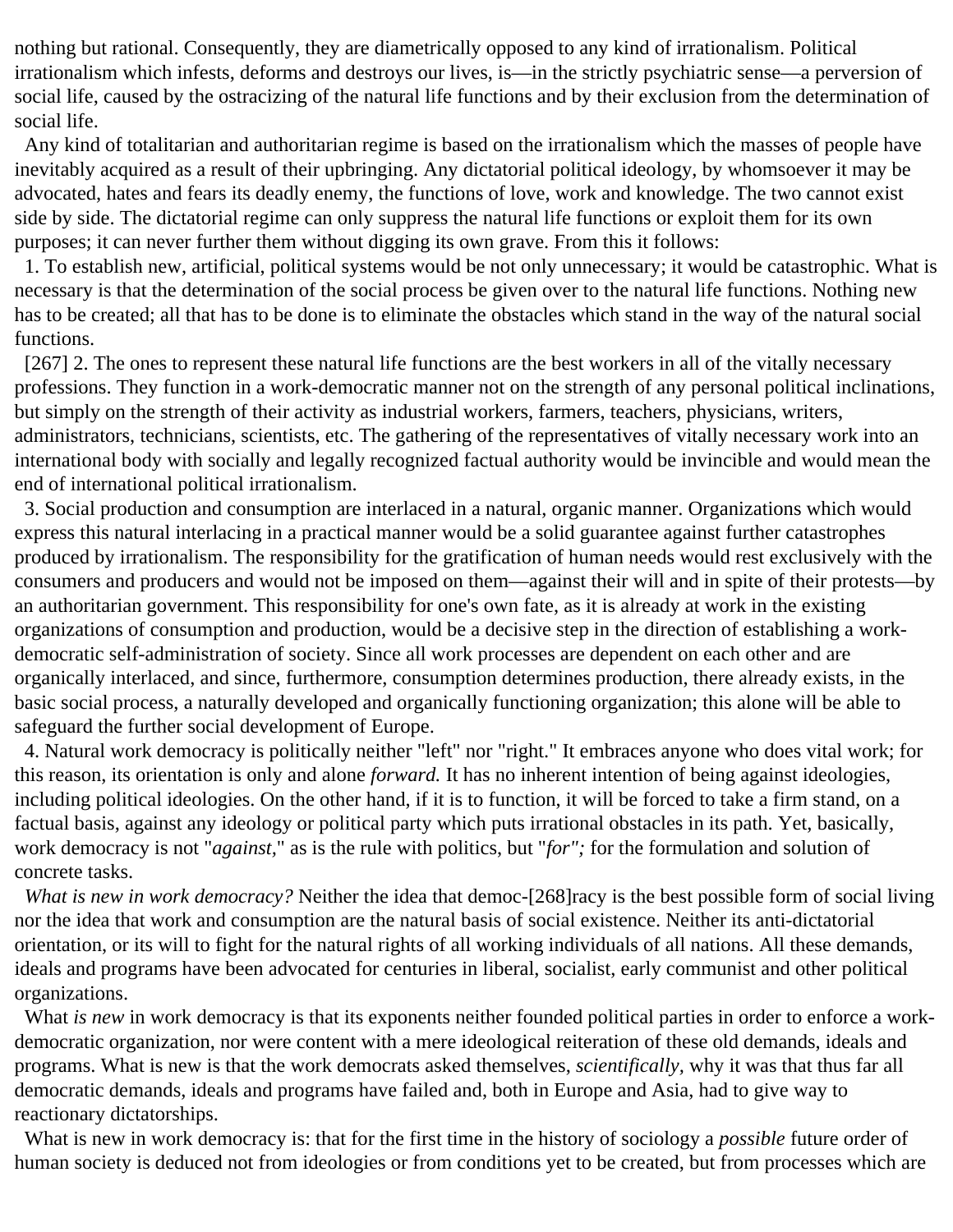naturally given and which have always been in operation. What is new in it is the renunciation and rejection of any kind of politics and demagogy. New is that, instead of the working masses of people being relieved of social responsibility, they are being *burdened* with it. Further, that the work democrats have no political ambitions nor are allowed to develop any. Further, that it consciously develops formal democracy—which means merely the voting for ideological representatives without any further responsibility on the part of the voter—into genuine, factual and practical democracy on an international scale; a democracy which is borne, in progressive organic development, by the functions of love, work and knowledge. Further, that it fights mysticism and the idea of the totalitarian state not by an ideology, but by practical life functions governed by their own natural laws.

 Work democracy introduces into liberal thinking a decisive new insight: the working masses who carry the burden of social existence are not conscious of their social responsibility. Nor are [269] they—as the result of thousands of years of suppression of rational thinking, of the natural love function and of the scientific comprehension of living functioning—capable of the responsibility for their own freedom. Another insight contributed by work democracy is the finding that politics is in itself and of necessity unscientific: it is an expression of human helplessness, impoverishment and suppression.

 In brief, work democracy is not a political program, but a newly discovered basic biosociological function of society.

## **2. THE BIOLOGICAL MISCALCULATION IN THE HUMAN STRUGGLE FOR FREEDOM\***

#### 1. *Our interest in the development of freedom.*

 $\overline{\phantom{a}}$ 

 This article will demonstrate a miscalculation which, as history shows, all movements for freedom thus far have made; a miscalculation which either nipped such movements in the bud or else brought to nothing what had already been achieved. These considerations are based on the conviction that only a *work democracy* can create the foundation of *genuine* freedom. Long experience in sociological disputes leads me to expect that a great many people will take offense at the disclosure of this miscalculation. It makes the highest demands on people's will to veracity; it puts a heavy burden on everyday living; *it places all social responsibility on those who work,* be it in the factory, in the office, on the farm, in the laboratory, or wherever.

 Facts of a *fundamental* nature, that is, facts which—beyond the political noise of today—concern the history or even the biological constitution of humanity, such facts, experience shows, are always being refuted. They are being refuted with all kinds of arguments, but basically always on irrational grounds. As long as there is peace, as long as everything runs its usual course, the argument goes somewhat like this: "Everything is all right anyhow, the League of Nations sees to it that peace continues, the diplomats straighten out what international difficulties there may be, and

[270] the generals are only figureheads. So, why bring up problems which would be of importance only in the event of war? We've just finished a war to end all wars, so why get excited?" Once such arguments have been shown to be illusions, once the League of Nations and diplomacy have failed, once a new war has broken out, this time more worldembracing and more brutal than anything history has ever seen, then all attention is concentrated on winning this war. Then the argument runs: "First of all we've got to win the war. This is no time for any fundamental truths. To those we'll pay attention when the war is won, when the time comes to consider the peace." That is, one makes a neat distinction between waging a war, winning a war and winning the peace. What is overlooked is that *it is exactly during a war that those deep social tremblings take place which destroy old institutions and change human beings,* in other words, that the germs of the peace ripen in the devastations of the war. The human longing for peace is never so strong as it is during a war. In no other condition of society, therefore, are there such strong impulses to do away with the conditions that make for war. People learned to

 <sup>\*</sup> First published in *International Journal of Sex-economy and Orgone-Research* 2, 1943, 97-121.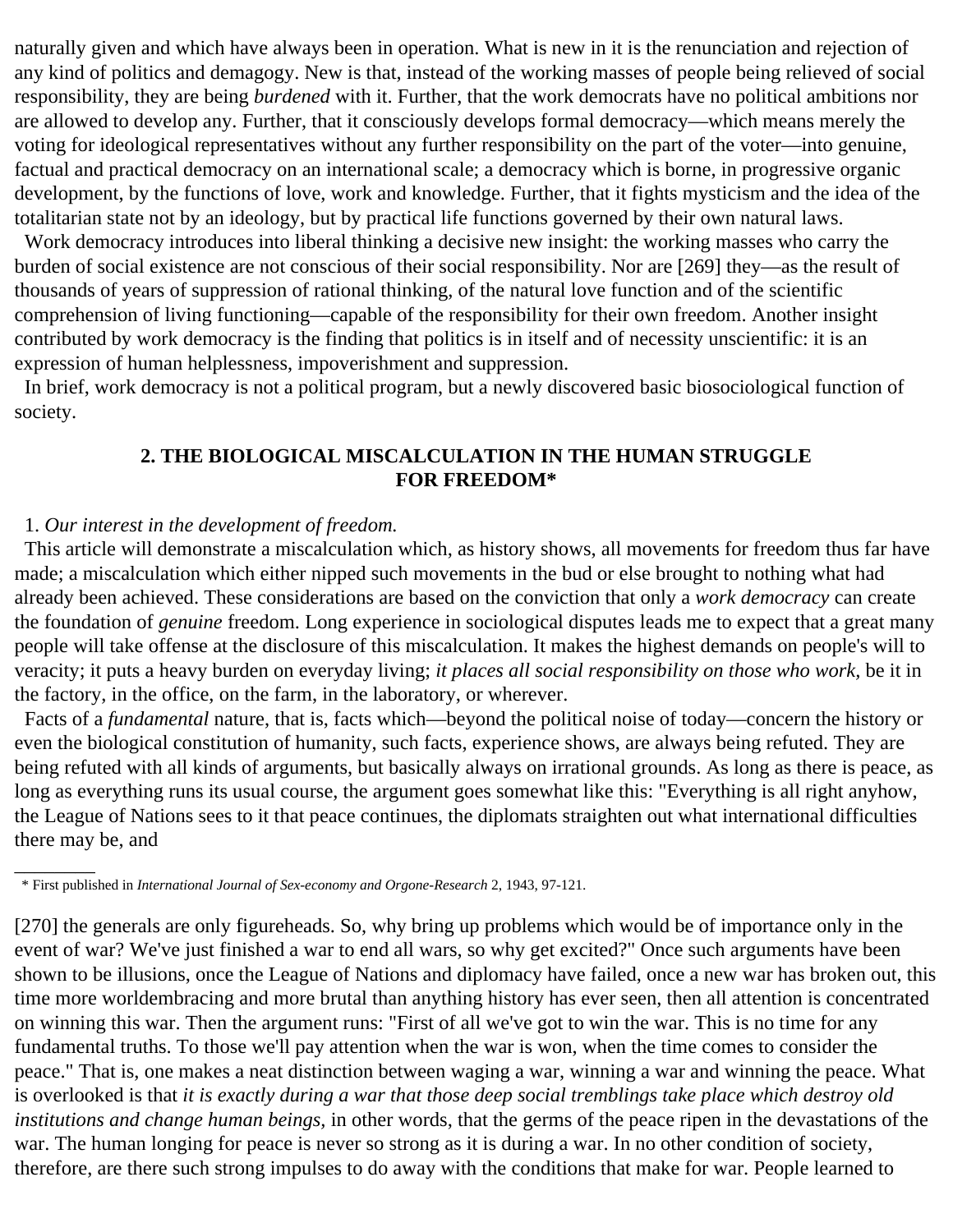build dams when they suffered from floods. Peace can be built only during the war, then and there.

 But instead of learning in time the lessons of the war for building a new world, important decisions are postponed until the diplomats and statesmen are so busy with peace negotiations and reparations that again there is no time for "fundamental facts." For the argument during the transition period from war to pseudo-peace is, "First of all the war damages have to be repaired; the factories must be converted from war to peace production; we have no time now. Let us postpone the problem until we have again arranged everything for peace." In the meantime, the lessons of the war have been forgotten and everything becomes once more arranged in such a manner that within *one* other generation there will be another, even more terrible war, bringing with it the old "busyness" and the "lack of time" for occupying oneself with "fundamental problems." The war emotions are soon replaced by the old rigidity and emotional inertia.

[271] If one, like myself, has experienced this busyness and these arguments for a second time in the course of a life of 45 years; if in the new catastrophe one recognizes every trait of the old one; if one has to admit reluctantly that nothing has changed basically since the first catastrophe (except the improvement in destructive war technique and a more comprehensive development of human sadisms); then one cannot in the long run escape the conclusion: *For some peculiar reason, the masses of the people do not want to get to the bottom of the secret of what makes wars, they are afraid of the truths which might bring the cure.*

 People are wont to consider a war as a "social thunderstorm" which "clears the atmosphere." They say it has great advantages. It "builds character," it "makes men out of the boys," etc. Furthermore, they say, there always have been wars and there always will be. They are biological facts; Darwin found that there is a "survival of the fittest." If that is so, why organize peace conferences? Incidentally, I have never heard that the bears or squirrels split into two camps and go about destroying each other. *There are, in the animal world, no wars between members of the same species. War among members of the same species is, like sadism, an acquisition of "civilized man.*" There can be no doubt: for some reason humans avoid tracking down the causes of wars. There are, no doubt, better ways of making youth healthy and strong than wars: such as a healthy love life, enjoyable and secure work, sports, and freedom from the gossip-mongering of spinsters of all kinds. All such arguments in favor of war are empty irrational talk.

 What is the fact people are afraid of? And why are they afraid of it? Could it be that everybody secretly knows this fact and is simply afraid to acknowledge it to himself as well as to others?

 The fact is this: *As a result of thousands of years of social and educational warping, the masses of the people have become biologically rigid and incapable of freedom. They are no longer capable of organizing a peaceful living-together.*

 This finding answers the above questions. It sounds hopeless and contemptuous. Nobody wants to hear this or to take cogni-[272]zance of it. No statesman would know what to do with it. Yet, every honest person knows it. *The dictators, without exception, have built their power on the social irresponsibility of the masses.* They have exploited it consciously and have made no bones about it. The German masses have been told for years that the masses only give out what is put into them. They reacted to this by becoming servile followers. They themselves brought about the infamous situation. It would be nonsense to assert that the Psychopath General *alone* could have conquered 70 million people.

 "What," the politicos and the saviors will ask, "you call Americans incapable of freedom? And what about the heroic rebels in Czechoslovakia and Jugoslavia, the British Commandos, the Norwegian heroes, the Russian armies? How dare you thus offend the democracies?"

 We do not mean military groups, governments, minorities, individual scientists or thinkers. When we speak of genuine social freedom, it is not a matter of this or that group. *The history of society is determined exclusively by the overwhelming majority of the working individuals,* be it that they passively tolerate tyranny, be it that they actively support it. Are the masses of people capable of administering society, without being told by politicians or parties what they should do, and how? True, the masses are capable of enjoying freedoms which have already been given them, to do the work which is laid out for them, to be for or against war. But thus far they have not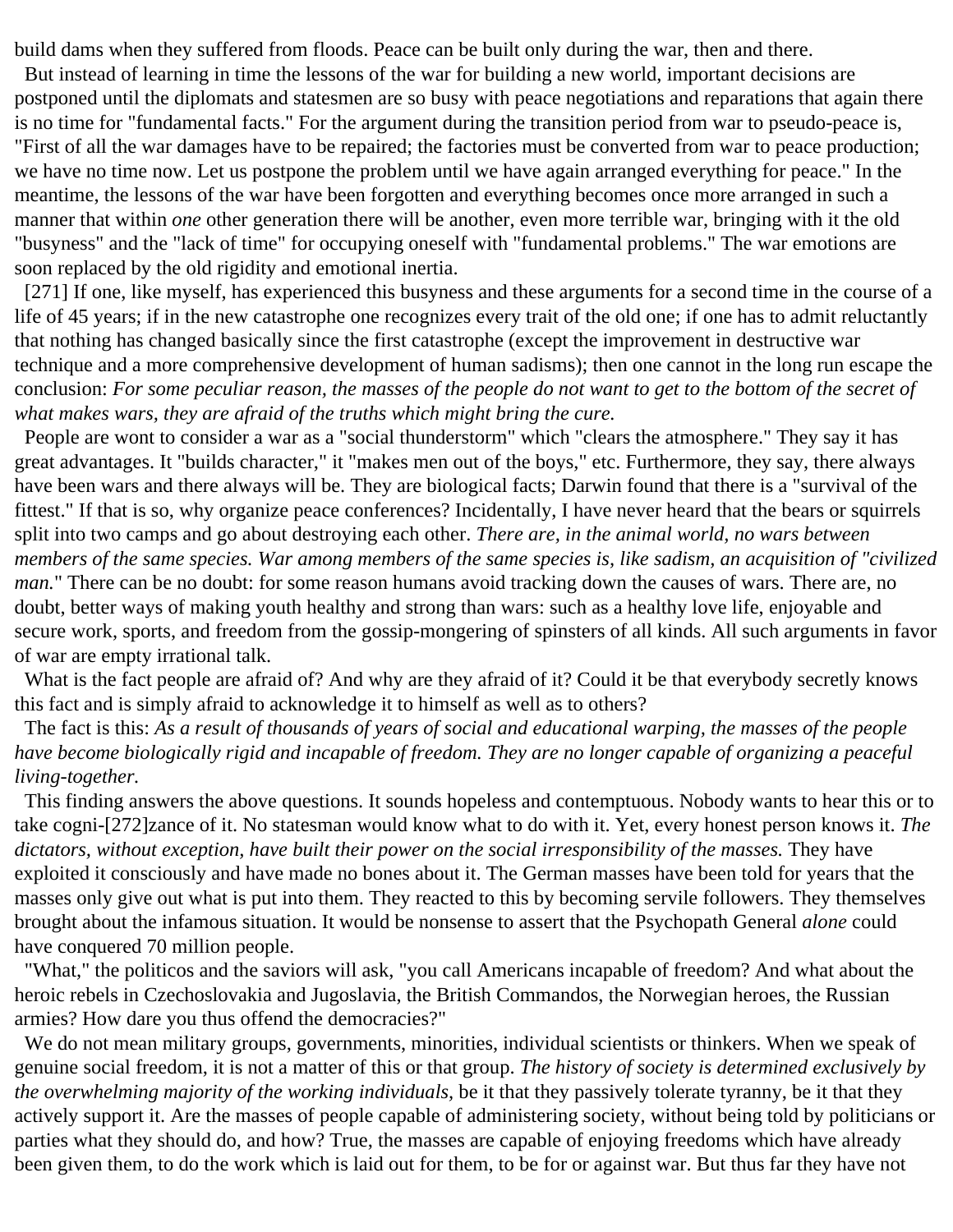been able to protect work against exploitation, to organize the work process themselves, to further pioneer work, to prevent wars, to master their own irrationalism, etc.

 They are incapable of doing all these things because they have never been in a position to acquire and develop this capability. There is no other answer to this war than self-government of the masses in producers' and consumers' organizations. *If one takes the masses seriously, one must ask for their full responsibility, because they have only peaceful intentions.* Love of peace must be complemented by the *capacity* for responsible freedom.

 This is a painful bit of truth: Fascism, in the form of irresponsi-[273]bility, is present in the masses of all countries, nations and races. Fascism is the result of thousands of years of warping of the human structure. It could have developed in any nation. It is not a specific German or Italian character trait. It works in every mortal. It is expressed in the Austrian, "Da kann man halt nix machen," just as in the American, "Let George do it." The circumstance that it is due to a prolonged social development does not change this fact; "historical developments" cannot be blamed instead of living humans. Shifting the responsibility from the living human to the "historical development" is what destroyed the Socialist freedom movement. The events of the past 20 years call for the assumption of responsibility by the working masses of the people.

 If "*freedom*" means, first of all, *the responsibility of every individual for the rational determination of his own personal, professional and social existence, then there is no greater fear than that of the establishment of general freedom.* Without a thoroughgoing solution of this problem there never will be a peace lasting longer than one or two generations. To solve this problem on a social scale, it will take more thinking, more honesty and decency, more conscientiousness, more economic, social and educational changes in social mass living than all the efforts made in previous and future wars and post-war reconstruction programs taken together. This one problem and its solution contain everything that the most courageous thinkers in history have tried to comprehend in terms of international social revolution. The world is suffering a gigantic social revolution. But when the suffering is inevitable, we should see to it that the "blood, sweat, and tears" have a rational goal. This goal is: *responsibility of the working masses of people for social life.* This follows with inescapable logic from the following facts:

a) *The social process is entirely determined by the working masses;*

b) *The masses are incapable of freedom;*

 c) *Achievement of the capacity for freedom on the part of the masses, by their own effort, means genuine social freedom.*

 [274] What, the reader may ask, causes me to relinquish the usual habit of covering up such generally known facts, particularly since I do not have any aspirations to political leadership?

 There are several motives for doing so. For years I fought against giving in to them, simply for fear of the results. I have again and again postponed the writing down of these facts. I tried to get out of it by telling myself that, after all, I am not a politician and political events are none of my business; or by telling myself that I was more than fully occupied with my research in orgone biophysics, so why should I burden myself, in addition, with a painful, thankless and, at the present time, hopeless social problem? I tried to convince myself that perhaps I did have political ambitions which tempted me to get mixed up with political, irrational ideologies; and to such ambitions I did not want to yield. I could leave it to the responsible politicians and statesmen to come out with these facts.

 After years of painful conflict and attempts to avoid these facts, I finally had to yield to the pressure which is exerted upon me, as well as upon my co-workers, by our research. There is a *duty to express truths* with which no other of the highly esteemed duties can compare. The performance of this duty is made so difficult by the fact that, as things are, the utterance of such truths, instead of being a matter of fact, becomes extremely dangerous. Fundamentally, it is only a matter of summarizing and combining facts which, individually, have been known for a long time:

a) Humanity is biologically sick;

- b) Politics is an irrational social expression of this illness;
- c) Whatever happens in social life is determined by the structure of the masses, be it actively or passively,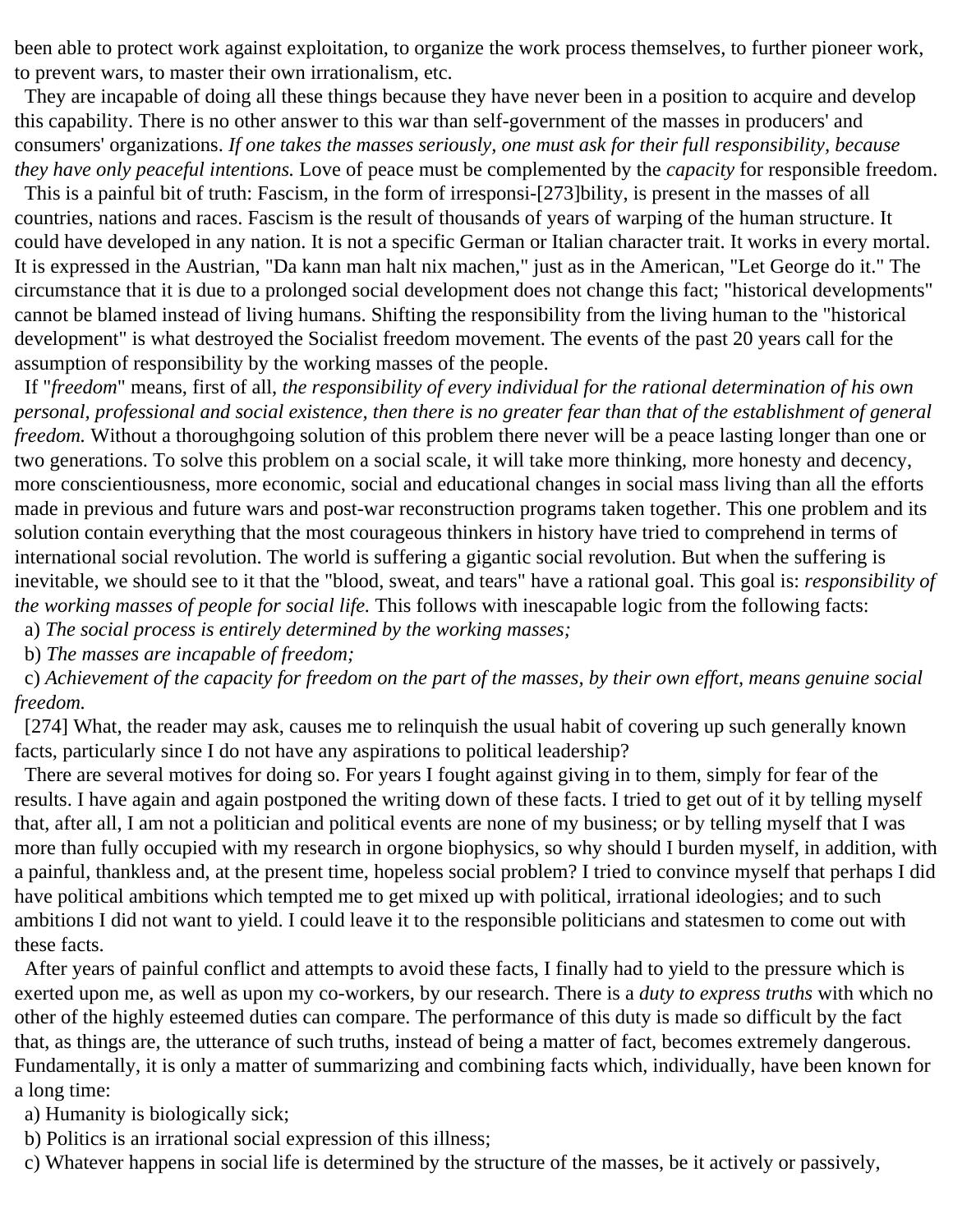intended or unintended;

 d) This character structure owes its existence to socio-economic processes and it anchors and perpetuates these processes. The biopathic human character structure is nothing but the solidification of the authoritarian historical process, nothing but bio-physiologically reproduced mass suppression;

 [275] e) Human structure is determined by the conflict between longing for freedom and fear of freedom; f) The fear of freedom of the masses of people is biophysically anchored in the rigidity of the character and the total organism;

 g) Any variety of social leadership is nothing but the social expression of one or the other side of this human mass structure;

 h) It is not a matter of such things as the treaty of Versailles, the oil wells of Baku, or of 2-300 years of capitalism. It is a matter of 4-6000 years of authoritarian mechanistic civilization which has ruined human biological functioning;

 i) Money and power interests are substitutes for happiness in love, maintained by the biological rigidity of the human masses;

 k) The suppression of the natural sex life of children and adolescents serves the function of structuring people who are willing bearers and re-producers of a mechanistic authoritarian civilization;

l) Thousands of years of human suppression have come into a state of flux and upheaval.

 Based on our character research, our interest in a free development of the world is threefold: personal, professional and social:

 1. The *personal* interest is determined by the threat to our existence as members of this sick society. Anyone who, like myself, lost in the first world war his home, family and fortune, witnessed over three years of murderous warfare, saw many of his friends perish, etc., knows what millions and millions of people have to go through today. We want to see an end to this outrage. It is an outrage that a handful of Prussian gangsters and perverse neurotics, who play this or that "Führer" role, are in a position to exploit the social helplessness of hundreds of millions of decent and industrious people. The outrage is all the worse in that these same millions—not alone in Germany—unknowingly and naively put the power into the hands of the political swindlers. All we want is to be able to do our work in peace, to love our women or men without danger, to bring up our children without the influences of the emotional plague, in brief, we do not want to be disturbed and deceived in this short life of ours by a handful of [276] political thieves. We no longer want our lives ruined by politics.

 2. The bearers of the fascist pestilence have realized the incapacity of the masses for freedom and contend that it is a *biological,* and thus unalterable, fact. They have put into circulation irrational, but deceptive, race theories which divide humanity into biologically superior and inferior races; themselves, the sickest of them all, they have designated as biological, racial "Übermenschen." We have the answer to this fraud: The race theory is a mystical philosophy. Happiness in natural love and security in life for the human masses will do away with it.

 3. Our Institute, with its physicians, teachers and research groups, is confronted with a fantastic task. We must be prepared for two basically different eventualities:

 a) This second world war may, after all, bring the answer to the existing social chaos into the consciousness of society. In that case, we would be called to great tasks and would have to assume a tremendous responsibility. For such an eventuality, one has to be prepared. One has to have an idea of the tasks that would present themselves. One must have coordinated one's knowledge of human reactions and the effects of the fascist pestilence if one is not to fail. Such tasks can be undertaken only and alone within the framework of the general struggle for the establishment of *genuine* freedom. If we were under the illusion that people have a structure adapted to freedom, that they are capable at any time of determining their lives themselves, that, in other words, all that is needed is the elimination of the fascist party—then, undoubtedly, we would perish along with everything else that is based on such an illusion. The development of freedom *requires that one shed all illusions. Only then will it be possible to eradicate the irrationalism in the masses and to develop their capacity for responsibility and freedom.* The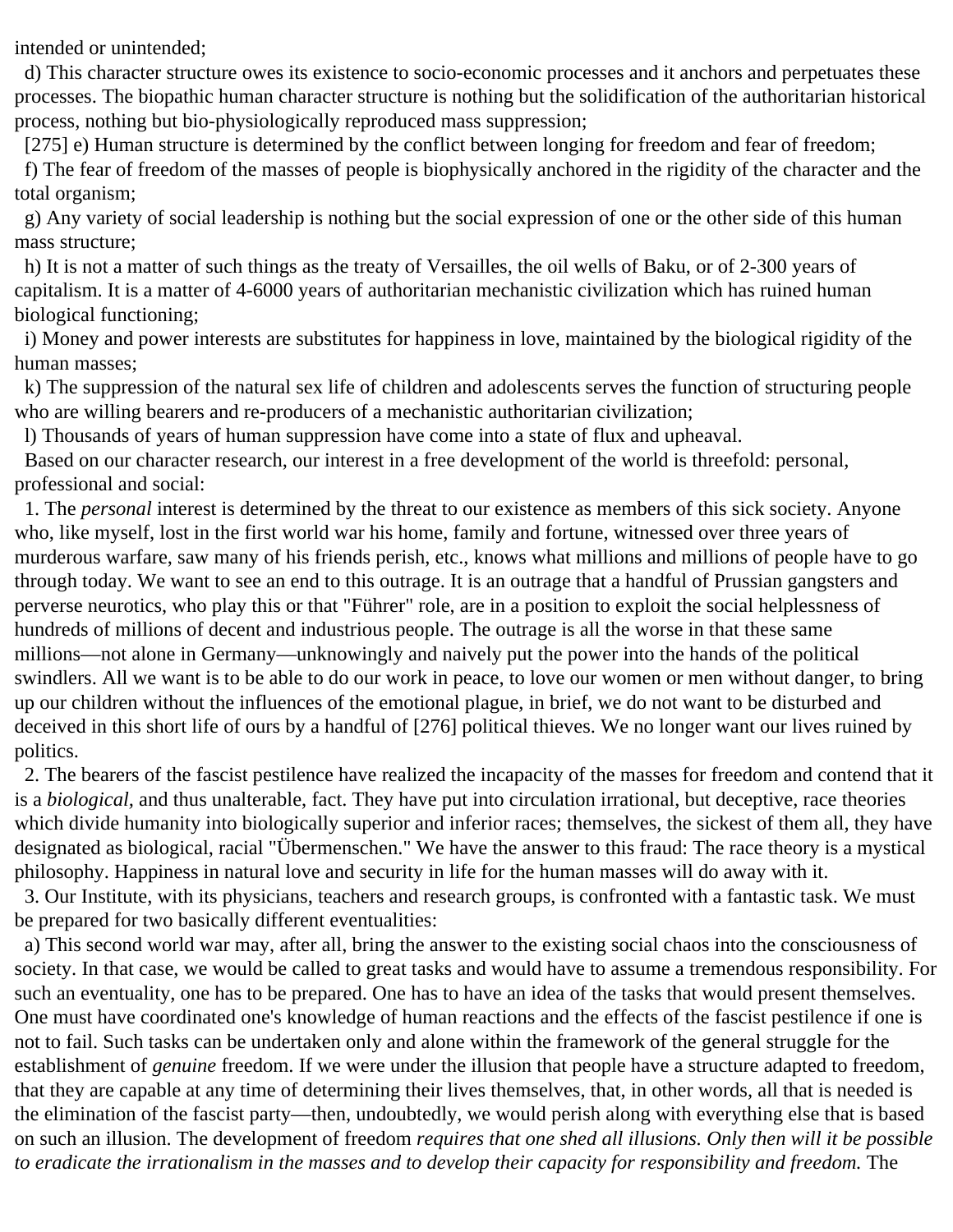idealization as well as the commiseration of the masses will only lead to ever new disasters.

 The liberal organizations of all kinds in Europe showed an attitude toward this disease comparable to that of the quack who tells a paralyzed patient that, really, he is *not* paralyzed, that he could get up and dance a waltz if there only weren't the big bad [277] wolf (in 1914 it was the munitions industry, in 1942 it is the Psychopath General). The paralyzed patient may be glad to hear this, but it will not enable him to walk. The *decent* physician would proceed "brutally"; he would carefully avoid giving the patient any false hopes. He would, with all the means at his disposal, try to find out the nature of the paralysis and determine whether it were curable or not. If it were curable, he would find the means of effecting the cure.

 The fascist dictators declare the masses to be biologically inferior and craving authority, that is, slaves *by nature;* thus, they say, any other than an authoritarian dictatorial regime is out of the question for them. It is significant that all dictators of today come from the class of the suppressed masses. They know this disease of the masses very well. What they lack, however, is the insight into natural development, and the will to truth and search; thus, they would never think of *changing* these conditions.

 The leaders of formal democracy, on the other hand, believed, in an illusory way, in the masses' capacity for freedom; thus, they relinquished any possibility of ever *bringing about* the capacity for freedom and selfresponsibility in the masses, as long as they were in power. The catastrophe has swallowed them and they will not return.

 Our answer to the problem is *scientifically rational.* It is based on the recognition of people's incapacity for freedom. This fact, however, is not conceived of as absolute, as biologically, naturally determined as it is in the mysticism of the race theory, but as the result of old social conditions, and therefore as *alterable.* From this, two important tasks inevitably follow:

1. The study and classification of the various forms in which human incapacity for freedom expresses itself;

 2. The study and elaboration of those medical, pedagogic and social tools which would enable us to evolve the *capacity* for freedom.

 In this connection, people will mention all the various "mistakes" of the democratic governments: the pacts with dictators; the many betrayals of democratic comrades (England—Spain, [278] Russia—Czechoslovakia, etc.); the placing of business interests before principles (Russian oil for Italy during the Ethiopian war, Mexican oil for Germany during the Spanish anti-Fascist war, Swedish iron for Nazi Germany, American iron, oil, etc., for Japan); the English attitude in Burma and India; the religious mystical attitude of Socialists and Communists, etc. But these "mistakes" dwindle in importance compared with the mistakes of the masses of people, their social apathy, their passivity, their craving for authority, their willingness to delegate responsibility, etc. Again and again: *the working masses of people alone are responsible for everything that happens, good or bad.* They are not only the chief sufferers but also the chief creators of the war. For this reason, *the working masses are also the only ones who can establish lasting peace.* The essential prerequisite for this is the eradication of the incapacity for freedom. This can be achieved only by the masses themselves. In order to become capable of freedom, and capable of building a lasting peace, *the masses will have to have social power.* This is the conflict and its only possible solution.

 b) On the other hand, the outcome of this war may *not* bring the fundamental facts to the surface of social consciousness, and the old illusions may continue to flourish. In that case, little will change in our present situation. In that case, the illusory "pills," the *formal* freedoms, the *formal* enjoyments and the *formal*  democracies will soon give birth to new dictatorships and a new war. In that case, we will have to continue to exist in "isolation" and in opposition to the existing social order and its misery. This will not make the task any easier. We will have to continue to exist, personally and professionally honest, in a framework of illusory beliefs. The task of preserving *unadulterated* one's knowledge about human nature, and of deepening it, is in itself a heavy struggle under these circumstances. It will not be easy for the workers in the fields of orgone biophysics, structural psychology and sex-economy to keep themselves uninfluenced by the prevailing illusions and to preserve their knowledge *clear* and *intact* for coming generations. But, though they are not rewarded by the [279]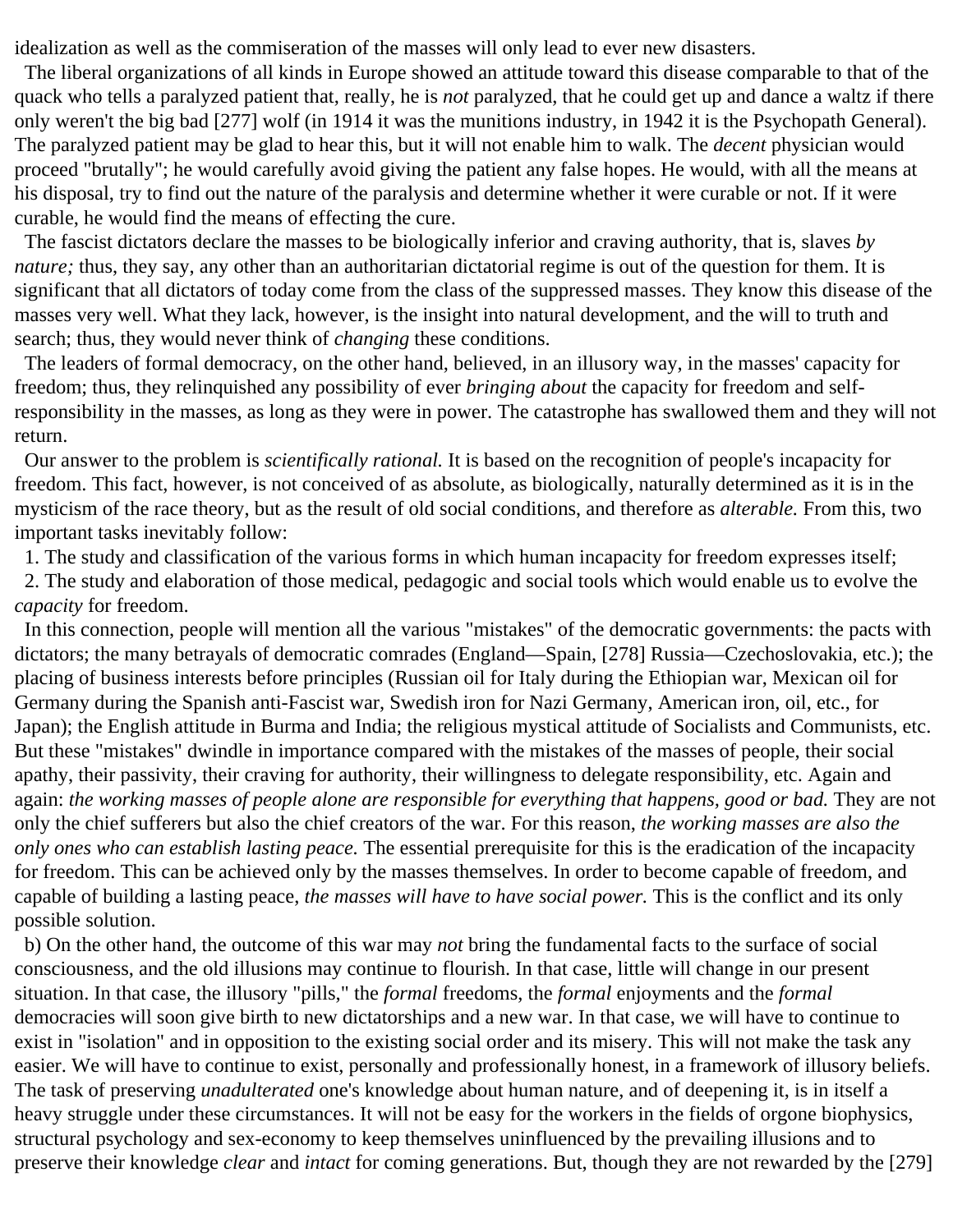world with anything but opposition and defamation, they must, nevertheless, do so. For their knowledge must be available, in a practically usable form, when, maybe after the sixth, maybe after the twentieth world war, the insight into the emotional mass pestilence will make itself felt. In that case, we shall not hand down to our descendants any glorious feats or "heroic memories," but a piece of knowledge which, though simple and unspectacular, has a *future.* This task can be fulfilled even under the worst of social conditions. *That generation which will be ready to master the emotional plague shall not fail if it can be helped; it shall not be compelled first to gather laboriously the answers to the arguments of the pestilence.* It shall be enabled to fall back on *old, though neglected, truths* and to arrange the lives of its members more honestly and decently than is possible now.

 At this point, many a friend will ask: "Why, on God's earth, don't you fight for social power in order to get recognition for the important truth you have discovered? If you contend that you know vital facts, is it not cowardly to sit there in political inactivity? Why don't you fight for positions as directors of education or public health, as politicians and statesmen?"

We understand this argument. Many of us have struggled with it ourselves, again and again. It has been the cause of many a sleepless night. If one is confronted with this problem in a concrete form, one runs into the following dilemma:

*Truths without the power* of putting them into practice are of no avail. They remain academic.

 *Power without a basis in truth,* whatever kind of power it may be, is dictatorship. It may be so more or less, in this way or that, but it always is dictatorship, because it is based on the human fear of social responsibility and of the personal burden which "freedom" imposes on one.

*Dictatorial power and truth do not go together. They are mutually exclusive.*

 It is a historical fact that truth died every time its advocates attained social power. *"Power" always means the subjugation of others.* Truths, however, can never be established by subjugation [280] but only by conviction. This was proved by the French as well as the Russian revolution. Not one of those truths survived as much as a few decades. Jesus advocated a truth which at his time was tremendous. It died in the Christian world as soon as his place was taken by the popes. Deep insights into the human misery of 2000 years ago were replaced by formulae, the rough cowl by the golden ornaments; the rebellion against the suppression of the poor was replaced by the holding out of hopes for happiness in a hereafter. The great truths of the French revolution died in the French republic and ended in politics, in the ignorance of a Pétain and the business deals of a Laval. The truths of Marxian economics died in the Russian revolution when the word "society" came to be replaced by the word "state," when the attitude of international humanity was replaced by nationalistic patriotism and the pact with Hitler. These same truths died in Germany, Austria and Scandinavia, even though the successors to the great European fighters for freedom had all the social powers in their hands. Less than a hundred years after the birth of the great truths of '48, the worst product of age-old irrationalism is in power. *Power and truth do not go together.*  This is a brutal, unfortunate truth.

 True, those of us who have had political experience could attain power as easily as any politico. *But we have no time for it; we have more important things to do.* And if we did so, the truths which we hold sacred would undoubtedly go to ruin. In order to obtain power one has to fill the millions with illusions. Even Lenin gained the support of the millions of Russian peasants, without whom the Russian revolution would have been impossible, on the basis of a watchword which was at variance with the real, collectivistic aims of the Russian party. The watchword was: "Take the land away from the large landowners. It will be your own *individual* possession." The peasants followed. They would have refused to follow if they had been told in 1917 that one day the land would be made collective. This was shown by the hard struggle for the collectivization of the Russian farm industry in 1930. There are, in social life, *degrees* of power and [281] degrees of lying. *The more truthful the masses, the less despotism;* conversely, the fuller the masses are of irrational illusions, the more comprehensive and the more brutal is the despotism of groups or individuals.

 To try to win the masses with the contention that it is *they themselves* and not individual psychopaths who are to be blamed for the social misery; that *they themselves,* and not some self-declared or elected leader or leaders,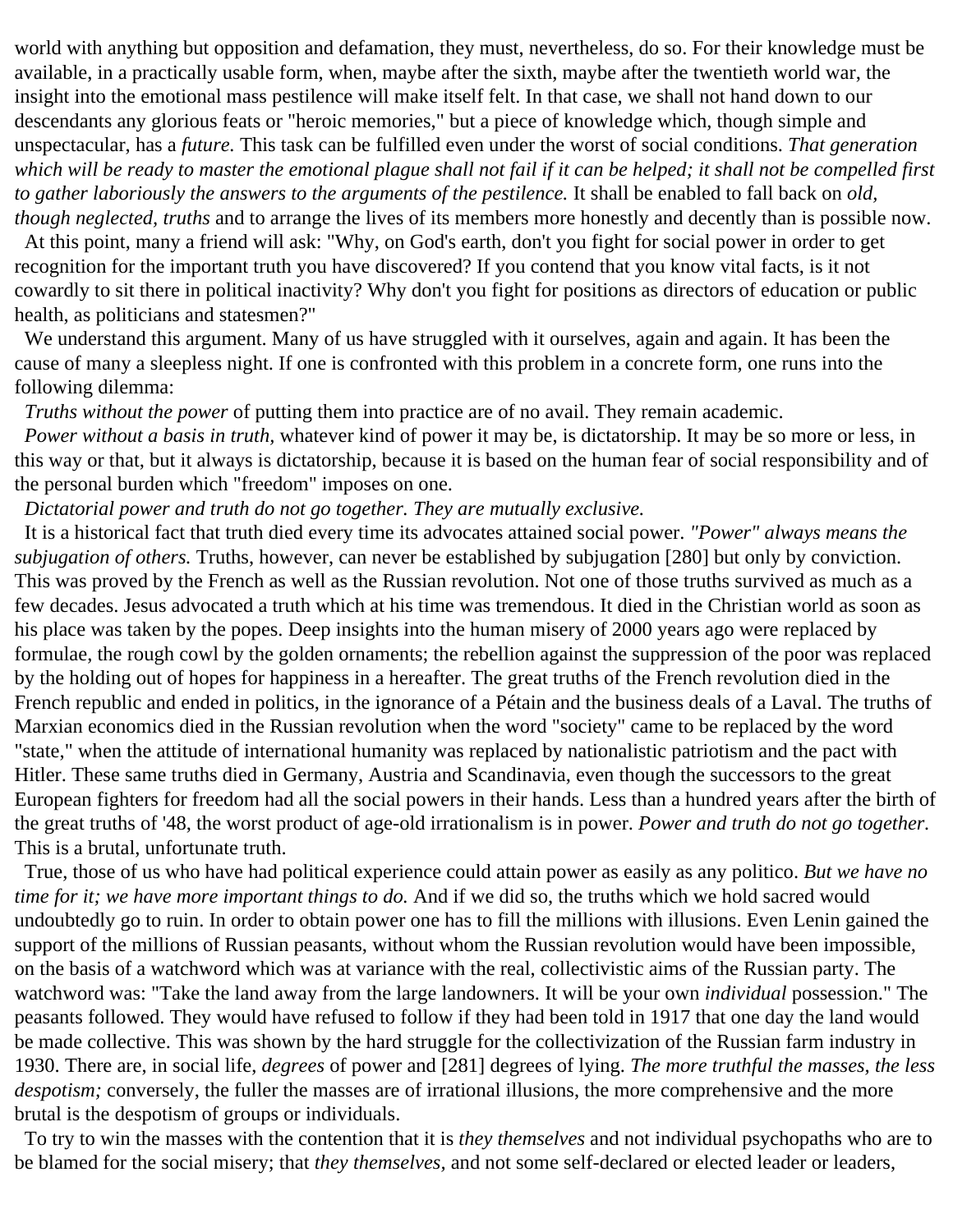carry the responsibility for their own lives; that *they themselves* and nobody else are responsible for all that goes on in the world—that would be a different thing. It is so much at variance with all that the masses have heard and have made part of themselves that it would be inane to try to obtain power by way of such truths.

 However, it is entirely conceivable that the world catastrophe will reach a stage in which the masses of people will be *forced to realize their social behavior,* where they will be *forced to change* their ways and to *take over themselves the heavy burden of social responsibility.* When that stage of social development is reached, however, *they themselves* will obtain power and will refute any individuals or groups who claim to fight for power "in the interests of the masses." Thus, there is no reason for us to try to fight for power.

 But if and when the masses will have reached this stage of rational re-orientation, we can be sure that then they will need us and will entrust us with important functions. Then we shall be a part of these masses. Not their Führer, not their elected representatives, not the ones who, from some elevated position, tell them what to do. No, the masses will—as was the case many years ago in Germany and Austria—come by the thousands to our clinics, talks and scientific demonstrations in order to get answers to central questions of living. This, however, *only if we shall have succeeded in remaining honest.* They will not come with the expectation or the demand that we should tell them how to solve their own problems. For as soon as the masses themselves *have to carry the responsibility*  for the social process they will inevitably come up against their own weaknesses, against [282] that which was handed down to them by the past, in brief, against those facts in their own structure, their thinking and feeling which we have summarized in the concept of "incapacity for freedom." And we shall gladly fulfil the social function of disclosing the mechanisms of this incapacity for freedom and of all inhibitions of free development to the best of our ability in order to aid this mass development in the direction of genuine freedom.

 For that, we need no power. The *confidence* of people—regardless of their age, profession, color or ideology—in our absolute integrity as physicians, researchers, educators, social workers, biologists, physicists, technicians, etc., this confidence will provide a much more solid basis than all the power which politicians ever achieved. This confidence will be the greater the better our scientific and practical activity reflects reality. This confidence cannot be forced; it develops by itself if one does no more than adhere honestly to one's work. The worst thing we could do would be to adjust our knowledge to the prevailing mass thinking with the objective of "gaining influence." The general confidence in our knowledge and activities can arise only out of the maturation of a general knowledge about the nature of the emotional pestilence.

 If ever we are called upon, it will be a sign that self-determination in social life is becoming a *reality,* that the will to fundamental veracity and to fruitful self-criticism is awakening in the masses. Since our organization is the only one which sees through the irrationalism of politics and the old ideologies, this must of necessity be so. Conversely, the fact that we must remain in the "opposition" will show us with certainty that society has not reached the stage where it can see through the irrationalism in its doings and set about eliminating it. In that case, power would be of no avail to us; if we tried to achieve it we would only ourselves deteriorate irrationally.

<span id="page-144-0"></span> This conscious renunciation of power should not lead anybody to underestimate our work. We are not playing any role, such as that of the "modest," "unassuming" scientist. Our work takes place at the very roots of life, along the line of fundamental [283] natural science. False modesty in this case would inevitably do harm to the work itself. True, "orgastic potency" sounds insignificant beside "Dneprostroy" or "Boulder Dam," "character armor" sounds unimportant beside "blackout," and "orgone" sounds academic beside "Bataan" and "Tobruk." It does, from the point of view of *today.* But what remained of Alexander the Great, compared with Kepler's laws? What of Caesar, compared with the laws of mechanics? What of Napoleon's campaigns compared with the discovery of the micro-organisms or of unconscious psychic life? And what will remain of the Psychopath General, compared with the cosmic orgone energy?

 Renunciation of power does not mean renunciation of rational guidance of human existence. Only the effect is of a different nature: in the long run, deep and revolutionary, true and life-positive; it makes no difference whether the effects will be felt tomorrow or the day after tomorrow. It will be the responsibility of the working masses of people to gather the fruits of new knowledge today instead of the day after tomorrow. They have no less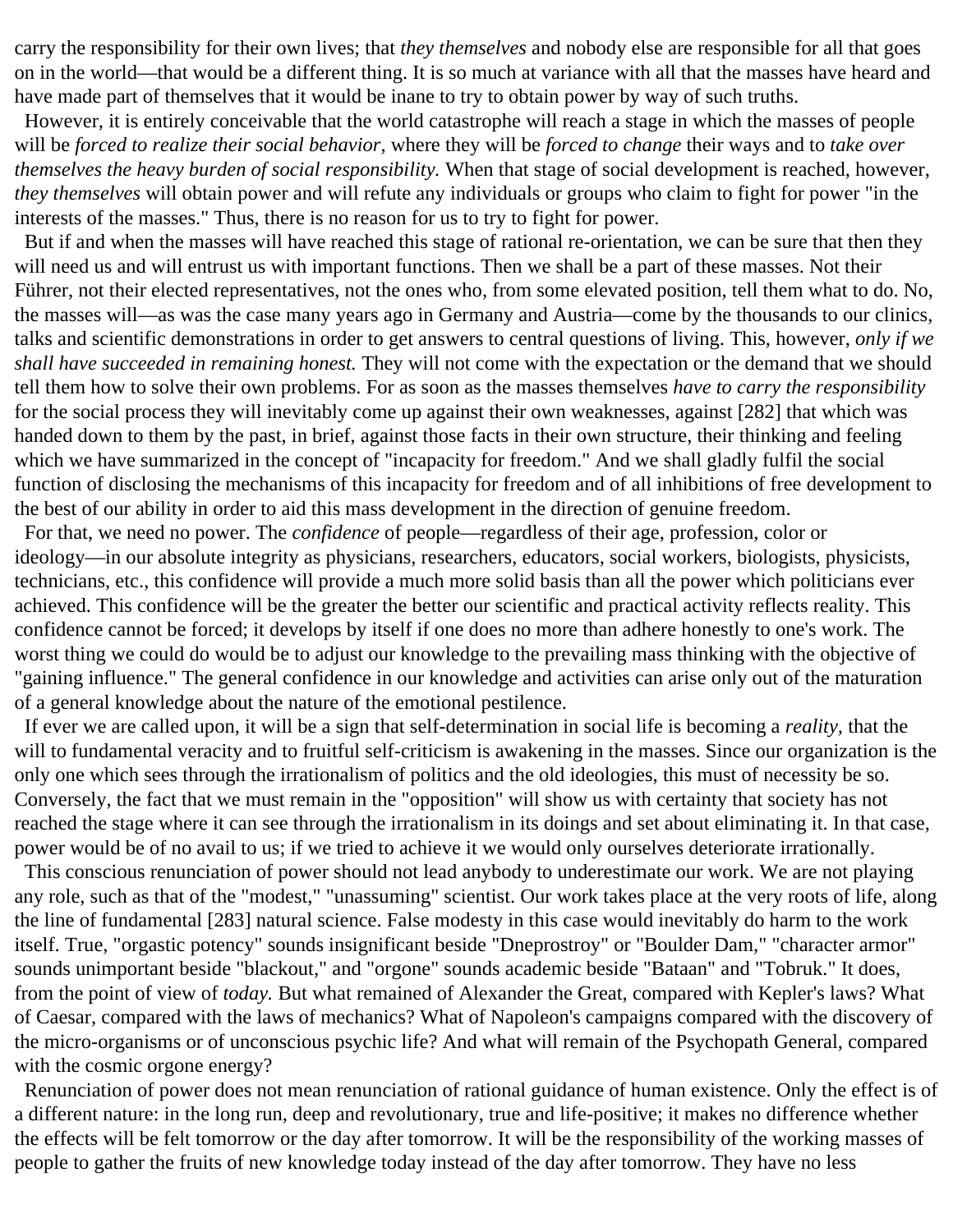responsibility for their own life and their own activities than the individual shoemaker for the shoe, the physician for the patient, the scientist for his findings, or the contractor for his buildings. We do not want to take part either in the gestures of saving people or in pitying them. *We take people seriously.* When they need us, they will call us. We shall be there. But we refuse to fight for power to impose our knowledge on people.

2. *Biological rigidity, incapacity for freedom and authoritarian mechanistic life concept.*

 We are confronted by the incontrovertible fact that *never in the history of human society have the masses been able to preserve, to organize and to develop the peace and freedom which they gained in bloody struggles.* What is meant here by freedom is the *genuine* freedom of personal and social development, the freedom from fear of life, from economic suppression of any kind, from reactionary inhibitions of development; in brief, the *free selfdetermination of life.* We should not have any illusions about it: There is at work, in the masses, a reactionary, murderous, [284] development-inhibiting force which brings to ruin again and again all the efforts made by the fighters for freedom.

<span id="page-145-0"></span> This reactionary force in the masses expresses itself in a general *fear of responsibility* and *fear of freedom.*  These are no moral judgments. This fear is deeply rooted in the biological constitution of man of today. Not, however, in a constitution which, as the Fascist believes, is the very "nature" of man, but in a constitution which has a historical development and therefore is alterable. It is not easy to present in a few sentences the social role of the fear of freedom. I shall proceed from a newspaper report by James Aldridge, published in the *New York Times* of June 24, 1942, under the headline, BRITISH IN AFRICA LACK KILLER URGE:

 The German Afrika Corps defeated the Eighth Army because it had speed, anger, virility and toughness. As soldiers in the traditional sense, the Germans are punk, absolutely punk. But Marschall Erwin Rommel and his gang are angry men, they are tough to the point of stupidity. They are virile and fast, they are thugs with little or no imagination. They are practical men, taken from a most practical and hard life to fight practically: Nazis are trained to kill. The German commanders are scientists, who are continually experimenting with and improving the hard, mathematical formula of killing. They are trained as mathematicians, engineers and chemists facing complicated problems. There is no art in it, there is no imagination. War is pure physics to them. The German soldier is trained with a psychology of the dare-devil track-rider. He is a professional killer, with no distractions. He believes he is the toughest man on earth. Actually, he cracks very easily and is not so tough, and can be beaten soundly and quickly by a foe using the same ruthless speedy methods he uses . . . The British soldier is the most heroic on earth, but do not confuse that with military toughness. He has the toughness of determination but he has not the toughness which makes him scientifically kill his enemy.

 This is the best description of mechanical militarism I have yet come across. It reveals clearly *the complete identity of mechanistic natural science, mechanical human structure and sadistic murdering.* This identity has found its sublime and unsurpassable [285] expression in the German ideology of totalitarian dictatorship. This mechanistic trinity is opposed by that other view of life which does not consider man as a machine, or the machine the master of man or militarism his highest ornament. This living functional view has found its last refuge in the Western democracies. Whether it will survive the chaos remains to be seen.

 It may sound peculiar to the ears of a general, but I contend that the defeats suffered by the democracies, as tragic and as dangerous as they were, were the sign of a deep humanity which is the exact opposite of mechanical automatism: *the valuation of human life.* Aldridge is wrong in reproaching the democratic military leaders with trying to save lives, in contradistinction to the machine men. He is wrong when he demands that the antifascist fighters learn to kill in a still more mechanical, automatic, scientific way than the Prussian automaton. If one tries to beat the automatons with their own weapons one will, in the process of murdering still more scientificially, *oneself* become an automaton and will *oneself* perpetuate what the enemy set in motion. In this process, the last vestiges of all living hopes for a different, lastingly peaceful human society will perish.

*The way of the anti-fascist struggle is a different one.* It is the way of a clear, ruthless recognition of the historical and biological factors which lead to such murdering. Only this recognition, and not the imitation of fascist methods, will lead to the extermination of the fascist pestilence. One cannot vanquish fascism by imitating or surpassing its methods without, intentionally or unintentionally, degenerating fascistically oneself. The way of fascism is the way of the machine, the dead, the rigid, the hopeless. The way of life is fundamentally different,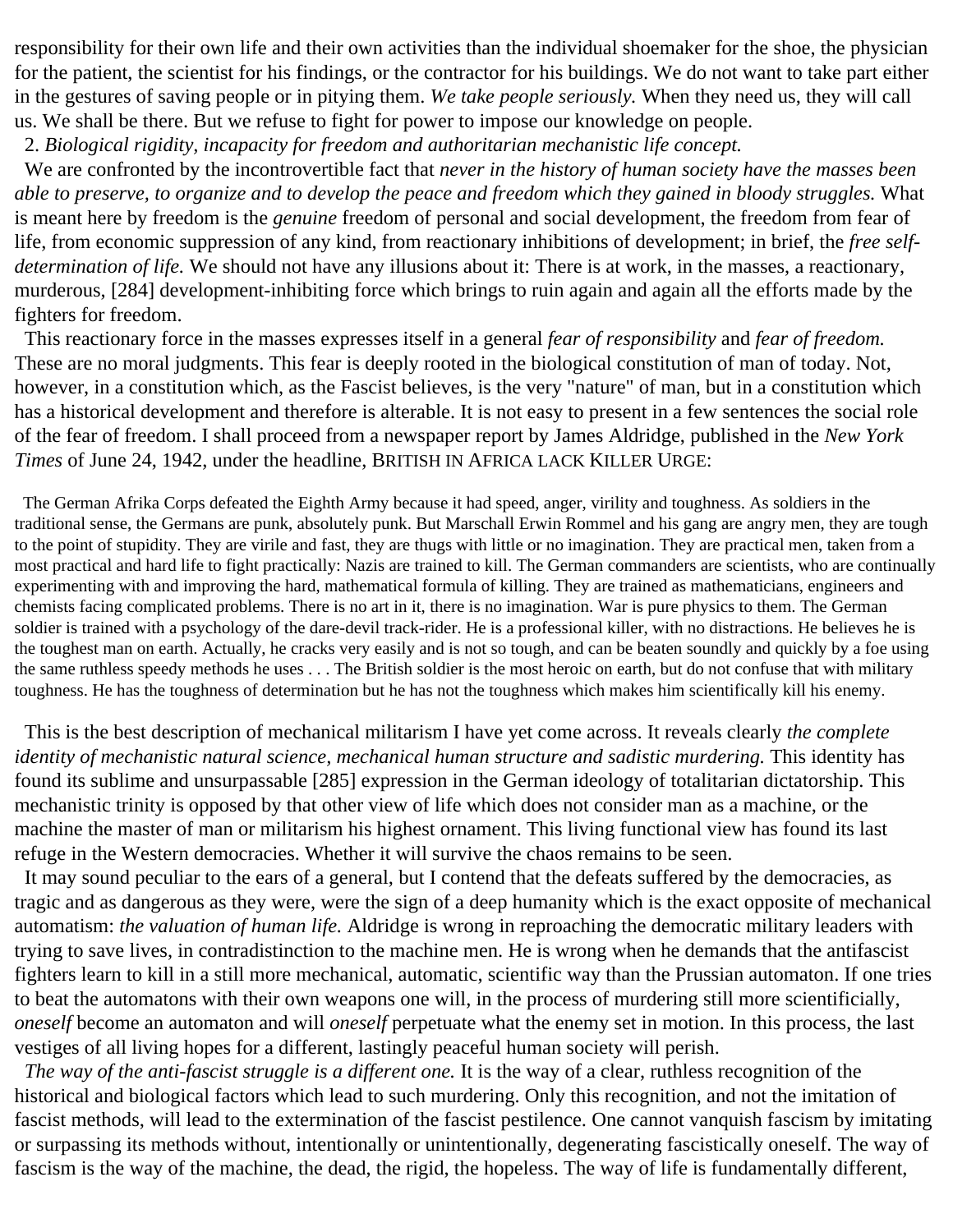more difficult, more dangerous, more honest and more hopeful.

 Let us proceed from the question of the day to the one question: *How can such a complete functional identity of machine, man, and scientific murdering come about?* This question leads far away from such questions as whether our shipbuilding equals the sinkings by U-boats, or whether the machine monster is going to reach the Baku oil wells. We do not minimize the importance [286] of these questions of the day. Naturally, when my house catches fire, the first thing I do is to try to save as many of my manuscripts, books and instruments as possible. But sooner or later I shall have to build a new house, and in order to prevent a new catastrophe I shall have to think hard to find out what caused the fire in the old house.

<span id="page-146-0"></span> MAN IS FUNDAMENTALLY AN ANIMAL. Animals, as distinct from man, are not machine-like, not sadistic; their societies, within the same species, are incomparably more peaceful than those of man. The basic question, then is: *What has made the animal, man, degenerate into a machine?*

 When I say "animal," I do not mean anything bad, cruel or "base"; I am stating a biological fact. Man has developed the peculiar concept that he is not an animal at all, but, well—man; a creature which long since has shed that which is "bad," which is "animal." He demarcates himself in all possible ways from the bad animal and points, in proof of his "being better," to culture and civilization which distinguish him from the animal. He shows, in his whole behavior, his "theories of values," his moral philosophies, his "monkey trials" and such, that he does not want to be reminded of the fact that basically he is an animal, an animal, furthermore, which has much more in common with the "animal" than with that being which he asserts to be and dreams of being. The theory of the German Übermensch has this origin. Man shows by his maliciousness, his inability to live in peace with his kind, his wars, that what distinguishes him from the other animals is only his unbounded sadism and the mechanical trinity of the authoritarian concept of life, mechanistic science and the machine. If one looks at the results of civilization as they present themselves over long periods of time, one finds that these contentions of man are not only erroneous; more than that, they seem to be made expressly for the purpose of making man forget that he is an animal. *Whence these illusions of man about himself? What makes him form such illusions?*

<span id="page-146-2"></span><span id="page-146-1"></span> The life of man is split in two: a life according to *biological* laws (sexual gratification, feeding, contact with nature) and a [287] life according to his *mechanized civilization* (mechanistic ideas about his own nature, his position of master in the animal kingdom, his class and race distinctions, his ideas of possession and nonpossession, science, religion, etc.). Being-an-animal and not-wanting-to-be-an-animal, *biological* basis and *technical* development, are the poles between which his being and thinking are split up. All the concepts of himself which man has developed are borrowed from the machines which he has created. Building and handling machines has given man the belief that, through the machines and beyond them, he is developing to a "higher" plane. On the other hand, his machines show the appearance and the mechanics of man. The locomotive has eyes to see and legs to run, a mouth to eat the coal and excretory apparatus for the slags, and mechanisms for the production of sounds. The product of his mechanistic technic thus is an expansion of man himself. The machines are, in fact, an enormous expansion of his biological organization. They enable him to master nature to a far higher degree than he could with his hands alone. They give him mastery of time and space. Thus, the machine has become a part of man himself, a beloved and highly esteemed part. He has the perennial *dream* that the machines will make life easier for him and will give him an increased enjoyment of life. And in *reality?* In reality, the machine has become man's worst enemy. *It will remain his worst enemy unless he differentiates himself from the machine.* The progress of civilization, as made possible by the development of the machine, was accompanied by a *disastrous misinterpretation of human biological organization.* In building machines, man followed the laws of mechanics, of non-living energy. This technic was highly developed long before man finally began to ask himself how *he himself* was built and how he functioned. When finally, very gradually, cautiously and often at the danger of risking death, he began to discover his own organs, he interpreted their functions in the same way in which he had been building machines for hundreds of years: he interpreted them mechanistically in a rigid, un-alive manner. *The mechanistic concept of life is the reflection of mechanistic civilization.* But living [288] functioning is something basically different; it is not mechanistic. The specific biological energy, the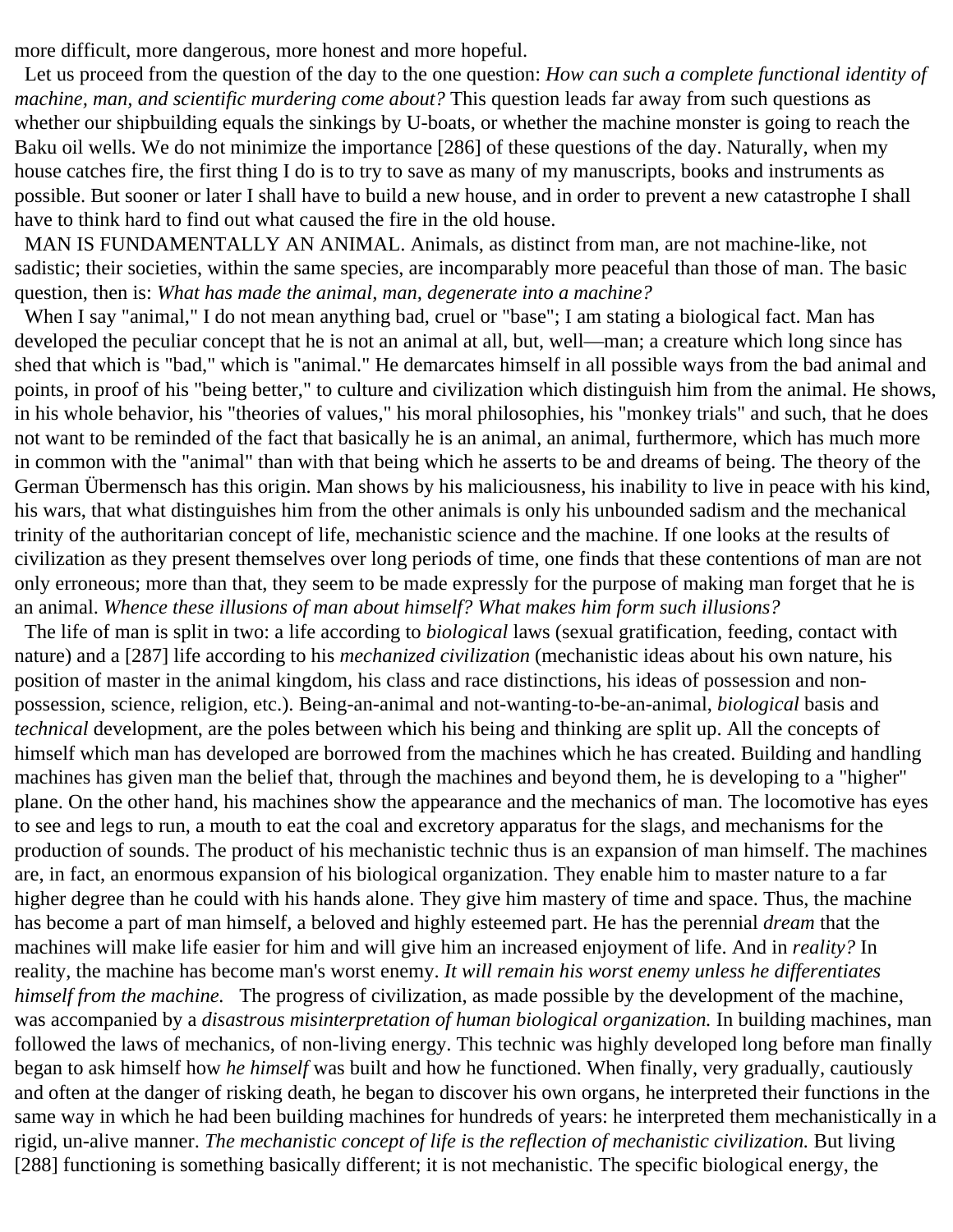orgone, follows laws which are neither those of mechanics nor those of electricity. Because man has been biased in favor of a mechanistic concept of the world he has been incapable of grasping the specifically living, nonmechanistic functioning. Man dreams of one day constructing a homunculus, a Frankenstein, or at least an artificial heart or artificial protein. The phantasies which man developed about this homunculus show a brutal monster which, though human-like, is mechanically stupid and awkward, filled with enormous powers which, once released, can no longer be inhibited and will automatically wreak destruction. This, Disney has splendidly shown in his "Fantasia." In such phantasies of man about himself and his functioning we miss any expression which would be kind, alive, social and natural. Conversely, it is striking to see how man, in portraying animals, gives them just those traits which he misses in himself and which he does not ascribe to his homunculus figures. This, too, is splendidly exemplified in Disney's animal films.

 Man himself, then, appears in his phantasies as a mechanical, cruel, all-powerful, unalive monster, while the animal appears as a kind, social being, with all the human qualities and weaknesses. One has to ask: do these phantasies reflect a reality? The answer is, *yes.* In these phantasies, man depicts in the most impressive way his inner biological conflict:

a) in the ideology: bad animal—exalted man;

\_\_\_\_\_\_\_\_

b) in reality: brutal mechanical man—kind, free animal.

 That is, *the machine has in turn influenced mans own conception of himself in the sense of making it machinelike, mechanistic, unalive and rigid.* According to such a concept, man is built like this: the brain is the "most highly developed part." It represents a "central" which, like a "master" in a state, sends orders and impulses to the various organs. The organs are connected with the "master" by the nerves as if by telephone wires. Needless to say, this is a totally erroneous concept because in primitive organisms the organs act in a biologically correct way though a brain has [289] not yet developed; furthermore, in more highly developed organisms the essential life functions continue even after removal of the brain. The machine-like concepts are found in every aspect of life: Infants have to take so and so many grams of milk at exactly prescribed time intervals and have to sleep exactly so many hours. The diet has to contain exactly x grams of fat, y grams of protein and z grams of carbohydrates. Up to the date of the marriage ceremony, man has no sexual urge; exactly on that day, he has it. God created the earth in 6 days, on the 7th he rested; just as man takes a rest from the machines. The children get x hours of mathematics, y hours of chemistry, z hours of zoology, etc.; all of them the same thing and all of them are supposed to learn exactly the same amount. High intelligence means 100 points, average 80 points, stupidity 40 points. With 90 points you can become a doctor, with 89 you can't.

 To man, psychic life to this day is only a nebulous mysterious something, or else a secretion of the brain. For centuries, he not only denied the existence of the mind, he also declared any attempt to comprehend sensations and psychic experiences to be erroneous. At the same time he constructed a mystical world in which to place all emotional experience. Those who questioned the correctness of his mystical concepts of life, be it "the saints," "racial purity" or "the state," he persecuted, even unto death. In this way, he developed mechanistic, machine-like concepts and mystical concepts of his functioning at the same time. Thus, his understanding of biology remained far behind his skill in building machines, and he gave up trying to understand himself. The machine which he created seemed sufficient to explain the functioning of his own organism.1

 Is this chasm between extraordinary industrial skill and biological comprehension merely a result of deficient knowledge? Or does it result from an unconscious intention to ban all real

<sup>&</sup>lt;sup>1</sup> The tragic split between biological and technical understanding, between that which is alive and that which is machine-like in man, is unequivocally expressed in the following: No mass individual in this world wanted the war. But all are its victims, as of a mechanical monster. *Yet, this monster is the biologically rigid human himself.*

<span id="page-147-0"></span><sup>[290]</sup> insight into man's own functioning? In pursuing my experimental studies of the orgone, I am constantly amazed by the fact that the atmospheric orgone has been so thoroughly overlooked by thousands of excellent scientists.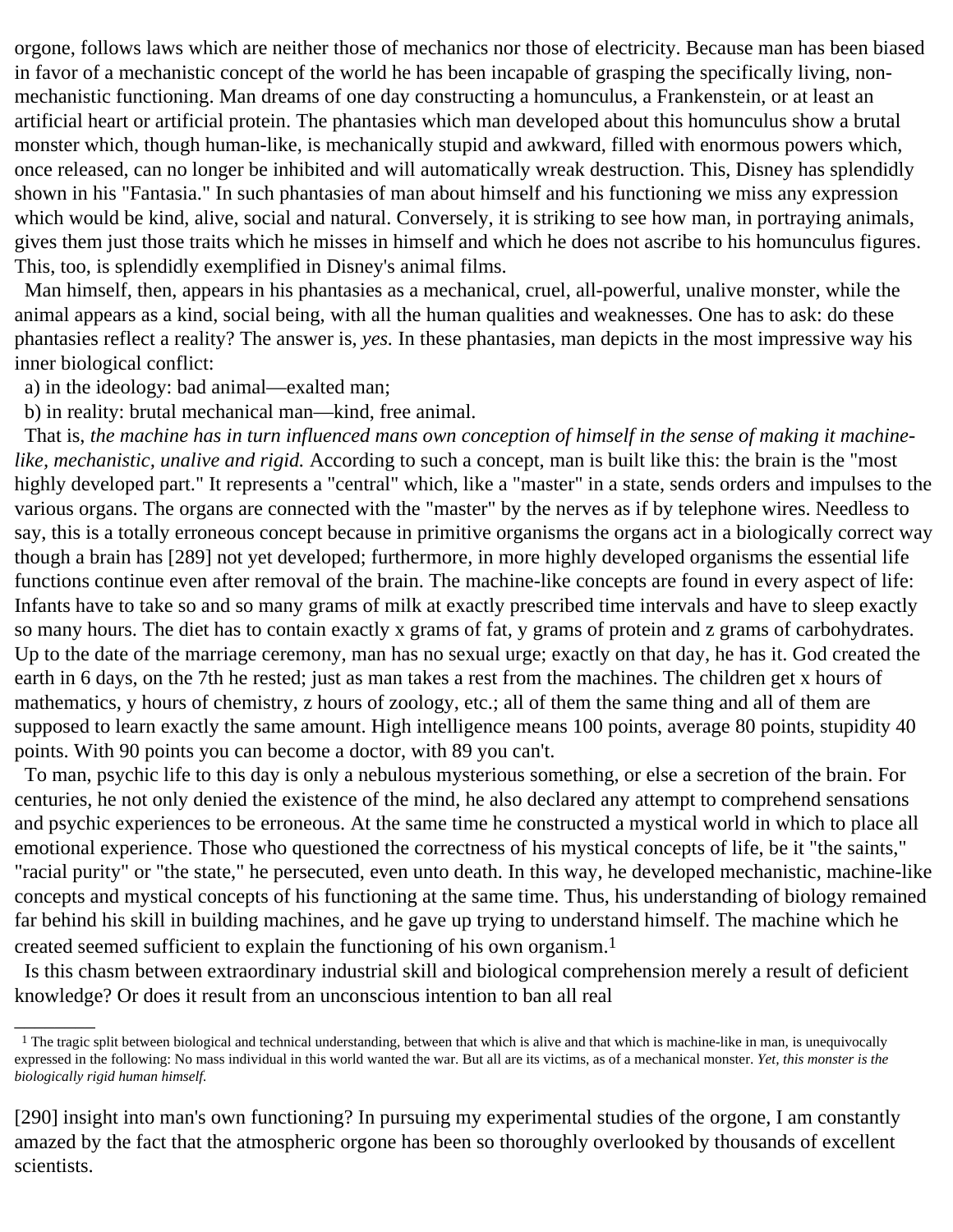The answer is unequivocal: The lag in the comprehension of living functioning, its mechanistic misinterpretation and the overvaluation of the machine have been, and are, unconscious intentions. One would think that it should have been possible mechanistically to build machines on the one hand, and to comprehend living functioning nonmechanistically on the other hand. Careful observation of human behavior in important life situations reveals the nature of this intention.

 Machine civilization means to man not only an improvement of his animal existence. In addition, it has a subjectively far more important but irrational function: to stress again and again his not-being-an-animal, *his being basically different from the animal.* We have to ask ourselves: What interest has man in constantly proclaiming loudly—be it in science, in religion, in art or in other forms of expression—that he is *man* and *not* an animal; that the highest task of human existence is the "subjugation of the animal in man" and the cultivation of "higher values"; that the child has to be educated from a "wild little animal" to a "real human being"? How is it possible, we must ask, that man, consistently, saws off the biological limb on which he has grown and to which he belongs? How is it possible that he fails to see the devastations which result from this biological denial, the biopathies, the sadisms and wars? How can he fail to see that the existing human misery cannot possibly be done away with until man again fully acknowledges his being-an-animal? He must learn to see that what distinguishes him from other animals is nothing but a higher degree of security in life; he must give up the irrational denial of his true nature.

 "Away from the animal! Away from sexuality!" is the leitmotif of all human ideology. No matter whether the Fascist puts it in terms of the racially pure "Übermensch," the Communist in terms of proletarian class consciousness, the Christian in terms of the [291] "spiritual-moral nature" of man, or the liberal in terms of the "higher human values." All these ideologies have one and the same basis: "I am not an animal; I have invented the machines, not the animal. *I am not a sexual being, like the animal.*" Hence the overemphasis of the intellect, of "pure" logic over against the instinct, of culture against nature, of the mind against the body, of work against sexuality, of the state against the individual, of the Übermensch against the Untermensch.

 Why is it that out of millions of car drivers and radio listeners only a few know the name of the inventor of the car or of the radio, while every child knows the names of the bearers of the political pestilence?

 Natural science keeps reminding man again and again that he is nothing but a worm in the universe. The bearers of the political pestilence keep persuading him that he is not an animal, but a "zoon politikon," that is, specifically a non-animal, a bearer of values, a "moral being." What disaster has been brought about by the Platonic philosophy of the state! It is quite clear why man knows the politico better than the natural scientist: He *does not want to be an animal,* he does not want to be reminded of the fact that fundamentally he is a sexual animal.

 Seen from this vantage point, the animal has no intelligence but only "base instincts," no culture, no "values" but only "material needs." This is stressed just by that type of person who sees the content of his life in moneymaking. If such a murderous war as the present one has any trace of a rational function, it is that of unmasking the abysmal irrationality of such ideas. Man has every reason to envy the animal for its freedom from sadisms, perversions and meanness, and for its natural spontaneity. As vain as was man's belief that the earth is the center of the universe, so unreal and disastrous is his philosophy that the animal is a being "without a soul," without a morality, or more than that, an immoral and antisocial being. If I had the idea of being a benevolent saint and at the same time would smash my neighbor's head with an axe, I would, rightly, land in a mental institution or in the electric chair. But this is exactly the nature of man's [292] contradiction between his ideal "values" and his actual behavior. His putting this contradiction into highsounding sociological formulae like "the century of wars and revolutions" or "the highest development of military and political strategy" does not in the least alter the fact that in no other respect is man as blindly groping and as hopelessly lost as he is with regard to his biological and social functioning.

<span id="page-148-0"></span> It goes without saying that such attitudes are not natural but that they have been brought about by the development of machine civilization. The history of the patriarchal order shows clearly that the principal mechanism of changing human structure in the direction of the authoritarian is the suppression of infantile and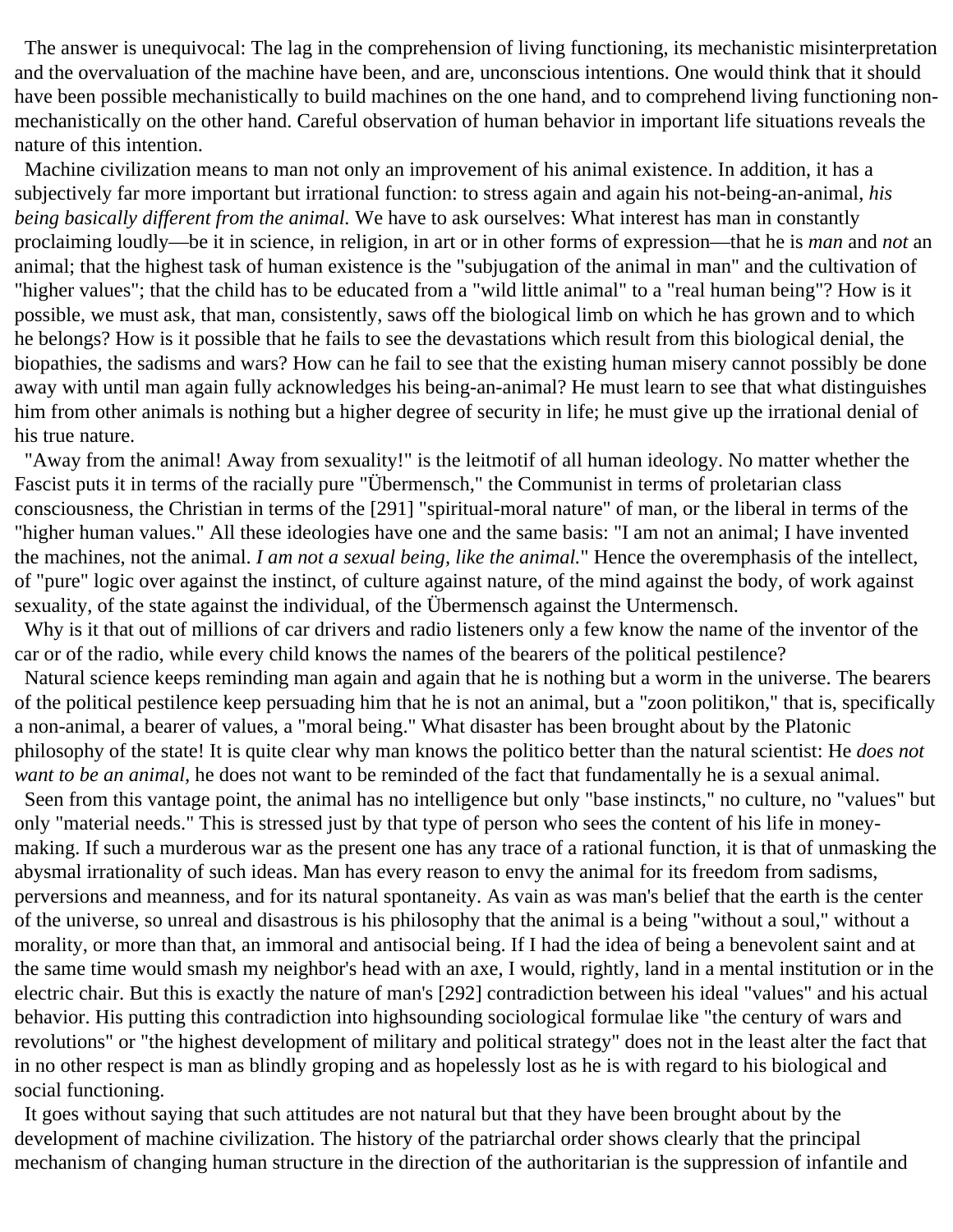adolescent genitality. The suppression of nature, of "the animal" in children, was the first tool for the production of machine-like obedient humans; it still is.2 The socio-economic development of society has proceeded independently on its machine-like way to the present day. Along with this development, there was a further development and ramification of the basis of all ideological and cultural formations: "Away from the animal; away from genitality." Within these two processes, the social and the psychological, man made an ever more thorough and all-embracing effort to deny his biological nature. With that, there was an equally thorough and allembracing increase of his sadistic brutality in business and in war, of the machine-like in his being, of the masklike quality of his facial expression, of his armoring against sensations, of his perverse and criminal tendencies.

 Only a few years have passed since the devastating effects of this biological aberration began to be understood. One might be tempted to take an all too optimistic view of the situation, and to argue as follows: "It is completely correct that man erred when he equated his own nature to that of mechanized civilization. But now that we have recognized this error it will not be difficult to correct it: true, civilization cannot but be machine-like, but man's

\_\_\_\_\_\_\_\_

<span id="page-149-0"></span>[293] attitude toward life can easily be changed from the mechanistic to the functionally alive. All that needs to be done is that the educational authorities change education accordingly." Indeed, this is what many intelligent people said at the time of the Russian revolution, between 1917 and 1923.

 The flaw in the argument is that the mechanistic concept of life is not a mere "idea" or "attitude." Characteranalytic exploration of average people from every walk of life has shown that the mechanistic concept of life is not merely a "reflection" of the social processes in psychic life, as Marx had assumed, but far more than that:

 *In the course of thousands of years of mechanical development, the mechanistic concept, from generation to generation, has anchored itself deeply in man's biological system. In so doing, it actually has altered human functioning in the sense of the machine-like. In the process of killing his genital function, man has become biologically rigid.* He has armored himself against that which is natural and spontaneous within him, he has lost contact with the biological function of self-regulation and is filled with a strong fear of that which is alive and free.

 This *biological rigidity* is expressed primarily in a general rigidity of the organism and a demonstrable reduction of plasmatic mobility: intelligence is damaged, the natural social sense is lost, there is a general psychosis. The facts which substantiate this statement were presented in some detail in my book, THE FUNCTION OF THE ORGASM. What is called civilized man is in fact angular, machine-like, without spontaneity; it has developed into an automaton and a "brain machine." Man not only believes that he functions like a machine, *he does in fact function like a machine.* He lives, loves, hates and thinks like a machine. With his biological rigidity and the loss of the natural function of self-regulation, he has acquired all those character attitudes which reached their pinnacle in the pestilence of the dictatorships: hierarchic concept of state, machine administration of society, fear of responsibility, longing for authority and a Führer, expecting to be told what to do, mechanistic thinking in natural science, [294] machine-like killing in war. It is not by accident that the Platonic concept of the state was conceived in a slave society. Neither is it an accident that it goes on living to this very day: serfdom has simply been replaced by inner slavery.

<span id="page-149-1"></span> The problem of the fascist pestilence has led us deeply into that of man's biological functioning. It is a matter of a development stretching over thousands of years and not, as the economists believe, a matter of imperialistic interests of the past two hundred or even of the past twenty years. The importance of the present war can by no means be limited to imperialistic interests in the oil wells of Baku or the rubber plantations in the Pacific. The treaty of Versailles is no more than a cog in the whole machine. The economistic conception of life—as great as its services have been—is completely inadequate for an understanding of the revolutionary processes of our life.

The biblical legend of man's creation in the image of God, and the legend of his superiority in the animal

<sup>&</sup>lt;sup>2</sup> The socio-economic process, together with its effects on the formation of human ideology and structure, is described in my book, DER EINBRUCH DER SEXUALMORAL.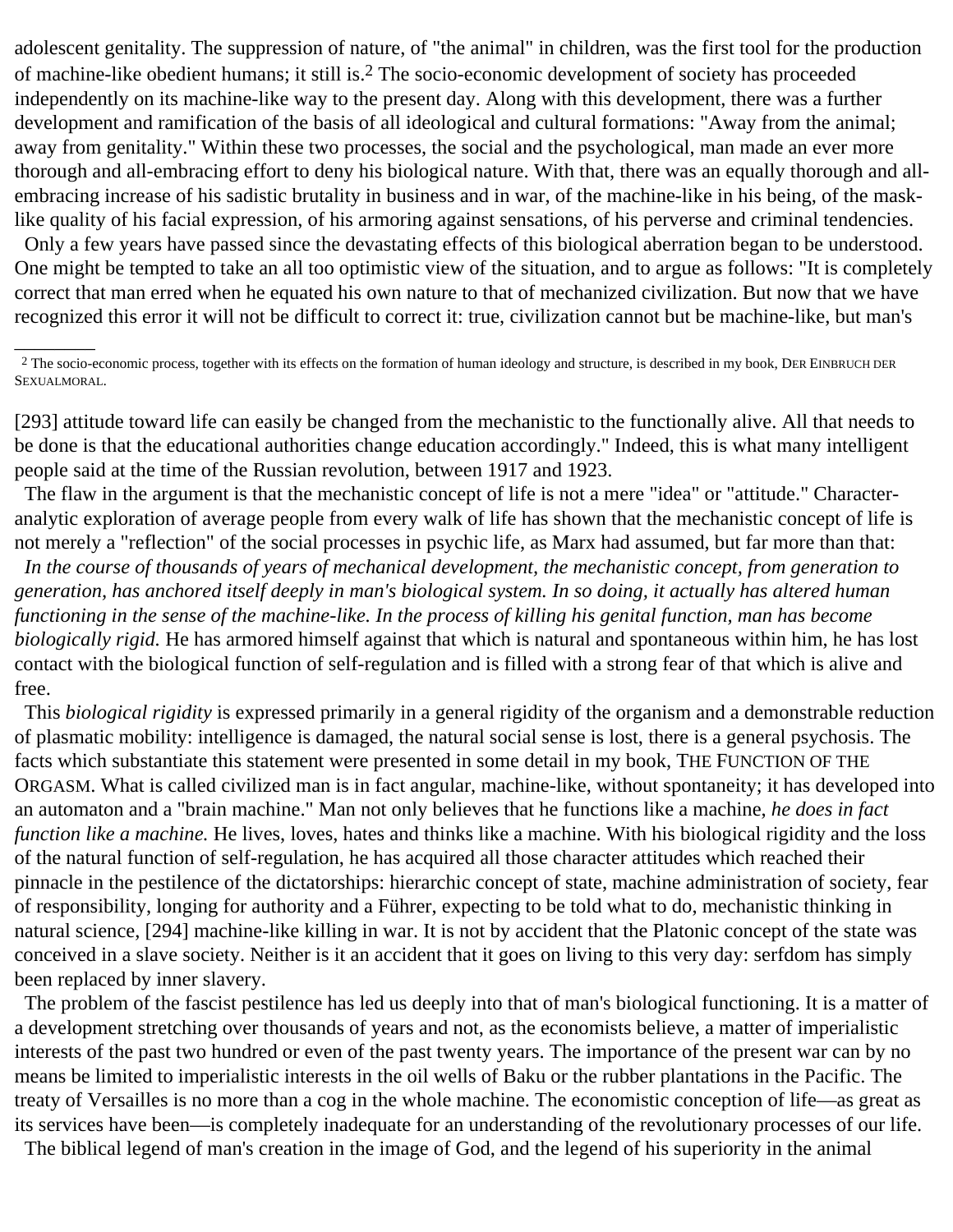kingdom, clearly represent the act of repression of man's animal nature. Nevertheless, every day he is reminded of his animal nature by his natural needs, conception, birth and death, sexual urge and dependency on nature. All the more intense are his efforts to fulfil his "divine" or "national" role; the age-old hatred of any genuine natural science which is not limited to machines stems from this source. It took several thousand years before a Darwin succeeded in proving man's animal origin. It took equally long before Freud discovered the elementary fact that the child is first of all a sexual being. And what a noise did the animal man make when it was presented with these simple facts!

 From the "superiority" over the animal there is a straight line to racial "superiority" over "Negroes, Jews, Frenchmen" or whatnot. Clearly, man prefers being a "superior being" to being an animal.

<span id="page-150-1"></span> In order to distinguish himself from the other animals, man, in the process of becoming biologically rigid, denied the existence of his organ sensations and finally ceased to perceive them. To this day, it is a dogma of mechanistic natural science that [295] the autonomic functions are not perceived and that the autonomic nerves are rigid. This in spite of the fact that every child of three can tell you exactly that pleasure, anxiety, anger, longing, etc., are perceived in the belly. This in spite of the fact that the perception of the ego is nothing but the totality of the organ perceptions. With the loss of his organ sensations, man not only lost the intelligence of the animal and the capacity for reacting naturally; he also blocked for himself any possibility of mastering his vital problems; he replaced the natural self-regulatory intelligence of the plasm by an imp in the brain which has, at one and the same time, metaphysical and machine-like qualities. Man's perception of his own body has, indeed, become rigid and machine-like.

 Man constantly reproduces the machine-like organism by his kind of education, science and philosophy of life. This biological crippling is reaching the pinnacle of its triumphs in the scientific, mathematically exact, machinelike killing of today. As mechanistic philosophies and machines alone cannot kill, sadism also comes into play; sadism, this secondary drive born of suppressed nature, the only important characteristic which distinguishes man's structure from that of the animal.

 This tragic machine-like aberration did not develop, however, without its counterpart. Deep down, even the rigid human has remained a living animal. No matter how immobile his pelvis may be, no matter how stiff his neck and his shoulders, no matter how tense his abdominal muscles—deep down he feels that he is a part of living nature. But as he denies and suppresses this nature in every possible way, he cannot recognize it rationally and factually. Hence, he needs *must experience it as something mystical, supernatural, out-of-the-world*, be it in the form of religious ecstasy, in the form of a cosmic soul, or in the form of the sadistic "surging of the blood." As is well known, such an impotent monster has its best intuitions for killing in the spring. The Prussian military display shows all the characteristics of the mystical machine-man.

<span id="page-150-0"></span> Human mysticism, which thus represents the last traces of a [296] feeling for life, became, at the same time, the source of the machine-like sadism in Hitlerism. From the remaining depths of biological functioning, through all the armoring and enslavement, the cry for "freedom" keeps rising. No social movement could ever attain a following with a platform of "suppression of life." Every one of all the social movements which suppress the selfregulation of the vital forces proclaims some sort of freedom: the freedom from "sin"; the freedom of the "Lebensraum"; the freedom of the nation; the freedom of the proletariat; the freedom of culture, etc. These diverse cries for freedom are as old as the machine-like aberration of the human plasm.

 The cry for freedom is a sign of suppression. It will not cease to ring as long as man feels himself captive. As diverse as the cries for freedom may be, basically they all express one and the same thing: *The intolerability of the rigidity of the organism and of the machine-like institutions which create a sharp conflict with the natural feelings for life.* Not until there is a social order in which all cries for freedom subside will man have overcome his biological and social crippling, will he have attained genuine freedom. Not until man is willing to recognize his animal nature—in the good sense of the word—will he create genuine culture.

 The striving for freedom is nothing but the biological development of the vital forces. It is conceivable only in the framework of the biological laws of development, and *not in opposition to them.* The will to freedom and the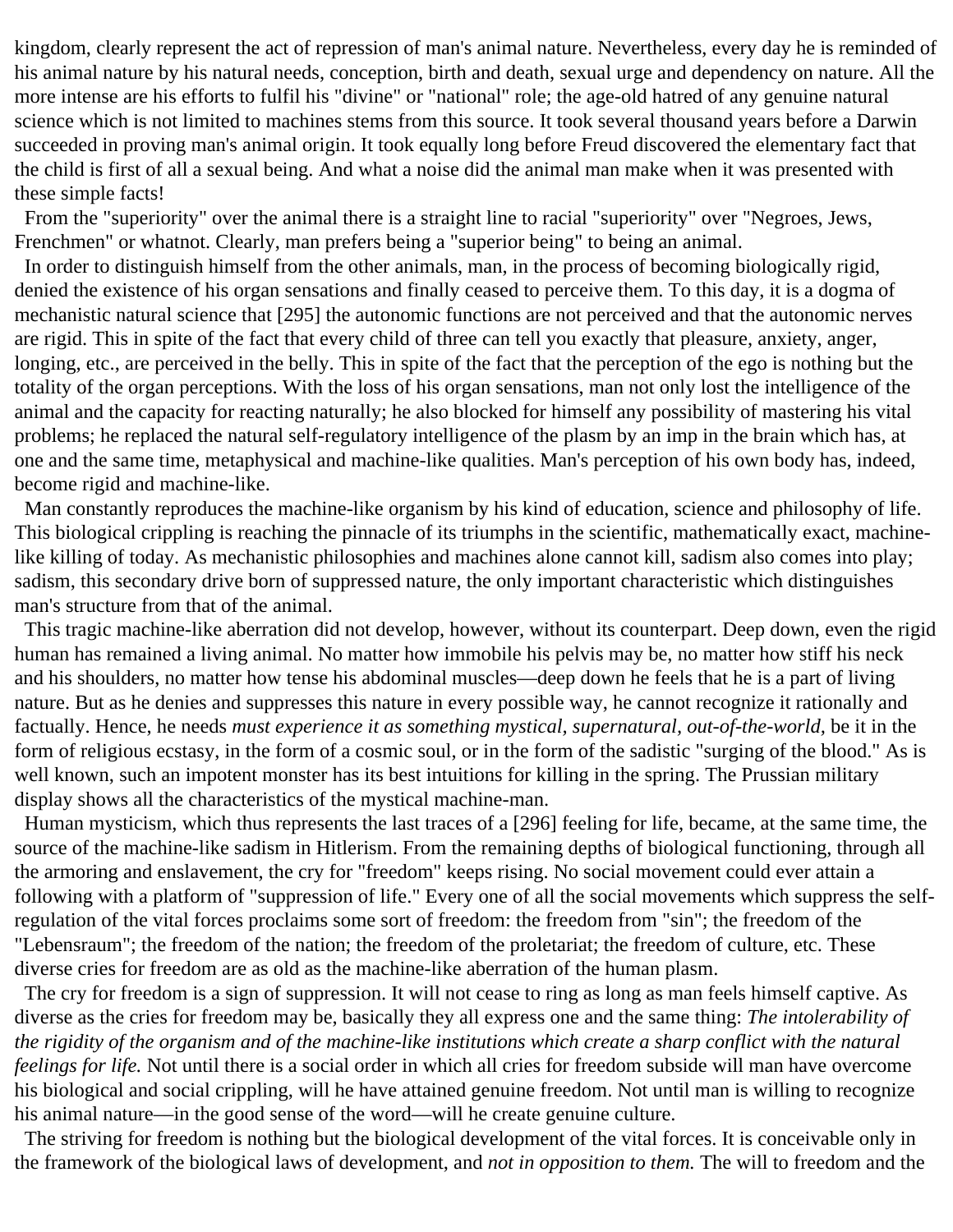capacity for freedom are nothing but the will and the capacity to recognize and further the development of human biological energy. Freedom is inconceivable as long as the biological development of man is suppressed and dreaded.

<span id="page-151-0"></span> Under the influence of politicos, the masses blame the powers that be for wars. In the first world war it was the munition magnates, in the second the Psychopath General. This is shifting the responsibility. *The blame for the war belongs only and alone to the same masses of people who have all the means of preventing wars.* The same masses of people who—partly through indolent passivity, partly through their active behavior—make possible the [297] catastrophes from which they themselves suffer most horribly. *To emphasize this fault of the masses, to give them the full responsibility, means taking them seriously.* On the other hand, to pity the masses as a poor victim means treating them like a helpless child. The first is the attitude of the genuine fighter for freedom, the latter is the attitude of the politico.

#### 3. *The arsenal of human freedom.*

 Rulers and generals muster their troops. Magnates muster the sums of money which give them power. The fascist dictators muster the irrational human reactions which make it possible for them to attain and maintain their power over the masses. The scientists muster knowledge and means of research. But, thus far, no organization fighting for freedom has ever mustered the *biological arsenal* where the weapons are to be found for the establishment and the maintenance of human freedom. All precision of our social existence notwithstanding, there is as yet no definition of the word freedom which would be in keeping with natural science. No word is more misused and misunderstood.

 To define freedom is the same as to define sexual health. *But nobody will openly admit this.* The advocacy of personal and social freedom is connected with anxiety and guilt feelings. As if to be free were a sin or at least not quite as it should be. Sex-economy makes this guilt feeling comprehensible: freedom without sexual selfdetermination is in itself a contradiction. But to be sexual means—according to the prevailing human structure—to be sinful or guilty. There are very few people who experience sexual love without guilt feeling. "Free love" has acquired a degrading meaning: it lost the meaning given it by the old fighters for freedom. In films and in books, to be genital and to be criminal are presented as *the same thing.* No wonder, then, that the ascetic and the reactionary enjoy a higher esteem than the loving primitive; that high social position is incompatible with natural sexual attitudes and behavior; that the "authority" is not allowed to have a "private life"; that a great scientist like De La Métrie could be besmirched and hounded by ascetics; that any perverse moralist can get away with besmirching a happily loving couple; [298] that adolescents risk the reformatory for having sexual intercourse; etc.

<span id="page-151-1"></span> This article was intended to show the miscalculation to which thus far all struggles for freedom have fallen prey. It is this: *the incapacity for social freedom is physiologically anchored in the human organism.* It follows that the mastery of the physiological incapacity for freedom is one of the most important prerequisites of any genuine struggle for freedom. This article was not meant to discuss those elements of freedom which are generally known and advocated, such as the freedom of expression, freedom from economic suppression and exploitation, freedom of assembly, freedom of scientific search, etc. The essential task here was that of showing the most powerful *obstacle* in the path of all these endeavors.

 It is not difficult to understand why the general characterological incapacity for freedom on the part of the masses of people has never been made a matter of public discussion. It is an all too depressing and too unpopular fact. It requires severe self-criticism and far-reaching changes in the whole way of living on the part of the overwhelming majority of people. It requires shifting the responsibility for all social processes from minorities or individuals to the masses of people on whom work in society depends. Thus far, this working majority of people never have themselves governed the fate of society. The best they could do thus far was to put the guidance of their lives in the hands of decent instead of worthless individuals. The "parliamentary" form of "government" was not equal to the actual happenings, for at the same time, *other* groups and majorities invested brutal sadists and imperialists with power over their fates. There is great danger that formal democracy, in fighting authoritarian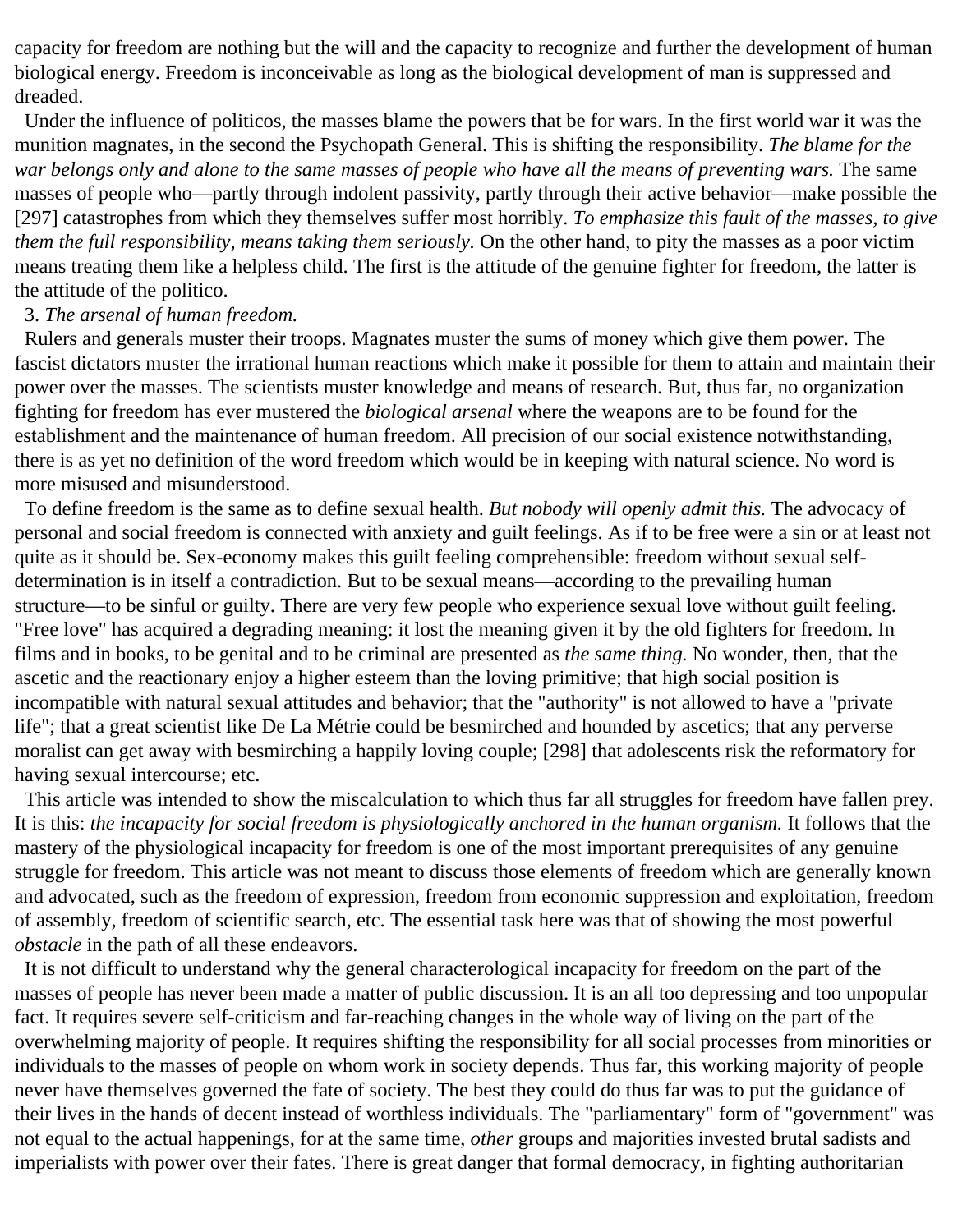dictatorship, may itself undergo a change in the direction of dictatorship. Since the working masses do not themselves determine their lives, factually and practically, the germ of the suppression of freedom is present in the course of events themselves; it does not have to lie in any evil intention of the elected representatives. The war, e.g., requires many measures which, though acutely necessary, [299] are potentially authoritarian. Under such circumstances it depends on the accidental composition of the government whether the suppression of freedom is going to be temporary or permanent. Of this fact there seems to be a general awareness. For one hears it said ever more clearly everywhere that there can be no return to the old order, and that a basically new world order has to be established. While this is entirely correct, one misses any concrete propositions. In particular, nobody proposes *to burden the working majorities, who thus far have played a passive social role, with the full responsibility for their future fate.* It is as if there were a general and secret fear of shifting the responsibility from a democratic, well-meaning government to those who thus far have only been voters but not *responsible* bearers of society. This fear is based not on malice or evil intent, but on the knowledge of the biopsychic structure of the masses of people. The Russian revolution, which started out in the direction of establishing mass responsibility, failed for this reason. Nevertheless, the necessity of a social revolution in the sense of progressing from a formal to a full, factual democracy is the most important conclusion to be drawn from this war and all that led to it. To repeat the inescapable conclusions from the foregoing facts:

a) The masses of people are incapable of freedom;

b) the general capacity for freedom can be acquired only in the daily struggle for a free life;

 c) it follows that the masses, who are incapable of freedom, must have the social power if they are to become capable of freedom and capable of creating and maintaining freedom.

<span id="page-152-1"></span> The task presented by these facts may be illustrated by an example from plant life. For a long time, I have been observing the effect of weeds on the growth of pine seedlings. The little pines which grow in spots where there are few weeds grow vigorously on all sides, developing branches right above the ground; the leaves are green and full; the plant grows, unimpeded, straight toward the sun; it is "healthy," its development is "free." If, however, the seed has fallen on a spot where there are many weeds, it develops a crooked stem, incomplete branches, with [300] poor leaves or none at all. Many such seedlings are incapable of pushing through the weeds at all. Others grow crooked in their attempt to reach the sunlight. If one frees such a seedling from the weeds, it begins to grow better and develops more fully; nevertheless, the earlier influence of the weeds is still seen in the form of stunted growth, crooked stem, poor development of leaves, etc. Seeds, however, which fall, in the beginning, on a spot free from weeds, develop freely and fully.

 The free development of a society is like that of the freely growing pine seedlings; the dictatorship like the seedling smothered by the weeds; and the formal democracies under the pressure of the dictatorships like the seedlings which, though they manage to push through, are, nevertheless, biologically stunted. There is at present no democratic society able to develop according to natural, free, self-regulatory principles, without the deforming influence of dictatorial authoritarian pressures from without or within. The experiencing of fascism has given us the means of recognizing Hitlerism within and without our own borders. *Bio-psychically speaking, Hitlerism is nothing but the most highly developed form of machine-like mechanism plus the mystical irrationalism of the human masses.* The crippling of individual and social life is nothing but the result of the age-old influence of all the irrational and authoritarian institutions on the human of today. Fascism has not newly created these conditions; it has only utilized old conditions of suppression of freedom and has brought them to a new peak. All that the generation which is characterized by the results of thousands of years of authoritarianism can hope for is to breathe a little more freely. It can no longer count on becoming a tree which will develop fully, according to natural laws, once the weeds are torn up, that is, once the fascist machine is smashed.

<span id="page-152-0"></span> In other words: the biological rigidity of the *present generation* can no longer be eliminated; all that can be done is to give its still active life forces more room for development. But new individuals are born every day, and in the course of 30 years there is a *new generation,* without a trace of fascist deformity. Every-[301]thing depends on what kind of conditions this new generation is born into; conditions which secure freedom or foster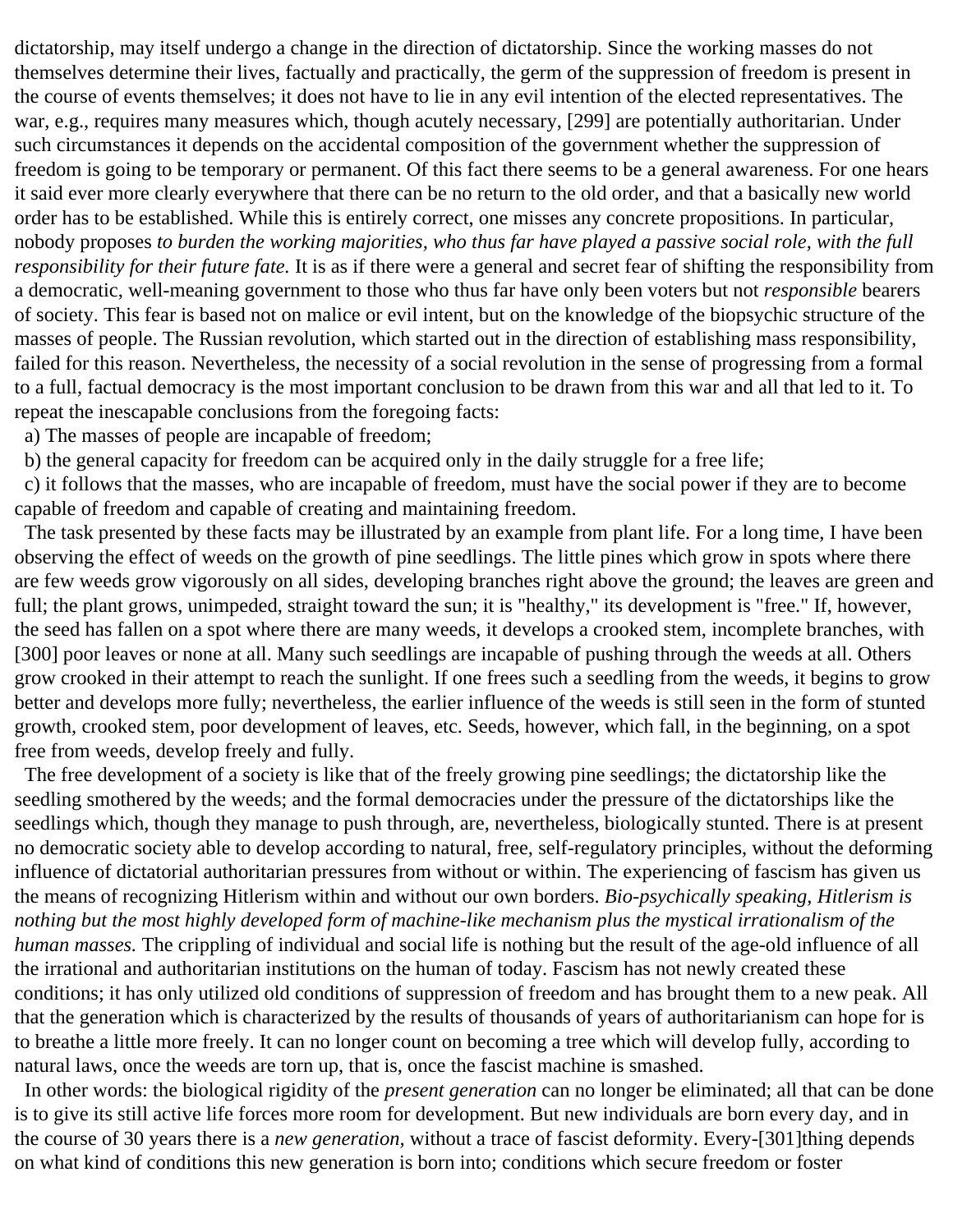authoritarian conditions. This defines clearly the social and legislative task that lies ahead:

 *The coming generation must, under all circumstances and with all means, be saved from being influenced by the biological rigidity of the old generation.*

 German fascism was born from the biological rigidity and crippling of the former generation. Prussian militarism, with its machine-like discipline, its goose-step, its "belly in, chest out!" is the extreme manifestation of this biological rigidity. It was able to depend on the biological rigidity and crippling of the masses in other countries. Hence its international success. It succeeded, finally—within one generation—in eradicating the last traces of a will to freedom in German society and in turning the new generation, in hardly more than a decade, into rigid, unthinking automatic war-machines. It is clear: social freedom and self-regulation are inconceivable in rigid, machine-like people. *The main weapons in the arsenal of freedom, therefore, are the gigantic vital forces in each new generation.*

Let us assume that the formal democracies win this war but overlook or underestimate the biological miscalculation in the struggle for freedom, the biological rigidity of the mass individual. In that case, every new generation will inevitably reproduce the rigidity, will form new authoritarian and life-inimical concepts of life, and there will be, at best, only crippled, biologically poorly functioning freedoms. And the masses will never become capable of developing their responsibility for social existence. Thus those who have *no* interest in such a self-regulation of society need do nothing but use their power of money, position or authority to *prevent* the liberation of the new generations from the pressure exerted by the rigidity of the old generation.

 If, on the other hand, we are interested in bringing about a free society, we are confronted with social, medical and educational tasks:

*Socially,* it is a matter of finding all the sources of the biologi-[302]cal impoverishment of man and of creating laws for the protection of a free development. General formulations such as the "freedom of the press, of expression, of assembly," etc., are a matter of course, but far from sufficient. For under these laws, the irrational individual has exactly the same rights as the rational one. As weeds always grow more easily and rampantly than other plants, the Hitlerist will inevitably win out. It is a matter of not limiting Hitlerism to the bearers of the Swastika sign, but of recognizing it in everyday life, scientifically and humanly, and of fighting it there. Only in the process of thus weeding out fascism in everyday life will the proper laws against it formulate themselves.

 Only one example of many: anyone who wants to drive a car or wants to run a barber shop must, for the protection of the other people's safety, prove his ability to do so; he must have a license. But there is still no law for the protection of newborn infants against the parents' inability to bring up children or against the parents' neurotic influences. Children can—and, according to fascist principles, should be—put into the world en masse, without anybody asking whether they will be fed and properly brought up. The sentimental slogan of the family with many children is typically fascist, no matter by whom it is propagated.<sup>3</sup>

 From a *medical* and *educational* point of view, the ignominious fact will have to be remedied that the fate of each new generation is in the hands of physicians and teachers who have not acquired the slightest knowledge of the biosexual development of the infant. This is still so, 40 years after the discovery of infantile sexuality. Every day and every hour, this ignorance of physicians and teachers creates fascist mentality in millions of children and adolescents. Two requirements are immediately obvious.

 First: Every physician, teacher or social worker who will have to do with children must show proof that he or she himself is sex-economically healthy and that he has acquired an exact knowledge of infantile and adolescent sexuality. That is, *training*

*\_\_\_\_\_\_\_\_*

Second: *Most rigorous laws are needed for the protection of infantile and adolescent sexuality*. This may sound

3 It crept, e.g., into the otherwise progressive Beveridge Plan in England, 1942.

<span id="page-153-0"></span><sup>[303]</sup> *in sex-economy must be obligatory for physicians and teachers*. The formation of concepts about sexuality should not be left to chance or to neurotic moralists.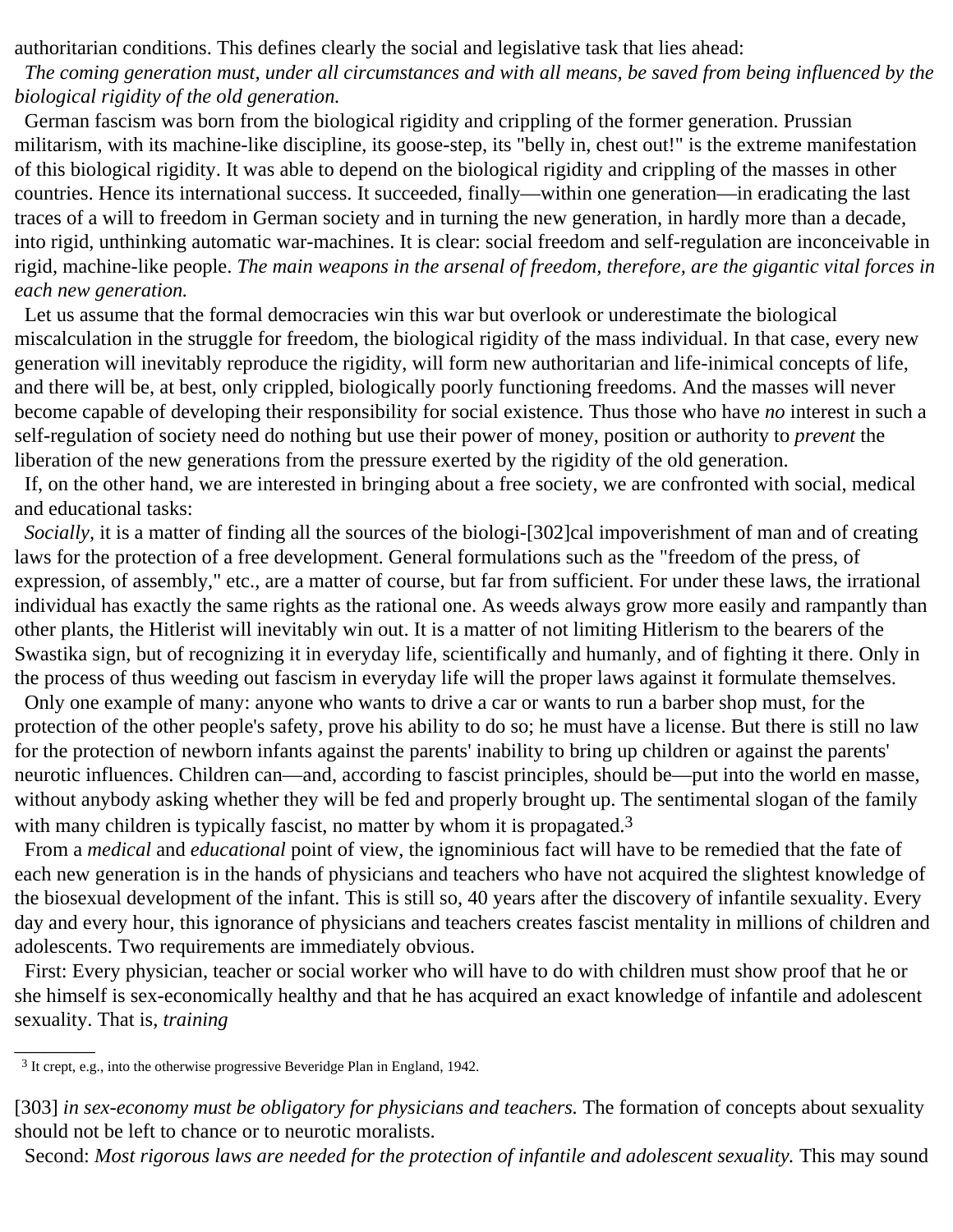revolutionary. But it should be obvious to anybody that fascism, which grew out of the suppression of infantile and adolescent sexuality, has been much more radical and revolutionary, in a *negative* sense, than society could ever be in the positive sense of protecting natural development. In every democratic society, there are innumerable attempts to bring about a change in this respect. But these islands of understanding and good will are blotted out by the obfuscations which biologically rigid, moralistic physicians and teachers spread over the total society.

# There is no sense in going into details here. Every individual measure will formulate itself spontaneously *once the principle of the affirmation of sexuality and of the social protection of infantile and adolescent sexuality is established.*

 From an economic point of view, only the natural work relationships, i.e., the natural economic interdependence of people, can form the basis and the framework for a biological re-structuring of the masses.

 The sum total of all natural work relationships we call *work democracy.* These work relationships are *functional*  and not mechanical. They cannot be arbitrarily established or organized; they can only develop spontaneously from the work process itself. The mutual interdependence of carpenter and blacksmith, of researcher and glass grinder, of painter and paint producer, etc., results in itself from the interlacing of the work *functions.* One could not invent an arbitrary law which would change these natural work relationships. One cannot make the laboratory worker independent of the glass grinder. The nature of the lenses is dictated only by the laws of optics and by technic, the form of induction spools by the laws of electricity, the activities of man by the nature of his needs. The natural functions of the work process are out of the grasp of human authoritarian arbitrary [304] action. They function *freely* and are free in the strict sense of the word. They alone are rational. Only they, therefore, can rationally determine social existence. Love, work and knowledge comprise the whole meaning of the concept of work democracy.

 True, the natural functions of work, love and knowledge can be misused and smothered. Nevertheless, they regulate themselves intrinsically; they have done so ever since there was human work and they will do so as long as there is a social process. These natural functions constitute the *fact* (not by any means the "postulate") of work democracy. Work democracy is not a political program or the anticipation of a "new order." It is a *fact,* though it is one of those facts which thus far have escaped human attention. Work democracy cannot be organized any more than freedom can be organized, or the growth of a tree, an animal or a human. *The growth of an organism is, on the strength of its biological function, free in the strictest sense of the word.* So is the natural growth of society. It regulates itself and needs no legislation or regulation. Again, it can only be hindered or misused.

 The essence of all kinds of authoritarian rule is that it *inhibits* the natural self-regulatory functions. The task of a *genuine* free order can be nothing but that of *preventing* any inhibition of natural functions. This makes strict laws necessary. Democracy, if it is serious and genuine, is identical with natural self-regulation of love, work and knowledge. Dictatorship, human irrationalism, on the other hand, is identical with the inhibition of this natural self-regulation.

 From this it follows that the fight against dictatorships and the irrational longing for authority on the part of the masses can consist only in two fundamental measures: *1) in the elucidation of all natural vital forces in the*  individual and in society; and 2) the elucidation of all obstacles which counteract the spontaneous functioning of *these vital forces.* The vital forces must be furthered, the obstacles must be eliminated.

<span id="page-154-0"></span> Human regulation of social existence cannot extend to the natural functions of work. Civilization in the good sense of the word [305] can consist in nothing but the establishment of the optimal conditions for the *development*  of the natural functions of love, work and knowledge. Although freedom cannot be organized—more, any organization contradicts freedom—the *conditions* can and must be organized which guarantee free development of the vital forces.

 In our professional organization we do not tell our workers what and how they should think. We do not organize their thinking. But we demand of every worker in our field that he rid himself of that lack of freedom in thought and action which he has acquired as a result of his upbringing. If he does so, his spontaneous rational reactions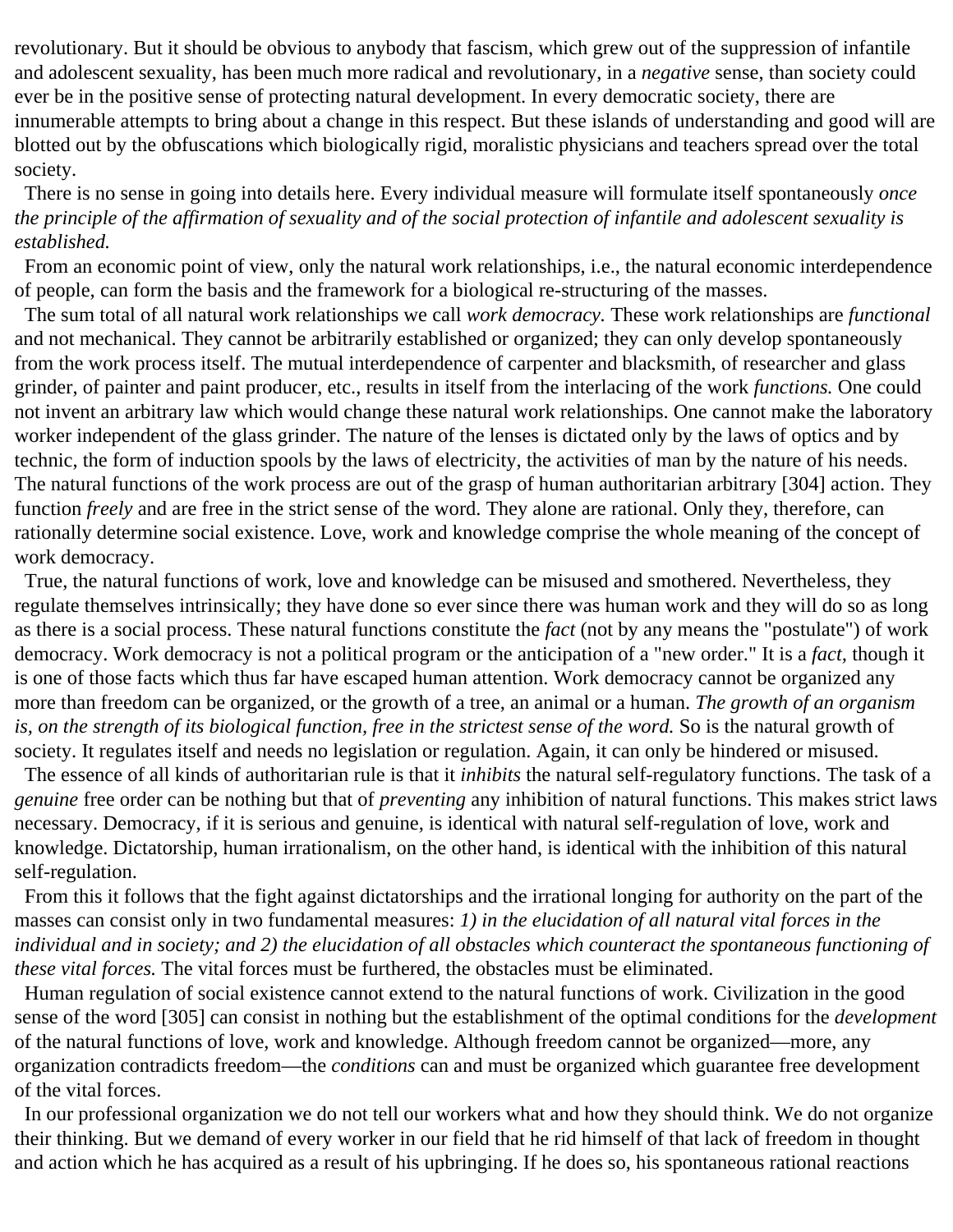are set free. It is nonsensical to interpret freedom in the sense that the lie has the same right before a court of law as the truth. A genuine work democracy will not give mystical irrationalism the same right as the truth, nor will it give to the suppression of children the same power as to their freedom. It is nonsensical to negotiate with a murderer concerning his right to murder. But this nonsense is constantly being perpetrated in our relations with the Fascists. Fascism, instead of being recognized as organized irrationalism and indecency, is considered a form of "State" like any other. This, people do because of the fascism *in themselves.* Of course, even fascism "is right, somewhere," just like the mental patient; it only does not know where.

 Seen from this standpoint, freedom becomes a simple fact, easy to understand and to manage. In fact, freedom need not be first achieved; it is spontaneously existent in all natural life functions. *What has to be achieved is the elimination of all the obstacles that stand in the way of freedom.*

 Seen from this standpoint, the arsenal of human freedom is gigantic and ever so rich in means, biological as well as mechanical. Nothing extraordinary has to be fought for. Life is to be set free; that is all. The age-old dream of freedom can become reality once reality is comprehended. In this arsenal of freedom we find:

 *The spontaneous, alive knowledge of the natural laws of life,* which everybody has somewhere, no matter what his age, social [306] position or color. What is to be eliminated is the distortion and repression of this knowledge by life-inimical, rigid, mechanistic and mystical concepts and institutions.

<span id="page-155-0"></span> *The natural work relatonships among people and their natural enjoyment in work.* They are full of strength and promise. What is to be eliminated is the obstruction of the natural work democracy by arbitrary, life-inimical and authoritarian limitations and regulations.

 *The natural sociality and morality* which is present in everybody. What is to be eliminated is the loathsome moralism which obstructs natural morality and then justifies itself by the very impulses, perverse, antisocial and criminal, which it has created.

 The present war, as no other war before, will do away with many obstacles to natural self-regulation, obstacles which to eliminate would seem inconceivable in peacetime. Thus, for example, the authoritarian fascist relegation of the woman to the hearth, certain practises of business, exploitation and usury, artificial national boundaries, etc. We do not belong to those who contend that wars are necessary for the progress of human civilization.4 The situation is the following: the mechanistic, mystical,

\_\_\_\_\_\_\_\_

Some other unorthodox views of war:

"Men grow tired of sleep, love, singing and dancing sooner than of war."—Homer: *Iliad,* XIII.

 "I shall always respect war hereafter. The cost of life, the dreary havoc of comfort and time, are overpaid by the vistas it opens of *eternal life, eternal law, reconstructing and uplifting society—*breaks up the old horizon and we see through the rifts a wider vista."—R. W. Emerson: *Letter to Thomas Carlyle,* Sept. 26, 1864.—ED.

 These examples show clearly that the glorification of war is not limited to professional soldiers and imperialists. The italics in the quotation from Emerson are mine.—T.P.W.

[307] authoritarian organization of human society and of human structure again and again bring about the machine-like murder of war. That which is alive and striving for freedom in man and his society rebels against this. Since in war the biological crippling of man and of society shows itself in its extreme, grotesque manifestations, the living function is *forced* to assert itself, something which under more normal conditions it is less likely to do.

 An alive, functional concept of life opens up manifold tasks. They cannot be entered upon here. One could write a fat volume about the antics of politiciandom alone, this supreme expression of human irrationalism. All that this

S. AGOOS

4 *Translator's note:* The fact that this should even be mentioned is a problem in itself. One would think that every decent, thinking person would be of the same opinion. That this is far from being the case is exemplified in the following item which appeared in the LETTERS column of TIME, January 25, 1943:

Sirs:

It is regrettable that Mr. Biddle in his otherwise admirable treatise on Mr. Justice Holmes (TIME, Jan. 4) should have seen fit to praise one of Holmes's rare public indiscretions, the rhapsodic defense of war. That was worthy of a Mussolini or the war lords of Germany and Japan . . . War in itself is obscene, not ennobling . . .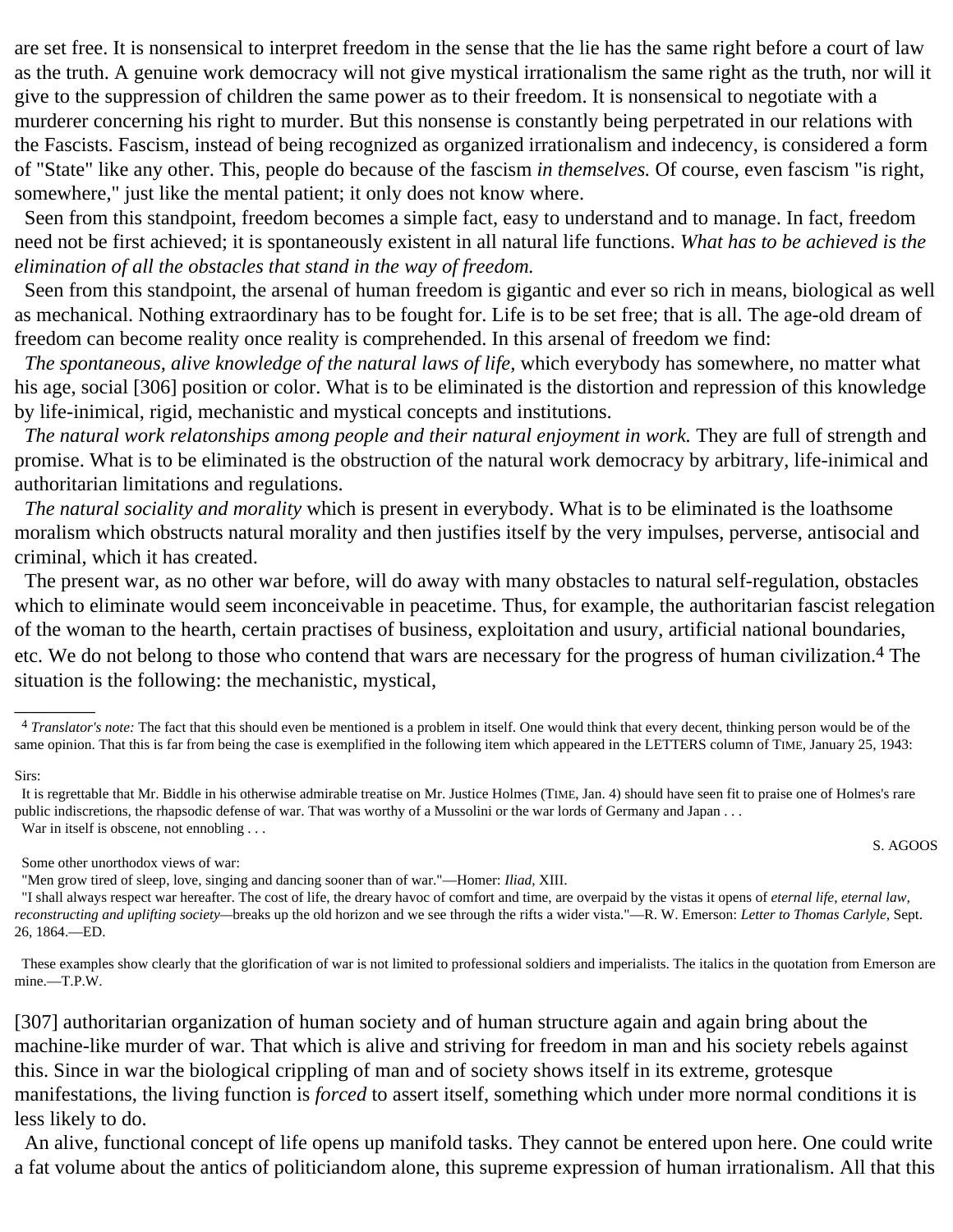article intended to do was to demonstrate *the biological anchoring of the human incapacity for freedom.*

 The following objection may be raised: Granted that man, under the influence of machine production for thousands of years, has suffered his body to degenerate in a machine-like fashion and his thinking to degenerate irrationally. But we cannot see how it would be possible to reverse this process in the organism and to liberate the self-regulatory forces in man if the masses continue to be under the influence of the machine. No sensible person will expect us to become iconoclasts and to want to abolish industrial civilization. There is no appreciable counteraction to the biologically devastating influences of machine technic. To eliminate the biological rigidity of man would take more palpable things than scientific information. In addition, this war, with its discipline and its regulation of human activities, will increase rather than decrease biological rigidity.

 This objection is entirely correct. The present technical means offer indeed no possibility of undoing the biological aberration of man. For a long time after I had recognized the fact of the biological reproduction of mechanized civilization, I hesitated to publish it. I told myself that there is no use in proclaiming truths which cannot have any practical effect.

<span id="page-156-0"></span> Finally, the answer to this painful dilemma presented itself when I began to ask myself how I myself had arrived at the functional formulations in psychiatry, sociology and biology which so [308] successfully explained mechanism and mysticism and could replace them in these three fields. Not because I am some sort of superman. Then, how could I arrive at solutions which were inaccessible to others? Gradually it became clear that decades of professional work on the problem of biological energy had forced me to rid myself of mechanistic and mystical concepts and methods; otherwise the work would have been impossible. That is, *my work itself forced me to learn functional thinking.* If, instead of cultivating functional thinking, I had cultivated the mechanistic, mystical structure which my upbringing had imparted to me, I would not have been able to discover one single fact of orgone biophysics. But I found myself on the hidden path that led to the discovery of the orgone the moment I entered the taboo field of the orgastic plasma contraction. In retrospect I saw that I had passed any number of critical points at which I might have been pulled back from the functional way of looking at things into the mechanistic, mystical way. How I escaped this danger I could not tell. What is certain is that the functional way of looking at things, which contains so many important answers to the present chaos, was supported by the occupation with the biological energy, the orgone. In this way, I found an answer for myself. The reason for my explaining this is my belief that this answer is generally valid:

 The *ignorance* of the laws of biological functioning has created mechanism, and has put mysticism in the place of living reality. The orgone, the specific biological energy in the cosmos, however, is neither mechanistic nor mystical. This energy follows its own laws, which are *specifically functional* and cannot be comprehended in terms of rigid mechanics, or in terms of positive and negative electricity. It follows functional laws such as attraction and dissociation, expansion and contraction, lumination, pulsation, etc. The technique of machine murder can hardly expect any succour from it, for it will not be adaptable to the technique of killing. This war, or the next one, will create a gigantic demand for life-positive functions. The orgonotic life-rays are not the least contribution to the development of humanity which sex-economy [309] has been able to make. Sooner or later, ever increasing numbers of people will make themselves acquainted with the functions of the orgone. In the process of understanding and mastering the cosmic life energy, people will be *forced* to learn functional, alive, thinking; otherwise they would be unable to master the theoretical and practical problems of the orgone. Not long ago, they learned to think *psychologically,* when an avenue of approach was opened to an understanding of infantile sexuality, and *economically,* when the laws of economics became known. On the one hand, the mechanical laws of inanimate nature made man become rigid and machine-like when he grasped and mastered them. On the other hand, each new generation, in mastering the laws of the orgonotic life function to an everincreasing degree, will learn to comprehend, love, protect and develop *living functioning.*

 I would like to ask the reader not to look at this conclusion as a proclamation of salvation. The more deeply one penetrates into the functional realms of natural science, the less one can get rid of the feeling of being only a "worm in the universe," I consider myself nothing but the tool of a certain scientific logic. The far-reaching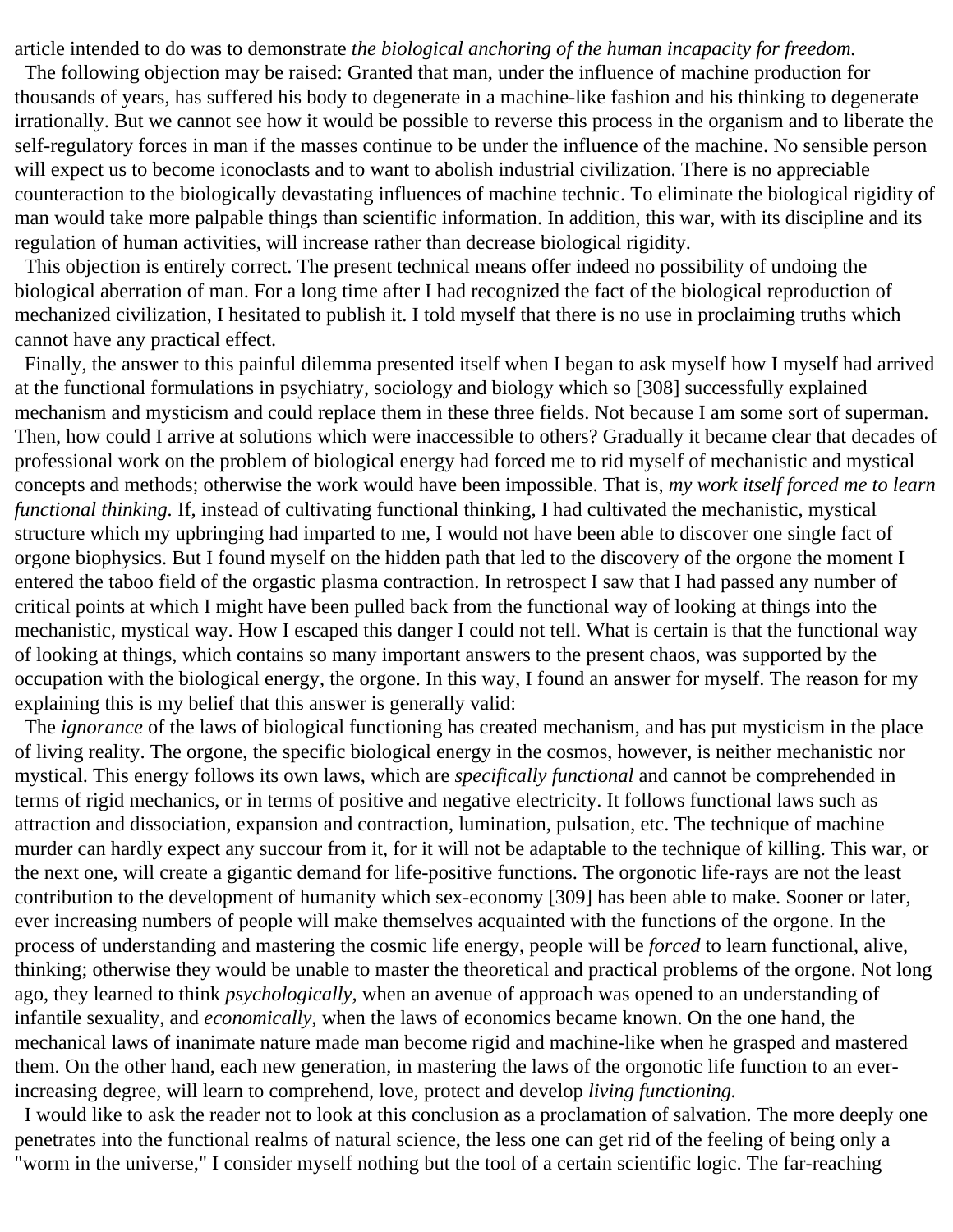conclusion which I drew from the discovery of the orgone for the solution of the social problem of human biological impoverishment is a *true* conclusion, comparable to the conclusion that one can overcome gravity by filling a balloon with a gas of a specific weight lower than that of air. I have no cure-alls to hand out, as many of our friends seem to believe. Such things as "natural biological self-regulation," "natural work-democracy," "cosmic orgone," "genital character," etc., are facts. They are weapons which sex-economy has put at the disposal of humanity for the eradication of enslaving conditions such as "biological rigidity," "character and muscular armoring," "pleasure anxiety," "orgastic impotence," "formal authority," "social irresponsibility," "incapacity for freedom," etc. It is an essential part of this work that it is done out of the enjoyment of work, of searching and finding, of the perception of the spontaneous decency and wisdom in nature, and not in the expectation of medals, riches, academic recognition and popularity, and certainly not out of the sadistic [310] pleasure in torture, suppression, cultivation of illusions, warfare and killing of life.

# **3. WORK DEMOCRACY VERSUS POLITICS. THE NATURAL SOCIAL FORCES FOR THE MASTERY OF THE EMOTIONAL PLAGUE\***

<span id="page-157-0"></span>*Introduction.* What I am going to present here is general and spontaneous human knowledge, although this knowledge is not socially organized and, for this reason, has as yet not attained a practical effect on a large scale. Social events are again in a volcanic state of flux. Everywhere people are asking, "What is going to happen now? Which party, or which political coalition will take the responsibility for the fate of European society?" I have no answer to this question. This article is not intended to offer political advice. It is intended only to point out a certain practical and rational fact which is nowhere mentioned in all the political discussions of the shape of

the postwar world. It is the fact which in circles of scientists, physicians, teachers, social workers and others has come to be known as "*natural work democracy.*" I shall now show what natural work democracy is; I repeat, what it *is*, not what it *should be.*

 In 1937, that is, two years before the outbreak of the second world war, at a time when the war clouds gathered over Europe, a small monograph entitled DIE NATÜRLICHE ORGANISATION DER ARBEIT IN DER ARBEITSDEMOKRATIE was published in Scandinavia. Its author was not named but signed as "a laboratory worker." It was published in mimeographed form only, and later translated in manuscript into English. It had no large circulation, for it had no political propaganda behind it and it was not written out of political ambition. But wherever it was read, it found acclaim. It was read in small circles in France, Holland, Scandinavia, Switzerland and Palestine. A few dozen copies also found their way illegally into Germany. It was reviewed in a German Socialist weekly in Paris, and otherwise did not make any great stir. Far from gaining any decisive influence on political events, it soon

\* First published in *International Journal of Sex-economy and Orgone-Research* 2, 1943, 122-140.

\_\_\_\_\_\_\_\_

[311] fell into oblivion in the turmoil of the day. Small wonder, for it was not a political treatise, but was, on the contrary, *against* politics, written by a working individual. Yet, two things seemed to stick in the memory of those who had read it and seemed to appear again and again in their conversations and discussions. One was the word "work democracy." The other was two sentences. They sound out-of-the-world, Utopian and basically hopeless: "*Put an end to all politics! Turn to the practical tasks of real life!*"

 Peculiarly enough, the only political daily which reviewed the book in an extensive article, also made the word "work democracy" and the two watchword-like sentences the center of the discussion. The article was sympathetic toward work democracy, but strictly refuted the tendency expressed by those two sentences. This contradiction showed that the book had not been really understood. Apparently, it was written by a former socialist. It refuted all socialist party doings but still contained a great many political formulations and discussions.

In spite of its defects and lack of clarity, it was read with great enthusiasm by a German sociologist and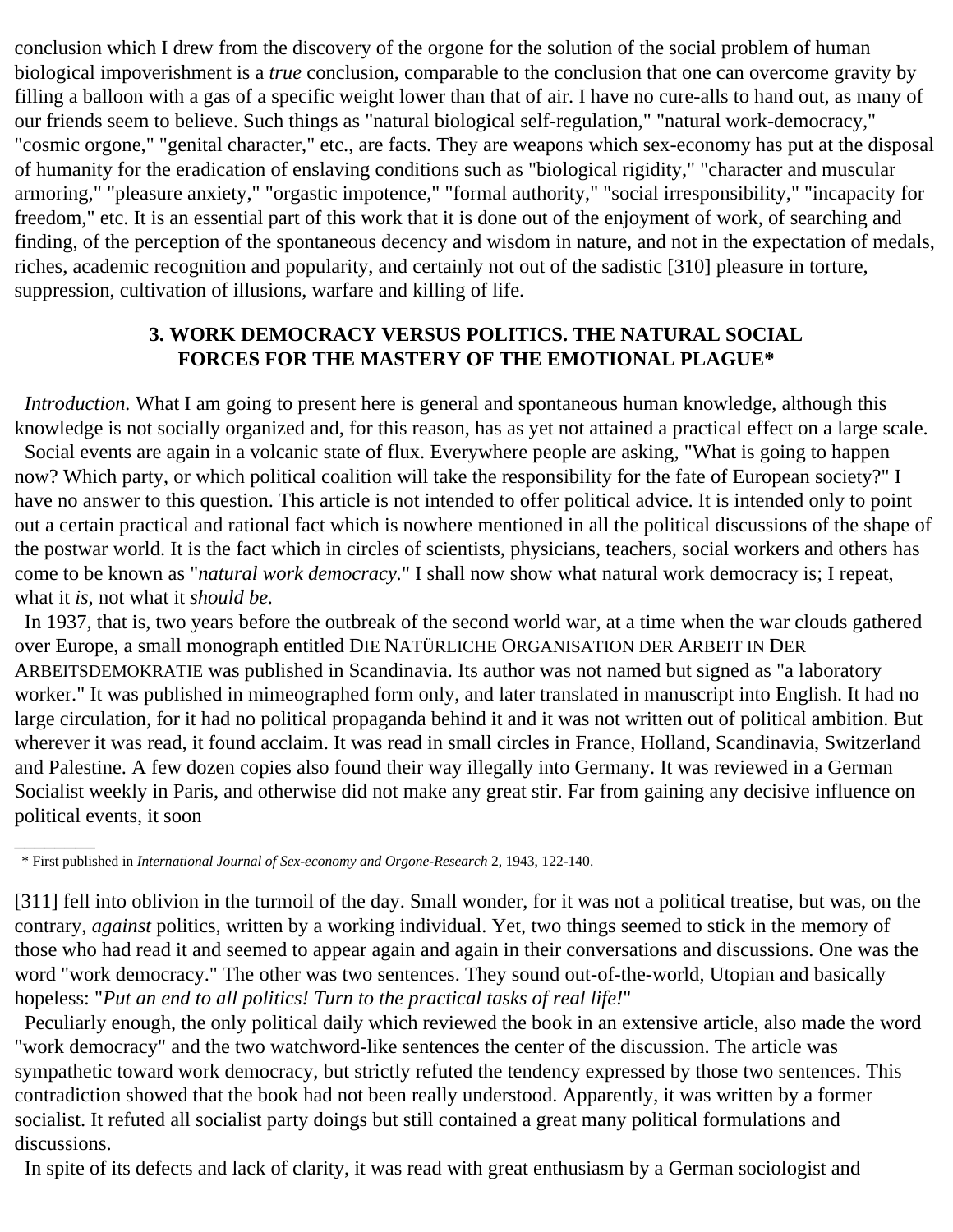smuggled into Germany. In the course of the ensuing six years, hardly anything was ever heard of it. But in 1941 it was followed by a continuation under the title, WEITERE PROBLEME DER ARBEITSDEMOKRATIE. This also went illegally to several European countries and was even "intercepted" by the American Secret Police, the F.B.I., and made the basis for questioning.

 In the circles of sex-economists and vegetotherapists, who have only a very informal organization, the word "work democracy" became more and more meaningful. It became part of everyday language; one spoke of workdemocratic institutions, of the "work family," etc., things which gave a good deal of food for thought. In the midst of the war chaos, a sex-economist in one of the occupied countries wrote to the American group that the book had been translated and was being held in readiness for distribution as soon as circumstances would permit.

<span id="page-158-1"></span> In the course of the last four years of war I tried more and more to comprehend the content of the concept of work democ-[312]racy. My starting point were discussions I had had in Norway with friends of various professions. The more I dealt with the concept, the clearer became its outline, the fuller and more alive its content, and finally I had a picture of it which was in full harmony with a great many decisive though neglected sociological facts.

 I shall now try to present the meaning of this picture. I have no intention of making any propaganda for it or of entering into any time-consuming discussions about it. But I may say that this picture is becoming more and more identical with the spontaneous and organic manner in which the International Orgone Institute is growing. In its basic features, this organization of sex-economists, vegetotherapists, teachers and orgone biophysicists develops *in fact* according to the picture of natural work democracy.

#### 1. *Work in conflict with politics.*

 A physician, in order to be admitted to practice, must demonstrate his theoretical and practical knowledge of medicine. A politician, on the other hand, who, unlike the physician, purposes to decide the fate not of hundreds of people, but of millions, does not have to show such proof of knowledge. This fact seems to be one of the fundamental reasons for the tragedy which, for thousands of years, has devastated human society with periodic outbreaks.

 The practical worker, no matter whether he comes from a rich or a poor home, has to go through a certain schooling. He is not elected "by the people." Working people who have proved themselves over years in their profession should determine whether or not the future worker should be a socially potent factor. This demand may be ahead of the facts, but it is indicative of a tendency. In America this demand has even found expression in the requirement that a salesperson in a department store has to have a college degree. As exaggerated and unjust as such a demand may be, it clearly shows the social pressure with which even the simplest work is burdened. Every cobbler, carpenter, [313] mechanic, electrician, mason, etc., has to fulfill very strict demands made on his abilities.

<span id="page-158-0"></span> A politician, on the other hand, is not subject to the necessity of such legitimation. All he needs to reach the highest positions in human society—particularly when social conditions are chaotic—are a good dose of cleverness, neurotic ambition, and ruthlessness. The past 25 years have shown how a mediocre journalist was able to brutalize 50 million Italian people and lead them to disaster. For 22 years there was a big noise about nothing, until one day the whole thing collapsed overnight, leaving one with the feeling, "*And nothing has happened.*" What remained of this gigantic noise which kept the world breathless and tore many nations from their accustomed lives? *Nothing.* Not one lasting thought, not one useful institution. Nothing could more simply and more forcefully demonstrate the social irrationalism which periodically brings our lives to the verge of disaster.

 An unsuccessful housepainter has also succeeded in holding the world's attention for 20 years without having accomplished one single useful, factual and objective achievement. This also is a case of a gigantic noise which one day will dissolve into "nothing." The world of work continues on its quiet and vitally necessary course. Of the big noise, nothing will remain but a chapter in history textbooks with an erroneous orientation, textbooks which only confuse our children.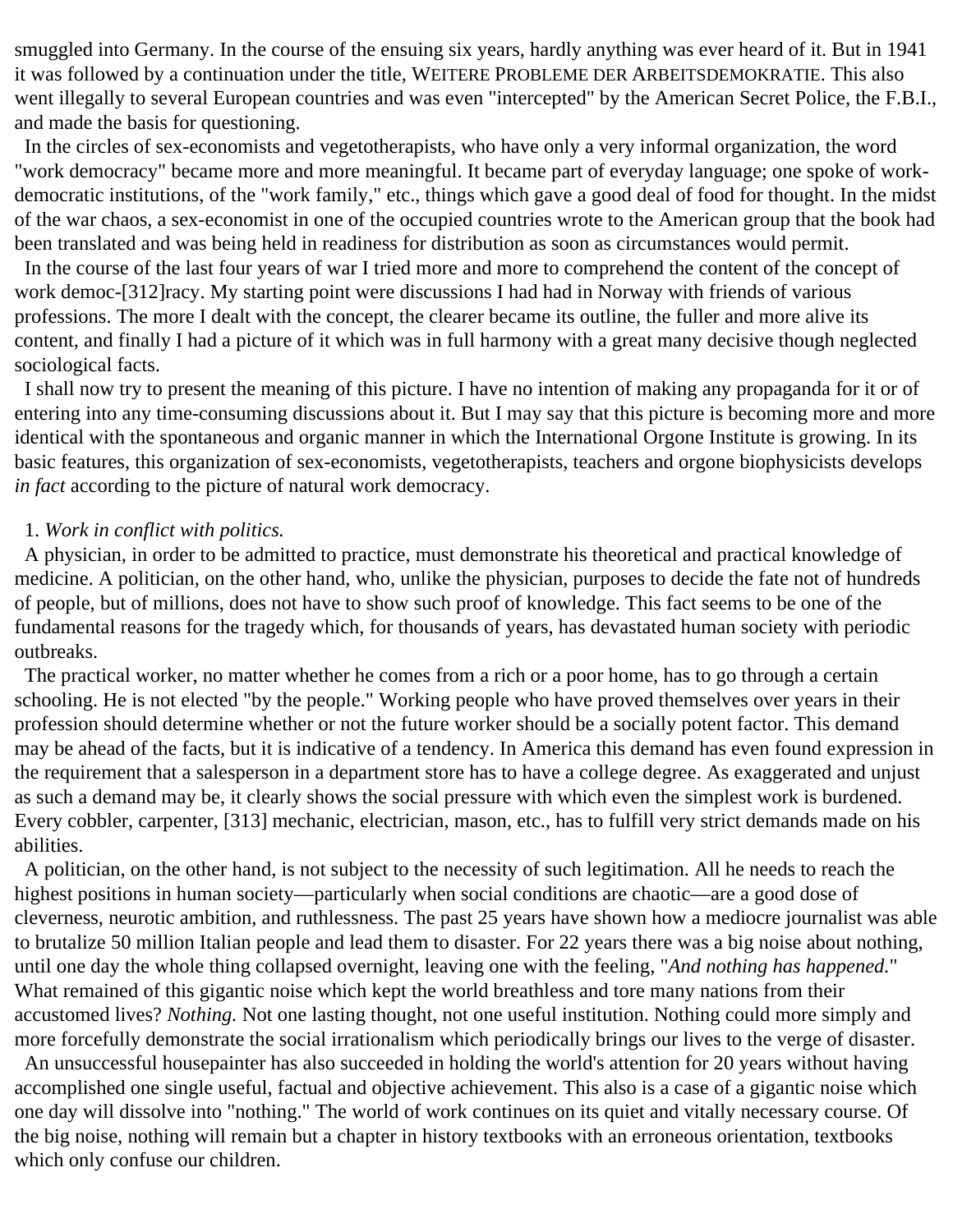This simple antithesis of work and politics—of which every working individual is somehow aware—has enormous consequences for practical social living. It is expressed, first of all, in the political party system which has such an enormous influence on human ideology and structure. This is not the place to discuss the question of how the present party system developed from the first patriarchal and hierarchic systems of Europe and Asia. We are concerned here only with the effect of the political party system on the course of society. The reader will already be aware of the fact that natural work democracy is not a social system yet to be established but an *existing* system, one that is to the political party system as is water to fire.

 [314] The antithesis of work and politics leads to the following considerations: The elucidation and elimination of chaotic conditions, no matter whether in a social or in an animal organism, requires scientific and practical work of long duration. Let us briefly, without any subtleties of definition, call that individual who does any *vitally necessary* work which requires the scientific comprehension of facts, the "*scientific individual.*" In this sense, a lathe worker in a factory is a scientific individual, for his work is based on the fruits of his own and others' work and search. Let us compare this scientific individual with the mystic, including the political ideologist.

 The scientific individual, be he a physician, a lathe worker, a teacher, a technician or whatnot, must work in accordance with the social work process and must safeguard it. He has a difficult stand socially: he must substantiate every one of his contentions in a practical manner. He must labor painstakingly, must think, look for new ways, must recognize errors and correct them, must recognize erroneous theories and refute them. In addition, if he achieves something fundamentally new, he must expose himself to human maliciousness and must fight his way through it. He cannot use might and force, for with might and force one cannot build engines, produce therapeutic sera, make stratosphere flights or bring up children. The working, scientific individual lives and works without weapons.

 The mystic and the political ideologist, on the other hand, have an easy stand socially, compared with the working individual. Nobody asks them to prove their contentions. They may promise the stars from heaven and paradise on earth: they can rest assured that nobody will call them to account for fraud. Their prerogatives are based on the sacred right of free democratic expression of opinion. If we give the matter a little thought, we soon realize that there must be something wrong with the concept of "free expression of opinion." For it was possible for an incompetent housepainter to establish for himself, within a few years and in a *completely legal manner,*  with the right of free expression of opinion, a position in the world such as none of the great pioneers [315] in science, art, education or technic ever achieved. This shows plainly that in a certain respect our social thinking is catastrophically wrong and in need of radical correction. We know, from careful sex-economic clinical observation, that it is the authoritarian upbringing of children to be apprehensive subjects which guarantees to the political pirates the credulity and the submissiveness of millions of adult individuals.

<span id="page-159-0"></span>Let us follow the antithesis of work and politics in another direction.

 The cover of the *International Journal of Sex-economy and Orgone-Research,* the official organ of the Orgone Institute, carries the motto: "Love, work and knowledge are the well-springs of our life. They should also govern it." Without the functions of natural *love* between man and wife, mother and child, one work companion and the other, etc., without *work* and *knowledge,* human society could not exist for a single day. As a physician, I do not have to take into account any political ideology or any diplomatic necessity, as important as they may seem at the moment. My task is exclusively that of presenting facts. It is a painful fact that none of the three basic functions of social life are in any way taken into account by the exercise of universal suffrage; nor have they ever been taken into account in the history of parliamentary democracy. The political ideologies, on the other hand—though they have nothing at all to do with the functions of natural love, of work and of knowledge—have unimpeded and uncontrolled access to every kind of social power, on the basis of universal suffrage and of the party system. I may emphasize here that I am, and always have been, for universal suffrage. This does not change the fact that the social institution of universal suffrage in parliamentary democracy is in no way identical with the three basic functions of social existence. It is left entirely to chance whether these basic social functions are safeguarded or harmed by the parliamentary voting system. There is no provision in parliamentary democratic legislation which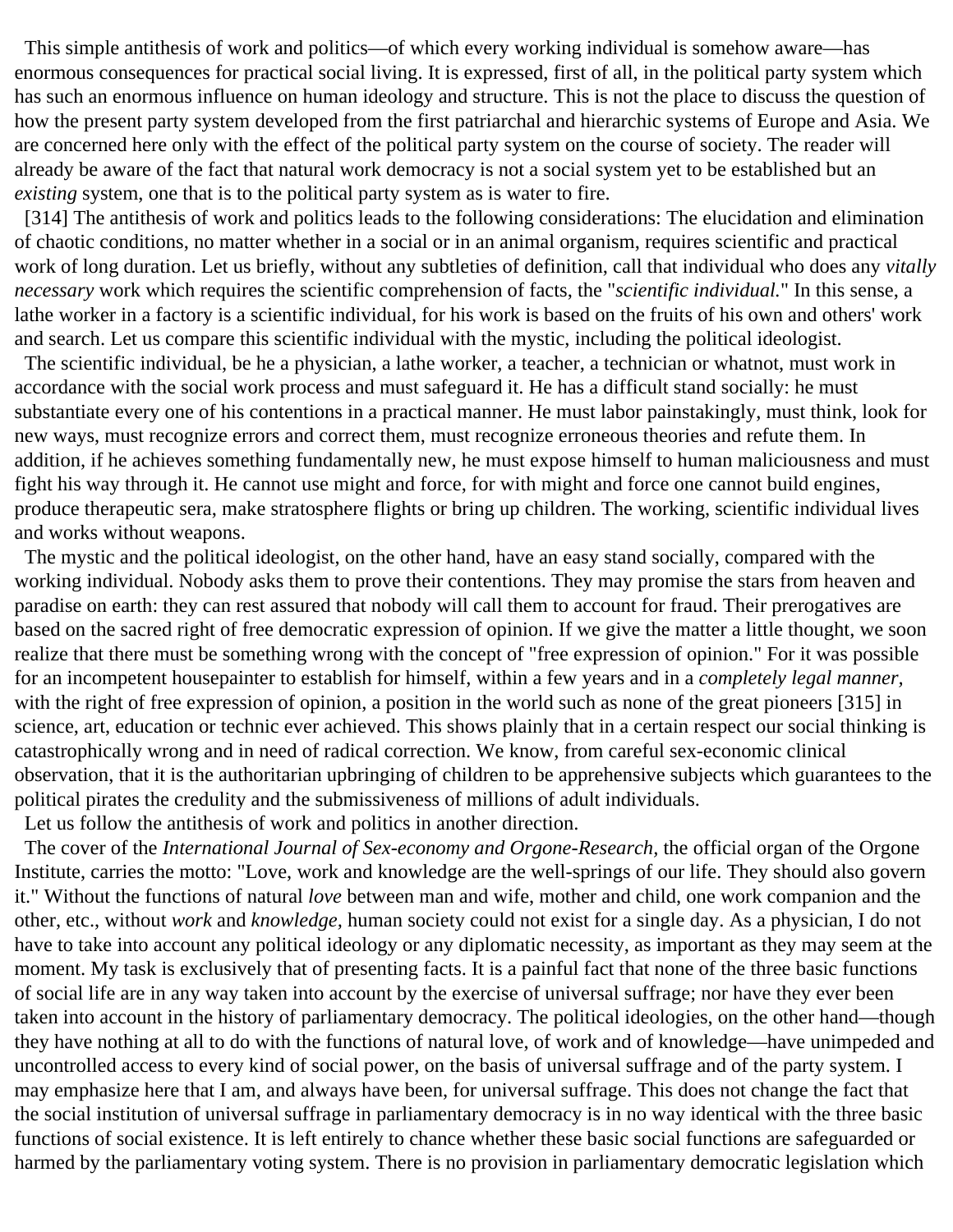would grant love, work and knowledge the leading role in guiding the fate of society. This lack of accord between democratic [316] suffrage and basic social functions has a catastrophic effect on the social process.

<span id="page-160-1"></span> I shall no more than briefly mention the many institutions and laws which explicitly impede these functions. This basic conflict between work and politics has never been clearly formulated by any scientific or political group. Nevertheless, it is the core of the biosocial tragedy of the animal, man. The political party systems do not correspond in any way to the conditions, tasks and goals of human society. A cobbler cannot suddenly become a tailor, nor can a physician suddenly become a mining engineer, or a teacher a carpenter. But in America a Republican, without any factual re-orientation, can suddenly become a Democrat; in pre-Hitler Germany, a Communist could without any difficulty turn into a Fascist, a Fascist into a Communist, a Liberal into a Communist or Social Democrat, and a Social Democrat into a German Nationalist or a Christian Socialist party member; in doing so, he could strengthen or weaken the program of the respective party and in this unprincipled manner influence the fate of a whole nation.

 This shows plainly the irrational character of politics and its antithesis to work. The question whether political parties ever had an objective and rational place in the social system is irrelevant here. What is relevant is that *today* the political parties do not fulfil any rational function. The practical and positive achievements in a society have nothing to do with party lines and party ideologies. This is shown, for example, in Roosevelt's New Deal. The so-called party coalitions are makeshifts for want of a factual orientation and a real solution. It is not possible to master tangible realities with opinions which one changes like a shirt.

 These first steps in the elucidation of the concept of work democracy have already led to important insights into the social chaos. This makes it imperative to continue our examination of natural work democracy. For nobody knows where the answer will be found to the chaos produced by politics.

<span id="page-160-0"></span> This task of finding an orientation in the social chaos must itself be considered a piece of rational practical work. Since nat-[317]ural work democracy is based on work, and not on politics, this "work on the social organism" may well yield a practically useful result. If so, it would be the first time that *work* had a decisive influence on the social problem. This work would be work-democratic in that it could cause other working sociologists, economists and psychologists to work on the social organism. Since this work attacks politics as a principle and as a system, it will doubtless be countered with political ideologies. It will be interesting and important to see how work-democratic sociology will stand this practical test. Work-democratic thinking meets political ideologies with the concept of *social function* and *social development,* that is, with facts and possibilities, and not with other political ideologies. It is the same as in the field of morals: sex-economy fights the damages wrought by compulsive morality not with another kind of compulsive morality—which would be the political way—but with concrete knowledge of and practical work on the natural love function. In other words, work-democratically oriented sociology will have to prove itself in practical life in the same way as the contention that steam contains energy is proven by the motion of the locomotive. Thus we have no reason for engaging in political or ideological squabbles about the existence or the practicability of work democracy.

 The work-democratically thinking and acting worker does not take a stand *against* the politician. It is neither his intention nor his fault if the results of his practical work show up the illusionary and irrational character of politics. As a practical worker, no matter in what profession, one is intensively occupied with practical tasks for the improvement of life. For this reason, one is not like the politician who, for lack of practical tasks, is always "*against*" and never "*for*" something. This "being-against" characterizes politics in general. That which is practically productive is not done by the politician but by the worker, no matter whether the politician's ideologies are for or against it. Long experience shows unequivocally that the practical worker inevitably comes into conflict with the politician. Thus, whoever works for living functioning is against politics whether he wants to be or not. The [318] teacher is *for* a rational upbringing of children; the farmer is *for* the machines necessary in his work; the scientist is *for* finding proof for his findings. It is easy to see that whenever a working individual takes an attitude *against* this or that achievement, he does not act in his capacity as a worker, but under the influence of political or other irrational motives.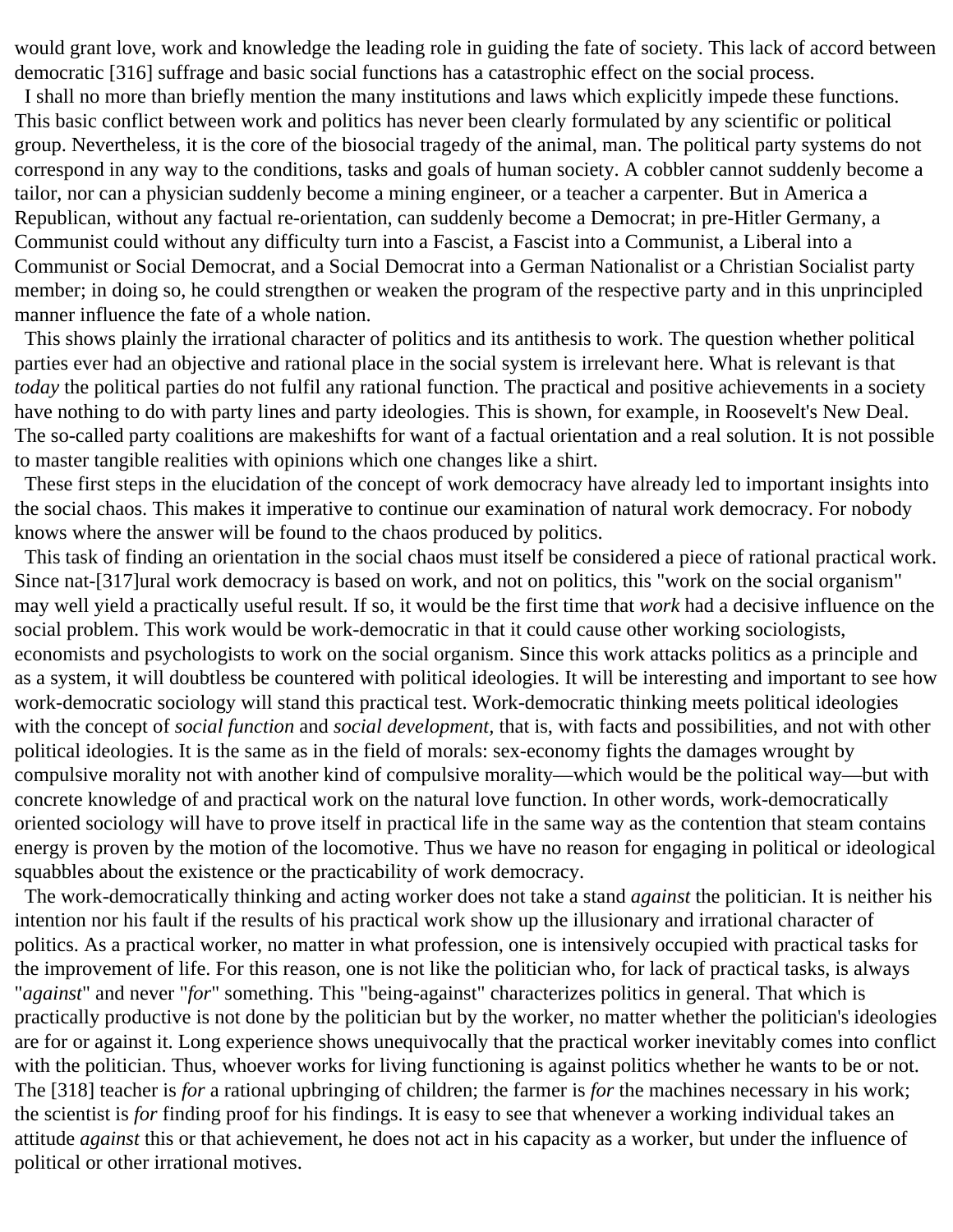The contention that positive work achievement is never against anything, but always for something, sounds exaggerated. The reason for this is simple: our work life is permeated by irrational expressions of opinion which are not recognized as such, that is, which are not being distinguished from objective judgments. Is not the farmer against the industrial worker, the industrial worker against the engineer, etc.? Is not this and that physician against this or that drug or therapeutic method? It is argued that it is part and parcel of the democratic expression of opinion that one is "for" *as well as* "against." My contention, on the other hand, is that it was precisely this formalistic instead of a factual formulation of the concept of free expression of opinion which was an essential factor in the failure of the European democracies.

 To take an example: A physician is *against* a certain drug. This may be the case for one of two reasons: *Either* the drug is actually poor and the physician conscientious. In this case, the manufacturer of the drug has done *poor* work. Obviously, his work was not motivated by a strong objective interest of producing a good drug, but, say, by profit interests, that is, by irrational motives, for the motive does not fit the purpose. In this case our physician acts *rationally:* he acts in the interest of human health. That is, he is automatically against the poor drug if he fights *for* health. He acts rationally because the goal of his work and the motive of his expression of opinion coincide.

 *Or* the drug is good and the physician unscrupulous. If, now, this physician is *against* the good drug, he does not act from the motive of protecting human health, but, say, because a competing firm pays him for the propagation of a certain other drug. He does not fulfil his work function as a physician; the motive of his expression of opinion has nothing to do with its content or with [319] any work function. The physician expresses himself against the drug not because he is for health but because he is for *profit.* But profiteering is not the work function of a physician. Thus he expresses an opinion "*against*" and not "for."

<span id="page-161-0"></span> This example applies to any field of work and any kind of expression of opinion. The rational work process is, intrinsically, *for* something. The being-against is determined not by the work process itself but by the existence of irrational life functions. From this it follows: *Any rational work process is spontaneously and intrinsically directed against irrational life functions.*

 The attentive reader realizes that the clarification of the concept of free expression of opinion provides the democratic efforts with a new and better standpoint. The principle that "*what is harmful to the life interest is poor work, that is, no work*" gives the concept of work democracy a rational meaning, a meaning which formal or parliamentary democracy lacks. In a formal democracy, the farmer is against the industrial worker and the industrial worker against the engineer because the predominating interests in the social organization are political and not factual. If the responsibility is shifted from the politician to the *work* (that is, not to the worker), cooperation automatically takes the place of political opposition.

 This will have to be discussed further, as it is of decisive importance. But we shall remain for a moment with the subject of so-called democratic criticism which is also based on the democratic right of free expression of opinion.

#### 2. *Objective criticism and irrational fault-finding.*

 The work-democratic way of living requires the right of every working individual to free discussion and criticism. This is an absolute requirement. Without it, the sources of human productivity are apt to dry up. Due to the workings of the general emotional plague, however, "discussion" and "criticism" easily turn into more or less grave dangers to serious work. An example for illustration:

Let us assume a mechanic who labors on a defective motor. [320] It is complicated work; the man makes every physical and mental effort to master the difficulty; he sacrifices his spare time and does not rest until the job is done. While he is at it, some man passes, watches for a while, and then throws a stone, smashing what the mechanic had just put together, and goes on his way. It so happened that his wife had nagged him at breakfast.

 Another man happens to pass, looks on for a while and begins to poke fun at our working man, saying that he does not know a thing about motors anyhow, or else he would have fixed it long ago; that he is a dirty individual,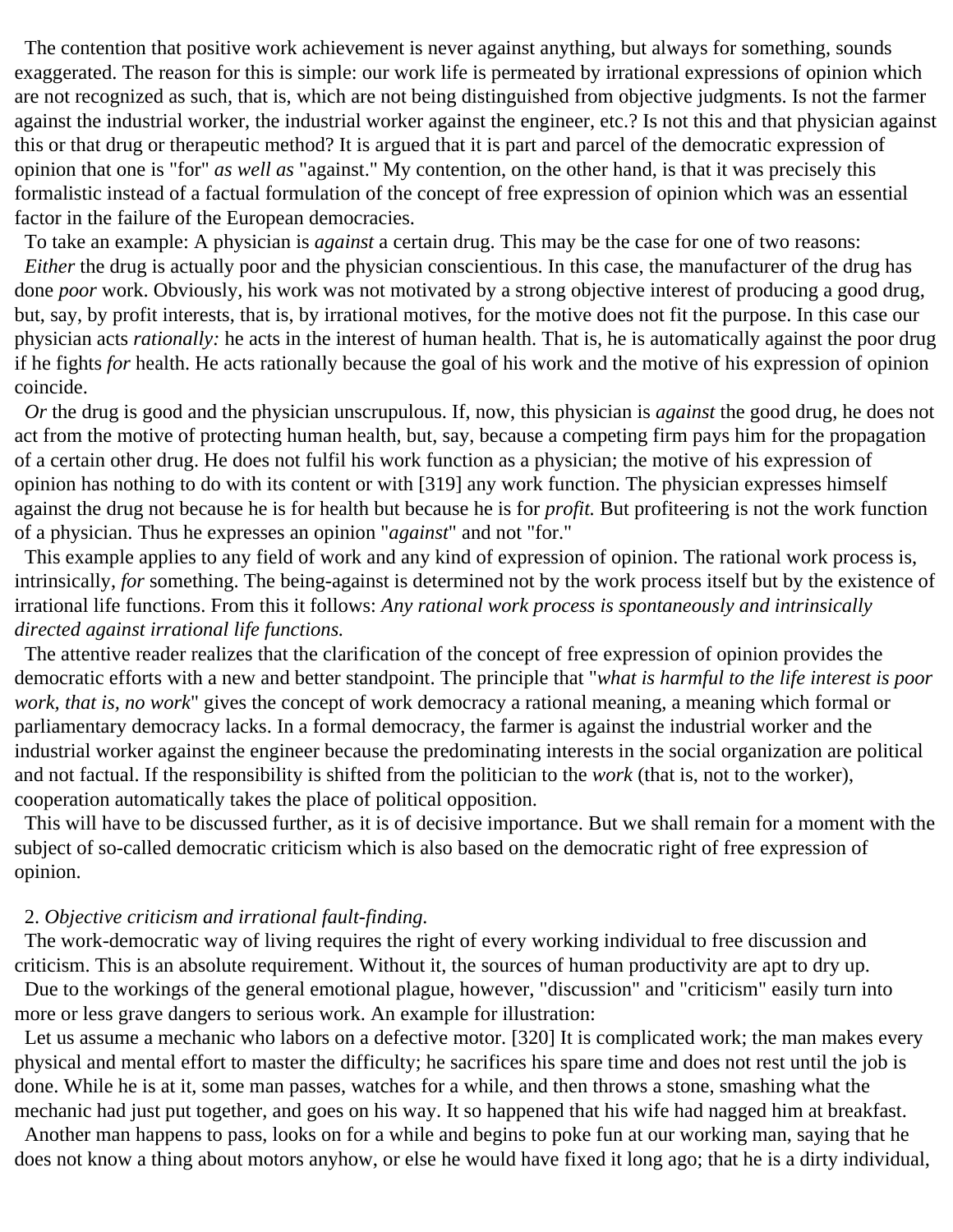being all bathed in perspiration and covered with grime; that he is an immoral fellow because he leaves his family alone, etc. After having thus insulted our worker for some time, he goes on his way. It so happened that he had just received a letter from his firm firing him from his job as electrical engineer because he was no good at it.

 A third man passes, spits at our worker and goes on. His mother-in-law happened to have made a nasty scene. These examples are to illustrate the "criticism" on the part of accidental passersby who disturb honest work in the most senseless manner, work with which they never took any pains, that they even don't know and that is none of their business. This is the way in which, largely, that takes place which is erroneously called "free discussion" and "the right to criticize." Of this type was, for example, the attack of the psychiatrists and cancer specialists of the hereditarian school on the then still embryonic bion research. They had no intention of helping or of doing better: they only wanted to destroy hard work in a senseless manner. Such "criticism" is more than senseless; it is harmful and socially dangerous. It springs from motives which have nothing to do with the subject under discussion; it has nothing to do with any objective interest.

 *Genuine* discussion and *genuine* criticism is something altogether different. To illustrate with the same situation: Another mechanic passes the workshop of our friend. He sees at first glance, with the trained eye of the expert, that our worker is in a tough spot. He takes off his coat, rolls back his sleeves and sets out to comprehend the nature of the trouble and to find out [321] whether the mechanic has made some mistake. He shows him an important point which he had overlooked, and together they discuss what mistakes might have been made in the course of the work. He discusses and criticizes the work *in order to do it better.* His motive is not a nagging wife or a sadistic mother-in-law, not a failure in his own profession, but objective interest in the success of the job.

<span id="page-162-0"></span> The two forms of criticism sketched here are often difficult to distinguish. As a rule, the irrational fault-finding is skillfully hidden behind a seeming objectivity. As different as these two forms of criticism are, they are usually lumped together under the one concept of "scientific criticism."

 Speaking strictly in terms of science, only *one* kind of criticism is admissible, so-called immanent criticism; that is, the critic, in order to be entitled to his right to criticism, must fulfil the following prerequisites:

1. He must himself have mastered the field of work which he criticizes;

2. he must know it at least as well as he whom he criticizes;

 3. he must be interested in the success of the work and not in its failure. If his motives have nothing to do with objective interest, if he only wants to disturb the work, then he is a neurotic fault-finder and not a critic;

 4. his criticism must be done *from the point of view of the field of work which is being criticized,* and not from a point of view which is alien to the field of work in question. One cannot criticize depth psychology from the point of view of surface psychology, though the converse is true. The reason for this is simple. Depth psychology must of necessity include surface psychology in its field of work; that is, it must know it. Surface psychology, on the other hand, is *surface* psychology precisely because it does not look for the biological motives behind the psychic phenomena.

 One cannot criticize an electric motor from the point of view of equipment which has the function of heating a room. In the electric motor, the theory of heat plays a role only insofar as it enables the electrical engineer to prevent overheating of the motor. As far [322] as that problem is concerned, the engineer will welcome advice from a physicist specializing in the heat theory. But it would be utter nonsense to blame the electric motor for not being able to heat a room.

<span id="page-162-1"></span> Similarly, sex-economy, which purposes to liberate the *natural* love life of children, adolescents and adults from neurosis, perversion and criminality, cannot be criticized from the point of view of antisexual moralism. For the moralist purposes to suppress the natural sexuality of children and adolescents and not to liberate it. A musician cannot criticize a miner, nor a physician a geologist. One may like or dislike a certain field of work, but such like or dislike does not in the least change the nature or the usefulness of the work.

#### 3. *Work is intrinsically rational.*

The analysis of the concept of work democracy has led us into a subject which for thousands of years has been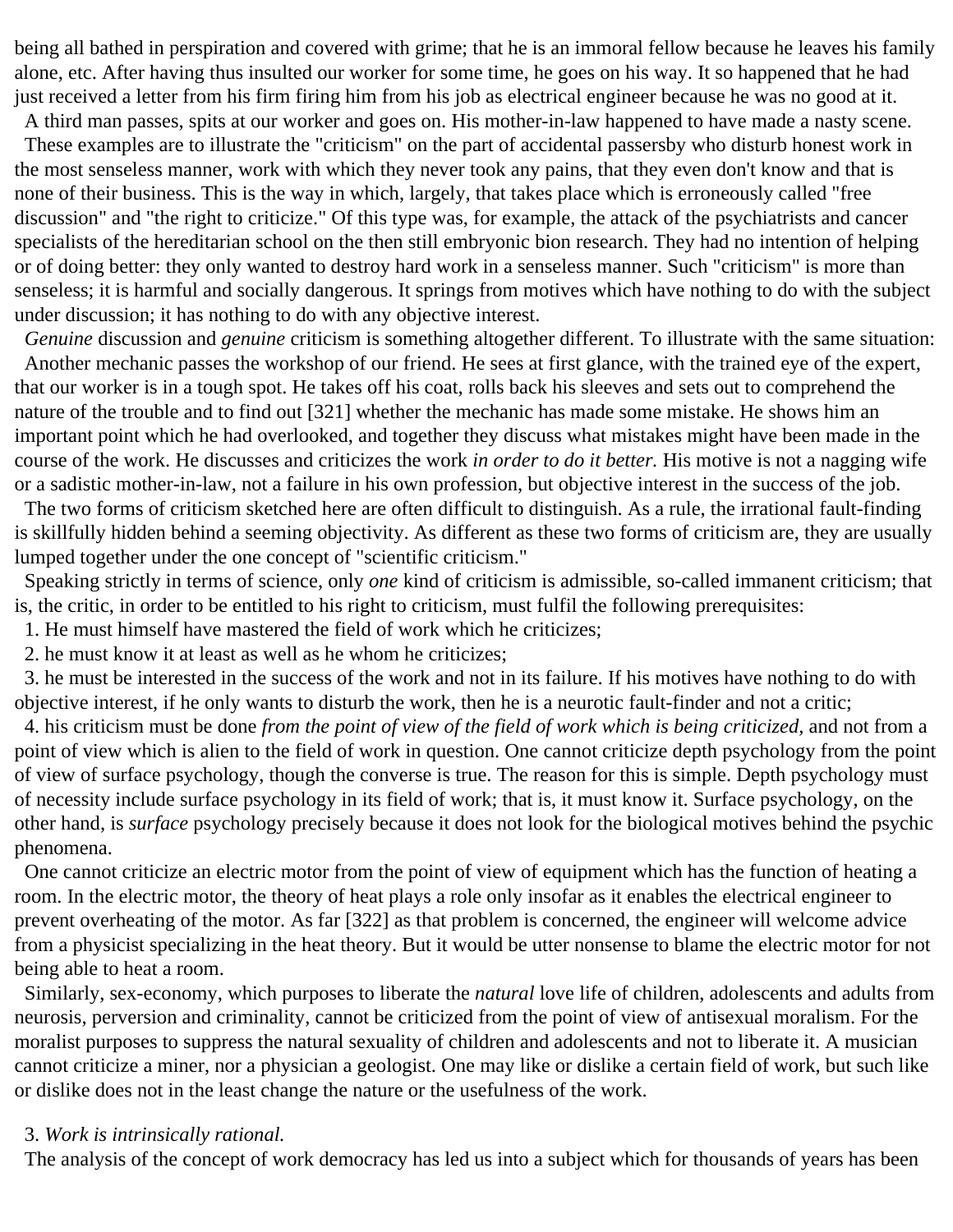considered extremely important and at the same time somehow overwhelming and inaccessible. It is the complicated, vast subject of so-called "human nature." What philosophers, poets, vacuous politicians, but also great psychologists call "human nature," is absolutely identical with the sex-economic clinical concept of the "*emotional plague.*" It is *the sum total of all irrational life functions in the animal, man.* If, now, "human nature," which is conceived of as unalterable, is identical with the emotional plague, and this in turn identical with the sum total of all irrational life functions in man; if, further, the work functions are, intrinsically and independently of man, rational—then we see before us two vast fields of human activity which are diametrically opposed to each other: vitally necessary work as rational life function, and emotional plague as irrational life function. According to work-democratic thinking, all politics which is not based on love, work and knowledge, and therefore is irrational, belongs in the field of the emotional plague. In this manner, work democracy provides a simple answer to the perennial question as to how to get at human nature: Education, hygiene and medicine, which always have been struggling with human nature with-[323]out much success, have a powerful ally against the emotional plague: the rational functions of vitally necessary work.

<span id="page-163-1"></span> In order to be able to follow the work-democratic train of thought it is necessary, first of all, to rid oneself completely of the usual political and ideological thinking. Only then is it possible to contrast the fundamentally different thinking which stems from the world of love, work and knowledge to that other thinking which stems from the world of power and might and of political and diplomatic conferences.

 The politician thinks of "state" and "nation" where the working individual *lives* "socially" and "sociably." The politician thinks of "discipline" and "order" where the working individual feels "joy in work" and "cooperation." The politician thinks of "morals" and "duty" where the working individual experiences, or tries to experience, "spontaneous decency" and "natural feeling for life." The politician talks of the "ideal of the family" where the working individual enjoys, or would like to enjoy, "love between man, wife and children." The politician speaks of the "interests of economy and the state" where the working individual wants "gratification of vital needs." The politician says "free enterprise" and means "profit" where the working individual wants "initiative" and "freedom to develop."

 The politician reigns, in an irrational manner, over the very same realms of life which the working individual actually masters in a rational manner, or would be able to master were he not severely hampered by the interference of political irrationalism. These two realms are mutually exclusive: always in the history of human society, natural sociality and enjoyment of work have been destroyed by authoritarian state discipline, society by the state, love between man, wife and children by the compulsively sacred family, natural decency by compulsive morality, and the working human by the politician.

 Our society is dominated by political and other irrational concepts; human work is being used for their practical realization. It takes workable institutions to safeguard the freedom of action and the development of vital human activity. Their social basis [324] cannot be some political ideology which may be changed at will, but only the social function of vital work as it results naturally from the interlacing of the diverse forms of vital work.

<span id="page-163-0"></span> Let us follow the work-democratic train of thought further into the tangle of the rational and the irrational life functions. In doing so, we must attempt to follow only the inherent logic and must exclude our personal interests as far as possible. If we are to arrive at a practicable conclusion we must base our thinking on the standpoint of work democracy itself; that is, we must act *as if we really placed the responsibility for social existence on natural work democracy.* We must examine it from all sides as to its practicability; that is, we must think in *factual* terms. If, instead, we were to let any personal interest in some unnecessary activity have a decisive influence, we would automatically exclude ourselves from the framework of this discussion.

 If there were nothing but the emotional plague in its various forms, humanity would have perished long ago. Neither political ideologies nor mystical rituals, military power or diplomatic talks could, by themselves, supply the population of a country with victuals even for an hour, or maintain traffic, provide dwellings or education, cure disease, discover scientific truths, etc. In the thinking of work democracy, political ideologies, mystical rituals and diplomatic manoeuvres play a role only as part of the general social irrationalism. They are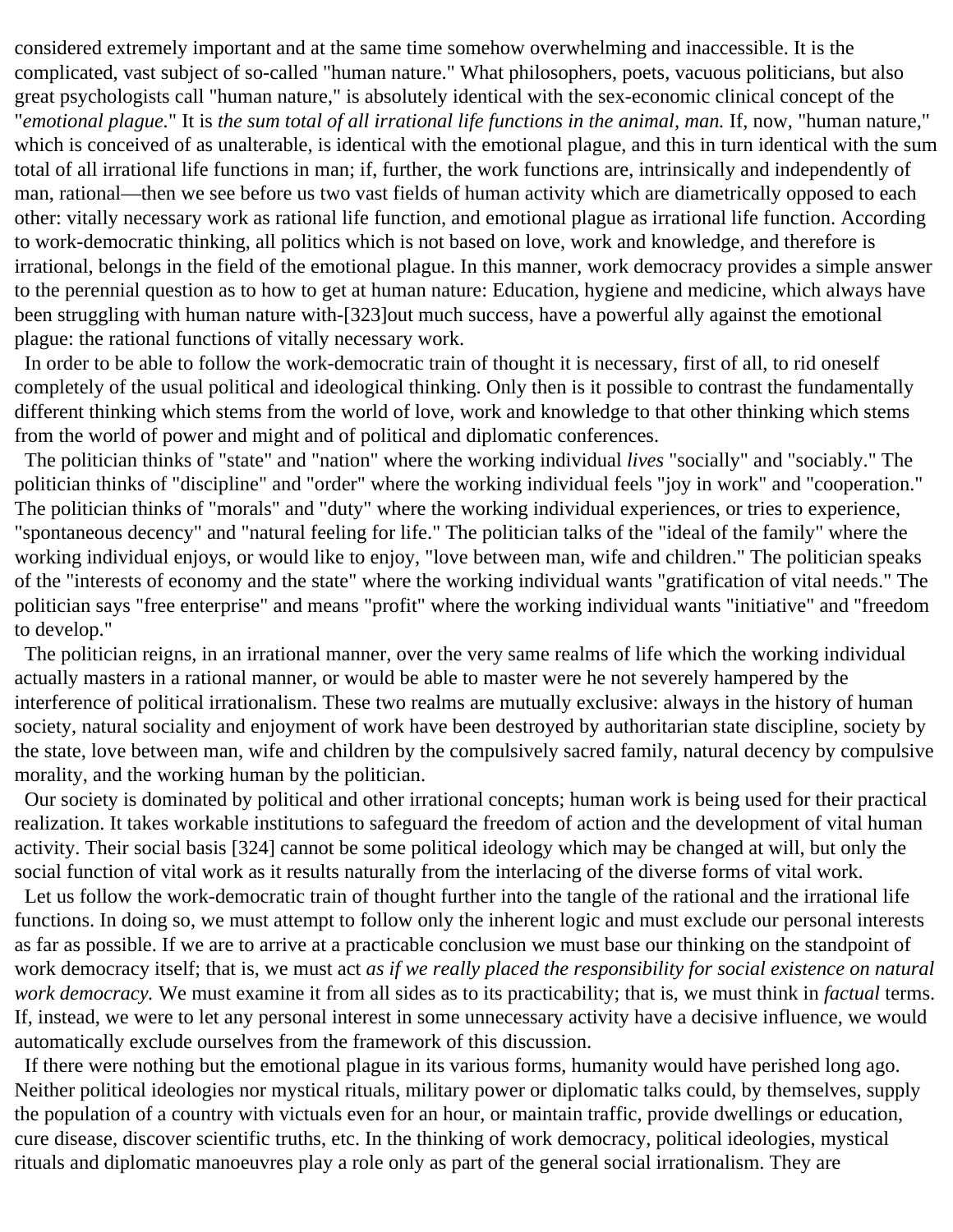unnecessary in the factual realm of life which is governed by love, work and knowledge alone. These vital functions follow their own inherent laws which are inaccessible to any irrational ideology. Love, work and knowledge are not "ideas," not "political programs," not "sentiments" or "creeds." They are *tangible realities*  without which human society could not exist for a single day.

 If human society were organized rationally, love, work and knowledge would, as a matter of course, take precedence over the institutions which are not vitally necessary. True, there still might be groups of people who would arm themselves and slay each other; other groups who would enjoy mystical rituals; and still other groups who would delight in the discussion of ideolo-[325]gies. *But they would no longer be able to govern the basic biological functions of society, to exploit them and to utilize them for their own purposes and to deprive them of any decisive influence.*

<span id="page-164-0"></span>The social irrationalism in the attitude toward these two realms of human activity is tremendous:

 A politician is in a position to mislead millions of people with promises of giving them freedom without really having to do so. Nobody asks for proof of his competence or of the practicability of his promises. From one day to the other, he can change his promises into the exact opposite. Nobody keeps a mystic from instilling in the masses a belief in a life hereafter; nobody demands proof for his contention.

Let us apply the prerogatives of the politician or the mystic to a railroad manager. If he were to give people who want to be taken from one town to another a long talk about his ability to fly to the moon, he would immediately land in prison or a mental hospital. Imagine further that this railroad manager were to *demand* belief in the truth of his claim, at pistol point, or were to imprison the waiting passengers for refusing to believe him. If the railroad manager wishes to remain a railroad manager, he must *actually* and without danger transport the people from one place to the other.

 It is entirely immaterial whether a contractor, a physician, teacher or carpenter is a Fascist, Liberal or Christian Socialist when it comes to building a schoolhouse, taking care of sick people, teaching children or making a cabinet. None of these workers can engage in orations or in making promises instead of doing practical, tangible work, instead of building a foundation, of putting brick on brick, or without having given thought to such things as how many rooms the schoolhouse is to have, where the exits are to be, where the administration, the kitchen, etc. No one who does practical work can do his job by means of ideologies, be they liberal, social-democratic, religious, fascist or communist. No worker can allow himself to engage in idle chatter. He has to know his job and must work. An ideologist, on the other hand, can go on making the same promises, no matter how thoroughly [326] he may have proved himself incapable of fulfilling them. Long after a group of politicians are all through in one country, they continue their old ideological debates in some other far-away country, without any contact with actual happenings. There would be no objection to that if they were content with the satisfaction derived from their debating; if they did not try to impose their ideologies on others or even to shape the fate of nations.

 One day I tried to test this work-democratic system of thought as it applied to my own case and found the following: I would only have confirmed the diagnosis of schizophrenia made by some overzealous psychoanalysts and would have landed in a mental institution if, in 1933, when I hypothetically assumed the existence of a universal biological energy, I had vociferously claimed that such an energy actually existed, that it could eliminate cancer tumors and that, in addition, it had to do with the problem of gravity. On the basis of my biological research, I could have promulgated any number of ideologies. I could have founded a political party, say, a "work-democratic freedom party," much more easily than others founded parties with less practical issues. On the basis of my influence on people, I could have surrounded myself with bodyguards and could have given thousands of people work-democratic insignia.

 Yet, all this would not have brought me one iota closer to the problem of cancer or the comprehension of the cosmic or oceanic feelings of the animal, man. True, I would have founded an ideology of work democracy, but the naturally existent and hitherto overlooked process of work democracy would have remained undiscovered. Before I succeeded in discovering the orgone and in concentrating it in accumulators, before I could make it visible and usable, I had to work hard for years, had to master my irrationalism as best I could, had to learn to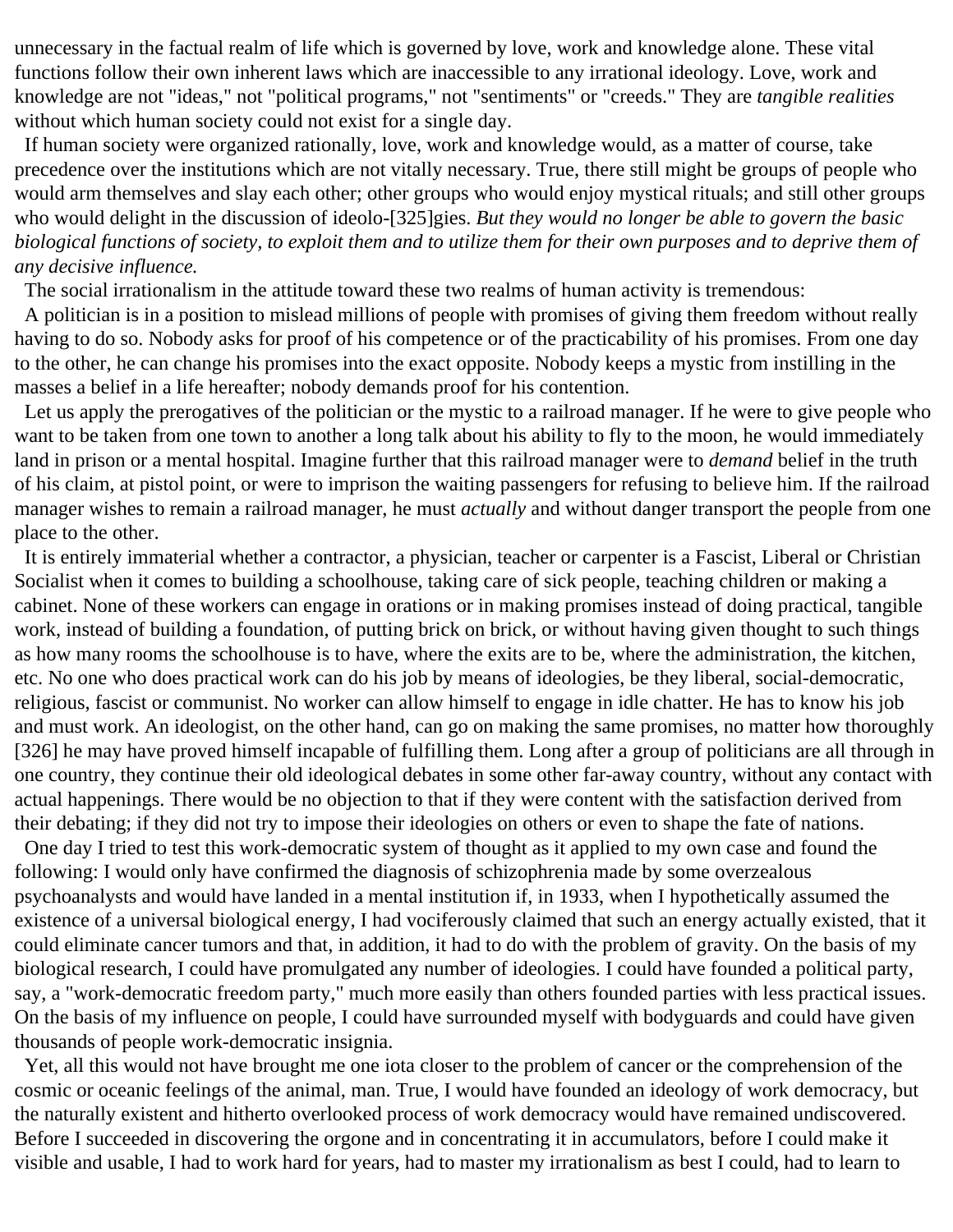<span id="page-165-0"></span>understand why biology is mechanistic and mystical at the same time, had to study books, to dissect mice, to treat diverse substances in hundreds of different ways, etc. Only after all this had been done could I ask myself—in the framework of the organic development of the work process—the practical question whether the orgone had any cura-[327]tive properties. All this means that every kind of vitally necessary and practical work has a rational, organic development which proceeds in logical steps which one cannot jump by any means whatsoever. This is the basic biological law of "organic development." A tree has to grow one foot high before it can grow two feet high. A child must learn to read before it can absorb the printed opinion of others. A physician must study anatomy before he can understand pathology. In all these cases, the *development is determined by the growth of the work process. The working individual is a functioning organ of work.* He may be a well or a poorly functioning organ; that does not change the work process itself. Whether this or that individual is a well or a poorly functioning organ depends primarily on how little or how much irrationalism there is in his structure.

 This "law of organic development" is characteristically absent in irrational functions. Here, the goal is there, ready-made and finished, long before a finger is lifted in practical work. The activity follows a preconceived idea and is, therefore, irrational. This is shown clearly in the fact that of all the world-famous irrationalists literally nothing remains which would be tangible and could be used in any way by posterity.

 On the other hand, the continuity, over thousands of years, of technic and science, clearly shows the law of organic development. Galileo's achievement derived from the criticism of the Ptolemaic system and continued the work of Copernicus. This was continued by Newton and Kepler. Every one of these functioning organs of objective natural processes gave rise to the development of generations of working and searching people. In contrast, there is nothing left of Alexander the Great, so-called, of Caesar, Nero or Napoleon. Furthermore, there is not the least continuity between the successive irrationalists, unless one were to take Napoleon's dream of becoming a second Alexander or Caesar as such a continuity.

 Here, irrationalism discloses itself completely as a life function which is not only non-biological and non-social, but antibiological and antisocial. It lacks the essential characteristics of the rational [328] life function, such as germination, development, continuity, interlacing with other functions, and productivity.

<span id="page-165-1"></span> Let us apply these insights to the question whether, in principle, the emotional plague can be mastered. The answer is, Yes. No matter how sadistic, mystical, gossiping, unscrupulous, armored and superficial people may be, *in their work function they are, of nature, forced to be rational*. Just as irrationalism works and reproduces itself in ideologies and mysticisms, so is human rationality at work and reproduces itself in the work process. It is inherent in the work process, and, therefore, in man in his work function, that *they cannot be irrational,* they *must*  be rational. Irrationalism excludes itself automatically here by the fact that it *disturbs* the work process and makes the goal of work unattainable. The sharp and irreconcilable clash between emotional plague and work process expresses itself clearly in the following: As a worker, one can always make oneself easily understood in a discussion of work functions with any technician, physician or industrial worker. As soon as the discussion shifts to ideologies, however, the understanding comes to an end. Characteristically, most dictators and politicians give up their work when they enter politics. A shoemaker who would fall into a mystical trance and would believe himself to be a God-sent savior of humanity, would inevitably cut his soles the wrong way, generally mess up his work and would finally starve. A politician, on the other hand, becomes potent and rich just in this way. Irrationalism, then, can only *disturb* work, and can never *do* any work.

<span id="page-165-2"></span> Let us examine this work-democratic thought from the standpoint of work democracy itself: is it a matter of an ideology, of a glorification or idealization of "work"? I had to ask myself this question in view of my job of teaching physicians and teachers. To distinguish necessary, rational work from unnecessary, irrational ideology is an indispensable prerequisite for my work as physician, research worker and teacher. I cannot help a student in vegetotherapy over a practical difficulty in his own structure [329] or in a therapeutic situation with his patient by holding out hopes for a life hereafter, or by appointing him "Marshal of Vegetotherapy." Such title would not give him an iota of ability to master actual difficulties; more than that, it would only endanger him. I have to tell him the whole truth about his faults and errors. I have to teach him to find them for himself. In doing so, I am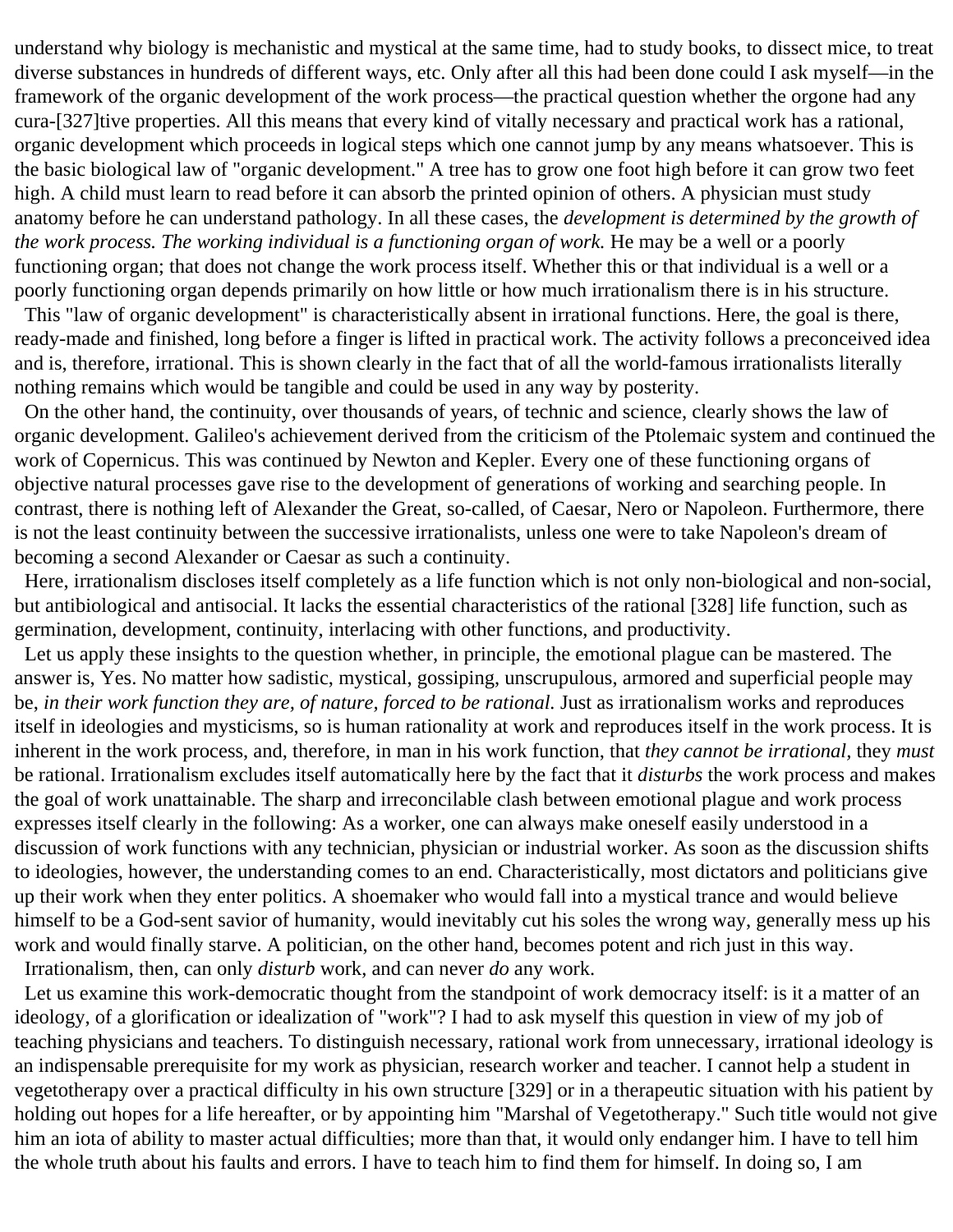dependent on my own development and my practical experiences. I do not have the ideology that, for ethical or other reasons, I have to be rational. My rational behavior is enforced on me by my work. I would starve if I did not try to be rational. My work corrects me as soon as I develop any inclination to escape difficulties with illusions; for with illusions I cannot, say, eliminate a biopathic paralysis any more than a mechanic, a builder, a farmer or a teacher can do his work with illusions. Nor do I demand rationality. It exists in me, independent of myself and the emotional plague in me. I do not ask the student to be rational for that would do no good. But I educate him, in his own interest, to differentiate in himself and in the world the rational and the irrational as they show themselves in practical work functions; and to further the rational and inhibit the irrational. The emotional plague in social life is characterized by the flight from the responsibilities and the actualities of everyday living and of work into illusions, into mysticism, into indecency or the political party.

We are dealing here with a fundamentally new finding. Not the rationality of work is new, nor its rational effect on the working individual. What is new is the finding that it exists *by itself* whether I know it or not. It is better if I know it. For then I can become one with rational organic development. This finding is new in psychology as well as in sociology; in sociology because sociology has hitherto considered rational the irrational social activities, and in psychology because psychology did not doubt the rationality of society.

#### 4. *Vitally necessary work and other work.*

 The more deeply one penetrates into the nature of work [330] democracy, the more disaster one discovers caused in human thinking by political ideologies. Let us try to substantiate this contention by examining the concept of *work.*

 We have contrasted work to political ideology and have equated work with "rationality," political ideology with "irrationality." But life is not mechanical. We catch ourselves having introduced another irrational black—white characterization. This sharp antithesis was justified inasfar as indeed politics is essentially irrational and work essentially rational. Now, is, for example, the construction of a gambling palace work or not? This example shows the necessity of clearly distinguishing *vitally necessary* work from other work. "Vitally necessary work" comprises every kind of work which is necessary for the maintenance of human life and of the social machinery. That is, any kind of work the absence of which would damage or inhibit the life process. Any work, on the other hand, the absence of which would not change the course of society and of human life is not vitally necessary. *Nonwork* is any activity which harms the life process.

 Through many centuries, the political ideology of the ruling but non-working classes was one of contempt for the vitally necessary work while non-work was considered a mark of nobility. The socialist ideologies reacted to this with a mechanically rigid reversal of the evaluation of work: To them, "work" was limited precisely to those activities which in feudalism were treated with contempt, that is, manual work. On the other hand, they considered any activity within the ruling classes as "non-work." True, this mechanistic reversal of ideological evaluation was entirely in keeping with the political concept of the two sharply separated classes, the ruling and the ruled. True, from a purely economic point of view, society actually could be divided in the "owners of capital" and the "owners of the commodity, working power." But from the standpoint of biosociology no sharp lines can be drawn between classes, neither ideologically nor psychologically, let alone with regard to work. It was the discovery of the fact that the ideology of a group of people does not necessarily correspond to their economic position but that there is often a [331] sharp divergency between ideological and economic position which made an understanding of the fascist movement first possible. Around 1930 it became clear that a divergency exists between ideology and economy, and that the ideology of a group may, independent of the social class position, develop into a social power.

<span id="page-166-0"></span> There are basic biological functions which have nothing to do with economic class distinctions; they transcend and overlap class boundaries. This was first shown with regard to the suppression of the natural love life in children and adolescents. The suppression of the love life occurs in all classes and strata of every patriarchal society; more than that, it is often much more pronounced in the ruling classes than in the ruled. Sex-economic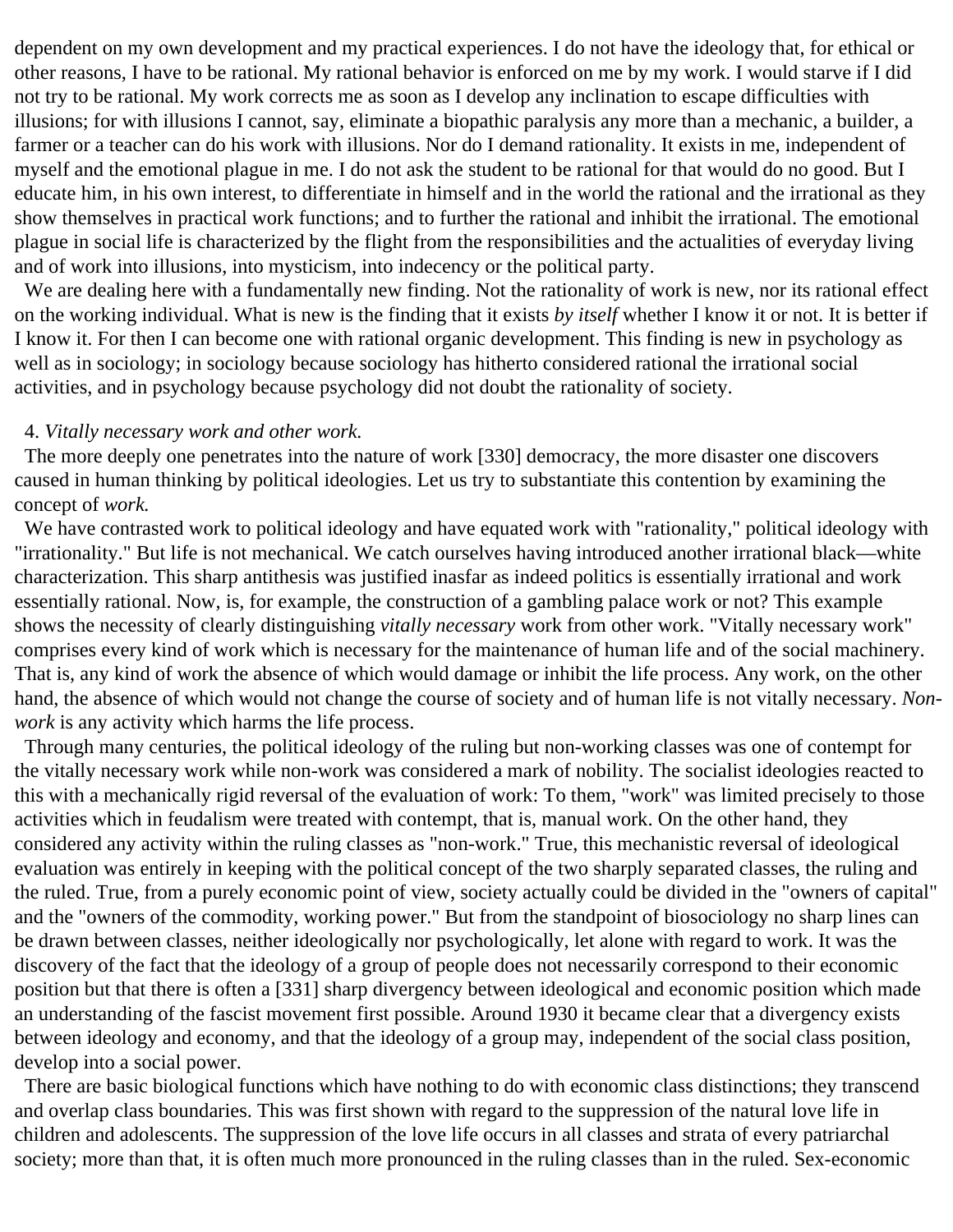investigation even demonstrated the fact that a great deal of the sadism employed by the ruling class in the suppression and exploitation of other classes derives from suppressed sexuality. The connection between sadism, sex suppression and class suppression is well portrayed in De Coster's famous "Till Ulenspiegel."

 The actual social functions of work also cut across and overlap the political-ideological class boundaries. In the socialist parties one used to find many leading politicians who had never done any vitally necessary work and knew nothing of the work process. It was a customary thing for a worker to give up his work when he advanced to the position of political functionary. On the other hand, the classes which political socialism called the "ruling, non-working" classes as distinguished from the workers, contained many important working bodies. Hardly anything demonstrates better the unrealistic character of the typical political ideologies than the fact that the guiding spirits of the political reaction in Austria, e.g., came from the Technical University. Nobody will deny that engineers represent vitally necessary work; these people built locomotives, airplanes, bridges, etc.

 Let us apply this work-democratic critique to the concept of the "capitalist." In political ideology, the capitalist was either "the leader of industry" or "the non-working parasite." Both concepts were mechanistic, ideological, political, illusionary, and therefore [332] unscientific. For there are *working* and *non-working* capitalists. There are capitalists whose work is vitally necessary, and others whose work is unnecessary. It is irrelevant here to which political wing or ideology this or that capitalist may adhere. The antithesis of work and politics applies to the capitalist as it does to the wage earner. As a bricklayer can be a Fascist, so can a capitalist be a Socialist.

We have arrived at the standpoint now that an orientation in the political chaos is not possible on the basis of political ideologies. The thinking of work democracy, on the other hand, is oriented by work and thus provides the means of a concrete orientation. On the basis of this, the political class of capitalists consists, with regard to vital work, of two opposite and even antagonistic groups: that of capitalists who themselves work, plan and produce, and that of the capitalists who do not work or plan but let others work for their profit. A Henry Ford, for example, may have this or that political concept, he may ideologically be an angel or a devil. This does not alter the fact that he was the first American builder of automobiles to change the technical face of America completely. Edison, as far as his political ideology went, was undoubtedly a capitalist; but where is the political workers' functionary who would not use Edison's incandescent bulb or who would dare state publicly that Edison was a non-working parasite of society? The same thing applies, from the standpoint of work democracy, to the brothers Wright, to Junkers, Reichert or Zeiss; one could exemplify indefinitely. On the opposite side of these personally and factually working capitalists are the actually *non*-working and only *profiteering* capital owners. With regard to their work function, they do not form any special class type, for they are, in principle, identical with any party bureaucrat who, from his desk, determines "the politics of the working class." We have experienced the catastrophic influence of the non-working capital owners and the non-working political workers' functionaries to a sufficient degree to seek our orientation no longer in ideological concepts but in practical activities.

<span id="page-167-0"></span> The introduction of the standpoint of vitally necessary work [333] leads to a revision of many well-established concepts of politics and the "political sciences." The concept of "the worker" must be extended. The concept of the economic classes is supplemented by that of human structure; this reduces the social significance of the concept of the economic classes to a considerable degree.

 In the following pages I shall present the most important changes of concepts which were necessitated by the basically new social events as well as by the discovery of natural work democracy. I am well aware of the fact that the presentation of these changes will cause many a political ideologist to raise vociferous and dignified objections. This will in no way alter the reality of the facts and processes described. No political persecution, no execution of hundreds of "-ists" will change the fact that a physician, technician, teacher or farmer in America, India, Germany or wherever, does vitally necessary work and does infinitely more for the life process than the whole Comintern has done ever since 1923. The dissolution of the Comintern in 1943 has changed nothing in the life of people. But imagine that in China or America all teachers, or physicians, or builders, were to be suddenly excluded from the social process!

The history of the past 20 years shows beyond any doubt that such party ideologies as the "abolition of class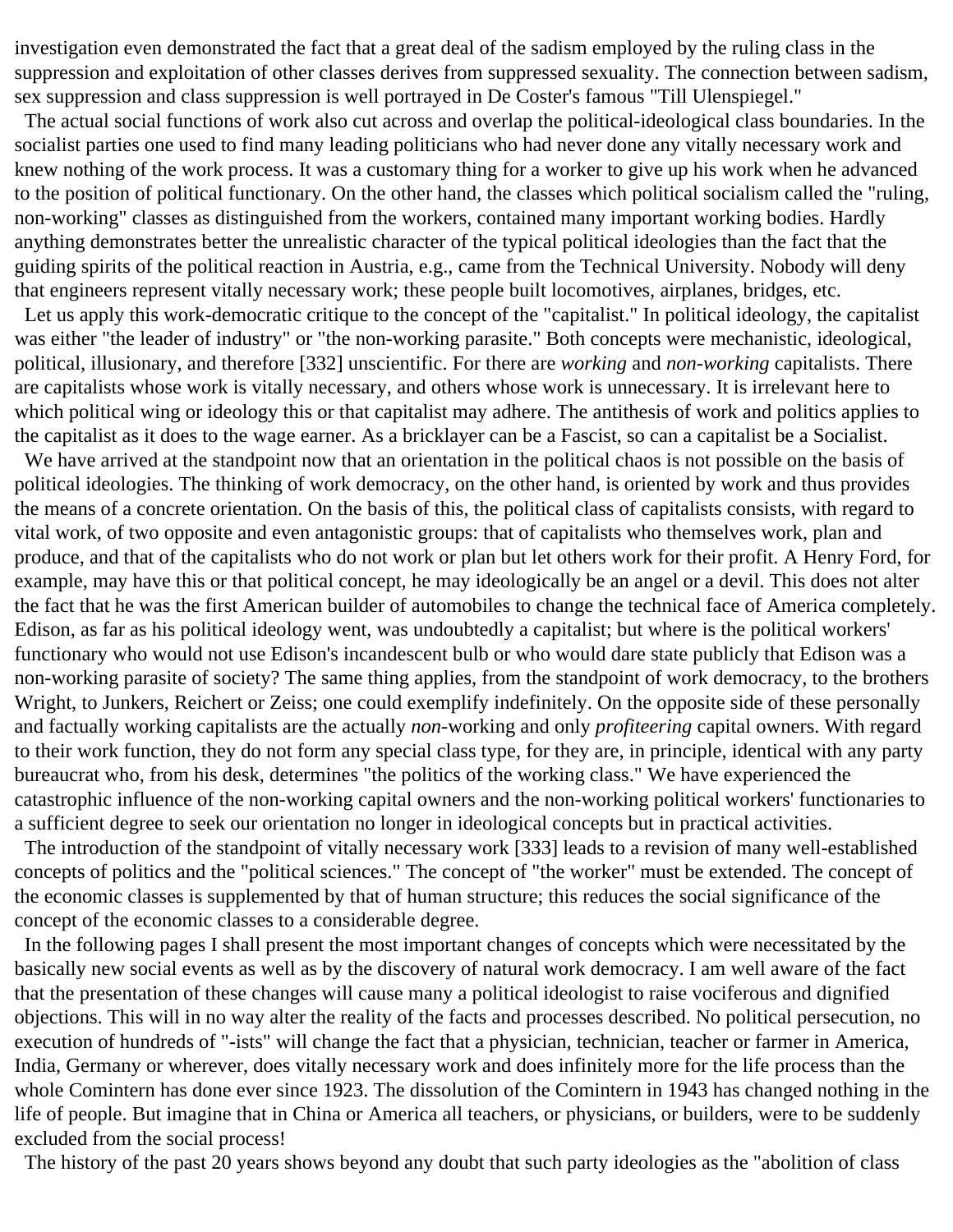distinctions," the "establishment of the common weal," the "defense of freedom and decency" have by no means diminished the class distinctions, the disruption of social living or the suppression of freedom and decency. On the contrary, they have intensified these problems to a catastrophic degree. The scientific solution of the social tragedy of the animal, man, then, must begin by correcting or eliminating those party-political concepts which have made the disruption of human society a permanent phenomenon.

 Work democracy does not restrict the concept of "worker" to the industrial worker. It calls a worker everyone who does socially necessary work. The political-ideological concept of a "workers' class," restricted to the industrial worker, drove a wedge between the industrial worker and the technician or educator, between the representatives of various vitally necessary work processes. This [334] ideology even designated the professions of medicine or teaching as "servants of the bourgeoisie" as compared with the "revolutionary proletariat." To this not only the physicians and teachers objected, but the industrial workers as well. Understandably enough, for the factual connection and cooperation between the physician of an industrial town and the workers is much more real and earnest than that between the workers and the political functionaries. Cooperation in work and the interlacing of the various branches of necessary work are natural phenomena and are based on natural interests. For this reason, only these factors, and nothing else, can counteract the political disruption of society. Of course, when a necessary worker's group, such as industrial workers, degrades another, equally necessary group, such as physicians, technicians or teachers, to "servants" while it promotes itself to be the "master," then the physicians, technicians and teachers take flight into the ideology of the racial Übermensch, because they do not want to be servants, of the "revolutionary proletariat" or of anybody else. The "revolutionary proletariat," on the other hand, takes flight into the political party or the trade union, organizations which do not place any responsibility on them but who, instead, instill in them the illusion of being the "leading class." This does not alter the fact that this "leading class," as it has amply proven, is incapable of actually assuming social responsibility, or the fact that it engages in race hatred, as in America where unions of *white* workers exclude *colored* workers from membership.

 All these things are the results of well-established party-ideological concepts which smother the communion established by work. For this reason, only and alone the concept of *the worker who does vitally necessary work*  can overcome the social disruption and can bring the social institutions into harmony with the organizations of necessary work.

 It can be safely predicted that the clarification of these concepts will displease the party ideologists. It can also be safely predicted that the attitude toward this clarification of concepts will automatically and cleanly separate the ideological chaff from the practical wheat. Those who will affirm and represent the natural [335] work community based on the interlacing of all necessary branches of work will show themselves to be practical wheat. Those, on the other hand, to whom party ideologies and concepts—though they undermine our society—are more important than the community of the working people, will object with much empty noise and thus show themselves to be chaff. But the clarification of these concepts will meet the naturally existent knowledge of these facts, and, with that, the demand for arranging social living in accordance with the interdependence of all branches of work.

 In this discussion of the concept of "the worker" I have simply followed the logic of work-democratic thinking. I *had to* arrive at the described result, whether I wanted to or not; it lies in the course of the work itself. Just at the time when I wrote these pages, I had to procure various painted signs for Orgonon. Since I am not a carpenter, I could not make the signs; since I am not a painter, I could not paint or letter them properly. But the planning of the laboratories required the signs. Thus I had to go and see a carpenter and a painter and to discuss with them, on an equal footing, how the signs should be made and lettered; without their practical experience I could not have gone ahead. It was entirely irrelevant whether or not I felt myself to be a learned scientist or researcher; it was equally irrelevant whether the carpenter or the painter had this or that "idea" about fascism. The carpenter could not talk to me as a "servant of the revolutionary proletariat," nor could the painter look upon me as a superfluous "intellectual." The work process itself forced us to exchange knowledge and experience. The painter, e.g., if he were not to do a poor and mechanical job, had to understand the symbol of our functional research method; he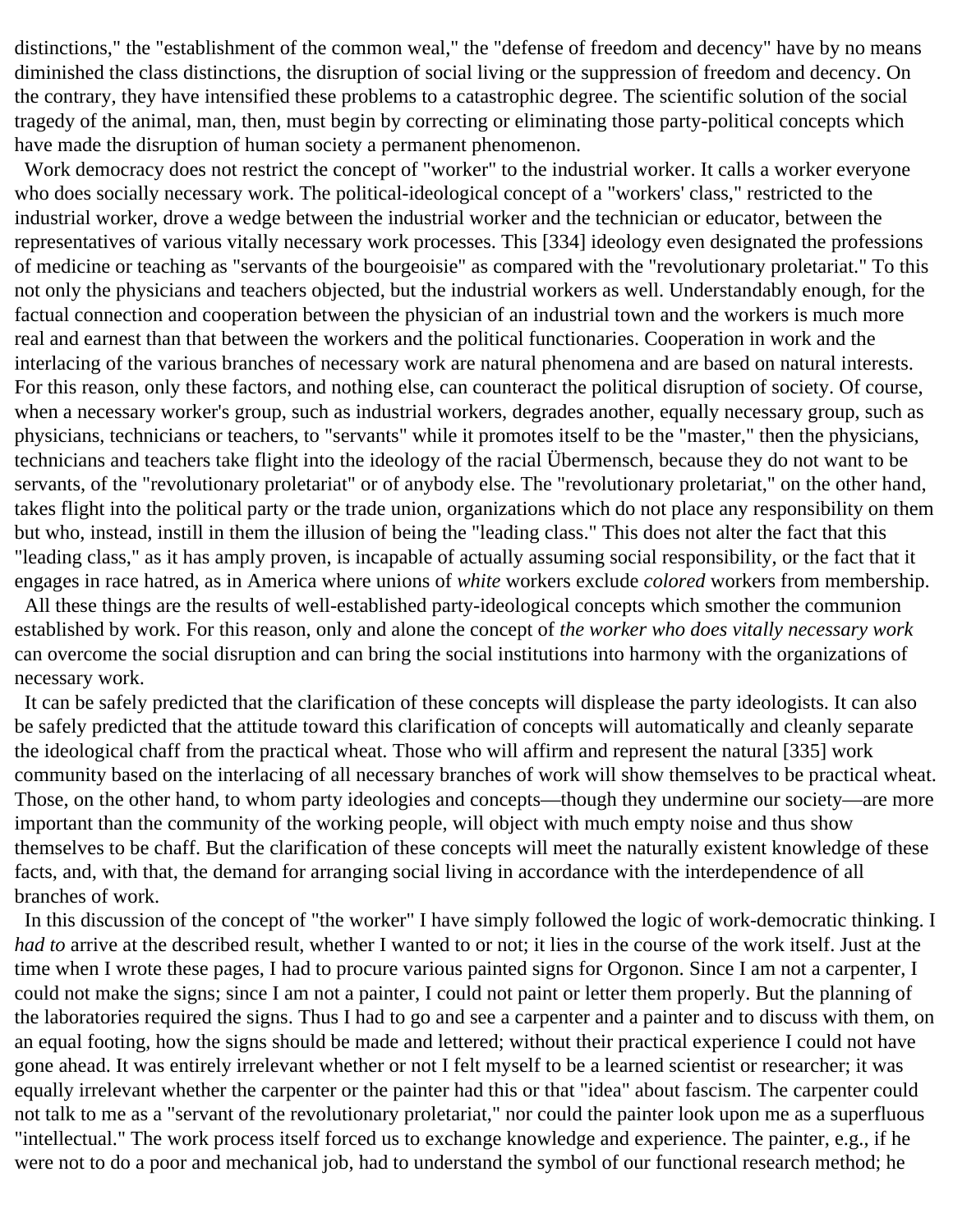became highly enthusiastic about the job when he understood its meaning. I, on my part, learned from the carpenter and the painter a good deal about how signs should be made so that they properly expressed the function of the Institute. This example of the factual and rational interlacing of work branches is clear enough to illustrate the abysmal irrationalism which governs the formation of public opinion and which completely overlooks the natural work process. [336] The more concretely I saw my work interlaced with other branches of work, the better did I understand the rational world of work-democratic thought. Clearly, the work proceeded *well*  when I let myself be informed by the microscope maker and the electrical engineer, and when they in turn learned from me the function of a lens or of an electrical apparatus in the special set-up of orgone-physical research. Without the lens grinder and the electrician I could not have made a single step in my orgone research. On the other hand, the lens grinder and the electrician struggle with unresolved difficulties of the theory of light and of electricity, some of which may well be clarified by the discovery of the orgone.

 I have presented this matter-of-course fact of the interlacing of work processes purposely in quite a primitive manner and at some length because I have convinced myself that these facts, as simple as they are, seem nevertheless foreign and new to working individuals. This sounds incredible, but it is true and even understandable: the fact of the natural interlacing and interdependence of all work processes is not clearly and simply represented in the thinking and feeling of working people. True, every working individual knows of this interdependence purely practically and automatically on the basis of his work; but it sounds strange to him when he is told that society would not be able to exist without his work, or that he is responsible for the social organization of his work. This gap between vital activity and the consciousness of the responsibility for it was created and is maintained by the political system of ideologies which splits the working individual into two organisms: *one* which works practically and *another* which entertains irrational sentiments. This contention also sounds strange. Its correctness becomes evident, however, as soon as one studies any daily paper, anywhere in the world. One will find that the processes of love, work and knowledge, their vital necessity, their interlacing, their rationality, their earnestness, are only rarely mentioned, accidentally, as it were. On the other hand, the daily papers are full of high politics, diplomacy, military and formal events which in no way touch the real everyday life proc-[337]ess. In this manner, the average worker develops the feeling that he really means very little, compared with the complicated, "intelligent," and high-flung debates of such things as high diplomacy, strategy or tactics. He feels himself small, inadequate, superfluous, as if he were an accident in life. This masspsychological contention can easily be put to a test. I have done so many times and have always arrived at the same result:

<span id="page-169-0"></span> a) Some worker has a good idea and invents an improvement in his work process. We ask him to put his discovery down in writing so that it can be published. This request evokes a peculiar reaction: it is as if the worker, though his work is important and indispensable, crawled back into himself. It is as if he said (and often he does say, in so many words), "Who am I to write an article? My work doesn't count." This attitude of the worker toward his work is a typical, mass-psychological phenomenon. I have presented it in a simplified manner, but this illustration presents its essence, as anybody can convince himself.

 b) Now let us approach the editor of a daily newspaper. We suggest to him that he reduce the space given to formal questions of high politics, diplomacy, strategy and tactics to two back pages; and that he devote the front part of the paper to daily, extensive articles on practical everyday questions of technic, medicine, education, agriculture, industrial work, etc. He will look at us in utter perplexity and will doubt our sanity.

 These briefly formulated basic attitudes of the mass individual (a) and the manufacturer of public opinion (b) complement and condition each other. Public opinion is essentially of a *political* nature and thinks little of the everyday life of love, work and knowledge. To this corresponds the feeling of the loving, working and knowing individual that he amounts to nothing in the social process.

 It goes without saying that a rational reorganization of social conditions is inconceivable as long as political irrationalism has a 99% part in the formation of public opinion and the basic functions of social life only 1*%.* The reverse proportion is the minimal requirement if political irrationalism is to be deprived of power [338] and the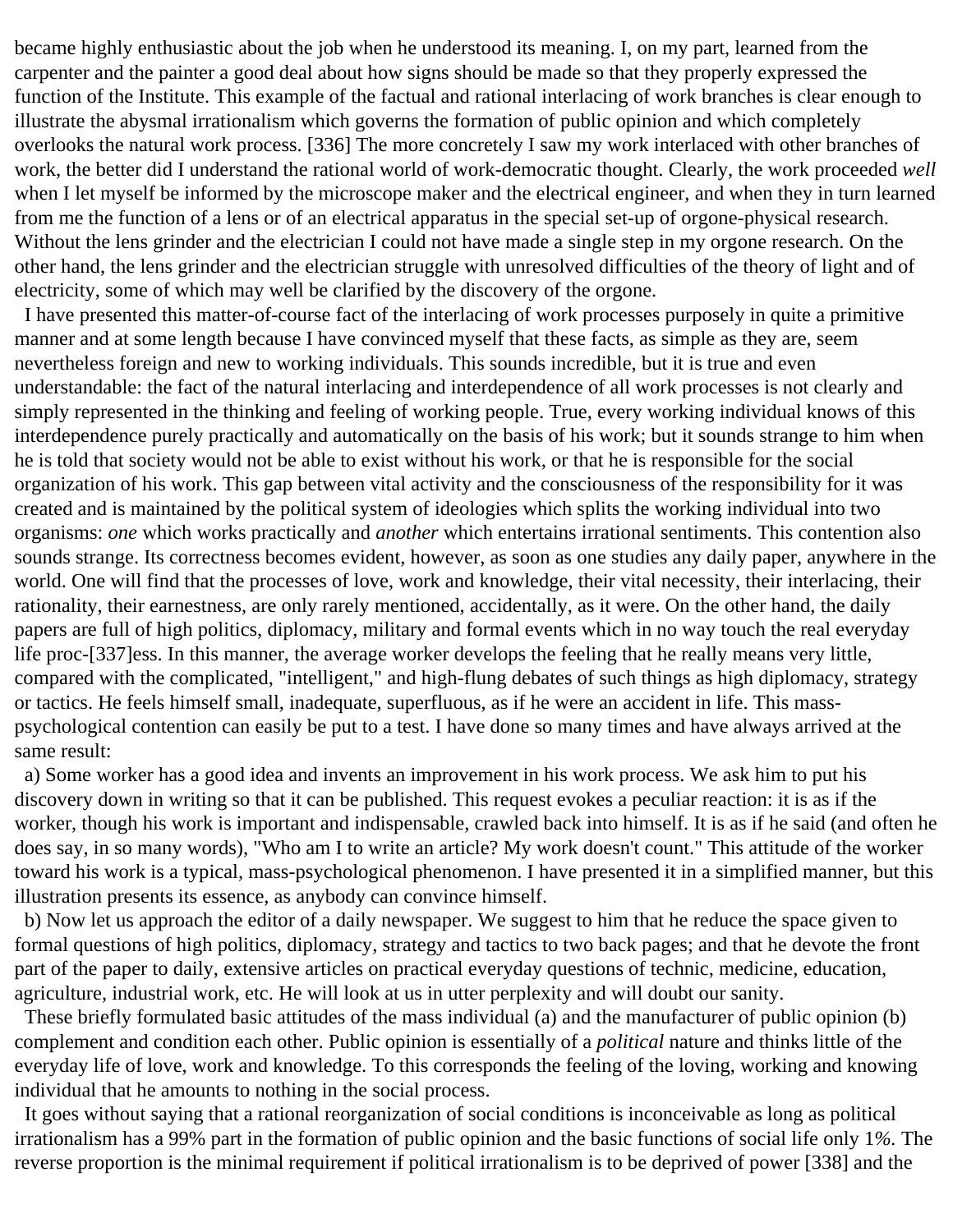self-determination of society is to be established. In other words, *the factual life process must express itself also, unequivocally, in the organs of publication and in the forms of social life, and must become identical with them.*

 In this clarification and correction of political concepts we meet a difficult objection. It is this: It is impossible simply to eliminate political ideologies, for the workers, farmers, technicians, etc., determine the course of society not only by their necessary work but also by their political ideologies. The peasants' wars of the Middle Ages were political revolts which changed society; the communist party in Russia has changed the face of Russia. Furthermore, it is argued, one cannot prevent or prohibit political ideologies. They are a human need and have a social effect as do love, work and knowledge. To this we would say:

 1. Work democracy does not wish to prevent or prohibit anything. Its only intention is the fulfilment of the biological life functions, of love, work and knowledge. If it is aided in this by this or that political ideology, it will only be furthered. If, however, a political ideology blocks its way with irrational demands and contentions, so that the basic biosocial functions cannot operate, then work democracy will act as a lumberman will act when he is about to fell a tree and is attacked by a rattlesnake. He will kill the rattlesnake in order to be able to continue his work. He will not stop felling trees because there are rattlesnakes in the woods.

<span id="page-170-1"></span> 2. It is true that political ideologies and illusions are also actually active social facts and that they cannot be prohibited or talked away. The standpoint of work democracy toward this fact is this: That this is so is precisely a major part of the tragedy of the animal, man. The fact that political ideologies are tangible, active realities does not prove their necessity. The bubonic plague was an extremely potent social reality. But nobody would have argued that, because it existed, it was necessary and nothing should be done about it. A human settlement in the wilderness is a necessary and tangible social fact; but so are floods. Who would equate the destructive floods and the building of houses, [339] merely because both have social effects? It was precisely the failure to distinguish work and politics, reality and illusion, and the fallacy of considering politics a rational human activity like, say, building or sowing, which made it possible for a housepainter to bring the world to the verge of disaster. It is an essential part of our social tragedy that people, like farmers, the industrial workers, the medical profession, etc., influence the social process not only by their work, but also—and even predominantly—by political ideologies. For political activity hampers objective, rational activity; it splits professional organizations into warring ideological groups; it disorganizes the industrial workers: it restricts the work of the physician and harms the patients, etc. In brief, political activity prevents precisely what it pretends to achieve: peace, work, security, international cooperation, objective expression of opinion, freedom of belief, etc.

<span id="page-170-0"></span> 3. It is true that political parties occasionally transform the aspect of society. But from the standpoint of work democracy we contend that if this happens it is a makeshift. Karl Marx, at a time when he set out to criticize political economy, was not a politician or party man, but a scientific economist and sociologist. It was precisely the emotional plague in the masses which caused him not to be heard, which caused him to become poor and miserable, and which forced him to found a political organization, the famous "Kommunistenbund" which he himself soon dissolved. It was the emotional plague which turned Marxian science into party-political Marxism which no longer had anything to do with Marx's scientific sociology and which is in no small part responsible for fascism. Marx knew what he was talking about when he said he was "not a Marxist." He would not have chosen to found a political organization if rational, instead of irrational, thinking were predominant in the human masses. True, the political machinery is often a necessity, but it is a makeshift made necessary by human irrationalism. If work were identical with the social ideology, if needs, gratification of needs and means of gratifying them were identical with the human structure, then there would be no politics, because then it would be superfluous. If one does [340] not have a house, one may live in a cave. It may be a good or a poor cave, but it is no house. The goal remains a decent house and not a cave, even if for a time one is forced to live in a cave. The politicians have forgotten what was the goal of the founders of socialism: the abolition of politics and the kind of state which stemmed from it. It is painful to be reminded of this fact. It takes too much thinking, honesty, knowledge and selfcriticism if a physician is to see his main goal in the prevention of the very diseases from the treatment of which he makes a living. We will have to regard that politician an objective, rational sociologist who helps society to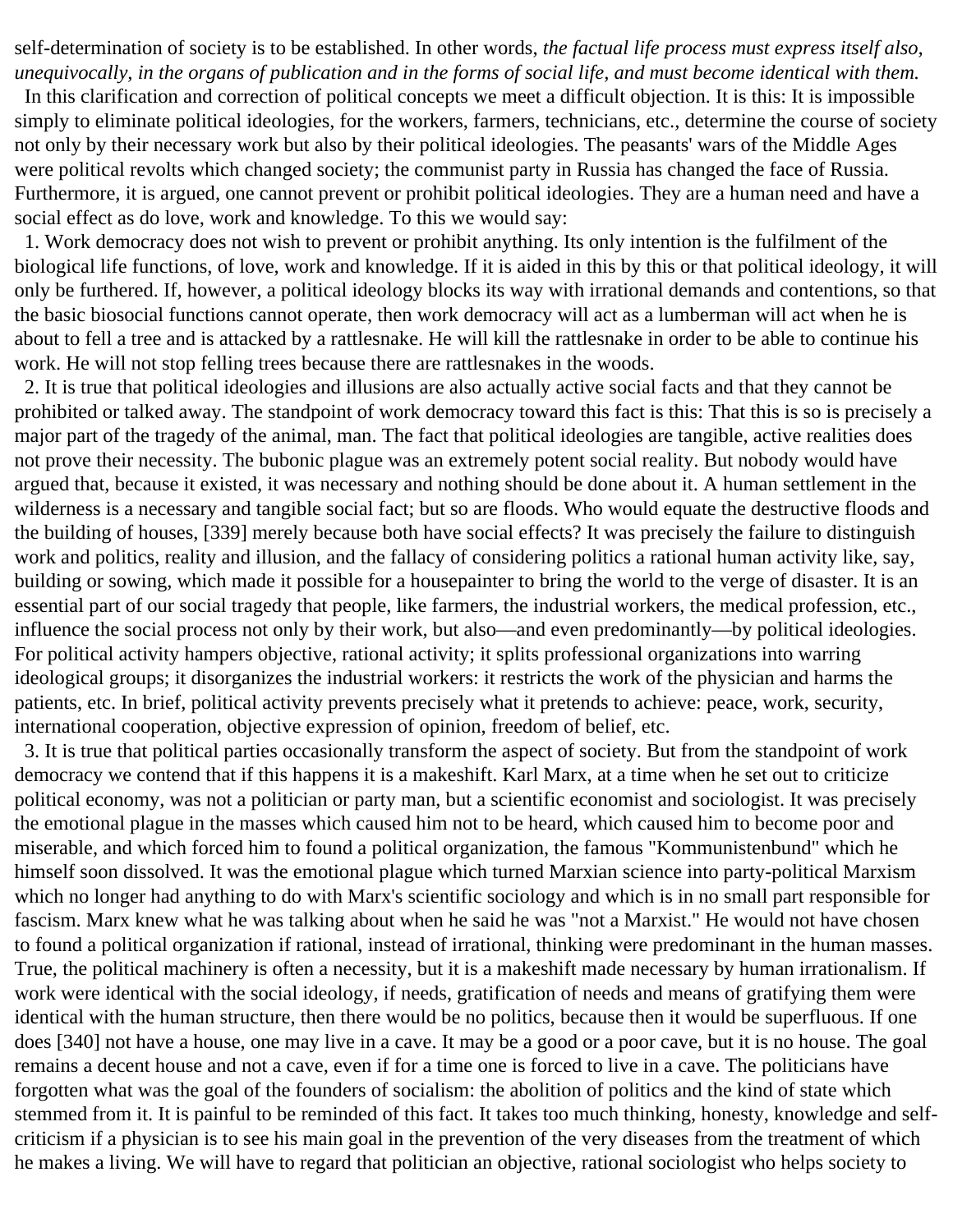realize the irrational basis of politics and of its "necessity" so thoroughly that any kind of politics becomes unnecessary.

 This work-democratic criticism of politics does not stand alone. In America, the hatred of politiciandom and the insight into its social harmfulness is quite general. One hears from the Soviet Union that there the technician gains more and more the upper-hand of the politician. Possibly, even the executions of leading Russian politicians by other politicians had a hidden rational meaning, as much as such executions are an expression of political irrationalism and sadism.

 For a decade, the politics of the European dictators was unrivalled. In order to comprehend the essence of politics, one only has to remember that it was a Hitler who, for many years, was able to keep the world breathless. Hitler as a political genius was a magnificent unmasking of the essence of politics in general. With Hitler, politics reached the peak of its development. We know what were its fruits and what was the reaction of the world. In brief, I believe that the twentieth century, with its gigantic catastrophes, ushers in a new social era, an era free of politics. It remains to be seen what part politics will play in the eradication of the political emotional plague and what part the consciously organized functions of love, work and knowledge.

## [341]

### **INDEX**

Agriculture collectivization, [41,](#page-31-0) [280](#page-143-0) "New Order of Ownership," [41ff](#page-31-0). ALDRIDGE, JAMES, [284f.](#page-145-0) Ambivalence toward authority, [30f.](#page-26-0) Animal, man, [286ff.](#page-146-0) Anarchists, [196f](#page-104-0). Anchoring of economic process in human structure, [13f](#page-18-0). Antisemitism, [50,](#page-35-0) [69ff.](#page-44-0) Aryans, [64ff.](#page-42-0) Authoritarian family, [24f](#page-24-0). ideology, [28ff.](#page-25-0) sex-economic basis, [88ff.](#page-54-0) Authoritarian state apparatus, [229ff.](#page-119-0) BACHOFEN, [73](#page-46-0)

"Being-against," [317ff.](#page-160-0) BERNSTEIN, [197](#page-105-0) Biological core, [vii f.](#page-4-0) Biological rigidity, [271,](#page-139-0) [275,](#page-141-0) [283ff](#page-144-0).,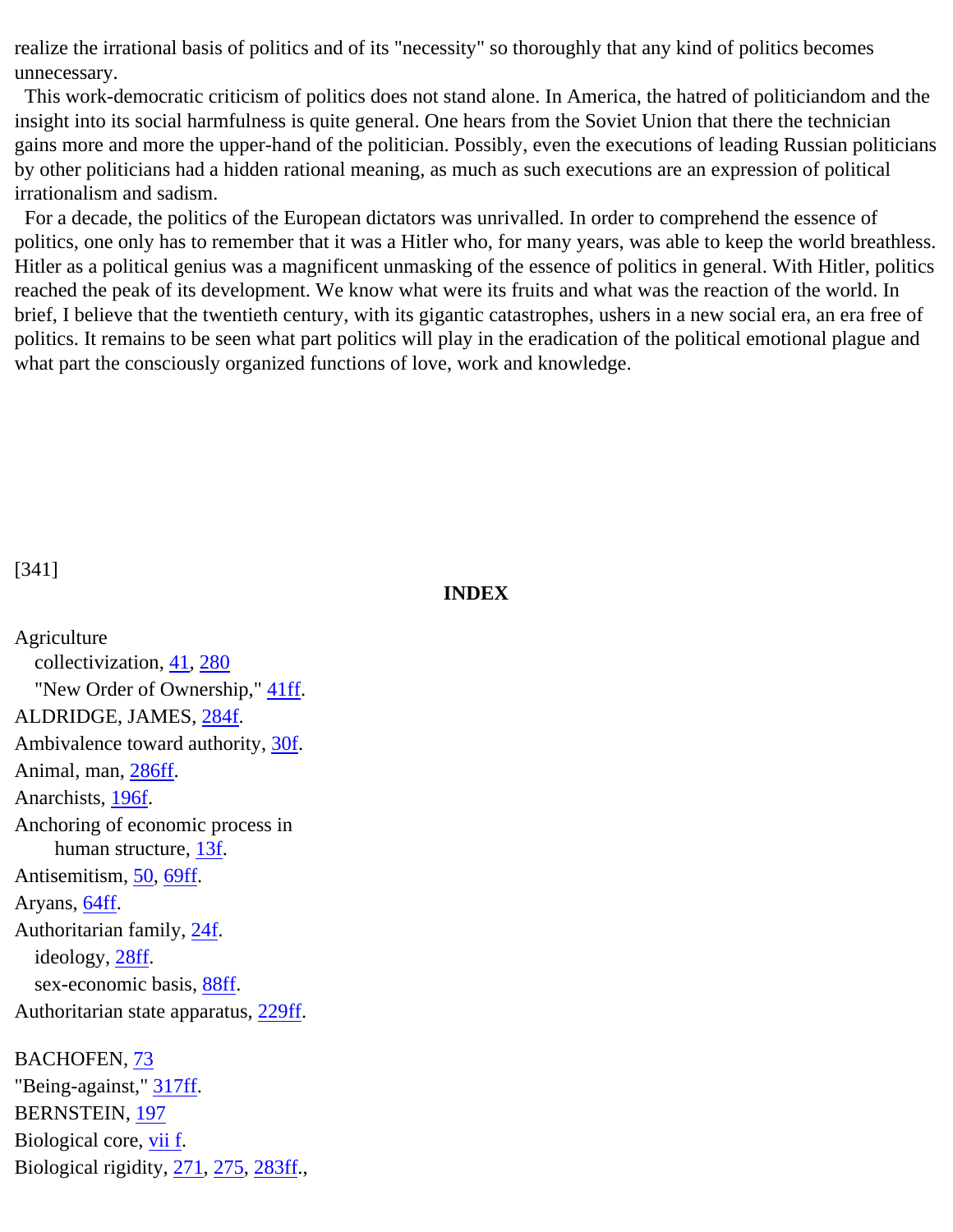[293,](#page-149-0) [301](#page-152-0)

Biopathic character structure, [274f.](#page-140-0) Biopathies, [164](#page-89-0) Biophysical functionalism, [xxi](#page-11-0) Biopsychic structure, vii "Blood and soil," [41ff.](#page-31-0) BLUHER, [77n](#page-48-0)., [78](#page-49-0) "Bolshevism," [109](#page-64-0) "Bourgeois," [xx f](#page-10-0). BRAUMAN, [106ff](#page-63-0). BRUNING, [98](#page-59-0)

"Capitalist," [331f.](#page-166-0) Christianity before and after Hitler, [99ff](#page-59-1). "Class consciousness," [xx](#page-10-0), [2](#page-13-0), [7](#page-15-0), [250](#page-129-0) Criticism, immanent, [321](#page-162-0) "Culture," [23f.](#page-23-0) "decline of," [72,](#page-46-1) [77](#page-48-0)

DARWIN, [65](#page-43-0), [271](#page-139-0), [294](#page-149-1) DE LA MÉTRIE, [297](#page-151-0) "Dictatorship of the proletariat," [201ff](#page-106-0). DISNEY, [288](#page-146-1) DRIESCH, [69](#page-44-0)

Economic base and ideology, [1ff.](#page-12-0) *see also* Retroaction of ideology ENGELS, [xxi](#page-11-0), [3f](#page-13-1)., [60](#page-40-0), [73n](#page-46-0)., [88,](#page-54-0) [179,](#page-96-0) [190,](#page-101-0) [203ff](#page-107-0)., [232f.](#page-120-0)

Family, authoritarian *see* Authoritarian family Family fixation and nationalistic feeling, [40ff](#page-31-1). Fascism, definition, [ix ff](#page-5-0). Fascist ideology and mysticism, [97ff.](#page-58-0) Fascist mentality and "little man,"  $\overline{xi}$ Fear of responsible freedom, [192ff.](#page-102-0), [284](#page-145-0) FEDER, GOTTFRIED, [99](#page-59-1) Formal democracy, [221f](#page-115-0)., [277](#page-142-0), [298ff](#page-151-1).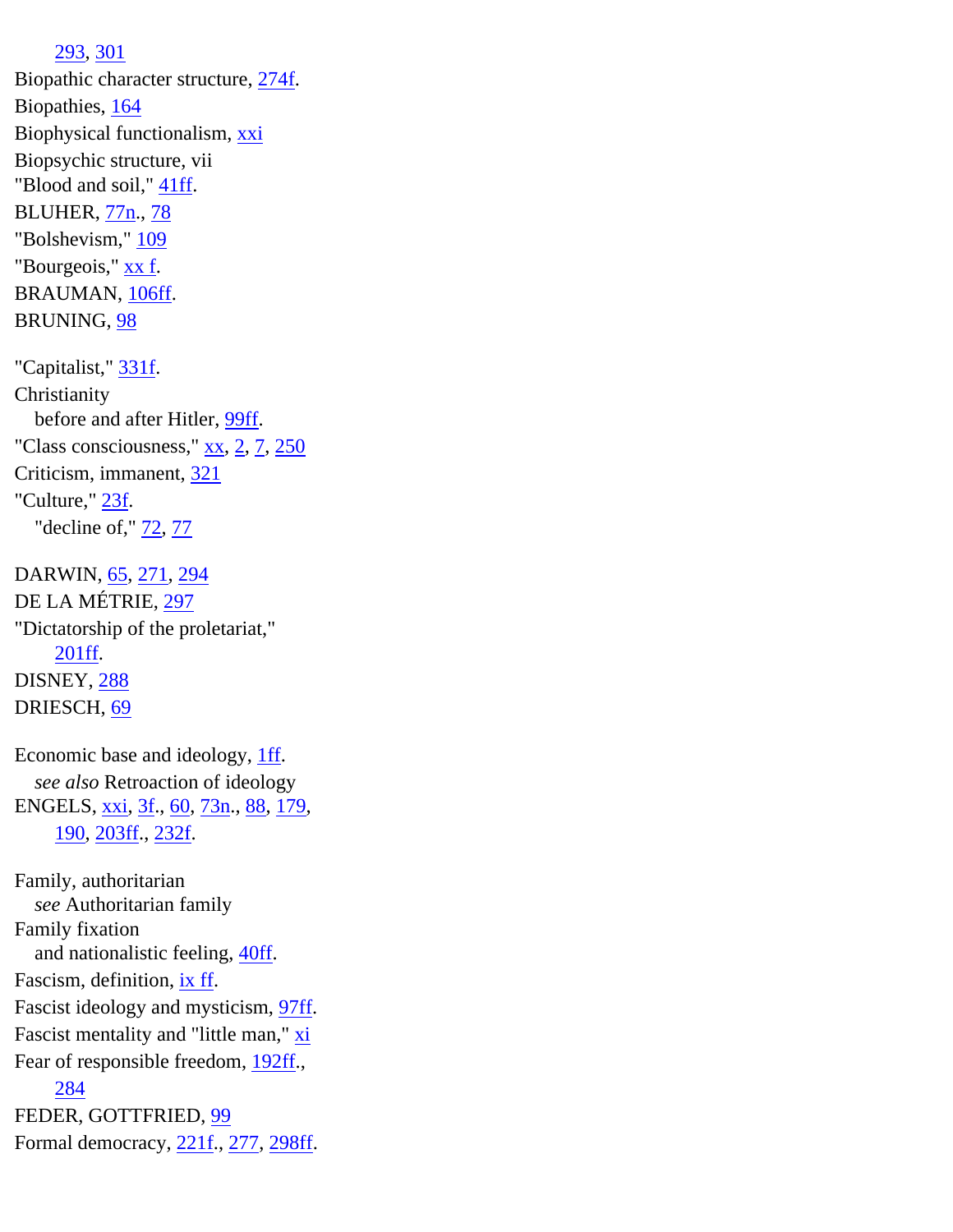Freedom, [269ff](#page-138-0)., [296f.](#page-150-0), [305](#page-154-0) and sexual health, [297](#page-151-0) FREUD, [xix,](#page-10-1) [20ff](#page-22-0)., [48n](#page-35-1)., [49n](#page-35-2)., [198,](#page-105-1) [294](#page-149-1) and Marx,  $xix$ ,  $23$ cultural philosophy, [23](#page-23-0) FROMM, ERICH, [187](#page-100-0) Führer fixation, [61](#page-41-0), [68](#page-44-1) identification, [68](#page-44-1) ideology, [28ff.](#page-25-0), [201](#page-106-0) structure and mass structure, [29](#page-26-1) Functional thinking, [308](#page-156-0) *see also* Biophysical functionalism GARDNER, PERCY, [86](#page-52-0) GENTILE, [11](#page-17-0) [342] "God," [129](#page-73-0), [131](#page-75-0) GOEBBELS, [48,](#page-35-1) [50](#page-35-0) GORING, [28](#page-25-0), [36](#page-29-0) Gratification without guilt,  $126$ 

HAASE, LUDWIG, [101](#page-60-0) HEINRICH, HERTA, [86](#page-52-0) HINOY, [229](#page-119-0) HITLER, [28ff.](#page-25-0), [30ff.](#page-26-0), [51,](#page-36-0) [64ff.](#page-42-0), [193f](#page-103-0)., [221,](#page-115-0) [223,](#page-116-0) [241,](#page-125-0) [340](#page-170-0) Hitlerism, [xviii,](#page-9-0) [300](#page-152-1) Homosexuality, [140](#page-78-0) "Honor and duty,"  $\frac{44}{7}$ HUTTEN, KURT, [119f](#page-69-0). "Human nature," [322](#page-162-1) Identification with the Führer, [53](#page-37-0) with state authority, [39f](#page-30-0). Ideology, objective and subjective functions, [67ff.](#page-43-1) Ideology and economic situation, [1ff](#page-12-0)., [39ff.](#page-30-0) Incapacity for freedom, [186ff.](#page-99-0), [213](#page-112-0),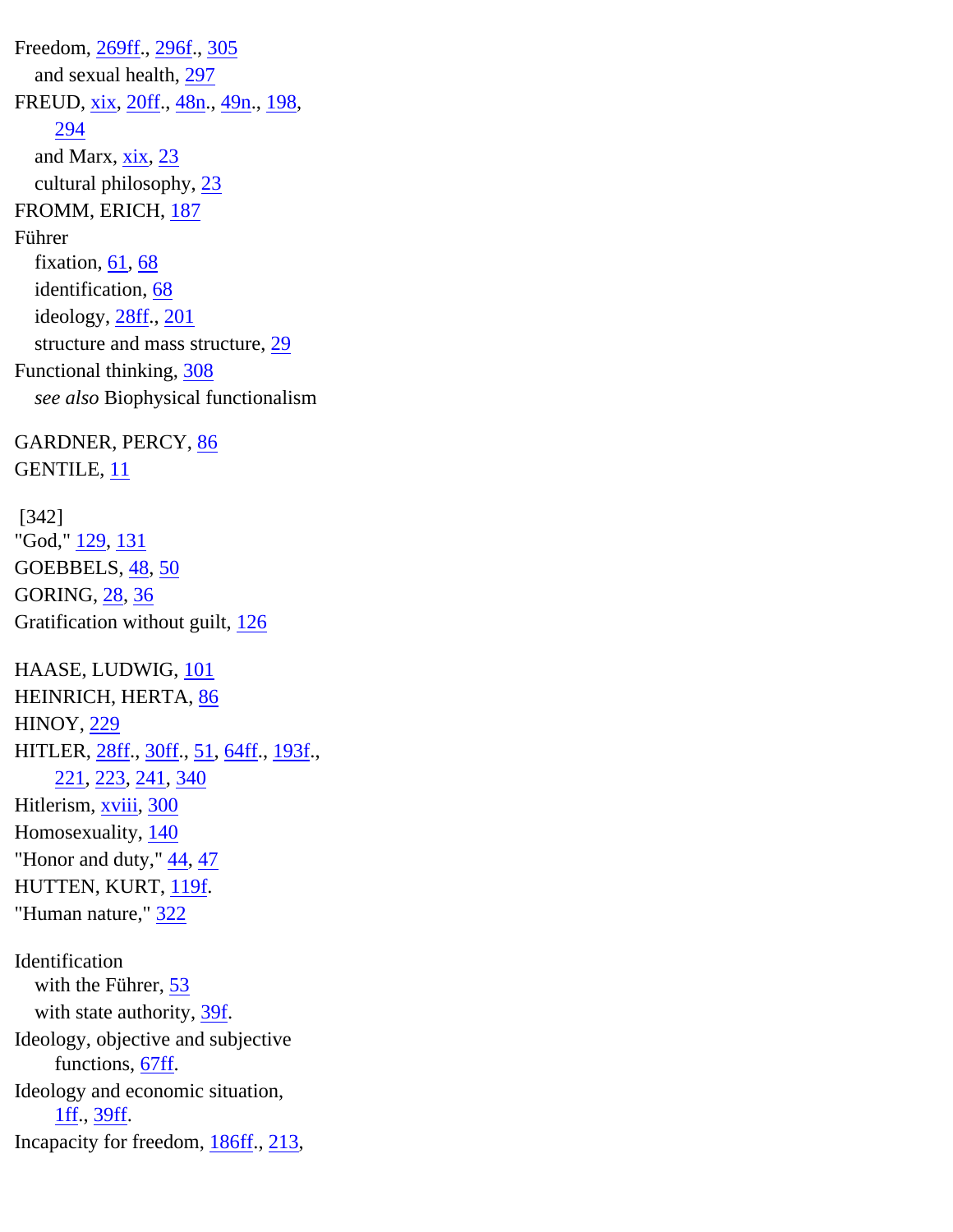[283ff](#page-144-0)., [298f.](#page-151-1) "Incest," [66](#page-43-2) Internationalism, [193ff.](#page-103-0)

### JARMER, [56](#page-38-0)

KAUTSKY, [60](#page-40-0)

KAYSERLING, [69](#page-44-0) KNICKERBOCKER, [38](#page-30-1), [57](#page-39-0) "Kulturbolschewismus," [102ff.](#page-61-0), [120](#page-69-1) KUNIK, [7n.](#page-15-0) Law of organic development, [327](#page-165-0) LENIN, [3](#page-13-1), [19,](#page-21-0) [26](#page-24-1), [109](#page-64-0), [179](#page-96-0), [182](#page-98-0), [189f](#page-101-1)., [201ff.](#page-106-0), [224](#page-117-0), [227](#page-118-0), [280](#page-143-0) LENZ, [7n.](#page-15-0) Liberalism, [viii](#page-5-1) LICHTENBERG, [86](#page-52-0) Living working power, [244](#page-126-0) Love, work and knowledge, [xii,](#page-6-1) [315f](#page-159-0)., [324](#page-163-0) LOWENTHAL, [86](#page-52-0) LUEGER, [31](#page-27-0) LUXEMBURG, ROSA, [62](#page-41-1) MALINOWSKI, [73n](#page-46-0)., [204n](#page-108-0). MANN, ERNST, [46n.](#page-34-1) Man and machine, [287ff.](#page-146-2) MANHEIM, RALPH, [29n.](#page-26-1) MARX, [xix](#page-10-1), [1ff.](#page-12-0), [56,](#page-38-0) [110,](#page-65-0) [122,](#page-70-0) [179,](#page-96-0) [190,](#page-101-0) [192f.](#page-102-0), [197](#page-105-0), [203](#page-107-0), [244](#page-126-0), [293](#page-149-0), [339](#page-170-1) and Freud, [xix,](#page-10-1) [23](#page-23-0) Marxism, [xvii f](#page-9-1)., [1ff](#page-12-0)., [31ff.](#page-27-0), [339](#page-170-1) *see also* Vulgar Marxism Marxist parties, [xv ff.](#page-8-0), [xxii ff.](#page-11-1) Mass psychology, [12](#page-18-1), [14ff](#page-19-0). and socio-economics, [16](#page-20-0) Mass structure and state form, [242f](#page-125-1). Matriarchy, [73ff](#page-46-0)., [118](#page-68-0), [125](#page-72-1) Mechanistic concept of life, [287ff.](#page-146-2) MEHNERT, [260f](#page-133-0). Middle classes, [30,](#page-26-0) [33ff.](#page-27-1)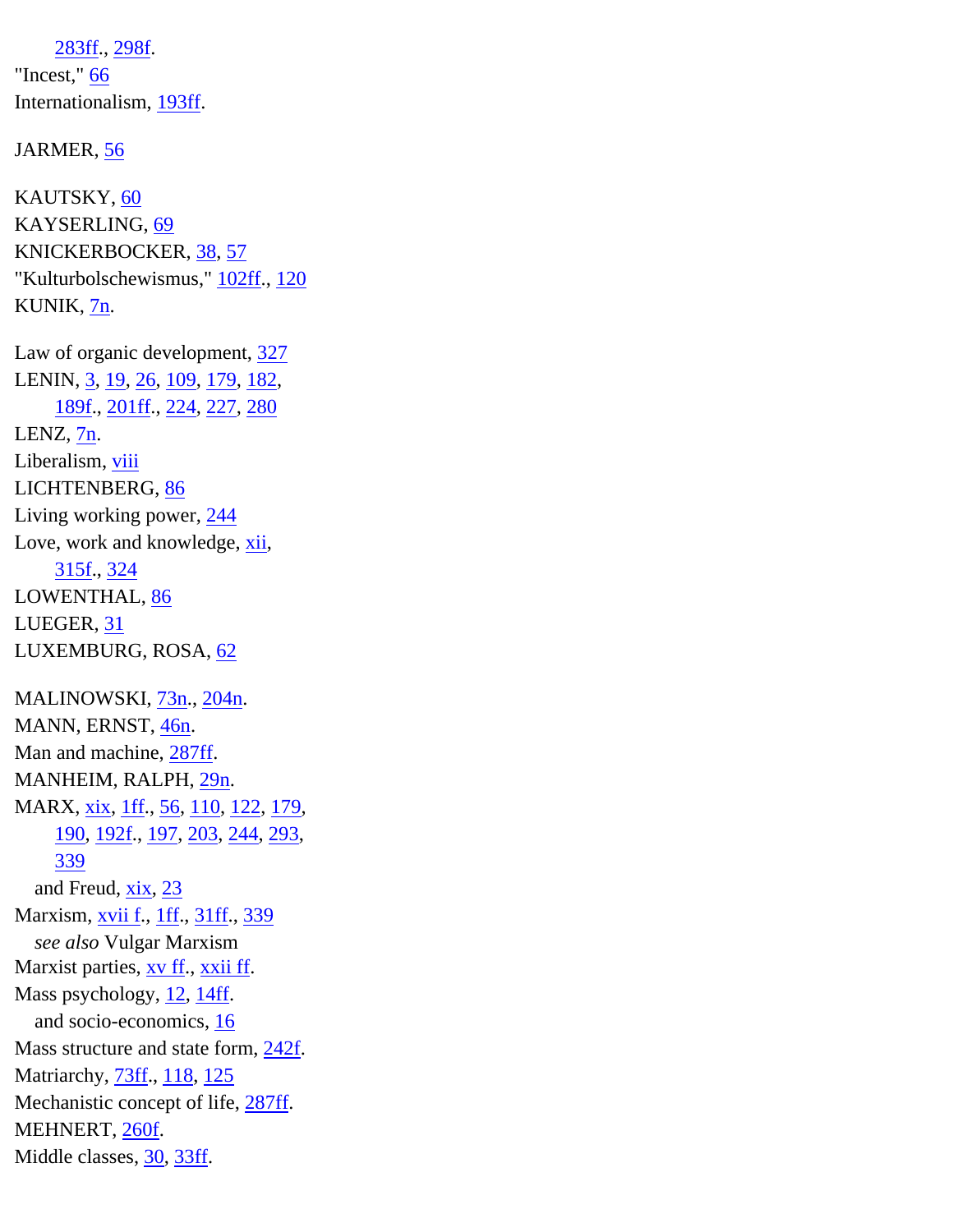"Morals," [156](#page-86-0) Mother fixation,  $\frac{48}{116}$ Motherhood *vs.* sexuality, [89ff](#page-54-1). MORGAN, [73n.](#page-46-0), [88,](#page-54-0) [203](#page-107-0) Mystical feeling anchoring, [130ff.](#page-74-0) and nationalistic ideology, [111ff](#page-65-1). and sexual happiness, [151f](#page-83-0). individual eradication, [153ff](#page-84-0). Mysticism, [97ff](#page-58-0),, [295](#page-150-1) and race theory, [68ff](#page-44-1). and science, [102](#page-61-0), [145ff](#page-81-0). function of, [106f.](#page-63-0) "National honor," [47](#page-34-0) and religion, [100](#page-60-1) Nationalistic self-confidence, [52ff](#page-36-1)., [68](#page-44-1) National Socialism, [28ff.](#page-25-0), [47](#page-34-0), [195](#page-104-1) Negro, [85](#page-52-1) "Nordic," [73](#page-46-0) Objective criticism and irrational fault-finding, [319ff](#page-161-0). Oedipus complex,  $\underline{xy}$ ,  $\underline{21}$ ,  $\underline{48n}$  $\underline{48n}$  $\underline{48n}$ .,  $\underline{49n}$ . [343] Organization, [305](#page-154-0) Orgastic impotence, [116f.](#page-67-0) longing,  $116f$ . Orgone, [288](#page-146-1), [290](#page-147-0), [308f](#page-156-0). Orgone Institute, [276ff.](#page-141-1) Original sin, [100](#page-60-1) PARELL, ERNST, [187](#page-100-0) Patriarchy, [73ff.](#page-46-0), [118,](#page-68-0) [292](#page-148-0) Patriotism, [225ff](#page-117-1). Peasantry, [51f.](#page-36-0), [55](#page-38-1) PIECK, [4](#page-13-2) Pleasure anxiety, [127,](#page-73-1) [130](#page-74-0) Politics, [180ff.](#page-97-0), [340](#page-170-0) Political party systems, [316](#page-160-1)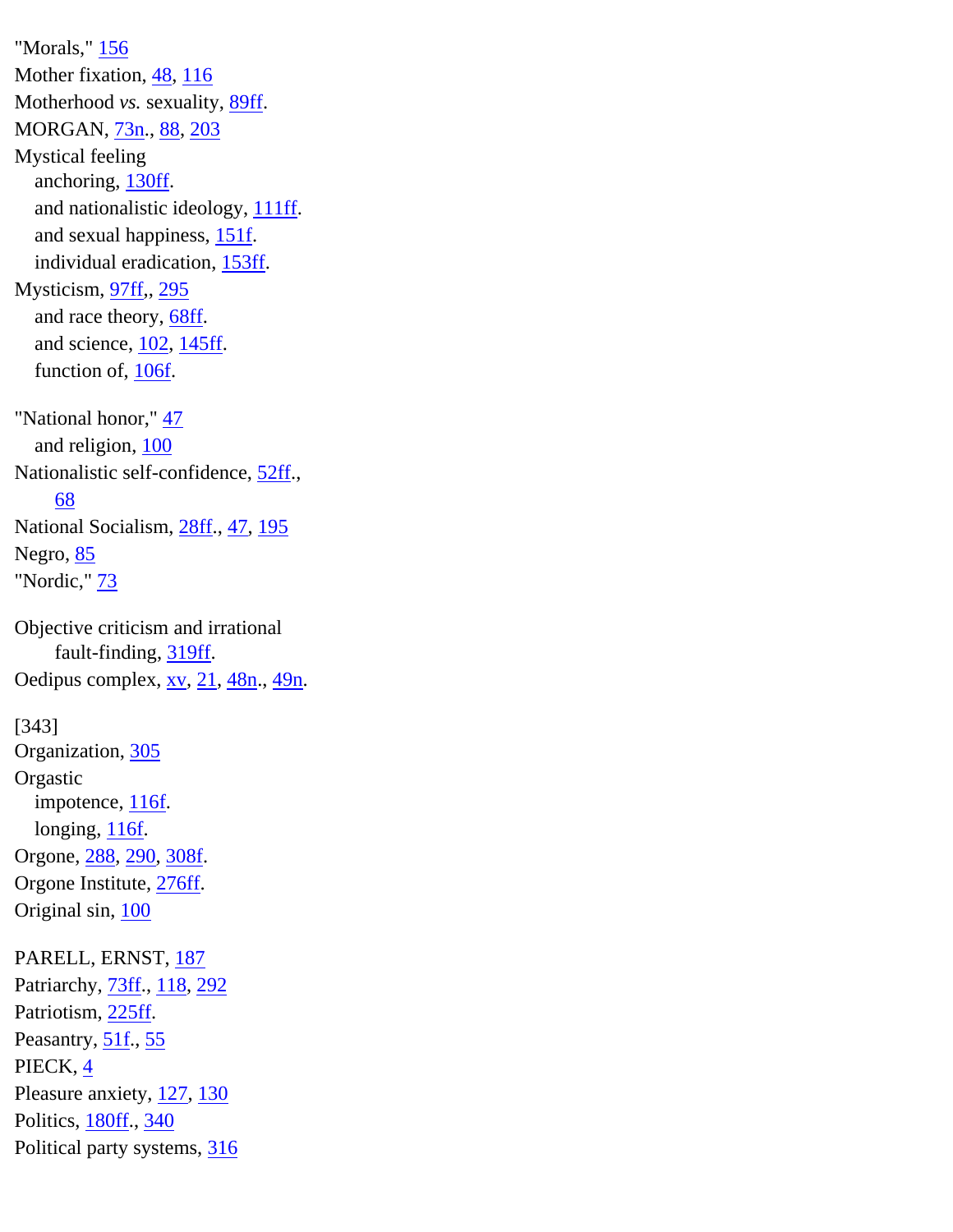Politician, [175f](#page-94-0)., [181,](#page-97-1) [313ff](#page-158-0), [323](#page-163-1), [325](#page-164-0) Political psychology, [12](#page-18-1) Political systems, [266](#page-136-0) Power and truth, [279ff.](#page-142-1) Praying, compulsive, [131ff.](#page-75-0) "Private enterprise," [xxi](#page-11-0) Professionally conscious worker, [53f.](#page-37-0) "Proletarian," [xx f.](#page-10-0) Proletariat, [60](#page-40-0) Psychoanalysis, [21](#page-22-1), [23,](#page-23-0) [124](#page-71-0) Psychoanalytic sociology, [22](#page-23-1) Public opinion, [337](#page-169-0) Race theory, [x ff.](#page-5-2), [63ff.](#page-42-1) its irrational functions, [66ff](#page-43-2). RADEK, KARL, [9](#page-16-0) "Radical," [x,](#page-5-2) [4](#page-13-2) Reactionary propaganda, [28ff.](#page-25-0) [97ff](#page-58-0) Religion and sexual anxiety, [130ff](#page-74-0). and state, [101n](#page-60-0). masochistic, sadistic, [xi,](#page-6-0) [100](#page-60-1) Religions, patriarchal, [125](#page-72-1), [127](#page-73-1) Religious feeling, three basic ele ments, [123ff.](#page-71-1) Retroaction of ideology on the eco- nomic base, [7,](#page-15-0) [13f.](#page-18-0), [26](#page-24-1) "Revolutionary," [xix](#page-10-1) RICKENBACKER, [262f.](#page-134-0) ROEHM, [77n](#page-48-0). ROSENBERG, [11,](#page-17-0) [69ff](#page-44-0)., [99ff](#page-59-1). Sadism, [295](#page-150-1) SALKIND,  $\frac{4}{90,105}$  $\frac{4}{90,105}$  $\frac{4}{90,105}$  $\frac{4}{90,105}$  $\frac{4}{90,105}$  $\frac{4}{90,105}$ SAUERLAND, [4](#page-13-2) SCHARNAGEL, [99](#page-59-1) SCHLAMM, WILLI, [186f](#page-99-0). SCHONERER, [31](#page-27-0) Science and mysticism, [122ff.](#page-70-0) Self-confidence, [143f.](#page-80-0) *see also* Nationalistic self-confi dence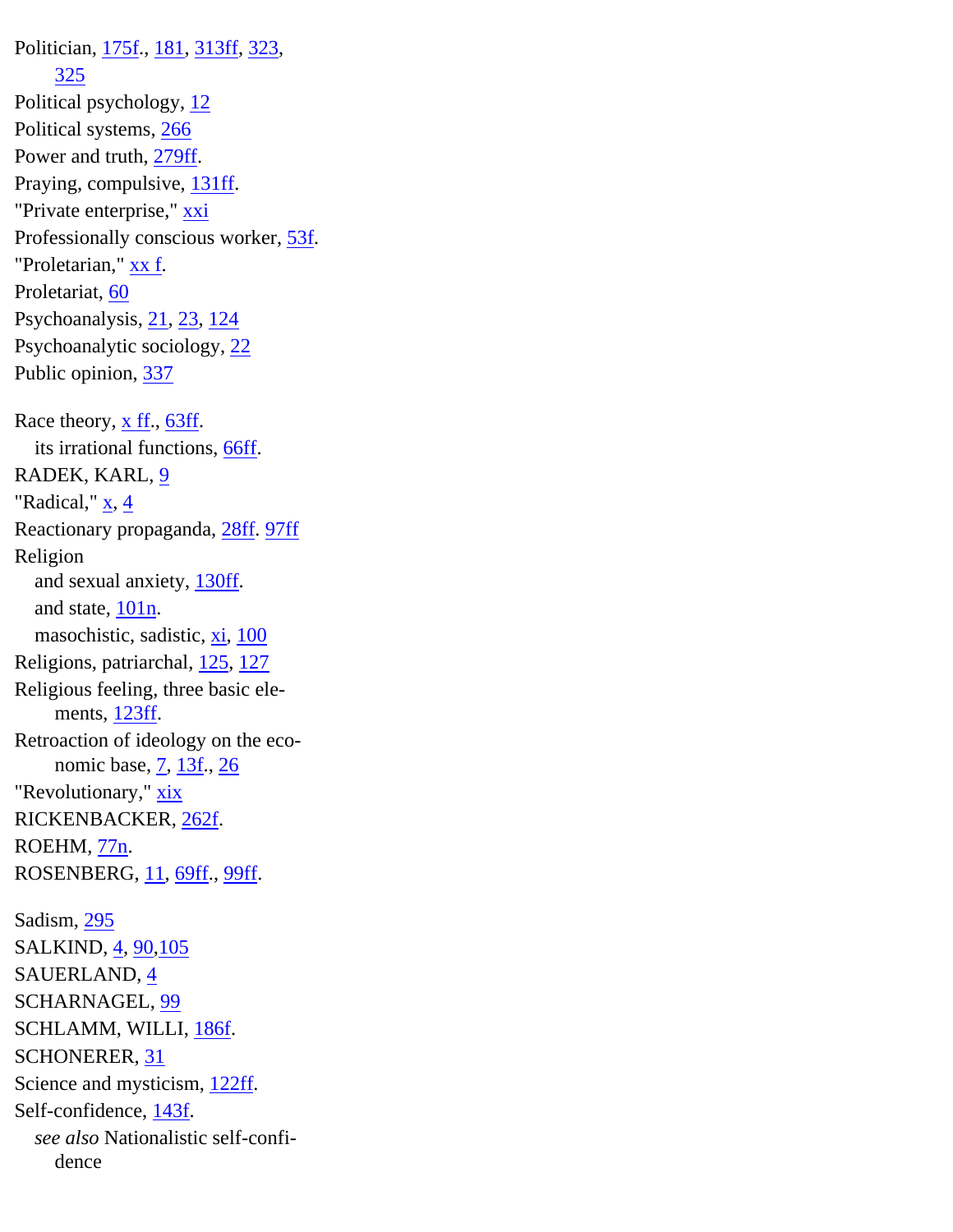Self-perception, [295](#page-150-1) Sex affirmation, [160ff](#page-88-0). Sexpol, [xiv n](#page-7-0)., [105](#page-62-0) "Sexualbolschewismus," [25](#page-24-2) Sexual chaos, [50,](#page-35-0) [94](#page-57-0) Sexual suppression, social function of, [19ff](#page-21-0)., [184](#page-98-1) Sexuality, infantile and adolescent, [75](#page-47-0), [106ff.](#page-63-0), [130ff.](#page-74-0), [166ff.](#page-90-0), [303](#page-153-0) Sex-economic mass hygiene, [160ff](#page-88-0). sociology, [23](#page-23-0) Sex-economy, [20](#page-22-0) in the fight against mysticism, [122ff](#page-70-0). SMIGORSKI, [86](#page-52-0) "Socialization" and "nationalization," [xxi f](#page-11-0). Social Democracy, [59ff.](#page-40-1), [197f](#page-105-0). "Socialism," [193](#page-103-0) "Socialist longing," [192ff](#page-102-0). Social process and sociological in sight, [181](#page-97-1) Social self-regulation, [202ff](#page-107-1). responsibility, [172ff.](#page-93-0) "Social question" *vs.* "sexual ques tion," [157ff](#page-86-1). STAKANOV, [259f.](#page-133-1) STALIN, [182](#page-98-0), [193f.](#page-103-0), [203,](#page-107-0) [223f](#page-116-0)., [241](#page-125-0), [254](#page-131-0) STAPEL, WILHELM, [28](#page-25-0), [69,](#page-44-0) [99](#page-59-1) State and society, [xxi](#page-11-0), [231ff.](#page-120-1), [280](#page-143-0) [344] *State*—*(Continued)* and the masses, [175ff.](#page-94-0) capitalism, [xxii](#page-11-1), [237ff.](#page-123-0) "withering away," [192f.](#page-102-0), [203ff](#page-107-0)., [237](#page-123-0) STOLIAROW, [90](#page-55-0) STRASSER, OTTO, [2,](#page-13-0) [122](#page-70-0) "Subjective factor in history,"  $\frac{3}{2}$ ,  $\frac{11f}{2}$ .